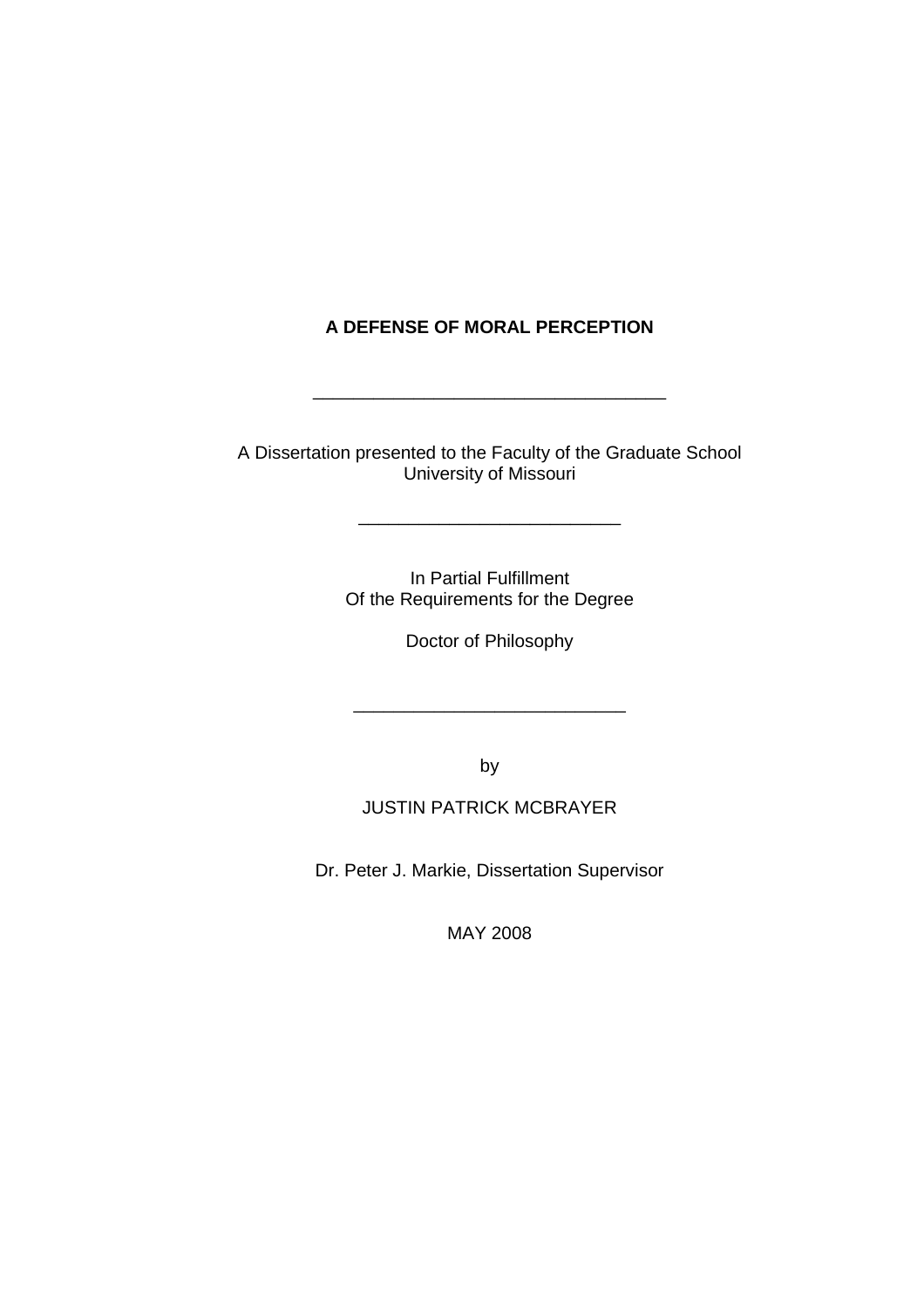The undersigned, appointed by the Dean of the Graduate School, have examined the dissertation entitled

# **A DEFENSE OF MORAL PERCEPTION**

Presented by Justin P. McBrayer

A candidate for the degree of Doctor of Philosophy

And hereby certify that in their opinion it is worthy of acceptance.

\_\_\_\_\_\_\_\_\_\_\_\_\_\_\_\_\_\_\_\_\_\_\_\_\_\_\_\_\_\_\_\_\_\_\_\_\_\_\_\_\_\_\_\_ Dr. Peter Markie (Chair)

\_\_\_\_\_\_\_\_\_\_\_\_\_\_\_\_\_\_\_\_\_\_\_\_\_\_\_\_\_\_\_\_\_\_\_\_\_\_\_\_\_\_\_\_ Dr. Matthew McGrath

\_\_\_\_\_\_\_\_\_\_\_\_\_\_\_\_\_\_\_\_\_\_\_\_\_\_\_\_\_\_\_\_\_\_\_\_\_\_\_\_\_\_\_\_ Dr. Robert Johnson

\_\_\_\_\_\_\_\_\_\_\_\_\_\_\_\_\_\_\_\_\_\_\_\_\_\_\_\_\_\_\_\_\_\_\_\_\_\_\_\_\_\_\_\_ Dr. Brian Kierland

\_\_\_\_\_\_\_\_\_\_\_\_\_\_\_\_\_\_\_\_\_\_\_\_\_\_\_\_\_\_\_\_\_\_\_\_\_\_\_\_\_\_\_\_ Dr. Philip Peters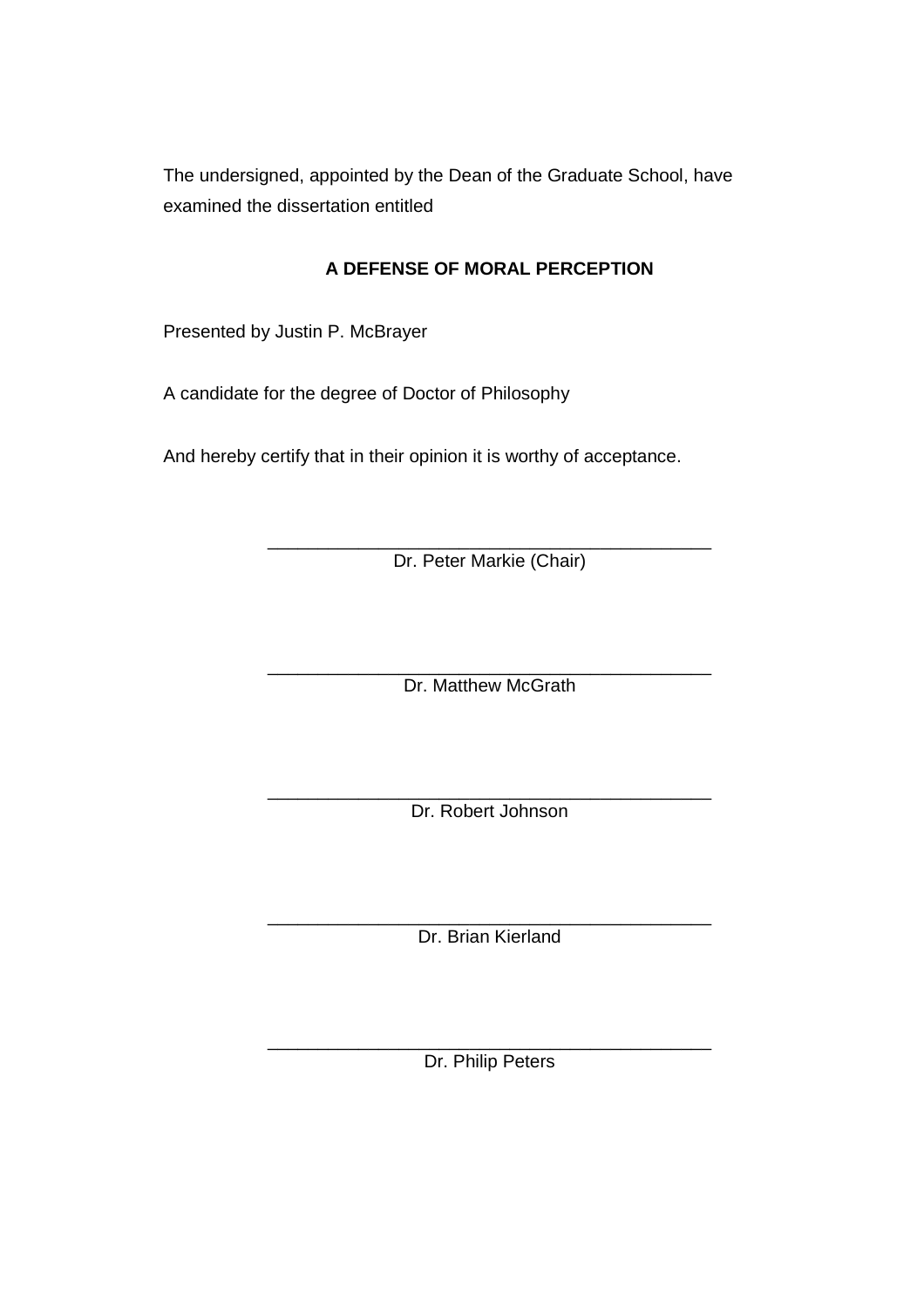for Anna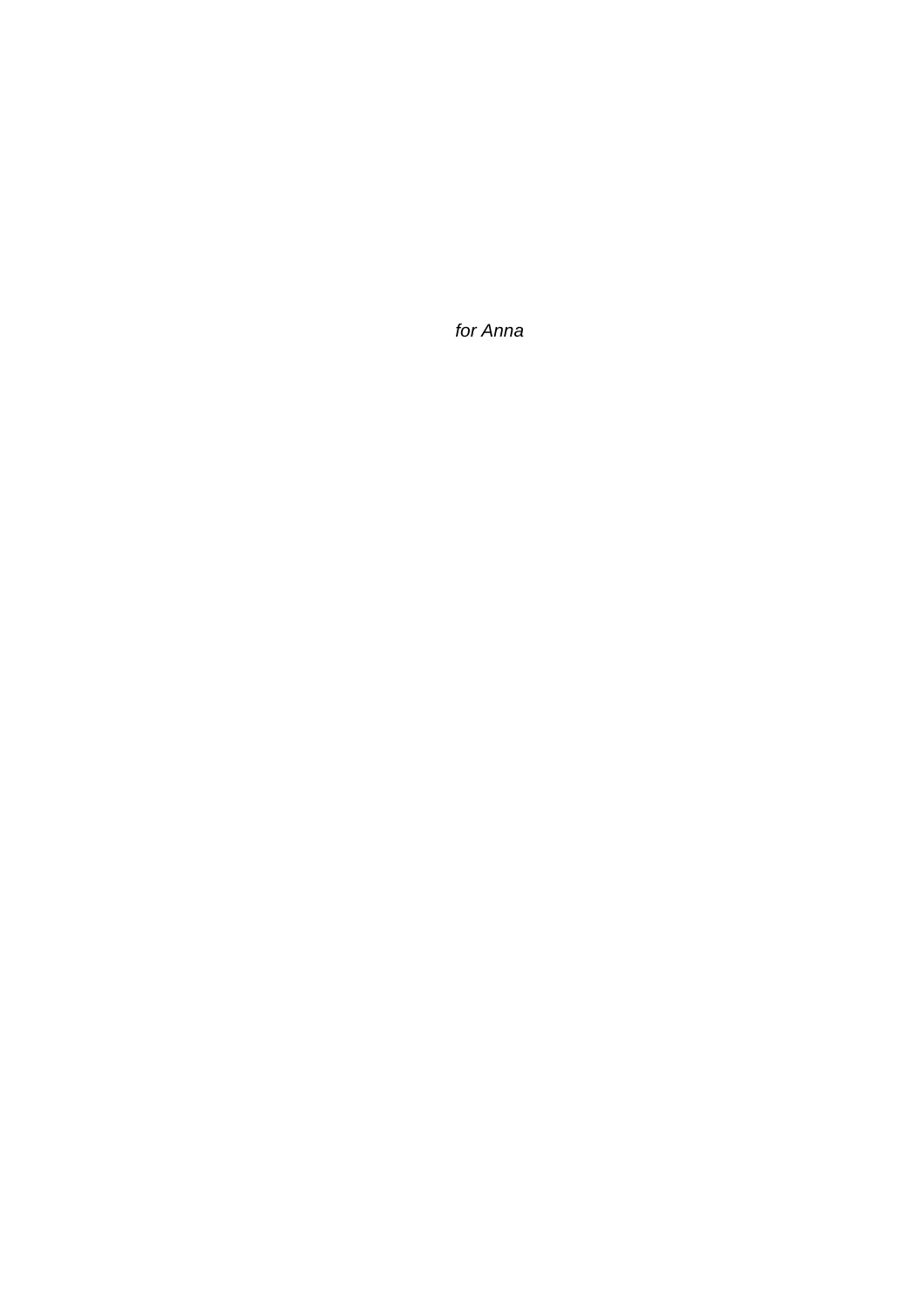#### **ACKNOWLEDGEMENTS**

Many people have contributed over the years to my philosophical development, and it's only proper that I mention a few of them by name. My mother was always a source of intellectual encouragement growing up (she let me stay up past bedtime on the condition that I was reading books!). Talks over Backwoods with Erik, Garrett, Josh, Landon, Ramu, and Ty have been among the greatest pleasures in my life. My wife, Anna, has been a source of unflagging support and provision, even when it seemed that earning a PhD in philosophy was a futile endeavor.

 My views in both epistemology more generally and moral perception in particular have profited from discussion with colleagues at the University of Missouri and abroad. I owe a debt of thanks to Jason Bernsten, Kenny Boyce, Adam Carter, Michael Hartsock, Mat Konieczka, Clayton Littlejohn, Andrew Moon, Ted Poston, Eric Roark, and Alan Tomhave.

 My philosophical debts are many and varied. I learned a great deal about how to do good philosophy by reading folks like Roderick Chisholm, Michael Huemer, Peter van Inwagen, J.L. Mackie, W.D. Ross, and John Schellenberg. Graduate seminars under Albert Borgmann, Robert Johnson, Brian Kierland, Matt McGrath, and Peter Vallentyne were the highlights of my graduate career. Each of these philosophers has given generously of his time in reading and commenting on my work both inside and outside of class.

ii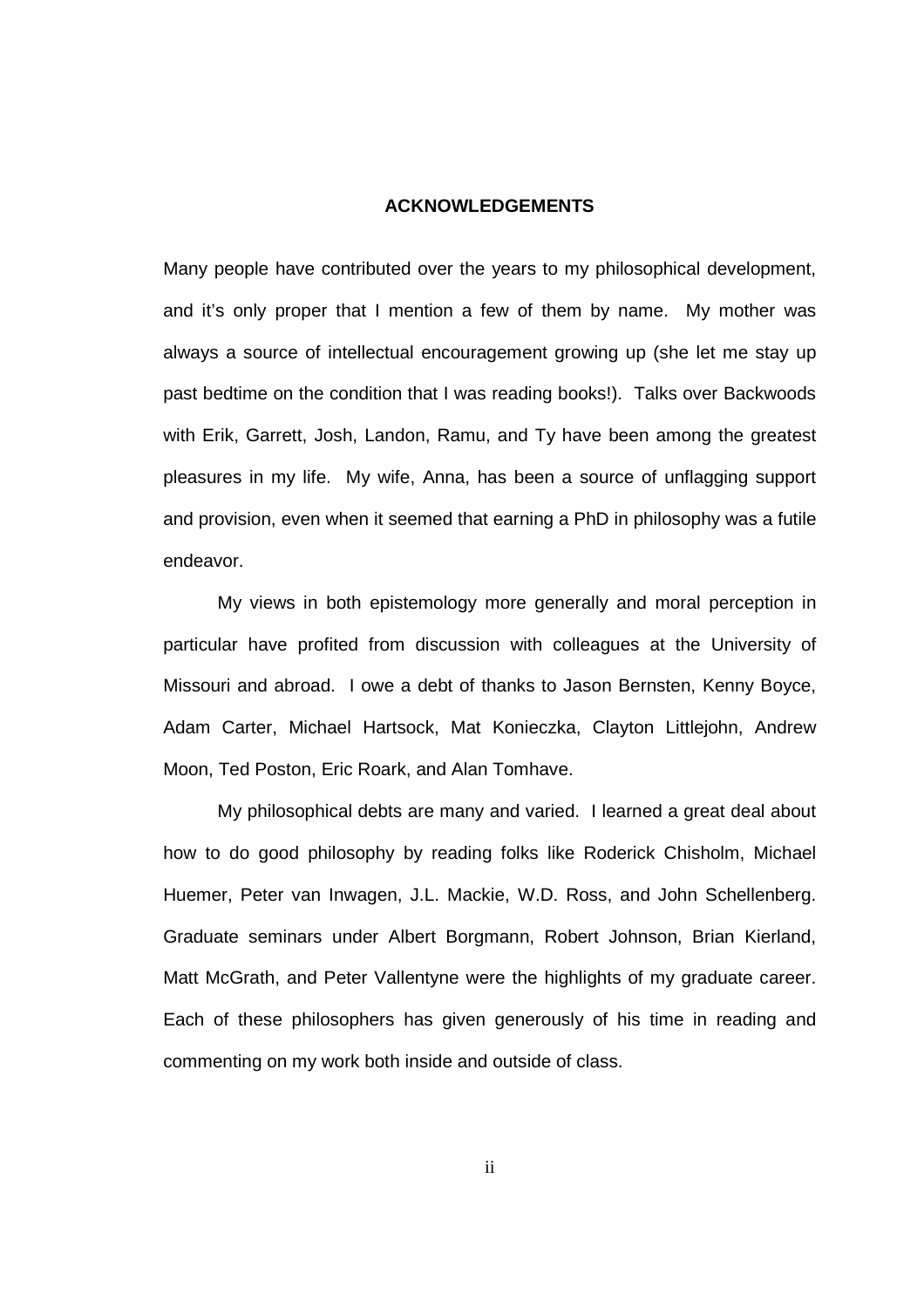My most significant philosophical debts are to Jon Kvanvig and Peter Markie. Jon took me under his wing when I was a freshman graduate student, and he worked with me for several years on projects in both epistemology and the philosophy of religion. I had the privilege of serving as his research assistant in the philosophy of religion, and in that role I learned a great deal of first-rate philosophy and worked with a number of first-rate philosophers. My first TA assignment at Missouri was under Peter, and it's not hyperbole to say that most of what I've learned about being a good teacher and a competent philosopher is due to his influence. He agreed to lead an independent study in the epistemology of perception for both Michael Hartsock and me, and this dissertation is the result of work that began in that seminar. Peter's philosophical acumen and his demand for rigor and clarity have improved my work tremendously.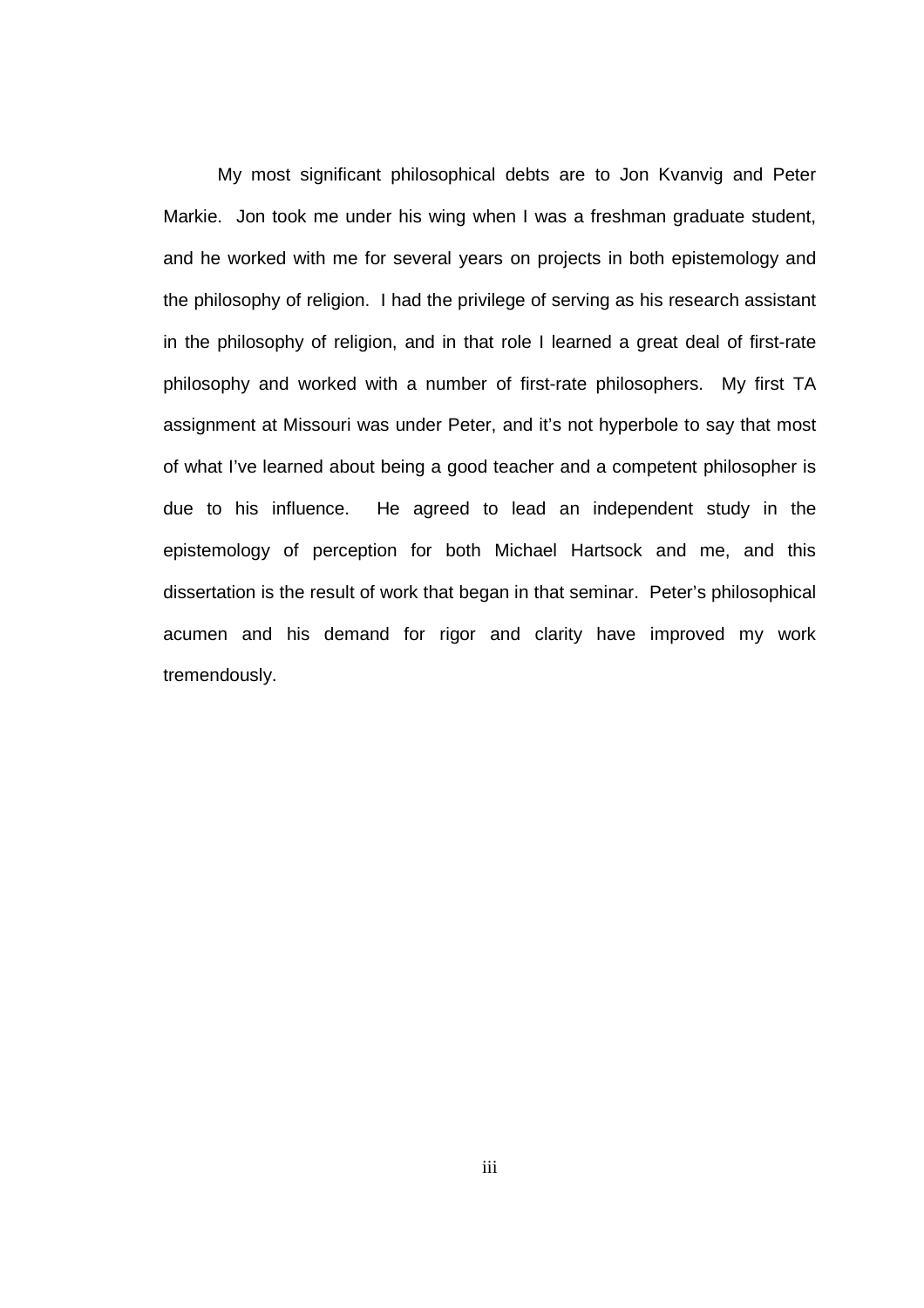# TABLE OF CONTENTS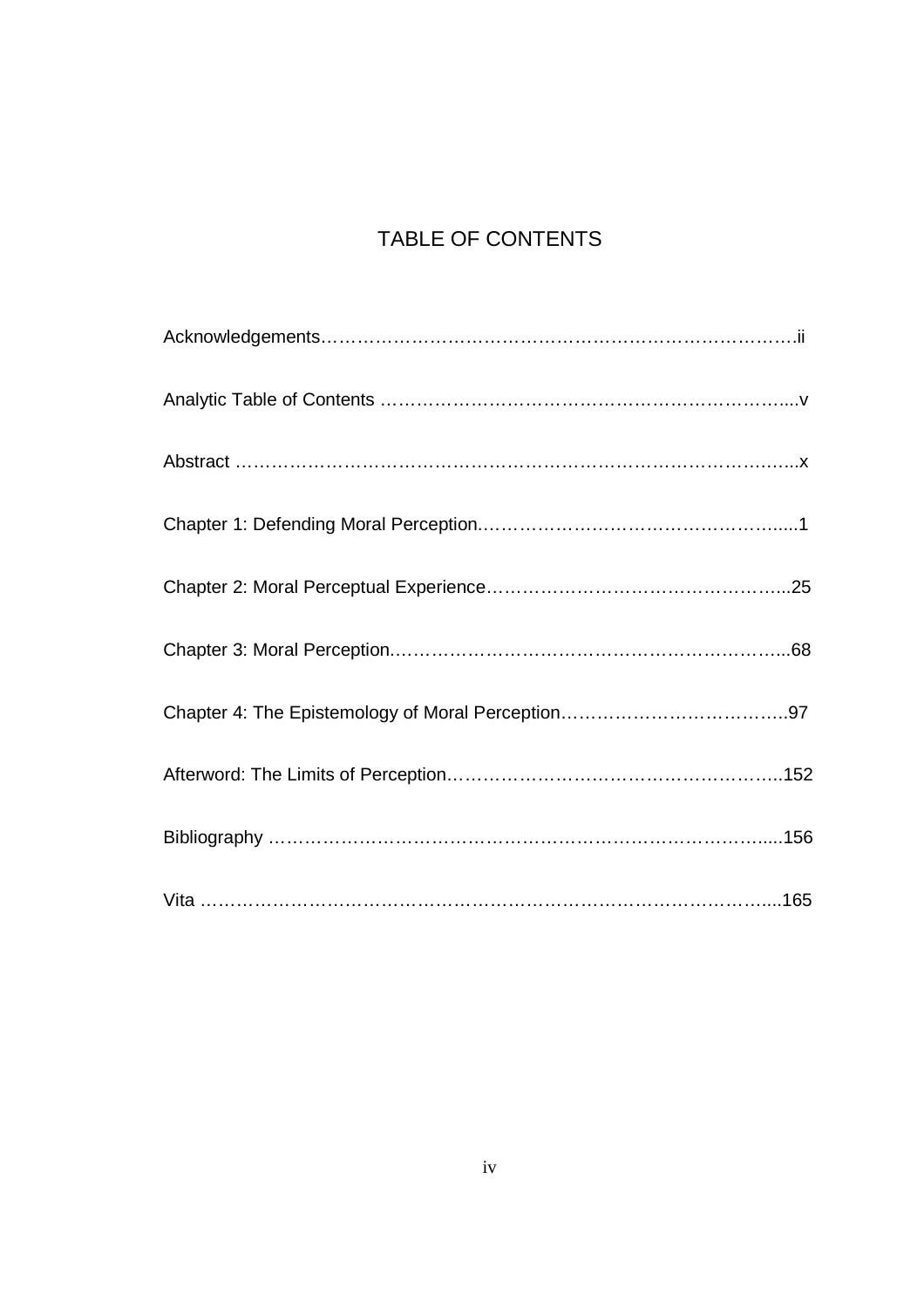# ANALYTIC TABLE OF CONTENTS

#### **Abstract**

#### **Chapter 1: Defending Moral Perception**

#### **1.0 Introduction**

I make a distinction between general and topical epistemology and introduce moral epistemology.

#### **1.1 Motivations for Moral Epistemology**

Moral epistemology is important because it is important to us that our moral beliefs are true and yet there are unique concerns about the epistemic status of moral beliefs.

#### **1.2 My View**

My thesis is that at least some moral knowledge is perceptual. I make a distinction between perceiving and perceiving as and argue that the latter is necessary for moral perception. I show that there are two senses of 'moral experience' and 'moral perception', and I indicate which of each is relevant for my thesis. I distinguish my view from related views in the contemporary literature.

#### **1.3 Motivation for My View**

The thesis that at least some moral knowledge is perceptual (A) is faithful to the phenomenology of moral experience, (B) provides a satisfactory solution to moral skepticism, (C) has strengths over rationalist accounts of moral epistemology, and (D) provides a prima facie defense of reflective equilibrium.

#### **1.4 Assumptions and the Argument**

I assume that (A) we have moral beliefs (i.e. non-cognitivism is false), (B) perception is at least sometimes sufficient for knowledge (i.e. perceptual knowledge skepticism is false), and (C) there are objective moral facts (i.e. moral realism is true). The central argument of the work is as follows: moral perception occurs and since perception is generally a source of knowledge, at least some moral knowledge is perceptual.

#### **Chapter 2: Moral Perceptual Experience**

#### **2.0 Introduction**

The goal of this chapter is to show that the internal constraints on perception are met in putative cases of moral perception.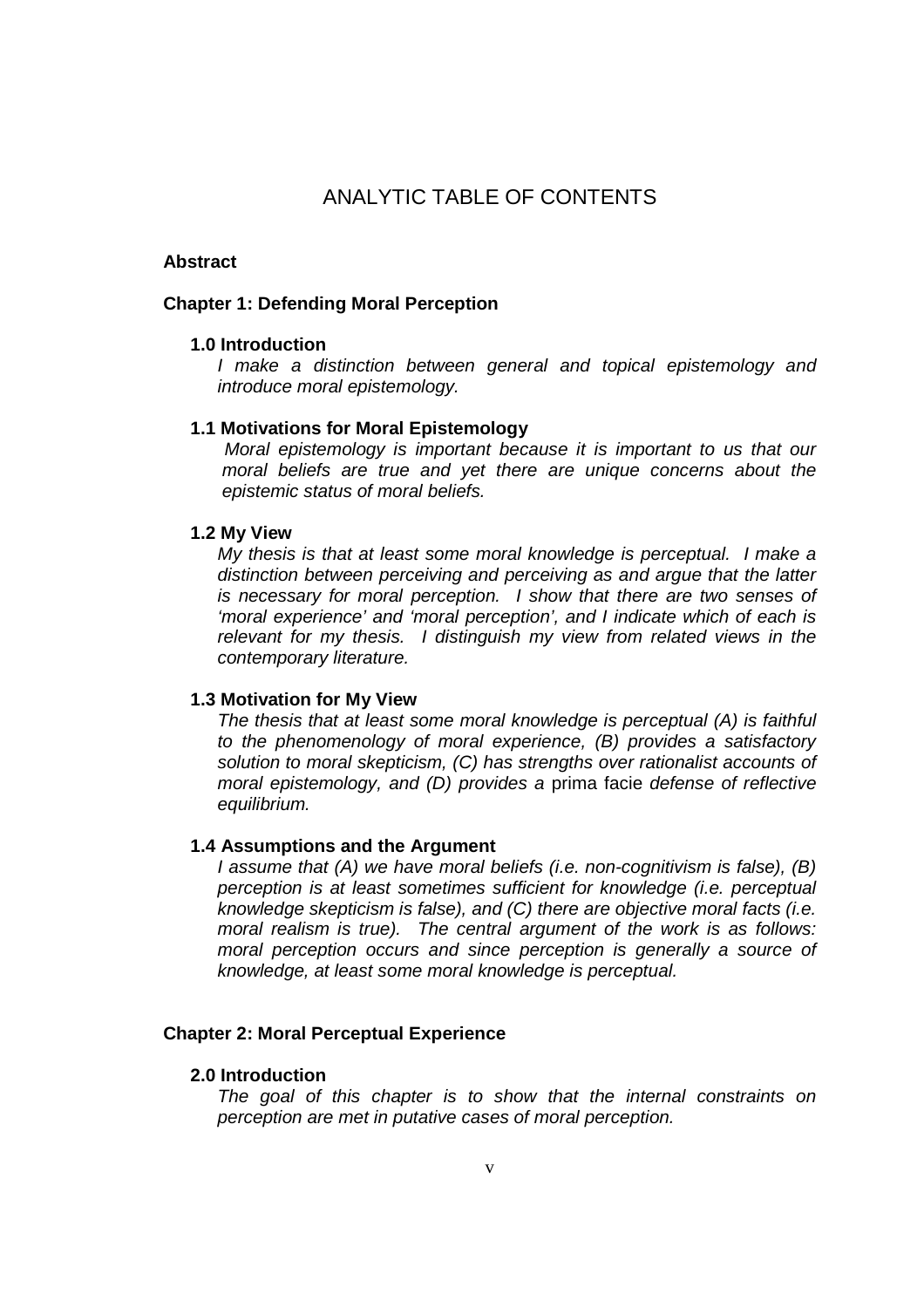#### **2.1 Perceptual Experience**

I draw a distinction between perception and perceptual experience, and I provide examples of modern and contemporary philosophers who claim that the latter is necessary for the former. For this reason, I stipulate that the internal constraint on perceiving that X is F just is having a perceptual experience as if X is F.

#### **2.2 Moral Perceptual Experience**

I offer an argument by analogy to show that moral perceptual experiences are possible. Putative cases of moral perceptual experience are like our everyday perceptual experiences in that they produce immediate belief (with moral content), they essentially include qualia, and they are given to the subject.

#### **2.3.0 Objections to the Possibility of Moral Perceptual Experience**

In this section I entertain various ways of objecting to the argument by analogy presented in §2.2.

#### **2.3.1 No High Order Representation**

One might object to the argument from analogy in §2.2 by denying that perceptual experiences can represent any high order properties, and since moral properties are high order properties, moral perceptual experiences are impossible. I show that the central motivation for this objection—a view known as content externalism—either fails to support the objection or else is impotent to show that one cannot have perceptual moral knowledge.

#### **2.3.2 No Moral Representation**

One might object to the argument from analogy in §2.2 by denying that putative moral perceptual experiences are relevantly similar to the paradigm cases. The crucial difference is that there is no way that moral properties look, and looking some way or other is a necessary condition for representation. I show that this argument commits the fallacy of equivocation on the word 'look'.

#### **2.4.0 Moral Representation**

I set the stage for an argument for the conclusion that perceptual experiences can represent moral properties by noting that several contemporary philosophers allow that other normative properties such as belonging, good and bad are representable in experience.

#### **2.4.1 Discovering the Content of Perceptual Experience**

I canvas several contemporary methodologies for determining the content of a perceptual experience, and I show that either the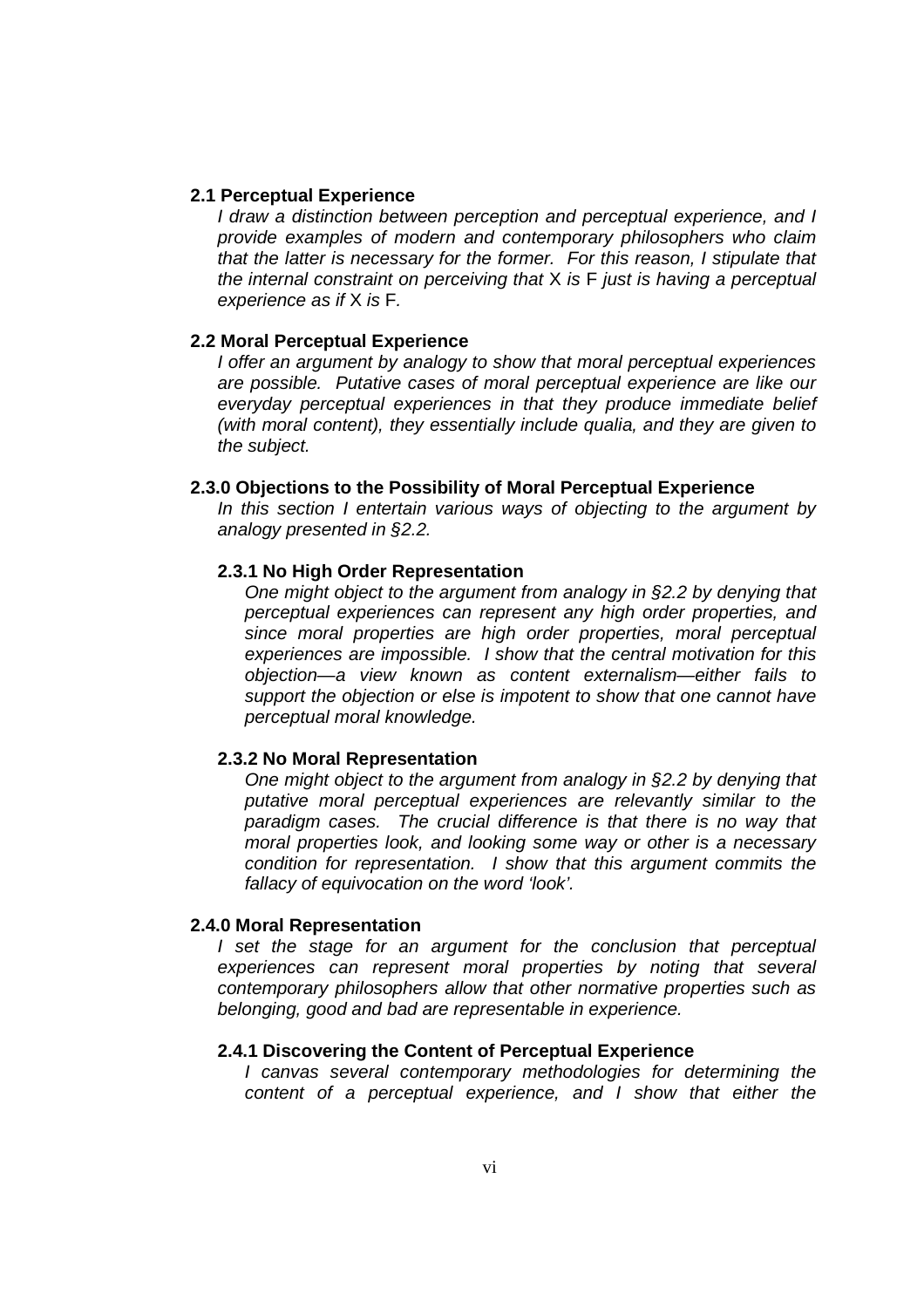procedure allows for moral content or else shows that perceptual content that P is not necessary for perceptual knowledge that P.

#### **2.4.2 An Argument for Moral Content**

I provide a positive argument for the conclusion that at least some perceptual experiences represent moral properties. Since background conditions often affect the phenomenology of an experience, and this change in phenomenology is often accounted for by positing a change in content, I conclude that since background moral beliefs can affect the phenomenology of a perceptual experience, this provides a reason to think that perceptual experiences can represent moral properties.

#### **Chapter 3: Moral Perception**

#### **3.0 Introduction**

The goal of this chapter is to show that the external constraints on perception are met in putative cases of moral perception.

#### **3.1 External Constraints on Perception**

There are two external constraints on perception:  $S$  perceives that  $X$  is  $F$ only if (i) X is F (the factive condition) and (ii) S's perceptual experience as if  $X$  is  $F$  is appropriately caused (the causal condition).

#### **3.2.0 Causation and Perception**

I assume that the factive condition on perception is met in putative cases of moral perception. In the following sections I shall argue that the causal condition is met regardless of whether or not moral properties turn out to be secondary natural properties, non-secondary natural properties, or non-natural properties.

#### **3.2.1 Moral Properties as Secondary Natural Properties**

If moral properties are secondary properties, there is no principled objection to thinking that putative cases of moral perception meet the causal condition. However, this view of moral properties is plagued by a relativity that can only be avoided by stipulating that only certain individuals be in a position to perceive moral properties, and this stipulation leaves it an open question whether normal humans meet that condition.

#### **3.2.2 Moral Properties as Non-Secondary Natural Properties**

If moral properties are natural properties, there is no principled objection to thinking that putative cases of moral perception meet the causal condition. This is because natural properties are the kind of properties that can enter into causal relations with our perceptual faculties.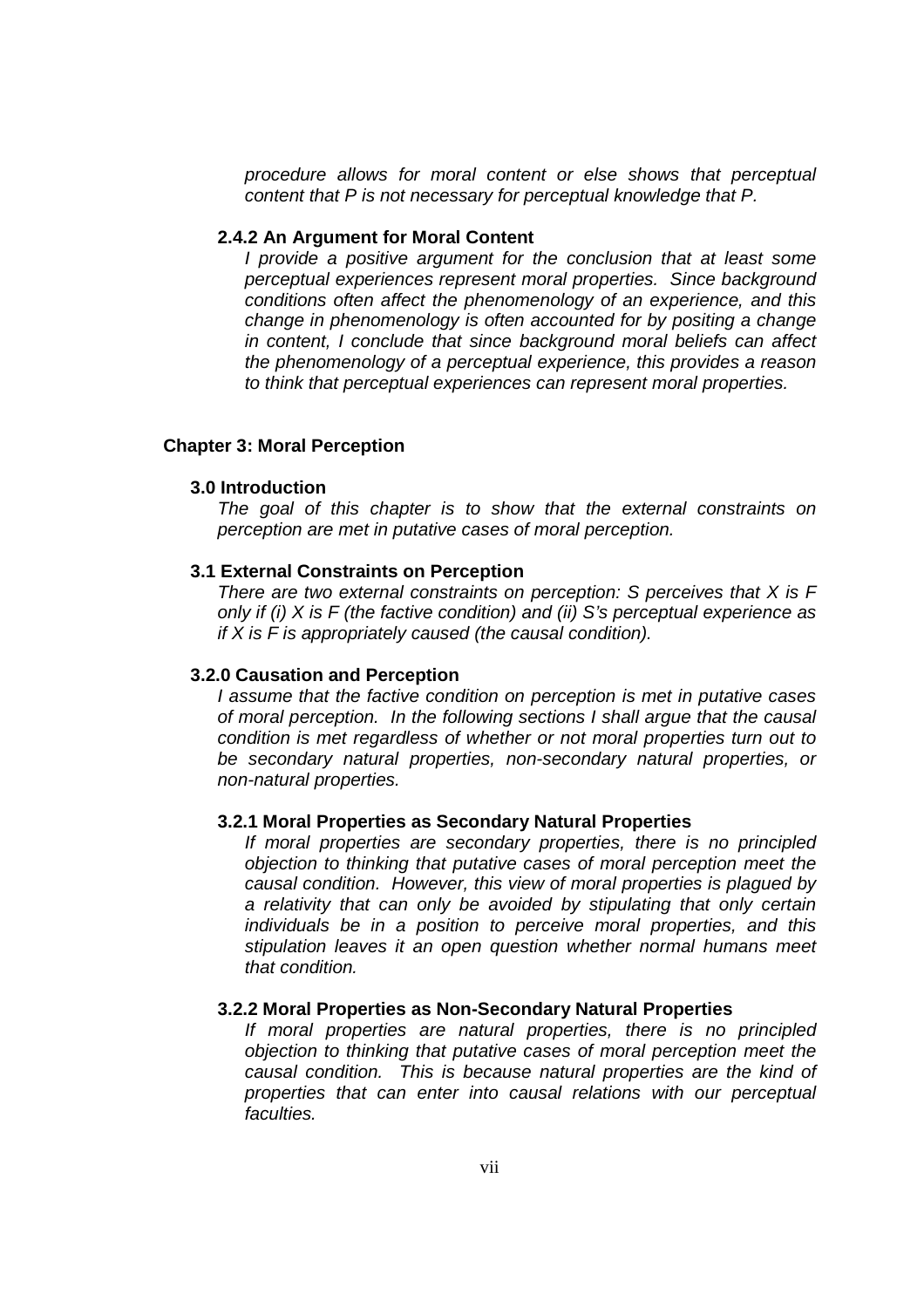#### **3.2.3 Moral Properties as Non-Natural Properties**

If moral properties are non-natural properties, there is no principled objection to thinking that putative cases of moral perception meet the causal condition. This is because the causal condition on perception ought to be understood as a requirement of non-accidentality, and the correlation between non-natural moral properties and moral perceptual experiences is suitably non-accidental.

## **Chapter 4: The Epistemology of Moral Perception**

#### **4.0 Introduction**

Perceiving that  $X$  is  $F$  is not sufficient for knowing that  $X$  is  $F$ . However, I argue that at least some putative cases of moral perception are sufficient for moral knowledge on four contemporary accounts of perceptual knowledge.

## **4.1 Justified Belief and Moral Perception**

Whether or not moral perception is ever sufficient for moral knowledge, I show that it is sufficient for justified moral belief on two contemporary accounts of justification.

## **4.2 Indirect Realism and Moral Perception**

I explain Laurence Bonjour's indirect realist view of perceptual knowledge, and I argue that in at least some cases moral perception is sufficient for moral knowledge on his account. The lynchpin of this project is showing that moral facts can play a role in the best explanation of the existence and character of our perceptual experiences.

## **4.3 Direct Realism and Moral Perception**

I explain Fred Dretske's direct realist view of perceptual knowledge, and I argue that in at least some cases moral perception is sufficient for moral knowledge on his account. The crucial portion of the project shows that in at least some cases moral perceptual experiences are sensitive to moral facts.

#### **4.4 Evidentialism and Moral Perception**

I explain Matthias Steup's evidentialist view of perceptual knowledge, and I argue that in at least some cases moral perception is sufficient for moral knowledge on his account. Since Steup's view requires a presumptive reliability constraint on perceptual justification, I argue that agents can come to have good evidence about their reliability of detecting moral properties.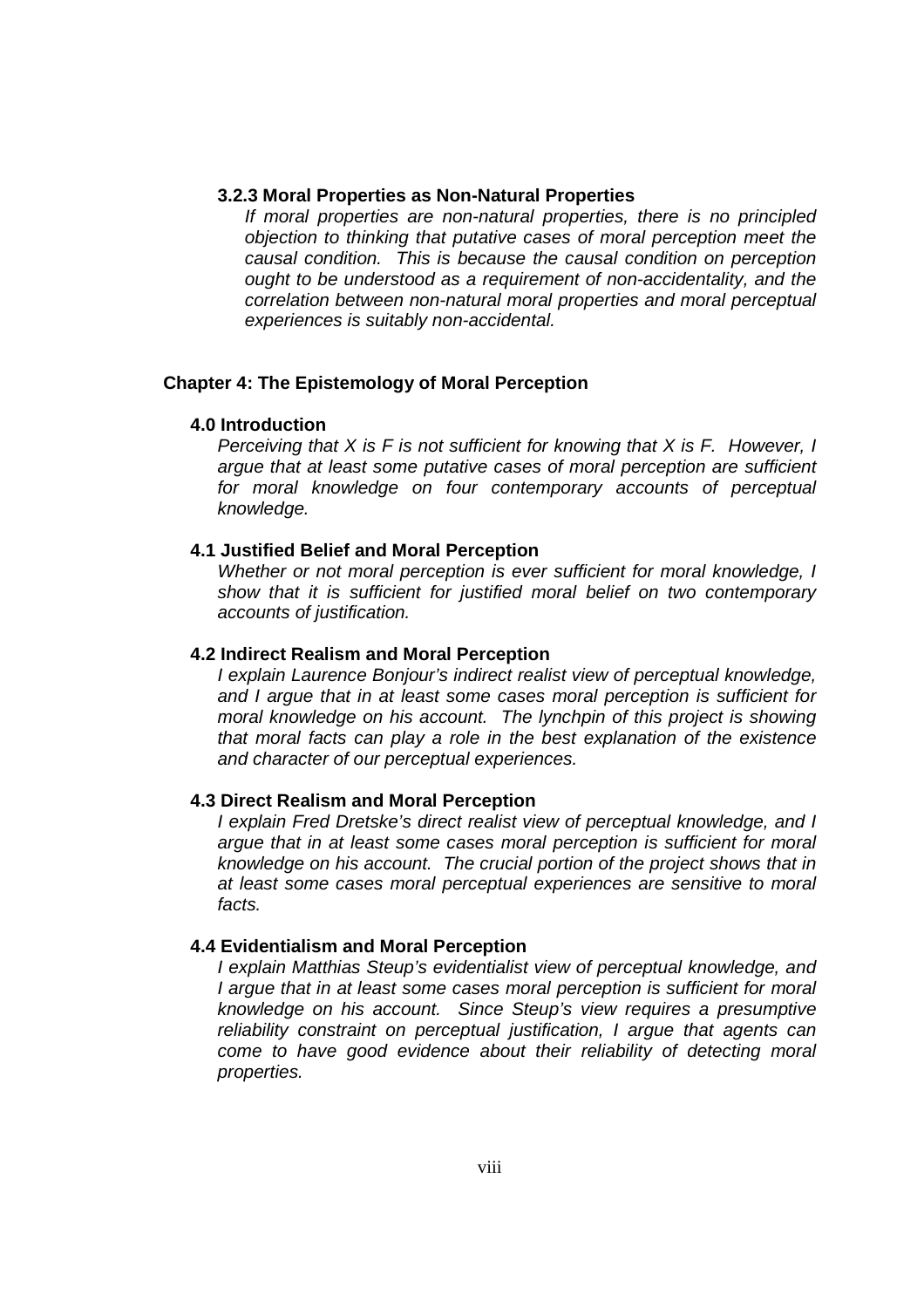#### **4.5 Proper Functionalism and Moral Perception**

I explain Alvin Plantinga's proper functionalist view of perceptual knowledge, and I argue that in at least some cases moral perception is sufficient for moral knowledge on his account. The essential argument of this section shows that humans have cognitive systems that are designed to produce true moral beliefs.

## **4.6 The Argument from Disagreement & Perceptual Moral Knowledge**

In some cases, our awareness of disagreement about P among our peers gives us a reason to withhold believing that P. I show that disagreement about moral matters would not be surprising even if I am correct that at least some moral knowledge is perceptual.

## **Afterword: The Limits of Perception**

I briefly explore the limits of perception and suggest that there is a principled way to show that moral perception is possible without allowing other putative forms of perception such as religious or modal perception.

**Bibliography** 

**Vita for Justin P. McBrayer**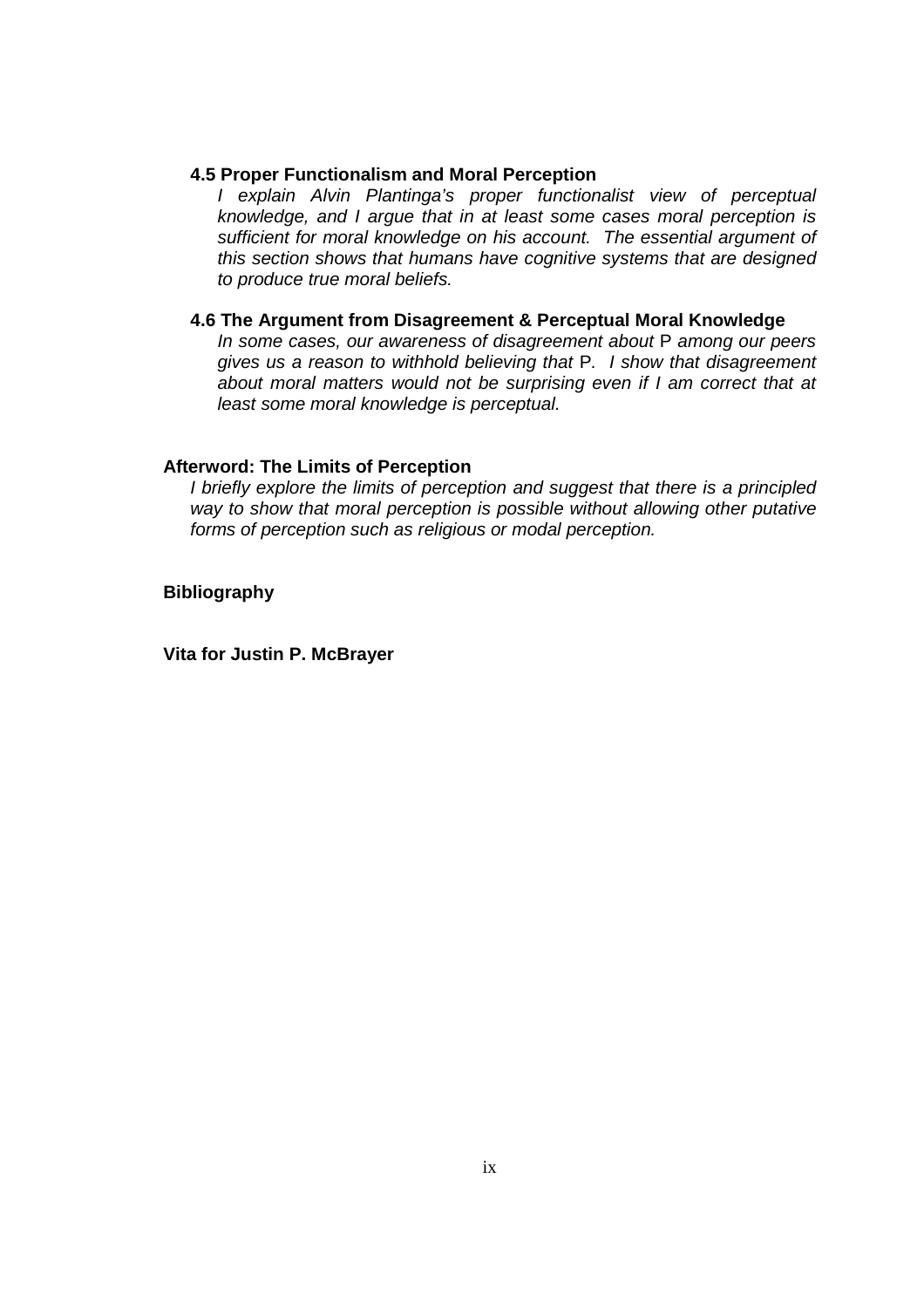# **ABSTRACT**

How do we acquire moral knowledge? Contemporary moral epistemology offers various competing answers: by intuition, by a priori reasoning, by reflective equilibrium, etc. I offer a different answer: by perception. I defend the possibility of moral perception and the contentious view that at least some of our moral knowledge is perceptual knowledge. Moral knowledge, on my view, can be a posteriori.

 The first part of the dissertation is spent establishing the possibility of moral perception. For a subject to perceive that something is the case, several conditions must be met. Some of these conditions are internal to the subject in the sense that they are accessible to the subject's consciousness. For example, the subject must be in an appropriate mental state, what I call a perceptual experience. If it is not possible for a subject to have a mental state that represents a given property, then it is not possible for that subject to perceive that the property in question is instantiated. I provide an analysis of the internal constraints on perception, and I show that putative cases of moral perception meet each condition in the analysis. In particular, it is possible for moral properties to be represented in the perceptual experiences of human subjects.

 Other constraints on perception are external to the subject in the sense that they are constraints on how the world must be outside of the subject's conscious point of view. For example, the subject's perceptual experience must be appropriately caused. If a subject's perceptual experience is caused by an hallucination, then this won't count as an instance of perception. I show that the external constraints on perception can be met in putative cases of moral perception, and in particular that we can be in the appropriate causal relation with moral facts regardless of whether they turn out to be secondary natural properties, non-secondary natural properties, or non-natural properties. In the most challenging case in which moral properties are non-natural properties, I argue that since moral facts supervene on the physical facts that cause perceptual experiences, these facts are appropriately related to the internal mental states that are constitutive of a moral perceptual experience.

 The second part of the dissertation is spent showing that moral perception has epistemic import. I show that moral perception is sufficient for moral knowledge on a number of contemporary accounts of the epistemology of perception, including indirect realist, direct realist, evidentialist, and proper functionalist accounts of perceptual knowledge. Finally, one might think that even if moral perception were possible, the argument from moral disagreement is sufficient to undermine any potential moral knowledge that our perceptual faculties might provide. I show that the objection from moral disagreement less acute given the possibility of moral perception because some human subjects are capable of perceiving moral facts while others are not, and thus the fact that there is disagreement among them is not surprising.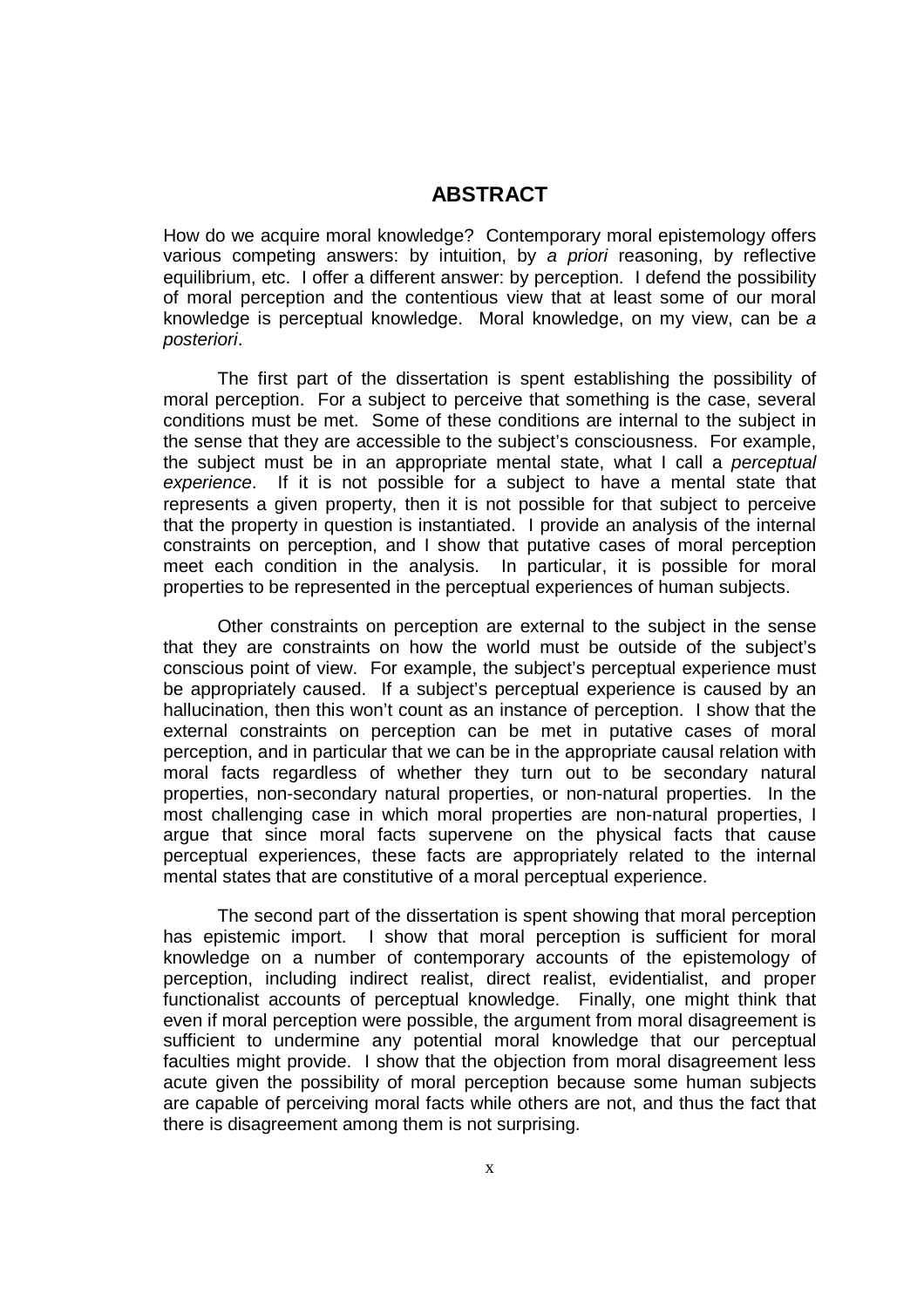# **Chapter 1: Defending Moral Perception**

Father Copleston: What's your justification for distinguishing between good and bad…?

Bertrand Russell: I don't have any justification any more than I have when I distinguish between blue and yellow. What is my justification for distinguishing between blue and yellow? I can see they are different.

~ 1948 BBC Debate on the Existence of God

#### **1.0 Introduction**

This work is an instance of topical epistemology as opposed to general epistemology. A general epistemology is an inquiry into the following sorts of questions:

What is the nature of knowledge (or justification)?

What is the scope of our knowledge (or justification)?

What are the sources of our knowledge (or justification)?

What is the value of knowledge (or justification)?

A topical epistemology is an epistemology that seeks to answer these same questions with regard to a particular domain of inquiry. For example, modal epistemology investigates the epistemic status of modal beliefs, religious epistemology investigates the epistemic status of religious beliefs, etc.

This is a work of moral epistemology, and I argue for a particular answer to one of the domain-specific questions of moral epistemology. I defend the possibility of moral perception in an effort to show that we can have moral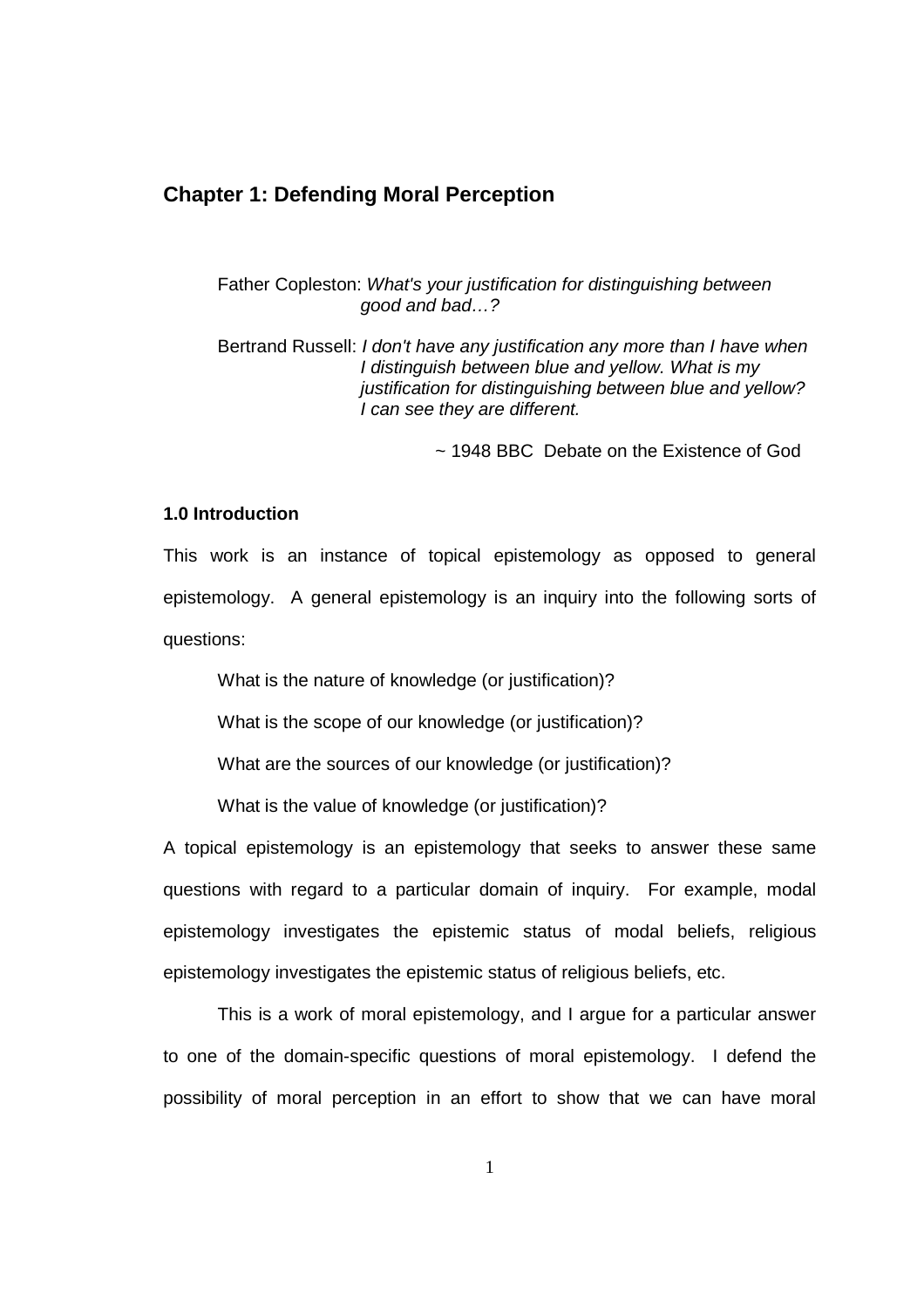knowledge by way of everyday, sensory perception (hereafter 'perception'). In fact, I think that at least some of our actual moral knowledge is perceptual knowledge. Here's the plan for the first chapter. In §1.1 I defend the focus on moral epistemology as a topical epistemology worth investigating. In §1.2 I present and clarify the central thesis of this dissertation—the claim that we can have moral knowledge by perception. In §1.3 I motivate my view of moral perception by showing that it best explains the phenomenology of perceptual experience and belief, that it provides a non-skeptical solution to the problem of moral knowledge, that it has strengths over rival accounts of moral knowledge, and that it contributes to a defense of reflective equilibrium as a source of moral knowledge. I close with a sketch of my overall argument in §1.4.

#### **1.1 Motivations for Moral Epistemology**

First, it is important to motivate the focus on a topical epistemology.<sup>1</sup> Why focus on moral epistemology? What is so special about our beliefs about moral facts that warrants a detailed investigation that, say, our beliefs about clouds do not? The answer is twofold. First, holding true moral beliefs is often more important than holding true beliefs about clouds. Second, there are serious challenges to the epistemic status of moral beliefs that do not apply to other sorts of beliefs like our beliefs about clouds. I take the first point to be given: our moral beliefs shape how we live, how we treat others, etc. in a way that our beliefs about clouds do not. Of all of the beliefs that we hold, arguably moral beliefs are among the most important to get right—it's important to us that our moral beliefs

<sup>&</sup>lt;u>nessen to the monditieers in the second of the second of the secondars section</u><br>In See Stewart 2007 for an excellent discussion of topical epistemologies in general and moral epistemology in specific.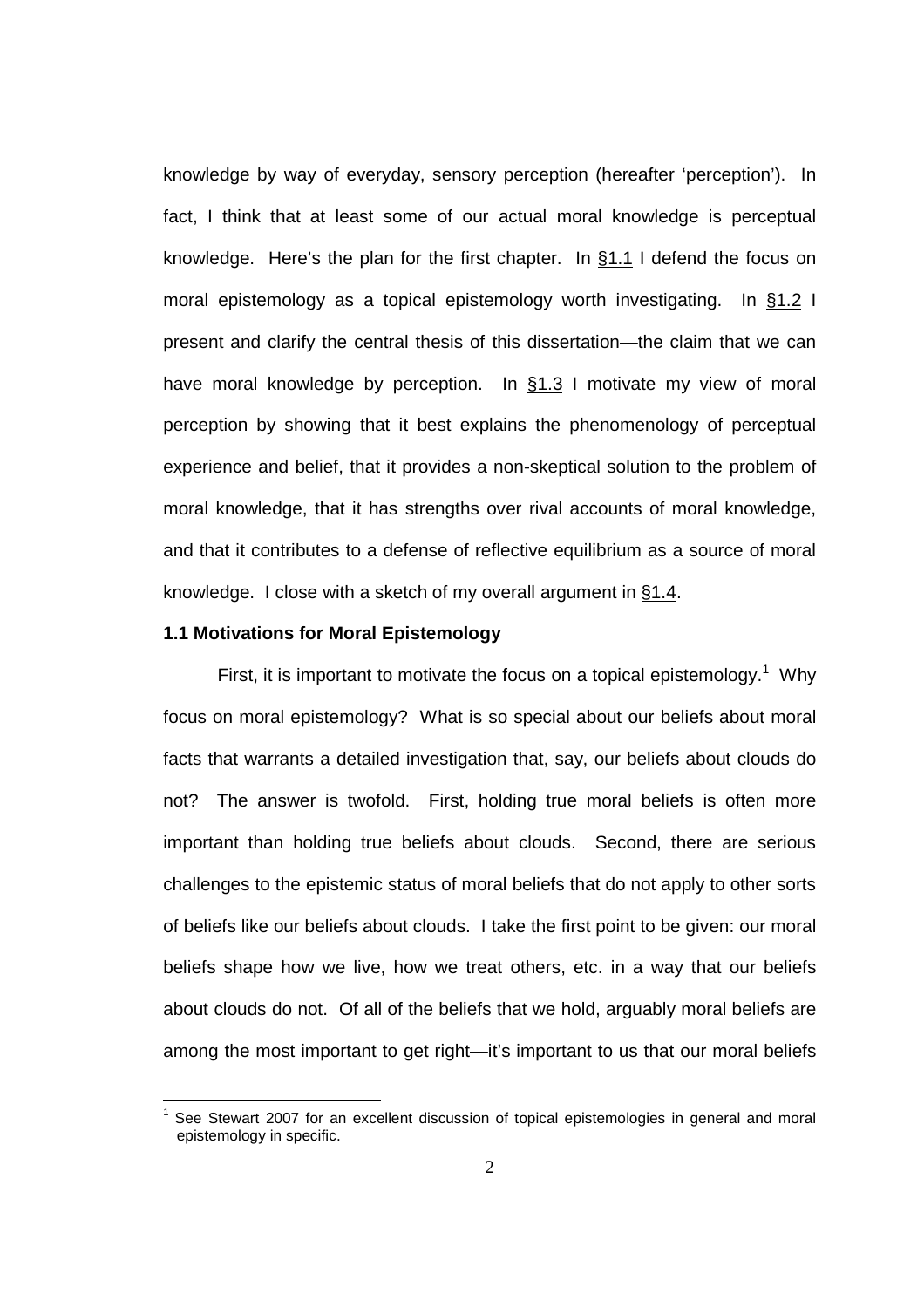are true. The second point—that there are serious challenges to the epistemic status of moral beliefs—is substantiated by the following three points.

First, many outside of philosophy are worried about the epistemic status of moral beliefs (though they would never express their worries in these terms). Some of these people are downright skeptics about moral knowledge. Others are less skeptical but certainly not sanguine about the situation. Consider the average undergraduate: she has no concerns about historical knowledge, mathematical knowledge, scientific knowledge, etc. (at least, she has no concerns before reading Descartes!), but she has serious misgivings about moral knowledge. The question that arises immediately in any ethics class is this: How can we know that something is wrong (or good, etc.)?

Second, this local skepticism about moral beliefs is repeated at the professional level. Epistemologists who eschew global skepticism nonetheless embrace moral skepticism. Two quick examples: Gilbert Harman argues for a limited moral skepticism and Walter Sinnott-Armstrong—no global skeptic recently published a monograph entitled Moral Skepticisms in which he defends the claim that no moral belief is ever philosophically justified, where being 'philosophically justified' amounts to having epistemic as opposed to prudential justification for holding a belief. $^2$  The fact that these philosophers are not global skeptics suggests that either there is something unique about moral beliefs that makes them suspect or else there is some special form of skeptical argument that is sound when applied to moral knowledge but unsound when applied to non-moral knowledge. Stewart (2007) writes that:

 2 See Harman 1977; 1986 and Sinnott-Armstrong 1996; 2006.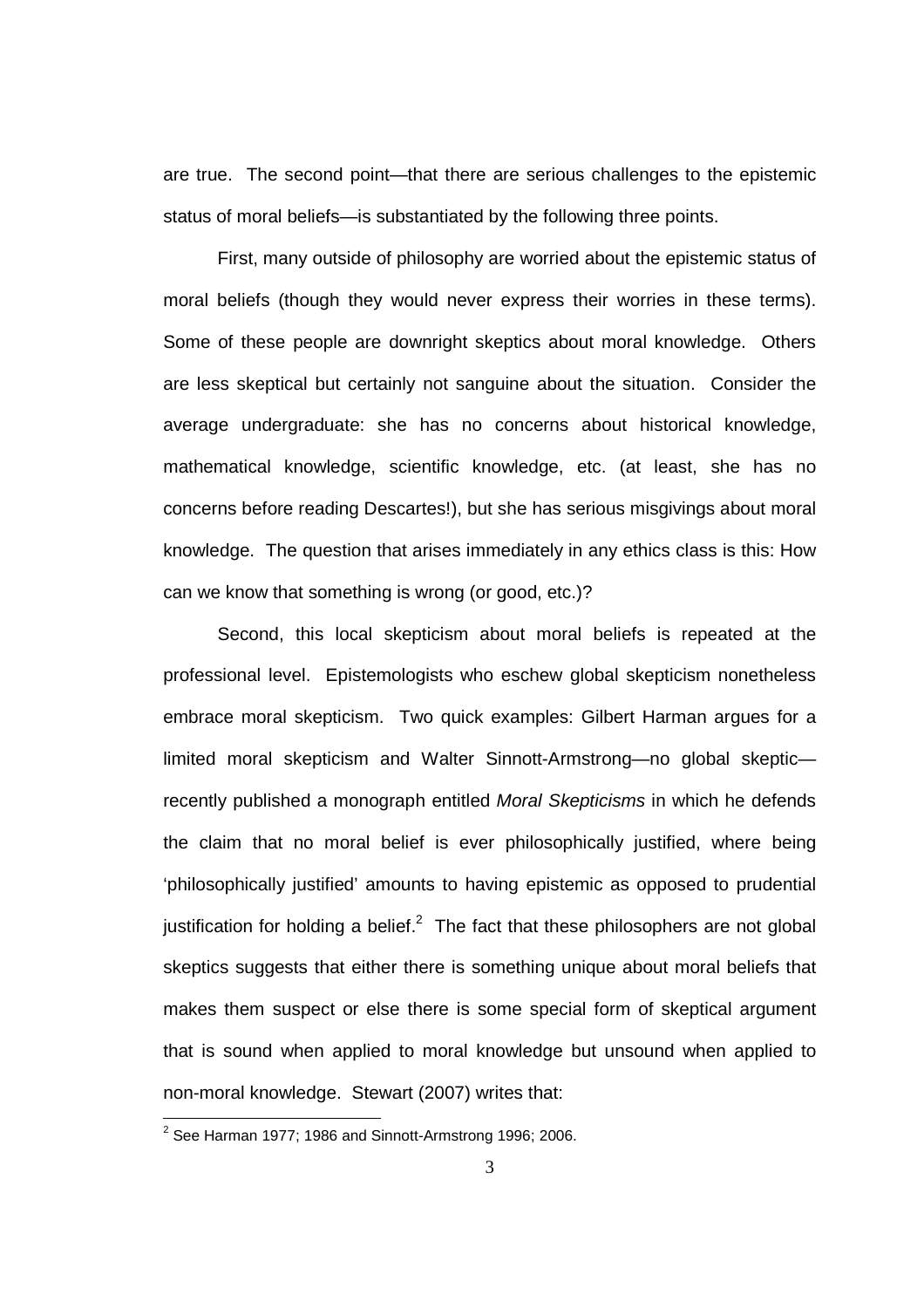…the appearance that a particular topic alone is subject to a special sort of skeptical argument suggests that the topic in question may deserve its own topical epistemology….To illustrate this point, if a single topic is susceptible to a special kind of skeptical argument, this is at least some evidence that beliefs about that topic are the product of a process of belief formation which is not involved in the production of beliefs about other topics. ( p. 40)

The fact that at least some contemporary philosophers question the epistemic status of moral beliefs in particular motivates a topical epistemology that focuses exclusively on moral beliefs.

Third is what I'll call the traditional problem of moral knowledge. The problem exemplifies a "source worry" about putative instances of moral knowledge. Intuitively, when something (e.g. an experience) naturally results in an instance of knowledge, then that thing is the source of that knowledge. $3$  For example, I know that if A is taller than B and B is taller than C, then A is taller than C. The source of this knowledge is my cognitive grasp of the concept "taller than," and, as such, this is a paradigm case of a priori knowledge. On the other hand, I know that grass is green by way of perception; this is a paradigm case of a posteriori knowledge. The source worry about moral beliefs can now be expressed as follows: most of our clear cases of knowledge are either a priori or a posteriori and yet moral knowledge seems to be neither.

I know that it's morally wrong to torture babies for fun, but this instance of knowledge seems unlike paradigm cases of either a priori or a posteriori

 3 Brian Kierland has expressed doubts about the clarity of the idea that knowledge has sources. I thought that the matter was fairly obvious until I tried parsing the notion several different ways only to find that none of them was able to capture what I think we normally mean when we say that something is a source of knowledge. However, I do think that there is something to the idea that any given instance of knowledge has a particular source, and I think that this idea has widespread currency in philosophy (e.g. the entire modern period of philosophy is often cast as a struggle between rationalists and empiricists over the sources of knowledge).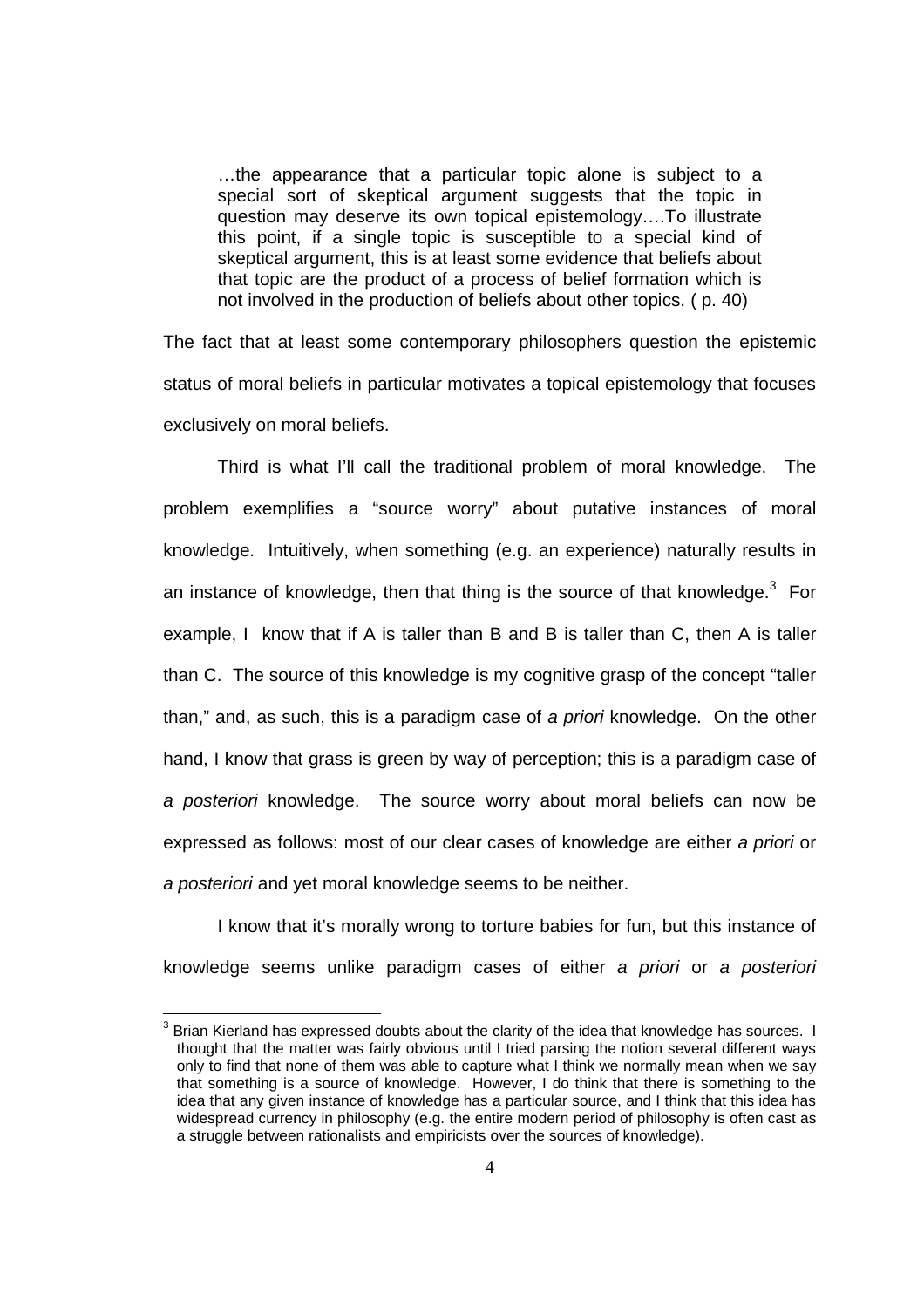knowledge. In order to motivate this worry, I need not defend the claim that all cases of knowledge can be sorted by various "sources," nor need I defend the claim that moral knowledge is neither a priori nor a posteriori. What I am defending is that—at first glance—moral knowledge seems unique in a way that other sorts of knowledge are not. In terms of the source worry, it's just not clear where we get our moral knowledge from. This is enough to motivate a special skeptical worry about the epistemic status of moral beliefs.

What all this suggests, I think, is that spending time on moral epistemology is defensible because moral beliefs are important and because there are serious challenges to the epistemic status of moral beliefs that do not apply to the epistemic status of beliefs more generally. A satisfactory moral epistemology would be one that addressed at least some of the skeptical concerns noted above by trying to eliminate the apparent differences between the epistemic status of moral beliefs and that of other types of beliefs. This dissertation is a step in that direction.

#### **1.2 My View**

In this section, I provide the specifics of my thesis and distinguish it from various similar positions. My thesis is that at least some humans have perceptual moral knowledge (where this knowledge is propositional in character as opposed to "knowledge how" or any other such concept). In order for perception to provide a subject with knowledge (or justification), the perception must have a certain character. The precise nature of this character is best understood in light of Dretske's (1969) distinction between seeing and seeing as. I might see your car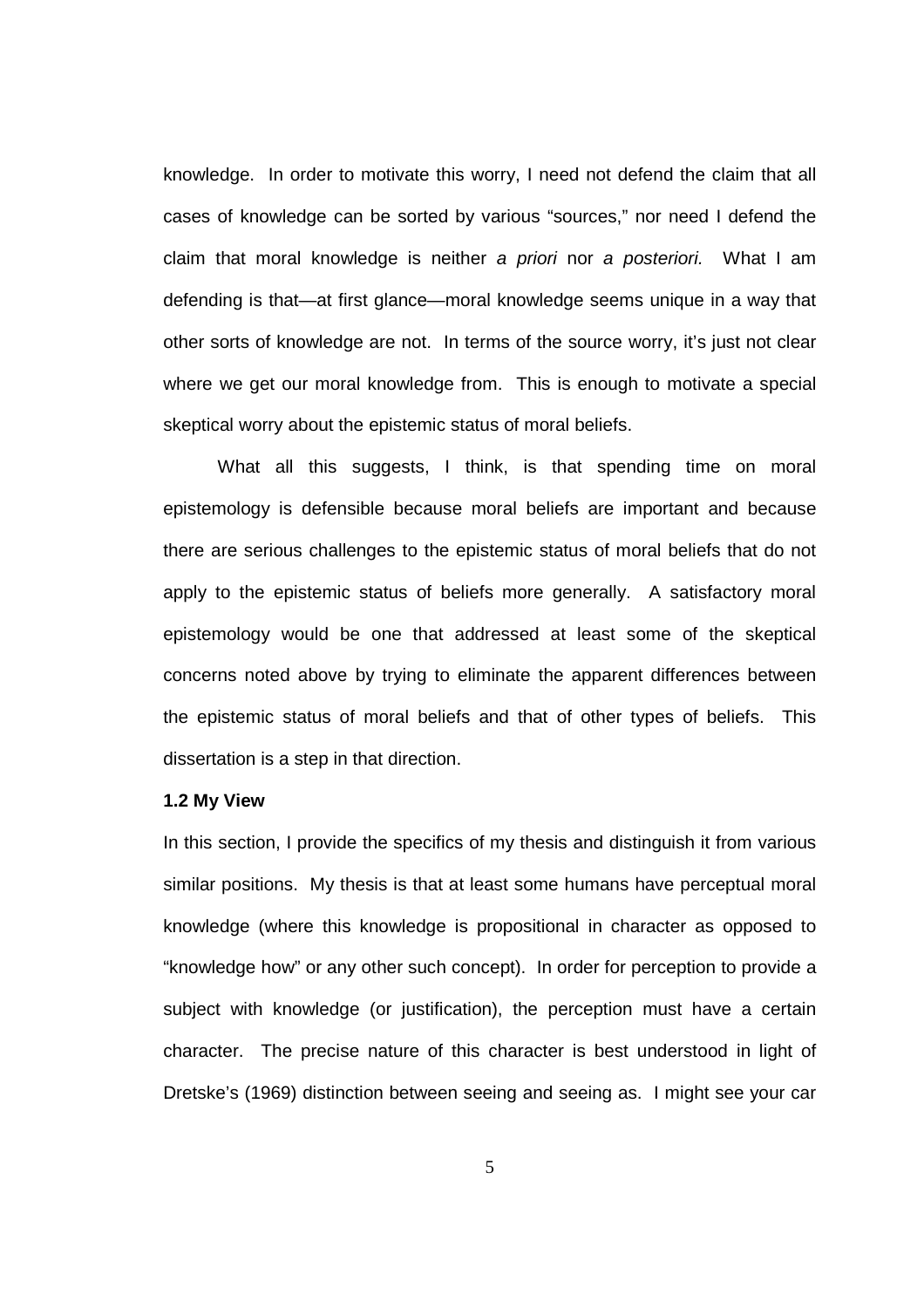in the parking lot but fail to see that your car is in the parking lot. In this case, I would have seen your car though I would not have seen it as your car. A similar distinction was drawn by Grice (1961) between what he termed 'seeing' and 'observing':

If someone has seen a speck on the horizon which is in fact a battleship, we should in some contexts be willing to say that he has seen a battleship; but we should not, I think, be willing to say that he has observed a battleship unless he has recognized what he has seen as a battleship. (p. 147)

In Grice's example, the subject in question did not perceive that there was a battleship on the water since he had not recognized what he saw as a battleship. In other words, he didn't see the speck as a battleship. A few more examples make the distinction plain. Upon seeing the university president for the first time, I perceive the university president but fail to perceive that he is the university president (or, alternatively, I fail to perceive of the man that he is the university president). My dog Berkley can perceive me grilling Hawaiian chicken, but he cannot perceive that I am grilling Hawaiian chicken.

What the subject lacks in these cases is what I shall call 'perception as' or perception *de dicto*.<sup>4</sup> We might say that all perception is perception *de re* in the

l

 $4$  One might be tempted to resist conflating *perception as* with perception de dicto. For example, if I were to perceive of the man that he's angry, this is an instance of de re perception, and yet it seems a good case of *perception as* since I am seeing the man as being angry. Brian Kierland has also pointed out that the de dicto and de re readings will have different implicatures. For example, 'Justin perceives that the man is angry' implies that I perceive that the object of perception is a man and that the object of perception is angry whereas 'Justin perceives of the man that he is angry' only implies the latter.

I think that Kierland is right about this, but what is crucial is that perceptual knowledge requires an instance of perception that can be accurately described by a claim with at least one 'perceives that' clause (or any of the cognates of 'perceive'). So while it's true that the de dicto and de re readings noted above have different implicatures, they both can be accurately described with at least one 'perceives that' clause: in the first case I see that the man is angry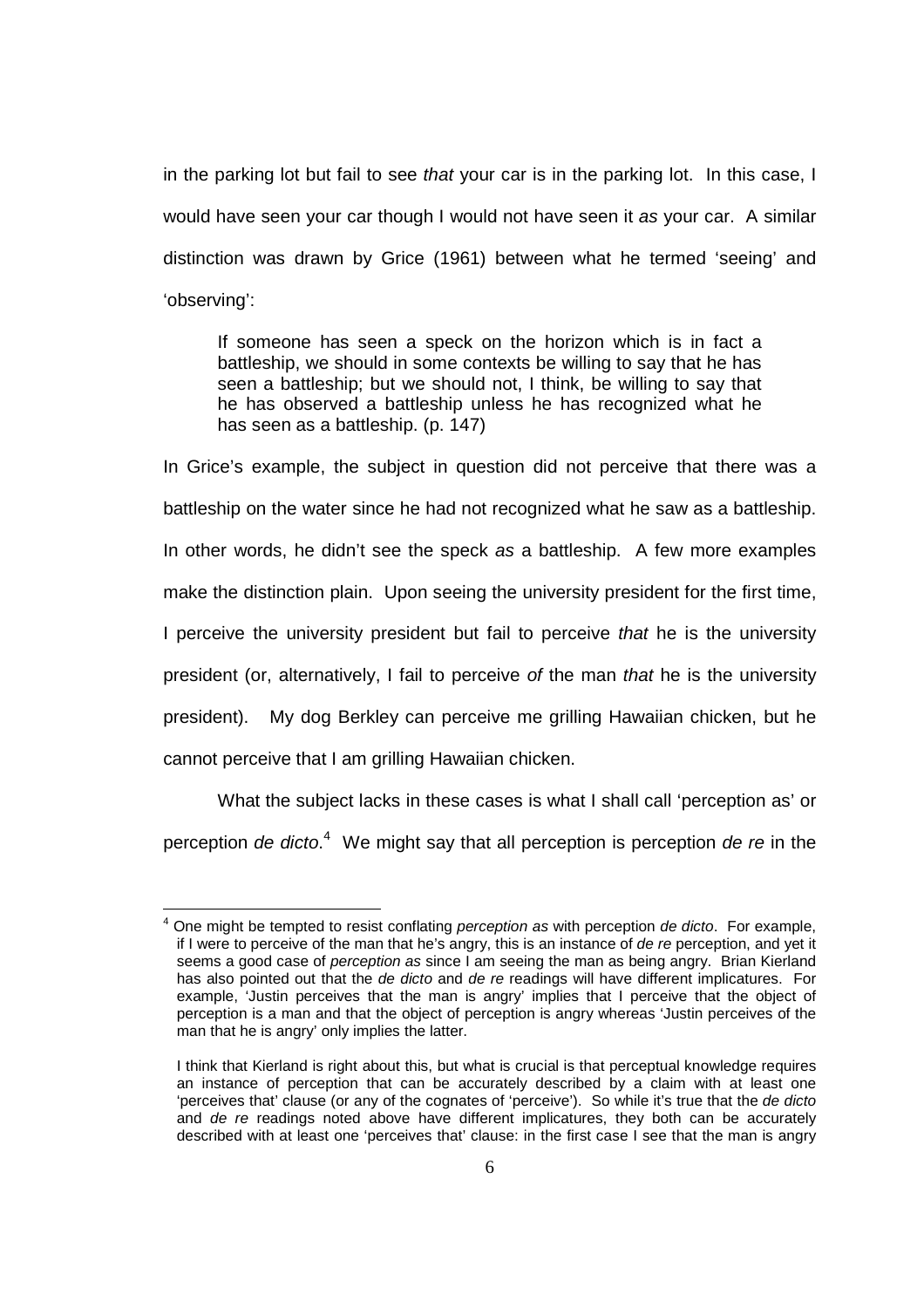sense that all perception is perception of some object or state of affairs, but perceptual knowledge requires more. Perceptual knowledge requires perception de dicto.<sup>5</sup> For example, if I were to hear an oriole in my backyard but not hear it as an oriole, I would need some further information before I could know that that's an oriole. This is why the distinction between perceiving and perceiving as is important for my thesis. Everyone who is not a moral anti-realist agrees that we have moral perception in the limited sense that we see actions that are, in fact, morally wrong, we hear people who are, in fact, morally vicious, etc. In other words, it is not contentious that we have moral perception de re. What is contentious is the claim that it is possible to have moral perception de dicto. This is the claim that, for example, it is possible to see *that* the action was wrong, hear of the person that he is impatient, etc. It is this stronger thesis that I shall establish. From here on I will use 'moral perception' to mean 'moral perception de dicto'.

To support my thesis that at least some humans have perceptual moral knowledge, I show that it is possible for humans to have moral experiences. The term 'moral experience' is ambiguous. In one sense stretching back at least as far as Brentano in the late  $19<sup>th</sup>$  century, 'moral experience' refers to a subject's emotional or affective reactions to something. According to a moral epistemology that employs this sense of 'moral experience', the epistemic heavy

l

and in the second I perceive that the object is angry. So for my purposes, both are instances of perceiving as or perception de dicto.

<sup>5</sup> The reason that perceptual knowledge requires perception de dicto (in the sense indicated above), is because perceptual knowledge is propositional, and perception de re is not propositional.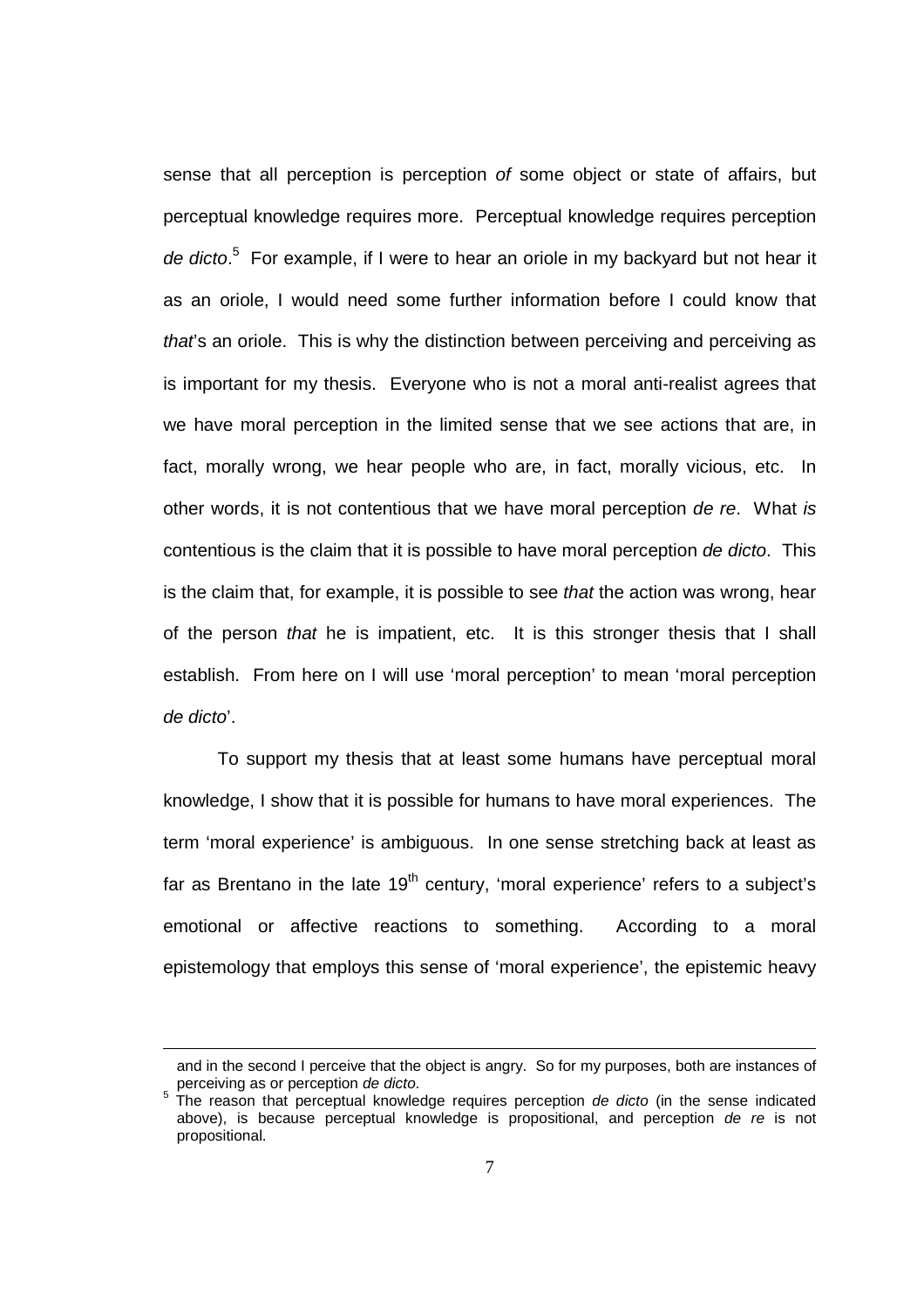lifting is done by an emotional state. $6$  On this view, a particular moral belief is justified for an individual by the emotional response that he has when confronted with a certain moral situation. John Greco (2000) explains the view as follows:

…affective reactions such as indignation, empathy, revulsion, and attraction ground appropriate moral judgments about the objects of such emotions. For example, a feeling of revulsion toward some action might ground a moral judgment that the action is wrong. (p. 242)

Call this the affective sense of 'moral experience'.

l

 However, in another sense, 'moral experience' denotes a phenomenal experience that is a species of empirical perception. In this latter sense, a moral experience is a perceptual experience that represents a moral property. In much the same way that one could have a perceptual experience of the cup as hot, one can have a perceptual experience of the situation as bad. Call this the perceptual sense of 'moral experience'. According to a moral epistemology that employs the perceptual sense of 'moral experience', it is not the subject's emotional reaction that is epistemically important for moral knowledge but the fact that he is perceiving the moral property in question.<sup>7</sup>

 My view employs the perceptual sense of 'moral experience'. I argue that at least some humans are capable of moral perception, and that this perception

 $6$  For examples of defenders of the epistemic value of moral experiences in this sense, see Brentano 1969, DePaul 1988, Lemos 1989, and Tolhurst 1990

<sup>7</sup> Of course, even a defender of the perceptual sense of 'moral experience' may invoke phenomenology as an essential feature of a perceptual experience or as an essential feature perceptual knowledge (though there are accounts of both that do not rely on phenomenology at all). For example, one might insist that it is impossible to perceive that the ball is round unless roundness has a certain look or feel to it. The distinction that I am drawing at present, however, is simply meant to distinguish views in which perception does the epistemic work in the account of moral knowledge verses cases in which it is the emotional reaction to what one perceives that does the epistemic work in the account of moral knowledge. This issue is taken up more fully in §2.4.2.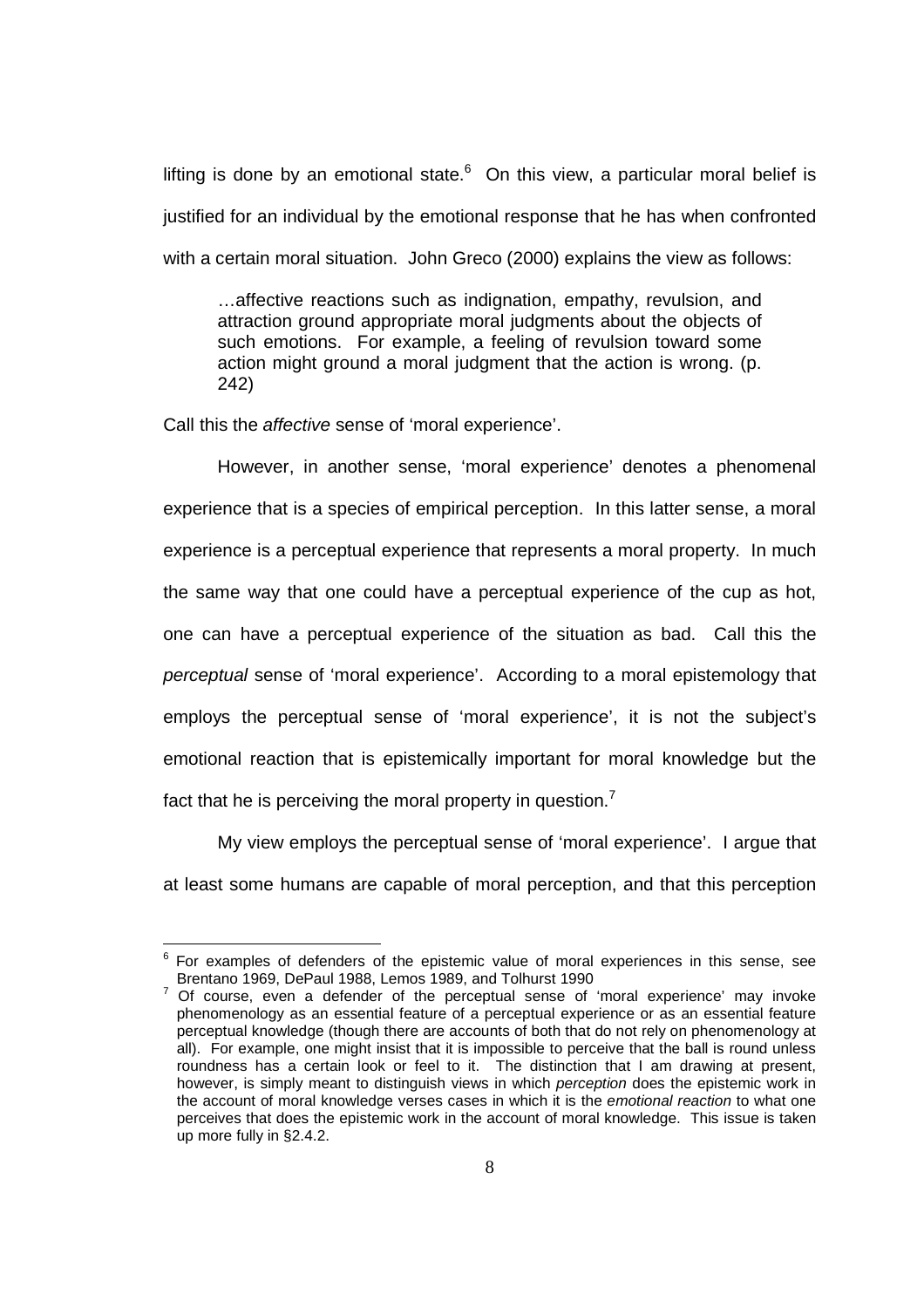is a source of moral knowledge. Unfortunately, 'moral perception' is also ambiguous, and only one of the senses is genuinely a form of 'moral experience' in the perceptual sense. Some philosophers use 'moral perception' to refer to a case in which a subject comes to have true moral beliefs about a particular situation that the subject is confronted with. $8$  For example, when a subject notices that his child is in pain and he understands that the pain is a morally relevant feature of the situation (whereas, say, the color of his child's shirt is not so relevant), this is a case of moral perception. Call this the virtue sense of 'moral perception'. In this sense, 'moral perception' has to do with moral perspicacity or moral acuity because the subject perceives of some state of affairs that it has some non-moral quality, and he rightly takes this quality to be morally important. Thus, in the virtue sense of 'moral perception', moral perception occurs whenever a subject becomes aware (perceptually or otherwise) of morally relevant non-moral properties like pain, discomfort, embarrassment, etc. that he antecedently believes to be morally relevant.

A second sense of 'moral perception' is epistemic in nature (and a species of perceptual moral experience as explained above). In this sense, 'moral perception' is akin to empirical perception, and moral perception occurs when a subject becomes aware of a *moral* property via a perceptual process. Since this latter sense of 'moral perception' is a necessary condition for moral knowledge by perception, I shall call this the epistemic sense of 'moral perception'. In this sense, 'moral perception' is an avenue for moral knowledge because the subject

 8 See Blum 1991, Nussbaum 1990; see Starkey 2006 for a more detailed taxonomy of moral perception.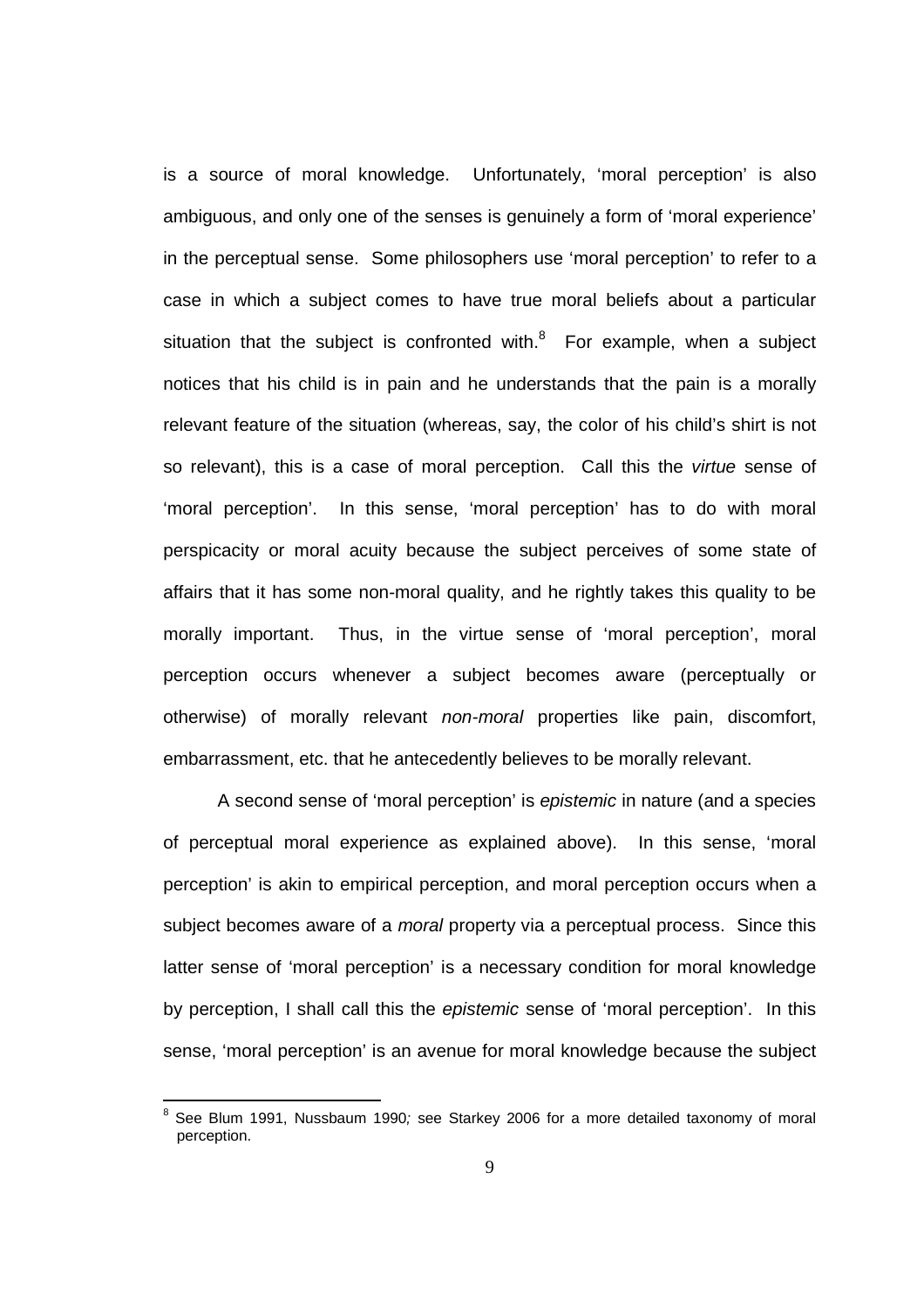perceives of some object that it has some moral quality. In a case of moral perception in the virtue sense, a subject does not learn any moral facts (or at least she doesn't learn any via perception alone). Recall that in 'moral perception' in the virtue sense, a subject comes to know that a certain non-moral fact obtains, and together with her background knowledge that this non-moral fact is morally relevant, she is provided with a moral reason for action. So in that case she doesn't learn any moral facts by perception.

However, in 'moral perception' in the epistemic sense, a subject does learn that a certain moral fact obtains. The distinction between the two senses is illustrated by the following example. Suppose that Jones is unable to distinguish men from women. You inform him that almost everyone wearing a dress is a woman. Upon seeing a person wearing a dress, Jones comes to believe that the person is a woman. This instance is akin to moral perception in the virtue sense: Jones comes to know that a person is wearing a dress via perception, and together with his background beliefs—this provides him with a reason to believe that the person is a woman. Contrast this case with an analog of moral perception in the epistemic sense.<sup>9</sup> Suppose that Jones is able to tell men from women just by looking at them (as we all can do). Upon seeing a person, Jones comes to believe that the person is a woman. This instance is akin to moral

l

 $9$  Robert Johnson has suggested that this distinction is muddled by the fact that moral properties supervene on non-moral properties and thus the exercise of moral perception in the virtue sense makes one aware of the non-moral properties that realize the moral properties. However, the difference between moral perception in the virtue sense and moral perception in the epistemic sense is obvious when parsed in terms of perception de dicto. In the virtue sense of moral perception, the subject perceives that φ, where φ ranges over all non-moral propositions. For example, the subject might perceive that the cat is in pain. In the epistemic sense of moral perception, the subject perceives that  $\psi$ , where  $\psi$  ranges over all moral propositions. For example, the subject might perceive that the trade was unjust.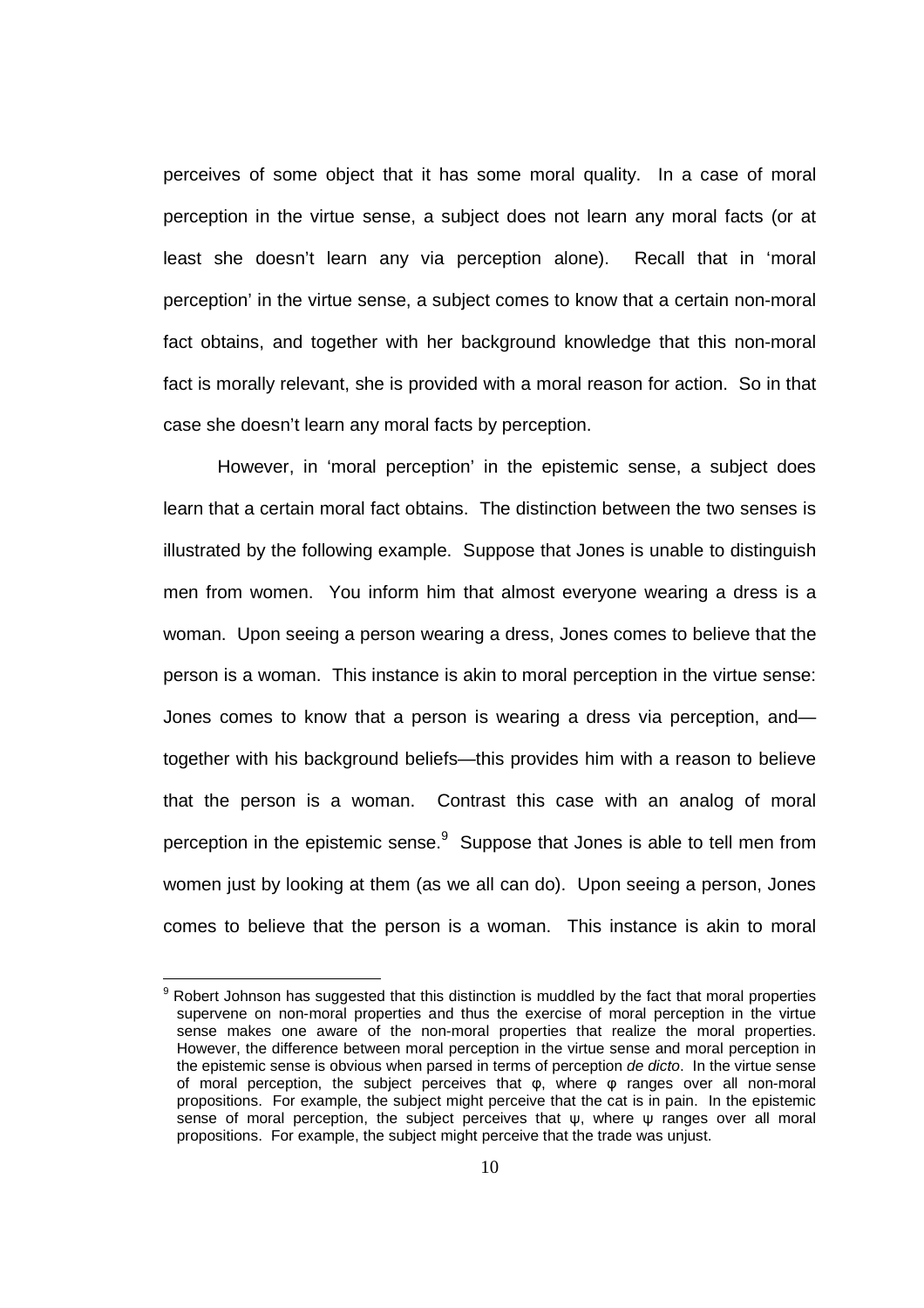perception in the epistemic sense: Jones comes to know that the person is a woman via perception without making a conscious inference from background beliefs.

My view employs 'moral perception' in the epistemic sense. I argue that humans can perceive that objects (or states of affairs) have moral properties. In a case of moral perception, we perceive that the object (or state of affairs) bears some moral property. To put the matter bluntly, I shall argue that we can literally see that a state of affairs is good or that an action is morally wrong (where this 'see' is not the metaphorical 'see' as in 'I see that Obama is ahead in the polls').

To my knowledge, this view is explicitly defended at only a few places in the contemporary literature. One of the most significant contemporary attempts to show that values are perceptible was made by John McDowell. McDowell (1998a, 1998b) advocates a view in which values (including aesthetic and moral values) are secondary qualities. And since secondary qualities are essentially perceptible, it follows that moral values are essentially perceptible. However, in order to get the epistemological result that at least some moral knowledge is perceptual knowledge, McDowell relies on what I argue are specious metaphysical presuppositions (more about this in §3.2.2). I avoid McDowell's controversial assumption that moral properties are secondary, and so my account is radically unlike his.

 John Greco (2000) extends his more general account of epistemic justification to putative cases of moral perception. While Greco and I agree on the basic thesis that at least some moral knowledge is perceptual, Greco's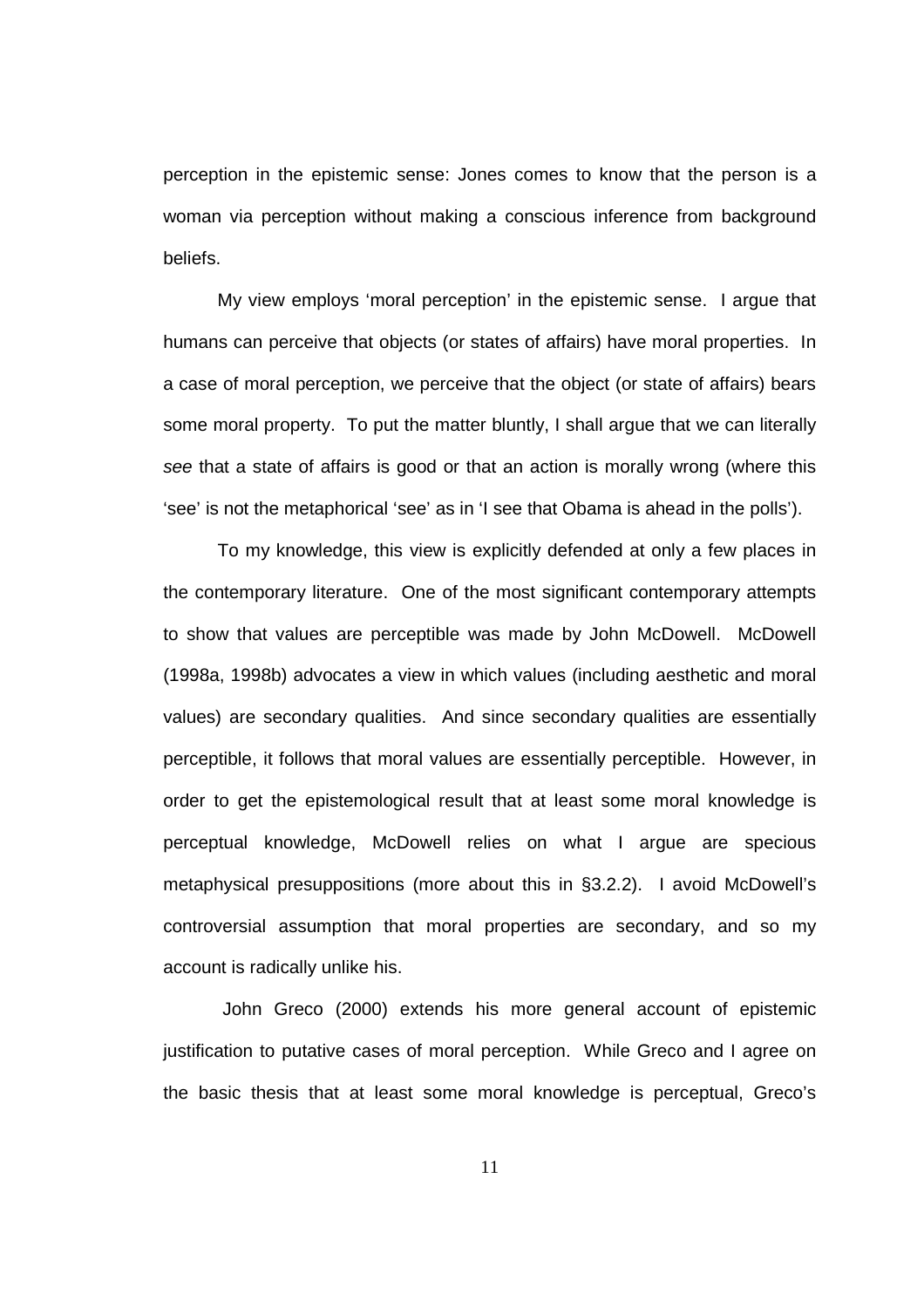account is idiosyncratic in that it relies on the particular view of perceptual knowledge defended in the first portion of his book. This is a disadvantage. Greco's overall epistemology is a species of agent reliabilism, and hence his defense of moral perception follows suit. Anyone who is not already convinced of his general epistemology will not find his defense of perceptual moral knowledge plausible. And while he adverts to some interesting hypotheses in cognitive science to explain how moral perception might be possible, he avoids the tough questions about the representation of moral properties in perceptual experience, the causal nexus between moral properties and perceptual experiences, etc. Unlike Greco, my defense tackles some of these questions without presupposing the truth of any account of general epistemology.

Watkins and Jolley (2002) argue for the claim that "we require no otherworldly perceptual abilities to perceive moral properties." Granting the epistemic potency of perception, this thesis paves the way for arguing for moral knowledge by perception. So it looks like Watkins and Jolley are arguing for my thesis. However, Watkins and Jolley's account is much closer to an account of knowledge by moral experience in the affective sense (as detailed above) because in their account a subject's emotional reaction to a perceptual experience plays the key role in the possibility of moral perception. They argue that only the virtuous person is in a position to have moral perception, and "what distinguishes the virtuous person from the nonvirtuous is that he feels the right way at the right time and to the right extent" (p. 78). My own view is that we can get moral knowledge in the same way that we get knowledge of the external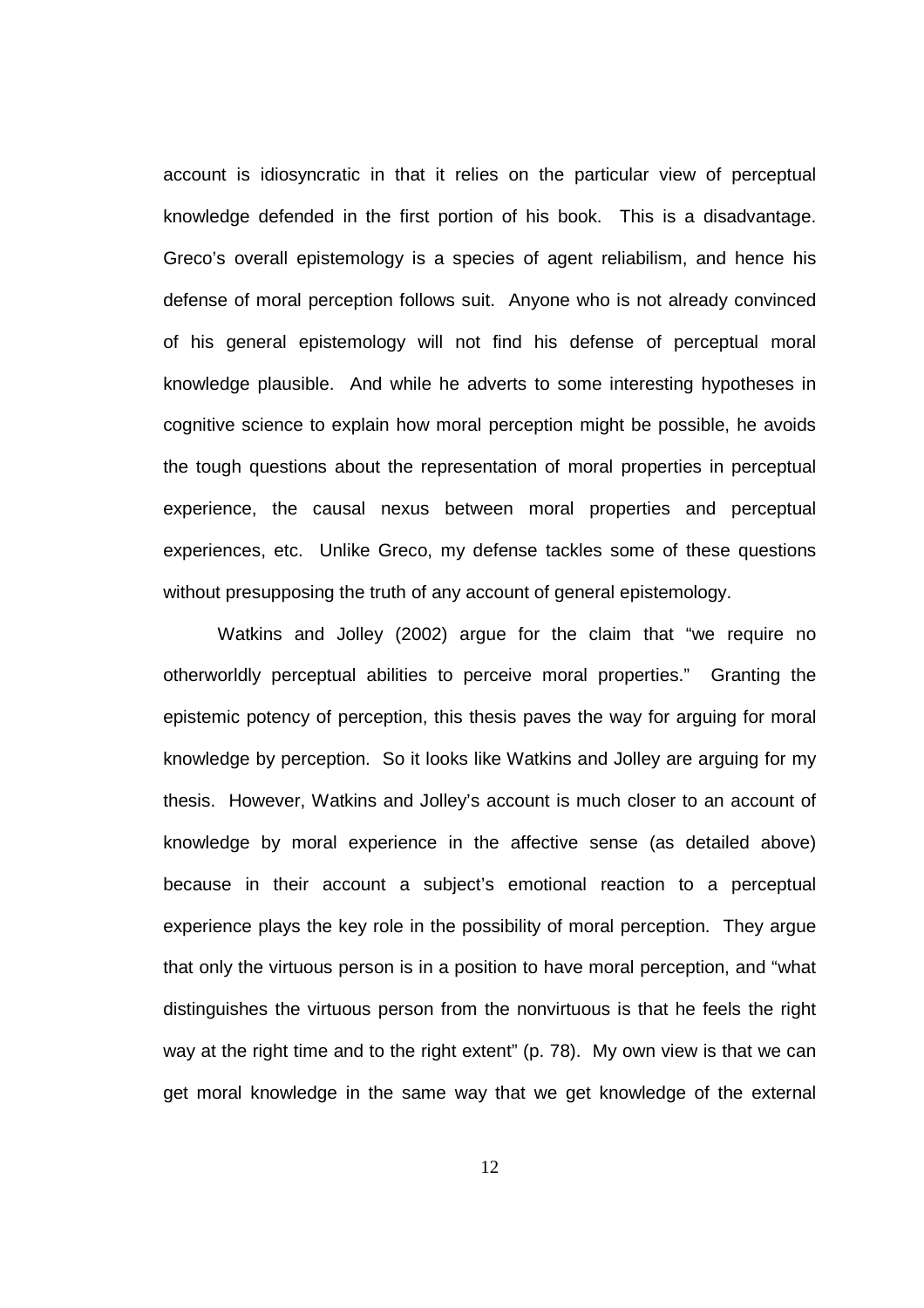world: by perception. Since perception of the external world doesn't require that I feel the right way at the right time to the right extent, my account is importantly different than the account defended by Watkins and Jolley.<sup>10</sup>

 Terence Cuneo (2003) extends the account of perceptual knowledge outlined by Thomas Reid to include moral perception. While my own view is not uniquely Reidian, Cuneo's account is perhaps the closest to my own. For example, I employ similar moves with regard to what Cuneo calls "acquired perception" to show that a perceptual experience can represent moral properties. However, I defend moral perception without relying on the uniquely Reidian framework presupposed by Cuneo, and I provide a reasonable story for how an account of moral perception can avoid the causal objection (more in chapter 3).

Sarah McGrath (2004) argues for the following thesis: "if we have moral knowledge, we have some of it in the same way we have knowledge of our immediate environment: by perception" (p. 209). McGrath's argument for this conclusion is a disjunctive syllogism: moral knowledge is either (A) the result of an inference to the best explanation or (B) the result of an inference from the non-moral properties on which the moral properties supervene or (C) the result of a priori reflection. But the combination of these three cannot account for all of our moral knowledge. So, there must be at least one other source of moral knowledge. McGrath then offers an inference to the best explanation for the

 $10$  Again, an account of perception might require that we have certain phenomenological experiences in order to count as subjects of perception, and on these accounts there is some sense in which we must feel the right way at the right time to the right extent to count as subjects of perception. The difference, in a nutshell, is where the required phenomenology lies. In an affective sense of 'moral experience', it is ones emotional reaction to a perceptual experience that counts. In a perceptual sense of 'moral experience' it's the perception alone and not how one reacts to it emotionally that matters.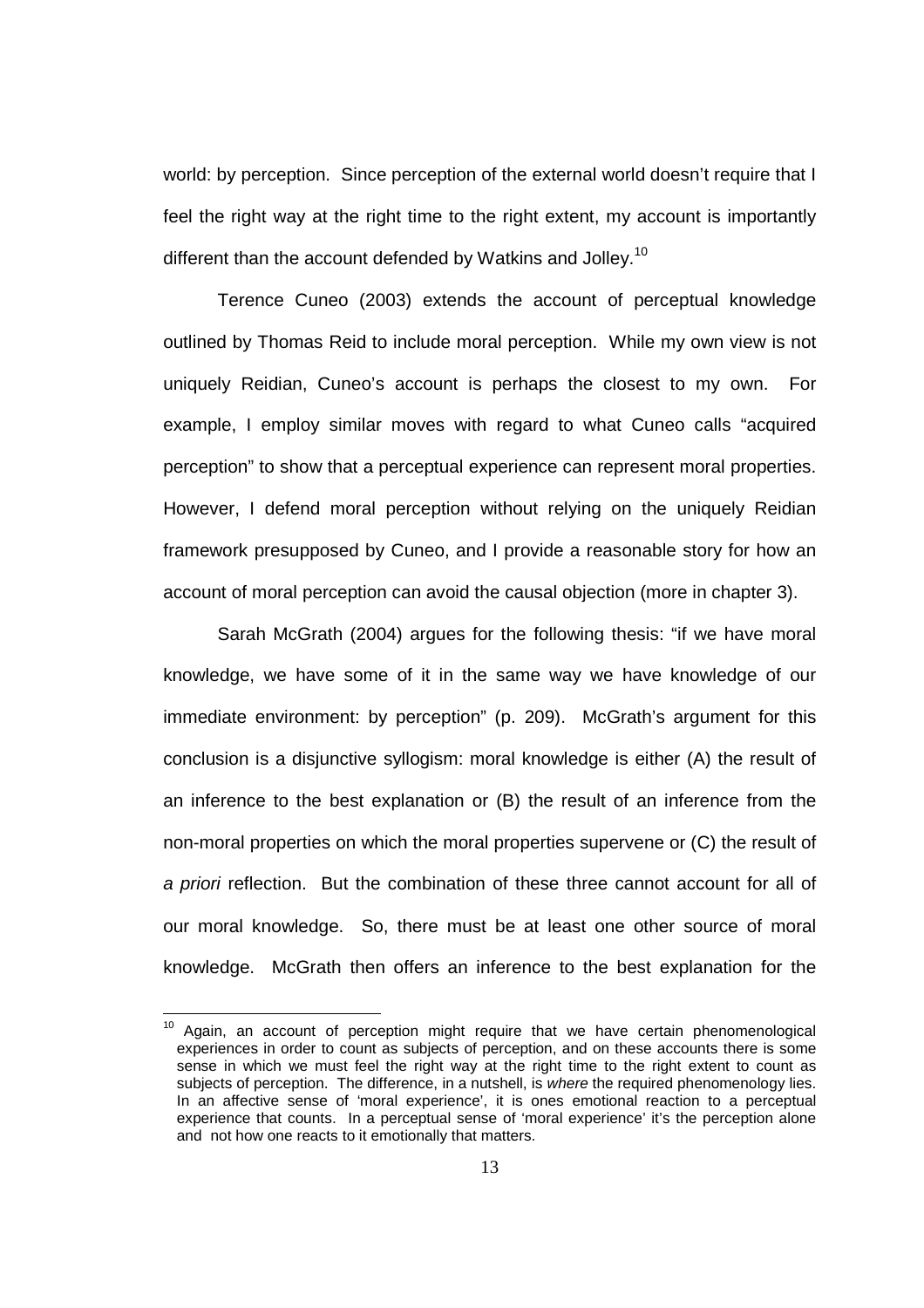conclusion that at least some moral knowledge is perceptual. While McGrath and I agree that at least some moral knowledge is perceptual, unlike McGrath I offer a positive account of moral perception. The thrust of McGrath's work is negative (i.e. she attempts to show how other accounts of moral knowledge fail), and she only offers the suggestion that some moral knowledge is perceptual as a suggestion. To the contrary, I shall attempt to sketch a positive account of moral perception while spending little time addressing the defects of alternative accounts of moral knowledge.

Finally, an epistemic connection between experience and moral belief is also suggested (though not explicitly defended) in the work of David McNaughton (1988) and Cornell Realists such as David Brink (1989) and Nicholas Sturgeon (2006). However, none of these authors offers a positive account of moral perception. This dissertation seeks to remedy that omission.

#### **1.3 Motivations for My View**

The most powerful initial motivation for my view is the fact that it is faithful to the phenomenology of moral experience. In many cases, our actual reason for thinking that an action is wrong or that a situation is bad is simply the fact that we had a certain type of experience. The action seemed wrong to us. Gilbert Harman (1977) captures the phenomenology in the following vignette:

You can observe someone do something, but can you ever perceive the rightness or wrongness of what he does? If you round a corner and see a group of young hoodlums pour gasoline on a cat and ignite it, you do not need to conclude that what they are doing is wrong; you do not need to figure anything out; you can see that it is wrong. (p. 4, emphasis his)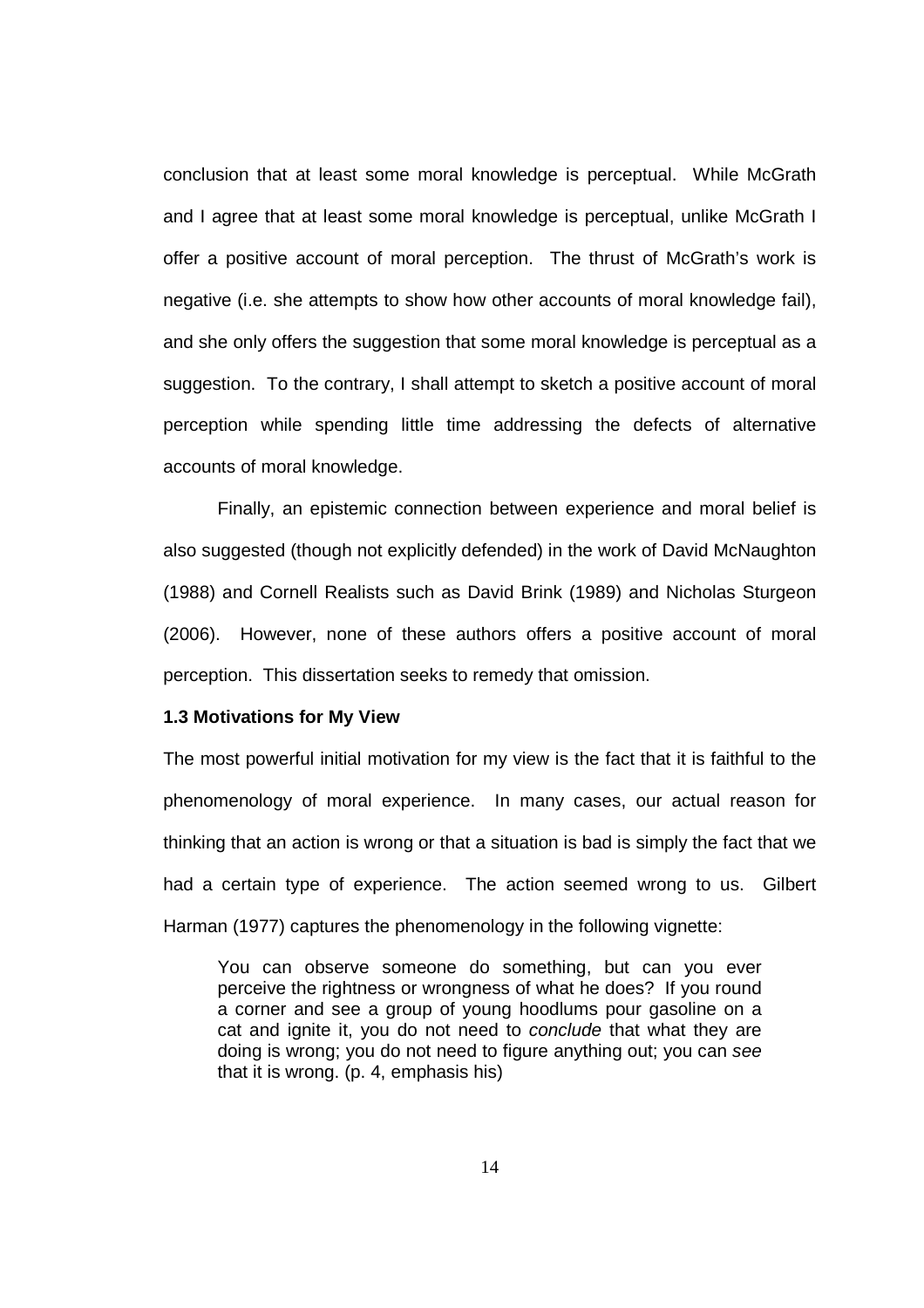Abstract moral principles are noticeably absent from cases like this, as are patterns of conscious inference. In fact, oftentimes we find ourselves convinced of some moral principle or other, and yet we amend or repudiate these principles after having certain experiences. For example, perhaps reading Hemingway's Death in the Afternoon absolutely convinced you that bullfighting is morally permissible. However, upon witnessing your first bullfight, you come to believe that the practice is morally wrong. A straightforward explanation of your belief revision appeals to your perceptual experiences. On my view, regardless of what your antecedent moral beliefs implied, you could see that what the bullfighters were doing was morally wrong. $11$ 

The fact that my view gets the phenomenology right is a *prima facie* reason to think that it is true. If it is true that we have some moral knowledge by way of perception, then we would expect at least some moral beliefs to be the result of perceptual input in the same way that some external world beliefs are the result of perceptual input. And our everyday experiences bear this out: we regularly make moral judgments as immediate responses to perceptual input. My view accommodates this feature of the world.

l

 $11$  An objector might argue that this kind of case might also be interpreted as a case of mediate justification where the justification of the moral belief is trivial. Perhaps before attending the bullfight you held an antecedent moral belief that it is wrong to cause pain of level X in sentient animals and your perceptual experiences justified the belief 'the bullfighters are causing pain of level X in the bull'. Under this reading, we have a case of mediate justification as your perceptual experiences directly justify a non-moral belief that is then "combined" with a moral belief to yield another moral belief. My response is to simply note that this reading strains the phenomenology of the case. When confronted with something horrible we oftentimes form moral beliefs without recourse to abstract moral principles, and this is analogous to other cases of perceptual beliefs. The perceptual experiences of a friend's scowling face gives rise to the perceptual belief that my friend is angry, and I do this without recourse to bridge principles that connect face shapes with emotions. The moral case—or so I argue—is very similar.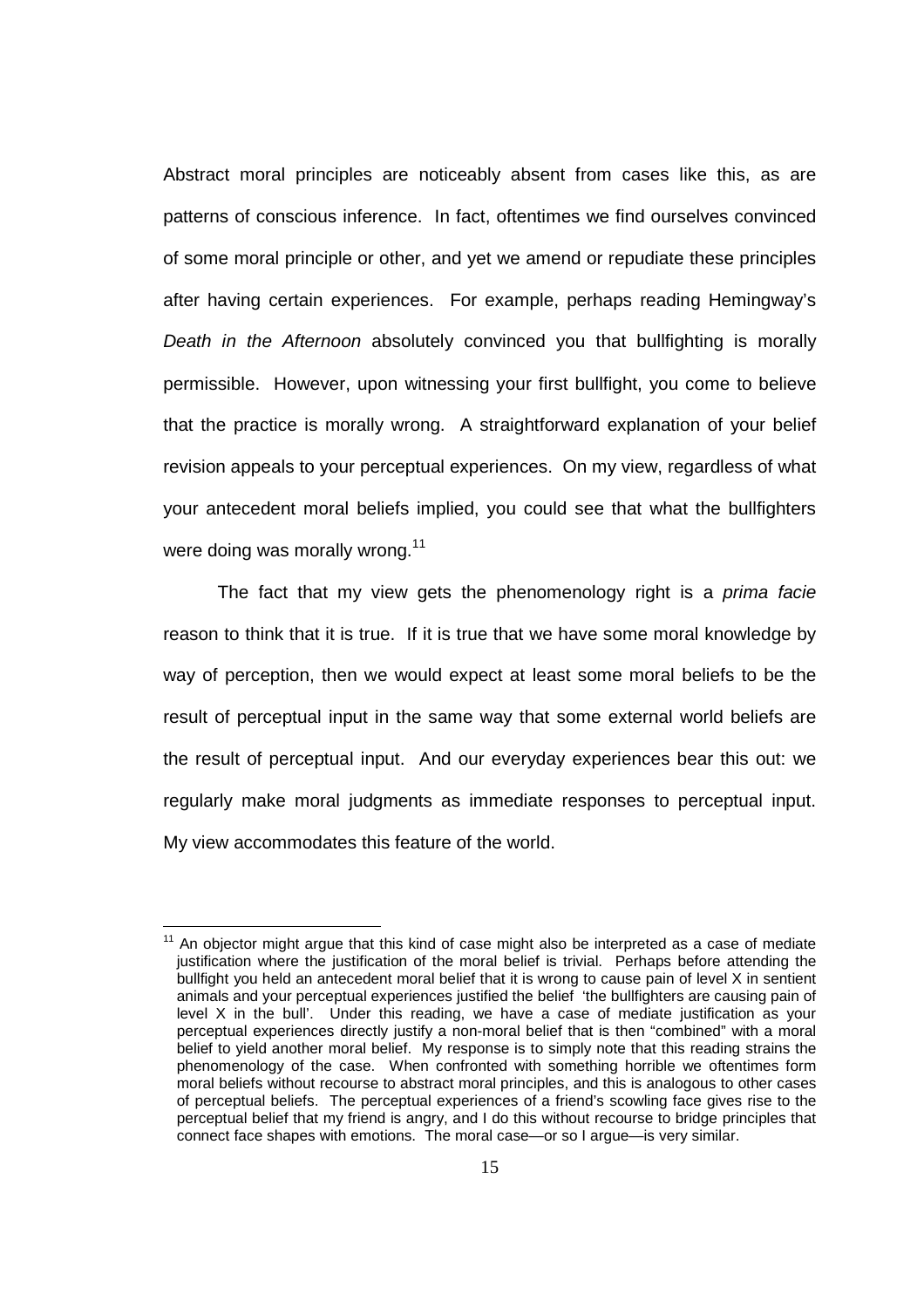An objector might disagree that the phenomenology of moral beliefs lends initial support to the view that we can perceive moral properties. For example, one might note that when the truth of a moral judgment is contested, we are not likely to resort to ostentation. For example, imagine that I see a woman help an injured child, and I form the belief "That was a good thing to do." If you were to ask me why this claim is true, I would say that her action eased the child's pain, kept a promise to help the child, etc. I would not simply point to the situation. However, when confronted about a perceptual judgment of the external world, ostentation is the preferred response. "What do you mean the bananas aren't ripe? Look at them!"

My response to this objection proceeds by way of analogy to aesthetic properties. Imagine that upon looking at a painting you come to believe that this painting is beautiful. When someone asks why you think that the painting is beautiful, you don't merely point to the painting. Instead, as the objector points out, you cite features of the painting. The problem, as I see it, is that the question 'why do you think that the painting is beautiful?' is ambiguous. In one sense it is a question about the justification of a mental state: why is it that you believe as you do? In another sense it is a question about the object in question: why is it that the painting is beautiful?

This ambiguity carries over to the challenge to moral beliefs as well. When someone asks 'why do you think that the action is wrong?' the fact that we are quick to point out features of the action instead of merely referring to the experience shows that we are trying to answer the second of the two questions.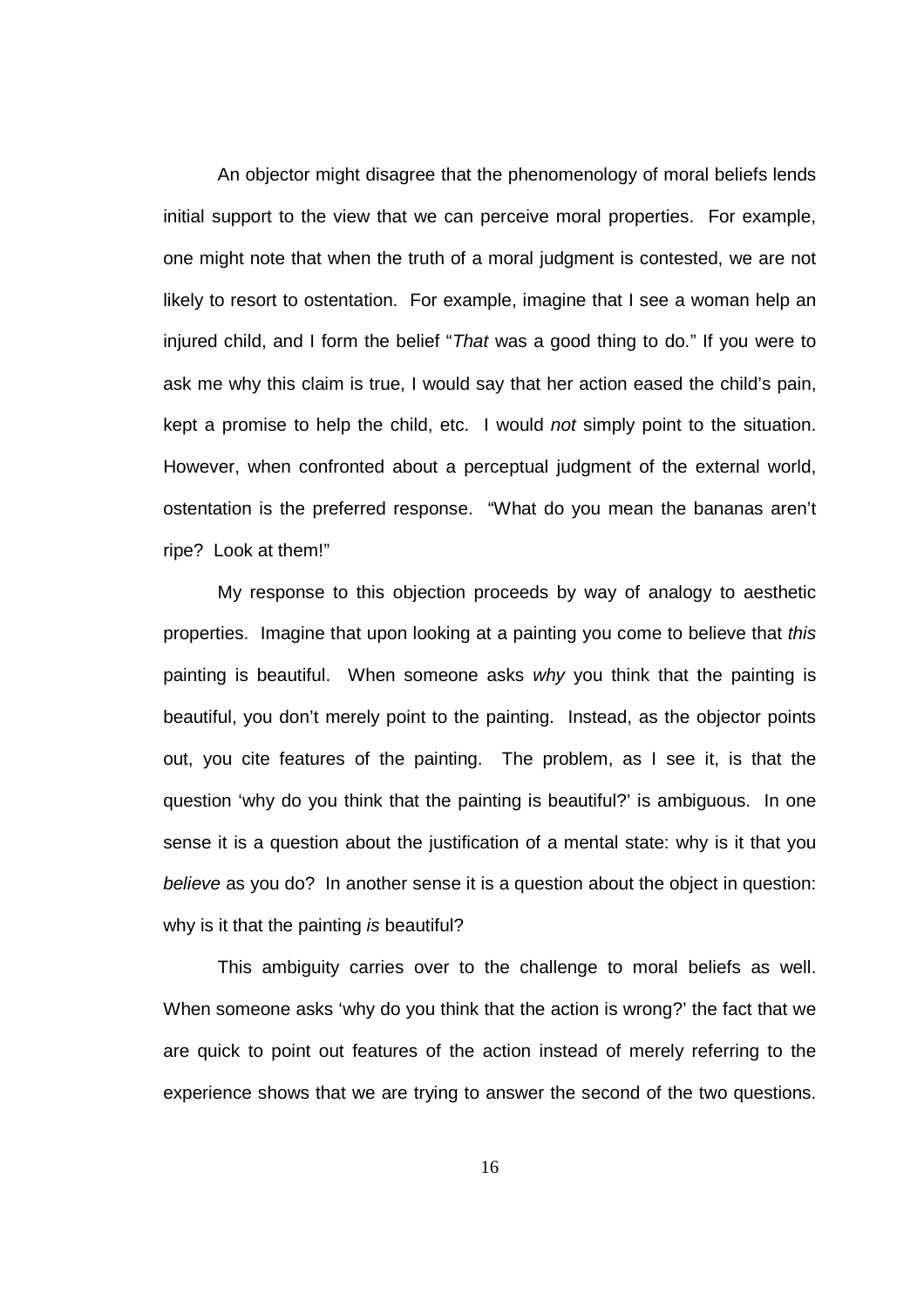So the present objection to my reading of the phenomenology of moral experiences does not suffice to show that perception only provides non-moral information for a suppressed inference to a moral conclusion.

 There are also other reasons to take the view seriously. First, it provides a solid response to the moral skeptic. Many philosophers are convinced that external world skepticism is false. So, too, many philosophers are convinced that moral skepticism is false. Just as an account of external world perception can repudiate external world skepticism, so too can an account of moral perception repudiate moral skepticism. Some arguments for moral skepticism are parasitic on arguments for knowledge skepticism more generally (e.g. brain-in-a-vat scenarios, closure principle arguments, etc.).<sup>12</sup> However, as noted in §1.1, there are a significant number of arguments for moral skepticism that are not isomorphic to these more general arguments for skepticism. Consider a more careful presentation of the source worry:

1. We know at least some moral claims.

2. The only sources of knowledge are reason or experience.

3. Neither reason nor experience is a source of moral knowledge.

Each of the propositions seems initially plausible, but they form an inconsistent triad. Call the problem of rectifying this inconsistency the traditional problem of moral knowledge.<sup>13</sup>

 $12$  For an example of arguments for moral skepticism that are parasitic in this way, see Sinnott-Armstrong 2006.

Armstrong 2006.<br><sup>13</sup> In "The Problem of the Criterion," Chisholm (1966, p. 59-60) compares the following three arguments for and against the possibility of moral knowledge. Each represents a unique solution to the problem.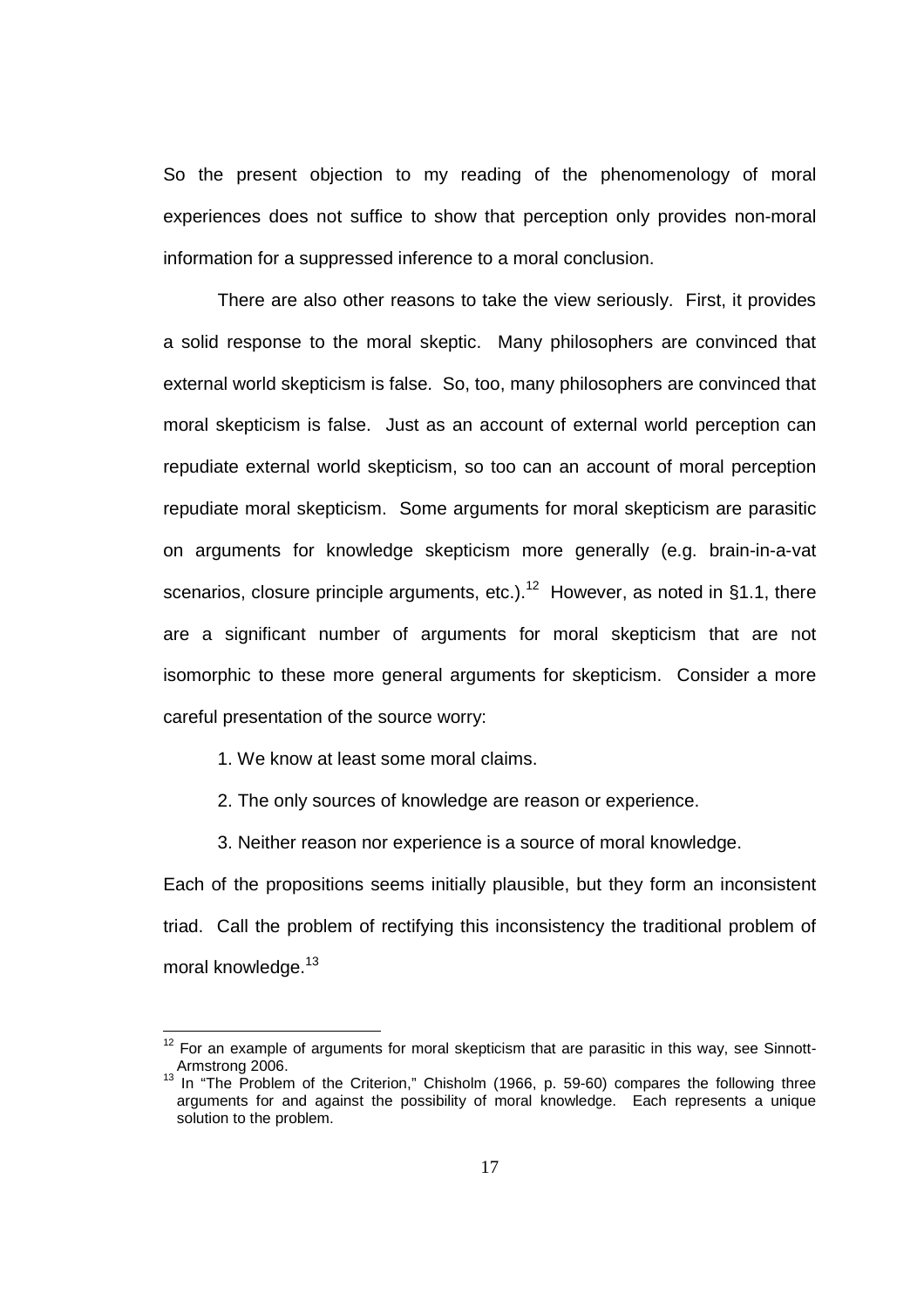There are three standard resolutions to the problem of moral knowledge. The moral skeptic rejects (1) and argues that we do not have any moral knowledge whatsoever.<sup>14</sup> The defender of a unique moral faculty rejects (2) and argues that there is at least one source of knowledge other than reason and experience.<sup>15</sup> The moral reductivist rejects (3) and argues that either reason or experience or both are possible sources for moral knowledge.<sup>16</sup>

 A motivation for taking my view seriously is that it allows us to reject (3) and hang on to moral knowledge while avoiding positing a special moral faculty. Many philosophers are loath to give up (1) because they are more sure of the claim that we know at least some moral claims than they are sure of the soundness of skeptical arguments. Similarly, the motivation to hang on to (2) is a matter of simplicity: we recognize the epistemic potency of both reason and experience outside of the moral domain, and so if we can account for moral knowledge without positing a special moral faculty that appears to generate

Skeptic's version

Not-R) There is no source of knowledge other than experience and reason. Q) Experience and reason do not yield any knowledge of ethical facts. Not-P) So, we do not have knowledge of any ethical facts. [i.e. proposition 1 is false]

Reductive/ Critical version

Not-R) There is no source of knowledge other than experience and reason.

P) We have knowledge of certain ethical facts.

Intuitionist version

P) We have knowledge of certain ethical facts.

Q) Experience and reason do not yield such knowledge.

R) So, there is an additional source of knowledge. [i.e. proposition 2 is false]

Not-Q) So, experience and reason yield knowledge of ethical facts. [i.e. proposition 3 is false]

<sup>&</sup>lt;sup>14</sup> For example, Sinnott-Armstrong 1996 and 2006.

<sup>15</sup> For example, moral sensibilists may fall into this camp. See Hudson 1967, chapter IV.

<sup>16</sup> The name 'moral reductivist' comes from Chisholm's statement of the problem in Chisholm 1966. The moral reductivist reduces moral knowledge to either knowledge gained from reason or knowledge gained from experience.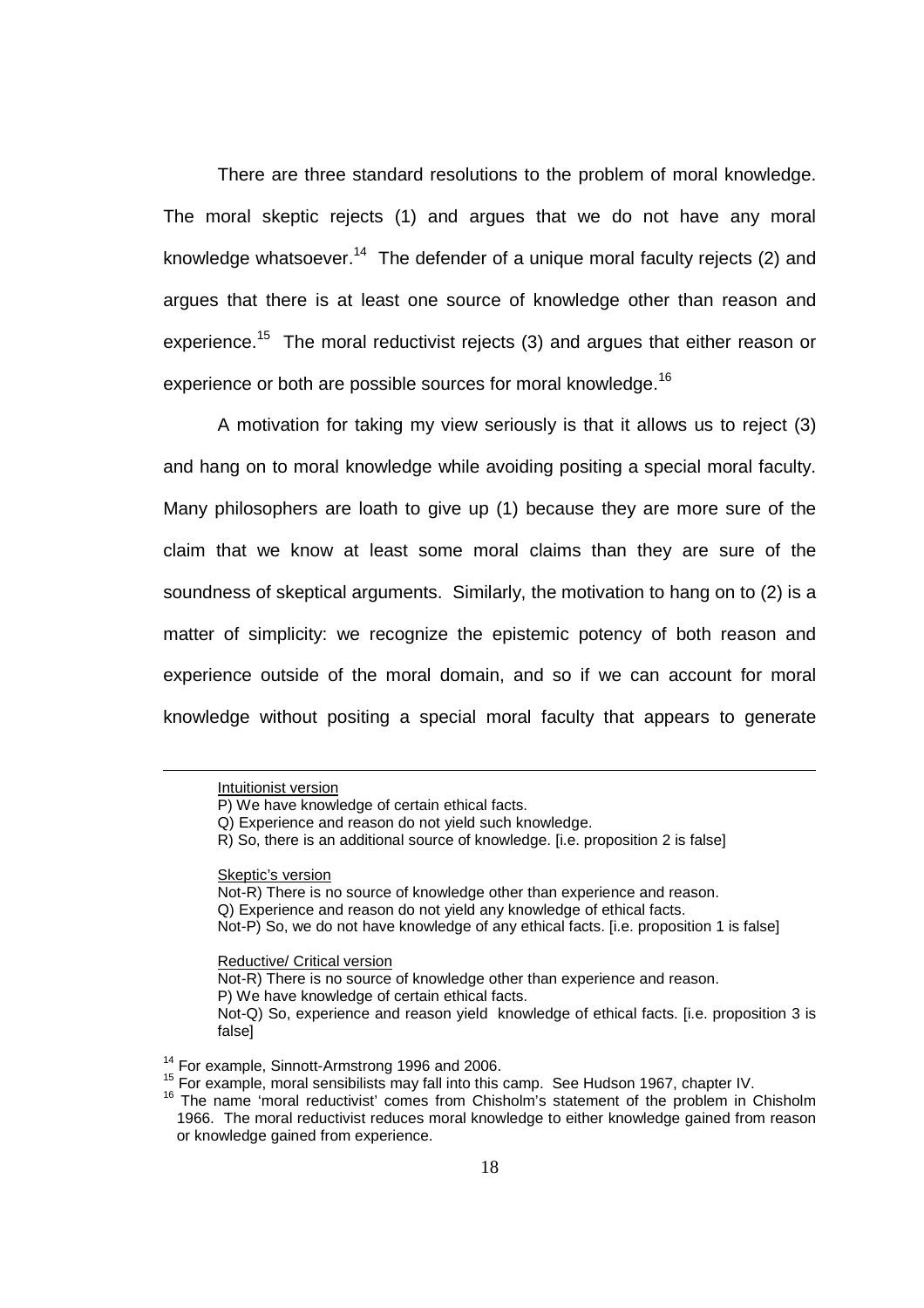knowledge without appeal to reason or experience, then we ought to do so. My account provides a resolution of exactly this sort.

While there are other accounts of moral epistemology that reject (3) and retain both (1) and (2), many of these accounts have been criticized in the contemporary literature. This paves the way for a second motivation for my account: it solves the traditional problem of moral knowledge in a way that is immune from the recent criticisms of other solutions. Again, this is not yet a reason to think that my view is correct. But it is a reason to take the view seriously. It's plausible that the majority of philosophers in contemporary philosophy who are not moral anti-realists are moral reductivists in the sense that they reject (3). However, the most common way of being a moral reductivist is to argue that reason is a source of moral knowledge. The problem is that serious objections have been raised to this possibility. For each account of how reason alone could provide moral knowledge, there is a litany of objections. Here is a sampling of proposals that do not rely on experience and are thus plausibly the result of reason alone (however "reason alone" is cashed out):

Proposal: We have innate moral knowledge.<sup>17</sup> Objection: Innate knowledge is impossible.<sup>18</sup>

Proposal: We have moral knowledge whenever we believe a true moral claim that seems true and is not undermined by other things we believe.<sup>19</sup> Objection: Epistemic conservatism is false.<sup>20</sup>

 $17$  Liebniz may have held this view. See Goad 1992.

<sup>18</sup> The classic defense of this claim is found in Locke. Carruthers 1992 covers many of the arguments against the possibility of innate knowledge.

<sup>&</sup>lt;sup>19</sup> For example, Huemer 2005 defends a priori ethical intuitionism in just this way. The epistemic work of his entire account rests on the principle of phenomenal conservatism: if it seems to S as if P, then S is prima facie justified in believing that P.

<sup>&</sup>lt;sup>20</sup> See Foley 1983 and Markie 2005.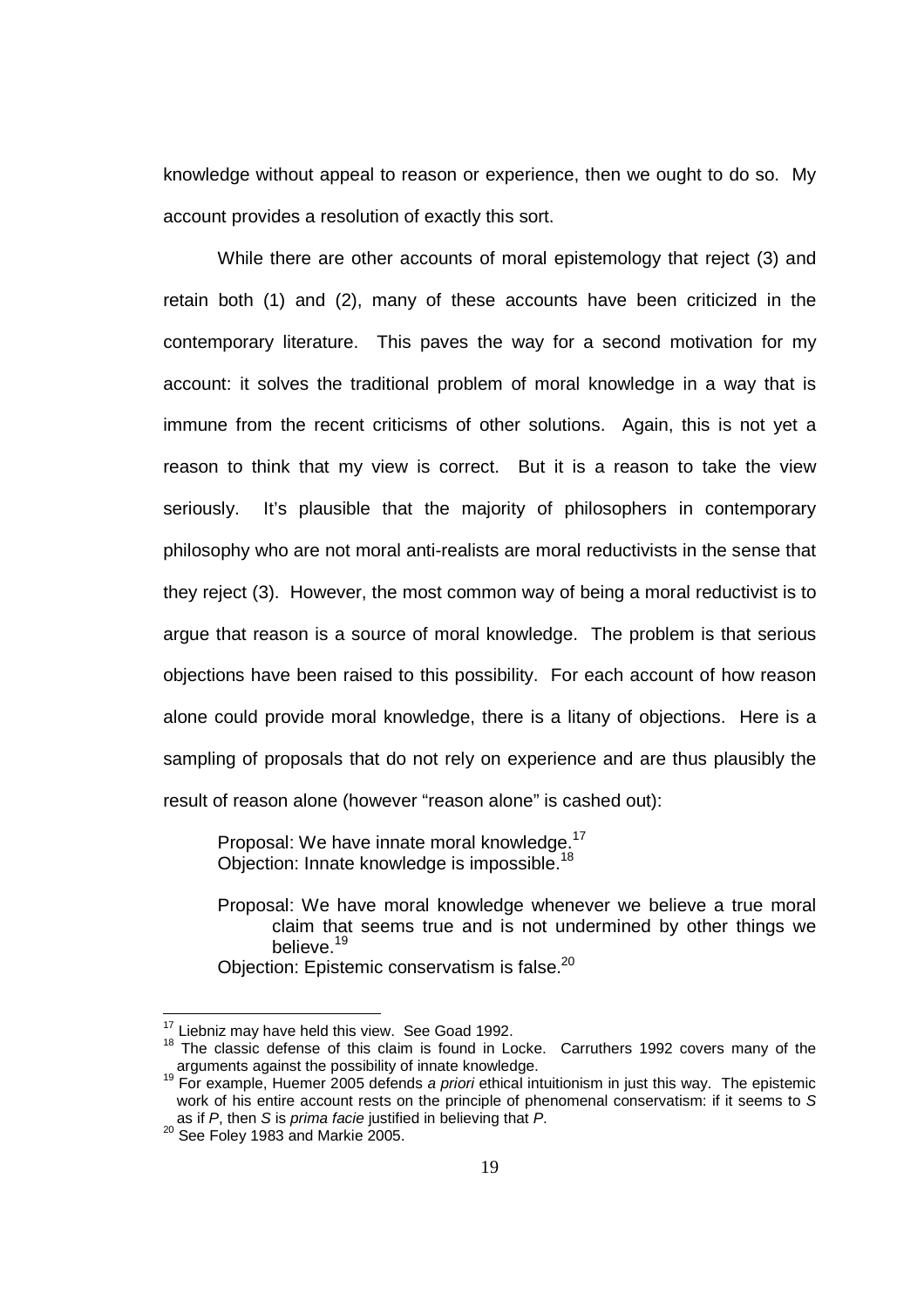- Proposal: We have moral knowledge by way of an inference to the best explanation from non-moral facts to moral facts.
- Objection: The supervenience relation between moral facts and non-moral facts is too complicated for humans to grasp. $21$
- Proposal: We have moral knowledge because at least some moral truths are self-evident.<sup>22</sup>
- Objections: (1) Substantive moral claims are synthetic and synthetic truths are not self-evident. (2) It is difficult to account for the wide-ranging disagreement among epistemic peers if moral claims are selfevident.<sup>23</sup>

I do not claim that any of these objections is decisive. My (limited) point is just that each of the major attempts to reject (3) in the traditional problem of moral knowledge faces significant objections. My view provides a way of being a moral reductivist that avoids all of these criticisms.

A third and final motivation behind my view is the fact that it justifies the use of reflective equilibrium in moral philosophy. In reflective equilibrium, one tries to balance abstract theoretical concerns with particular judgments. For example, we take a range of moral beliefs about particular cases (e.g. it is wrong for Bill to kill Mary, it is wrong for Steve to kill Andy, etc.) and try to unite the various cases under theoretic moral principles (e.g. it is wrong to kill). The result is a set of moral beliefs that are putatively justified because of coherence relations among both theoretical and concrete beliefs. This kind of balancing act is widely accepted as standard practice in the sciences. But if the method is to be adopted in moral theorizing, moral epistemologists face the following challenge, as posed here by Richard Boyd (1988):

l

 $21$  See McGrath 2004 for an objection of this sort.

<sup>22</sup> See W.D. Ross 1930, Shafer-Landau 2005, and Peacocke 2006.

<sup>&</sup>lt;sup>23</sup> For an example of the first sort of criticism, see Vayrynen 2008. For an example of the latter, see Mackie 1977.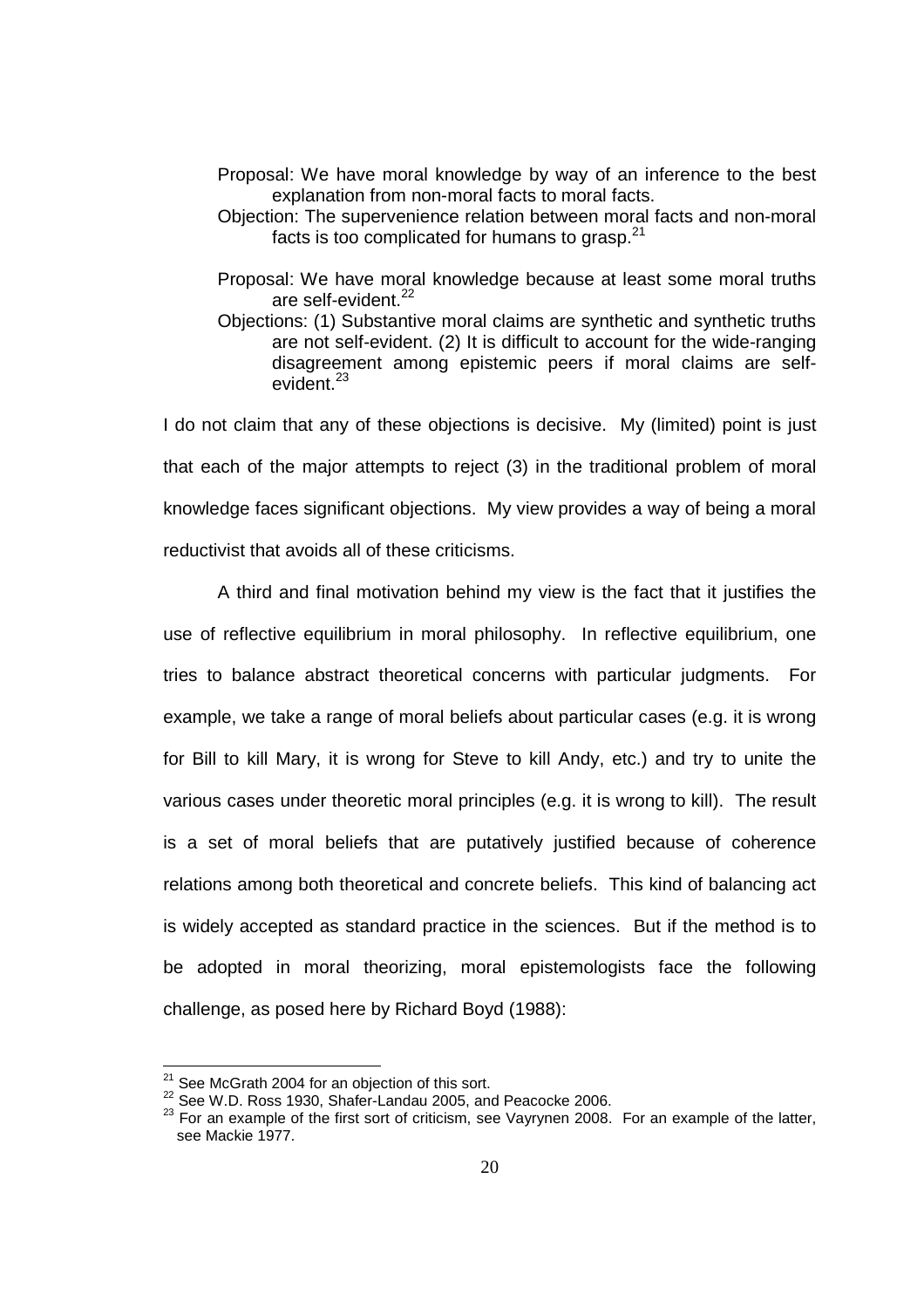There must be an answer to the question "What plays, in moral reasoning, the role played by observation in science?" which can form the basis for a realist rather than a constructivist conception of the foundations of reflective equilibrium in moral reasoning. (p. 201)

In science, at least some of our beliefs about the external world are justified prior to engaging in the reflective process. But without an account of how we could have moral knowledge (or at least justification) *prior to* engaging in reflective equilibrium, there are serious concerns as to whether or not reflective equilibrium alone is able to generate moral knowledge. This is because prior to engaging in reflective equilibrium, there is no reason to privilege some moral judgments over others for the balancing act between theory and data. Richard Brandt (1979) makes this point in his critique of Rawlsian reflective equilibrium:

…[Rawls'] theory claims that a more coherent system of beliefs is better justified than a less coherent one, but there is no reason to think this claim is true unless some of the beliefs are initially credible—and not merely initially believed—for some reason other than their coherence, say, because they state facts of observation….The fact that a person has firm normative conviction gives that belief a status no better than fiction. (p. 20)

As Brandt hints in this passage, an account of moral perception would explain

why the data used in moral reflective equilibrium is useful: perceptual experience

can provide good reason for thinking that certain particular moral claims are true.

#### **1.4 Assumptions and the Argument**

In this section, I note the assumptions that I rely on and state the argument for my thesis in a bare-bones form. First, I assume that we have moral beliefs. The reason is obvious: Moral knowledge requires beliefs with moral content. Let 'non-cognitivism' refer to the view that we do not have any moral beliefs. If noncognitivism is true, then a fortiori we have no moral knowledge. This is because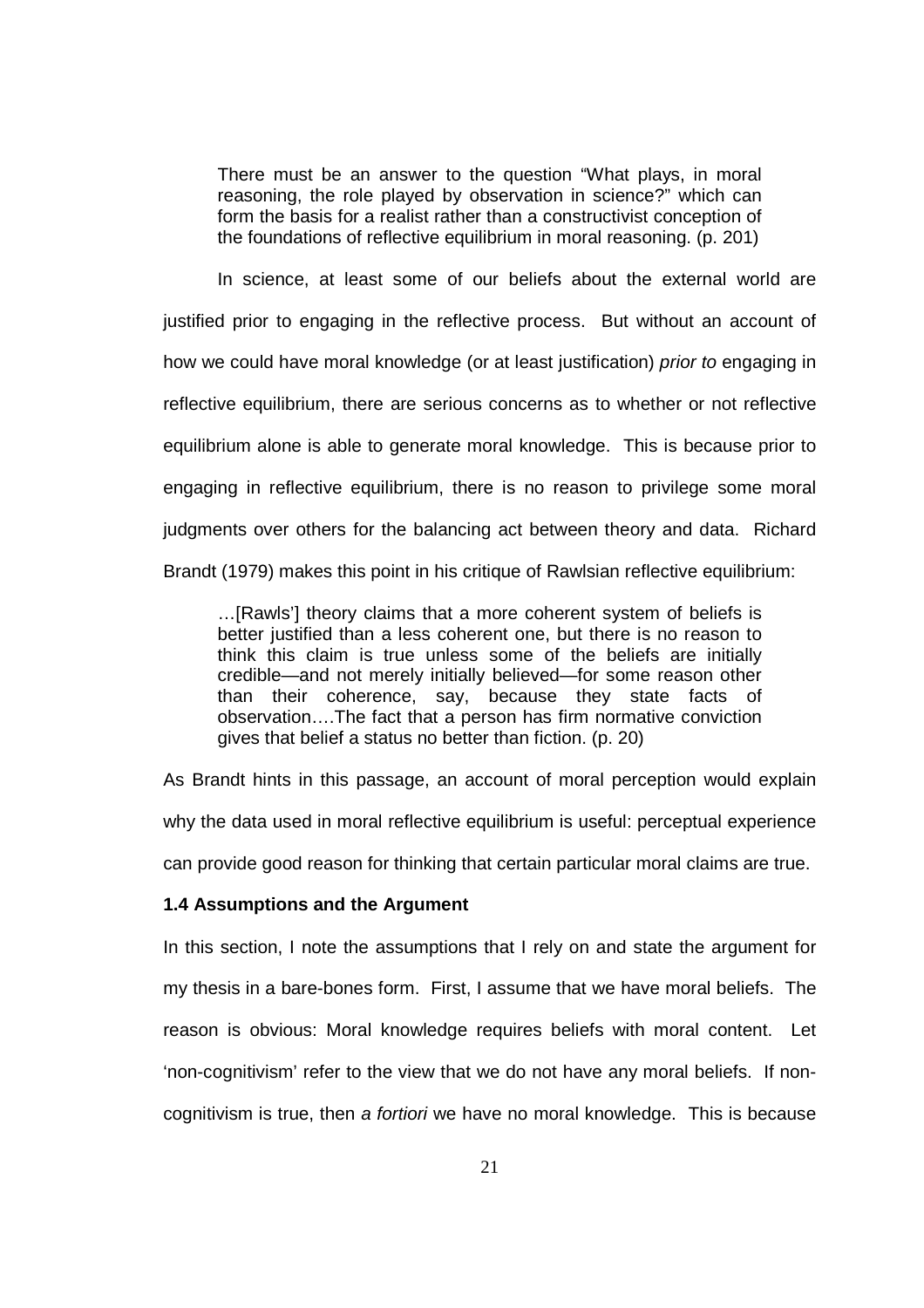knowing that P implies believing that P. Since a defense of the existence of moral beliefs (as opposed to a relevant non-cognitive mental attitude) would take me too far afield, I shall simply assume that we have at least some moral beliefs (i.e. non-cognitivism is false).  $24$ 

 I also assume that perception is a source of knowledge, though I assume no particular account of perceptual knowledge. I do not claim that in every instance in which a subject perceives that  $X$  is  $F$ , he knows that  $X$  is  $F$ . Perhaps he fails to form the belief that  $X$  is  $F$ , perhaps he is Gettiered, perhaps his belief is defeated, etc. However, I think that in many cases when a subject perceives that X is F he comes to know that X is F. This means that I deny knowledgeskepticism about perception. And while I think that there are plausible, independent reasons to deny this form of skepticism, rehearsing them would take me too far afield for this dissertation. If the reader is not already convinced, for example, that perception of the external world can provide us with knowledge about the external world, nothing I write here will convince him that analogous perception can provide us with moral knowledge.

 Assumptions concerning the metaphysical status of moral properties are trickier. If we perceive that something has a moral property, it follows that moral properties exist (because 'perceive' is a success term). Since my thesis is that we have perceptual moral knowledge and perceptual moral knowledge requires that we perceive moral properties, my thesis implies that there really are moral properties. If we let 'moral realism' refer to the view that there are real moral

l

 $24$  If 'non-cognitivism' is understood as a thesis that does not imply that we have no moral beliefs, then this sort of non-cognitivism may well be compatible with my thesis. I only assume that non-cognitivism in the restricted sense noted above is false.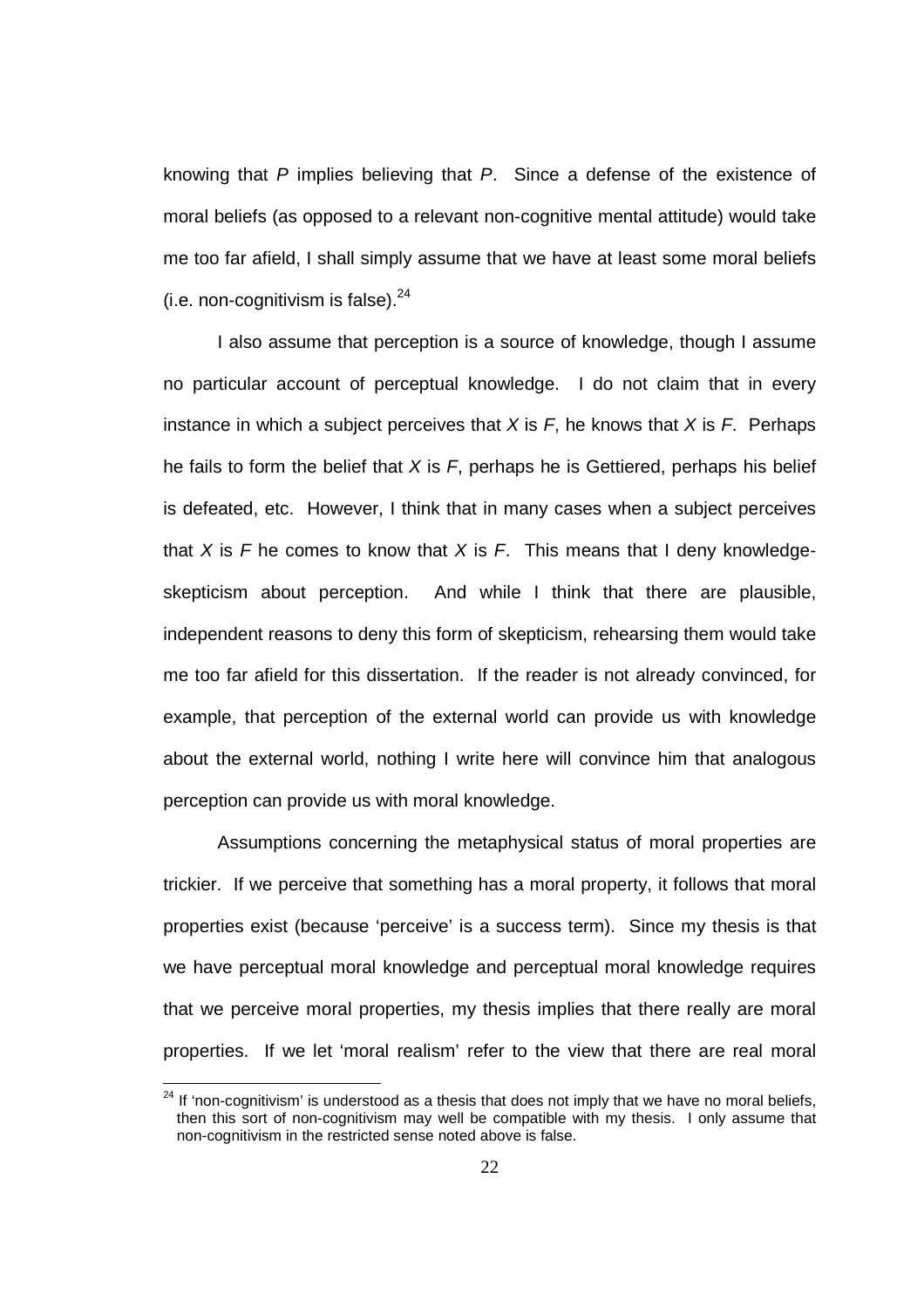properties, then my view implies that moral realism is true. For the purposes of this dissertation, I make assume that moral realism is true, i.e. there are moral facts. However, I note two caveats. First, at least on many accounts of epistemic justification, it is the internal mental state of the subject that does the epistemic work in a case of perceptual justification. If this is correct, then—even if it is impossible to have perceptual moral knowledge—it is possible to have perceptual justification even if there are no moral properties (more about this in §4.1). If moral realism were false, I would have to give up the claim that we have perceptual moral knowledge, but it would remain a live possibility that we might have perceptually justified (though false) moral beliefs—a conclusion still worth establishing.

 Second is a methodological point: Even if my view entails moral realism, this fact alone does not require me to establish the truth of moral realism in order to defend my view. Just as a defender of perceptual knowledge of the external world need not offer arguments to the effect that there is an external world, neither do I as a defender of moral perceptual knowledge need to offer arguments to the effect that moral properties exist (more about this in chapter 3).

The rough argument for my thesis is as follows. In many cases, perceiving that X is F and thereby coming to believe that X is F is sufficient for knowing that  $X$  is  $F$ . For example, in many cases, perceiving that the child is happy and thereby coming to believe that the child is happy is sufficient for knowing that the child is happy. So if I can show that humans can perceive that something or other bears a moral property and thereby come to believe that it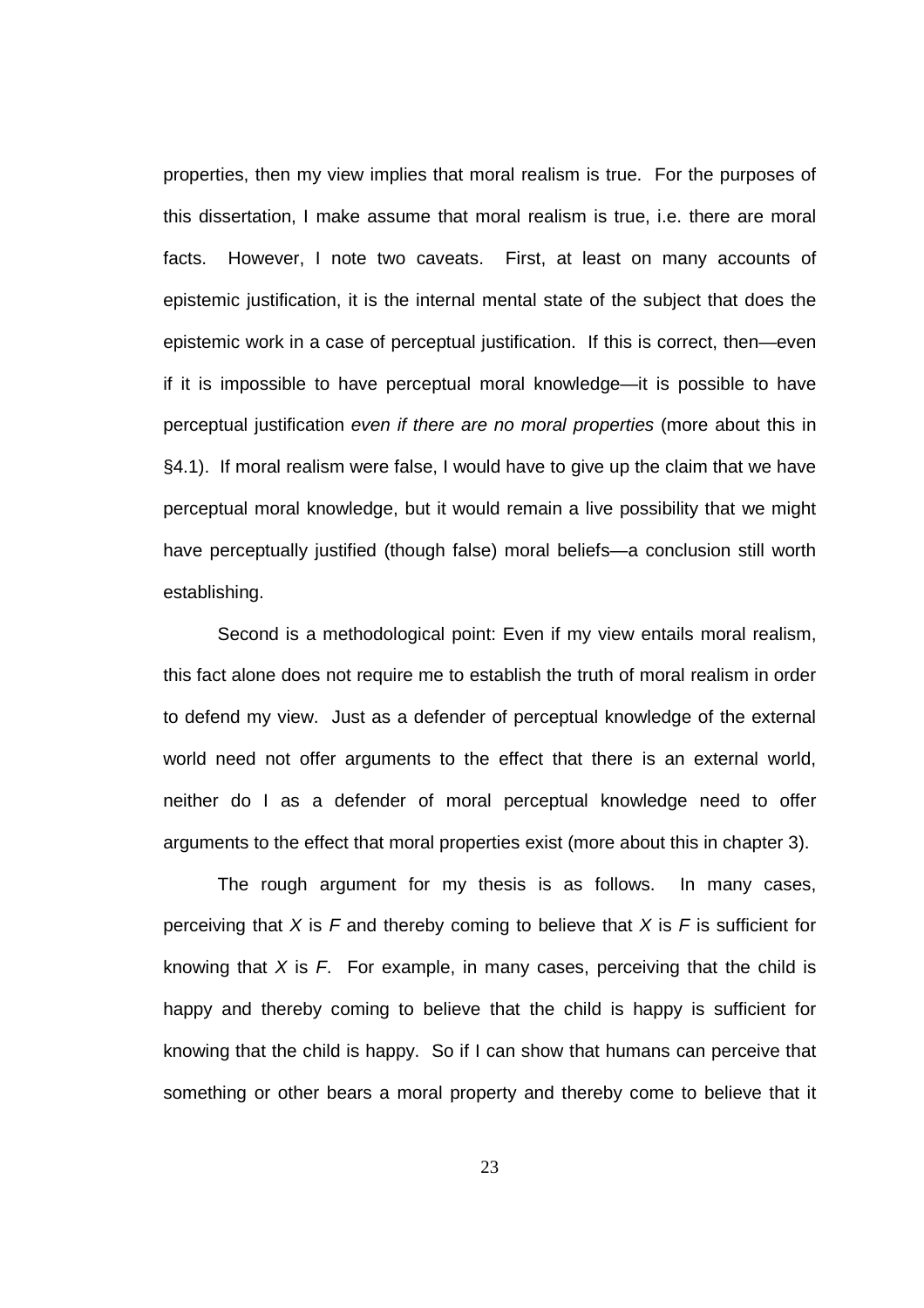bears this moral property (again, without recourse to a suppressed inference), then I can show that humans can have perceptual moral knowledge. This leaves me with two premises to defend: (A) humans can have moral perception and (B) in at least some cases this perception is sufficient for moral knowledge.

Chapters two and three are dedicated to a defense of (A), and this argument comes in two stages. Certain conditions must be met in order for a subject S to perceive that  $X$  is  $F$ . Some of these conditions are "internal" to the subject's mind (e.g. he must have a particular kind of experience) and others are "external" (e.g. the subject must be causally affected in the right way). I shall call these the internal and external constraints on perception, and I assume that a subject perceives that  $X$  is F iff both of the internal and external constraints on perceiving that  $X$  is  $F$  are met. In chapter two I show that putative cases of moral perception meet the internal constraints on perception. In chapter three, I show that putative cases of moral perception meet the external constraints on perception as well.

Together, chapters two and three show that moral perception is possible. However, one might think that while perception is generally sufficient for perceptual knowledge, there is something unique about moral perception that prevents it from being a source of moral knowledge. To complete my argument I must defend (B)—the claim that in at least some cases this perception is sufficient for moral knowledge. In chapter four I attend to the epistemology of perception, and I show that in at least some cases moral perception sufficient for moral knowledge on a variety of accounts of perceptual knowledge.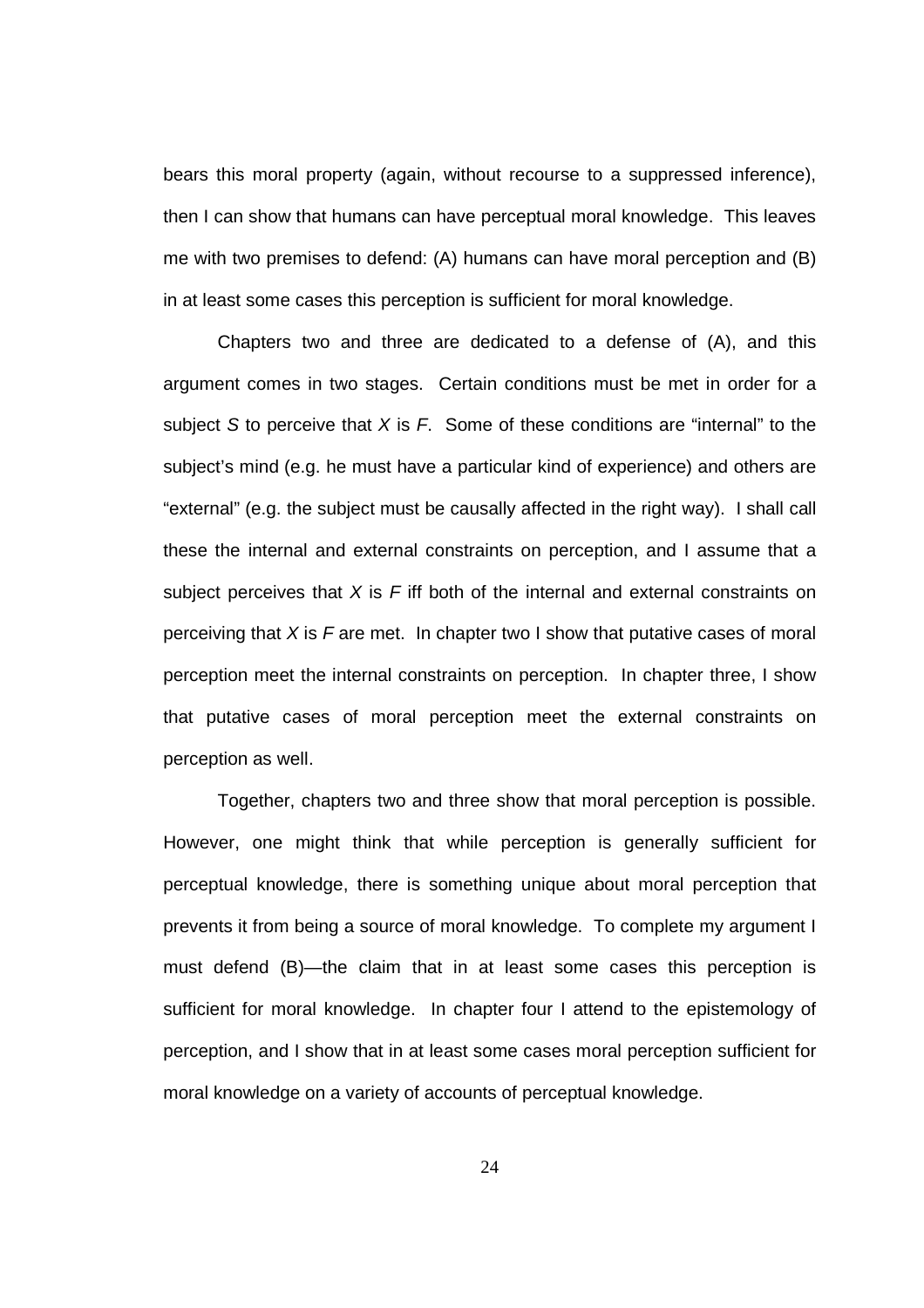# **Chapter 2: Moral Perceptual Experience**

We detect moral aspects [of a situation] in the same way we detect (nearly all) other aspects: by looking and seeing.

 $\sim$  Mark Platts, Ways of Meaning<sup>25</sup>

### **2.0 Introduction**

My thesis is that at least some moral knowledge is perceptual. The success of this project turns on being able to show that moral perception is possible. As noted in the introduction, certain conditions must be met in order for a subject S to perceive that  $X$  is  $F$ , and these conditions can be divided into internal and external constraints on perception (where 'internal' means roughly "internal to the subject's mind"). The goal of this chapter is to show that the internal constraints on perception are met in putative cases of moral perception. In §2.1 I draw a distinction between perception and perceptual experience, and I claim that having a perceptual experience as if  $X$  is  $F$  is sufficient to meet the internal constraints on perceiving that X is  $F$ . In §2.2 I offer an argument by analogy that provides a *prima facie* case for the possibility of moral perceptual experiences. I entertain various ways of undermining the analogy in §2.3 and argue that none are successful. In  $\S2.4$  I provide a positive argument for what is perhaps the most controversial requirement of moral perceptual experiences, namely the requirement that the experience represent a moral property.

<sup>&</sup>lt;sup>25</sup> Platts 1997, p. 247.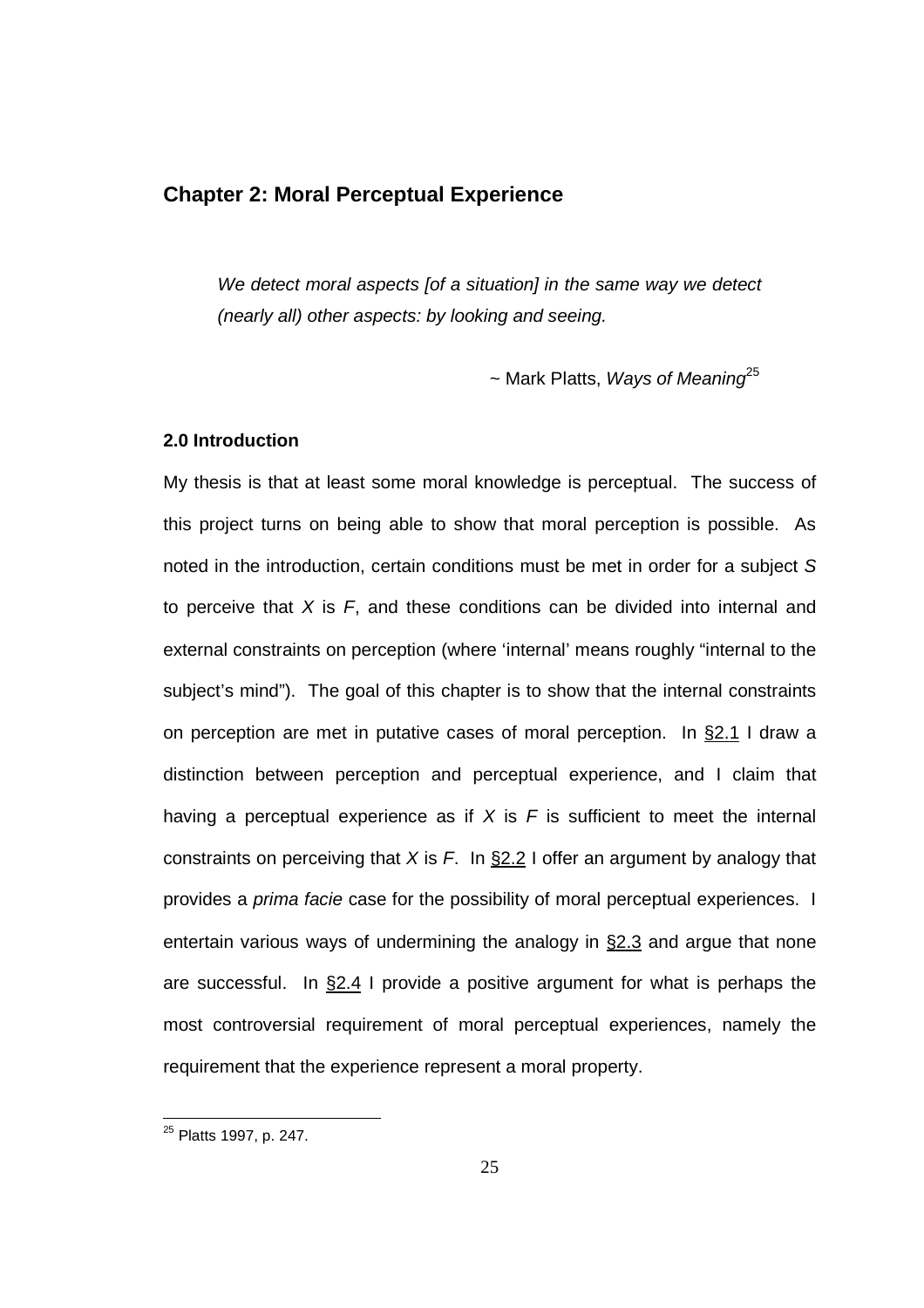#### **2.1 Perceptual Experience**

A subject S's meeting both the internal and external constraints on perceiving that X is  $F$  is sufficient for S to perceive that X is  $F$ . But what are the internal and external constraints? In order to draw this distinction, it is helpful to distinguish perception from perceptual experience. Like other success concepts such as remembrance or observation, perception is factive. If a subject remembers that  $P$ , it follows that  $P$  is true (otherwise he is mis-remembering). Likewise, if a subject perceives  $X$ , then it follows that  $X$  exists. If a subject perceives that  $X$  is F, then it follows that X is F. Perceptual experience, however, is a non-factive concept. A subject can have a perceptual experience of a pink elephant when no such creature exists. When a subject hallucinates, he is having a perceptual experience, but he is not perceiving anything.

 Something like this distinction is fairly standard in the literature, and most philosophers go further to grant that perceptual experience is a necessary condition for perception.<sup>26</sup> In other words, if a subject perceives that X is F, then he has a perceptual experience as if  $X$  is  $F$ . The converse, however, is not true. In order to demonstrate that this bifurcated analysis of perception is fairly standard in the literature, consider the following accounts of perception:

Thomas Reid (1846): Perception requires:

 $^{26}$  The exception is the disjunctivist camp. Philosophers such as McDowell (1994) who defend a disjunctive conception of perception think that there is no internal state that both perception and hallucination have in common because they think that perception cannot be analyzed into an internal mental state plus some external condition. The position is called disjunctivism because it holds that the only mental state in common to both perception and hallucination is the following disjunctive state: the state of either perceiving or hallucinating. For an argument against disjunctivism, see Huemer 2001 pp. 58-60.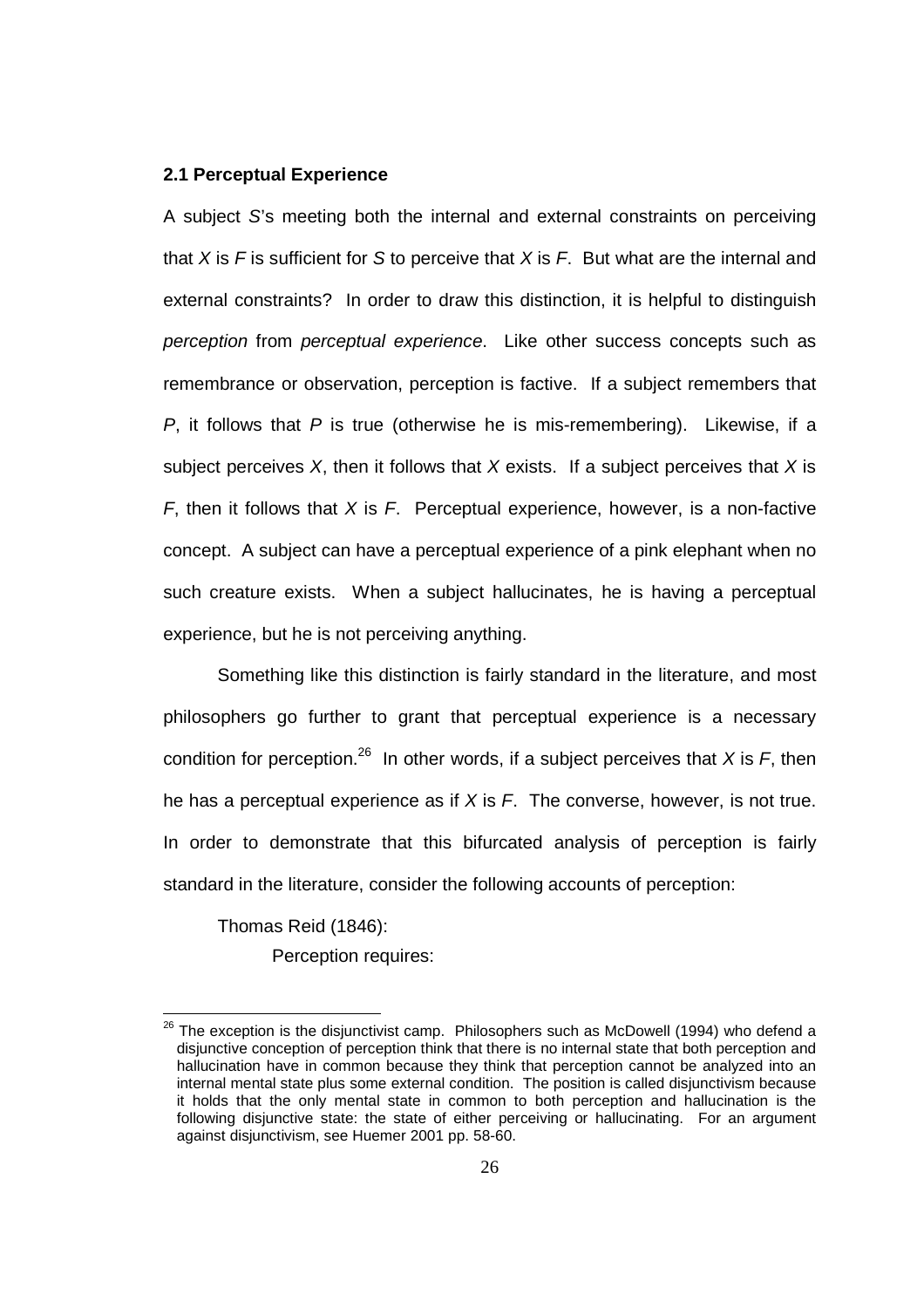- 1. "Some conception or notion of the object perceived;"
- 2. "A strong and irresistible conviction of [the object's] present existence;"
- 3. "That this conviction and belief are immediate, and not the effect of reasoning:"27
- 4. an external object of perception that really exists;
- 5. a causal process starting with the object of perception and culminating with our conception of the object and our belief in it. $^{28}$

Roderick Chisholm (1957):

"There is something that S perceives to be  $f'$  means: there is an  $x$ which is f and which appears in some way to S; S takes x to be f; and S has adequate evidence for the proposition that  $X$  is  $F$ . (p. 3)

Frank Jackson (1977):

"to (visually) perceive a material object is to be in a certain kind of perceptual state as a causal result of the action of that object" (p. 1).

John Greco (2000):

S perceives X as F if and only if (a) X is F, (b) X appears phenomenally to S as X normally would if X were F, and (c) S takes this phenomenal appearing as an appearing of X as F (p. 237).

Michael Huemer (2001):

l

S perceives X only when:

i. S has a purely internal mental state called a "perceptual experience."

 $^{27}$  Essays on the Intellectual Powers of Man, Essay II, Chapter V, 3<sup>rd</sup> paragraph.

<sup>&</sup>lt;sup>28</sup> see *Essays on the Intellectual Powers of Man*, Essay I, Chapter V, 5 Paragraph.<br><sup>28</sup> see *Essays on the Intellectual Powers of Man*, Essay I, Chapter I; Essay II, Chapter XX; and Essay IV, Chapter 1. See also van Cleve 2004. Note that Reid's view does not require that a perception include any sensation or phenomenology.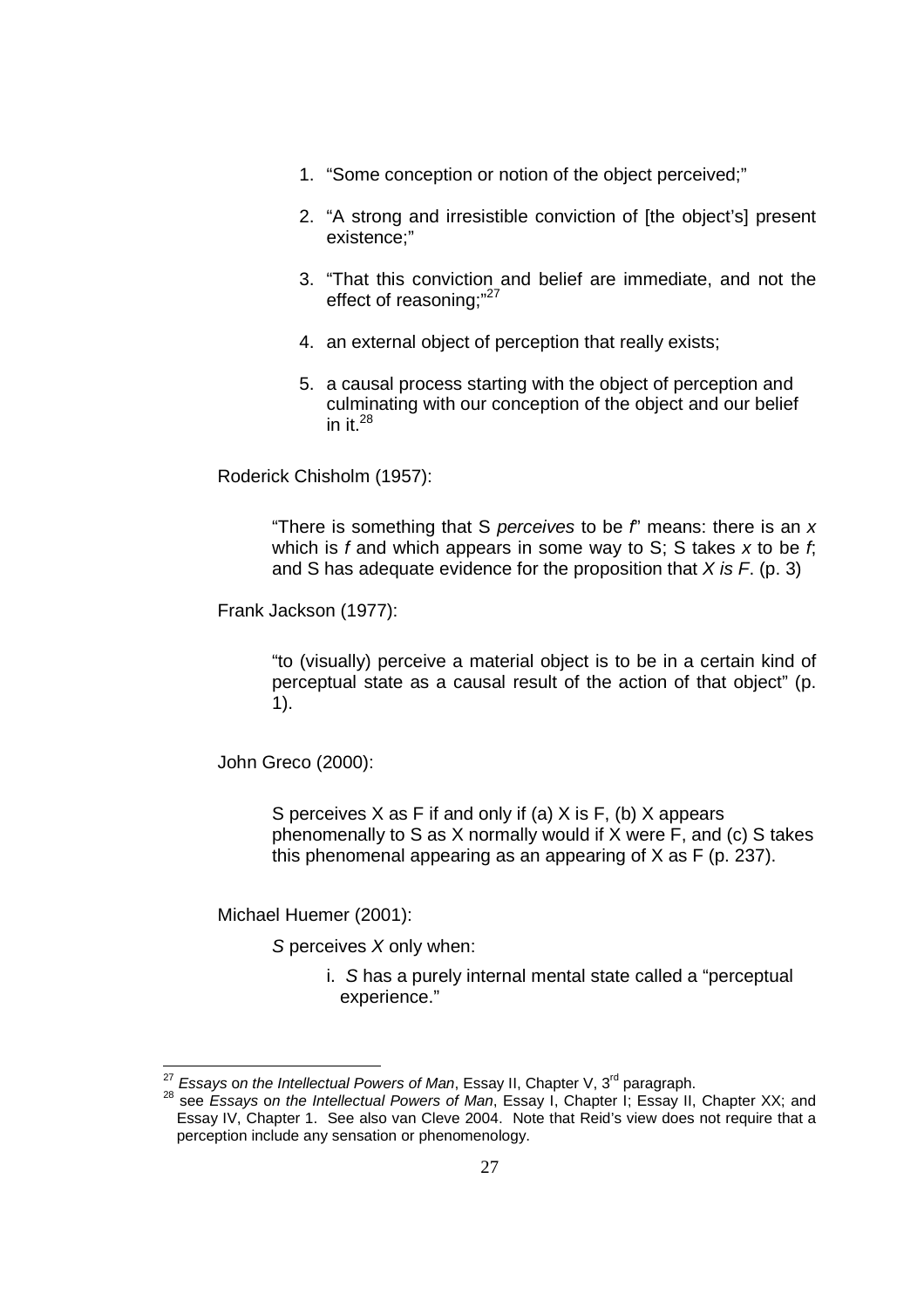- ii. There is some  $X$ —call it the object of perception—that at least roughly satisfies the content of the perceptual experience in (i).
- iii.  $X$  causes the perceptual experience in (i). (p. 57)

While these analyses of perception differ in their details, each requires a certain kind of mental state on the behalf of the perceiver. Reid writes of an immediate conception of the object perceived, Chisholm writes of a subject taking something to be a certain way, Jackson writes of "a certain kind of perceptual state," Greco writes of a phenomenal appearing, and Huemer asserts that perception requires "a purely internal mental state called a perceptual experience." Since the internal constraints on perception are roughly the conditions that are "internal" to the subject's mind, I shall stipulate that the internal constraint on perception is that the subject have an appropriate perceptual experience. In other words, a subject S has a perceptual experience as if X is F if and only if S meets the internal constraint on perceiving that X is F.

### **2.2 Moral Perceptual Experience**

Stipulating the meaning of terms merely dodges the substantive philosophical issue concerning the conditions for having a perceptual experience as if  $X$  is  $F$ . It would be helpful to have an account of these conditions since I shall argue that it is possible to have a perceptual experience as if something bears some moral property or other. Call such a perceptual experience a moral perceptual experience.

However, there is no widely-accepted view on the necessary and sufficient conditions under which a mental state counts as a perceptual experience as if X is  $F$ . Nonetheless, we each have an intuitive grasp of what it is to have a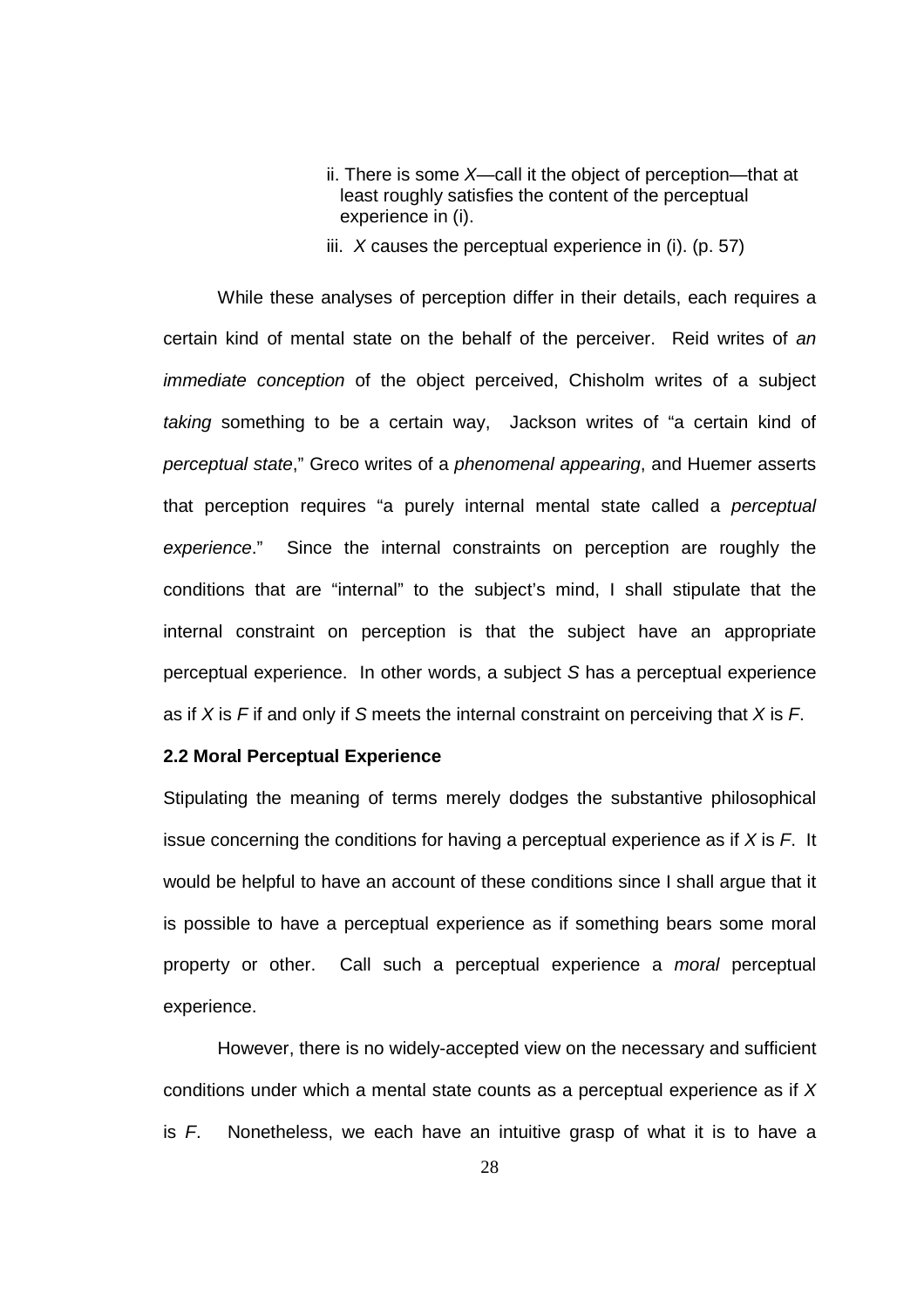perceptual experience as if, say, the fruit on the table is a kiwi. We can each imagine what it is like for us when we perceive that something is the case. I think that this intuitive grasp of a perceptual experience will be sufficient to motivate the point that I want to make in this chapter, and so in this section I shall note a number of paradigm cases of a subject having a perceptual experience as if something has some property or other, and I shall argue that putative cases of moral perception are relevantly similar. This argument by analogy concludes that moral perceptual experiences are possible, i.e. putative cases of moral perception meet the internal constraints on perception. In the next section I shall entertain objections that purport to show that the two kinds of cases are relevantly dissimilar.

 Consider the following scenario. You walk into a restaurant, and you see someone carrying dishes of food to a table. Imagine what this feels like. You have certain sensations. Your field of vision includes certain colors and shapes. You hear certain sounds. You feel vibrations from your footsteps and from the dishes striking the table. You smell certain odors. What is important at this point is not how the experience is induced but rather what the experience itself feels like "from the inside." After all, one could have this same experience (or a qualitatively identical one) in the Matrix. The Matrix looks much like our world, but unbeknownst to its inhabitants, all of them are really brains-in-vats connected to a supercomputer that stimulates them in ways parallel to the way normal humans are stimulated in the real world. People in the Matrix have perceptual experiences, though they do not perceive anything.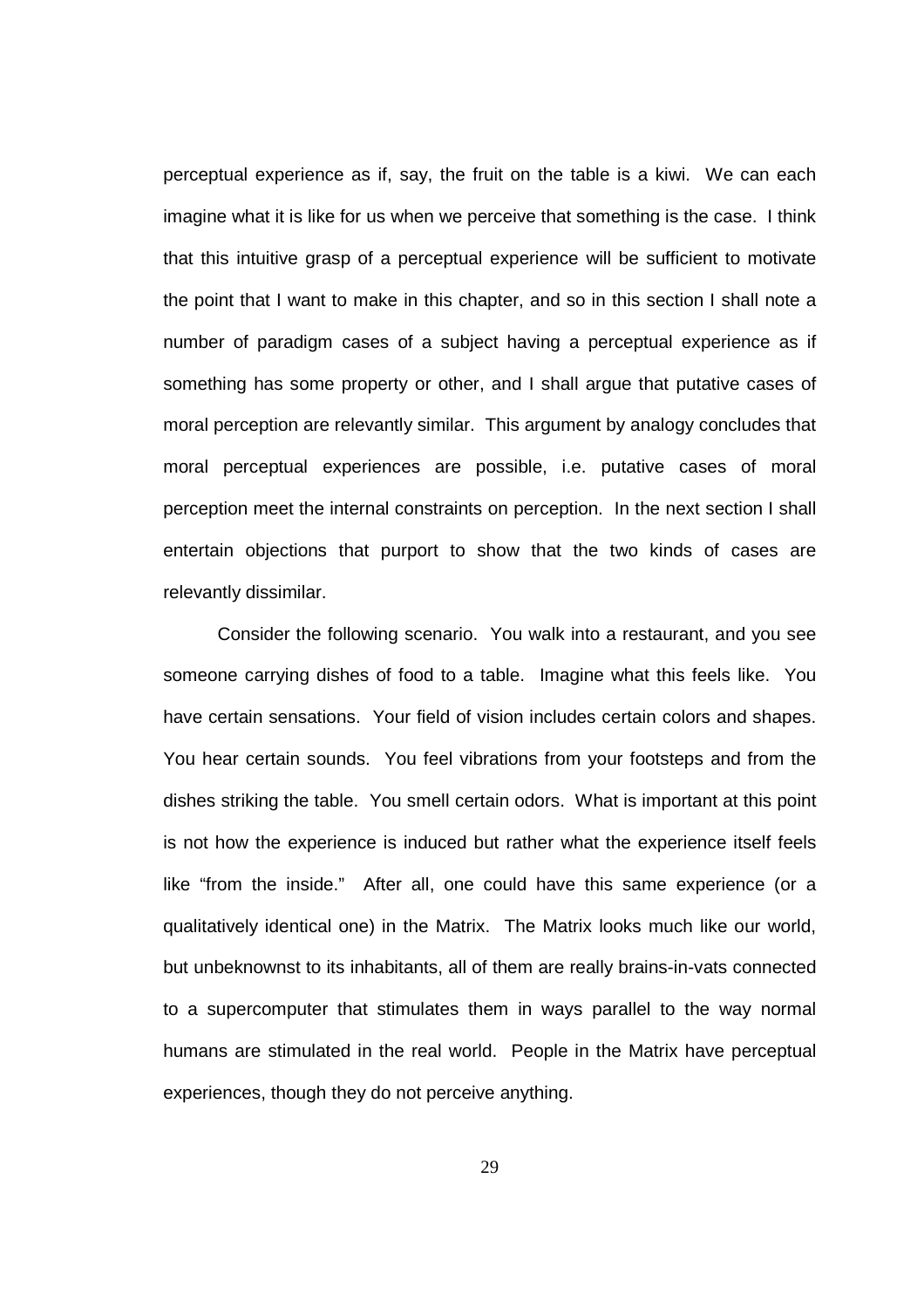We have all had perceptual experiences that are similar to the one that I am trying to describe in the restaurant case, and we can say a few things about what they are like. Granting that the external constraints on perception were met (i.e. if the mental state were caused by the objects of perception in the right sort of way), you could see that the person clearing dishes is a waiter. You might also see that he is frustrated or angry. You might also smell that the patrons at the table have coffee. Perhaps you see that the waiter is trying to bring the dishes quickly. These are all paradigm cases of perceptual experiences.

I think that putative moral perceptual experiences are relevantly similar to these paradigm cases. Consider again Harman's (1977) paradigm case of moral perception:

If you round a corner and see a group of young hoodlums pour gasoline on a cat and ignite it, you do not need to conclude that what they are doing is wrong; you do not need to figure anything out; you can see that it is wrong. (p. 4 emphasis his)

This case is a putative case of moral perception and not just a case of a moral perceptual experience. But ignoring the external elements of the story (since the subject could have had the same experience while in the Matrix), we can ask whether or not this case is relevantly similar to the paradigm cases considered above. And the answer seems to be yes.

Here is one way that they are similar: both kinds of experiences produce immediate belief. Upon having the experience I described, you simply come to believe that the waiter is frustrated just as the subject in Harman's case comes to believe that what the boys did was wrong. In each case, the experience culminates in belief without recourse to conscious inference. This fact alone is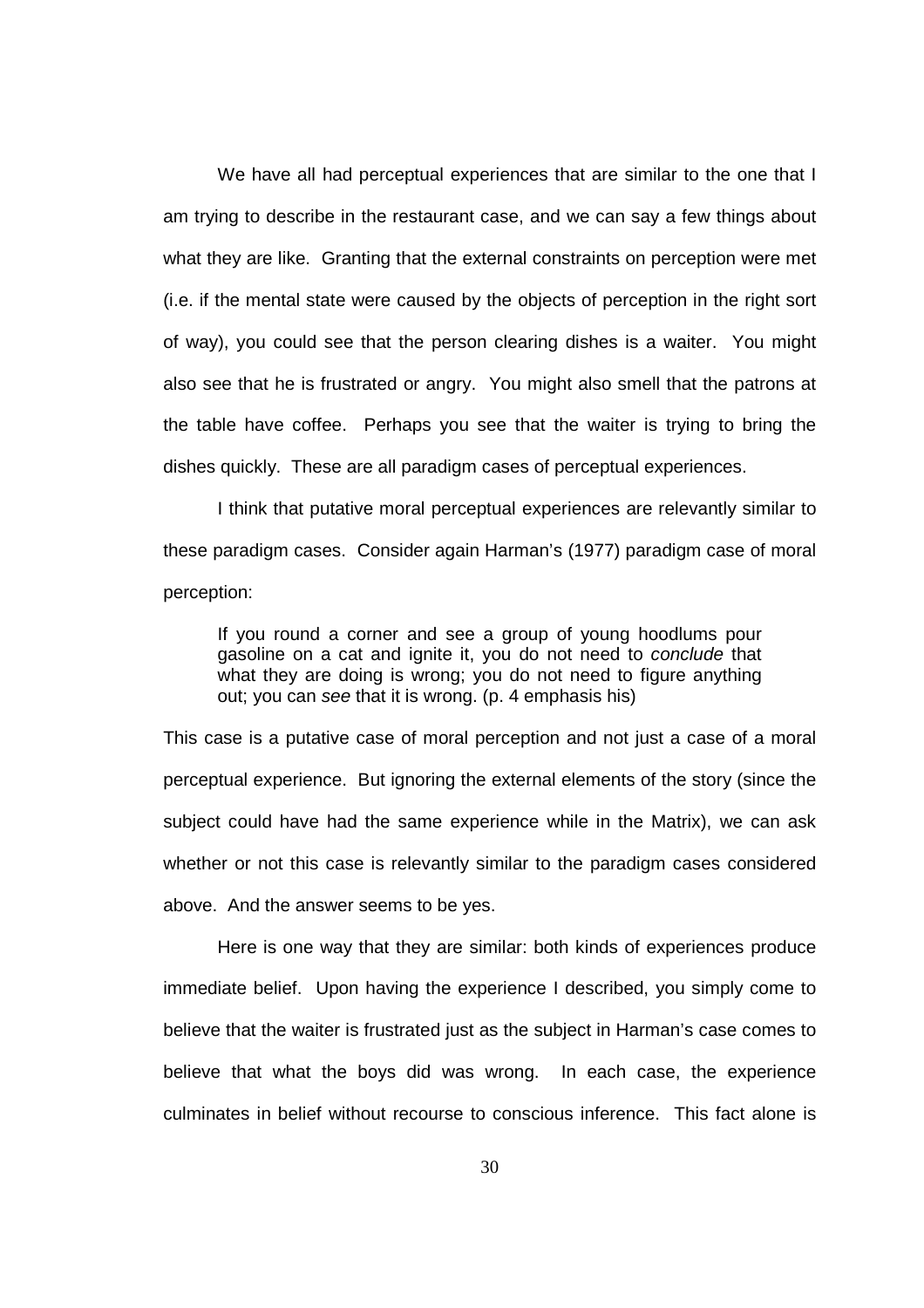sufficient for some philosophers to count both cases as perceptual experiences. For example, the internal constraints of Reid's (1846) account of perception require only (i) some conception or notion of the object, (ii) a strong conviction of the present existence of the object, and (iii) a requirement that the belief in the object's present existence and quality be immediate and not the result of conscious inference.<sup>29</sup> It is plausible that these conditions are met in the Harman case. The subject rounds a corner and as a result of his perceptual input he comes to believe—without recourse to conscious inference—that boys are present and doing something wrong.<sup>30</sup>

The sets of cases are alike in other ways. For example, both essentially include qualia. In other words, each mental state has a unique phenomenology. In Harman's example, it is not as if the subject merely thinks about a cat being burned or considers the proposition 'a cat is set on fire' before his mind. Philosophers such as Chisholm give phenomenology a key role in adjudicating whether or not a subject has a perceptual experience as if  $X$  is  $F$ . According to Chisholm (1957), S perceives that  $X$  is  $F$  just when:

l

 $^{29}$  Reid's account makes no essential reference to phenomenology, and he is forthright about this implication of his account:

There may be other beings who can perceive external objects without rays of light or vibrations of air, or effluvia of bodies---without impressions on bodily organs, or even without sensations . . .

We might, perhaps, have had the perception of external objects without either impressions upon the organs of sense, or sensations. (*Inquiry 6, §21)* 

 $30$  Of course, as Peter Markie has pointed out to me, some non-perceptual experiences have this same effect. Upon considering whether or not 113 is prime, I immediately find myself believing it. This is a reason to think that Reid's analysis of a perceptual experience is too lenient: it counts some non-perceptual mental states as perceptual.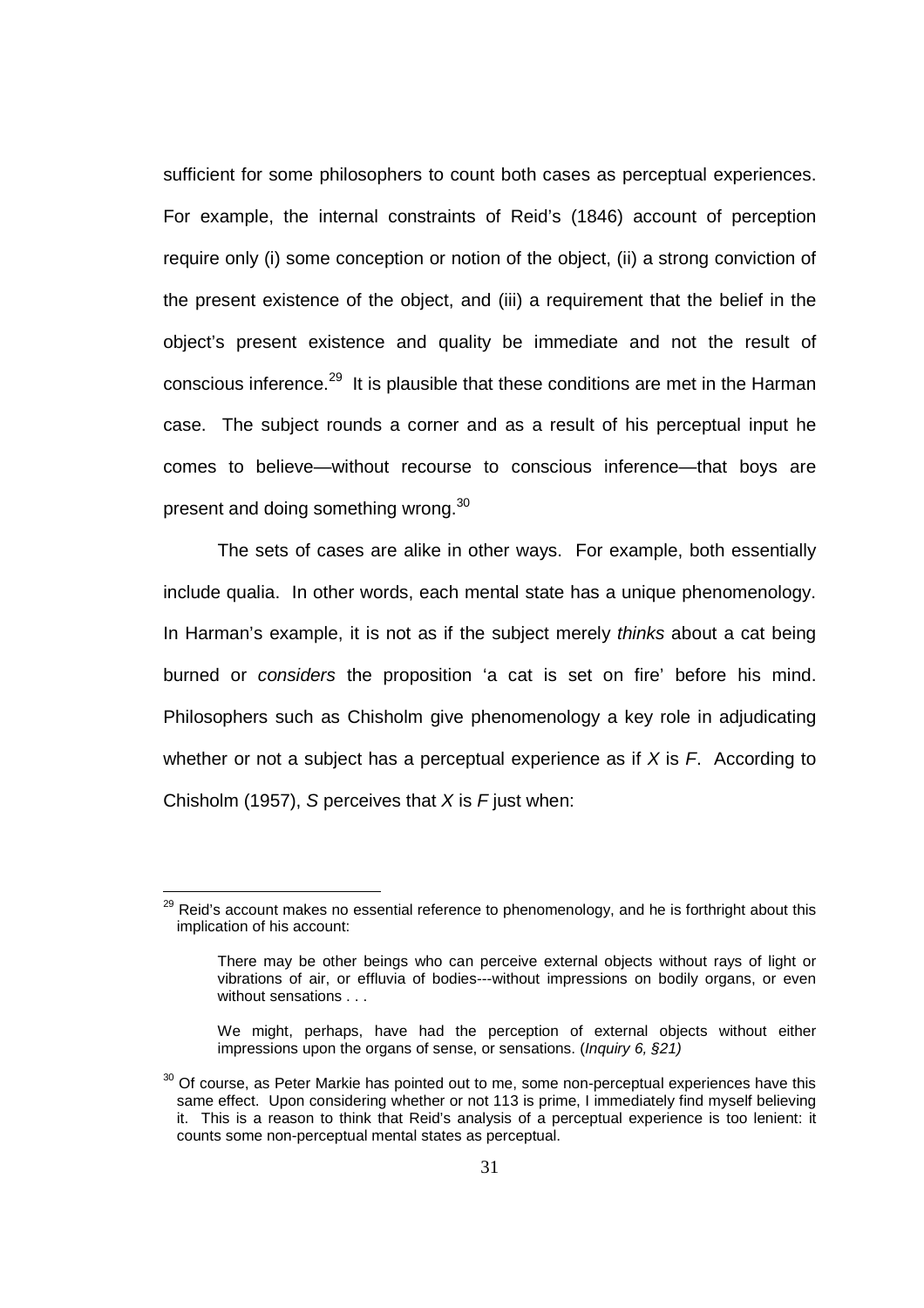...there is an x which is f and which appears in some way to  $S$ : S takes  $x$  to be  $f$ , and  $S$  has adequate evidence for the proposition that  $x$  is  $f(p. 3)$ 

Chisholm claims that for X to appear  $F$  to S is (among other things) for the subject to sense F-ly. In restaurant example, this means that you experience the person "waiterly" and "tryingly." While admittedly awkward as a locution, it seems plausible that if we can experience waiterly and tryingly we can also experience wrongly, and in the Harman case we might describe the phenomenology by saying that the subject experiences the act wrongly. Now of course it might turn out that while both experiences include qualia, in the restaurant case there is a qualia that is associated with the content trying whereas in the Harman case there is no qualia that is associated with the content wrong. In other words, one might think that it's not enough to simply note that both experiences include qualia; the burden is to show that each has qualia that are essentially connected to the content of the representation, and this seems unlikely in the Harman case. $31$  This would, indeed, be a relevant difference between the two cases, and I shall entertain ways of pressing this objection in §2.3. For now I simply note that the two cases are on a par at least with respect to the fact that they are both mental states with qualia.

The similarity between the cases goes even further. We can say that the experience is given in both cases. This is just to say that the experience is spontaneous from the point of view of the subject in a way that makes it seem as if something external is presenting itself to the subject. In Harman's case, it seems to the subject as if he merely rounds the corner and is presented with a

<sup>&</sup>lt;sup>31</sup> Matt McGrath has pressed this objection.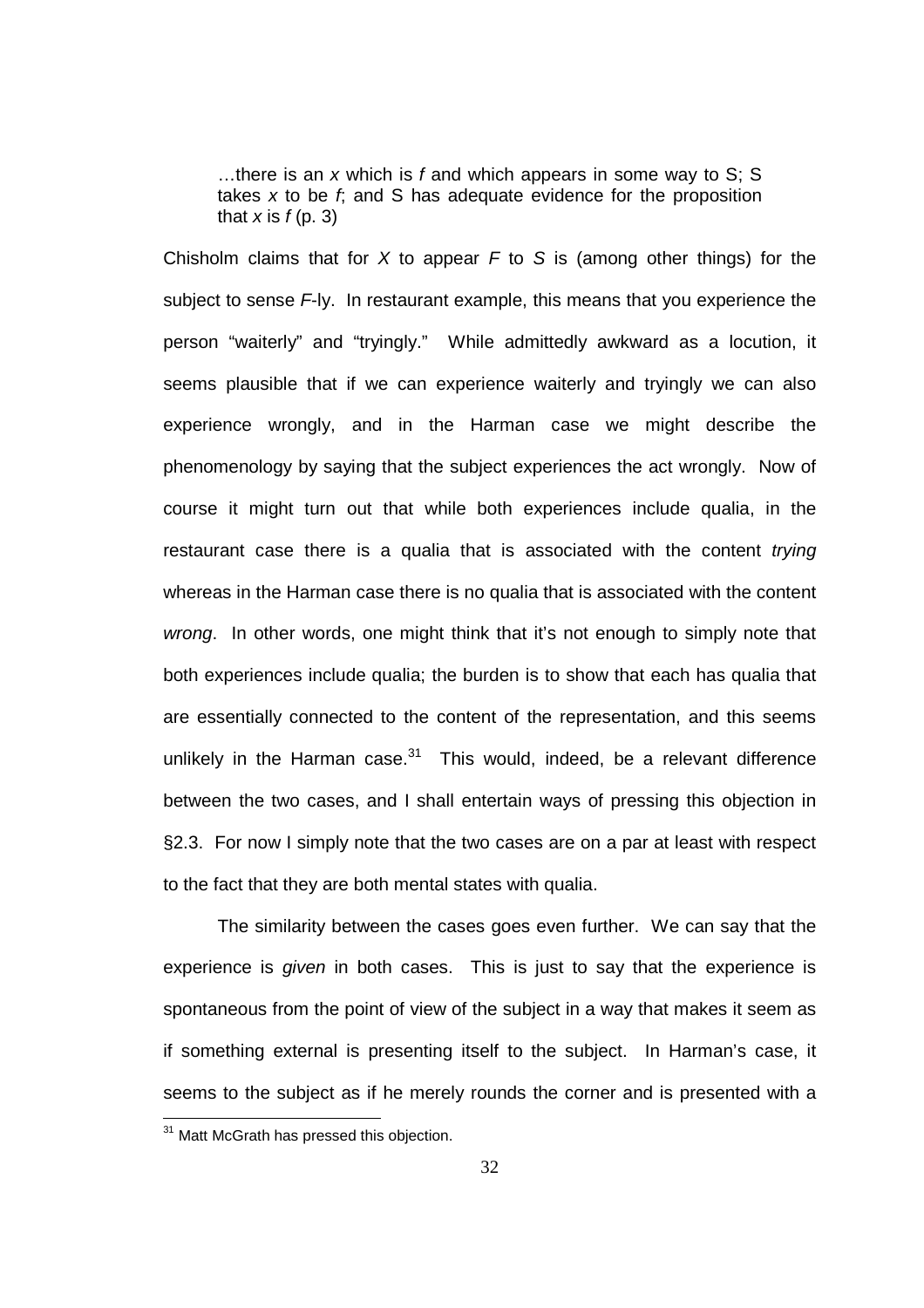certain state of affairs. It is not as if the subject is calling up the experience on his own as he would in a case of imagining, etc. In a paper critical of moral perception, Tom Sorrell (1985) concedes this much:

…part of what it is like to see that the cat's being set on fire is wrong, is for the wrongness of the action to be borne in on one. Seeing that the thing is wrong is in some respect involuntary, and the content of the observation seems to be supplied wholly by an event external to the observer. (p. 180)

This fact is important, as philosophers like William Alston (1991) argue that this

element of givenness is not just necessary but sufficient for a mental state to

count as a perceptual experience. He writes that:

…what I take to be definitive of perceptual consciousness is that something (or so it seems to the subject) *presents* itself to the subject's awareness as so-and-so…I shall take it, then, that it is both necessary and sufficient for a state of consciousness to be a state of perceptual consciousness that it (seem to the subject to) involve something's presenting itself to the subject, S, as so-andso, as purple, zigzagged, acrid, loud, or whatever. (pp. 36, 38)

So on Alston's view, what is crucial in a perceptual experience that  $X$  is  $F$  is that

it seem to the subject as if there were some object  $X$  presenting itself to the

subject as being  $F^{32}$  This condition is certainly met in the restaurant case, and

l  $32$  The addendum "presenting itself to the subject" is important to rule out certain cases of mental states that are clearly non-perceptual. The rough idea is that in a case of perceptual experience as if  $X$  is  $F$ , it must seem to the subject as if the object itself is the source of the perceptual information. For example, consider the following case described by James van Cleve (2004):

I return home and see my wife's car keys on the counter (or hear my son say "Mom's home"), whereupon I automatically conceive of her and believe that she is home. Since she is upstairs, I do not perceive her, but it seems that I fulfill all the conditions for Reidian perception. (p. 127)

Van Cleve doesn't have a perceptual experience as if his wife is home because—while it may seem to him that his wife is home—it does not seem to him that his wife is presenting herself to him as being home. Instead, it is the keys that are presenting themselves to him, and it is this perceptual experience that makes it seem as if his wife is home.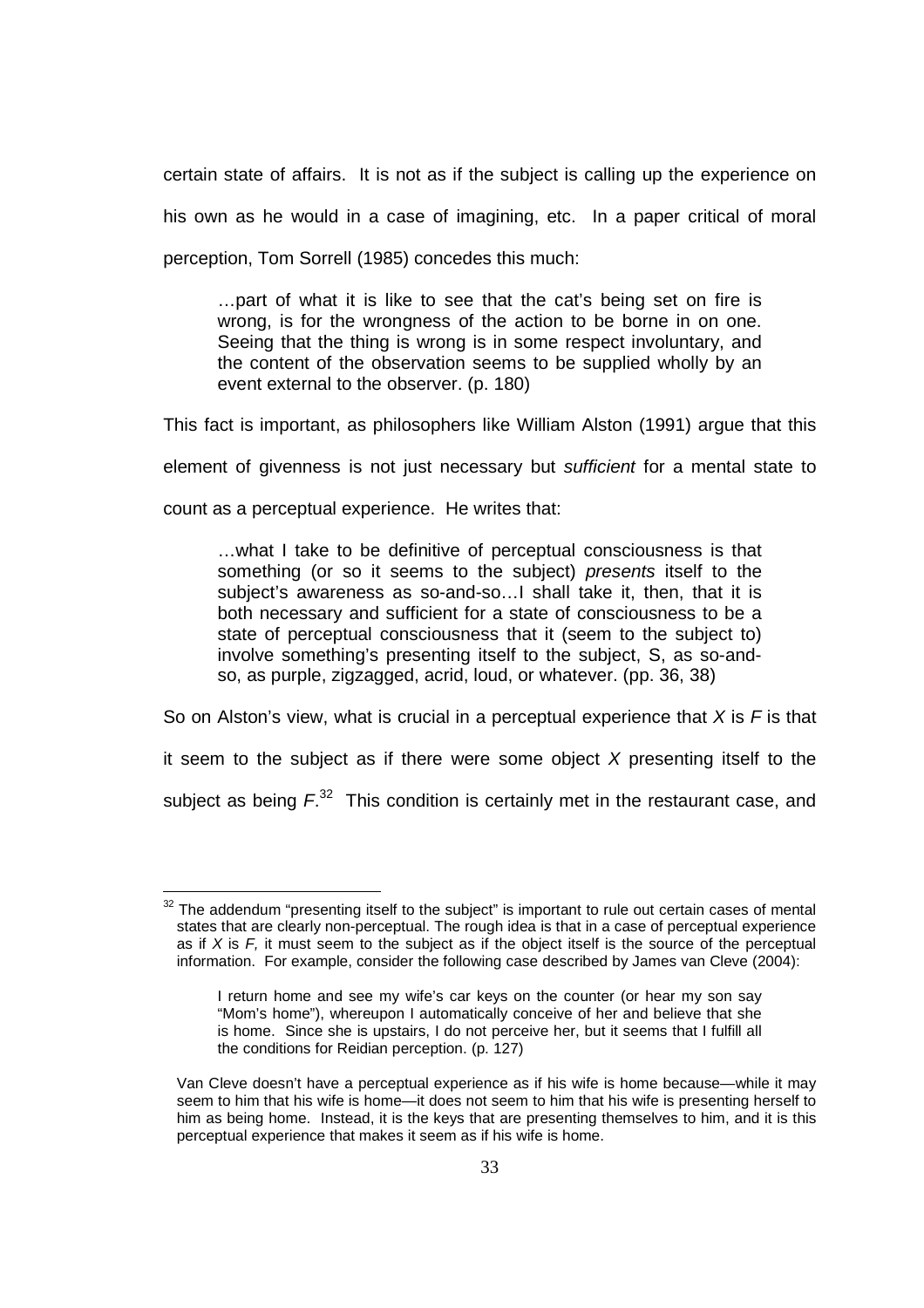it's also met in Harman's case. $33$  In the restaurant case it seems to you that there is some object in your vicinity that is presenting itself as a waiter. In the Harman case it seems to the subject that there is some action in his vicinity that is presenting itself as wrong. If Alston is correct about the necessary and sufficient conditions for perceptual experience, this alone would show that moral perceptual experience is possible.

 I conclude that the similarities between the descriptions of the paradigm cases of perceptual experience and the description of the putative case of moral experience provide at the least a *prima facie* case for the claim that moral perceptual experiences are possible. Granting that there are no defeating objections to this analogy, I conclude that moral perceptual experiences are possible. In the next section I consider possible objections to this argument from analogy.

#### **2.3.0 Objections to the Possibility of Moral Perceptual Experience**

In the previous section I compared a putative case of moral perceptual experience with other paradigm cases of perceptual experience, and I noted that they are similar in a number of important respects. As noted above, on some accounts of perceptual experience these similarities are sufficient to show that the putative case counts as a genuine instance of perceptual experience. In this section I entertain various responses to the crucial analogy.

 $33$  This is because in the Harman case it certainly seems to the subject as if he's being presented with an action that is morally wrong. One might read Alston as giving a stronger condition for perception: there must be a unique qualia associated with the object's being an X and the object's being  $F$  in order for a subject to perceive that  $X$  is  $F$ . If this stronger reading is correct, then it's not obvious yet whether or not the Harman case meets the condition or not; it will depend on whether or not there is any phenomenology associated with the action's being wrong, something that I tackle later in the chapter.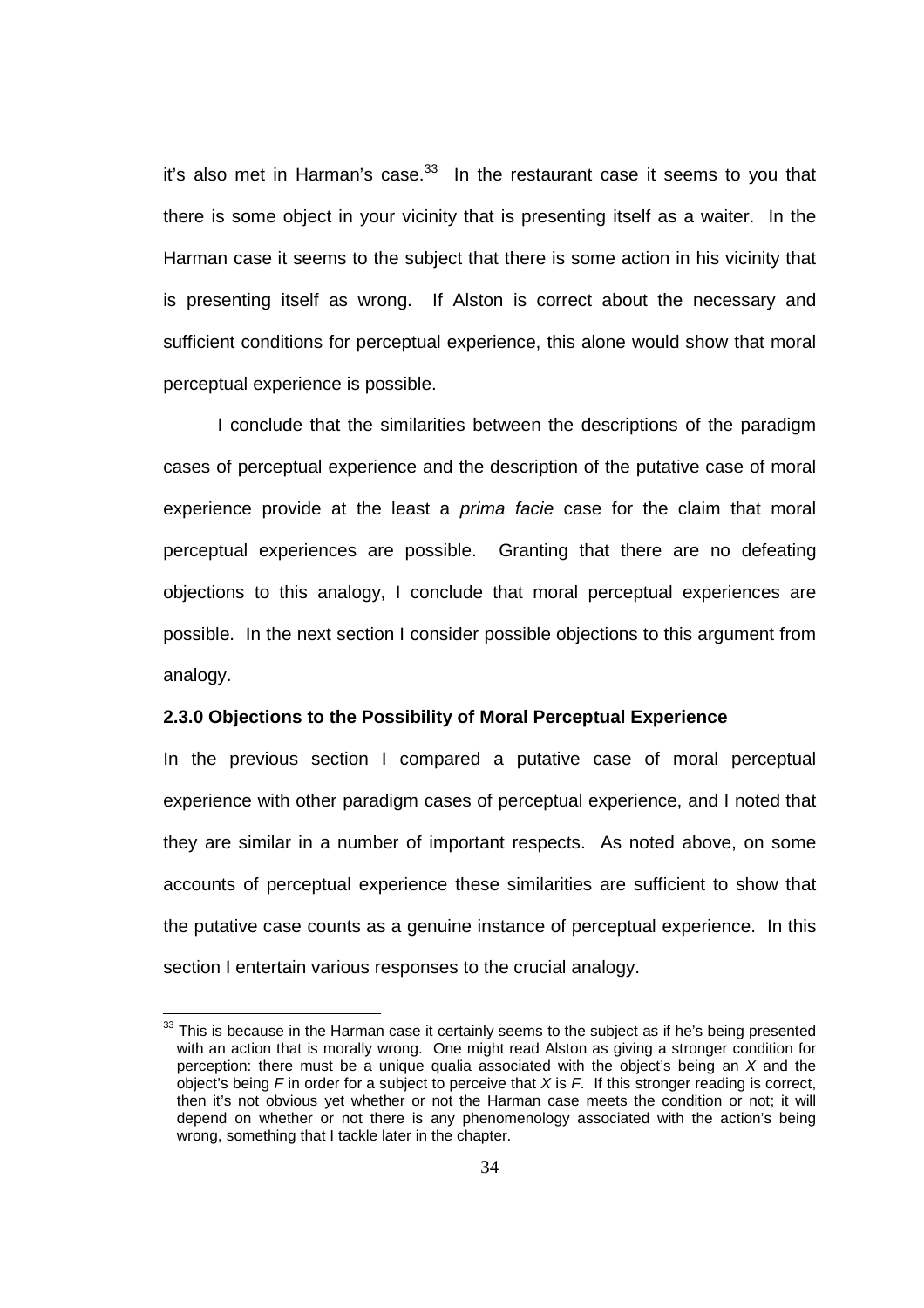### **2.3.1 No High Order Representation**

One objection to the argument might accept that the paradigm cases are relevantly similar to putative cases of moral perceptual experience but deny that the paradigm cases are instances of perceptual experiences of the facts described. The only plausible way of defending this objection is to insist that it is in principle impossible to represent high order properties (e.g. being frustrated) in a perceptual experience. Then, since the paradigm cases all involve the instantiation of high order properties, none of the paradigm cases is a perceptual experience. On this view it is not possible to have a perceptual experience as if the waiter is angry. And so even if Harman's putative case of perceptual experience is similar to these paradigm cases, this analogy gives us no reason to think that the Harman case is a case of moral perceptual experience.

Motivating this objection requires a defense of two claims: (A) a perceptual experience as if X is F represents X as being  $F$ ; (B) it is impossible to represent high order properties like being angry, trying, morally wrong, etc. Regarding the first, if an experience represents something to be the case, it has a specific content. More carefully, an experience  $E$  represents that  $P$  if and only if  $E$ includes the content that  $P^{34}$  There are a number of contemporary views of perception that deny that perceptual experiences have any content so

 $34$  The standard account of content maintains that the contents of an experience are the conditions under which the experience is accurate. This view says simply that content amounts to accuracy conditions. If a certain experience  $E$  is accurate just in case there is a bird in a green bush, then the content of  $E$  is 'there is a bird in a green bush'. I remain neutral on the question of how this content is characterized since settling this dispute is not necessary for my project.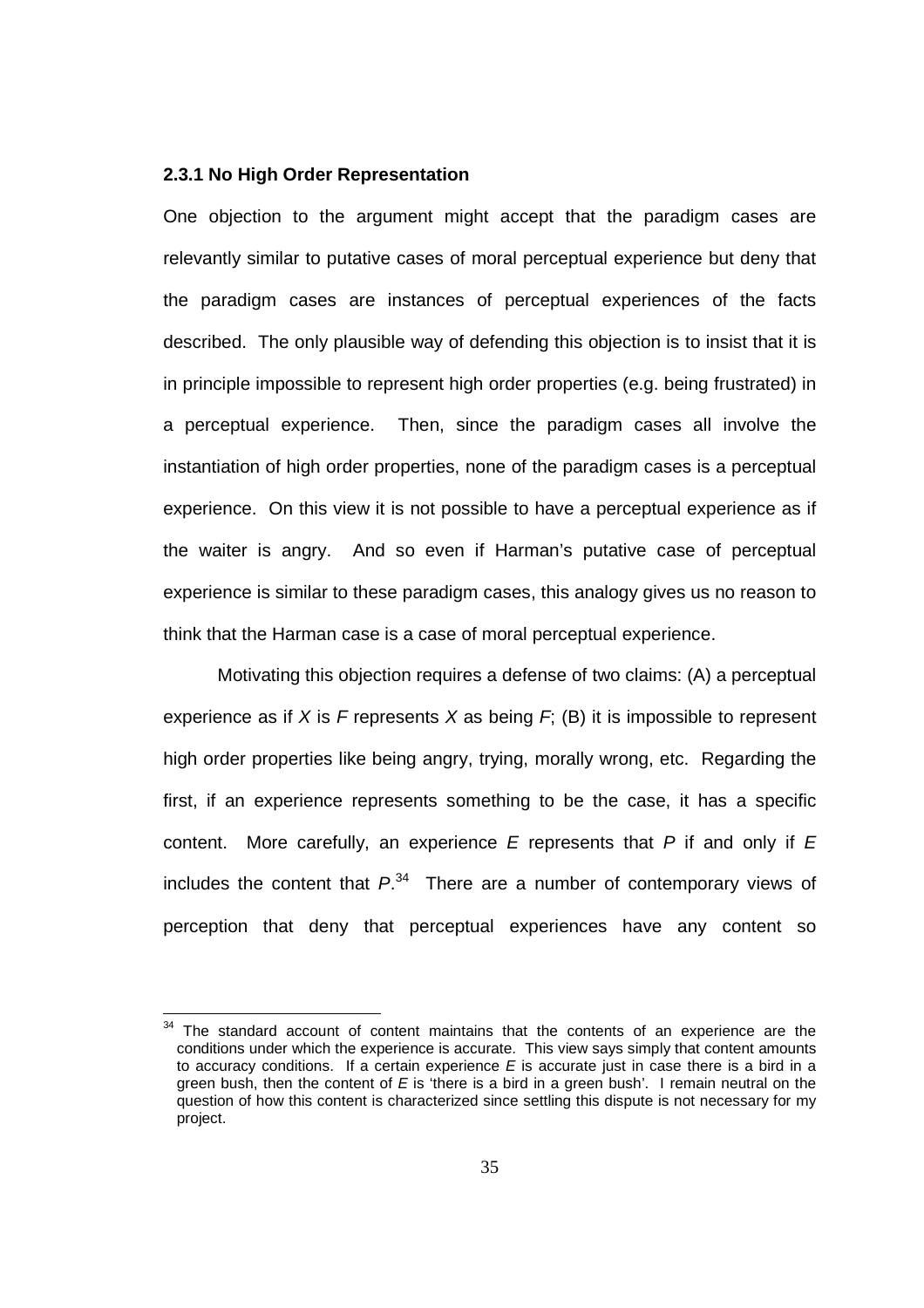described.<sup>35</sup> These philosophers usually understand perceptual experience as a "raw sensation" with no accuracy conditions. Perceptual experience, on these views, is non-intentional. Though controversial, I am willing to grant that perceptual experiences are representational. If it turns out that they are not, then I have no burden of proof to show that a perceptual experience can represent a moral property, and the current objection is irrelevant.

So what can be said on behalf of (B)? Granting that perceptual experiences are representational clears the way for a formalized objection to the possibility of moral perceptual experiences:

### No High Order Representation Argument

l

- (1) It is not possible for a perceptual experience to represent a high order property.
- (2) All moral properties are high order properties.
- (3) So, it is not possible for a perceptual experience to represent a moral property.

While we lack a precise distinction between high and low level properties, we do have an intuitive grasp of the distinction, and this is enough to make it reasonable to think that (2) is true. Paradigm cases of low order properties are colors, shapes, spatial relations, etc. Paradigm cases of high order properties are agential properties like anger, frustration, doubt and dispositional properties like dangerous, trying, etc. Certainly moral properties are properties of the latter sort. But what is the defense of (1)?

 $35$  For example, Thomas Reid had such a view. Contemporary defenders of the view that experiences have no accuracy conditions include Sellars 1975 and Travis 2004. For an exceptionally clear explanation of a variety of views that deny that experiences have accuracy conditions, see Siegel 2006.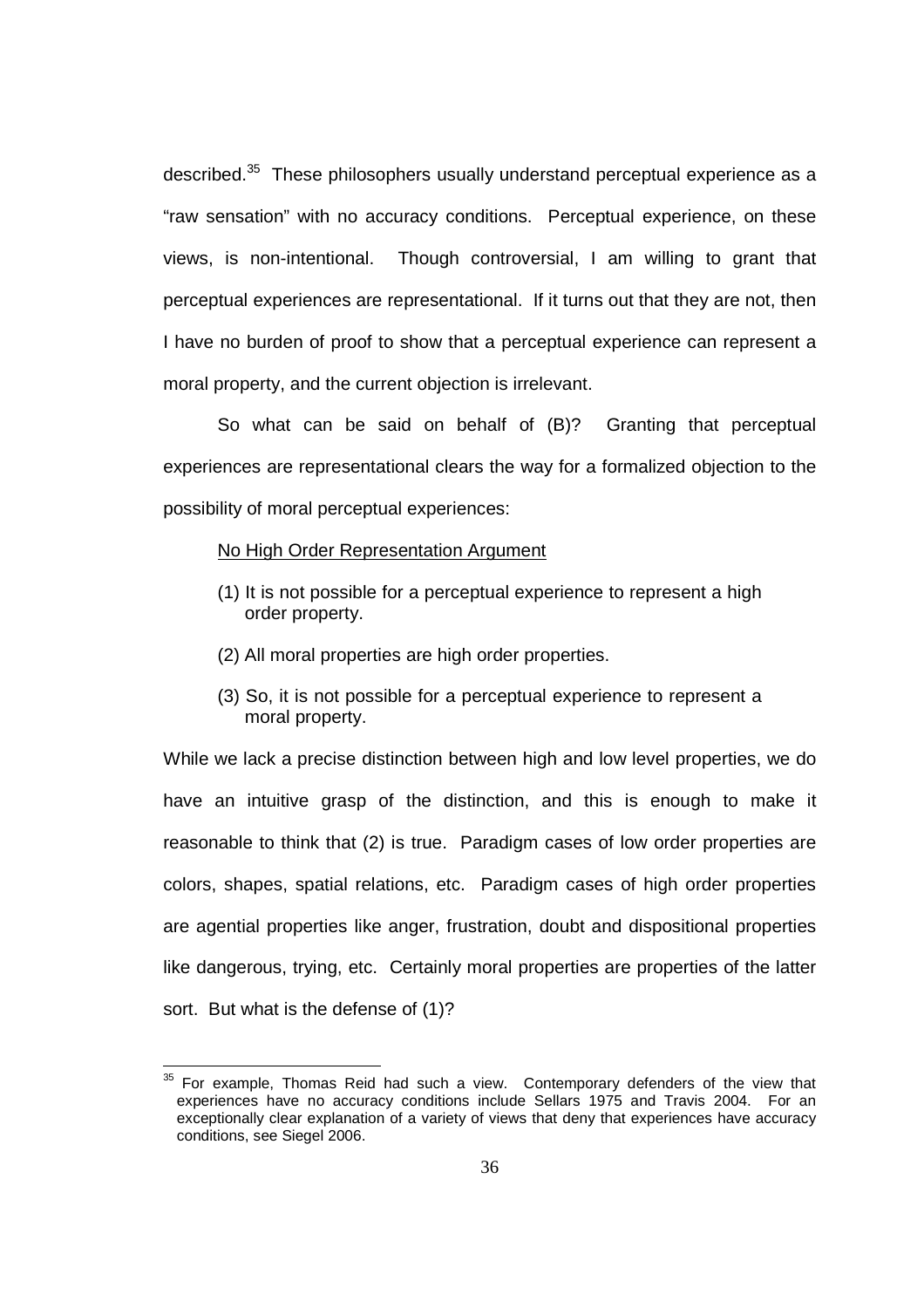(1) is defended by defending the view that only low order properties can be represented in experience. There is a camp of philosophers who defend variations on this theme. $36$  Roughly, the thought is that the content of an experience is determined externally. In other words, the content of a mental state—in this case a perceptual experience—is determined by the relation between that mental state and the external environment. According to externalism about content, it is possible that two intrinsically identical individuals have mental states that differ in content because one is related to the external environment in a way crucially different from the other. $37$ 

As a matter of logic, externalism about perceptual content need not exclude the representation of high order properties. But contemporary defenders of externalism about perceptual content insist that representation is limited to features of the world that causally co-vary with phenomenal cues under normal perceptual conditions. And since only low order properties like color and shape co-vary with phenomenal cues and not high-level properties like being angry, it is only the former that can be represented in experience. Consider Tye's (1995) account:

Which features involved in bodily and environmental states are elements of phenomenal contents? There is no a priori answer. Empirical research is necessary. The relevant features will be the ones represented in the output representations of the sensory modules. I call these features, whatever they might be, observational features. They are the features our sensory states

 $36$  See Clark 2000, Dretske 1995, and Tye 1995.

<sup>&</sup>lt;sup>37</sup> Tye (1995) is explicit about this implication of his view on perceptual content: "The lesson of the problem of transparency is that *phenomenology ain't in the head*. Just as you cannot read semantics out of syntax, so you cannot read phenomenology out of physiology ….. Phenomenology is, in this way, externally based. So systems that are internally physically identical do not have to be phenomenally identical" (p. 151, emphasis Tye's).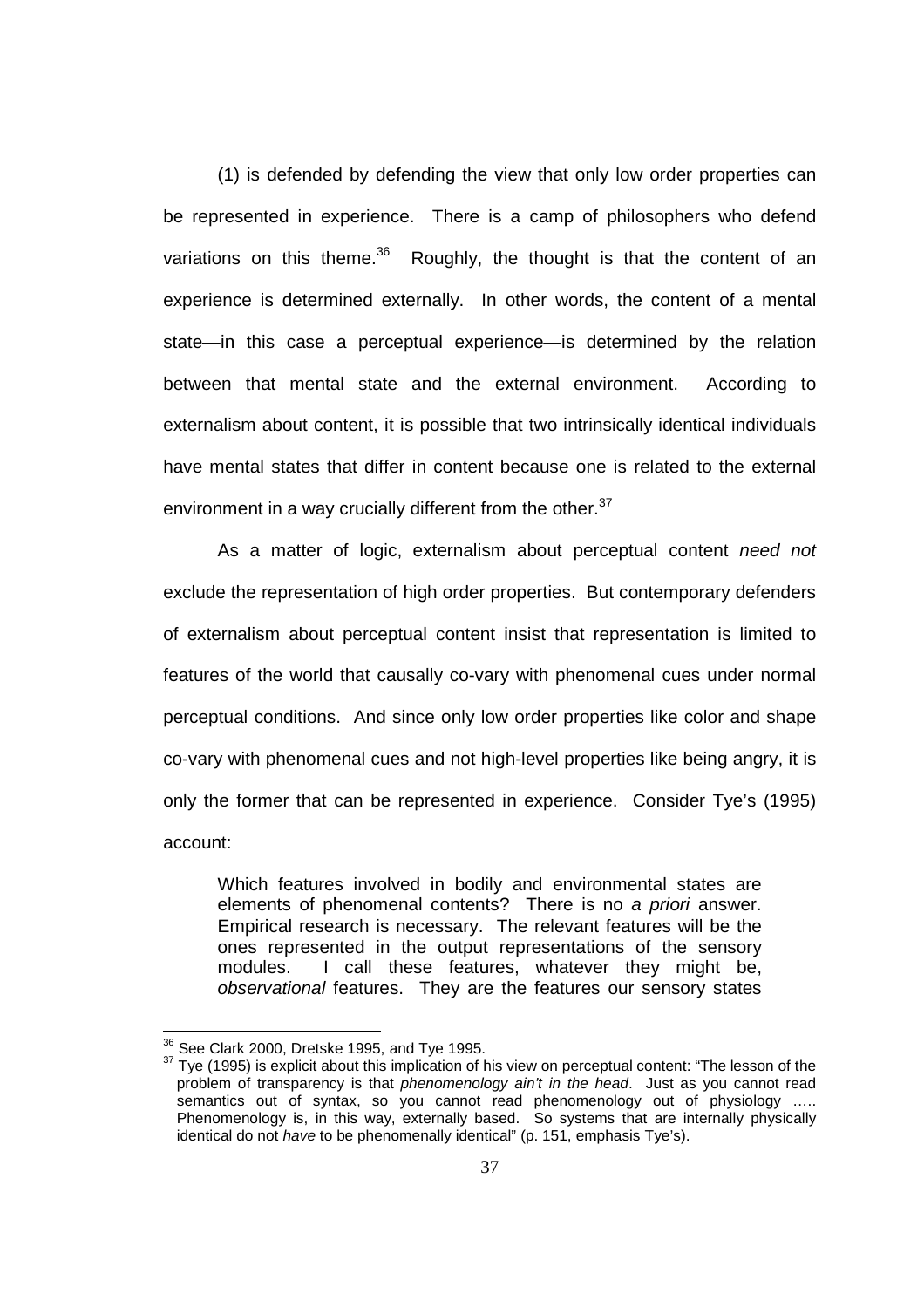track in optimal conditions….I conjecture that for perceptual experience, the observational features will include properties like being an edge, being a corner, being square, being red. (p.  $141$ )<sup>38</sup>

An account like Tye's can be used to defend (1) because it purports to show that only low order properties can be represented in perceptual experience (though he leaves this open for more empirical research). If so, then it is not possible for human perceptual experiences to represent high order properties, and since moral properties are high order properties, moral perceptual experiences are impossible.

There are broadly three ways of responding to this objection, the first two of which undercut the justification for premise (1) in the No High Order Representation Argument. First, one can deny externalism about perceptual content. In fact, I think that externalism about perceptual content is false, but I haven't the space to argue for that thesis here. Instead, I will note other ways of responding to the argument that do not rely on denying externalism about perceptual content.

Second, one can grant externalism about content but question the limitation to low order properties. The objector needs an externalist account of content that allows only low order properties to stand in the right kind of relation to phenomenal cues. Tye's story about causal co-variation seems inadequate to the task. For example, he writes the following:

Suppose, for example, it looks to me that there is a tiger present. It seems plausible to suppose that the property of being a tiger is not itself a feature represented by the outputs of the sensory modules associated with vision. Our sensory states do not track this feature.

 $38$  By 'phenomenal content', Tye means any representational content that is nonconceptual.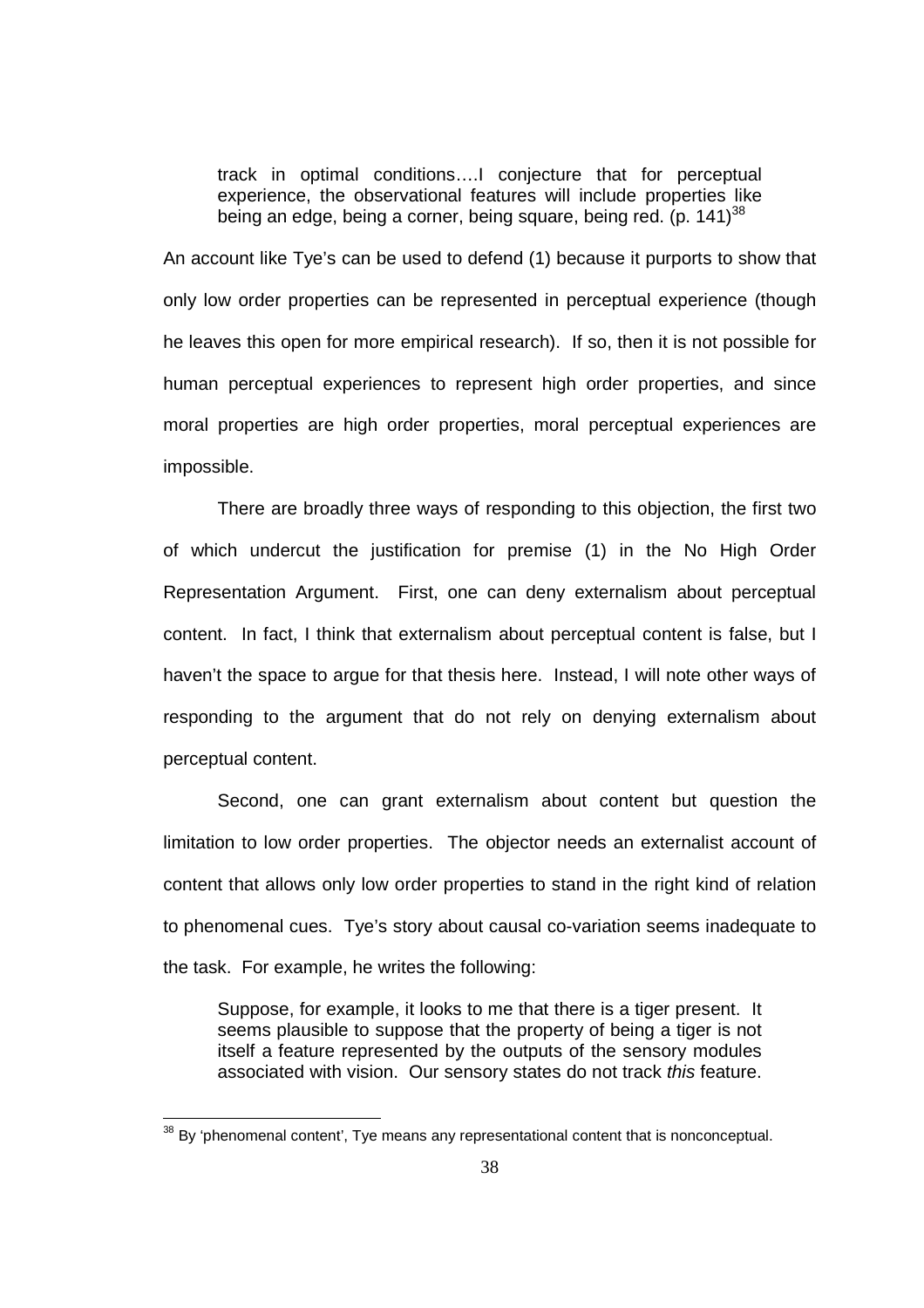There might conceivably be creatures other than tigers that look to us phenomenally just like tigers. (p.141)

Why is the property of being a tiger not represented in the perceptual experience? Putatively it is because the property of being a tiger does not covary in the right sort of way with the phenomenal cues of normal human beings under normal observational conditions. But intuitively, this seems wrong. Having a tiger-like phenomenal experience is a pretty good indicator of the presence of a tiger. Tye responds by noting that it is logically possible that a human has the tiger-like phenomenology in response to other external inputs (e.g. being in perceptual contact with a panther that is cleverly disguised as a tiger). Well, this is true, but I submit that it's true of a virtually all of our phenomenal experiences. It is logically possible that a human has an experience with edge-like phenomenology in response to an external input that was not an edge. But this isn't enough to show that the two don't reliably co-vary. The point is simply that externalists about content have more work to do in order to show that high order properties are in principle unable to be represented in perceptual experience, and it is this claim that is the most plausible way to defend (1) in the No High Order Representation argument.<sup>39</sup>

Third, one can accept externalism about content and grant that the No High Order Representation Argument is sound, but insist that this poses no

l

 $39$  Brian Kierland offers the following objection. Suppose an objector concedes that (1) is false by allowing that it is in principle possible for an experience to represent high order properties. Still, he might object that as a matter of contingent fact, humans do not (or cannot) have perceptual experiences that represent high order properties. This weaker major premise is enough to support the conclusion that no human has (or can have) a moral perceptual experience. I certainly agree that this move is possible, but I fail to see a plausible defense for the weaker premise. If it is possible for high order properties to be represented in a perceptual experience, then why think that no high order property is ever represented in some human's perceptual experience?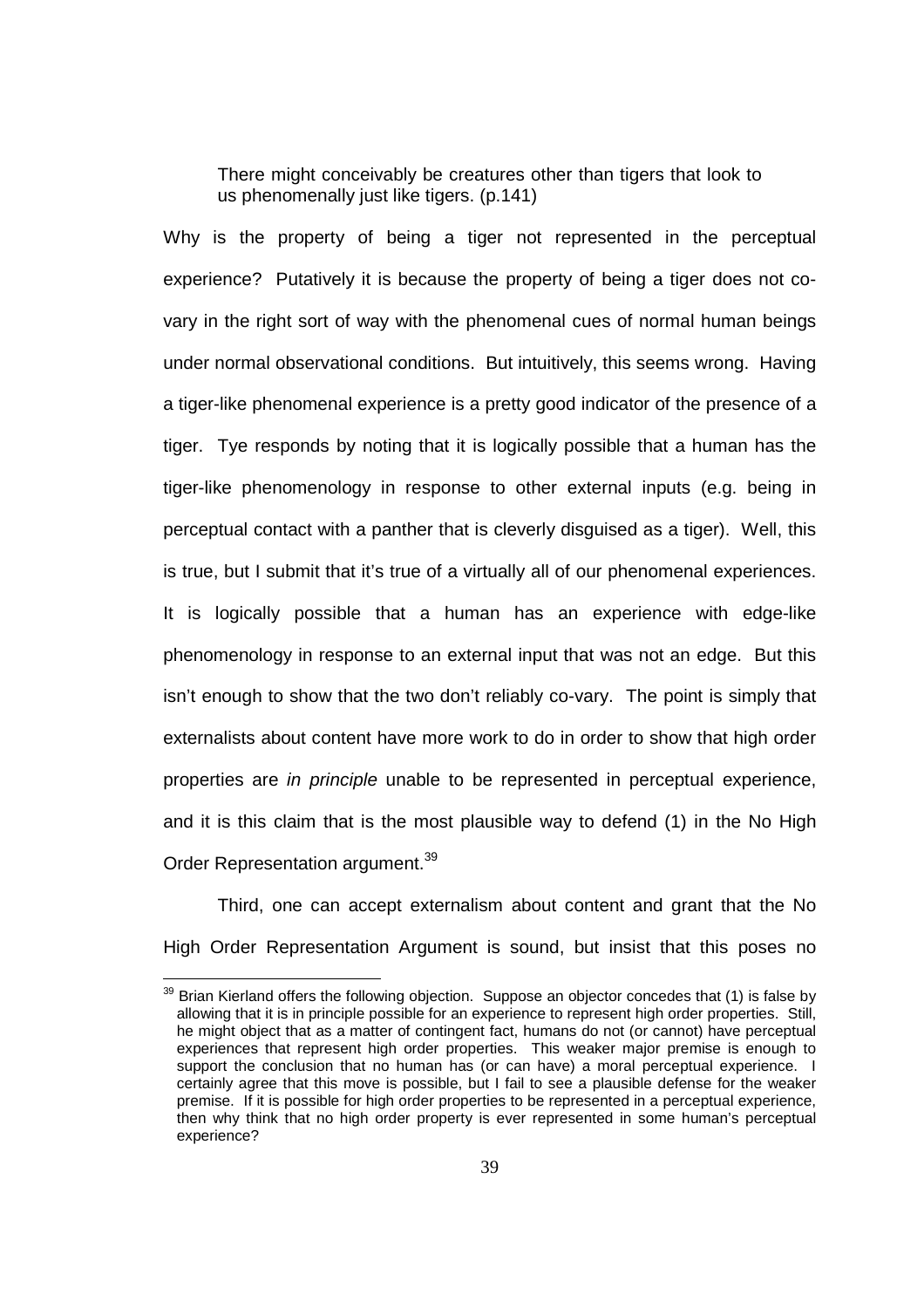problem for the view that perception is a source of moral knowledge. This latter move denies an essential link between perceptual representation and perceptual knowledge by claiming that it is not necessary for an experience to represent P in order for that experience to provide a subject with perceptual knowledge that  $P^{40}$ This response is best sketched as a dilemma:

- (4) Perceptual representation is limited to low order properties or it is not. (LEM)
- (5) If it is, then having a perceptual experience that represents that  $P$  is not a necessary condition for having the perceptual knowledge that P.
- (6) If it is not, then premise (1) of the No High Order Representation argument is false.
- (7) So, in either case the current objection to moral perceptual knowledge fails.

The defense of (5) is straightforward. If it turns out that perceptual experiences can only represent low order properties, then it is false that a subject needs to perceive that  $X$  is  $F$  in order to have perceptual knowledge that  $X$  is  $F$ . This is because we obviously have perceptual knowledge of the instantiation of high order properties. I have perceptual knowledge that the car is a Ford, that that's my house, and that my wife is angry. None of these are low order properties.<sup>41</sup> So, if externalists are right that the contents of my perceptual

l

 $40$  If one opts for this move, a natural question is the following: If a perceptual experience doesn't represent that anything is the case, why is a perceptual experience a necessary condition for perceptual knowledge? There are a variety of responses to this sort of concern, but I'll just trace one here. Suppose that what matters for knowledge is reliable belief. Then, if perceptual beliefs are sufficiently reliable, they will count as knowledge regardless of whether the perceptual experiences necessary for perception have representational content.

An objector may dig in his heels and insist that my belief that the car is a Ford is not a perceptual belief. Instead, she may insist, it is the result of a suppressed inference that combines my perceptual beliefs about the shape of the car with my background knowledge about what Fords look like. Three points are important to make here. First, it's not obvious to me that we're ever justified in claiming that a belief is the result of a suppressed inference. If by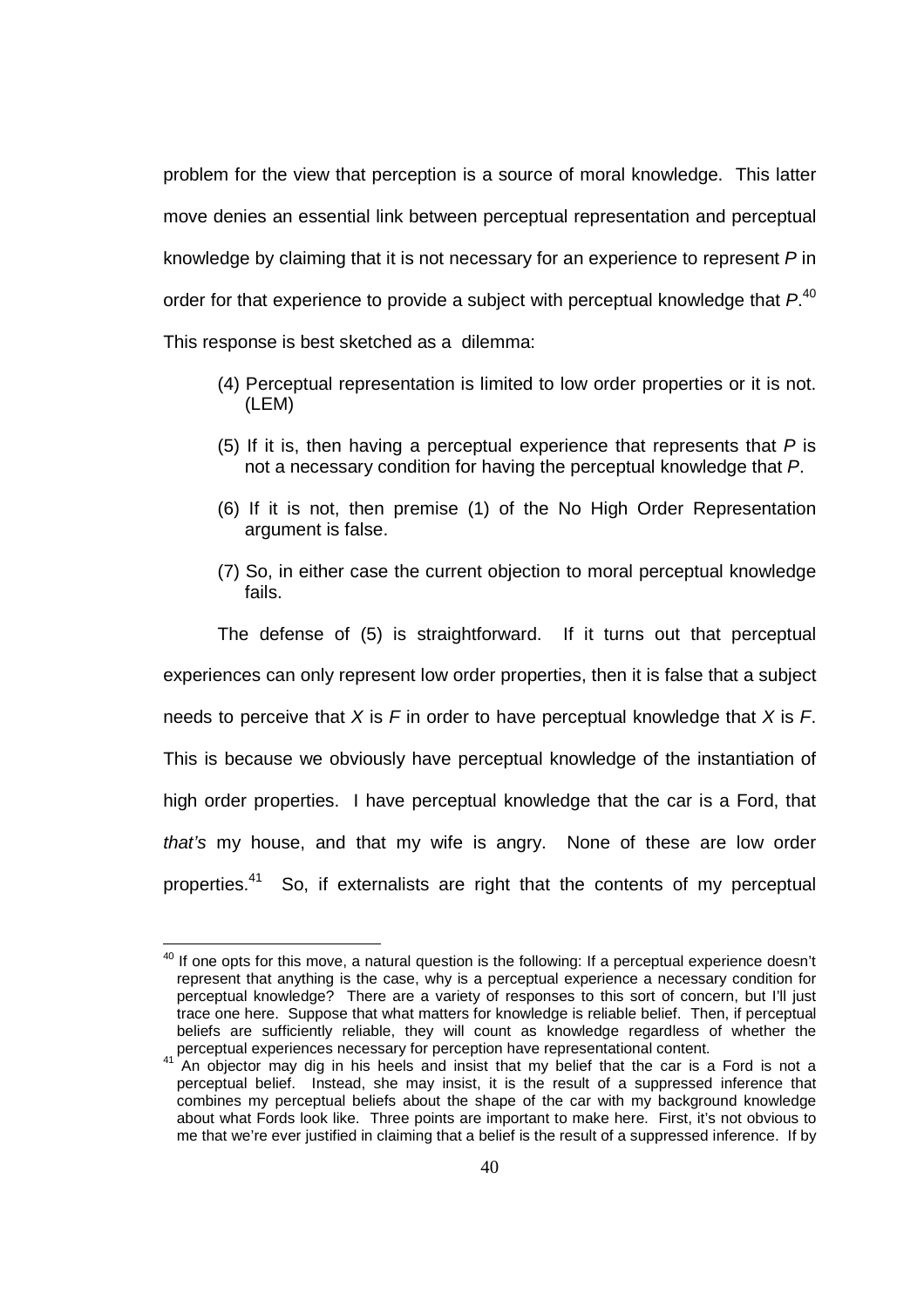experience are limited to low order properties, then perceptual knowledge is disconnected from what is represented in my experiences. I can perceptually know that  $P$  even though my perceptual experience doesn't represent that  $P$  is the case. Thus the soundness of the No High Order Representation argument is irrelevant for my overall thesis that at least some moral knowledge is perceptual.

The defense of (6) is just as obvious. On this horn of the dilemma, the objector concedes that perceptual representation is not limited to low order properties. But if not, then there is no principled reason for thinking that a perceptual experience cannot represent the instantiation of some high order property, and this is the denial of premise (1). Thus the No High Order Representation argument is unsound. I conclude that this particular objection which attempts to dismiss the paradigm cases in my argument from analogy, fails, and the argument escapes unscathed.

### **2.3.2 No Moral Representation**

 $\overline{a}$ 

A different way of objecting to the argument by analogy in §2.2 is to insist that there is a relevant difference between the paradigm cases of perceptual experience as described in the restaurant scenario and the putative perceptual

<sup>&#</sup>x27;supressed inference' we mean something like 'sub-conscious inference', then how could we ever come to know that a belief is the result of such an inference? For this reason, I am skeptical of claims that beliefs result from suppressed inferences. Second, even if it is true that the belief is the result of a suppressed inference, this is not enough to show that the belief is non-perceptual. Perhaps most (or all) of our perceptual beliefs involve such suppressed inferences. Third, even if I grant that the belief that the car is a Ford is the result of a suppressed inference and that furthermore no perceptual belief is the result of a suppressed inference, there is still something importantly different about my belief that the car is a Ford when compared to other beliefs that are obviously the result of inference. Even if not perceptual, per se, the belief has a strong epistemic footing that is importantly connected to perception in a way that many of our beliefs are not. What this means is that my thesis is still important: if I can show that at least some moral beliefs are relevantly similar to my belief that the car is a Ford, then even though I have not shown that some moral beliefs are perceptual, I have shown that some moral beliefs have a unique and strong epistemic footing that is importantly connected to perception.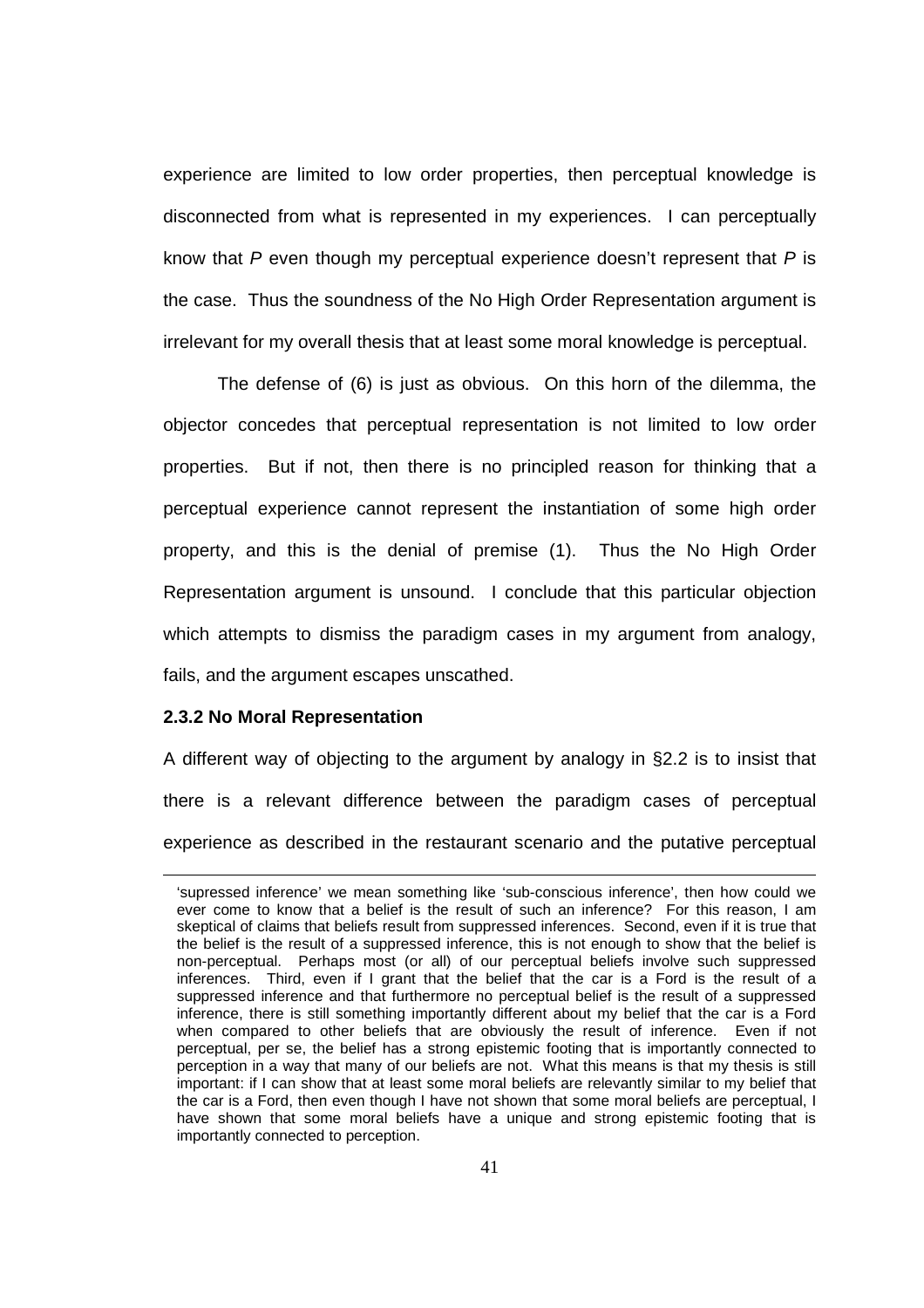experience as described in Harman's paradigm case of moral perception. In other words, while high order properties are in principle representable in perceptual experience, there is something special about moral properties that prohibits a perceptual experience from representing a moral property. The most salient putative difference is that there is no way that moral properties look. And if having a characteristic look is a requirement for perceptual representation, then this difference would indicate why moral properties cannot be represented in a perceptual experience. Thus Harman's case is relevantly dissimilar to the paradigm cases after all. There is a way a waiter looks when he's angry, but there is no way an action looks when it's wrong.

This sort of objection is common in the literature. W.D. Ross (1939) writes that rightness "is not an attribute that its subject is just directly perceived in experience to have, as I perceive a particular extended patch to be yellow, or a particular noise to be loud" (p. 168). Likewise, Judith Jarvis Thomson (2005) writes that:

There seems to be nothing discoverable by looking, as the presence of redness is discoverable by looking, or by listening, as the presence of sounds is discoverable by listening, or by any other form of perception, which wrongness could be thought to consist in. (p. 7)

Finally, Michael Huemer (2005) claims that "the problem is that in fact, moral properties are entirely unobservable. Moral value does not look like anything, sound like anything, feel (to the touch) like anything, smell like anything, or taste like anything" (p. 85).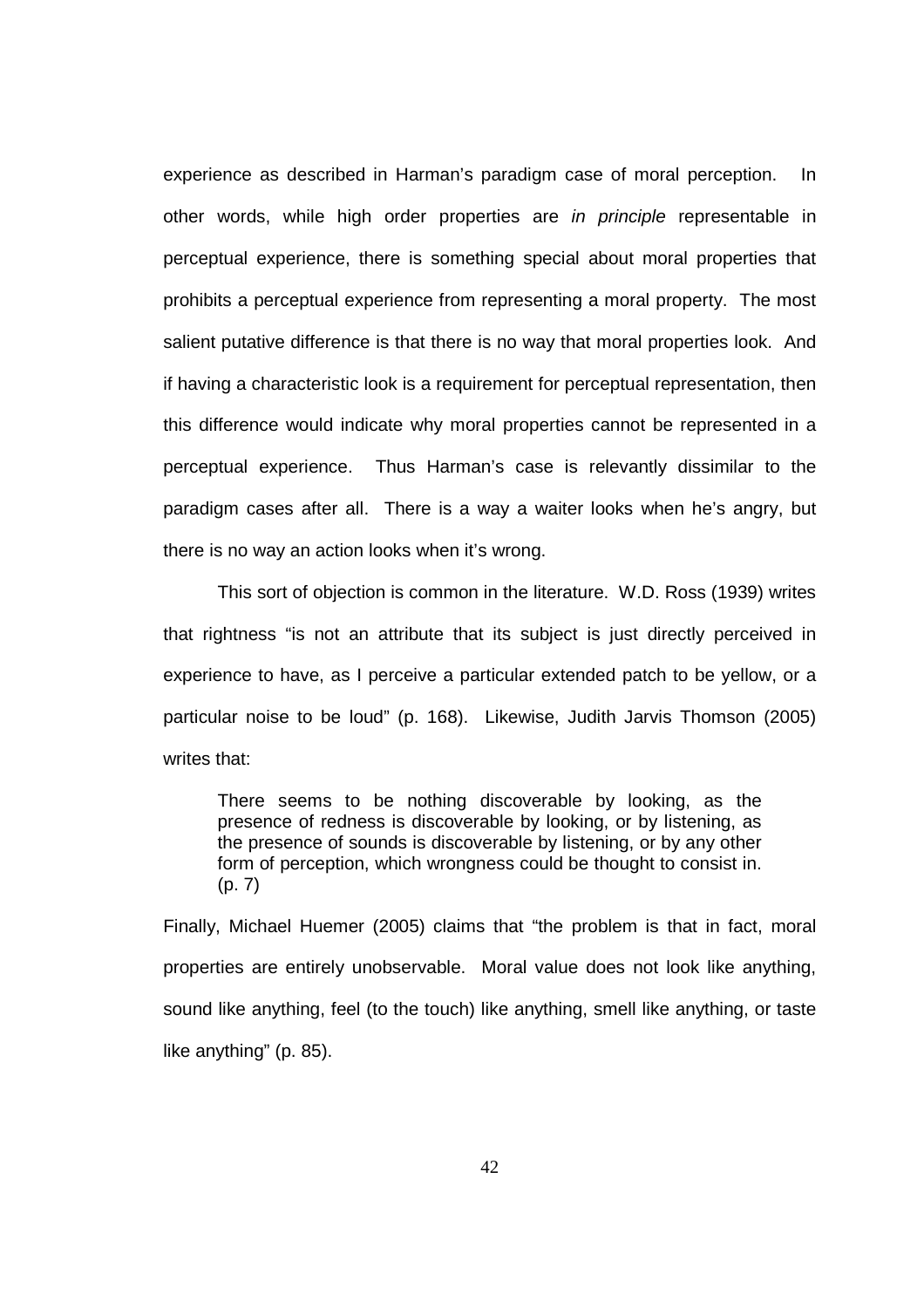I'll call this objection the Looks Objection. The argument can be parsed very simply:

The Looks Objection

- (8) It is possible for a perceptual experience to represent a property only if that property has a certain look.
- (9) Moral properties don't look any certain way.
- (10) So, it is not possible for a perceptual experience to represent a moral property.

According to the Looks Objection, perceptual experiences cannot represent

moral properties unless there is a look associated with that property. Consider

again Huemer (2005):

For someone to observe that an object is F, where F is some property, there must be a way that F things look (or sound, smell, etc.), and the object must look (sound, smell, etc.) that way….The point of interest here is that there is no such thing as the way that wrongful actions look or the way that permissible actions look. That is why you cannot literally see, with your eyes, that an action is wrong. (p. 86)

And since moral properties do not have a look, they cannot be represented in perceptual experiences.

I grant the truth of (8). It is plausible that a perceptual experience represents various properties via phenomenology or looks. However, it is not at all obvious that (9) is true. The most straightforward way to assess the truth of (9) is to apply the standard analysis of 'look' (i.e. X things look like something to S iff  $\Box$ ) to the case of moral properties. However, there is no standard analysis of 'look'. This is because the word 'look' is ambiguous, a point made forcefully by Chisholm (1957) who demonstrates that most appear words such as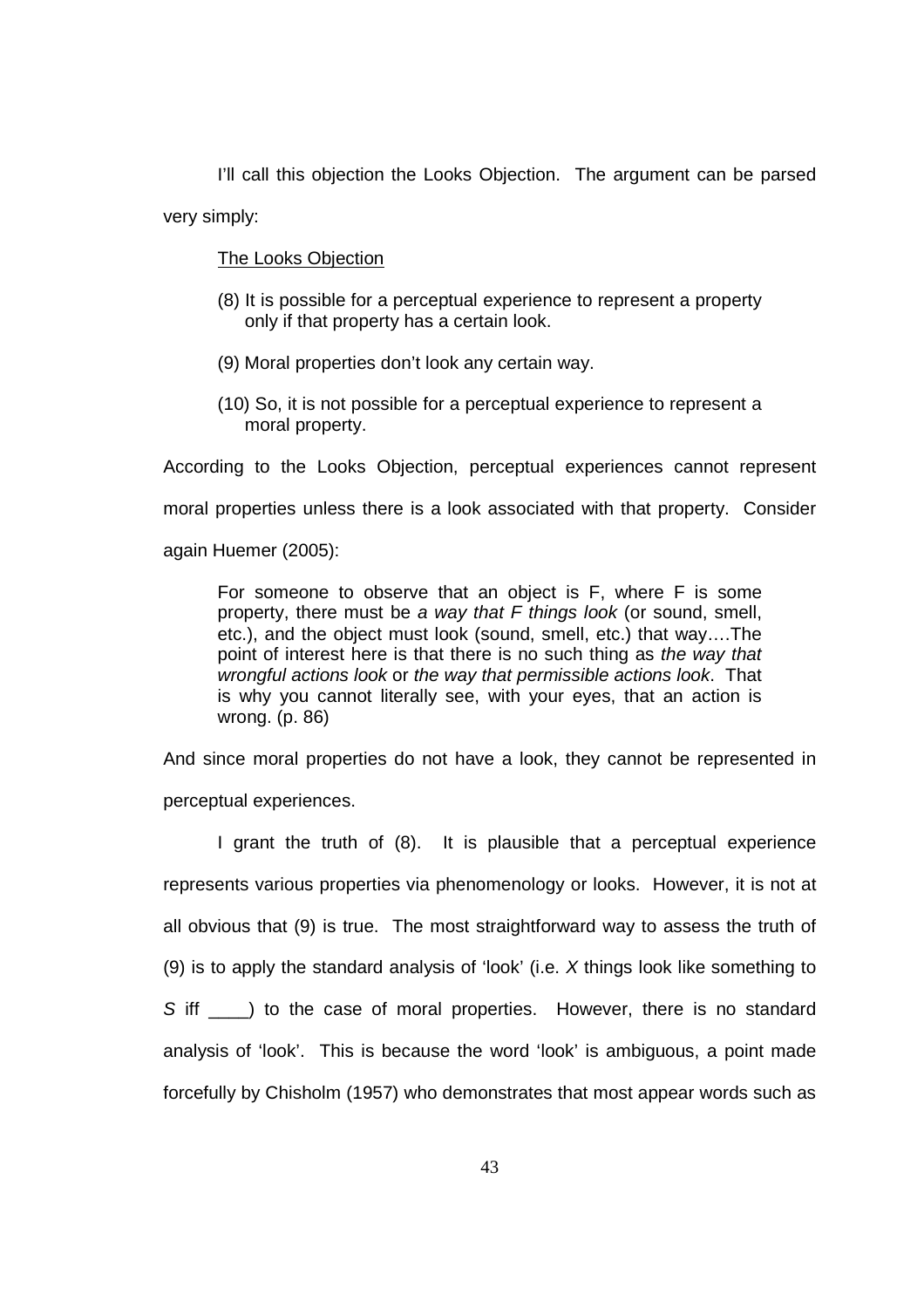'look' and 'see' are ambiguous. I shall argue that the Looks Objection commits a fallacy of equivocation. There is no reading of 'look' such that both (8) and (9) are true.

Since there is no standard analysis of 'look', I shall simply appropriate the accounts of others in the literature. Though perhaps not exhaustive, Jack Lyons (2005) provides the following helpful starting place with his taxonomy of the locution 'X looks  $F$  to a subject  $S$ :

X **doxastic looks** F to S iff S is disposed to believe that X is F.

- X **epistemic looks** F to S iff S is prima facie justified in believing that  $X$  is  $F$ .
- X **experiential-doxastic looks** F to S iff the way X looks to S disposes S to believe that  $X$  is  $F$ .
- X **experiential-epistemic looks** F to S iff the way X looks to S prima facie justifies  $S$  in believing that  $X$  is  $F$ .
- X **perceptual-output looks** F to S iff one of S's perceptual systems is outputting an identification of  $X$  as  $F$ .

 Which sense of 'look', if any, is relevant for the Looks Objection? When Huemer writes that "moral value does not look like anything," what sense of 'look' does he have in mind? We can rule out the first two immediately as each is metaphorical (i.e. non-phenomenological) senses of look. For example, I say "it looks like Obama will win in November" to report that I believe that Obama will win in November.<sup>42</sup> There is no mention of phenomenology. So this isn't the target of the Looks Objection. Furthermore, all that is required for something to perceptual-output look to me as if  $X$  is  $F$  is that my perceptual system "output" the

l

 $42$  As a helpful rule of thumb, an appearance locution is metaphorical if it would be appropriate for someone lacking the relevant sense modality to assert the phrase in question. For example, a blind person could appropriately assert that it looks like Obama will win in November.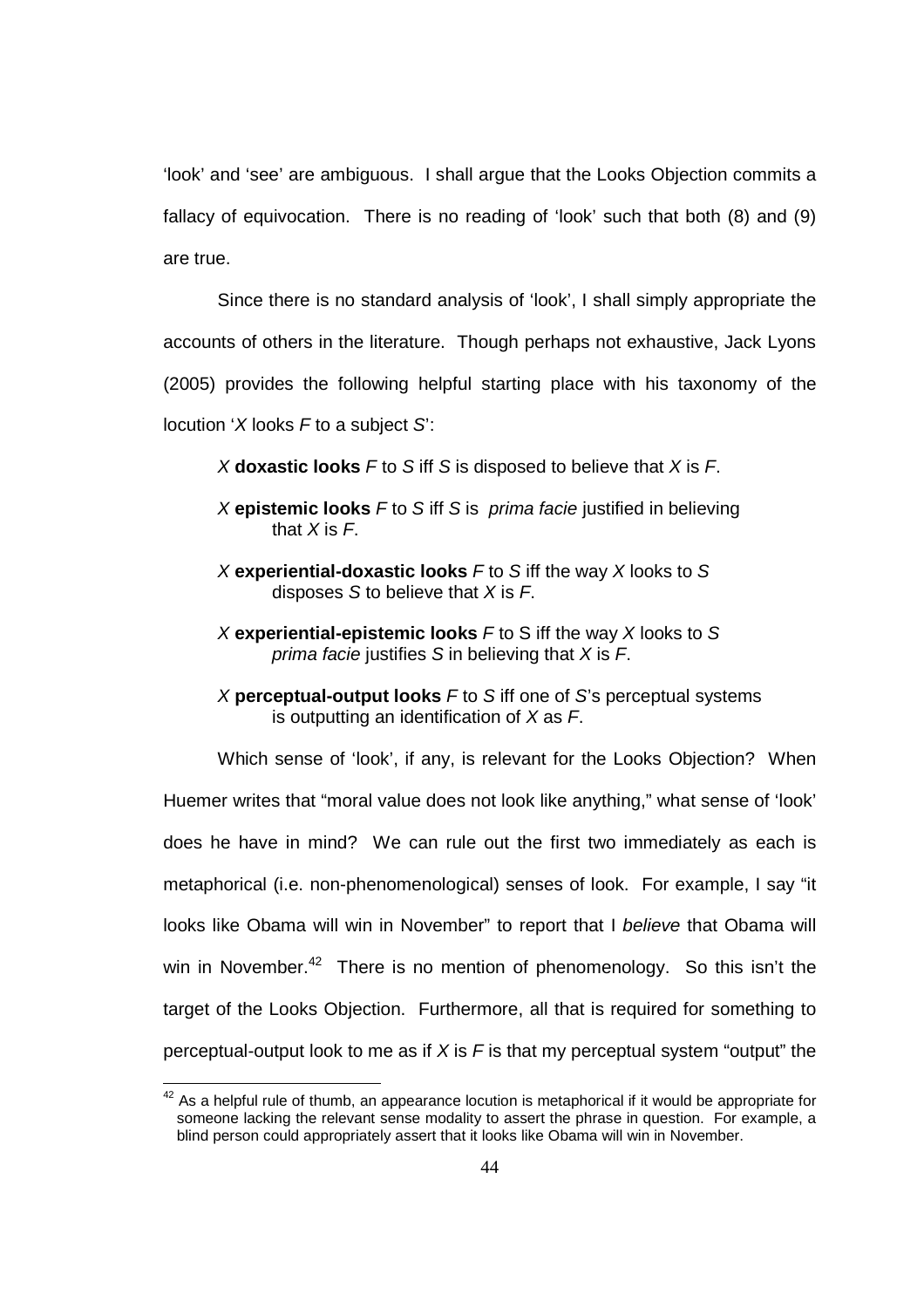thought or belief that  $X$  is  $F$ . In other words, when I am confronted with certain perceptual input, I spontaneously form the thought  $X$  is  $F$  (without any essential recourse to the phenomenology of the perceptual input). It is obviously possible for moral properties to look like something in this sense of the term.<sup>43</sup> Finally, since an experiential-epistemic look is just an epistemically-charged version of an experiential-doxastic look, then—granting that this sketch of looks locutions is exhaustive—the target of the Looks Objection must be the latter. Using Lyons' taxonomy, premise (9) of the Looks Objection should be replaced with:

(9') Moral properties do not experiential-doxastic look like anything. In other words, there is no way that something can look that would dispose a subject to believe that it was dishonest, wrong, morally bad, etc.

 Parsed this way the Looks Objection is unsound because (9') is false. It's easy to imagine a case in which a certain kind of perceptual experience would dispose a subject to form a moral belief. Consider again Harman's case in which a subject sees a group of hoodlums light a cat on fire and comes to believe that the action was wrong. In this case, it is obvious that having the perceptual experience disposes the subject to believe that the action is wrong, and it is plausible that this is because of the way that things appear to him. Here's an argument for this latter claim: had things not appeared that way, then the subject would not have believed that the action was wrong. $44$  It's not as if the subject would have formed the belief regardless of how things had appeared to him when he rounded the corner (or, at least many subjects would not be so

 $\overline{a}$ 

<sup>&</sup>lt;sup>43</sup> See Harman 1977 p. 5.

<sup>&</sup>lt;sup>44</sup> For a defense of this counterfactual, see Sturgeon 1988.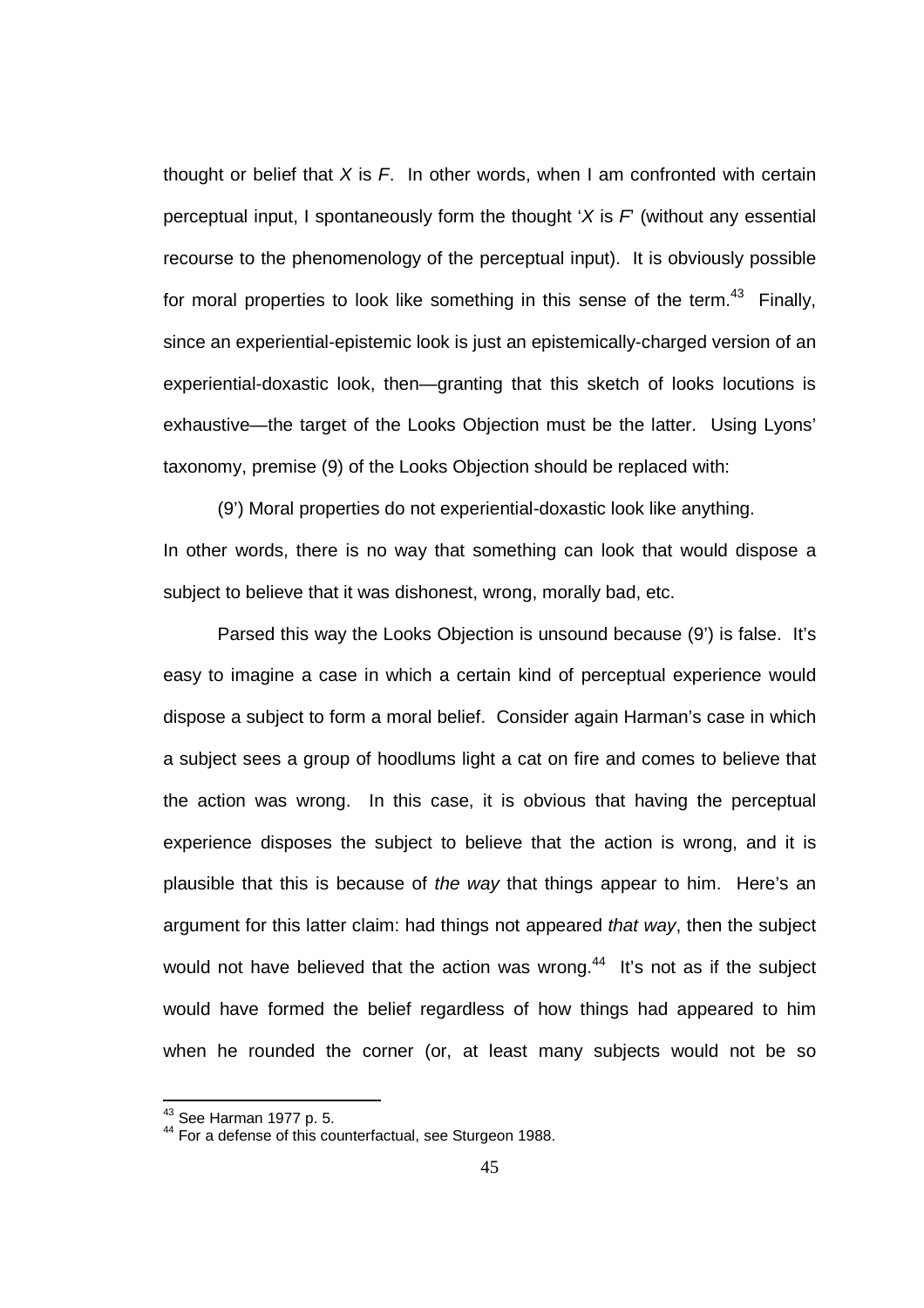disposed). For example, had the subject rounded the corner and it appeared to him that the boys were playing baseball, he would not be disposed to form the belief that what they boys were doing was wrong. So, I conclude that the way things appear plays a crucial role in his being disposed to believe that the action is wrong.

Of course, perhaps Lyons' taxonomy is not exhaustive. Perhaps there is another sense of 'looks' not captured by Lyons' taxonomy. One of Chisholm's (1957) senses of 'looks' might be relevant here, namely the comparative sense of 'looks'. In the comparative sense, 'it appears to S that the object is red' implies that the object appears as red things normally appear. Perhaps premise (9) of the Looks Objection uses 'looks' in the comparative sense:

(9'') Moral properties do not comparative look like anything.

In other words, there is no way in which moral properties normally appear, and thus moral properties do not comparative-look like anything.

Is it true that there is no way that moral properties normally appear? On this reading, the Looks Objection claims that, for example, there is no way that morally bad things normally appear. But what is the scope of 'normal'? Jackson (1977) notes the following ambiguity:

There is a further respect in which the way an F normally looks is relative, namely, to persons: the way an F normally looks in a given set of circumstances to one person may be very different to the way it looks to another person in the same circumstances. (p. 32)

This distinction provides two readings of the objection. On the first reading of 'normal' in which it is relative to all subjects, (9'') is true: it is plausible that there is no one way that, say, badness, appears to all possible perceptual subjects.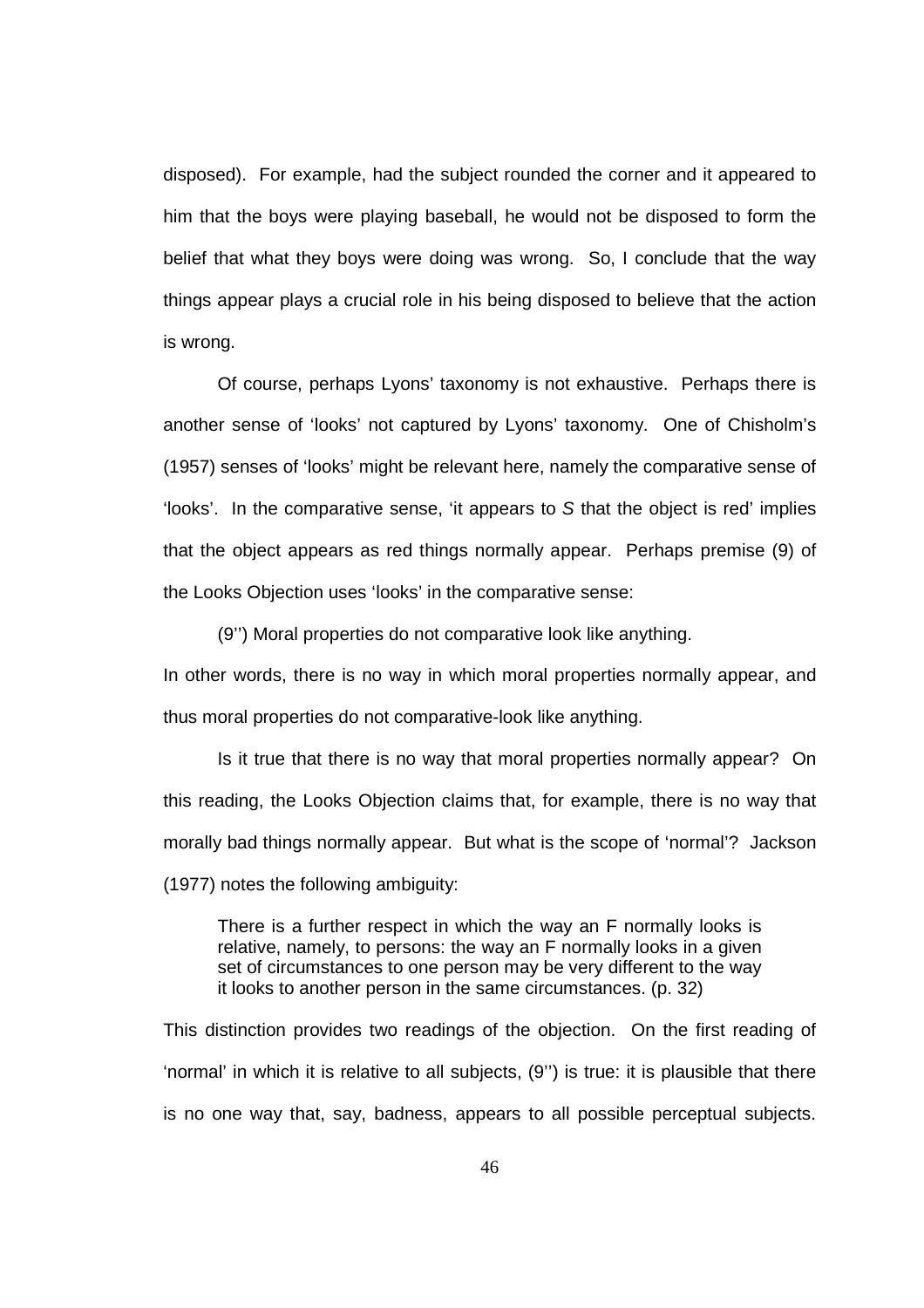But this doesn't pose a problem for perceptual moral knowledge because on this reading (8) is false. On the present reading of 'look' and 'normal', premise (8) implies that in order for any subject to have a perceptual experience as if the ball is red, all red things must appear the same to everyone. However, thought experiments about the possibility of color inverts show that it is plausible that any number of phenomenal cues might be associated by a subject with any given property. The phenomenal cues that represent X to you might represent Y to me. So the requirement in (8) is much too strong.

A more plausible reading of the scope of 'normal' would restrict the range to that of an individual observer. Both William Alston (1991) and John Greco (2000) insist on this more limited scope. For example, in explaining his account of perception, Greco writes:

 …the account allows that there is a phenomenal aspect of perception, but it conceives of that in terms of normality. In other words, it is not assumed that there is any intrinsic feature of a phenomenal appearing that makes that appearing, say, the appearance of a tree. What makes a phenomenal appearance the appearance of a tree is just the fact that this is how a tree would normally appear phenomenally, relative to the cognitive agent in question. By means of this same feature, the account disallows that just any phenomenal appearing can ground a perception, just so long as the agent takes it a certain way. Rather, the appearing must be tied into the normal perceptual dispositions of the agent. (p. 238, emphasis mine)

This is a much lower standard. As long as, say, bad things really did have a certain phenomenal quality for some given person, then there would be a way that bad things normally look for that person.

However, the objection remains unsound even on this reading of 'normal'.

On the one hand, there is something compelling about the Looks Objection.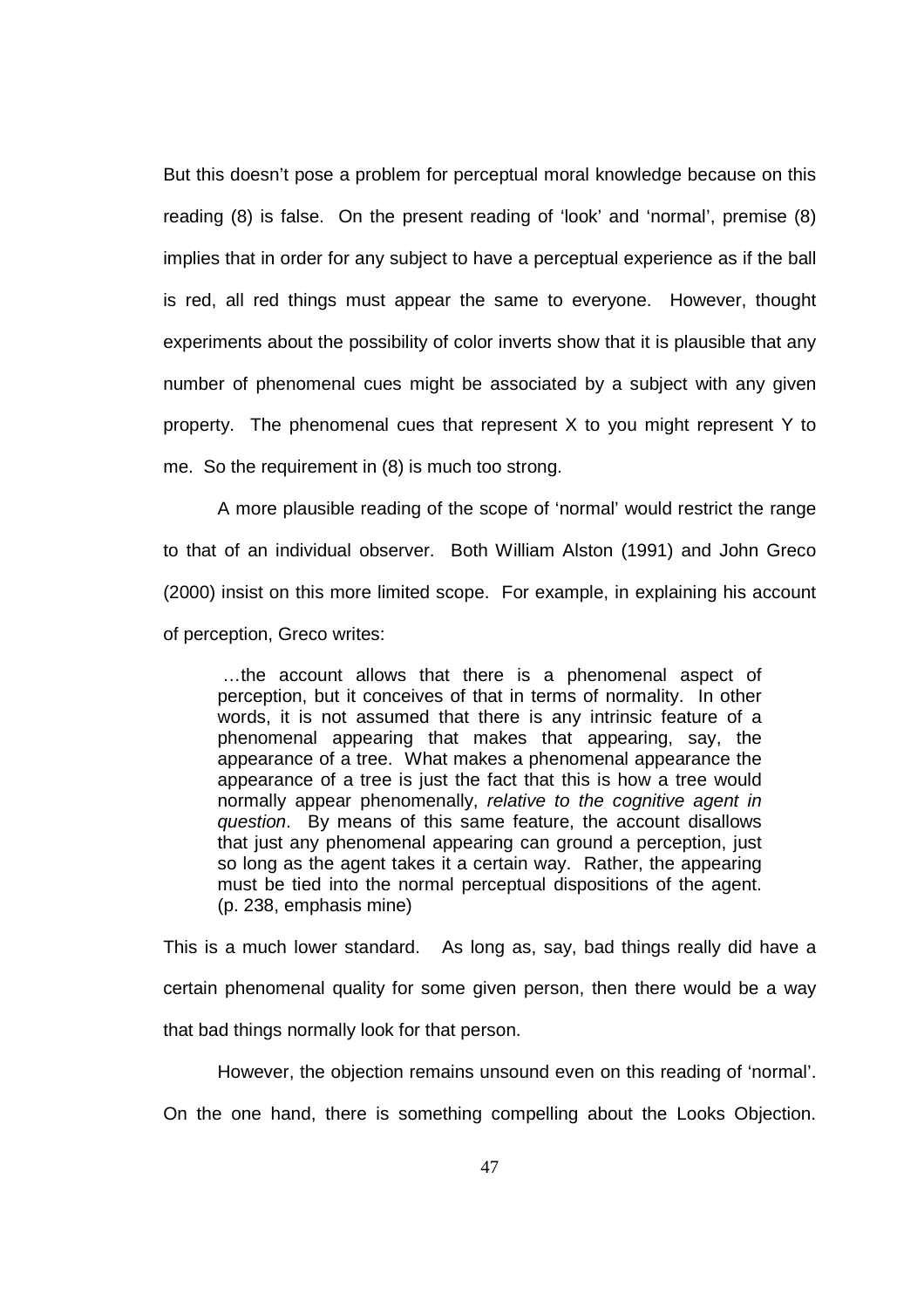After all, I can easily note that red things normally appear like *this*, but I cannot so easily note that wrong things normally appear like that. However, this goes for virtually all higher-level properties. For example, it is also plausible that there is no one way, say, dangerous, normally appears to me. The cliff looks dangerous in this way, the pistol looks dangerous in that way and the poisonous snake looks dangerous in one way while the pills on the counter look dangerous in another. $45$ But this doesn't show that nothing appears dangerous to me. Other examples are easy to come by. Is there only one way that 'trying' appears to you? Plausibly not, but still we can see that the child is trying to tie his shoes and hear that the dog is trying to dig out from under the fence.

If the objector grants that perceptual experiences can represent danger without there being a way in which danger normally looks (on this restricted reading of 'normal'), then it is not a requirement on perceptual experiences that there be a way a property normally looks in order for that perceptual experience to represent the property in question. On this reading, (8) is again false. On the other hand, if the objector insists that there really is a way that dangerous things look, albeit a complicated one that we cannot articulate, then this response is also open to the defender of moral perceptual experiences. On this option, an argument for (9'') is not easy to find. The fact, if it is a fact, that no one can specify what a morally wrong act normally looks like is no evidence that there is no such look. So on one horn of the dilemma we have a reason to think that the

l

 $45$  Suppose you find it plausible that there is some way that dangerous appears to you in each of these cases, or at least you find that there is a considerable overlap in the way that it appears to you in each of the cases. If this seems plausible, I suggest that it shall also seem plausible that there is a considerable overlap in the way certain wrong actions appear to you.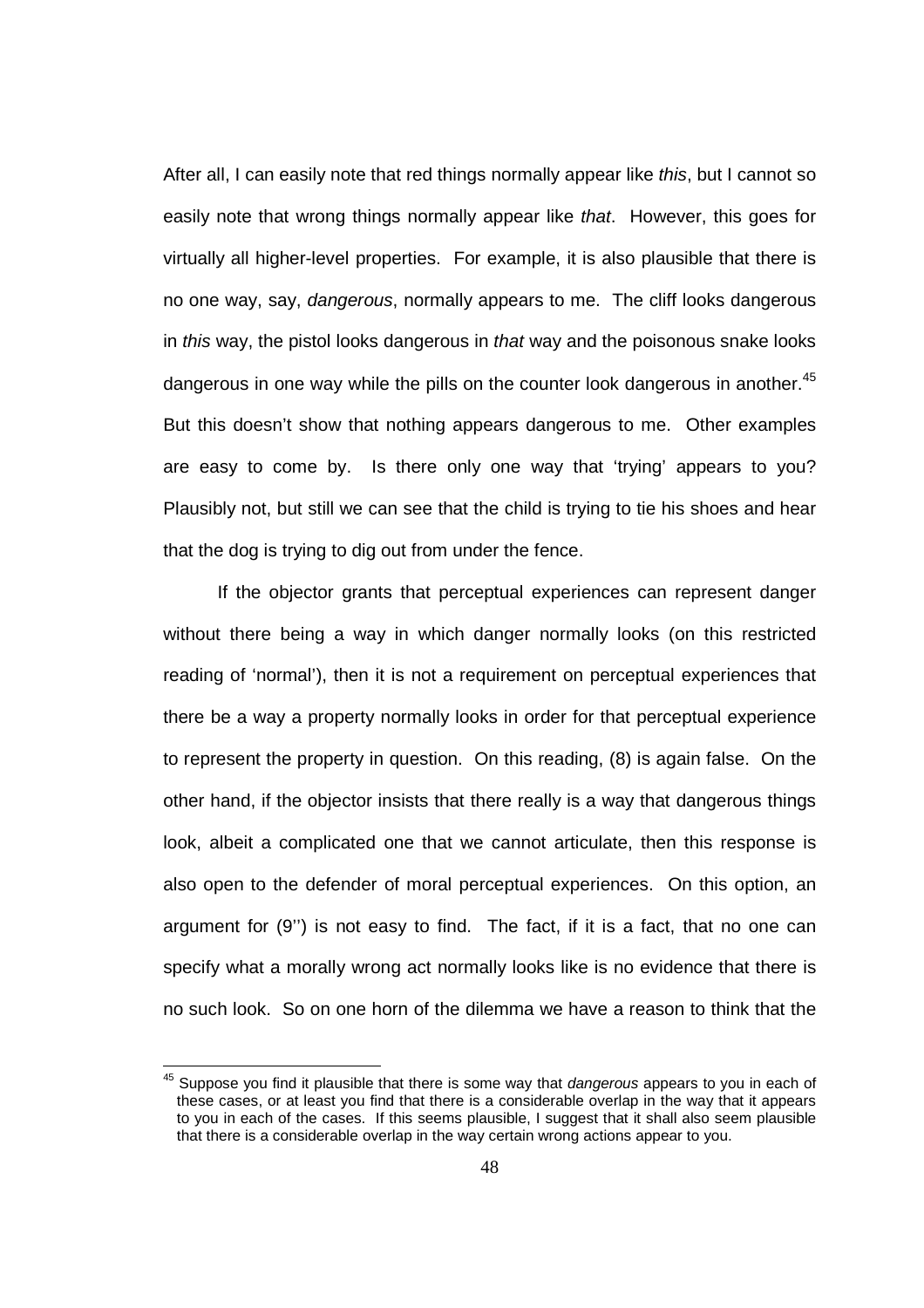major premise of the Looks Objection is false, and on the other we have no reason for thinking that the minor premise is true.

On the analyses of 'look' considered here, the Looks Objection is unsound. Perhaps there is some analysis of 'look' on which both premises of the Looks Objection are true. If so, the burden of producing this analysis lies with the defender of objection. I am skeptical since I think that any account of 'look' that is strong enough to rule out moral looks will thereby rule out other high order properties that we intuitively think look like something (e.g. he looks lonely).

But perhaps we can proceed with an intuitive feel for the problem. What bothers some about the possibility of moral perception seems to be the following: acts that are morally wrong often look just like acts that are morally permissible, where by 'look' we means something like "have the very same phenomenology." When I see one person shoot another in an alley, the act could have been an act of senseless violence (and thus morally wrong) or an act of self defense (and thus morally permissible). In either case, it would have looked the same to me. Thus I can't use phenomenology alone to determine whether the act was permissible or wrong.

This much seems right. But what follows? Certainly not that I can't have a perceptual experience as if an act is wrong. This is because having a perceptual experience as if  $X$  is  $F$  does not require an essential connection between phenomenology and property instantiation. Consider the first option: perhaps in order for a subject to have a perceptual experience as if  $X$  is  $F$ , the following conditional must be true: if  $X$  is  $F$ , then  $X$  looks like this (where 'this'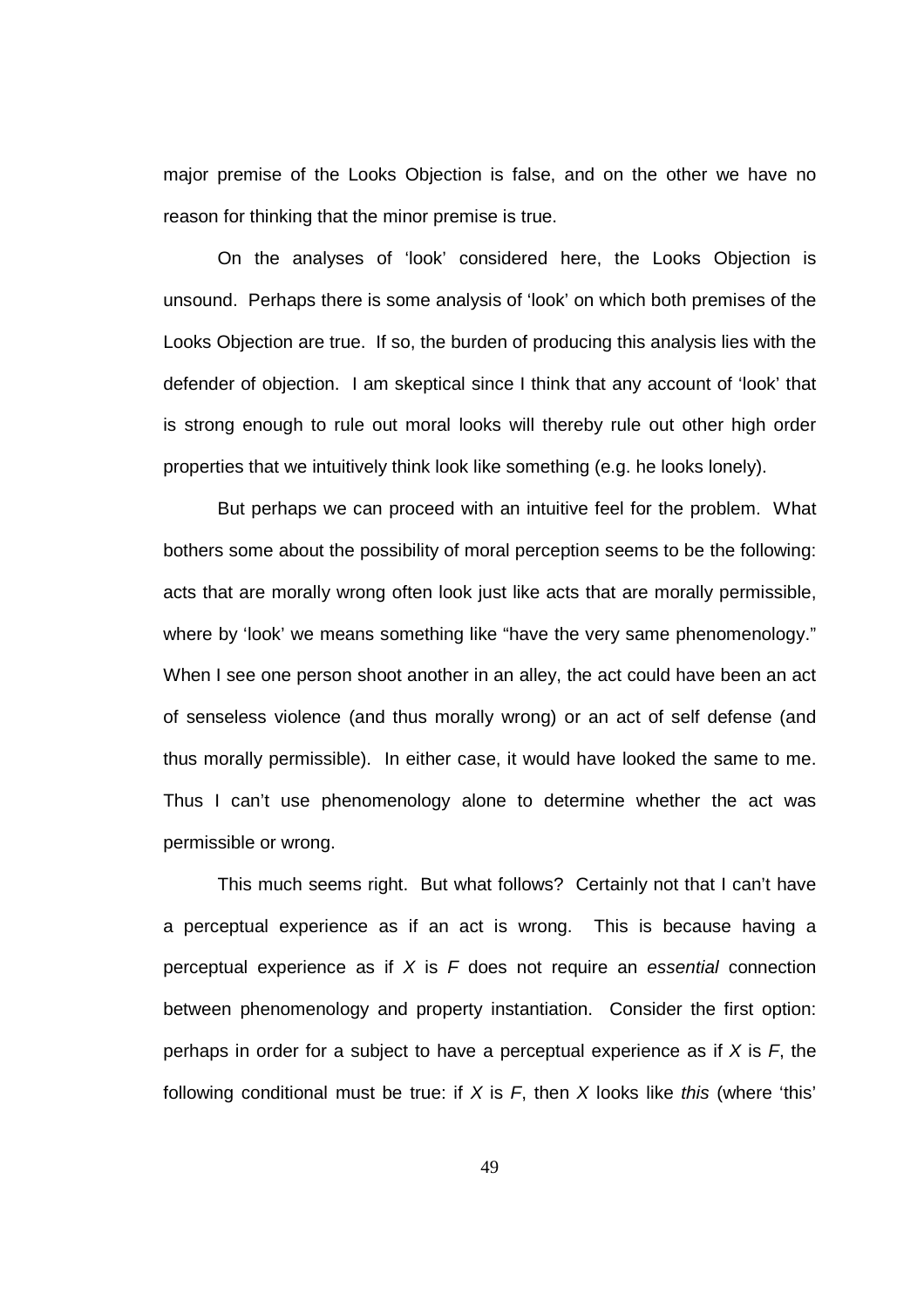picks out a certain phenomenology). This conditional is false. For example, not all hot things look the same way (e.g. stars and stove tops look very different despite the fact that both are hot). Perhaps the essential connection between properties and phenomenology is the other way around: if  $X$  looks like this (where the 'this' picks out a certain phenomenology), then  $X$  is  $F$ . This conditional is also false. For example, Descartes' tower looked round to him despite the fact that it was not. This fact doesn't show that we cannot have perceptual experiences as if things are round.

At best the connection between phenomenology and instantiated facts is contingent. How about the following: in order to have a perceptual experience as if  $X$  is  $F$ , things that look like this (where the 'this' picks out a certain phenomenology) are normally (but not always)  $F$ . Even if this more limited claim is true, it still allows for the possibility of moral perceptual experience. Consider again Harman's paradigm case. It is plausible that acts that look like boys torturing a cat by lighting it on fire are normally (but not always) morally wrong.

I also grant that there are plenty of circumstances in which a subject cannot have a perceptual experience as if an action were wrong. The case in which you see one person shoot another in a back alley might be such a case. But what if we alter the case a little: you watch one person threaten the other, demand money, and then shoot the victim. Here is it plausible that you can have a perceptual experience as if the action is morally wrong. And much the same sort of thing can be said for ordinary perceptual experiences. Upon walking into my office and having a perceptual experience with a certain phenomenology, you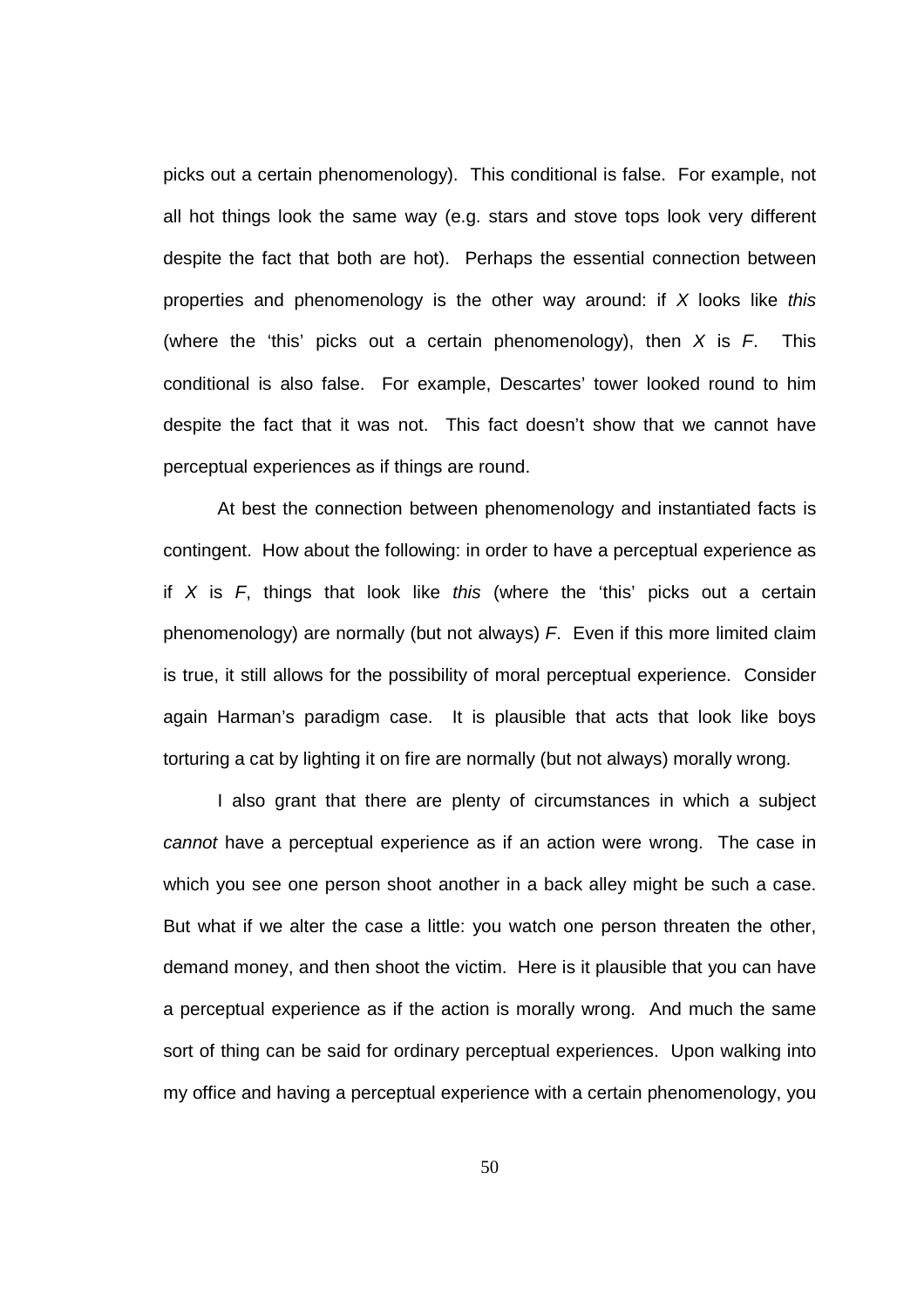may or may not have a perceptual experience as if my glass is full of Coke. After all, it would look the very same if it were Pepsi. But upon walking into the Coke Museum and having a phenomenologically identical experience, you may indeed have the perceptual experience as if a glass is full of Coke. The gist is that background conditions matter for representation. How they matter is a central concern of the next section.

#### **2.4.0 Moral Representation**

I have been at pains to show that it is possible to have a moral perceptual experience, and one of the key objections to my position claims that it is not possible for a perceptual experience to represent a moral property. I have argued that there is no reason to accept this claim. Furthermore, there is reason to think it's false: a number of contemporary philosophers agree with the more general thesis that an experience can represent a normative property. For example, Mandlebaum (1955) claims that belonging can be represented in a perceptual experience:

It is a basic fact of perceptual experience that some things belong or fit together, and that others do not. A curve may demand a certain completion and seem to reject all others; this completion appears as appropriate to the nature of the curve. Whatever be our explanatory hypothesis, the facts are incontrovertible. In perceptual experience we find things belonging together, demanding and rejecting certain completions, appropriately and inappropriately organized. (pp. 95-6)

Similarly, Michael Tye (2005) claims that the taste of chocolate is represented in experience as good, the smell of vomit is represented as bad, and that pain is represented as tissue damage that is bad for one: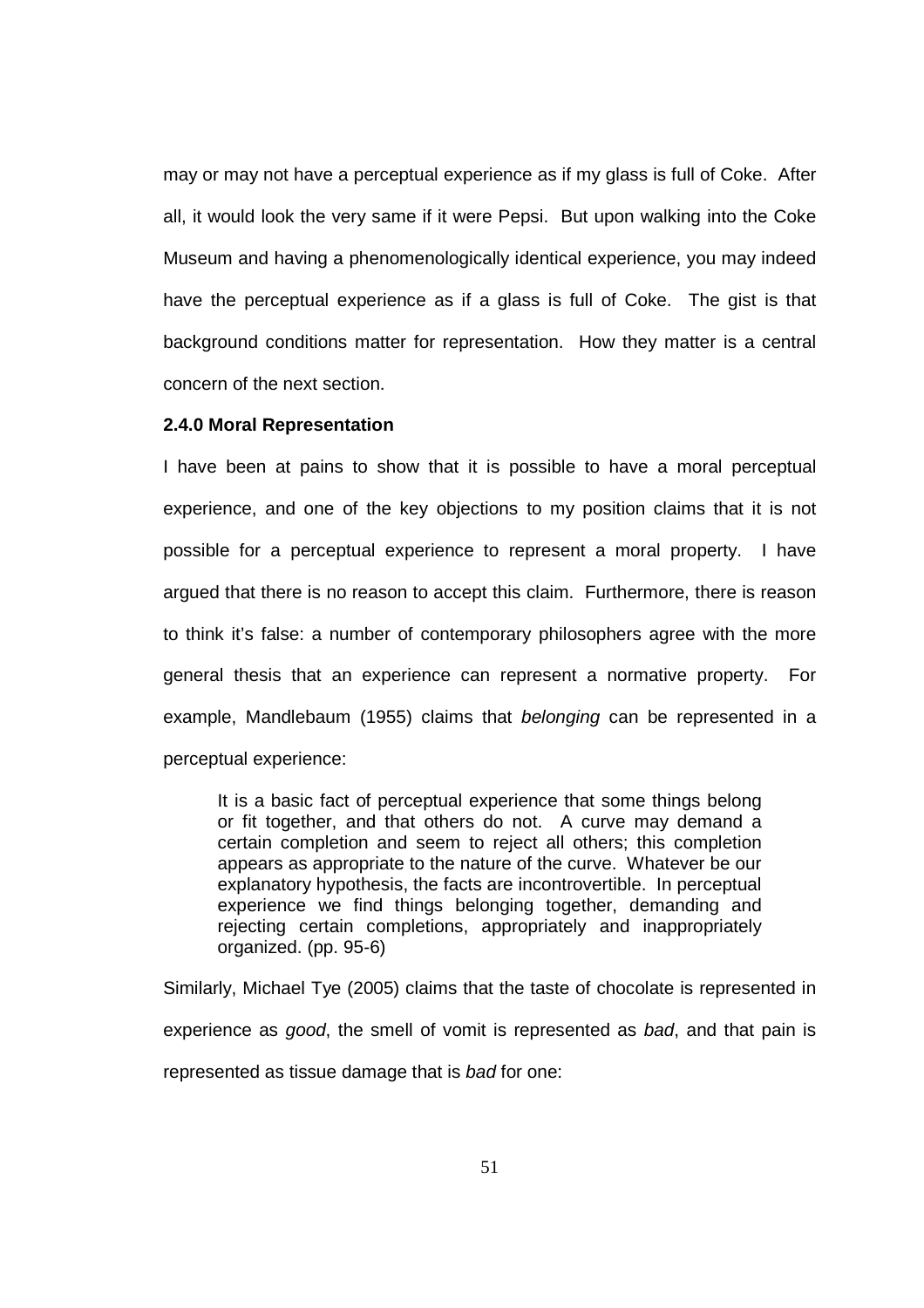To experience tissue damage as bad is to undergo an experience that represents that damage as bad. Accordingly, in my view, the affective dimension of pain is as much a part of the representational content of pain as the sensory dimension is. (2005a, p. 107)

Just as squareness is part of the representational content of the visual experience, so badness and goodness are within the representational contents of the relevant bodily and gustatory experiences. (2005b, p. 167)

If it is true that experiences in general are able to represent normative properties like belonging, good, and bad, this provides a *pro tanto* reason for thinking that it is at least possible that *perceptual* experiences represent *moral* properties.

 Still, it would be nice to have a concrete argument for the claim that perceptual experiences can (and sometimes do) represent moral properties. I provide such an argument in this final section. Since representation is achieved by way of representational content (hereafter 'content'), I provide a reason for thinking that perceptual experiences can (and sometimes do) include moral content.

# **2.4.1 Discovering the Content of a Perceptual Experience**

If there were an uncontentious method for identifying the contents of any given perceptual experience, I could argue for the possibility of moral perceptual experiences by simply applying this methodology to putative cases of moral perceptual experience. However, it turns out to be quite difficult to state an acceptable procedure for determining the content of a perceptual experience. $46$ In this section I show that there is no uncontentious method for determining the content of experience in the contemporary literature and that even if we accept

<sup>&</sup>lt;sup>46</sup> See Siegel (forthcoming).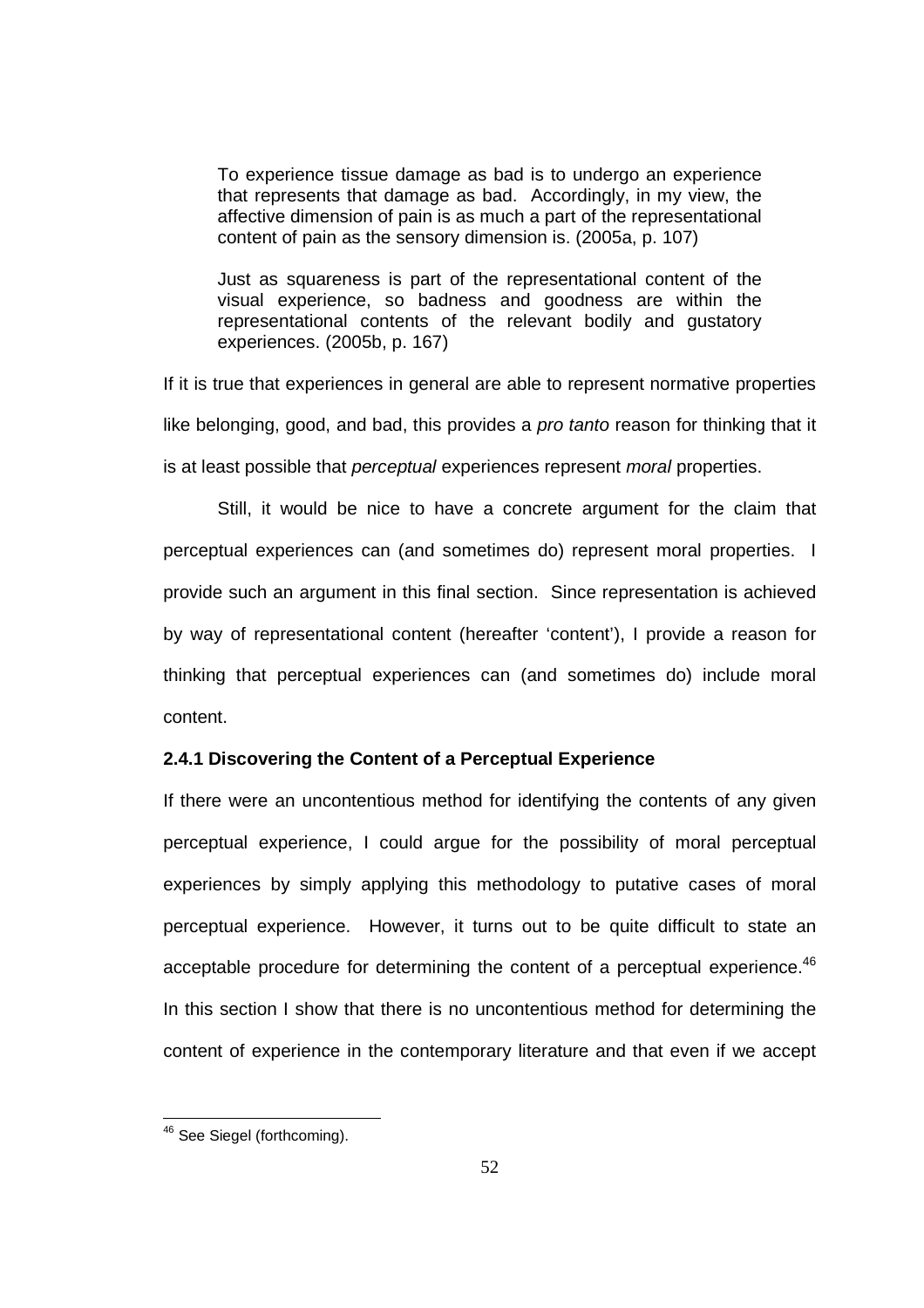any one of the contentious methodologies, there is no threat for the view that at least some moral knowledge is perceptual.

One possibility for determining the content of an experience is introspection. When we have a certain experience, we can simply introspect the contents of the experience. This seems implausible. Perhaps introspection can tell us whether two perceptual experiences differ in their phenomenology, but it can't tell us the precise content of any given perceptual experience. If it could, the contemporary debate on the extent of perceptual content would be difficult to explain.

Another suggestion for discovering content exploits the link between perceptual experience and belief (Armstrong 1961, Pitcher 1971, Goldman 1977). According to this methodology, the contents of an experience can be discovered by examining the beliefs that the experience normally gives rise to. If an experience  $E$  causes the belief (or disposes the subject to believe) that the sun is rising, then at least part of the content of  $E$  is 'the sun is rising'. David Lewis (1980) makes precisely this suggestion in his first pass at isolating the content of a perceptual experience: "The content of the experience is, roughly, the content of the belief it tends to produce" (p. 239).

If this is a reliable method for determining the content of perceptual experiences, then it is obvious that some perceptual experiences have moral content. This is because it is quite plausible that humans often form (or are disposed to form) moral beliefs in response to certain perceptual experiences. This basic point is granted by Harman (1977):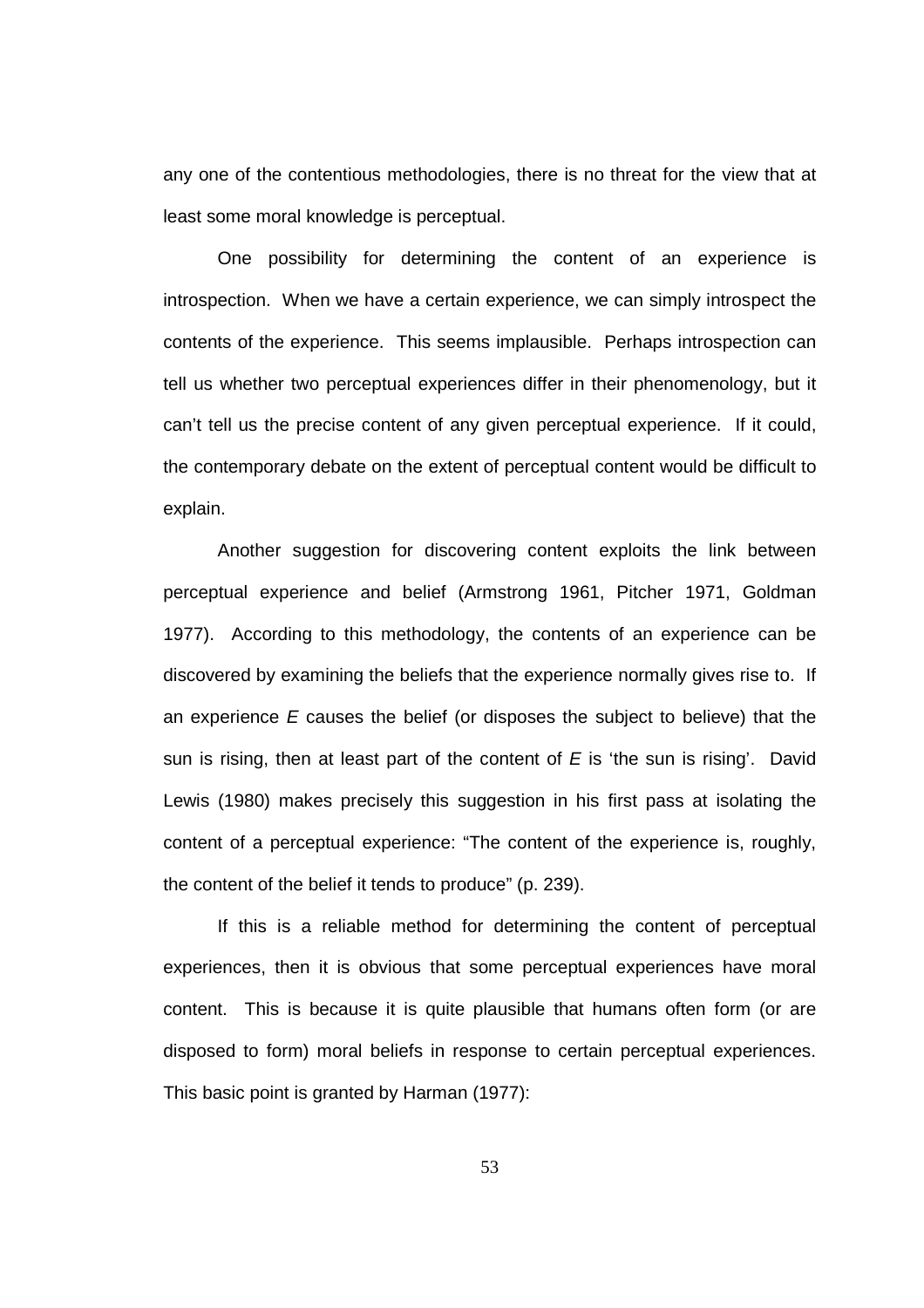If we say that observation has occurred whenever an opinion is a direct result of perception, we must allow that there is moral observation, because such an opinion can be a moral opinion as easily as any other sort (p. 5).

Lewis (1980) eventually rejects this methodology as too liberal. By making content subject-relative, it appears to assign content to perceptual experiences that intuitively they do not have. He proposes a refinement:

We should take the range of prior states that actually exist among us, and ask what is common to the impact of a given visual experience on all these states. Only if a certain belief would be produced in almost every case may we take its content as part of the content of the visual experience. (p. 240)

Instead of simply equating the content of a perceptual experience with the content of the beliefs that the experience gives rise to in a particular case, we should do some empirical work to discover all of the various beliefs that the perceptual experience produces in us, where 'us' indicates existing human subjects. If and only if a certain belief is produced in almost every case, is the content of that belief part of the content of that perceptual experience.

 Lewis' proposal has two difficulties. First, content remains relative even for Lewis (albeit, not subject-relative) because he leaves open the possibility that a perceptual experience might have one content for one set of subjects and a different content for another set of subjects. Worse, the relativity is arbitrary. Why is it the *actually existing* human population that matters for determining content? Why not say that the content of a perceptual experience is the intersection of the beliefs that any metaphysically possible subject might form? or Westerners? or Americans?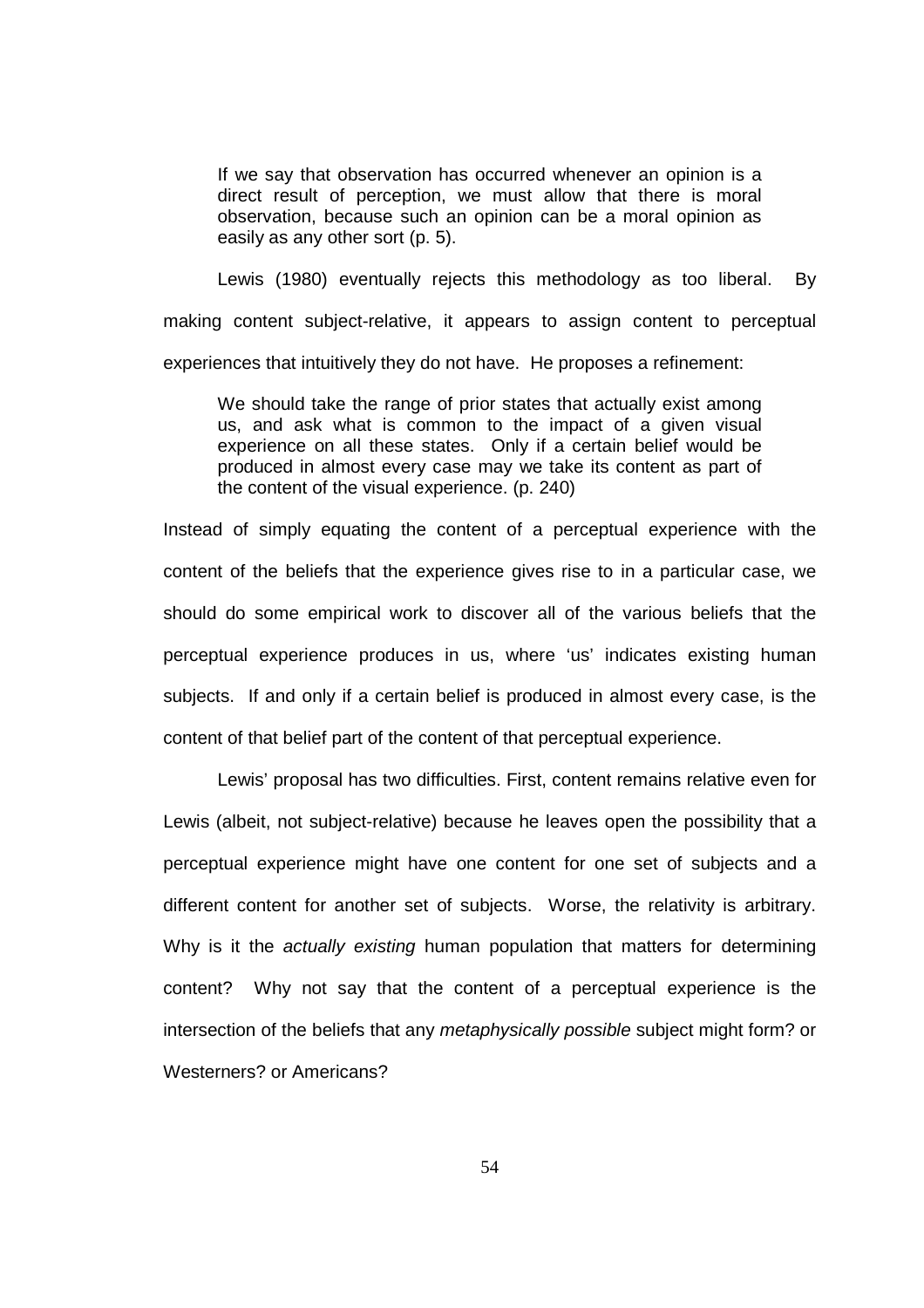Second, even if there is a satisfying answer to the relativity issue, contingent matters of fact imply that if Lewis' procedure for determining content is accurate, our perceptual experiences represent precious little. You cannot have a perceptual experience as if, say, 'that's my house' because it's not the case that (almost) all of the 6-plus billion people in the world would form that belief as a response to a perceptual experience of your house. It seems that the most that we would agree on are colors, shapes, spatial arrangement, etc. $47$  And yet it is plausible that I can have the perceptual knowledge that 'that's my house' despite the fact that this content is not included in my perceptual experience.

This leaves us with the following dilemma: either Lewis' procedure is a good way of determining content or it is not. If so, then the content of a perceptual experience is irrelevant for perceptual knowledge. This is because I can have perceptual knowledge that 'that's my house' even though my perceptual experience lacks this content. So even if an objector may be right that moral perceptual experiences do not (or cannot) occur, this is irrelevant for whether or not we have perceptual moral knowledge. On the other hand, if Lewis' procedure is not a good one for determining content, then we still lack a plausible method for determining whether or not a perceptual experience can have moral content.

My tentative conclusion is that the two most prominent methodologies in the contemporary literature for determining the content of a perceptual experience fail. Furthermore, even if we accept either of these methodologies,

 $\overline{a}$ 

 $47$  Thanks to Brian Kierland for pointing out that there would be a wide overlap of beliefs concerning the instantiation of these low level properties.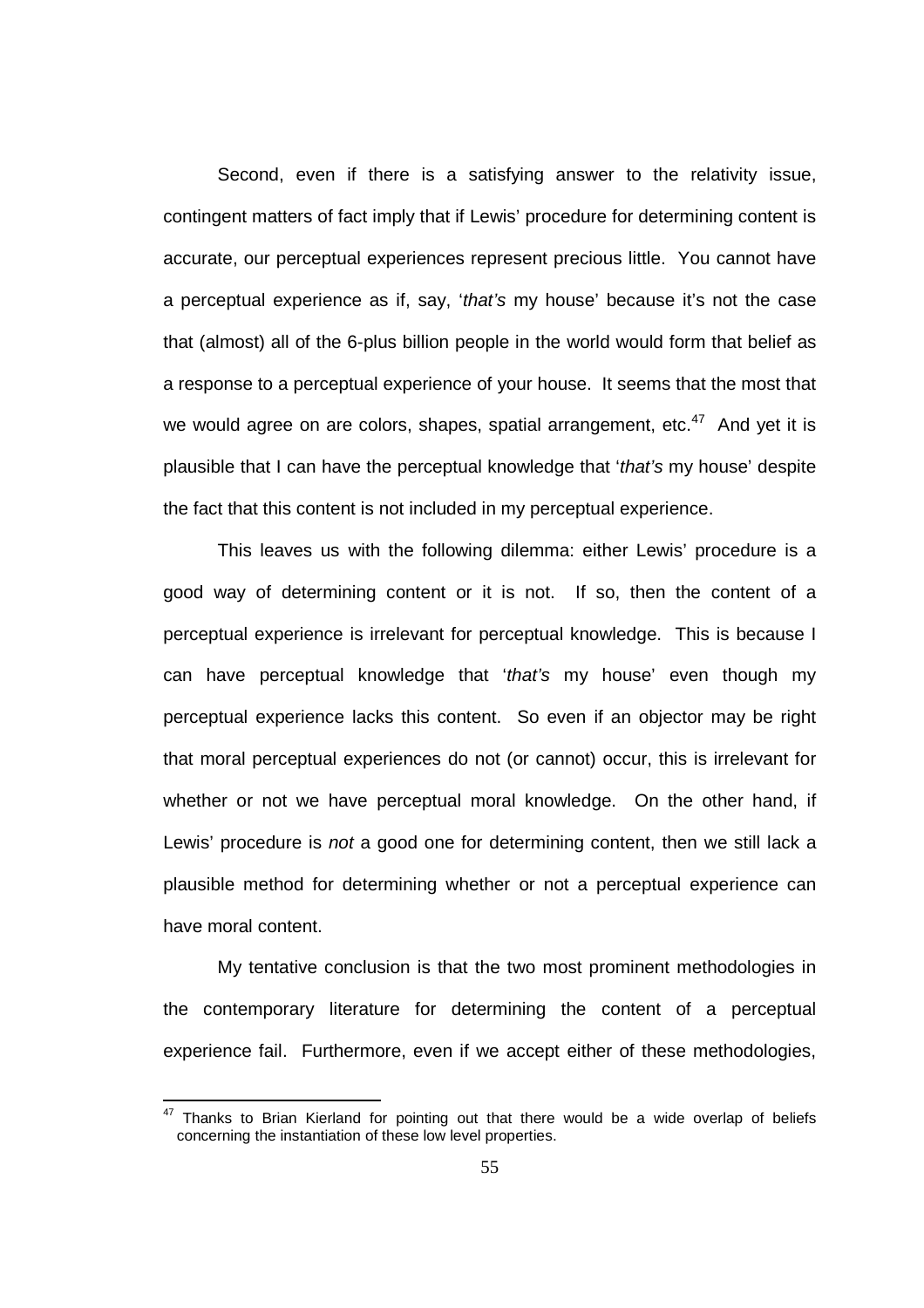neither threatens the view that at least some moral knowledge is perceptual. This is because they either allow for moral content in perceptual experience or they imply that the content of a perceptual experience is irrelevant for perceptual knowledge. If I am to argue for the possibility of moral content in a perceptual experience, I shall have to do so without appeal to a general decision procedure for determining the content of an experience. I turn to this task in the next section.

## **2.4.2 An Argument for Moral Content**

In the last section I concluded that there is no general methodology for determining the content of any given perceptual experience. Thus I cannot apply a general methodology to our putative case of moral perceptual experience to determine whether or not there is any moral content to the experience. Still, there is an argument available that shows that it is reasonable to believe that a perceptual experience can have moral content. The argument is fairly straightforward. It is widely recognized that changes in background conditions can change the phenomenology of a perceptual experience. Oftentimes, the best explanation for the change in phenomenology posits the addition of new content that is related to the change in background conditions. And since this same sort of contrast can be found in cases in which the background conditions are moral ones, in at least some cases the best explanation for the change in phenomenology posits the addition of moral content to the perceptual experience.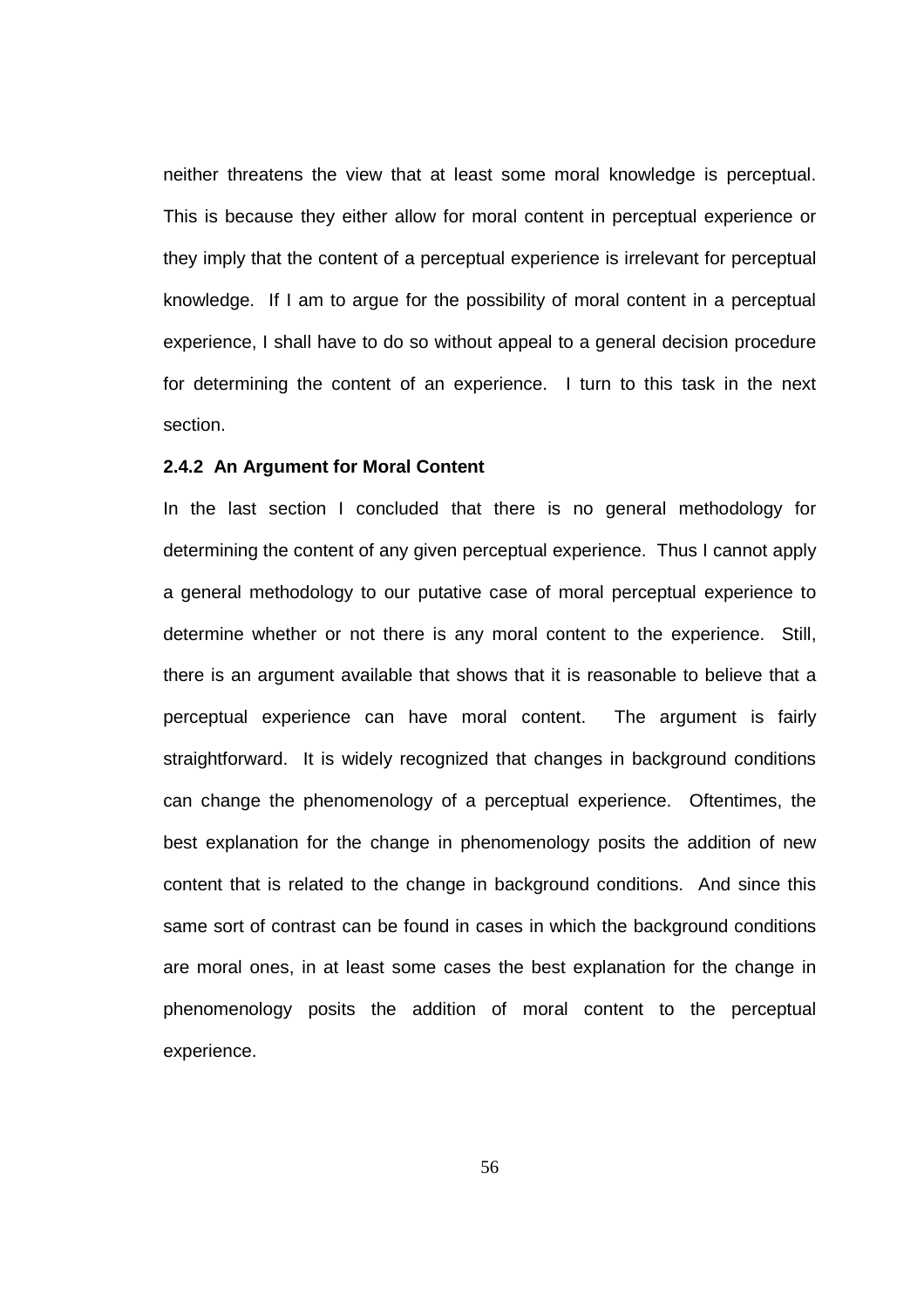First, is it really true that background conditions can affect the phenomenology of an experience? Recent data from cognitive scientists seems to suggest so. For example, scientists recently monitored subjects with a functional MRI while they sampled wines that they believed to be different in price, though in reality each sample contained the same wine (Plassmann et alia 2007). Not surprisingly, the subjects reported that they enjoyed the sample that was marked higher in price. However, this self-report was corroborated by the MRI scans which showed that the subject's background belief actually affected the amount of pleasure that the subject experienced. The team of scientists concluded that "…marketing actions, such as changes in the price of a product, can affect neural representations of experienced pleasantness" (abstract).

One might grant that background conditions like beliefs can affect phenomenology in genera but be skeptical as to whether or not they can affect perceptual phenomenology. However, there are numerous examples of this phenomena in the contemporary philosophical literature. For example, there is something that it is like to hear a sentence spoken in Spanish when one does not understand the language. Later, after becoming fluent in the language, the qualia associated with the perceptual experience of hearing that very same sentence spoken in Spanish are quite different. In this case the difference is due to what we might call recognizability. Siewart (1998) writes that:

There is, I want to say, a difference between the way things look to us when they merely look somehow shaped, colored, and situated, and how they look to us when they look recognizable to us as belonging to certain general types or as certain individuals encountered in the past. (p. 256)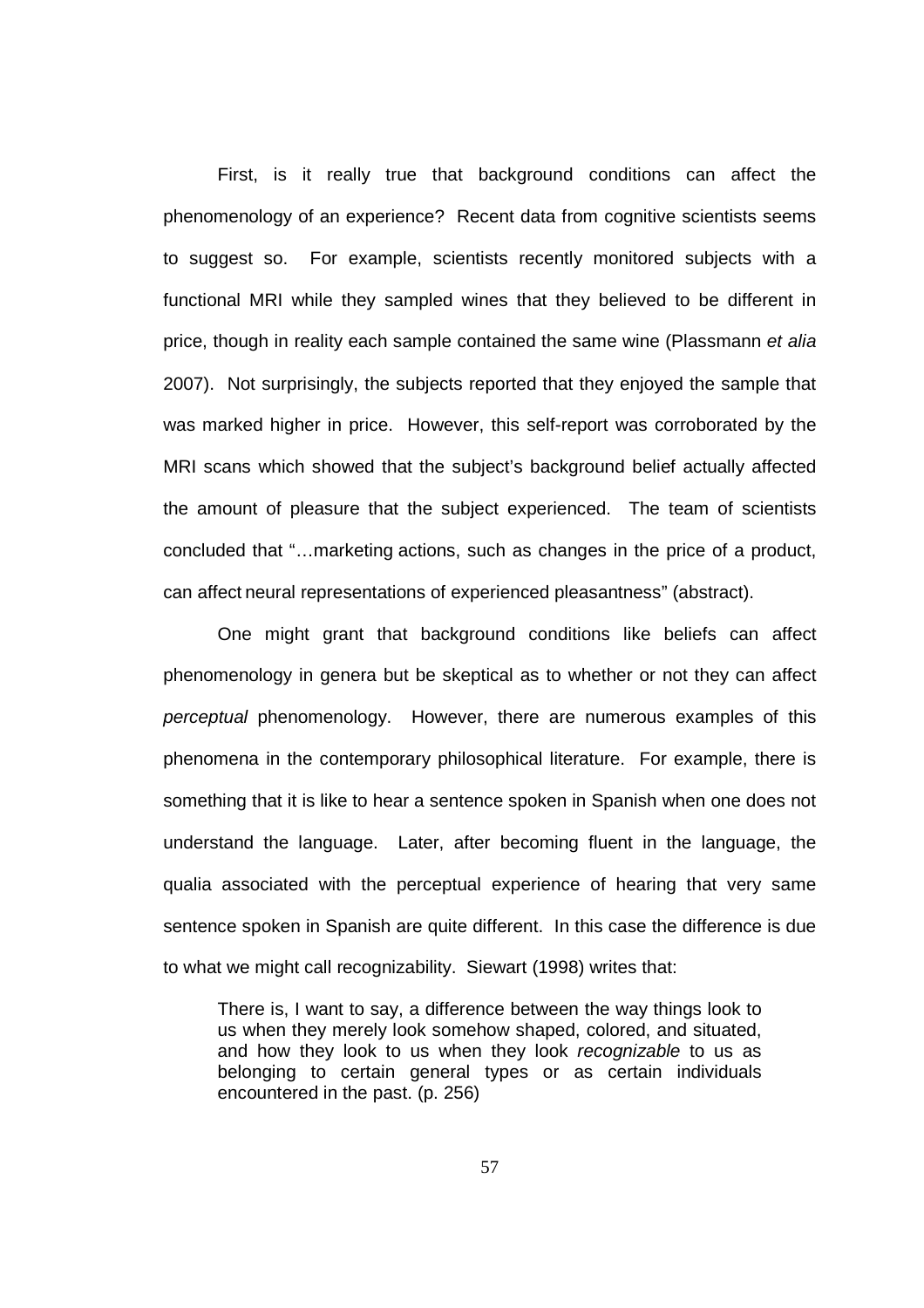Siewart provides several examples. First, a sunflower will look different to us after we learn to identify it as a sunflower instead of merely a flower. Likewise, people and neighborhoods look different to us as we become more familiar with them. My perceptual experience of my house today differs in phenomenology from the perceptual experience of my house the first time I laid eyes on it.

Why do these objects look different over time? Here is Siewart's

explanation:

…this difference in how things look is a difference that follows from a difference in the way it seems to us for it to look to us as it does. This is not just a matter of its looking to us as if things have colors, shapes, and positions that they did not look to us as if they had before. It has to do also with what aspects of shape, color, and position "stand out for us as significant," and "go together." (p. 256)

Siewart's suggestion, then, is that the perceptual experiences differ phenomenologically because different elements become salient to us over time. Whether this is an accurate explanation or not, each of us has experienced a change in the phenomenology of perceptual experiences.

Second, what kind of background conditions might affect the phenomenology of a perceptual experience? Suggestions from the contemporary literature include concepts, recognitional abilities, associations and even mere beliefs. For an example of the first, Peacocke (1992) notes that concepts often affect the content of a perceptual experience:

Once a thinker has acquired a perceptually individuated concept, his possession of that concept can causally influence what contents his experience possesses. If this were not so, we would be unable to account for differences which manifestly exist. (p. 89)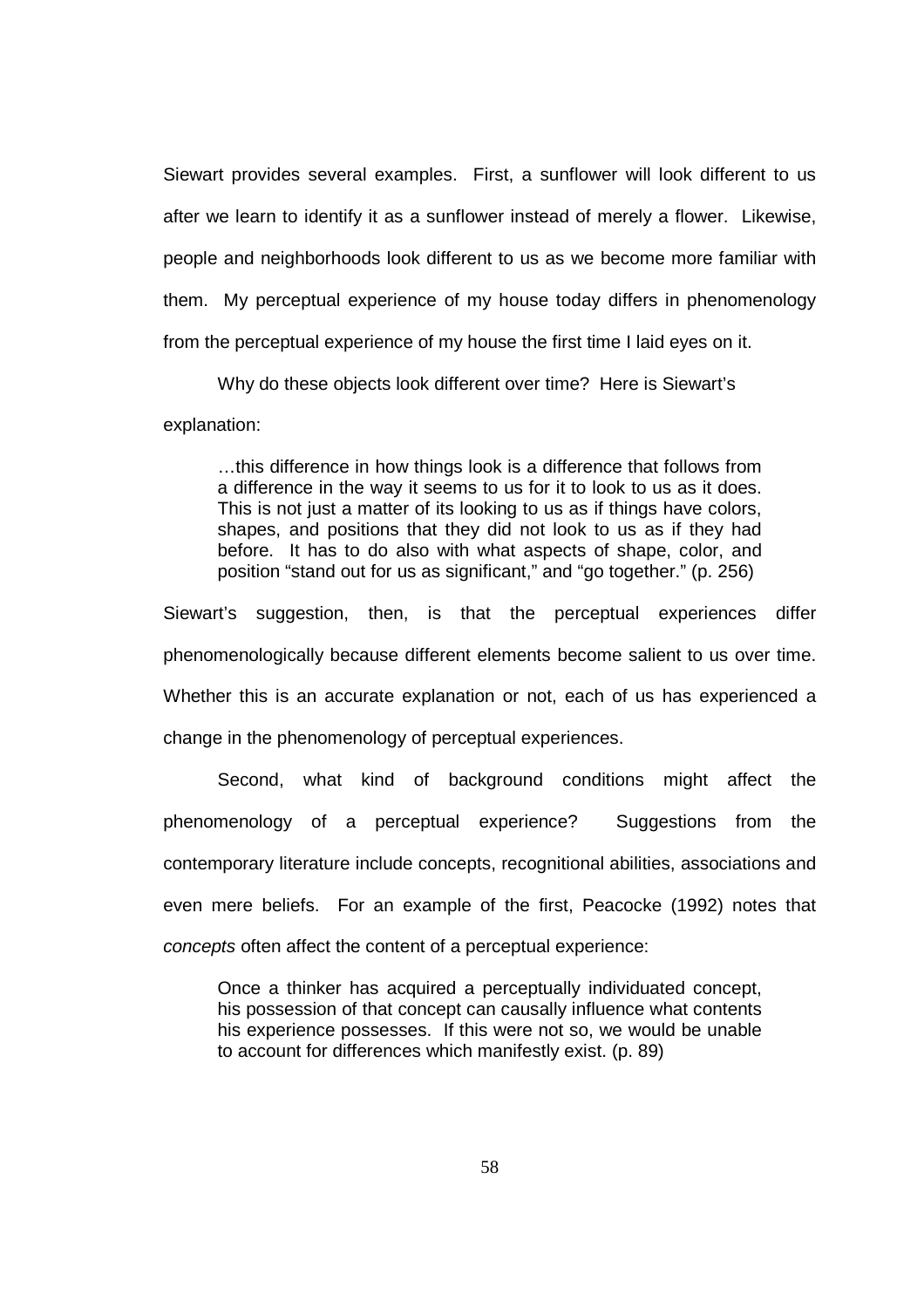The differences which "manifestly exist" are cases like those mentioned earlier: a herpetologist can see that a snake is a copperhead whereas a novice cannot. And since changes in content are associated with changes in phenomenology, this shows that changes in concepts can cause changes in phenomenology.<sup>48</sup>

Michael DePaul (1993) provides an illustrative case of a recognitional ability:

…a horse can canter in two different ways, depending upon which hind leg begins the sequence. A horse can canter on the left or right lead. Now the interesting thing about cantering, in the present context, is that even after I got the basic idea down, I could not "see" on which lead a horse was cantering. All I could see was a thundering beast, legs going every which way, and I could not sort it all out….So, although in one sense I was seeing everything I needed to, in a more important sense I was unable to "see" what I had to in order to apply the concept. After some experience…I got to the point where I could immediately "see" a horse's lead, in just about the same way I could all along see whether a horse was walking, trotting, or cantering. (p. 203)

After mastering a certain ability, DePaul's perceptual experience is different. He

"sees" something new. What it's like for him to see a horse canter before he

learns to recognize a lead and afterwards is different.

As an example of the third candidate background condition, Goldman

(1977) presents the following case of association:

Rheumatic aches are sometimes caused by drops in atmospheric pressure, drops that characteristically precede rain. A person who first experiences such aches would not be said to 'perceive'

 $48$  What is the nature of the connection between phenomenology and content? The issue will be addressed more fully below, but for now it's enough to note that many philosophers think that the two are tightly connected. For example, strong representationalists think that the content and phenomenology of a perceptual experience are identical. Others think that perceptual experiences have a particular content in virtue of their particular phenomenology where a change in the one implies a change in the other and vice-versa. It is a minority view that phenomenology is irrelevant to what a perceptual experience represents.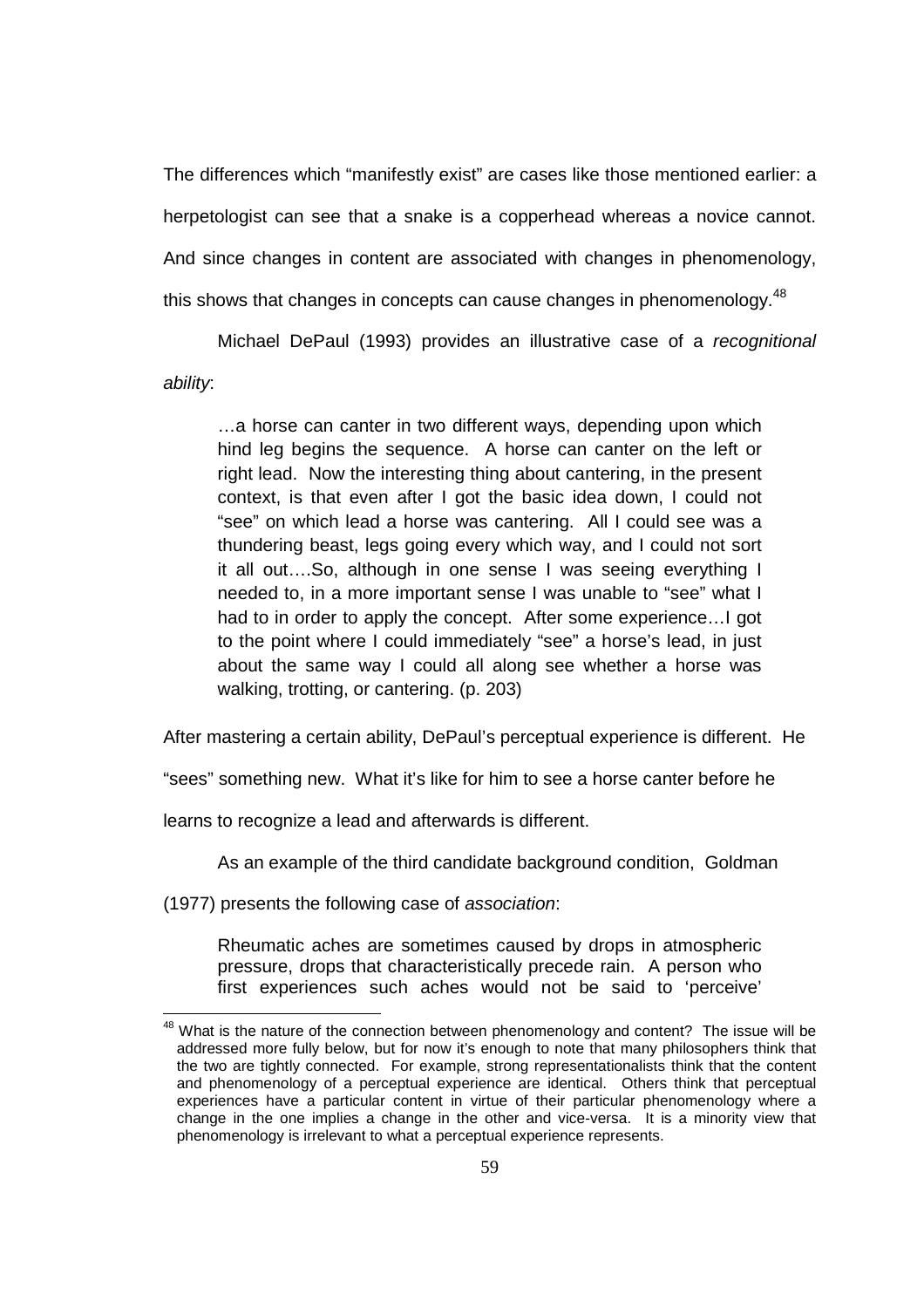anything, at least no external state of the world. But if he gradually associates the aches with the onset of rain, we shall come to think of him as perceiving or sensing the onset of rain. (p. 271)

Finally, Peacocke (1983) argues that the relevant background condition might be

as simple as a belief:

l

You may walk into your sitting-room and seem to hear rain falling outside. Then you notice that someone has left the stereo system on, and realize that the sound you hear is that of applause at the end of a concert. It happens to many people that after realizing this, the sound comes to be heard as applause: the content of the experience is influenced by that of judgment. (p. 6)

In this case, the noise is heard differently as a result of gaining a belief. Initially the noise sounded like rain, but after gaining the belief about the radio, it sounds like applause. In each of these cases a background condition affects the phenomenology of later perceptual experiences.<sup>49</sup>

Third—and crucial for the argument—this change in phenomenology is often best explained by positing the addition of a new content to the perceptual experience.<sup>50</sup> In fact, in many of the cases just listed, the philosophers simply conclude that the change in background conditions changes the content of the perceptual experience. For instance, in the Goldman case, the subject's association of rheumatic aches with the onset of rain allows him to perceive the

<sup>&</sup>lt;sup>49</sup> This conclusion might be rejected on the grounds that if two perceptual experiences differ in either phenomenology or content, then they are not the same. Thus background conditions cannot alter the perceptual experience. This narrow individuation of perceptual experiences is attractive, but it adds undue complexity to the explanation. We may say that either one and the same perceptual experience comes to have a different phenomenology or content OR say that the background conditions enable the subject to have a different perceptual experience than that had before gaining the requisite background condition. Either will work for my purposes. Thanks to Brian Kierland for pressing this worry.

 $50$  Note that some philosophers (e.g. representationalists about phenomenology) are already committed to the view that a change in phenomenology entails a change in content. This abductive inference is aimed at convincing those who allow that phenomenology and representation can come apart.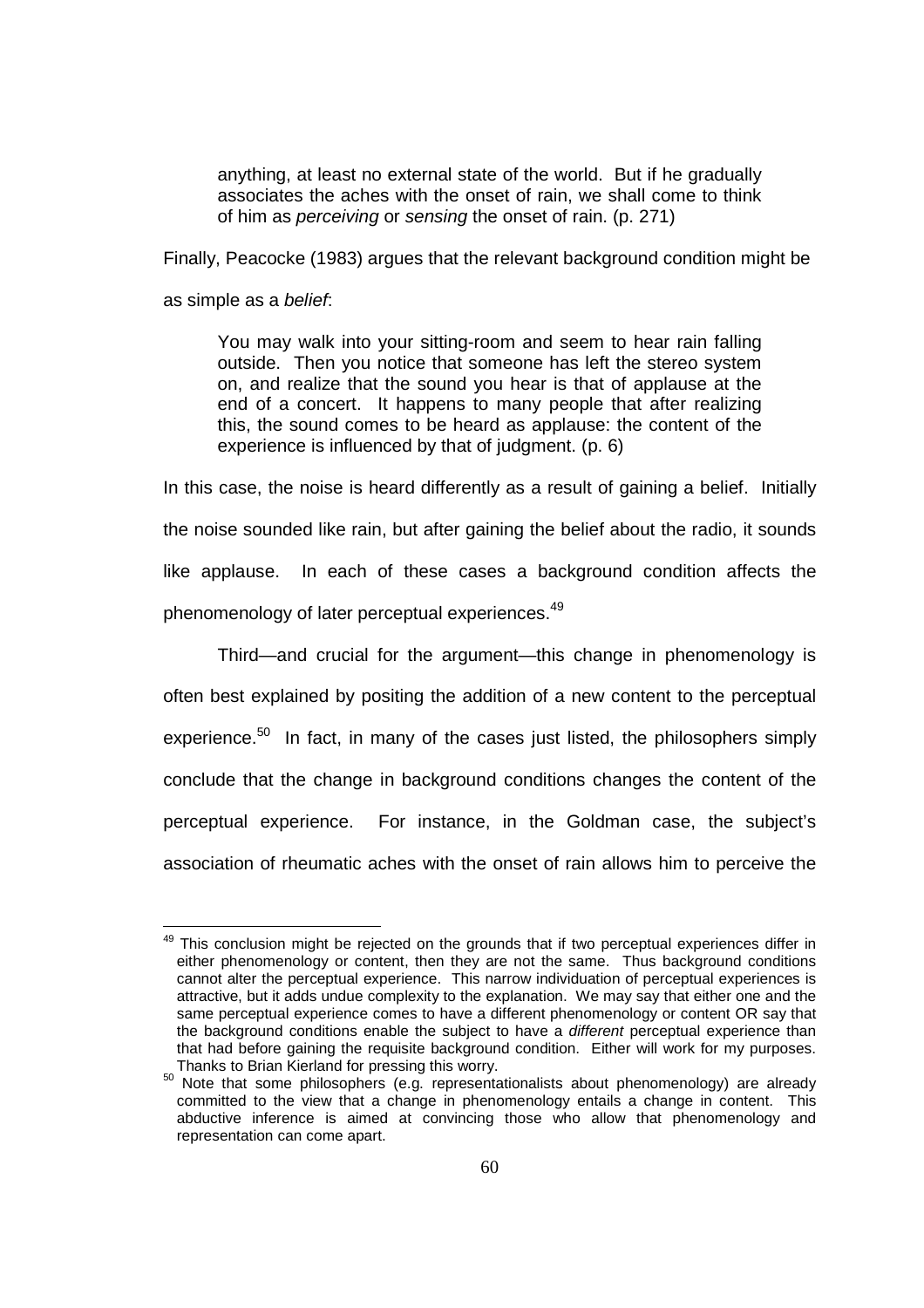onset of rain (where perceiving the onset of rain would require something like 'the onset of rain' to be represented in the associated perceptual experience). Before this association, the requisite information just "wasn't there." But after the association, the perceptual experience was informative with regard to this fact—it came to represent the onset of rain. Similarly, Peacocke concludes that "the content of the experience is influenced by that of judgment."

Suppose it is conceded that the content of the perceptual experiences changes as a result of the alterations in background conditions. What else, aside from the change in phenomenology, would explain the change in content? Is it possible that two perceptual experiences can be identical in terms of phenomenology and yet have different contents?<sup>51</sup> Imagine how strange this would be: you could have two perceptual experiences that felt qualitatively identical, but one would represent something that the other did not. That's bizarre.

I think that there is a tight connection between phenomenology and content. If two perceptual experiences differ in phenomenology, they differ in content as well (and vice-versa). Thus even if a reader is unconvinced that the change in content best explains the change in phenomenology, it still seems reasonable to think that changes in phenomenology correspond to changes in content, and this is all that is really needed for my argument for moral content.

<sup>&</sup>lt;sup>51</sup> I actually think that this is possible if the perceptual experiences are had by different subjects or by the same subject at very different times. For example, I think it's possible for me and an alien to have perceptual experiences that are phenomenologically identical but which represent 'red' to me and 'hot' to the alien (the example is Peter Markie's). But the vital question here is whether or not two perceptual experiences can be identical in terms of phenomenology and yet have different content for the same perceptual subject at the same time, etc.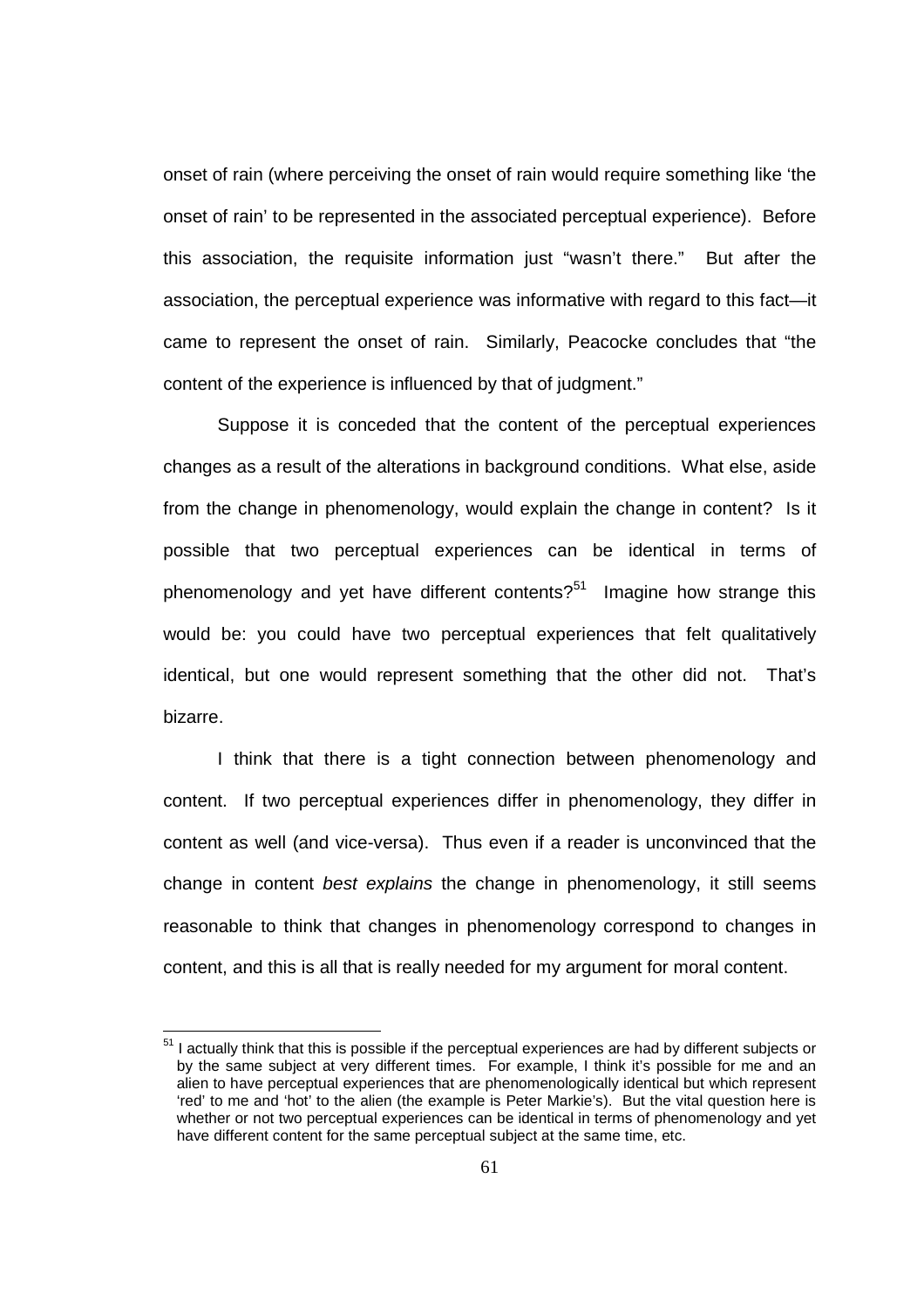Susanna Siegel (2006a) provides the following example that illustrates this

point:

 $\overline{a}$ 

Suppose you have never seen a pine tree before, and are hired to cut down all the pine trees in a grove containing many different sorts. Someone points out to you which trees are pine trees. Some weeks pass, and your disposition to distinguish the pine trees from the others improves. Eventually, you can spot the pine trees immediately. They become visually salient to you. Like the recognitional disposition you gain, the salience of the trees emerges gradually. Gaining this recognitional disposition is reflected in a phenomenological difference between the visual experiences you had before and after the recognitional disposition was fully formed. (p. 491)

After gaining the ability, pine trees simply looked different to you than they did before. Additionally, only after gaining the ability did the subject have perceptual knowledge that that's a pine tree. But having the perceptual knowledge that  $X$  is F requires having a perceptual experience as if  $X$  is  $F$ , and having a perceptual experience as if X is F requires a mental representation as if X is F. So, the best explanation for the change in phenomenology is that your perceptual experiences now represent the tree as a pine tree whereas it did not so represent the tree before you gained the ability.<sup>52</sup> And since this change in content was associated by a change in phenomenology, it is reasonable to think that the change in content is the best explanation for the change in phenomenology. The experience felt different because it represented different things to be the case.

Fourth, and finally, we can make the same inference to the best explanation in moral cases as well. What we need is a set of contrast cases in

 $52$  Is it possible that the subject's perceptual experiences represented the tree as a pine tree before he gained the recognitional ability? If so, then our perceptual experiences have contents that are beyond our ken in the sense that they provide us with information that we are not in a position to recognize, and if so, then such experiences might provide us with moral content despite the fact that we cannot recognize this information.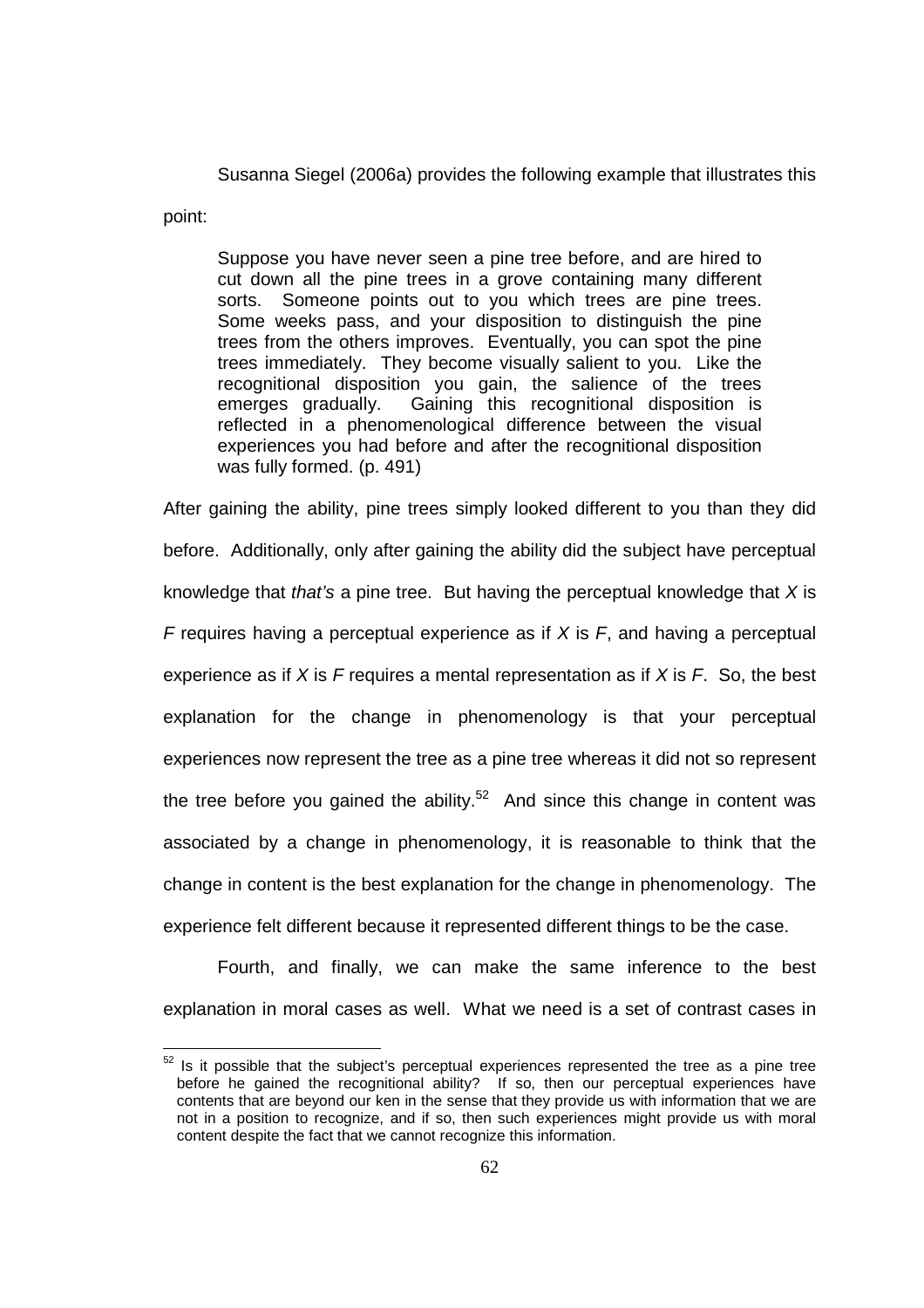which a perceptual experience is phenomenally different as a result of a change in background conditions where those background conditions make explicit use of moral content. Consider the following:

Albert grew up on a farm where he and his family ate meat regularly. The fact that meat was served at a meal went almost unnoticed by Albert—it was certainly not something worth pausing over. But during his first year of college, Albert is exposed to various arguments for ethical vegetarianism. He comes to believe not just that eating meat is wrong but that it is a serious wrong worthy of moral disdain. Home for Christmas break, he sits down to a meal with his family and has the perceptual experience as if his mother is serving ham. Despite the fact that Albert's mother has served him ham hundreds of times in the past, this experience is different in its phenomenology than previous instances.

 In the case of Albert, the phenomenal change accompanies a change in belief from thinking that eating meat is morally permissible to the belief that eating meat is morally wrong. Cases like this are easy to find. In my own life it's easy to find cases of experiences that feel different to me after I have learned something new or gained a new ability, and this holds true of moral beliefs as well.<sup>53</sup>

 My contention is that since we explain the change in phenomenology in other cases by positing the addition of content that is related to the alteration in background conditions, we ought to extend this explanation to the moral cases as well. In the case of Siegel's lumberjack, his perceptual experiences differ in phenomenology after learning to identify pine trees. We explain this by claiming that his perceptual experiences now represent pine trees. Similarly, in the case of Albert, his perceptual experiences differ in phenomenology and content after

 $\overline{a}$  $53$  For another contemporary example of moral contrast cases, see Sarah McGrath 2004, pp. 224-5.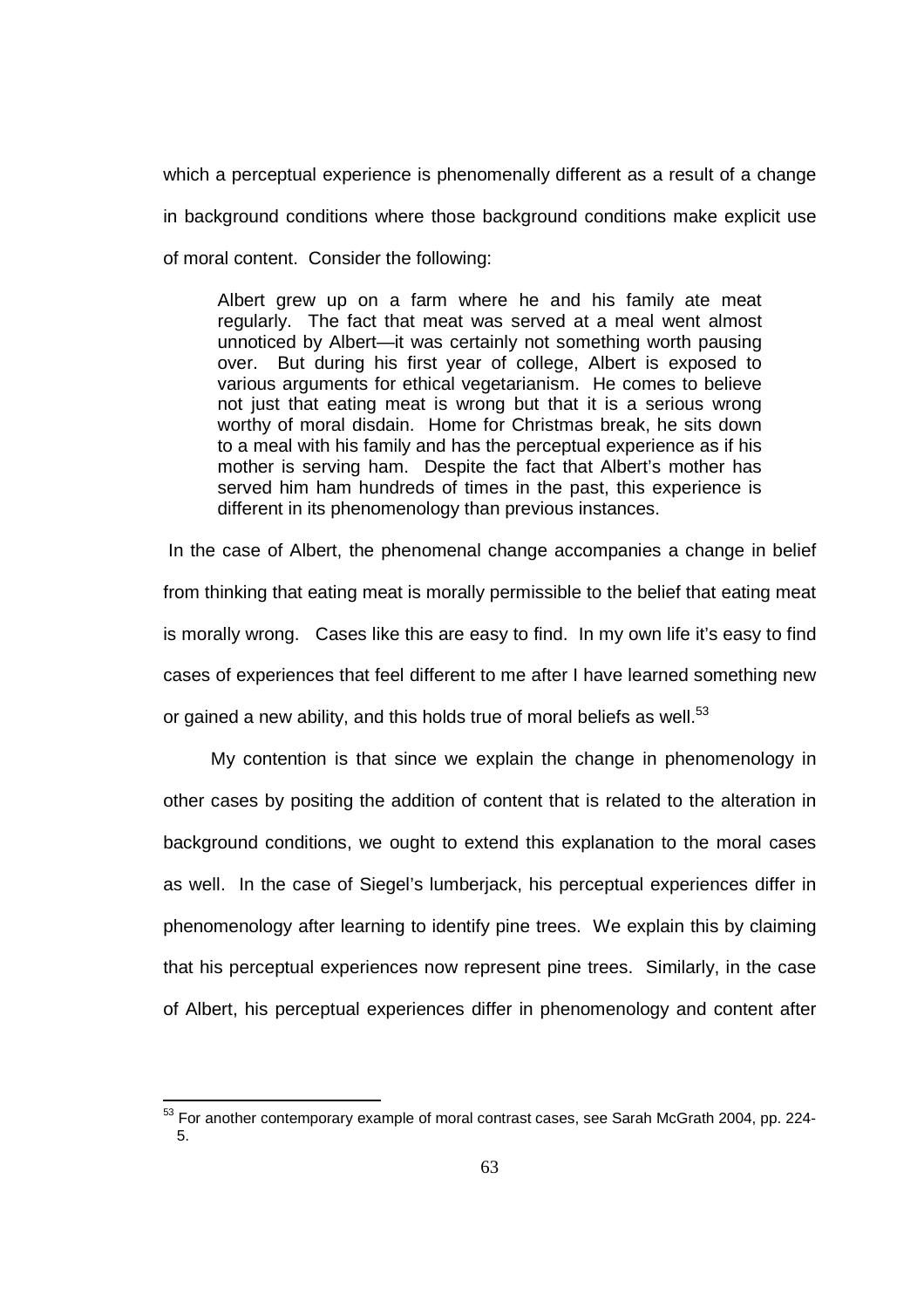learning that eating meat is a serious moral wrong. We can explain this by claiming that his perceptual experiences now represent moral wrongness.<sup>54</sup>

 An objection to this argument goes as follows. In some cases we can explain a change in phenomenology without positing a change in content, and it looks like we can do this in the moral case as well. In the case of Albert, his perceptual experience represents the same things before and after his course on ethics, e.g. the serving of meat. In order to account for the difference in phenomenology, we can simply note that Albert has a different emotional reaction to this same content. And more generally in similar moral cases, there is no need to posit a difference in content. Instead it's that the subject comes to have a different emotional response to the very same content that was present in the initial experience. A mere emotional surge explains the phenomenal difference in the moral contrast cases, and there is thus no need to posit the addition of moral content to explain the difference.

 I think there is reason to prefer my explanation to this latter explanation. First, at least some philosophers have favored explanations similar to mine with respect to the observation of aesthetic properties. Hume presses an objection against the observation of aesthetic properties that is analogous to the present objection to the observation of moral properties. In the moral case, the objector claims that it's merely a change in emotions that explains the change in overall

Note that there are 3 positions in logical space with regard to the relation between phenomenology and content. On the first, every aspect of phenomenology is an aspect of content. This view is known as strong representationalism. On the second, some but not all aspects of phenomenology are aspects of content. On the third, no aspect of phenomenology is an aspect of content. The inference to the best explanation posited here will be more attractive if one is inclined to either of the first two positions.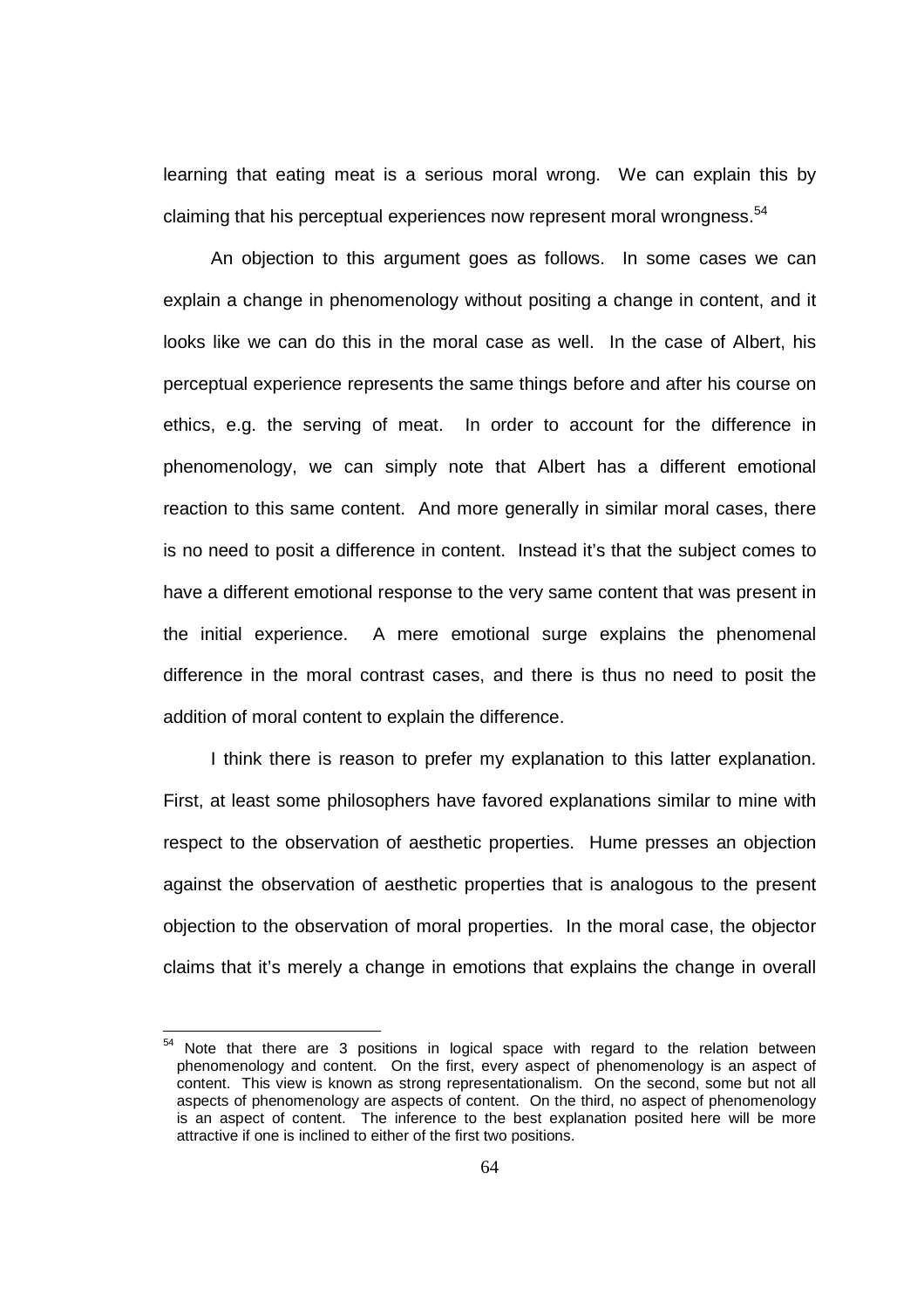phenomenology. In Hume's case, he claims that our seeing something as beautiful is a result of our emotional response that thing. Just as there is no representation of moral qualities in the first case, there is no representation of aesthetic qualities in the latter case.

Consider David McNoughton's (1988) response to Hume:

I do not see an expanse of coloured cloud, which is not itself seen as beautiful, and then experience a thrill of pleasure to which I give the name beauty. The beauty of the sunset is woven into the fabric of my experience of it. I see the sunset as beautiful….I am thrilled by the sunset because I see it to be beautiful; I do not take it to be beautiful because I, and others, are thrilled by it. (p. 56)

McNoughton's response echoes an earlier claim of Aristotle's: "We desire the object because it seems good to us, rather than the object's seeming good to us because we desire it" (Metaphysics 1072a). My response to the objector to moral representation takes much the same form: we have an emotional reaction to the scene because we see it as wicked (or virtuous or whatever), not vice versa.

 Second, I think that there is a difference between cases like my paradigm case and those that employ post hoc emotions to account for the change in phenomenology. Though it's difficult to pinpoint, the difference in feel seems internal to the experience in the first case and not in the second. For example, imagine being fully satiated from a meal and having a perceptual experience as if a man is bringing you a full plate of food. Now imagine having the experience while being desperately hungry. It seems plausible that there would be some difference in overall phenomenology in the two cases. This kind of difference seems best explained by post hoc emotions. The perceptual experience is the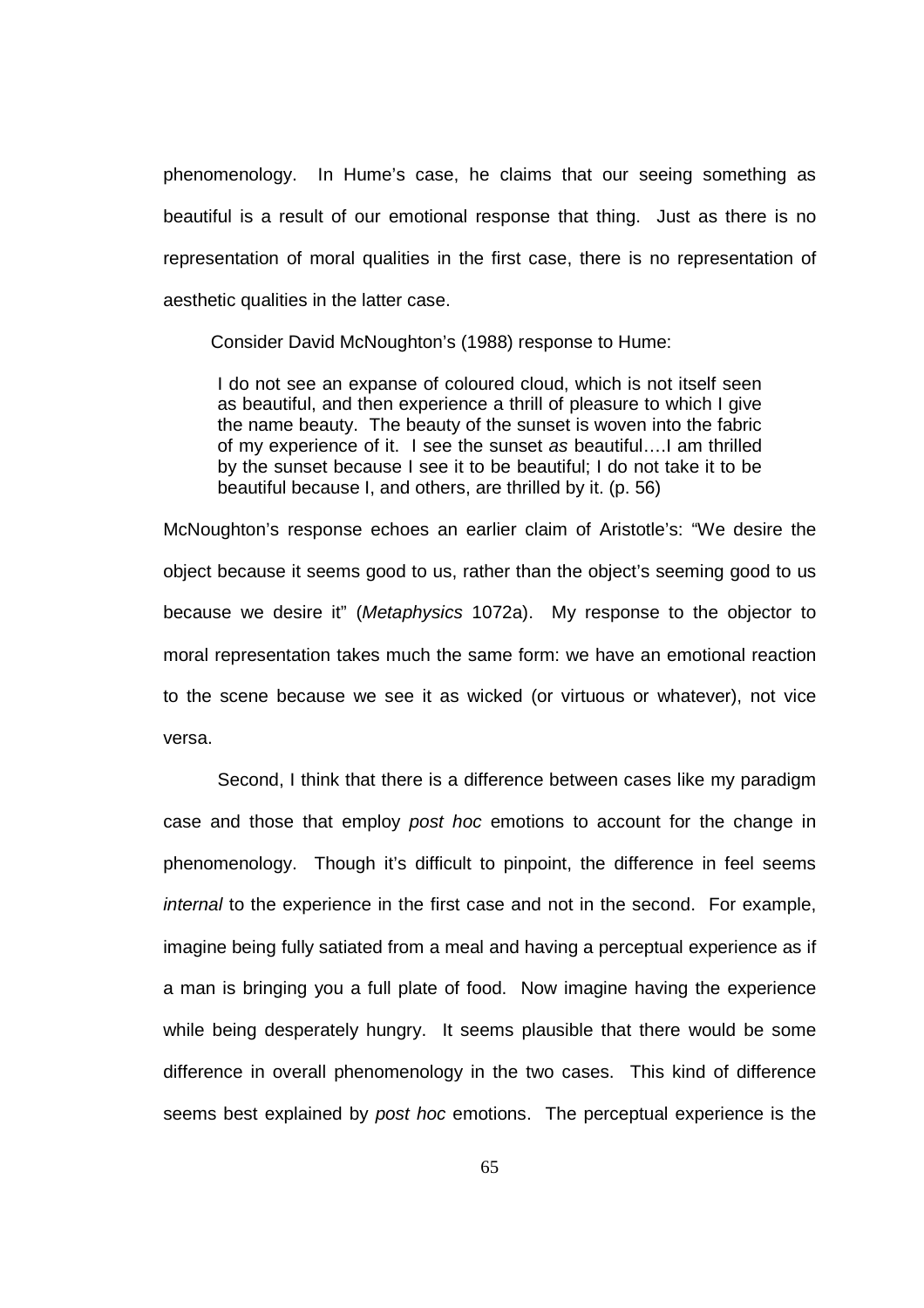same in both cases, and in each case it represents, for example, a man bringing a plate of food. The difference in feel is accounted for by noting that you have no desire for the food in the first case and a great desire for it in the latter.

 Is the case of Albert more like the pine tree example or the plate of food example? I think it is more like the pine tree case in that there is something internal to the perceptual experience itself that seems different. The trees look different to the lumberjack after he gains the recognitional ability. Similarly, the act of serving meat looks different to Albert after his first semester at college. Thus, if we explain the change in phenomenology in the pine tree and other cases by positing the addition of new content that is related to the relevant background conditions, we should do so in the moral cases as well.

 I conclude that it is possible for perceptual experiences to represent moral properties, and this completes my case for the claim that moral perceptual experiences are possible. But are they actual? In order to establish that these moral perceptual experiences were actual, I would need to demonstrate that at least some people actually have them. Instead of doing sociology, I shall simply note two things. First, I can report that I myself have had such experiences. I think that this provides at least a modicum of evidence for the claim that moral perceptual experiences are actual.

Second, it is plausible that others have had similar experiences. As a point in fact, I think that this is an everyday occurrence for most of us. John Greco (2000) agrees:

Seeing that an action is wrong, or that a man is untrustworthy, or that a child is innocent seems to be an adequate description of a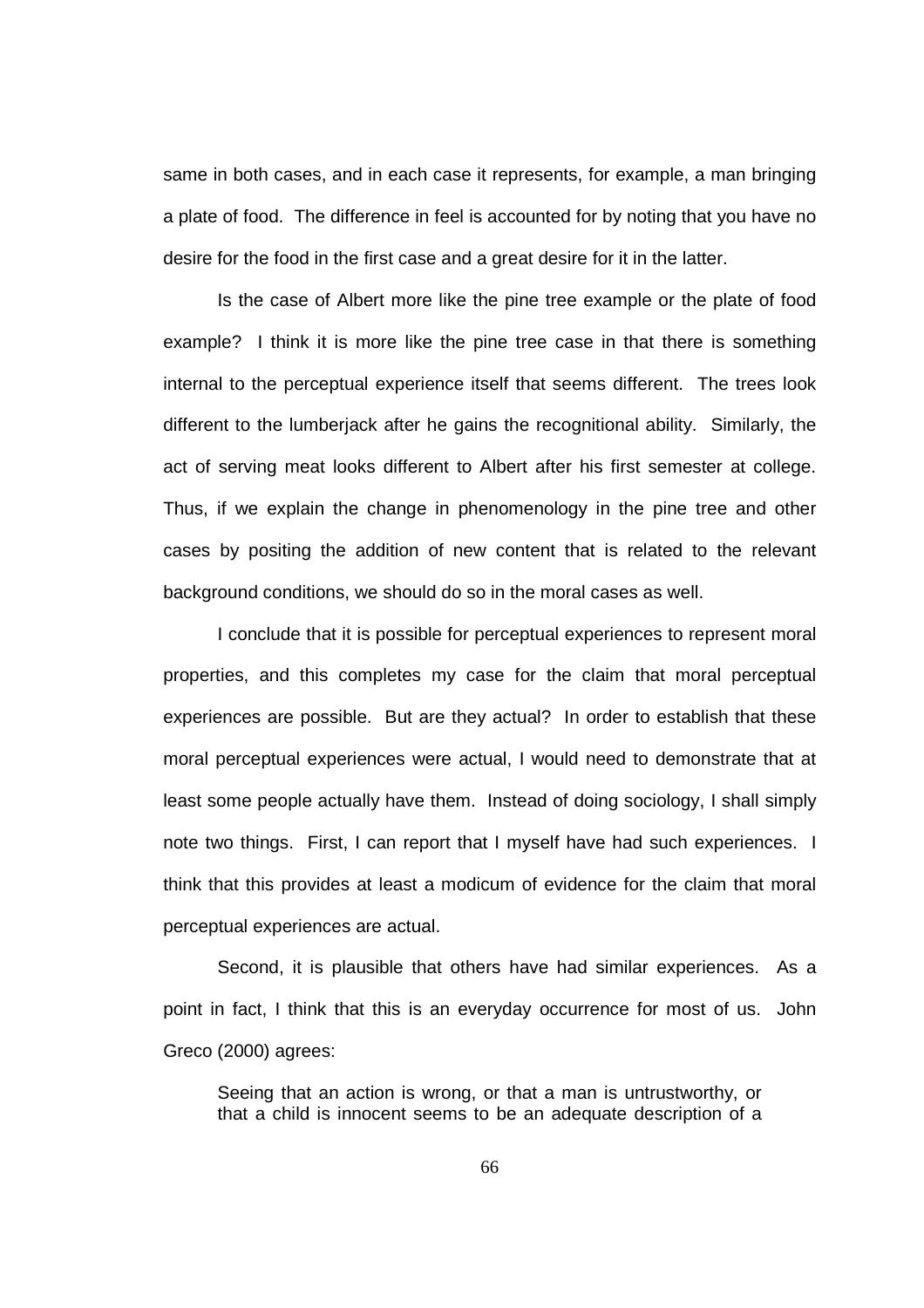fairly common sort of occurrence….a person often "strikes" us as trustworthy; she has a certain look to her, which we probably could not articulate, on the basis of which we form our beliefs and act. Or perhaps a voice sounds insincere, or caring, or threatening. (p. 234)

So without a reason to distrust the self-reports of others, I think that this is enough to establish a pro tanto case in favor the claim that moral perceptual experiences are not just possible but actual.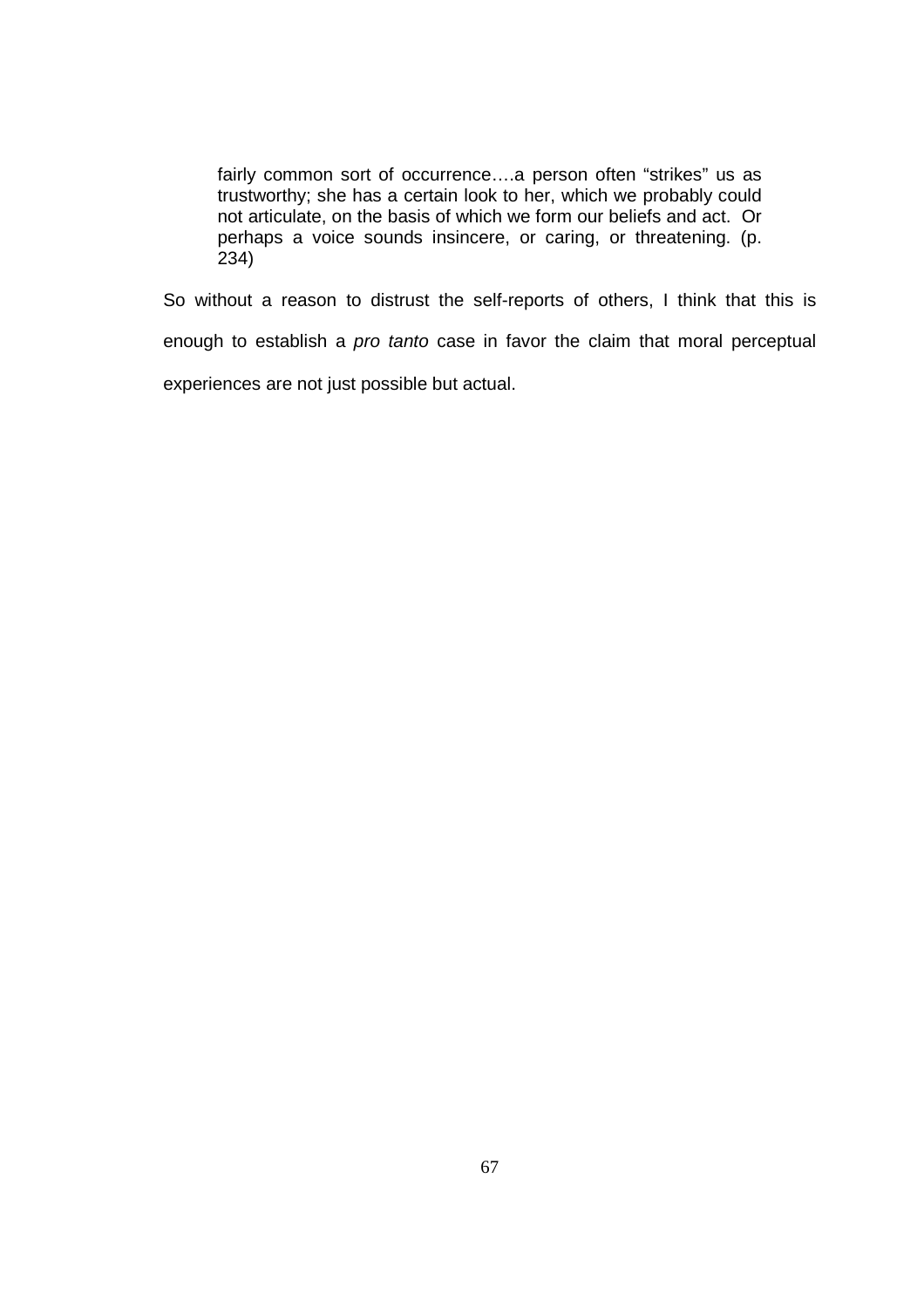# **Chapter 3: Moral Perception**

"What plays, in moral reasoning, the role played in science by observation?"

I propose the answer: 'Observation'.

 $\sim$  Richard Boyd, "How to Be a Moral Realist"<sup>55</sup>

## **3.0 Introduction**

In chapter 2 I argued that perception has both internal and external constraints, and I argued that putative cases of moral perception meet the internal constraint, viz. it is possible for a human agent to have a moral perceptual experience. However, mere perceptual experiences that  $P$  are not sufficient for knowledge that P, so more must be done to show that at least some of our moral knowledge is perceptual. Perhaps perceptual knowledge requires perception in the factive sense. In this chapter I argue that putative cases of moral perception meet the external constraint on perception. Combined with the results from chapter 2, this shows that moral perception is possible.

The plan for the chapter is as follows. In §3.1, I identify the external constraint on perception. In §3.2, I offer an extended argument for the claim that putative cases of moral perception meet the external constraint on perception. I do this by showing that moral perception is possible regardless of whether moral properties turn out to be secondary natural properties (§3.2.1), non-secondary natural properties (§3.2.2), or non-natural properties (§3.2.3). In §3.3, I entertain

<sup>&</sup>lt;sup>55</sup> See Sayre-McCord 1988 p. 206.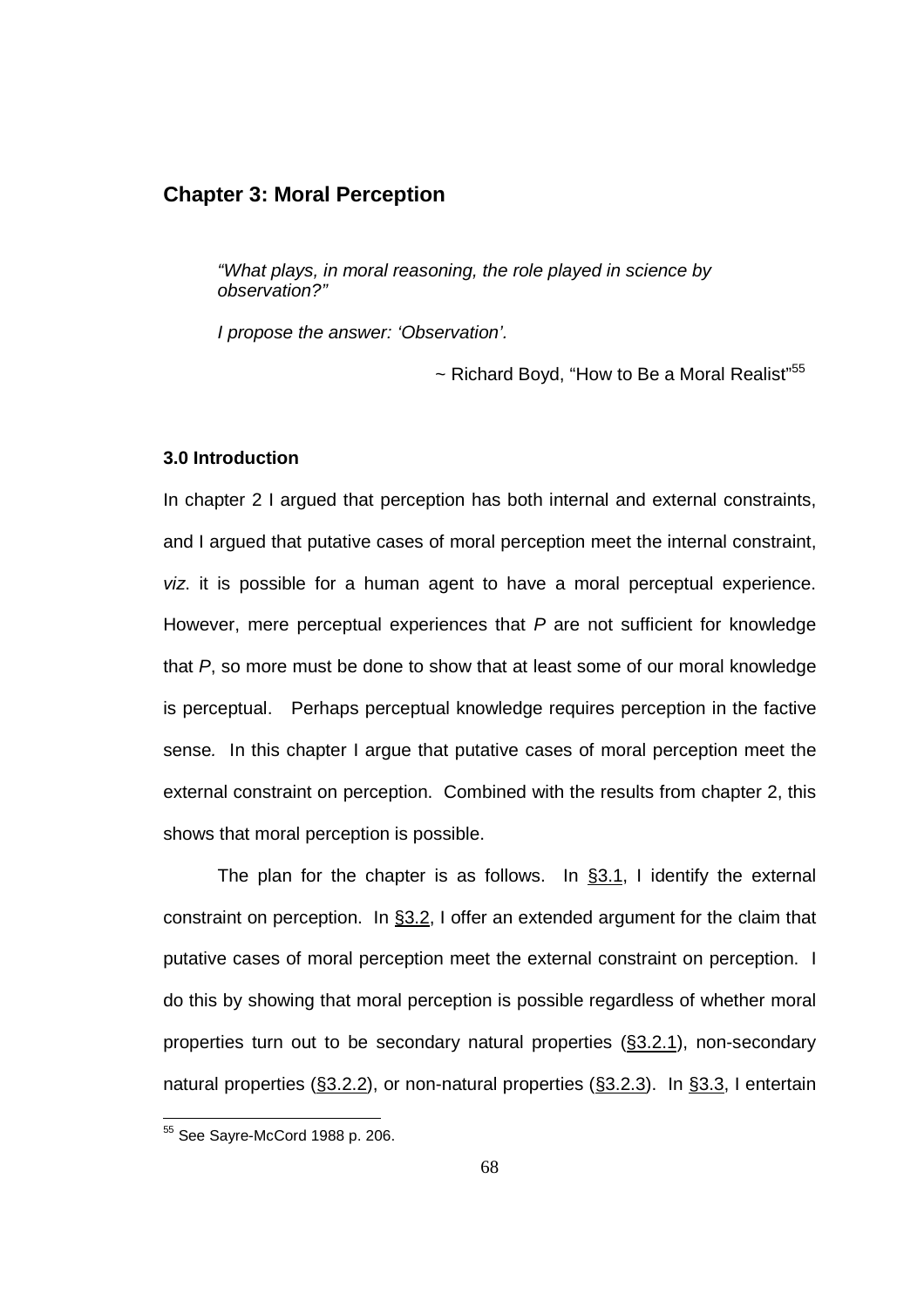objections to my arguments for the claim that putative cases of moral perception meet the external constraint on perception.

#### **3.1 External Constraints on Perception**

 What are the external constraints on perception? What external conditions must be met in order for a subject S to perceive that  $X$  is  $F$ ? Without reproducing each of the accounts of perception recounted in §2.1, what follows are the external elements of each account. According to Reid, there must be an external object of perception that really exists, and there must be a causal process that starts with the object of perception and culminates with the subject's belief in the object.<sup>56</sup> According to Chisholm, a subject perceives that something is F only if there is a thing which is F and that thing properly stimulates the subject's sense organs.<sup>57</sup> According to Jackson, a subject perceives an object only if the subject's perceptual state is a causal result of the object.<sup>58</sup> Finally, according to Huemer, a subject perceives an object only if there is an object that at least roughly satisfies the content of the subject's perceptual experience and that object also causes the perceptual experience. $^{59}$ 

These accounts of the external constraints of perception have a great deal in common. First, each requires that the object of perception exist and bear the property in question. If a subject S perceives that  $X$  is  $F$ , it must follow that  $X$ really exist and that X really bear the property  $F$ . If X does not exist or if X is not

<sup>&</sup>lt;sup>56</sup> See Essays on the Intellectual Powers of Man, Essay I, Chapter I; Essay II, Chapter XX; and Essay IV, Chapter 1. See also van Cleve 2004.

 $57$  Chisholm 1957, p. 3.

<sup>58</sup> Jackson 1977, p. 1.

 $59$  Huemer 2001, p. 57. Some of these accounts of perception are intended as analyses of perception de re (e.g. Jackson's and Huemer's) whereas others are more plausibly read as analyses of perception de dicto (e.g. Chisholm's and Greco's). I rely on both sets as a plausible starting point for determining the external constraints on perception de dicto.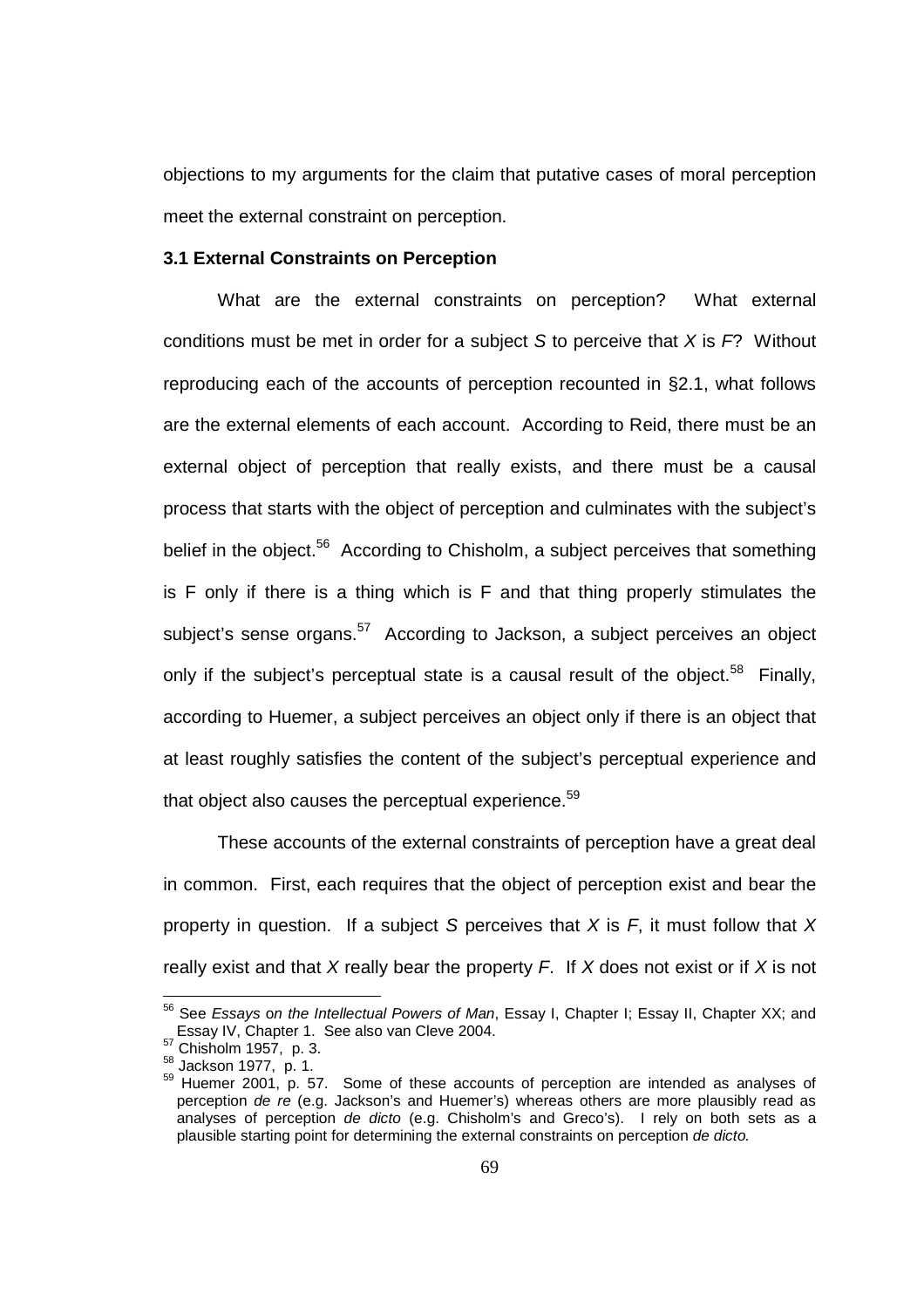F, then it is not possible for a subject to perceive that  $X$  is F. This external condition ensures the factivity of perception. Second, the accounts are united in requiring some sort of causal connection between the object of perception and the subject's perceptual experience. This sort of causal requirement is standard in contemporary accounts of perception (Ryle 1949, Grice 1961, Strawson 1974, Goldman 1977).<sup>60</sup> The need for such a constraint is illustrated in Grice's familiar pillar case:

It might be that it looked to me as if there were a certain sort of pillar in a certain direction at a certain distance, and there might actually be such a pillar in that place; but if, unknown to me, there were a mirror interposed between myself and the pillar, which reflected a numerically different though similar pillar, it would certainly be incorrect to say that I saw the first pillar, and correct to say that I saw the second; and it is extremely tempting to explain this linguistic fact by saying that the first pillar was, and the second was not, causally irrelevant to the way things looked to me. (p. 142)

Why doesn't Grice perceive the pillar in this case? An inference to the best explanation suggests that what is lacking is a causal connection between the

subject and object.

 $\overline{a}$ 

As a first pass, consider the following external constraints on perception:

A subject S perceives that  $X$  is  $F$  only if:

- 1.  $X$  is  $F$  (the factive condition) and
- 2. S's perceptual experience is appropriately caused (the causal

condition).<sup>61</sup>

 $60$  Note, however, that there are some who deny the causal requirement; for example, see Snowdon 1981 and Hyman 1992. If it turns out that perception does not have a causal requirement, then the goal of this chapter is otiose.

 $61$  One might think that this condition should read "...appropriately caused by the fact that X is  $F$ ." I leave this open at this point since it is at least plausible that some perceptual experiences as if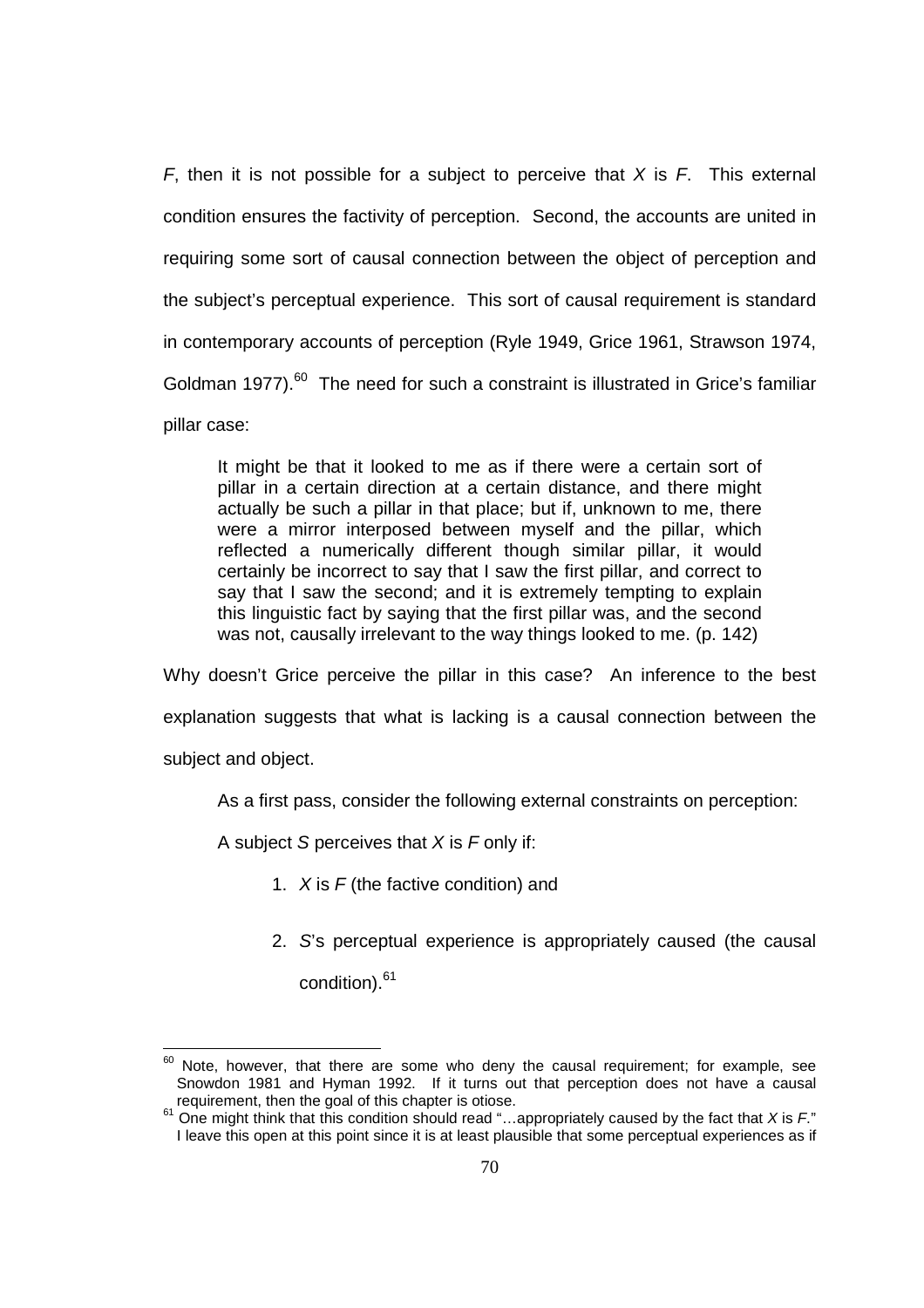Following the paradigm accounts of perception noted above, I shall assume that meeting both (1) and (2) is sufficient to meet the external constraint on perception more generally. So the goal of this chapter is to show that both of these conditions are met in putative cases of moral perception.

 While the factive condition is straightforward, the causal condition is underspecified. What, more exactly, constitutes an appropriate cause? Alston (1991) thinks that the possibilities of determining a precise account of this necessary condition are bleak:

The causal contribution a seen object makes to the production of visual experience…is different from the causal contribution a felt object makes to the tactile experience, different from the causal contribution a heard object makes to the aural experience, and so on. And how do we tell what the crucial causal contribution is for each modality? We have no a priori insight into this. We cannot abstract from everything we have learned from perception and still ascertain how an object must be causally related to a visual experience in order to be what is seen in that experience. (pp. 64-5)

While it is plausible that Alston's skepticism is warranted, we can consider various cases and at least make some progress by ruling out cases in which, intuitively, the subject in question is not perceiving the object in question. For example, suppose that because a scientist smells that a pot of coffee is brewing he decides to stimulate a brain in a vat to have a perceptual experience as if coffee is brewing. Even though the perceptual experience was caused by the fact that coffee was actually brewing, this won't count as a case of perception. We can refer to this kind of causal connection as a 'deviant causal chain', and insist that deviant causal chains will not meet the causal condition on

X is F are not caused by the fact that X is  $F-e.g.$  perhaps my perceptual experience as if the table is brown is not caused by the fact that the table is brown (since brown-ness is a secondary quality) but by the physical constitution of the table itself.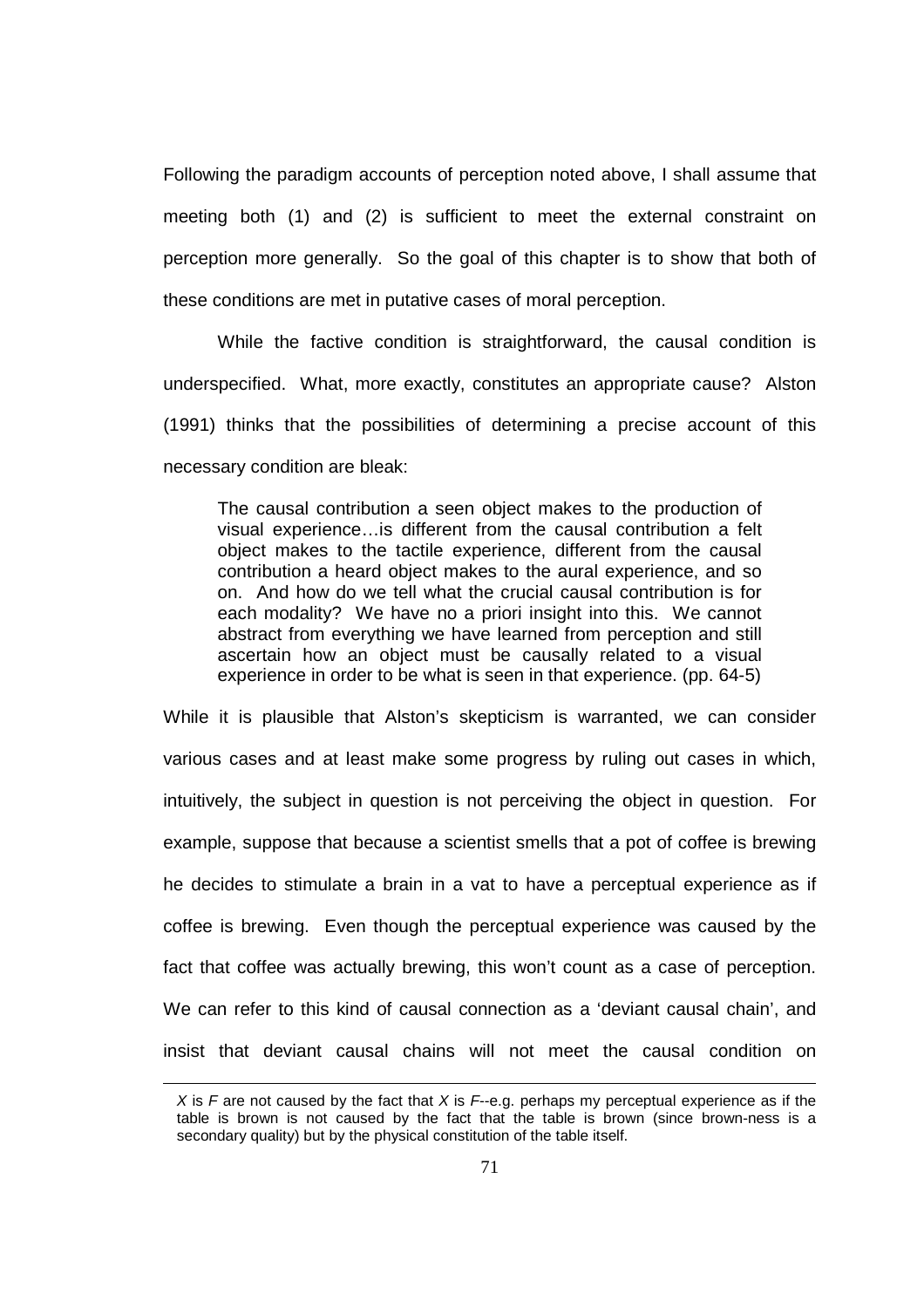perception.<sup>62</sup> But there seems to be no non-question-begging way to define a deviant causal chain. Huemer (2001) suggests that this fact is not a reason to dismiss a causal requirement on perception:

I do not think that there is any ground for doubt about the causal theory of perception—that is, that perceiving an object is having the object cause (in a certain way) one to have a perceptual experience representing it. And the question of how to define deviant causal chains is not a task specifically for the theory of perception. (p. 65)

Additionally, it is not clear how the causal condition must be tailored to meet cases of perception de dicto as opposed to perception de re. The paradigm accounts of perception require a causal connection (or causal dependency) between the perceiver's mental state and the object of perception. But in putative cases of moral perception, there is nothing unique about the objects of perception. All of the following can bear moral properties: persons, actions, events, states of affairs, etc., and each of these can be an object of perception.<sup>63</sup> For example, I can hear my mother (a person), see the batter hit the ball (an action), see the homerun (an event), or hear the ocean waves lapping the shore (a state of affairs). So it initially appears that putative cases of moral perception can meet the causal condition easily.

But it might be objected that perception de dicto requires something a bit more than the paradigm accounts of perception mention. If a subject is to perceive that  $X$  is  $F$ , perhaps it is not enough for the subject to merely be in

 $62$  David Lewis provides a series of interesting cases involving deviant causal chains in Lewis 1980.

<sup>63</sup> Peter Markie has objected that it is plausible that only objects (and not states of affairs, etc.) can serve as the objects of perception de re. It's not clear to me that this affects anything that I say here since what is really at issue in putative cases of moral perception is the possibility of perception de dicto and not perception de re.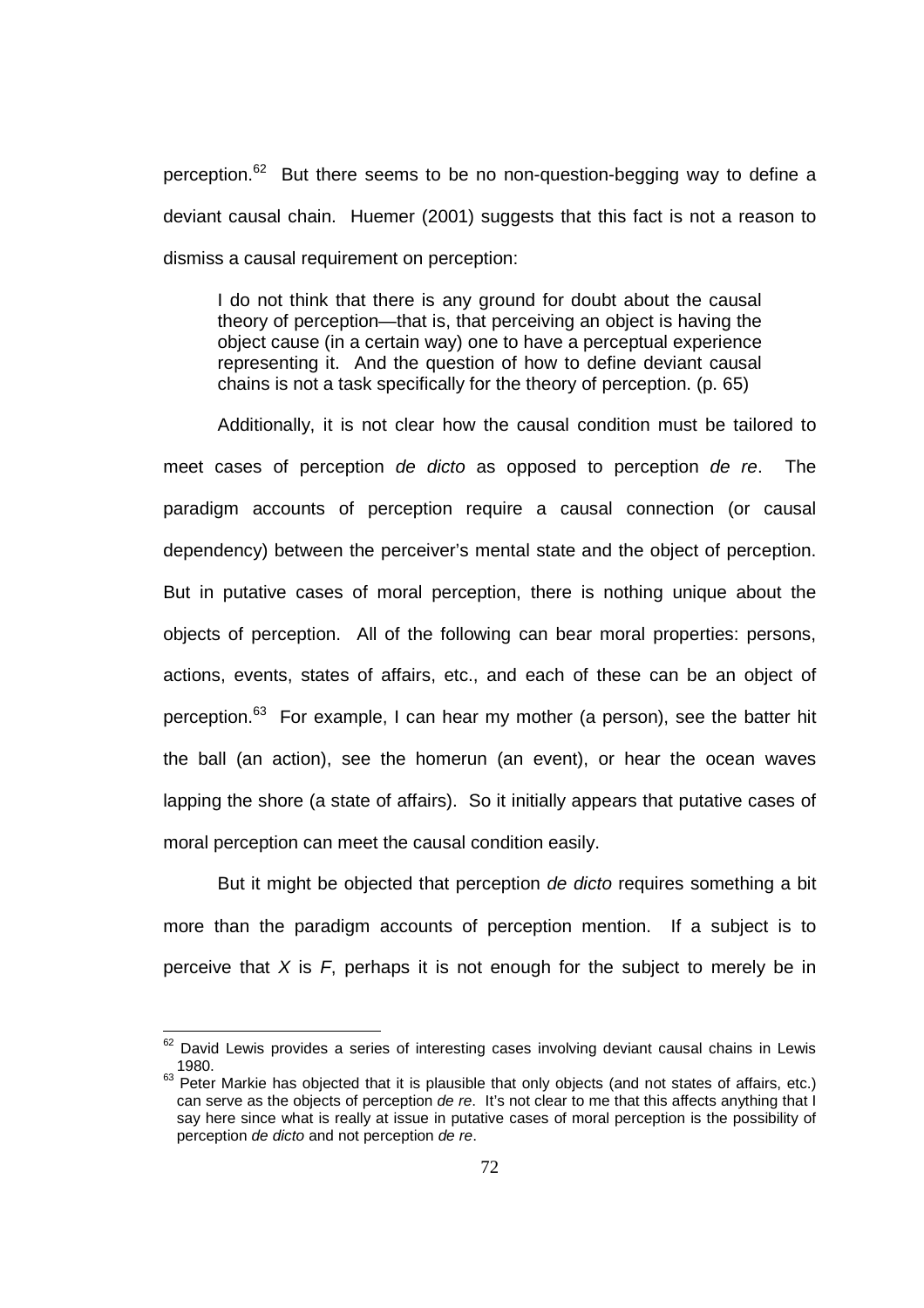causal contact with  $X$ ; perhaps he must also be in contact with the  $F$ -ness of X. For example, in order to perceive that the table is heavy, it's not enough for the table to cause a certain kind of perceptual experience in me. It must be the heaviness of the table that causes the experience if the case is to count as perception *de dicto*.<sup>64</sup> In this case, the live issue for present purposes is whether or not a perceived property must be causally efficacious and whether or not moral properties ever meet this burden.

While I think these considerations are worth entertaining, Chisholming an account of appropriate causation would take me too far afield for the purposes of this chapter. I propose to simply stick with the account of the external constraint outlined above with two caveats. First, since the account of a causal condition is underspecified, I shall argue that cases of moral perception meet the causal condition only by argument by analogy with paradigm cases of non-moral perception. If I can find cases of non-moral perception in which the causal contribution of both the object and property is relevantly similar to the causal contribution of the object and moral property in a case of moral perception, I shall take myself to have discharged my burden of proof. Second, I take all of the following to be plausible instances of non-moral perception:

- 1) I see that the table is brown.
- 2) I feel that the box is empty.
- 3) I see that it's dark outside.

 $64$  Again, as noted in the introduction, the distinction between de dicto and de re perception collapses when the two are interchangeable in translation. Since this is so, certain cases of perception de re might also have the same requirement. For example, in order to perceive of the table that it is heavy, one might require that the heaviness of the table cause my perceptual experience.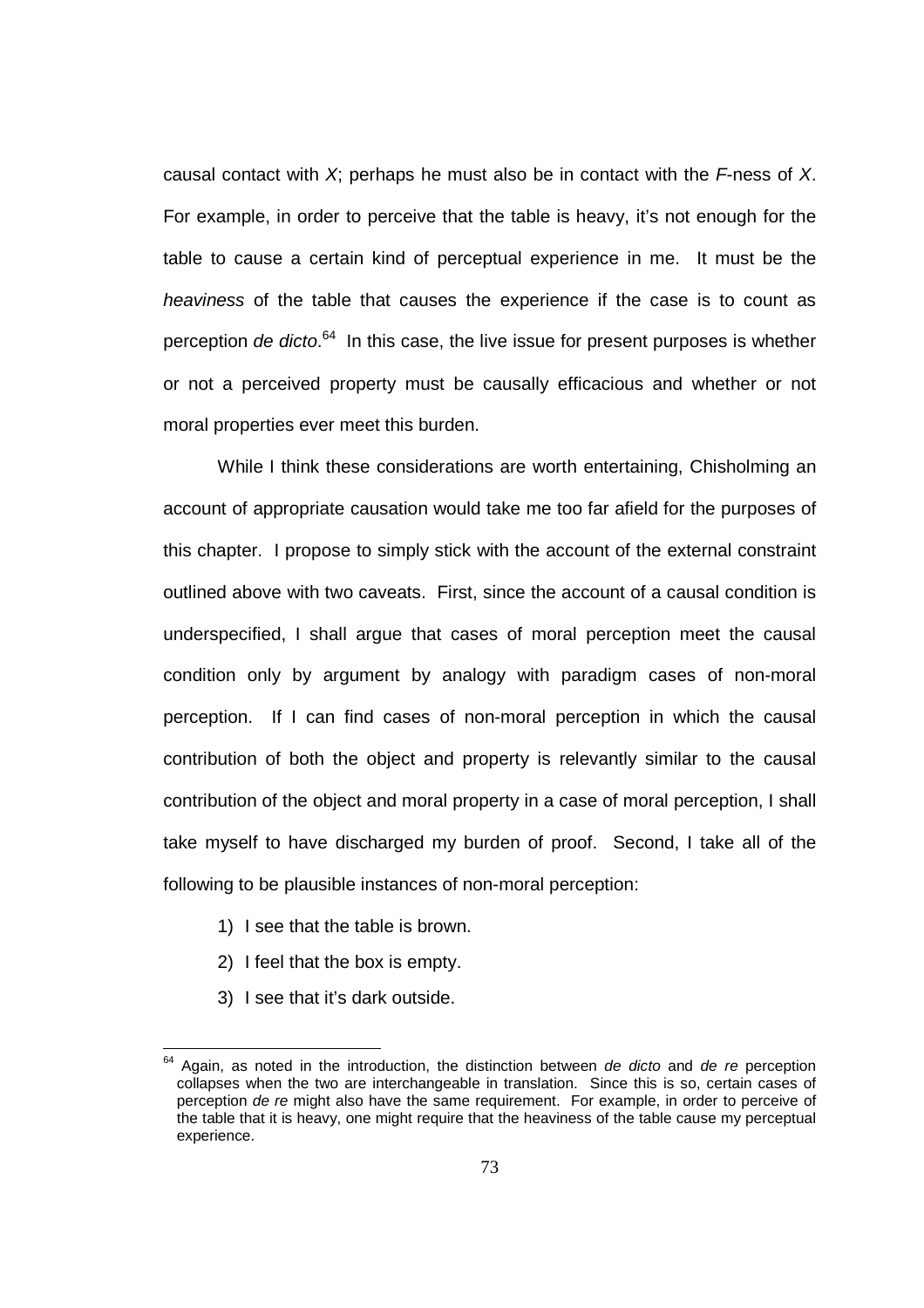- 4) I see that the knife is sharp.
- 5) I hear that that's a cat.
- 6) I hear that the speaker is a woman.
- 7) I perceive that my mother is angry.

Since I take all of these cases as examples of perception, however the causal condition is to be construed, it must respect the fact that these examples count as genuine cases of perception. Note that I need not assume anything epistemic at this point; in particular I need not assume that instances (1)-(7) are sufficient for belief, perceptual knowledge, perceptual justification, etc. I claim only that it is often true that humans have perceptual tokens that are instances of these more general types.

## **3.2.0 Causation and Perception**

This section traces a long argument for the conclusion that putative cases of moral perception meet the external condition on perception simpliciter. If the case is a good one, then—since I showed that the internal constraint on perception can be met in chapter 2—I will have made a successful prima facie case for the possibility of moral perception. And again, whether moral perception ever actually occurs depends on a few empirical claims that I cannot establish here, though they seem eminently plausible.

 Take again Harman's putative case of moral perception. You look at the hoodlums and can see that the action is wrong. In order to show that this scenario meets the external constraint on perception, I need to show that the factive condition is met (i.e. the action is, in fact, wrong) and that the causal condition is met (i.e. your perceptual experience of the action's being wrong was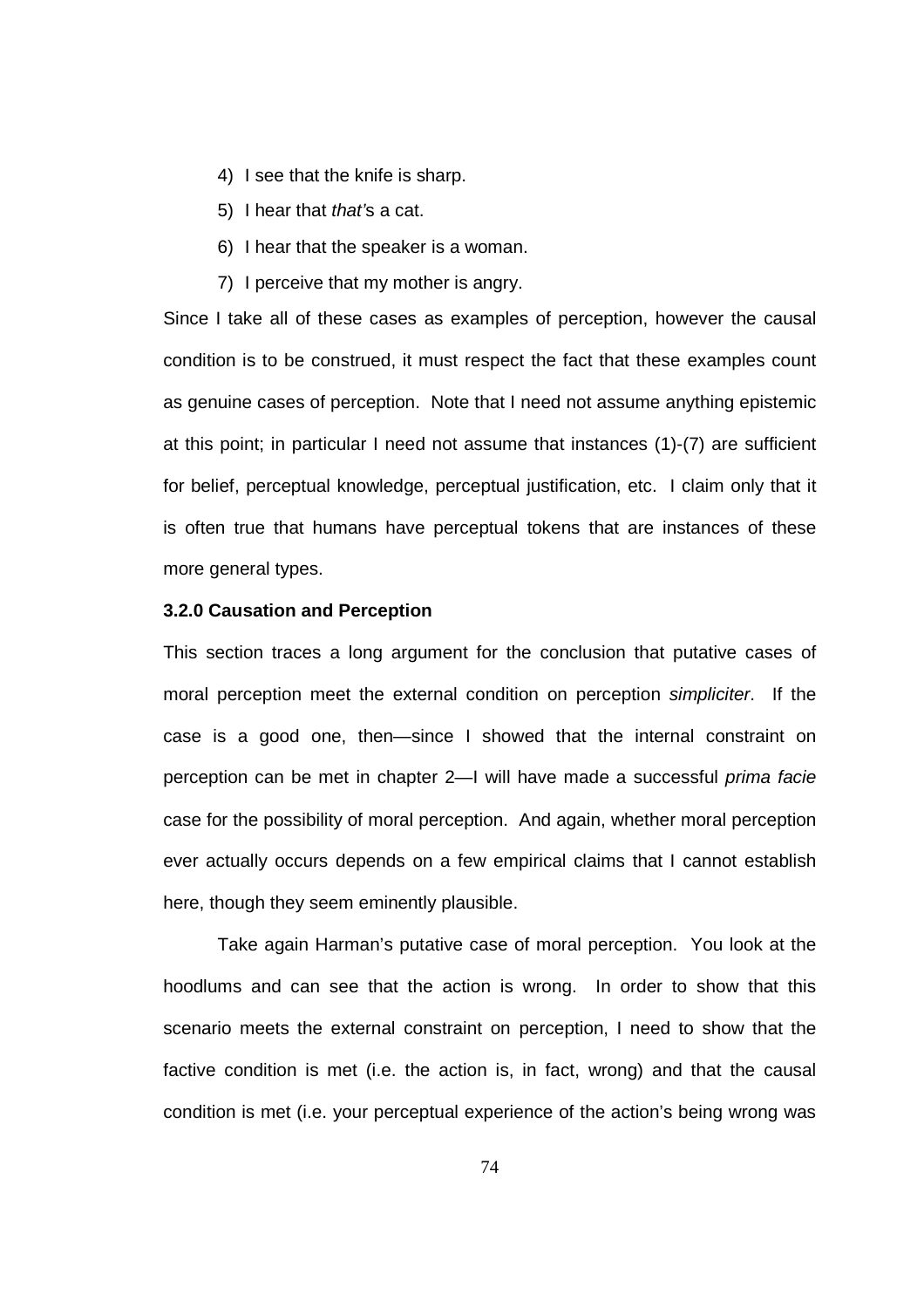appropriately caused, whatever that amounts to). In what follows, I will simply assume that the factive condition is met in the putative cases of moral perception that I consider. I do this for two reasons. First, as noted in the introduction, my argument for moral knowledge assumes that moral realism is true. I make this assumption because an argument for moral realism would take me too far afield. It is an interesting question whether, granting moral realism, it would be possible to perceive moral properties. One might object that this assumption begs the question against the moral anti-realist. One reason for being an anti-realist about moral facts is the lack of a plausible story about how we might know of such facts, and if a moral epistemology simply assumes that such facts exists, this is question begging. However, note that I am not employing moral perception as an argument for moral realism (i.e. moral perception occurs, if moral perception occurs, then—since perception is factive—there are moral facts, therefore moral realism is true). That would certainly beg the question against moral anti-realists. Instead, I am arguing only that if moral realism were true, the existence of moral perception (and eventually perceptual moral knowledge) should not be surprising. And this is enough to undercut the argument for moral anti-realism that relies on the premise that even if moral facts existed there would be no way to know about them.

The second reason for assuming that the factive condition is met in putative cases of moral perception is methodological. Note that the parallel assumption is one that is routinely made in accounts of external world perception. Imagine that I were arguing for the conclusion that humans can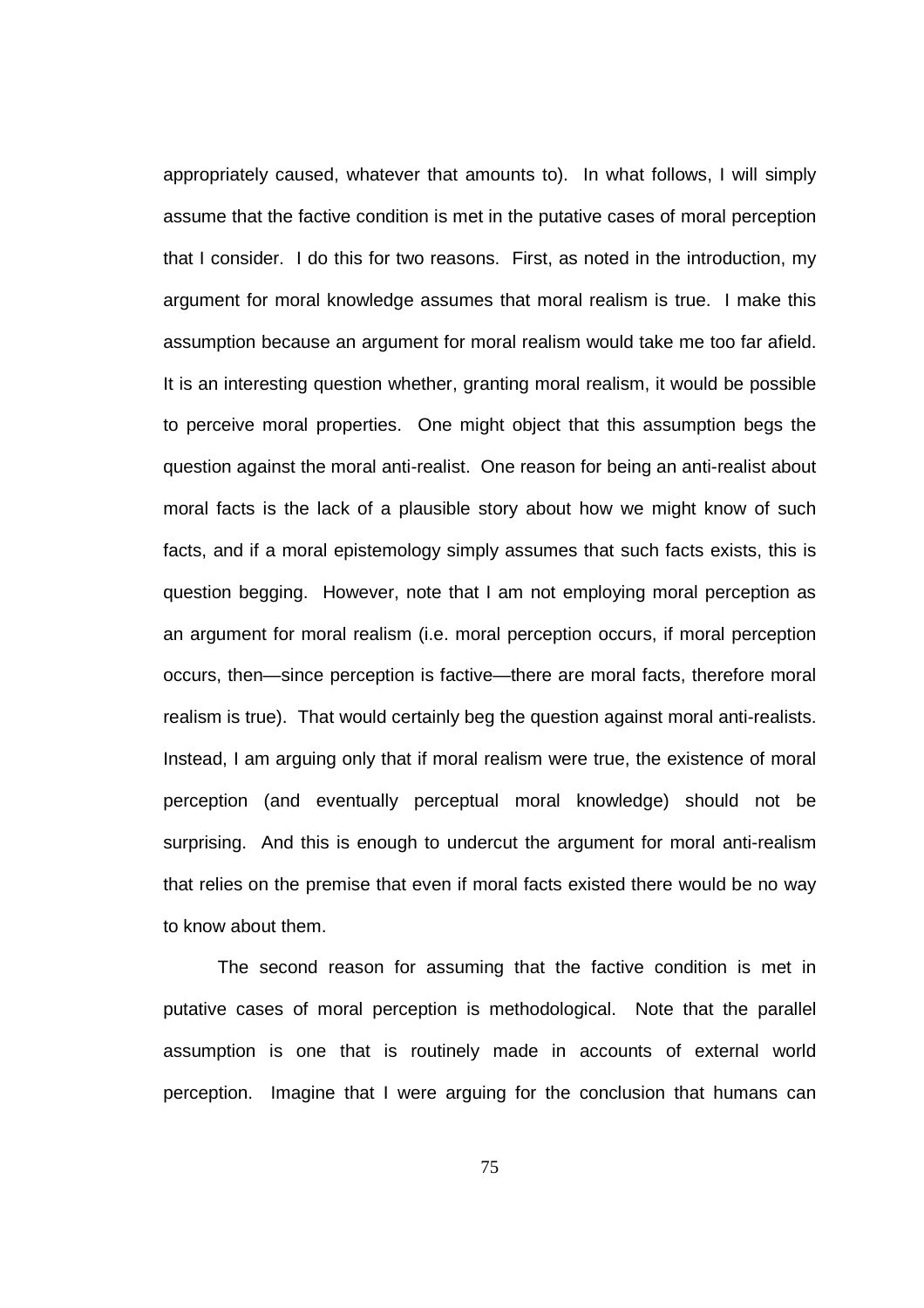perceive trees. It would be unreasonable to insist that I provide an independent argument for the conclusion that trees exist. For one thing, my primary reason for thinking that trees exist is the fact that I perceive them! Likewise, it would be unreasonable to require me to provide an independent argument for the conclusion that moral facts exist before allowing me to proceed to my account of moral perception. Instead of defending the factive condition, the remainder of this section is devoted to showing that putative cases of moral perception meet the causal condition.

## **3.2.1 Moral Properties as Secondary Natural Properties**

Intuitively, our moral beliefs have very different causal origins than our perceptual beliefs. This point is made forcefully by Griffin (1996):

With perceptual beliefs, we have reason to think that we are to some extent passive recipients of an independent reality….The causal story of our ethical beliefs is generally much more tangled, much less easily established, than the story of our perceptual beliefs (p. 14)

Is this difference between perceptual beliefs and moral beliefs an essential one? Might a moral belief have the same kind of causal history as a perceptual belief? How might putative cases of moral perception meet the causal condition?

One way in which the causal history of a moral belief might differ from the causal history of an external world belief is that the latter is ultimately caused by some external world fact while the former is not ultimately caused by any moral fact. The putative problem is that moral perception is impossible because moral properties are not able to enter into causal relations with our perceptual faculties. Moral properties are causally impotent. What if we grant that moral properties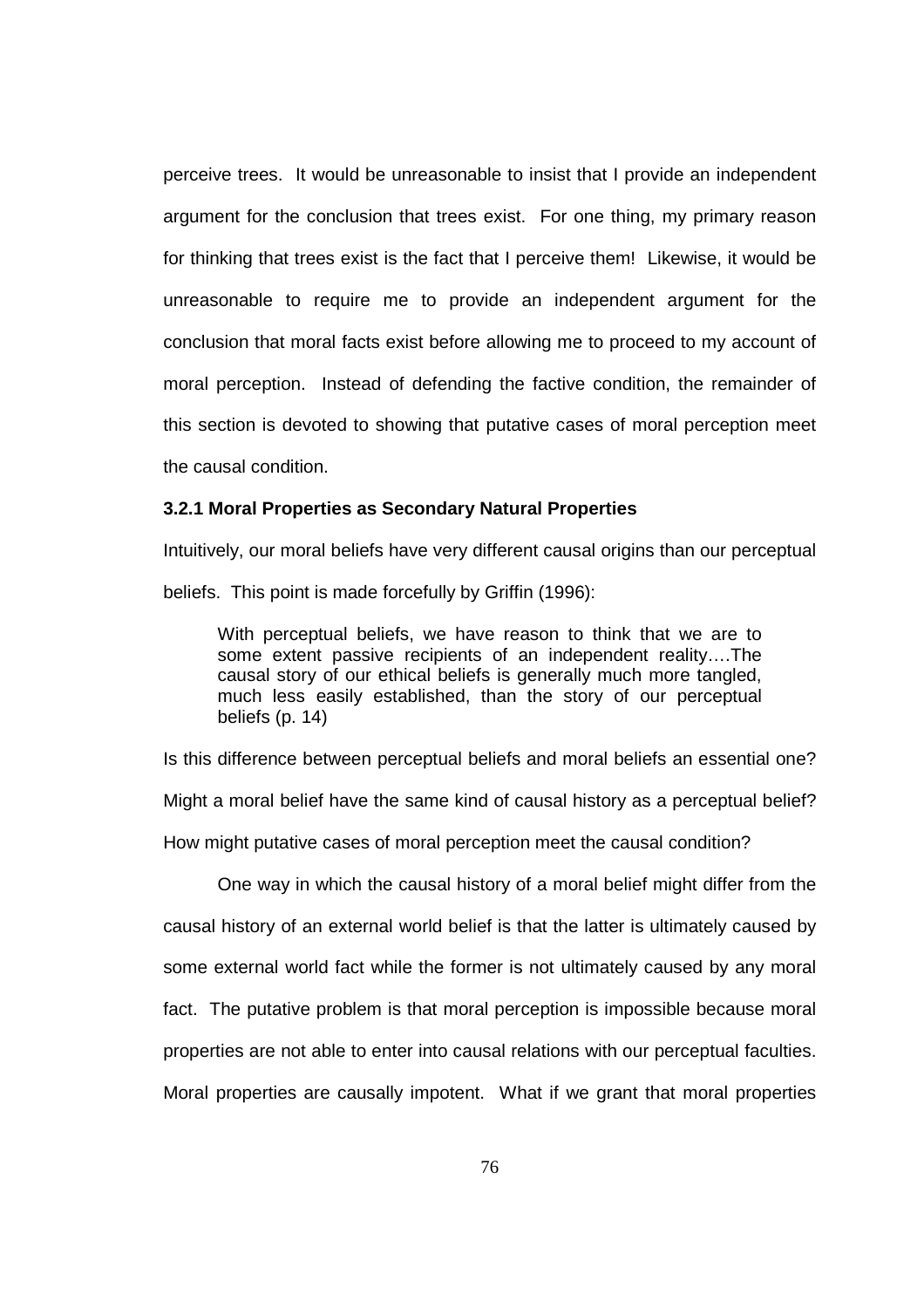are causally impotent? Is it true that this implies that moral perception is impossible?

Not at all. This is because it is possible to have perception de dicto of the instantiation of causally impotent properties. Take the first paradigm case of perception that I noted in §3.1: I see that the table is brown. In this case, it seems obvious enough that the table causes my perceptual experience, but, as a secondary natural property, the color of the table is causally impotent. Colors are—in some sense of the word—not "in" the objects at all. So it seems that we can perceive that the table is brown despite the fact that the brownness, per se, make no causal contribution to our perceptual experiences.

 Perhaps, then, moral properties are like color properties. If moral properties were secondary natural properties, then this would pave the way for showing that moral perception is possible despite the fact that moral properties make no causal contribution to the perceptual process. Hume was perhaps the first to suggest that moral properties are subjective in this way. He writes that moral value:

..lies in yourself, not in the object. So that when you pronounce any action or character to be vicious, you mean nothing, but that from the constitution of your nature you have a feeling or sentiment of blame from the contemplation of it. Vice and virtue, therefore, maybe compar'd to sounds, colours, heat and cold, which according to modern philosophy, are not qualities in objects, but perceptions in the mind…(Treatise Bk. III, Part I, § I)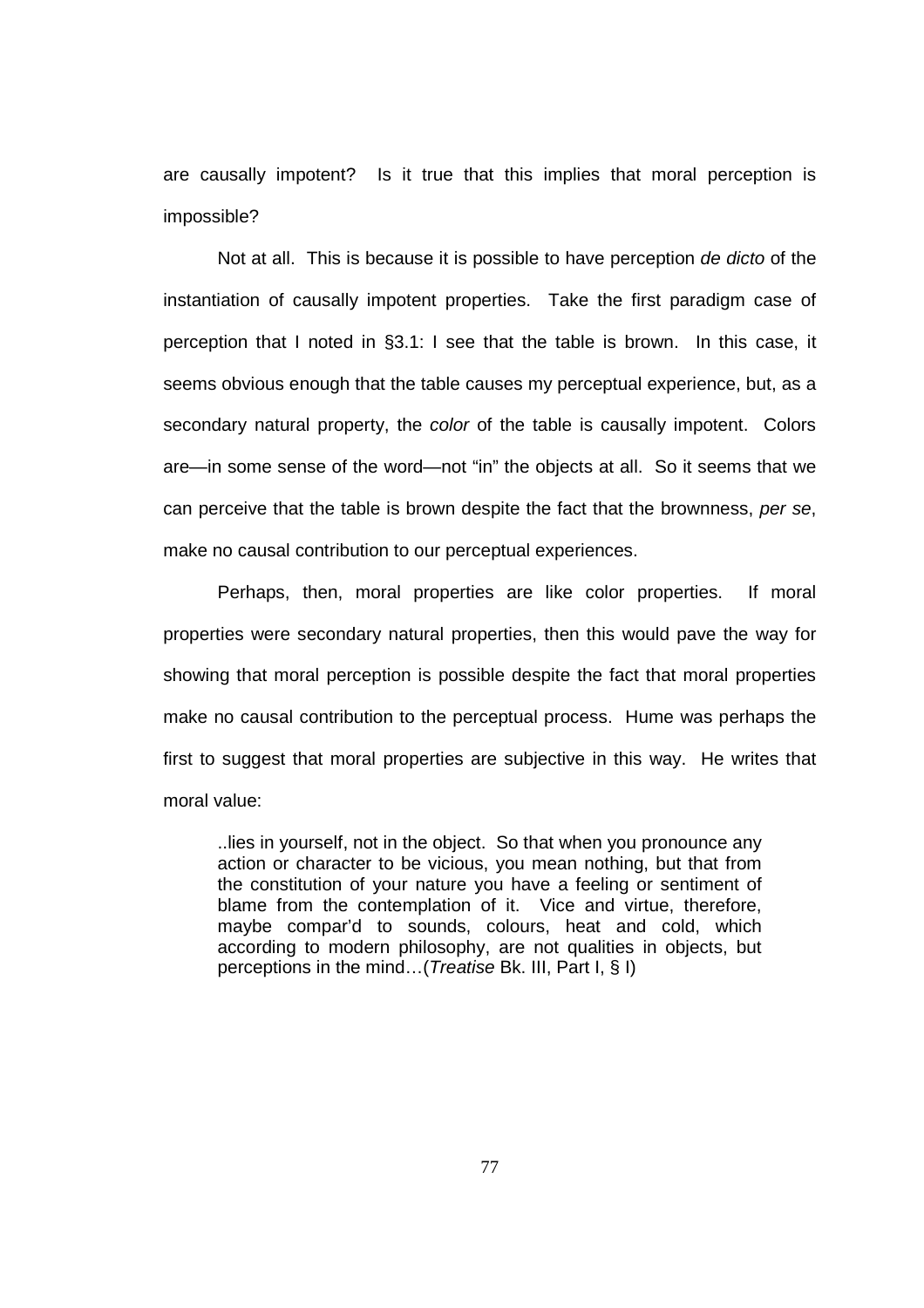In contemporary philosophy, the most significant attempt to show that values are secondary natural properties was made by John McDowell.<sup>65</sup> McDowell (1998a, 1998b) advocates a view in which values (including aesthetic and moral values) are secondary qualities in order to make a metaphysical point.<sup>66</sup> What he wants to show is that values are real in the same sense that colors are real. Just as we ought not be anti-realists about color, we ought not be anti-realists about value.

McDowell defines a secondary quality as follows:

A secondary quality is a property the ascription of which to an object is not adequately understood except as true, if it is true, in virtue of the object's disposition to present a certain sort of perceptual experience: specifically, an appearance characterizable by using a word for the property itself to say how the object perceptually appears. (p. 133, 1998b)

A secondary quality, then, is a species of a subjective quality that has an essential connection to perception. Color is the paradigm example of a secondary quality. For an object to be red, for example, is for it to be such that it would be described as red if observed by a certain type of being under a certain set of circumstances.

 $65$  Gilbert Harman suggests an analogy between colors and values 20 years before McDowell, though he ultimately rejects the analogy. See Harman 1977, p. 13 and p. 22. David Wiggins also defends a variety of subjectivism that he calls sensible subjectivism in Wiggins 1998.

<sup>&</sup>lt;sup>66</sup> McDowell's thesis that all values are secondary qualities evolved from the much more modest (and plausible) claim that all *aesthetic* values are *subjective* qualities. His motivation for this latter view is an attempt to be fair to the phenomenological experience of aesthetic value. McDowell (1998a) rightly asserts that "aesthetic experience typically presents itself, at least in part, as a confrontation with value: an awareness of value as something residing in an object and available to be encountered" (p. 112). So if we can explain aesthetic value in a way that explains our pre-theoretical intuitions, ceteris paribus we should prefer this explanation. Later, McDowell (1998b) expands his thesis from the claim that aesthetic values are subjective qualities to the claim that all values are secondary qualities. His motivation for this extension remains the same: "ordinary evaluative thought presents itself as a matter of sensitivity to aspects of the world" (p. 131).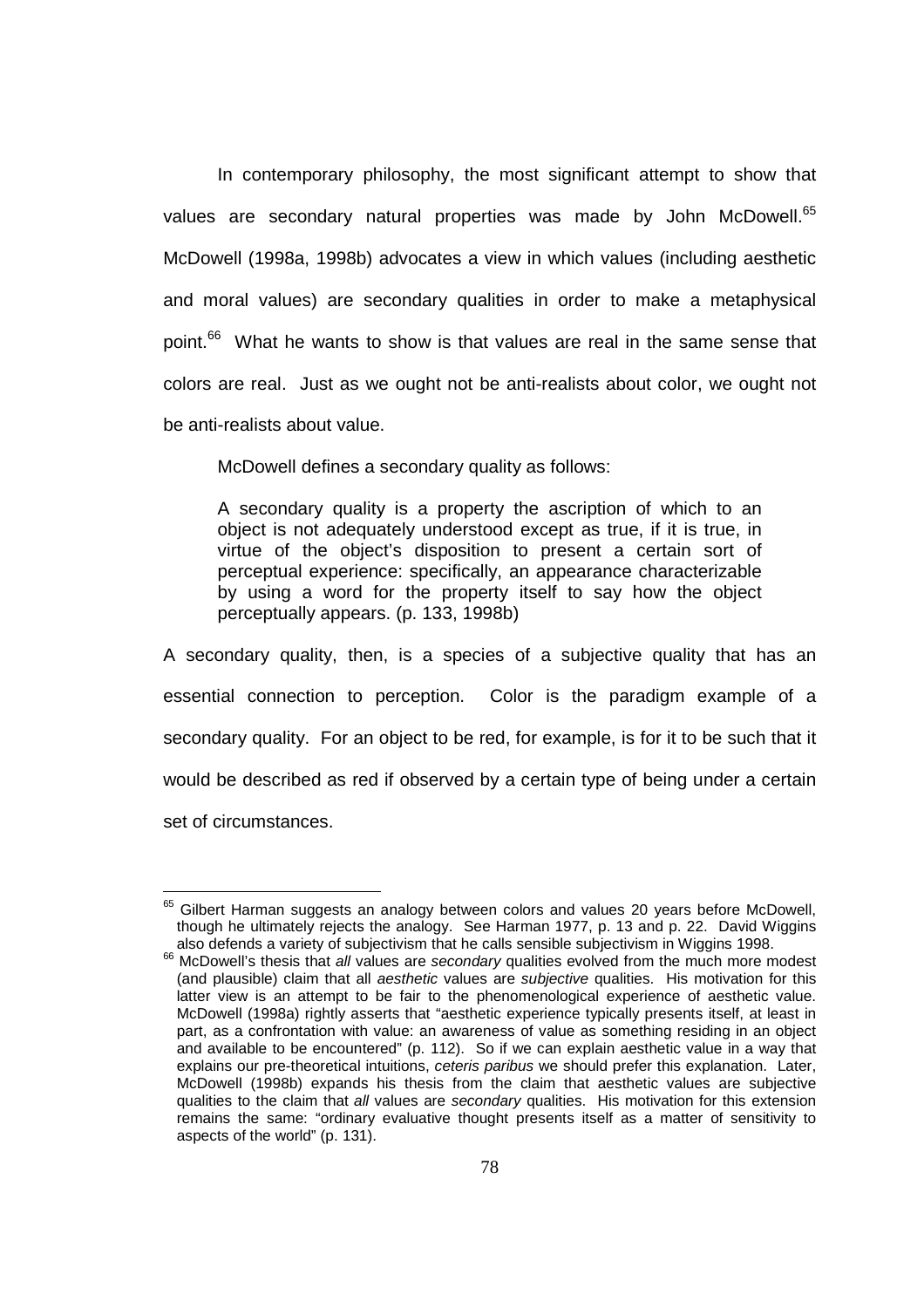It is obvious how this move shows how moral perception can meet the causal condition on perception. Colors, per se, are causally inert. It is the primary qualities that "stand under" the secondary qualities that are causally efficacious. And yet it's obvious that we can perceive colors (or better, we can perceive that something is of a certain color). Likewise, if values are secondary qualities, then it is the primary qualities that "stand under" the values that are causally efficacious while the values themselves are causally inert. However, just as we can perceive colors, we can also perceive values. This is an important point: if moral properties are secondary properties, then it is possible for some observer to meet the external constraints on perception.

However, this conclusion leaves open whether or not normal humans ever meet the external constraints on perception. We cannot assume that just because some observer will meet the conditions, normal humans will be able to do so. Here's the problem. I grant that if moral properties were secondary qualities, this would show how putative cases of moral perception could meet the causal condition. However, I think that this way of saving moral perception comes with a prohibitively high cost. While some of the objections levied against the view that moral properties are secondary properties are bad ones,  $67$  there is one objection against the view that moral qualities are secondary qualities that is telling. $68$  This objection might be called the relativity objection. The basic objection goes as follows: moral properties are not dependent on the contingencies of sentient observers. But secondary qualities are essentially

 $67$  For a sampling of some of the bad objections, see Harmon 1977, p. 22; Wright 1988; and Peonides 1996.

<sup>&</sup>lt;sup>68</sup> Versions of this objection have been levied by Sorell 1985; Milgram 1999; and McGinn 1983.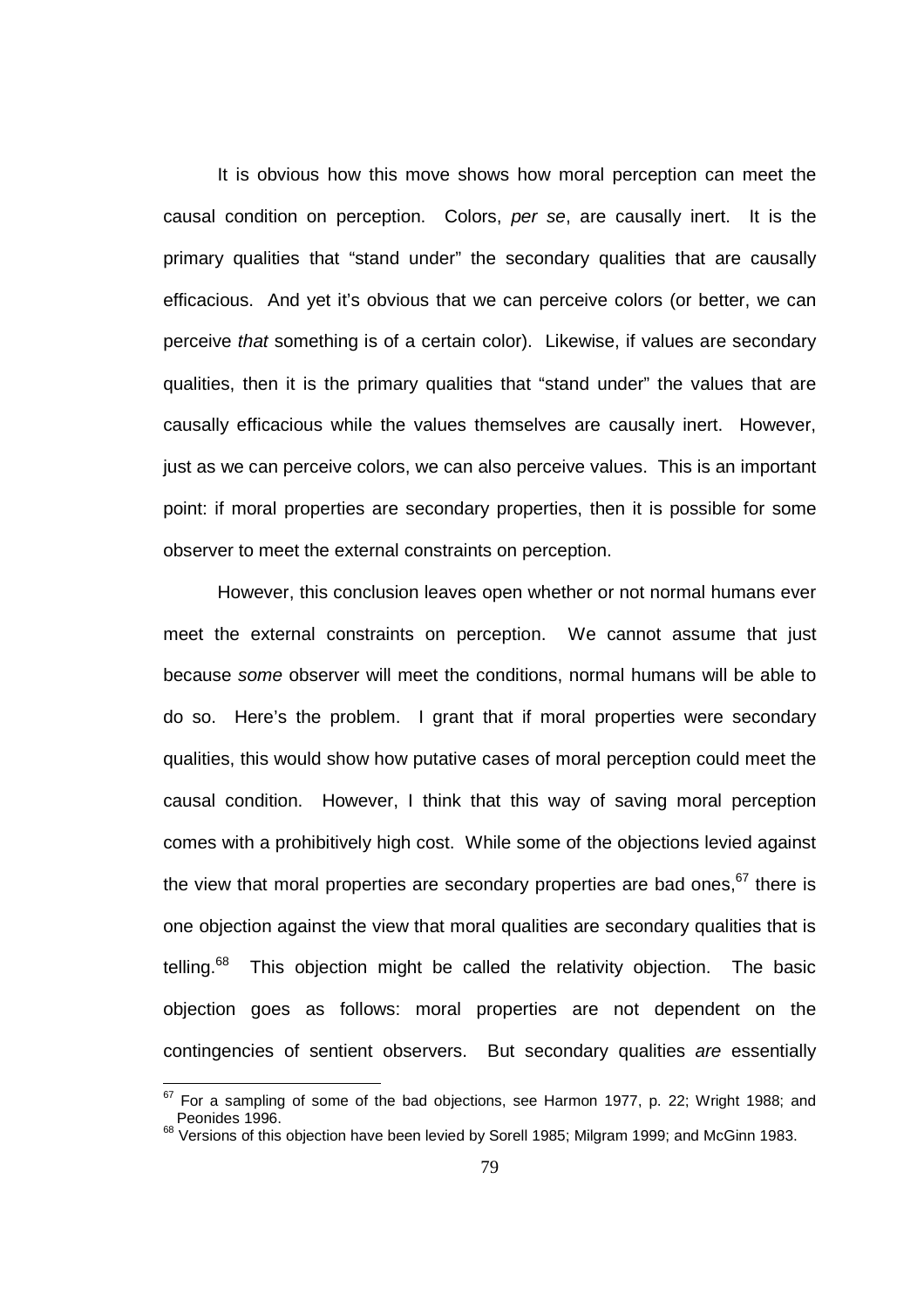dependent on the contingencies of sentient observers. So, moral properties are not secondary qualities. For example, Tom Sorrell (1985) complains that "were values subjective after the manner of the secondary qualities, then ascriptions of rightness or wrongness would similarly depend for their truth on the sensitivities of the normal human constitution" (p. 183). Whether or not something is red essentially depends on how normal humans would be disposed to react in the presence of that object. Moral properties don't depend on observers in this way. Colin McGinn (1983) echoes this worry when he notes that "if moral truth consists in facts about moral reactions, as the comparison with secondary qualities alleges, then clearly differences of moral reaction will give rise to a relativity in moral truth" (p. 153).

There is a way to respond to this objection, though it comes at a high epistemological cost that I suggested earlier might eliminate the possibility that normal humans meet the external constraint on perception. The response itself is straightforward. According to the thesis that values are secondary qualities, certain objects or states of affairs are valuable if and only if they elicit a certain kind of phenomenal experience in a certain kind of sentient being. The key to avoiding the relativity objection is to simply restrict the scope of sentient beings so that only *appropriately receptive* subjects count.<sup>69</sup> For example, the fact that a

 $69$  I note here that while this addendum to the view that moral properties are secondary properties allows it to avoid the relativity objection, there is a potentially more potent objection in the offing. Peter Markie has suggested that the truth of ascriptions of rightness or wrongness won't depend on the sensibilities of ANY group of subjects, no matter how restricted. The objection is parallel to that of a Euthyphro objection: it is the rightness of the act that prescribes the subject's reaction, not vice versa. Brian Kierland worries that this sort of analysis is circular: wrongness is the property that causes such and such a reaction in appropriately receptive subjects where appropriately receptive subjects are just those that have such and such a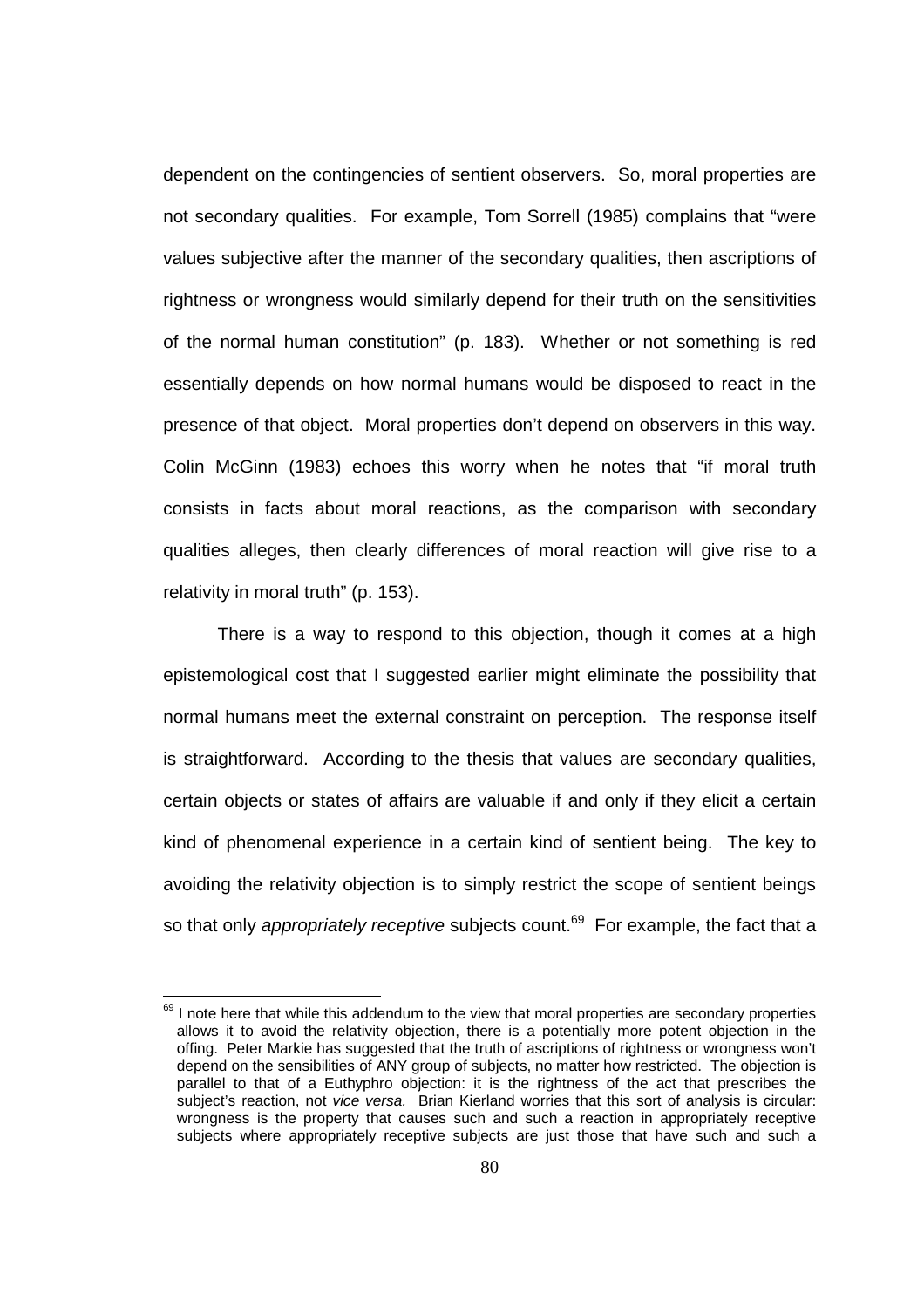colored object doesn't induce a phenomenal experience in someone who is colorblind does not count against the claim that the object is colored or that colors are secondary properties. Instead, we restrict the range of observers to those that have a certain kind of functionality. Likewise, the fact that a certain state of affairs doesn't induce a phenomenal experience in someone who is morally "imperceptive" does not count against the claim that the state of affairs is valuable or that value is a secondary property. Perhaps many of us are moral analogs of the colorblind person.

This move saves the account against the relativity objection. Perhaps it's true that normal humans have varying reactions to valuable states of affairs despite the fact that the value of the states of affairs is constant. Perhaps, only God counts as an appropriately receptive subject. However, this move raises an epistemic difficulty. The problem, in short, is this: if there is no essential connection between moral properties and the reactions of normal humans, then the fact that moral properties are secondary properties does not elucidate how normal humans might have moral perception. By responding to the relativity objection by restricting the class of appropriate observers, we likewise restrict the possibility of moral perception to this class of appropriate observers. In other words, if only appropriate observers will have a phenomenal reaction in the presence of moral facts and normal humans aren't members of the set of appropriate observers, then normal humans won't meet the causal constraint on perception.

reaction to the property of wrongness. I agree that this is circular, but we need not settle for this account of 'appropriately receptive'.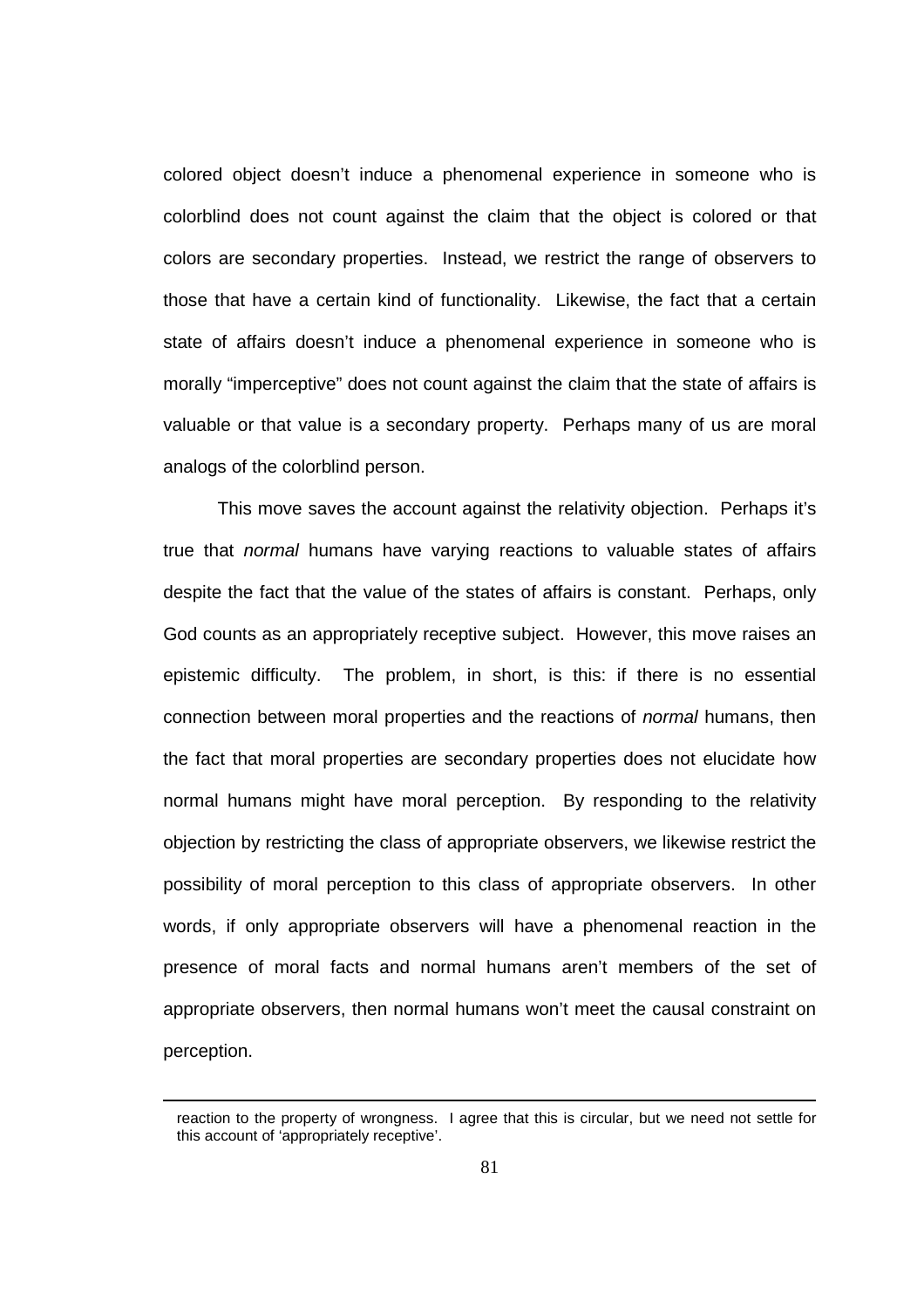But perhaps this is too quick. Perhaps normal humans can train themselves in certain ways so that they are more responsive to moral facts in the way that members of the set of appropriate observers are. A given human might be like an appropriate observer in some respects but not others and thus able to have moral experiences in some instances but not others. Thus, whether it is possible for normal humans to have moral perception on the present view of moral properties depends on whether normal humans are included in the set of appropriate observers. The important conclusion for current purposes is simply this: if moral properties turn out to be secondary natural properties, then there is no principled reason for thinking that the causal constraint on perception cannot be met. Indeed, arguing that the causal constraint cannot be met requires saying something substantive about why normal humans are not sufficiently like the members of the class of appropriate observers. And since my thesis requires only that some humans experience moral perception, the objector has a strong burden of proof indeed—he must show that no human is ever sufficiently similar to the members of the appropriately receptive class. I think the prospects for such an argument are dim.

# **3.2.2 Moral Properties as Non-Secondary Natural Properties**

We have seen that putative cases of moral perception meet the causal condition if moral properties are secondary natural properties. But what if they are not? Again, my goal is to show that there is nothing unique about a putative case of moral perception when it comes to the causal constraint, but a common objection to moral perception hinges on the fact that moral properties are causally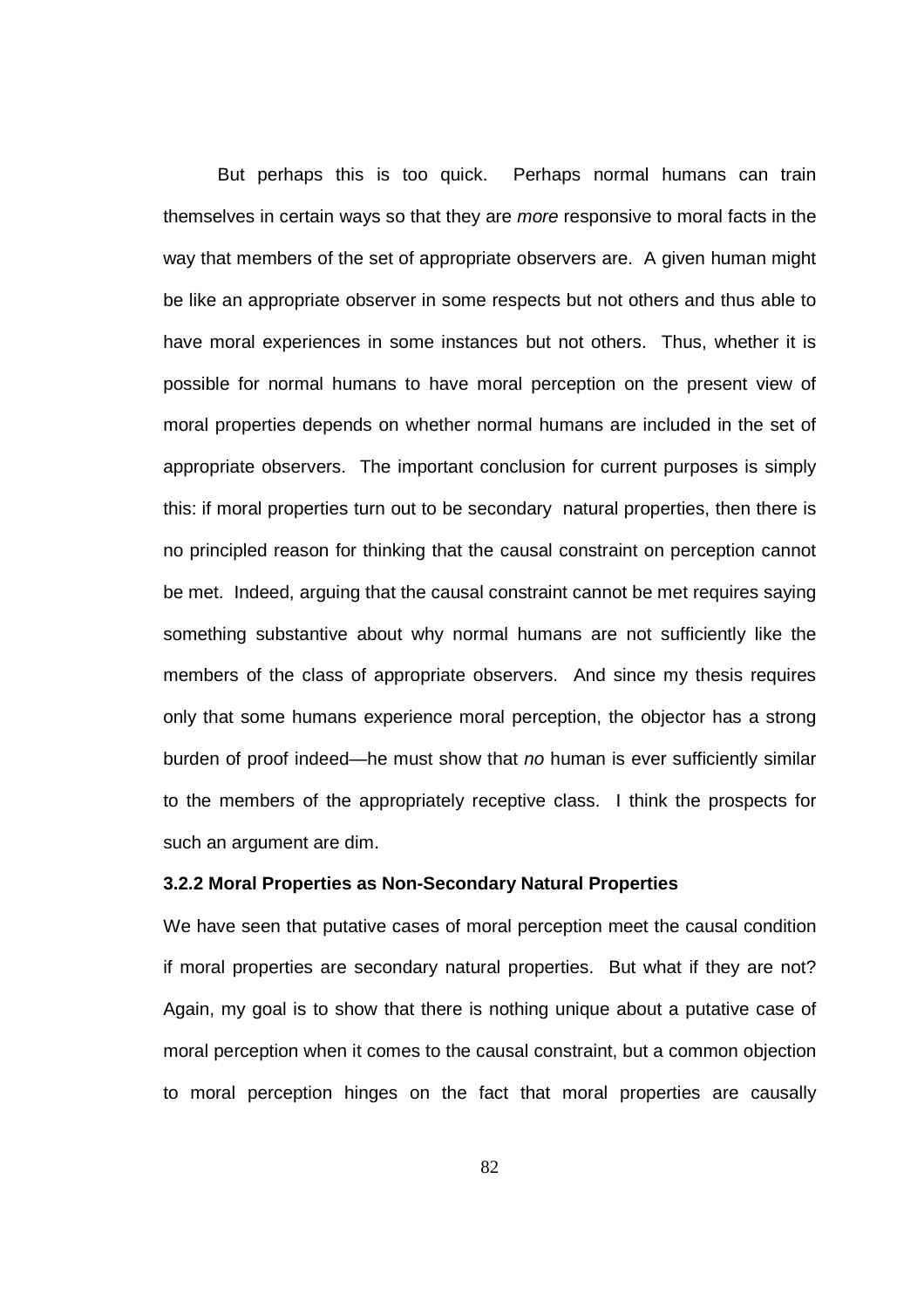impotent. Besides the color case, are there other examples of perception in which the instantiated property is causally impotent?

Consider the second and third paradigm examples of perception from §3.1: I feel that the box is empty and I see that it's dark outside. As in the color case, the emptiness of the box does no causal work in the explanation of my perceptual experience.<sup>70</sup> Similarly, it's not the darkness, per se, that stands in a causal chain with my eyes. In both cases it is an absence that is detected. As in the case of colors, this seems to show is that it is possible for a subject to perceive that X is F even when the F-ness of the X contributes nothing to the causal explanation of the subject's perceptual experience as if  $X$  were  $F$ . And if that's correct, then even if it is true that moral properties are causally inert, this alone would not constitute an objection to the possibility of moral perception.

However, it is contentious whether or not the emptiness of the box or the absence of light can serve as causes. $71$  If it turns out that absences or omissions can be causes, then the case of feeling that the box is empty or seeing that it's dark would no longer serve to bolster my case for moral perception. Instead of relying on the view that absences and omissions are not causes, consider the next few paradigm examples of perception from §3.1: I see that the knife is sharp, I hear that that is a cat, I hear that the speaker is a woman. All of these cases involve the perception of a non-secondary natural property. A natural property is, roughly, the kind of property that can be studied in the hard sciences

This is not plausible if one grants that absences can be causes or if one endorses a counterfactual view of causation. I deal with these objections in what follows.

<sup>&</sup>lt;sup>71</sup> See Menzies 1989, Lewis 2000 and 2004, Thomson 2003, and Beebee 2004. See also Michael Hartsock's "A Defense of Absences as Causes" (manuscript).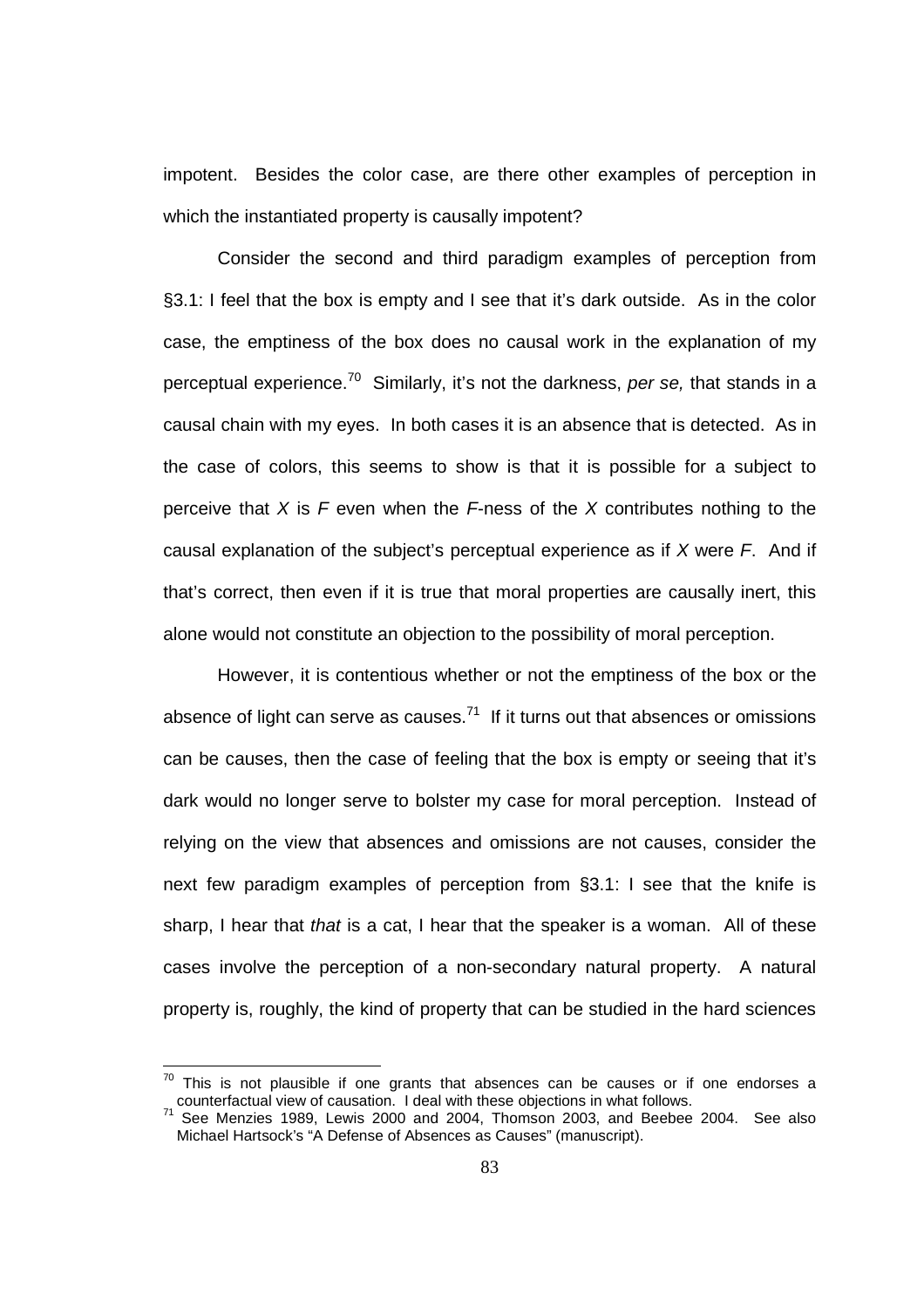or any other property that is either identical with or reducible to a property that can be studied in the hard sciences. So, for example, being a cat is a property that is reducible to certain physical facts. The same goes for being sharp and being a woman.

What is the causal connection between the knife and my perceptual apparatus or between the cat or the speaker and my perceptual apparatus? In each case, the underlying physical aspects of the object causally impact my eyes and ears in such a way that they produce the relevant perceptual experience in me. It is plausible that in each case it's not the property being instantiated (e.g. being a cat) that figures in the causal story (unless these properties are identical to the collection of lower-level properties). Instead, these properties are reducible to lower-level properties that stand in the causal chain. The knife is sharp because of certain lower-level physical facts, and it is some subset of these physical facts that causes me to have a perceptual experience as if the knife were sharp.

 Much like the case of feeling that the box is empty, despite the fact that it's not the property of being a cat, per se, that enters into the causal story, it is obvious that I can hear that something is a cat. This opens the way for another account of how moral perceptual experiences might be appropriately caused in such a way that they meet the causal constraint on perception. The solution requires that moral facts be natural facts (a view I shall call 'moral naturalism'). If moral facts are either identical with or reducible to some sub-set of properties that can be studied in the hard sciences, then, since we think that these kinds of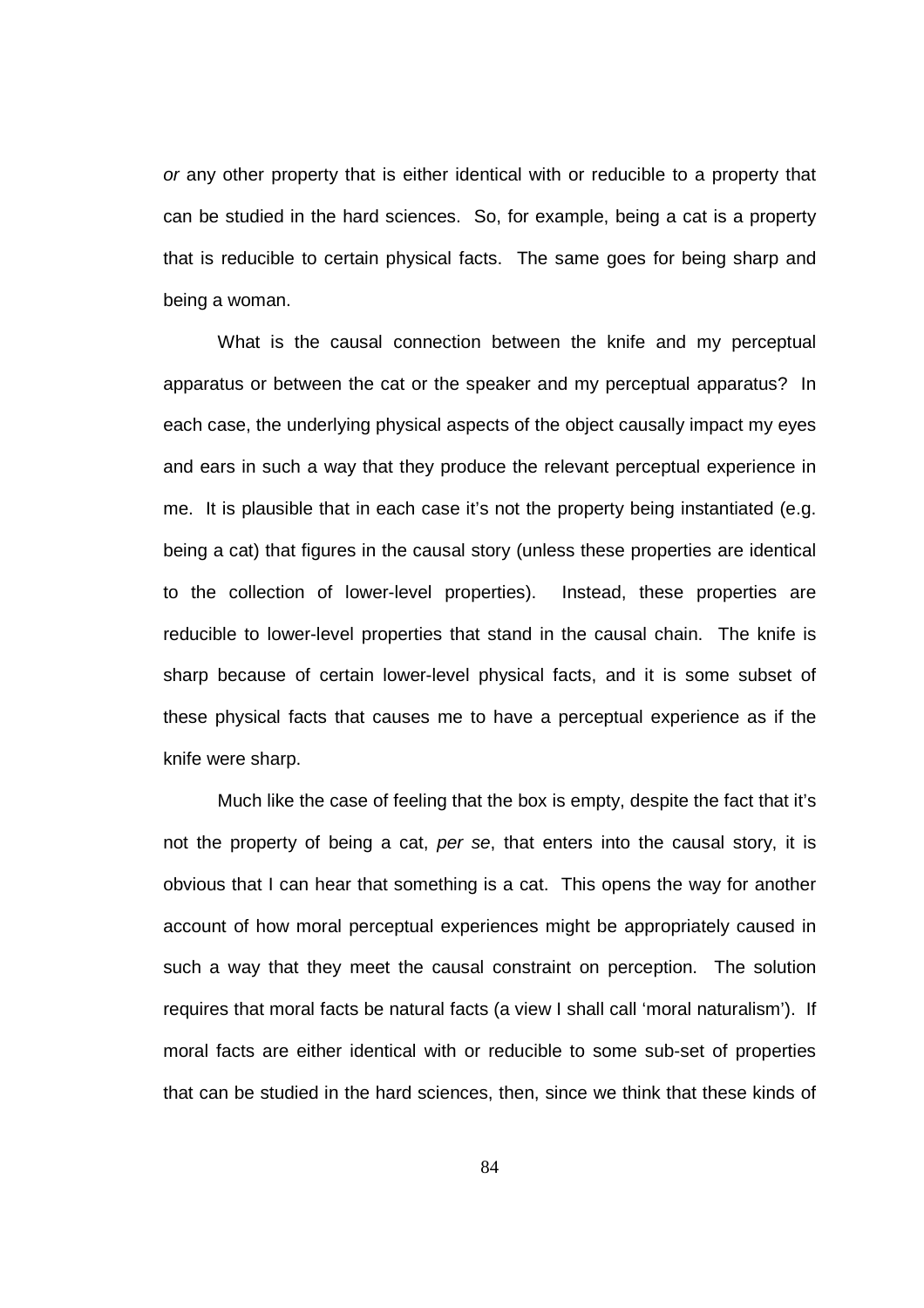properties can enter into causal relations with human agents, there is no longer a principled reason for thinking that putative cases of moral perception cannot meet the causal condition. Just as my perceptual experience as if the knife is sharp can be appropriately caused by some sub-set of the lower-level physical properties that being sharp is reducible to, so too, my perceptual experience as if the action is wrong can be appropriately caused by some sub-set of the lowerlevel physical properties to which being wrong is reducible.

 In order to see how a commitment to moral naturalism makes moral perception possible, consider a silly example: suppose the only thing that is morally good is being satiated with food and the only thing morally evil is starving. On this view, the possibility of moral perception is straightforward. Just as you meet the causal condition when you see that someone is starving, you meet the causal condition when you see that the state of affairs is morally evil. This is because the property of being evil is identical with (or reducible to) the property of starving. The causal contribution of the property of starving is identical to the causal contribution of the evil. Of course, this alone is not sufficient for moral perception (e.g. both cases presuppose certain concepts, background knowledge, etc. as shown in §2.3). But the important point for this chapter is to show that the causal condition can be met in putative cases of moral perception, and this simplistic illustration demonstrates that the move to moral naturalism is a way to meet the causal constraint on perception. Even if the correct moral theory were much more complex, as long as the moral properties remain identical with or reducible to some set of natural properties, there is no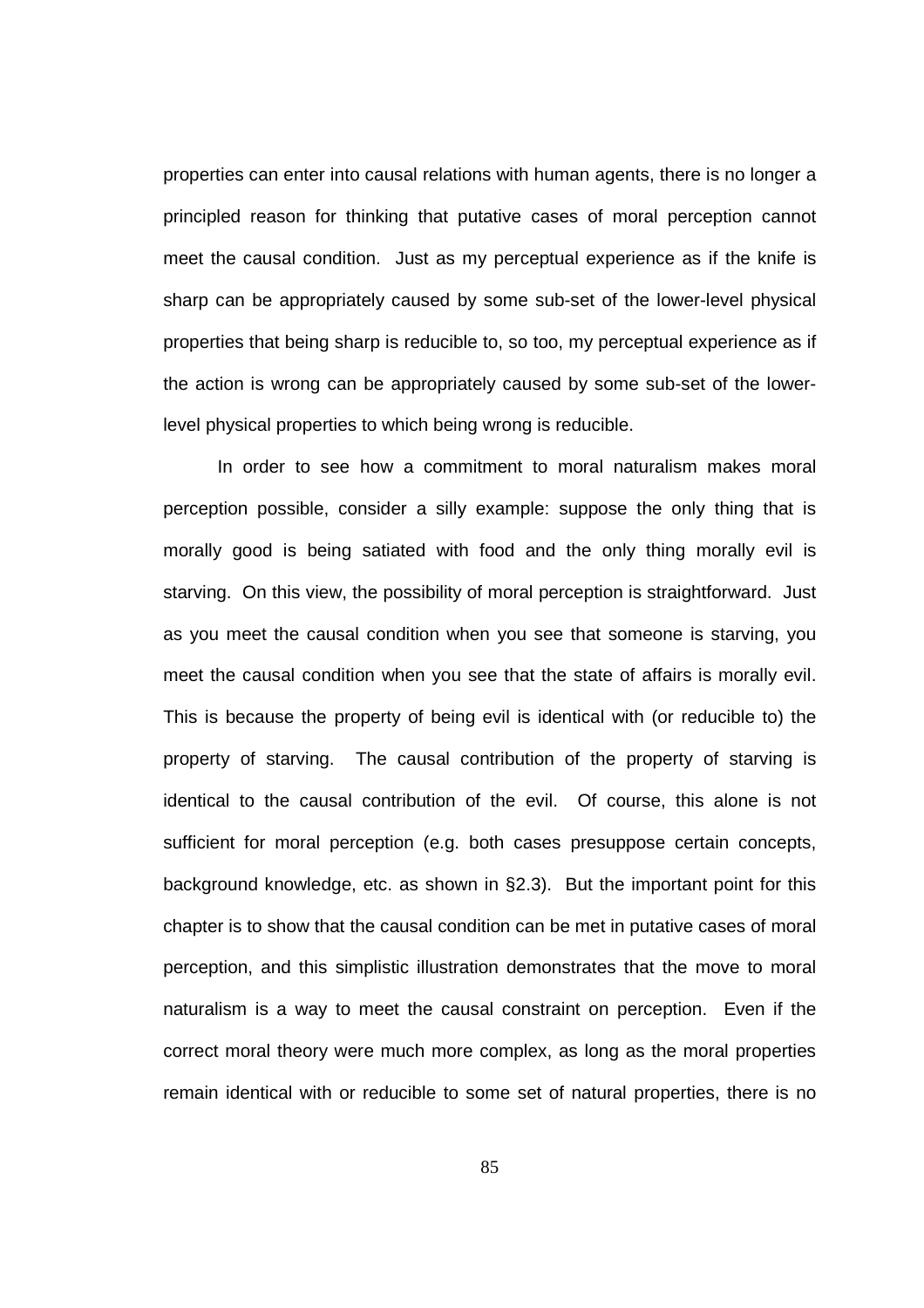principled reason for thinking that putative cases moral perception cannot meet the causal condition.

Michael Huemer (2005) objects to this strategy for defending moral perception. He argues that an appeal to natural properties must go as follows:

1) I can perceive that X is N (where 'N' indicates some natural property).

 $2)$  Good =  $N$ .

3) So, I can perceive that  $X$  is good. (p. 86)

This argument, as Huemer is quick to point out, is unsound. The inference from (1) and (2) to (3) is invalid because substitutions of identicals are not truth preserving within an intentional context. I may believe that George Orwell wrote 1984, but it doesn't follow from this that I believe that Eric Blair wrote 1984 even though Orwell and Blair are identical.

 However, Huemer's position is a straw man. One might allow, with Huemer, that substitution of identicals is truth preserving only in cases of perception de re. If I perceive Orwell and Orwell is identical to Blair, then I perceive Blair. We might deny that perceiving that a man is drinking tea is sufficient for perceiving that the president of the college is drinking tea even if the man is, in fact, the president of the college.

 But none of this is relevant for the present argument. I have not argued that if one can perceive that X is F and the property of being F is identical (or reducible to) the property of being  $G$ , then one can perceive that  $X$  is  $G$ . Instead, I have argued that if one can perceive that X is  $F$  and the property of being  $F$  is identical (or reducible to) the property of being G, then the property of being G is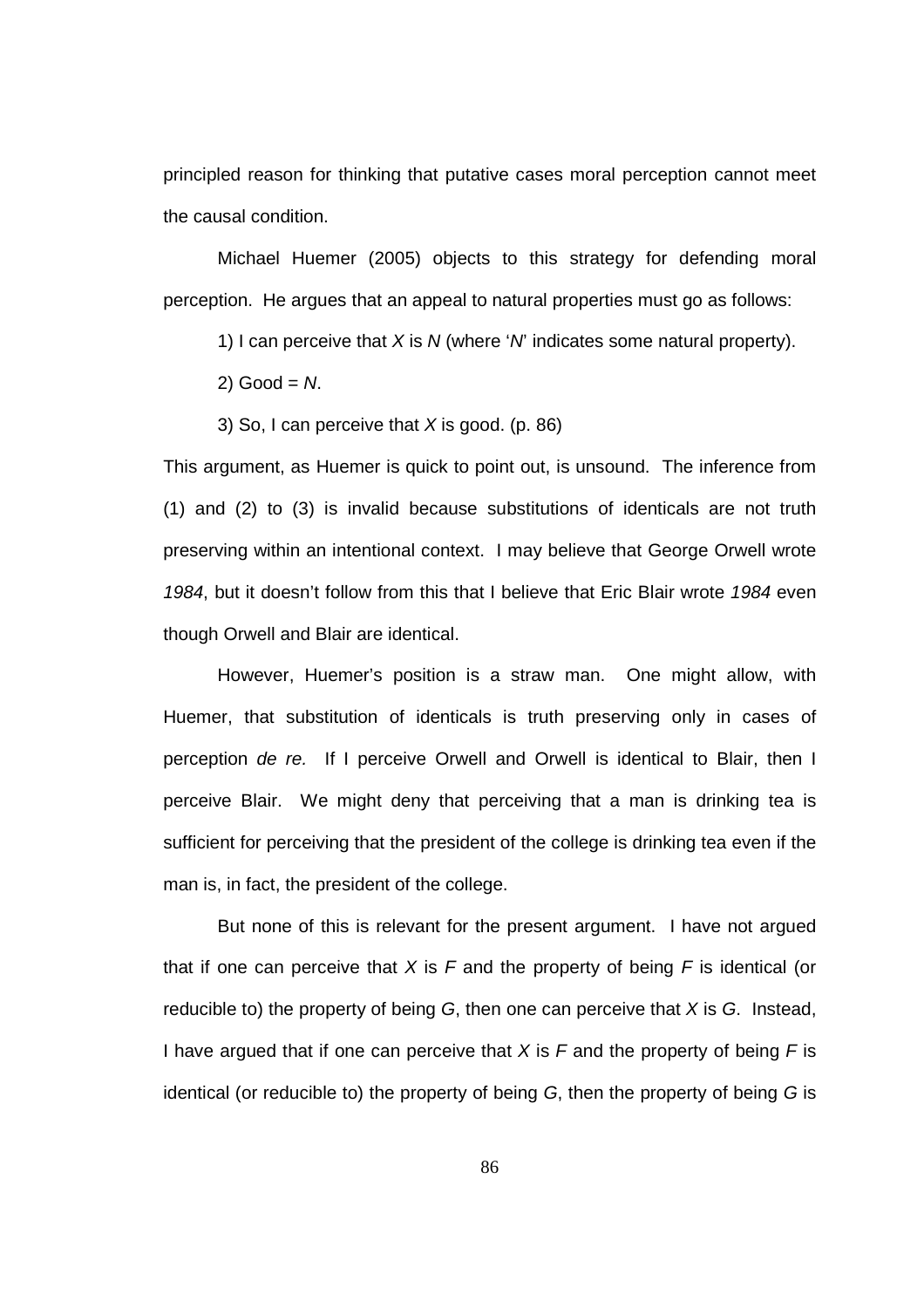just as causally responsible for the relevant perceptual experience as is the property of being F. My claim is merely that if moral properties are natural ones, then there is no principled reason for saying that putative cases of moral perception fail to meet the causal condition. Of course moral perception requires much more than meeting the causal condition, but the present argument is designed only to demonstrate that putative cases of moral perception meet this latter condition.

 However, my thesis is open to an objection from a different angle. Suppose that moral wrongness is the property of having a feature that would make an act prohibited according to a contract that people would agree to in the original position. In this case moral properties would be natural properties, but there is no plausible story about how such strange properties as these could causally impact our perceptual faculties.<sup>72</sup> The result is that the possibility of moral perception depends on the nature of moral properties—on some views of moral naturalism, moral properties would meet the causal constraint whereas on others they would not. Thus the possibility of moral perception turns on a substantive issue in metaethics.

 This is a serious objection, but two things may be said in response. First, at the very least I have shown that moral properties are able to interact causally with our perceptual faculties on some versions of moral naturalism, and that is a worthwhile achievement. In other words, I have shown that it is not in principle impossible for humans to meet the causal condition on perception if moral properties turn out to be non-secondary natural properties. However, if the

 $72$  Thanks to Brian Kierland and Matt McGrath for pressing similar versions of this objection.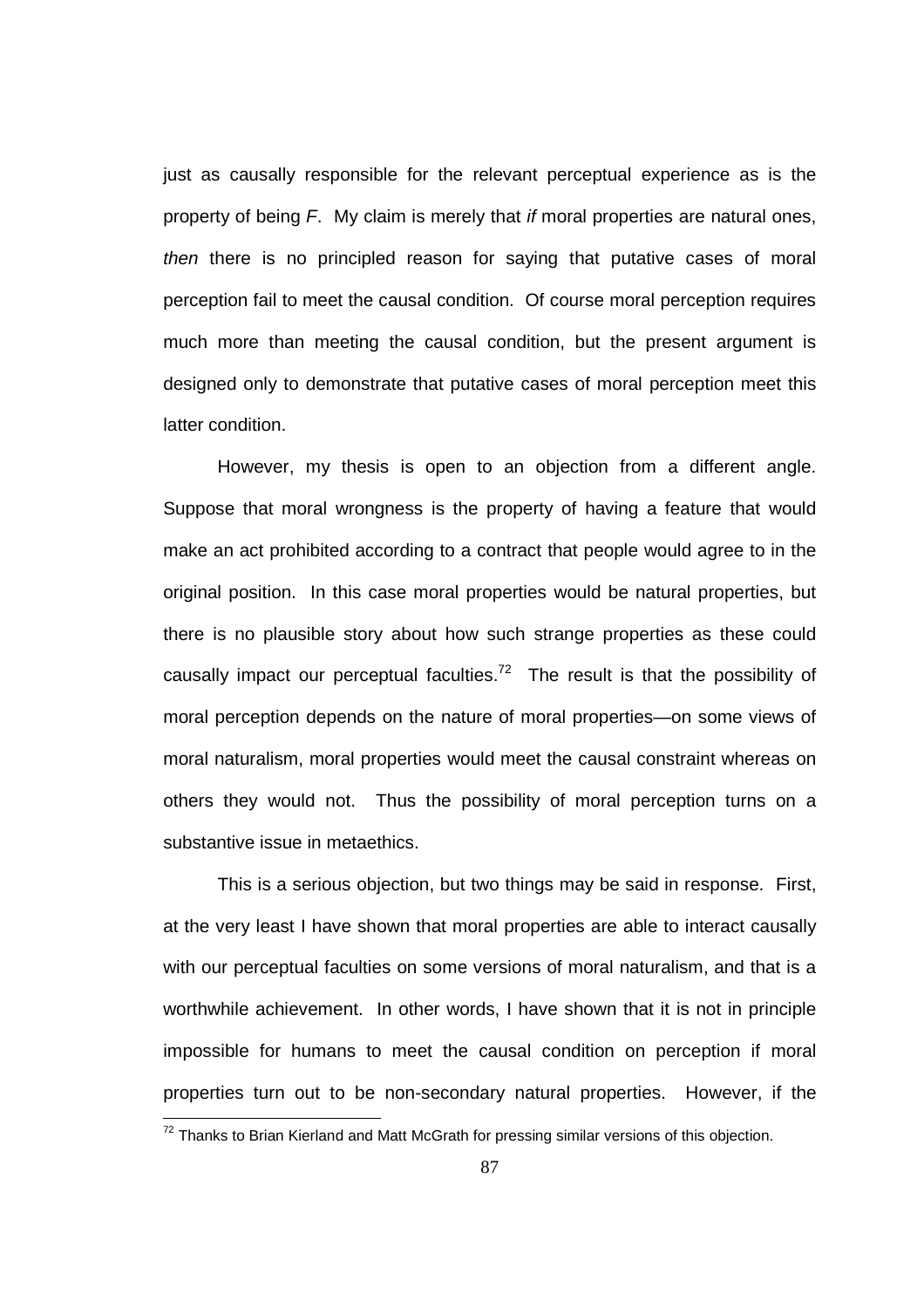present objection is sound, then my overall thesis will be severely undercut: I will have shown that moral perception occurs only if it turns out that moral properties are of a certain sort, and since perceptual moral knowledge requires moral perception, the tenability of my overall thesis hangs on whether or not moral properties turn out to be that sort or not.

 Second, at best the causal condition requires that in order to perceive that X is  $F I$  be in causal contact with some portion of X or the  $F$ -ness of X. For example, I meet the causal condition when I look at my computer despite the fact that I am not in causal contact with the underside of it. When I perceive that the animal is a cat, I meet the causal condition in virtue of being in causal contact with certain features of the animal in virtue of which it is a cat (e.g. its shape).

 Similarly, if moral properties were non-secondary natural properties, and if I can be in causal contact with at least some of the properties that are tightly connected to or constitutive of the moral properties, then this is sufficient for being in causal contact with the moral properties themselves. For example, suppose the fact that people would choose to prohibit a certain action is due (at least in part) to the fact that the action causes pain. In this case, there is a tight connection between the property of causing pain and the property being morally wrong (via the subjunctive conditional about what rational people in the original position would prohibit). While this tight connection isn't enough to show that being caused by one property is sufficient for being caused by the other, perhaps it's enough to meet a weakened version of the causal constraint (as entertained below).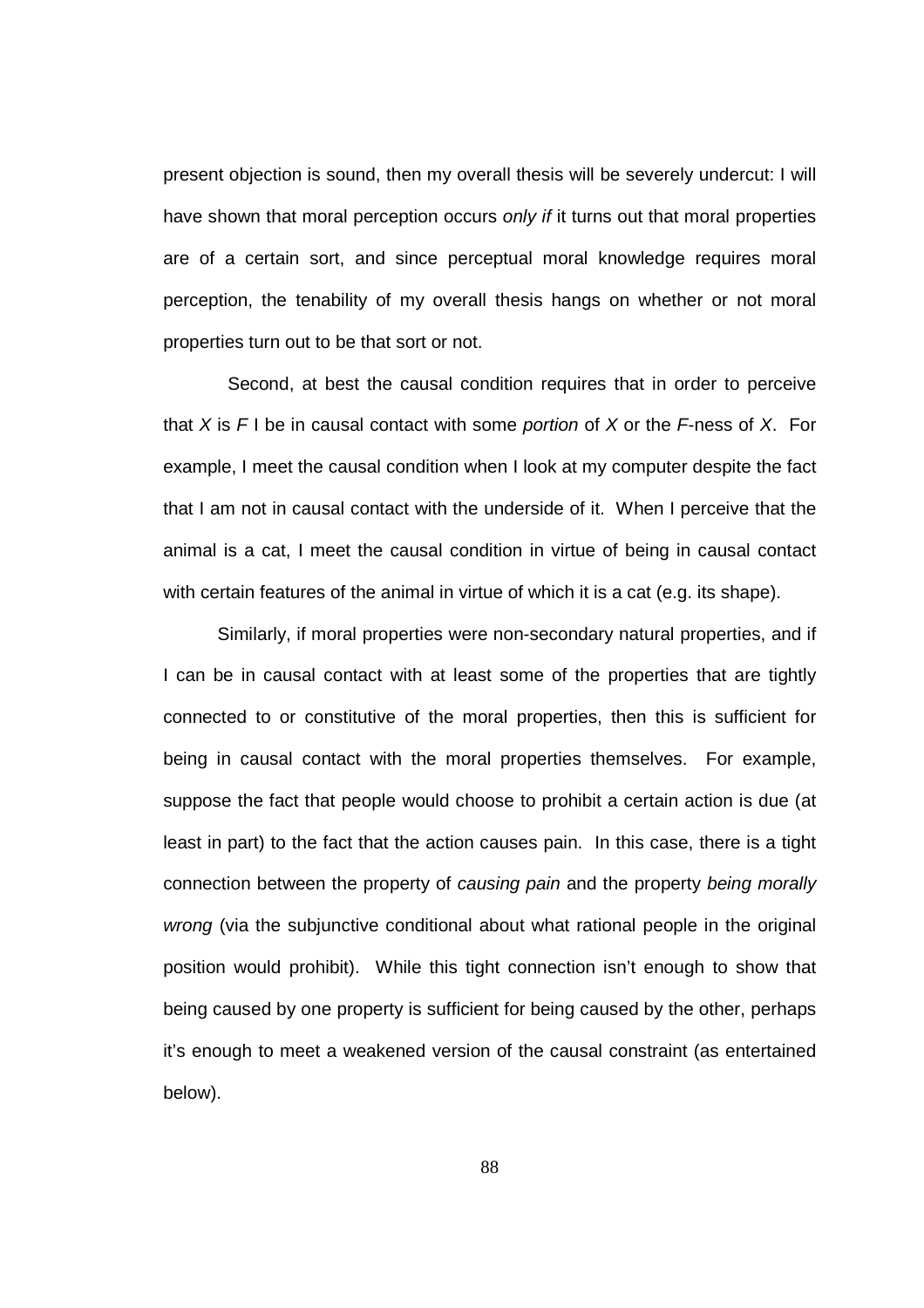What this shows is that the objection needs to be refined in order to undercut my robust claim that moral perception is possible no matter what moral properties turn out to be like. Since I think that it's plausible that the causal condition is met in cases in which we're in casual contact with a subset of constitutive properties, and I can't imagine a plausible moral ontology on which moral properties are not closely connected by the kinds of properties that we can come into causal contact with (e.g. causing pain), I conclude that the possibility of moral perception won't hinge on how the debate over moral ontology is decided.

#### **3.2.3 Moral Properties as Non-Natural Properties**

Following G.E. Moore (1903), many philosophers have been unhappy with the view that moral properties are natural properties. In specific, Moore argued (1) that the defense of any particular species of moral naturalism commits the naturalistic fallacy and (2) that any particular species of moral naturalism was vulnerable to the open question argument.<sup>73</sup> Is moral perception possible if moral facts turn out to be non-natural facts? On the face of it, this seems implausible. Michael Ridge (2003) entertains the possibility that we can perceive non-natural moral properties only to dismiss it: "If non-natural properties are by definition causally inert then this position seems problematic," (§3). Can putative

 $73$  It is contentious whether there even is such a thing as the naturalistic fallacy and if so, what it amounts to. For present purposes it is sufficient to note that the naturalistic fallacy is roughly the fallacy of drawing an evaluative conclusion from non-evaluative premises. Moore claimed that moral naturalists who invoked natural facts to support their view had committed the naturalistic fallacy. The open question argument purports to show that moral predicates are not definable in natural terms. The argument is roughly as follows: for any natural property N, it is an open question whether or not a moral property like 'good' is identical with N, thus moral terms like good are not semantically equivalent with any natural term.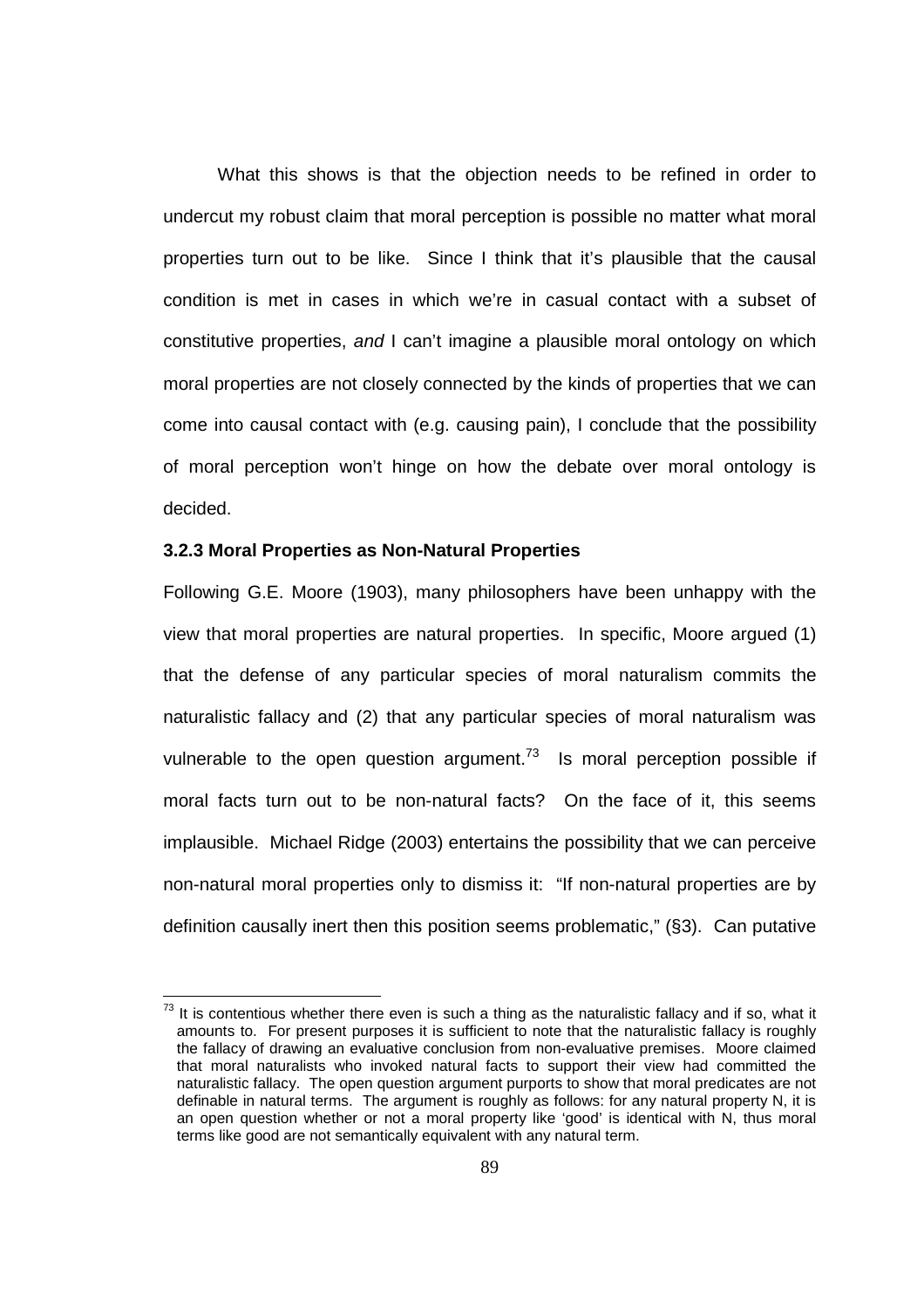cases of moral perception meet the causal constraint on perception even if moral facts are neither identical with nor reducible to natural properties?

 I think that the answer to this question is yes, though I grant that the case for the perception of non-natural properties is difficult to make out. I shall employ two different strategies in arguing for this conclusion. On the first strategy, I assume that we can perceive other non-natural properties, and I argue that the causal contribution of non-natural moral properties is analogous. On the second strategy, I argue that the causal condition ought to be interpreted in a way that allows for perception of non-natural properties that supervene on natural ones.

 Consider the first strategy. The final paradigm instance of perception from §3.1 is as follows: I perceive that my mother is angry. An argument for the possibility of moral properties meeting the causal constraint might go as follows. Mental properties are causally impotent, non-natural properties (i.e. epiphenomenalism about mental states is true). These mental properties are neither identical with nor reducible to any natural properties. And yet we can perceive that someone is in pain or that someone is angry. Similarly, even if it turns out that moral properties are epiphenomenal, non-natural properties, it is in principle possible to perceive that a given moral property is instantiated.

The limitation to this argument is obvious: it assumes the truth of a controversial view about the nature of mental properties, viz. that they are epiphenomenal.<sup>74</sup> While I am sympathetic to the view, my case for moral

 $74$ However, it's strange that the following argument has not been levied against epiphenomenalism by its opponents:

<sup>1.</sup> It is possible to perceive that someone is in pain.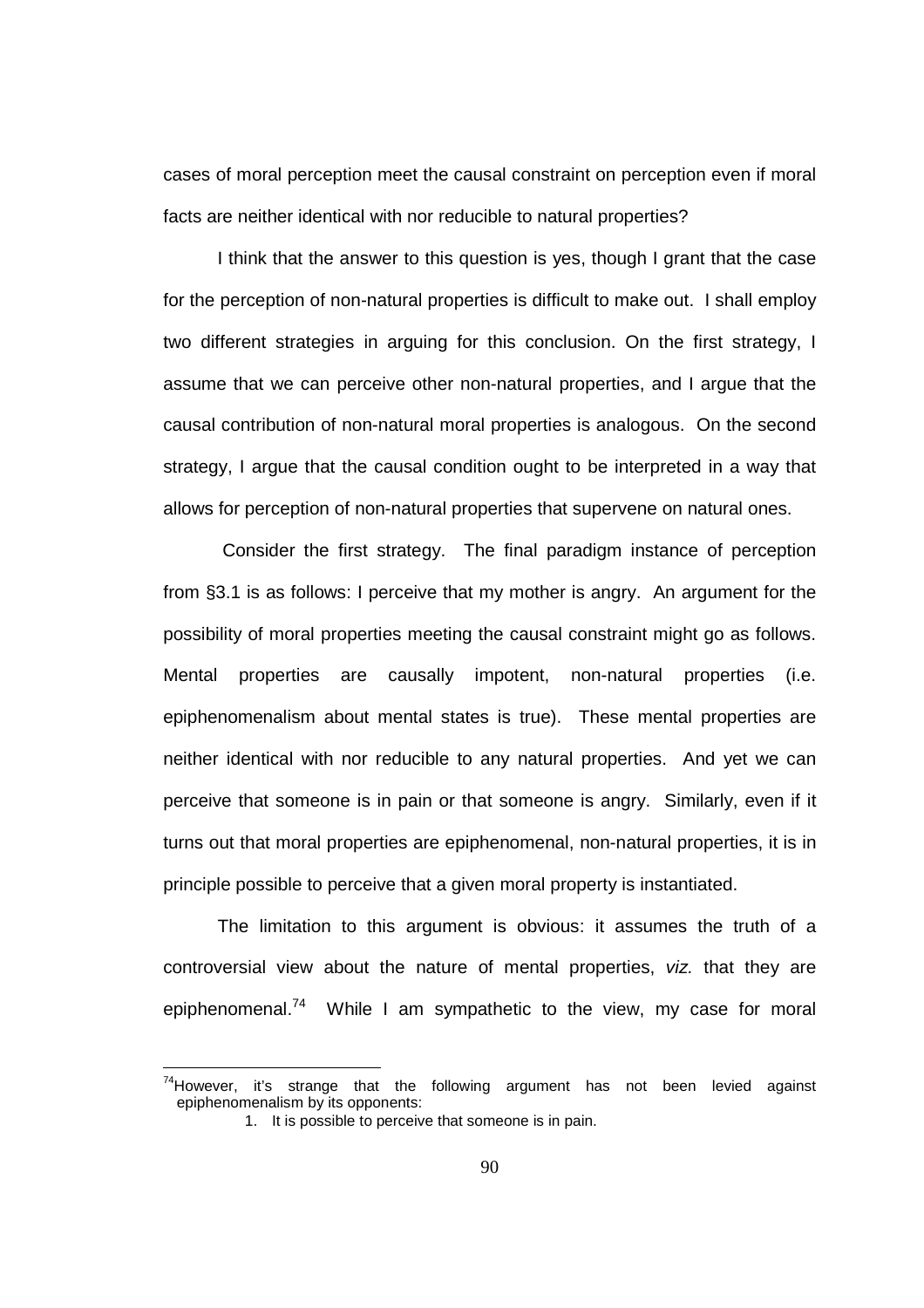perception would be weak if I relied on this assumption. Perhaps there are other instances of perception that would serve to motivate the argument from analogy here, but if there are, I am not aware of them. What is needed is a noncontroversial example of perception de dicto of the instantiation of a non-natural property. The examples that come to my mind are at least as controversial as the analogs in a case of moral perception (e.g. perceiving that the painting is beautiful where the aesthetic property in question is non-natural).

 A second strategy is much more promising. The second strategy requires understanding the motivation behind the causal condition and altering it to allow for the perception of a property that is not causally efficacious. Why is a causal connection between the observer and the property required? To answer this, it is helpful to get clear on the historical motivations behind the restriction. Recall that the causal condition was adopted in order to solve puzzling cases like Grice's pillar case. Here is another case from D.F. Pears (1976):

P is a traveller [sic] in a desert, and he hallucinates an oasis with his eyes closed, so there can be no doubt that [his visual experience] is not caused by anything beyond his eyelids. However, there is a real oasis, O in front of him and [his visual experience] matches O perfectly feature by feature. But P cannot be seeing O because, though the match is perfect, it is entirely coincidental. (p. 25)

- 3. So, it is possible for pain to cause a perceptual experience.
- 4. If epiphenomenalism were true, then it is not possible for pain to cause anything.
- 5. So, epiphenomenalism is false.

<sup>2.</sup> It is possible to perceive that someone is in pain only if the pain causes our perceptual experience.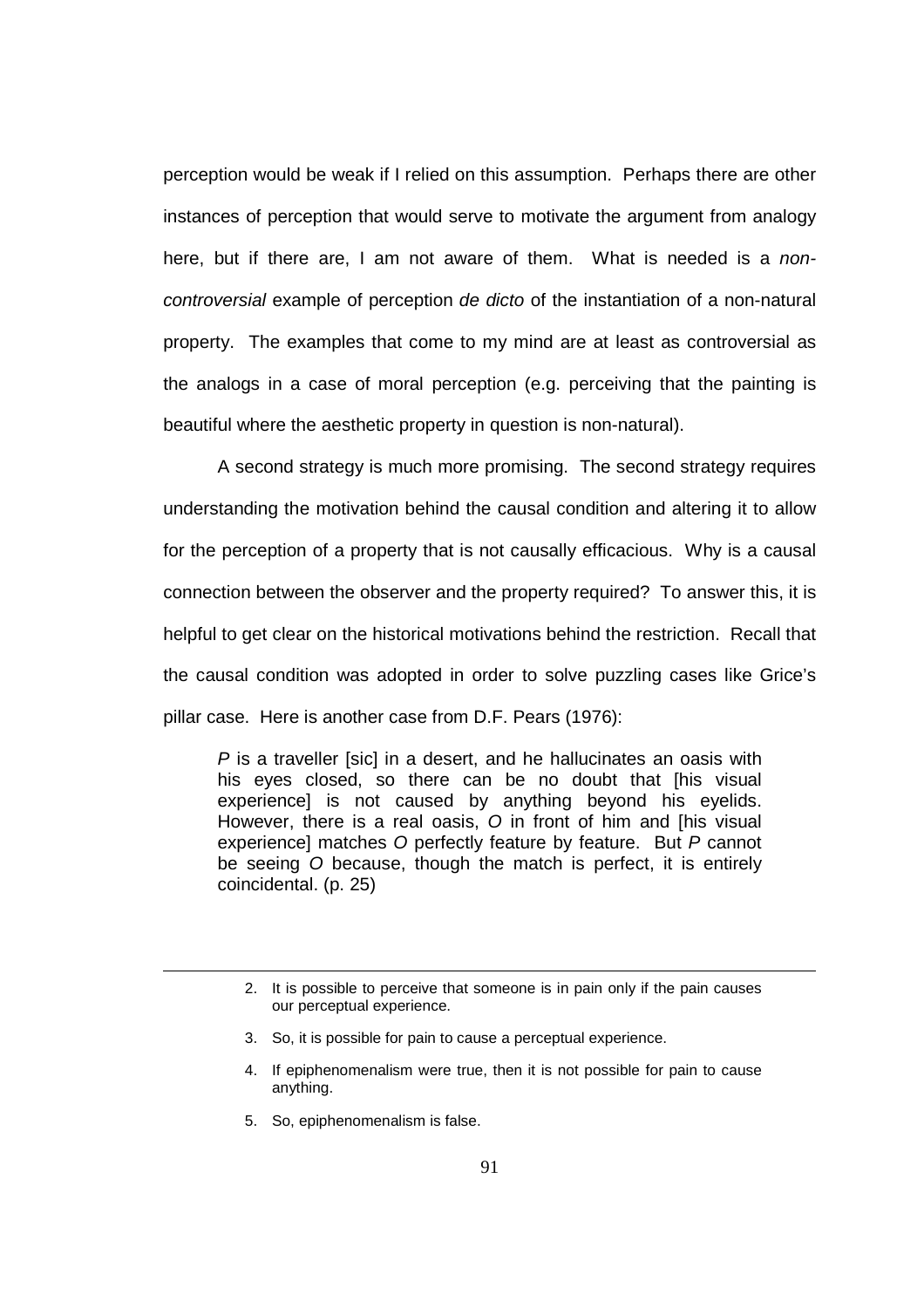Why, according to Pears, is this not a case of perception? Because it is simply a coincidence that  $P$ 's perceptual experience matches the external world. Pears severs the causal link between the two in order to get a case of coincidence. Similarly, Strawson (1974) explicitly defends the causal condition by appeal to matters of coincidence:

The concept of perception is too closely linked to that of knowledge for us to tolerate the idea of someone's being in this way merely flukishly right in taking his [visual experience as if M] to be the [perception of M] that it seems to be. Only those [visual experiences as if M] which are in a certain sense dependable are to count as the [perceptions of M] they seem to be; and dependability in this sense entails dependence, causal or non-logical dependence on appropriate M-facts. (p. 71)

Here again, Strawson notes that what really motivates the causal constraint is the fact that the concept of perception is non-accidental in the same sort of way that the concept of knowledge is non-accidental. Just as you cannot know that  $P$ accidentally or by a fluke, you cannot perceive that  $P$  if your perceptual experience is produced accidentally or by a fluke.

So the defense of the causal condition is an appeal to non-accidentality. The connection between the facts in the world and the experiences in our heads can't be accidental in a case of perception. Perception needs to be reliable. Strawson goes on to claim that "dependability in this sense" entails causal dependence. But this is too fast. Requiring a causal connection between the fact and the perceptual experience is one way to eliminate accidentality, but it is not the only way. A causal connection is *sufficient* to ensure non-accidentality, but it is not *necessary*. Another option—one that is just as dependable—is to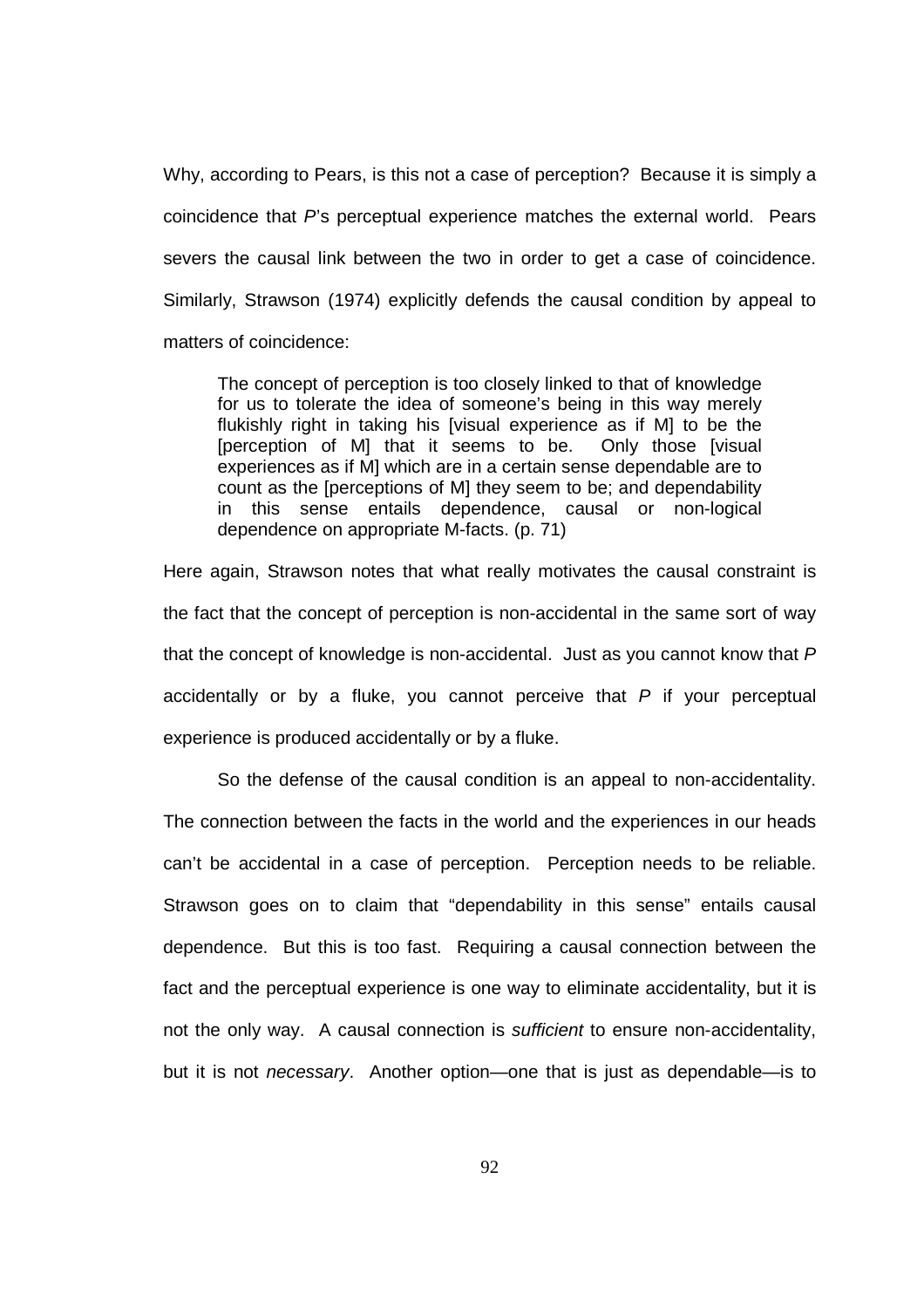require a causal connection between a fact on which another property supervenes and the perceptual experience.

One property supervenes on another if and only if no two states of affairs can differ with respect to the first without also differing with respect to the second. In other words, change in the first property entails a change in the second property. Now suppose that A-properties supervene on B-properties, and Bproperties can cause visual experiences. This allows for the kind of nonaccidental perceptual experiences that Grice, Pears, and Strawson require. It is no accident that I have a perceptual experience as if an A-property is instantiated when I am in causal contact with B-properties since anytime the B-properties are instantiated, the A-properties are likewise instantiated.

David Lewis (1980) makes a related suggestion in his seminal piece on prosthetic vision. He attempts to sort a variety of bizarre scenarios into cases of genuine and specious perception and notes that the causal condition is an unhelpful way of making the distinction. Instead, he thinks that whether or not someone with, say, a prosthetic eye, can perceive depends on a counterfactual condition:

 This is my proposal: if the scene before the eyes causes matching visual experience as part of a suitable pattern of counterfactual dependence, then the subject sees; if the scene before the eyes causes matching visual experience without a suitable pattern of counterfactual dependence, then the subject does not see. (p. 142)

Lewis' suggestion is similar to mine in that the rationale behind the requirement of counterfactual dependence is the elimination of accidentality. When the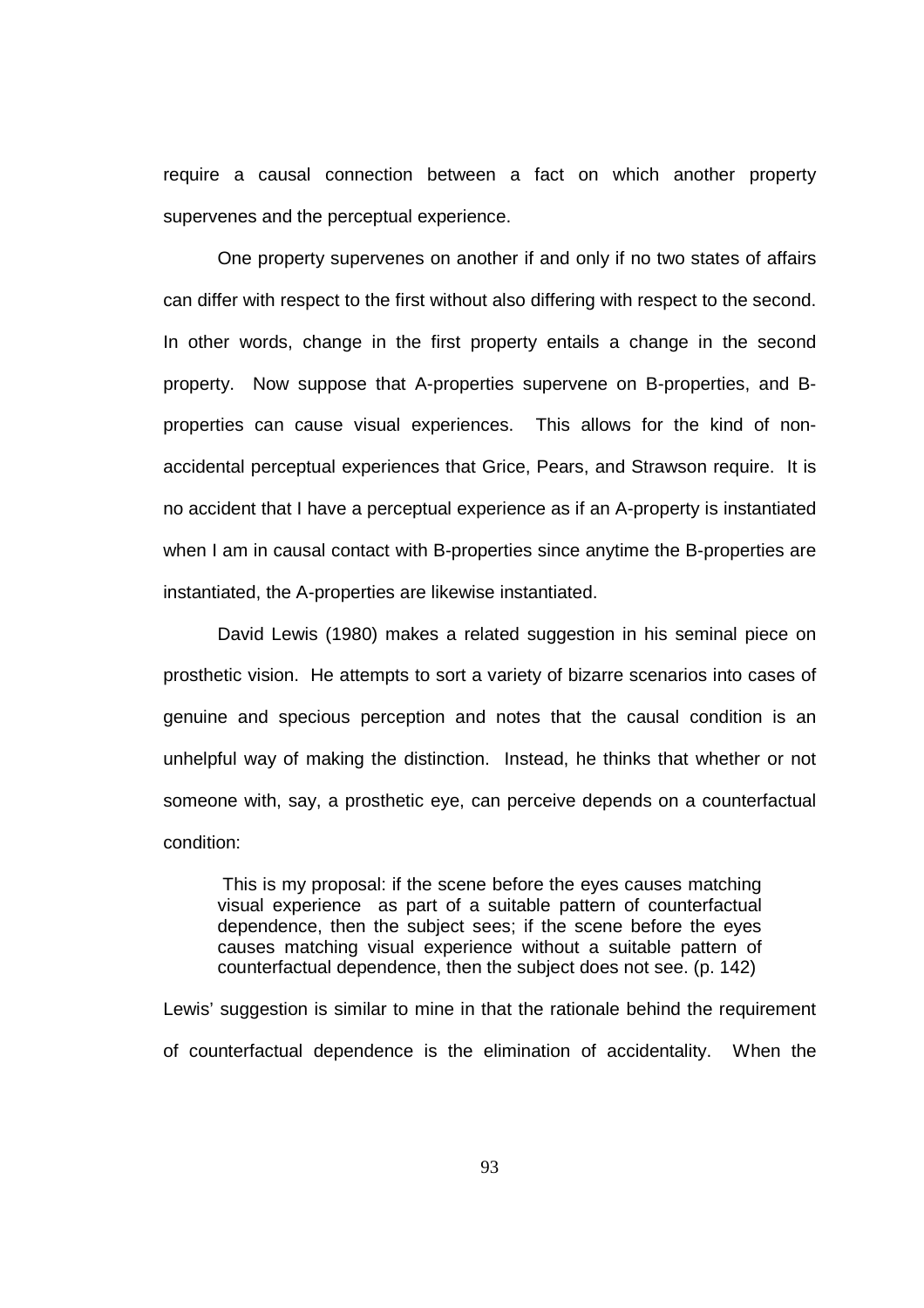counterfactual dependence requirement is met, it is no coincidence that the visual experience matches the external facts.

 The non-accidentality can be seen in another way. Note that the reliance on supervenience in the case of non-natural properties is isomorphic to the reliance on reducibility in the case of higher-order, natural properties. In the one case it is supervenience that "connects" the causally efficacious property with the supervening property, and in the other case it is reducibility that "connects" the causally efficacious property with the higher-order property. This is not to say that supervenience and reducibility are alike in all respects; after all, a supervenience relation between two entities simply indicates a modal correlation between the two whereas a reducibility relation indicates a stronger relation such as identity.<sup>75</sup> However, in both cases there is a reliable connection between the facts (higher-order or non-natural) and the perceptual experiences, and it is the similarity in reliability that is crucial for my analogy. Consider the following schemas:

## **Schema for higher-order, natural properties:**



 $75$  Thanks to Brian Kierland for pointing the relevant differences between supervenience and reduction.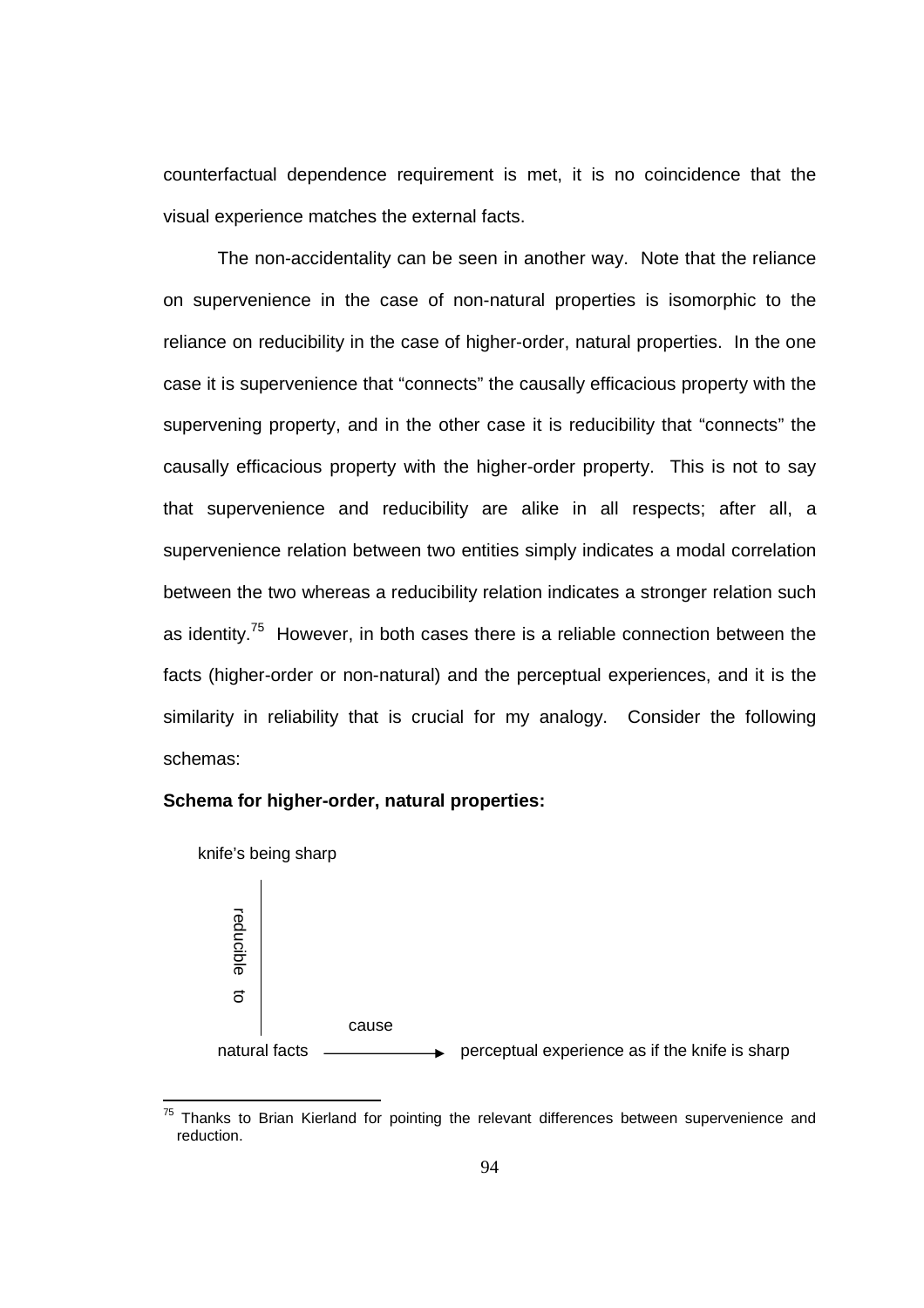# **Schema for supervenient, non-natural properties:**



 $\overline{a}$ 

natural facts  $\longrightarrow$  perceptual experience as if the action is wrong

My suggestion is that the causal condition be understood in a way that allows for the perception of properties that supervene on natural ones.<sup>76</sup> This emendation is not ad hoc since the point of the causal condition is to eliminate accidentality, and the emended condition meets this requirement as well. Furthermore this understanding of the causal condition is consistent with the ordinary way in which we conceive of perception. Strawson (1979) points out that "we think of perception as a way…of informing ourselves about the world of independently existing things…" (p. 51), and the emended causal condition allows for that. Indeed Dummett (1979) thinks that perception is possible even if an occasionalist metaphysics turns out to be true:

…if someone believes, with Malebranche, that the presence of the object and my perception of it are joint effects of some further cause, his belief does not violate the concept of perception, so long

 $76$  I do not know whether the defenders of the paradigm analyses of perception that I invoked at the opening of this chapter would agree with this emendation. Perhaps they understand the causal condition in a more strict manner. If so, I am breaking from tradition here. However, I think that (A) the tradition bears out my reading of the causal constraint and (B) the defenders of the paradigm analyses should understand the causal condition in this manner.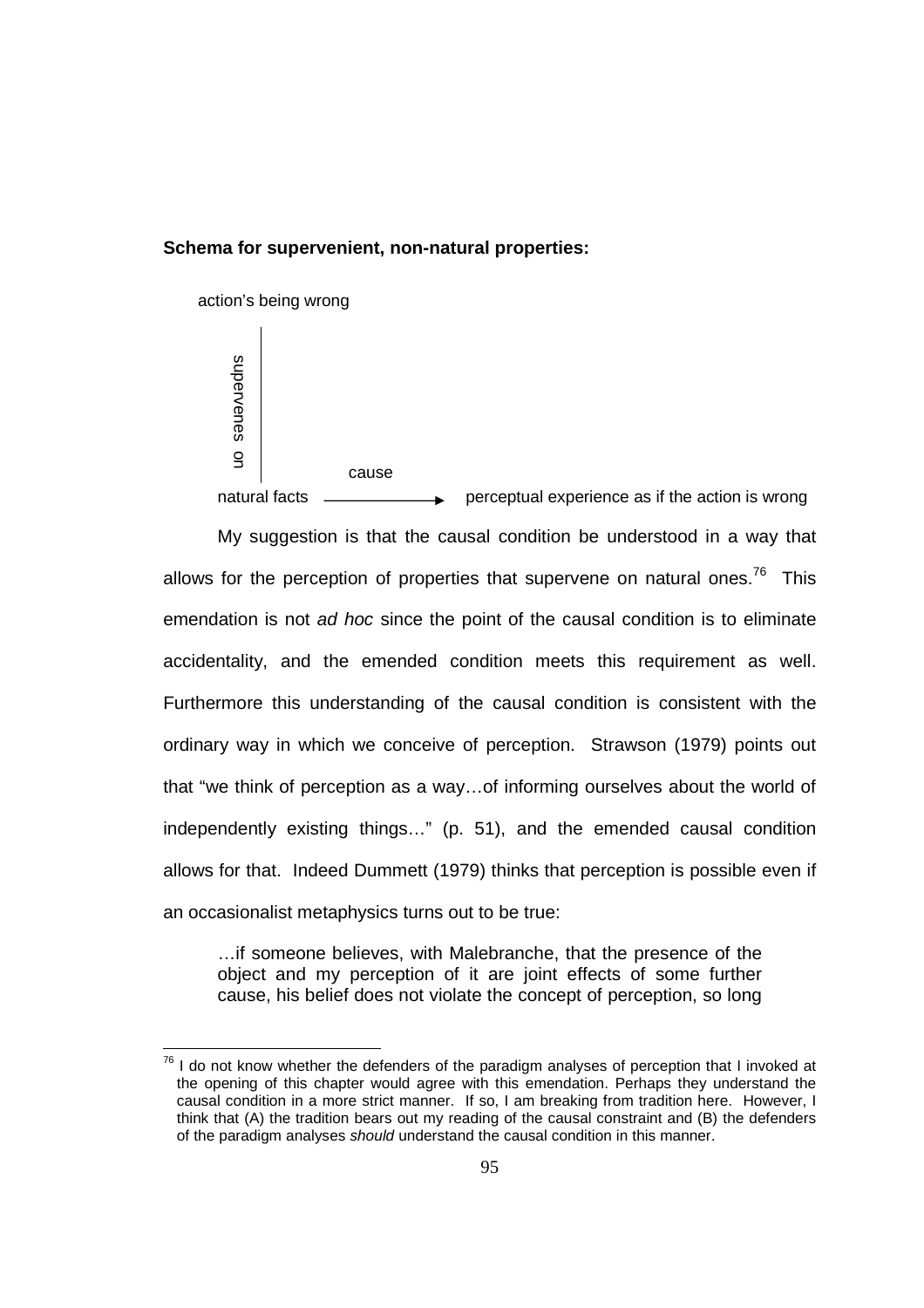as he allows that my perception supplies a reason for taking the object to be there. (p. 35-6)

Even on an occasionalist metaphysics there can be a regularity between perceptual experiences and the appropriate facts as a result of a causal connection between one's perceptual faculties and external world properties, and this is what is required by our concept of perception. Whether my experience as if P is caused by the fact that P or by the fact that Q on which the fact that P supervenes, in either case perception is a reliable source of information about the world.<sup>77</sup>

My case for the claim that putative examples of moral perception meet the causal condition is now easy to make out. Even if moral properties turn out to be non-natural properties, it is widely conceded that the non-natural moral properties supervene on natural properties. In other words, there can be no two worlds that are identical with regard to natural facts but differ with regard to their respective moral facts. And if (A) we can be in causal contact with the base-level natural facts and (B) supervenience of moral facts on these base-level facts is sufficient to meet the causal condition on perception, then putative cases of moral perception can meet the causal condition on perception.

 $77$  Peter Markie suggests the following case: Suppose that God exists and has designed humans such that anytime they have a perceptual experience as if there is an oasis present, there is, in fact, an oasis present. In such a case, is it true to say that the person is perceiving the oasis? I think the answer is yes. In this case, the person has a perceptual experience as if an oasis is present, an oasis is present, and the link between the actual oasis and the experience of one is non-accidental: God has designed humans to be accurate oasis detectors in this way.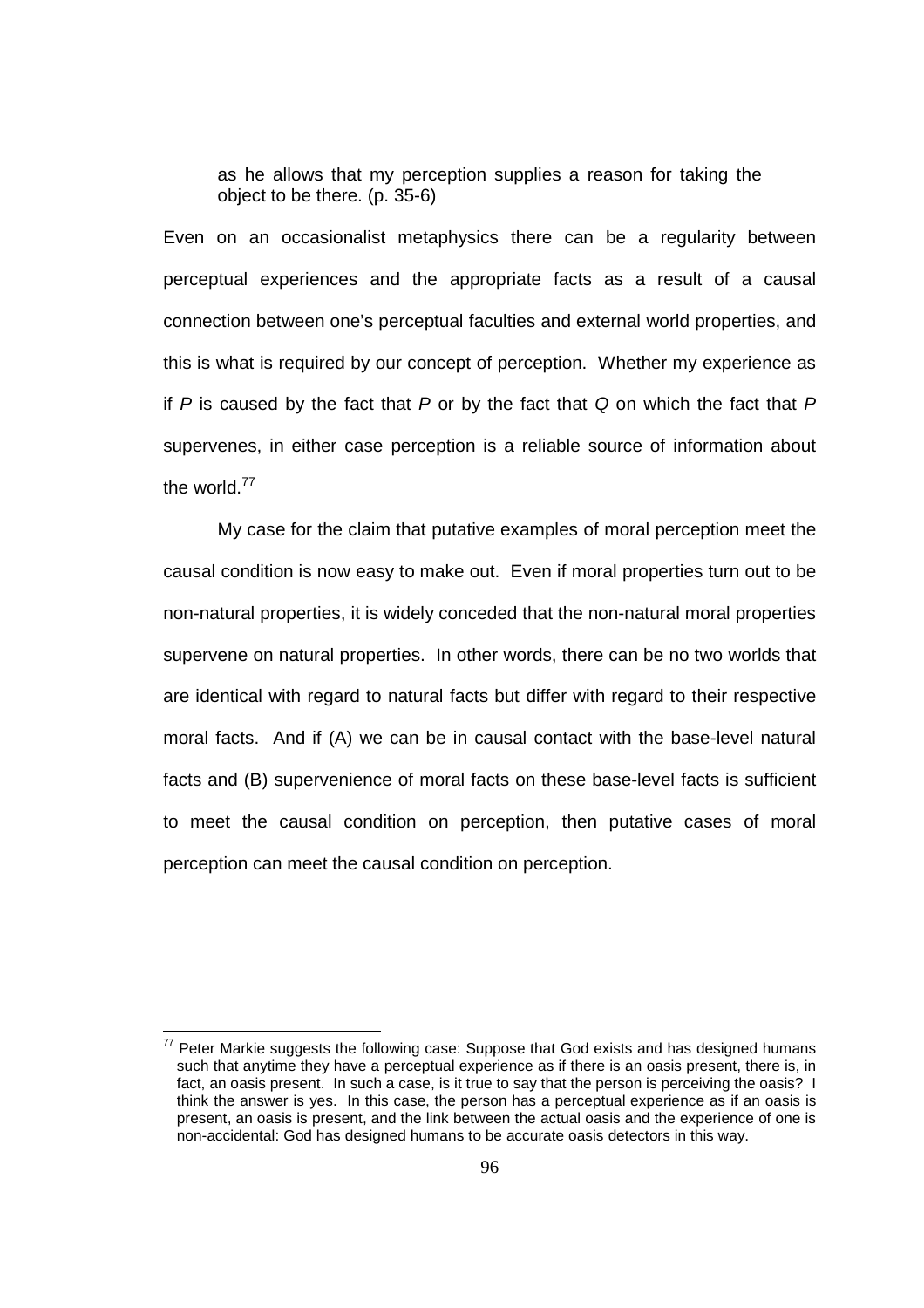# **Chapter 4: The Epistemology of Moral Perception**

We should give no less credit to the unproved remarks and opinions of those who are practically wise, or old and experienced, than we give to [their] proved views. For since they have the eye that experience gives them, they see right.

~Aristotle, Nicomachean Ethics 1143b14

## **4.0 Introduction**

I have argued that moral perception is possible, and—granting contingent claims about the sorts of experiences that people actually have—that it actually occurs. However, my overall thesis is that at least some moral knowledge is perceptual knowledge. In order to establish this claim, I need to show that moral perception is at least sometimes sufficient for moral knowledge. That is the goal of this final chapter.

A moment's reflection shows that perceiving that  $X$  is  $F$  is not always sufficient for knowing that X is F. For example, perhaps you perceive that X is  $F$ though you fail to believe that  $X$  is  $F$ , and since knowledge requires belief, you thereby fail to know that  $X$  is  $F$ . However, even perception with belief is not always sufficient for knowledge. Consider Goldman's (1976) famous barn case:

Henry is driving in the countryside with his son. For the boy's edification Henry identifies various objects on the landscape as they come into view. "That's a cow," says Henry. "That's a tractor," "That's a silo," "That's a barn," etc. Henry has no doubt about the identity of these objects; in particular, he has no doubt that the lastmentioned object is a barn, which indeed it is….Suppose we are told that, unknown to Henry, the district he has just entered is full of papier-mâché facsimiles of barns. These facsimiles look from the road exactly like barns, but are really just facades….Given this new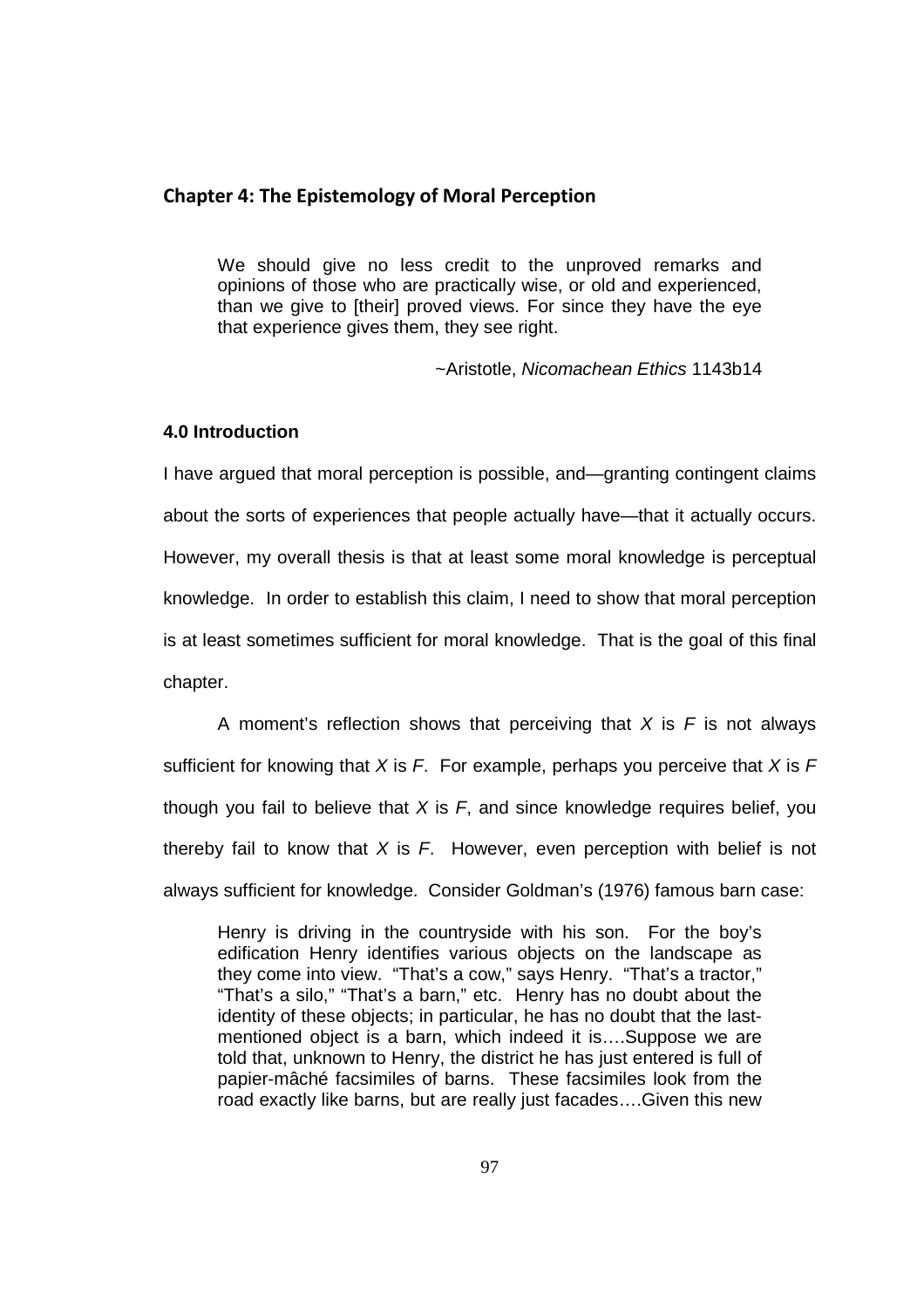information, we would be strongly inclined to withdraw the claim that Henry knows the object is a barn. (pp. 772-3)

In this case, Henry has a perceptual experience as if that is a barn, that object is, in fact, a barn, and his perceptual experience is appropriately caused by the barn. In other words, Henry perceives that that's a barn.<sup>78</sup> However, as Goldman points out, Henry does not know that that's a barn.<sup>79</sup> This is because he is in a Gettier scenario that makes his true belief sufficiently accidental so that it falls short of the standards for knowledge.

The most straightforward way to demonstrate moral perception is sufficient for moral knowledge is to take an accepted model of perceptual knowledge and simply show that moral perception meets the necessary and sufficient conditions of the account. Unfortunately, while most philosophers agree that perception is a source of knowledge, they disagree widely about how perception is relevant to knowledge. I propose the following strategy. In order to show that moral perception is at least sometimes sufficient for moral knowledge, I shall apply 4 contemporary accounts of perceptual knowledge to my results from chapters 2 and 3. I shall argue that no matter which of these accounts turns out to be correct, the prospect of perceptual moral knowledge is secure.

 $^{78}$  Matt McGrath suggests that while Henry perceives a barn in this case, he doesn't perceive that that's a barn. I don't share this intuition since I think it would be perfectly normal for Henry to continue to think that he saw that the object was a barn even after he comes to find out that he was in fake barn country. At any rate, the issue is whether or not perceiving-as is sufficient for knowledge. I think not. If one disagrees with this, so much the better for my overall case since I showed that it was possible to see something as bearing a moral quality, then if perceiving-as is sufficient for knowledge, then I've already met my burden of showing that it is possible to have perceptual moral knowledge.

It is widely acknowledged in the contemporary literature that Gettier conditions undermine knowledge, and I operate within that assumption here. If it turns out that Gettier conditions are consistent with knowledge (as a few contemporary philosophers are wont to argue), this won't affect my overall thesis. In fact, that would just remove one more obstacle to perceptual moral knowledge.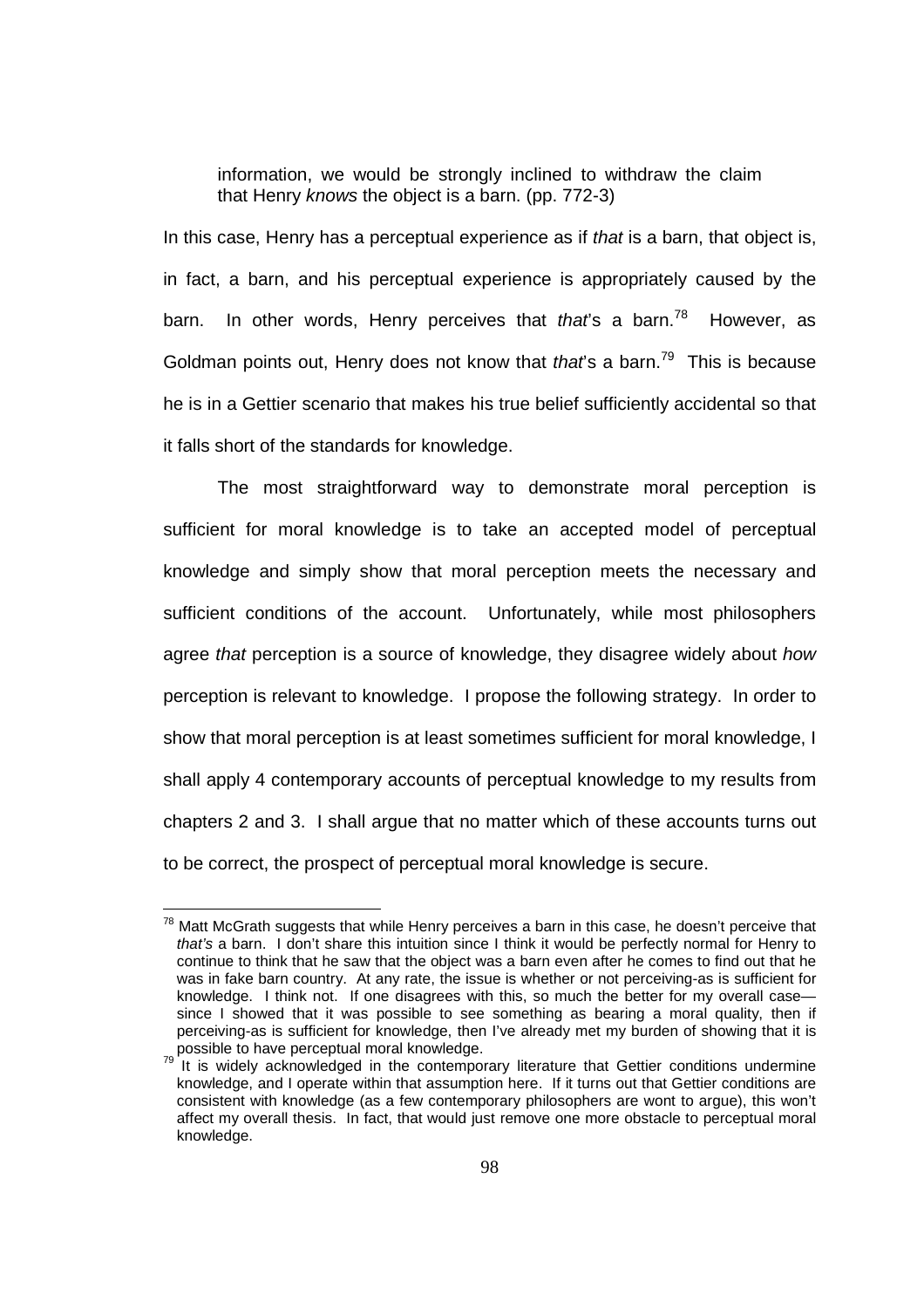The chapter is divided as follows. In  $§4.1$  I show that independent of whether moral perception is ever sufficient for moral knowledge, it is at least sometimes sufficient for justified moral belief. The remainder of the chapter is devoted to evaluating the epistemic efficacy of moral perception on 4 contemporary accounts of perceptual knowledge:

§4.2 Indirect Realism (e.g. Bonjour)

§4.3 Direct Realism (e.g. Dretske)

§4.4 Evidentialism (e.g. Steup)

§4.5 Proper Functionalism (e.g. Plantinga)

I close the chapter in §4.6 where I briefly recount the objection from moral disagreement as a potential defeater for perceptual moral knowledge, and I argue that this objection fails.

#### **4.1 Justified Belief and Moral Perception**

Before turning to the issue of whether moral perception is ever sufficient for moral knowledge, it is important to ask whether or not moral perception is ever sufficient for justified moral belief. While it's true that accounts of epistemic justification vary just as much as accounts of knowledge, moral perception is sufficient for justified moral belief on several plausible accounts of justification. In fact, mere moral perceptual experiences (as opposed to moral perception) are sufficient for justified moral belief in at least some cases. This conclusion is motivated in part by thought experiments like Stewart Cohen's (1984) new evildemon problem:

Imagine that unbeknownst to us, our cognitive processes (e.g. perception, memory, inference) are not reliable owing to the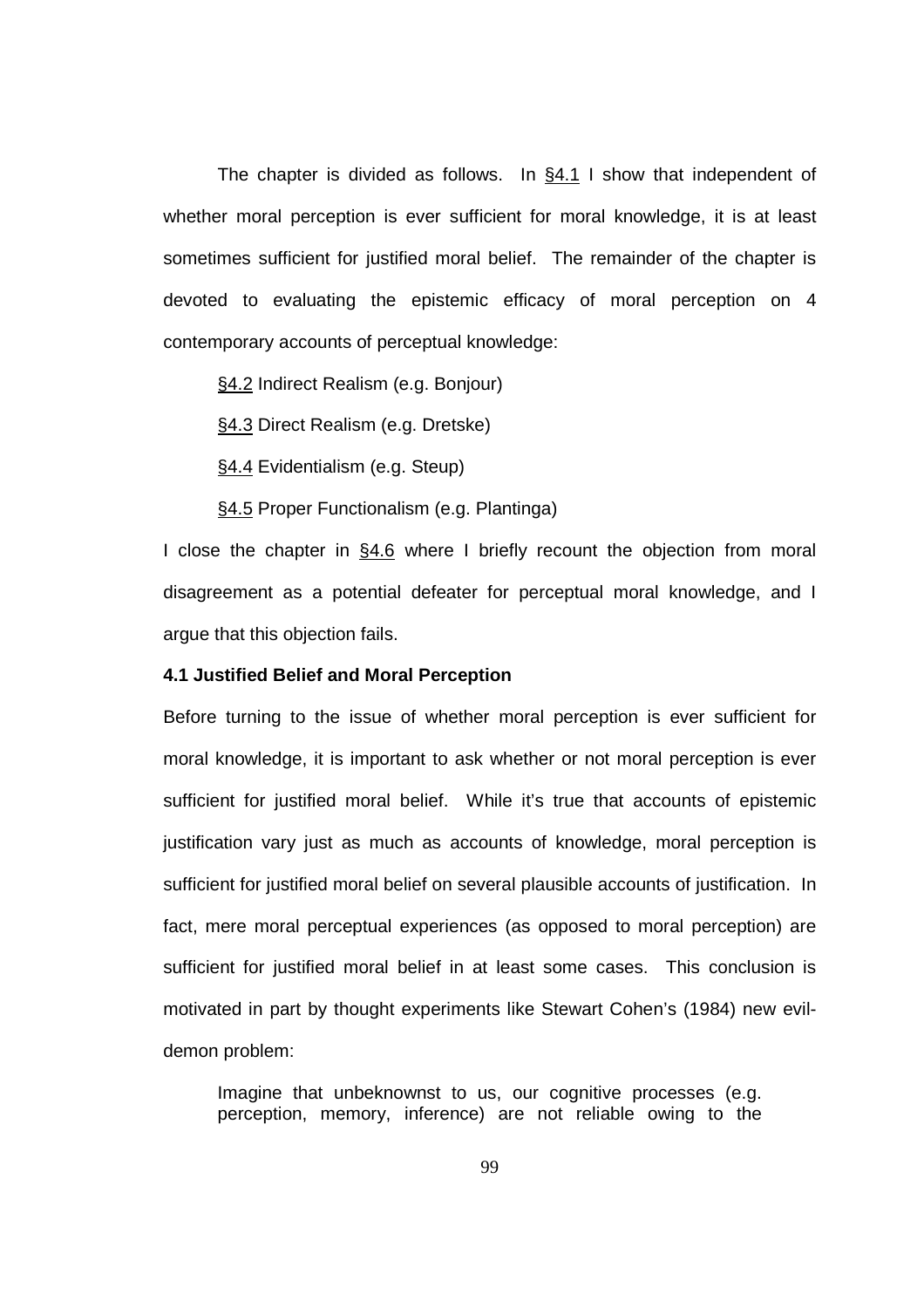machinations of the malevolent demon. It follows on a Reliabilist view [and other factive views of justification] that the beliefs generated by those processes are never justified. Is this a tenable result? I maintain that it is not….on the demon hypothesis, we would have every reason for holding our beliefs, that we have in the actual world….If we have every reason to believe e.g. perception, is a reliable process, the mere fact that unbeknownst to us it is not reliable should not affect its justification-conferring status… (pp. 281-2)

Are the subjects in the demon world justified in their beliefs concerning the external world? If so, what is it that justifies their beliefs? The answer cannot be perception: ex hypothesi, the demon worlders never perceive anything. The only plausible candidate for justifiers are the demon worlders' mere perceptual experiences.<sup>80</sup> A particular demon worlder is justified in his belief that a cup is in front of him because he has a certain kind of perceptual experience. And if mere perceptual experiences have the epistemic authority to justify external world beliefs in the new evil demon case, mere moral perceptual experiences have the epistemic authority to justify moral beliefs in the actual world.<sup>81</sup>

Again, precisely how the perceptual experience functions to provide justification for a specific belief is an open question. The important point at present is that moral perception is at least sometimes sufficient for the justification of moral beliefs. To argue for this claim, I shall apply two prominent

 $80$  One might argue that it is the coherence among the demon worlders' beliefs that justify any given belief about the external world. But even in this case the perceptual experiences play a crucial justificatory role since it is plausible that only wide reflective equilibrium that takes the nature of one's perceptual experiences into account will be a candidate for a justifier.

 $81$  One might object that there is a crucial difference between the demon worlder's situation vis-àvis external world perception and our situation vis-à-vis moral perception. For example, in Cohen's case, the demon worlders "have every reason to believe perception is a reliable process" whereas we lack a reason to think that moral perception is a reliable process. Note two things. First, a belief that perception is a reliable process is neither necessary nor sufficient for justification on Cohen's view as sketched here. Second, there is no principled reason why I may not come to hold the belief that moral perception is reliable—all that is necessary is that I form the belief that I have been accurate in discerning moral qualities in the past. I briefly address issues of reliability further in §4.4.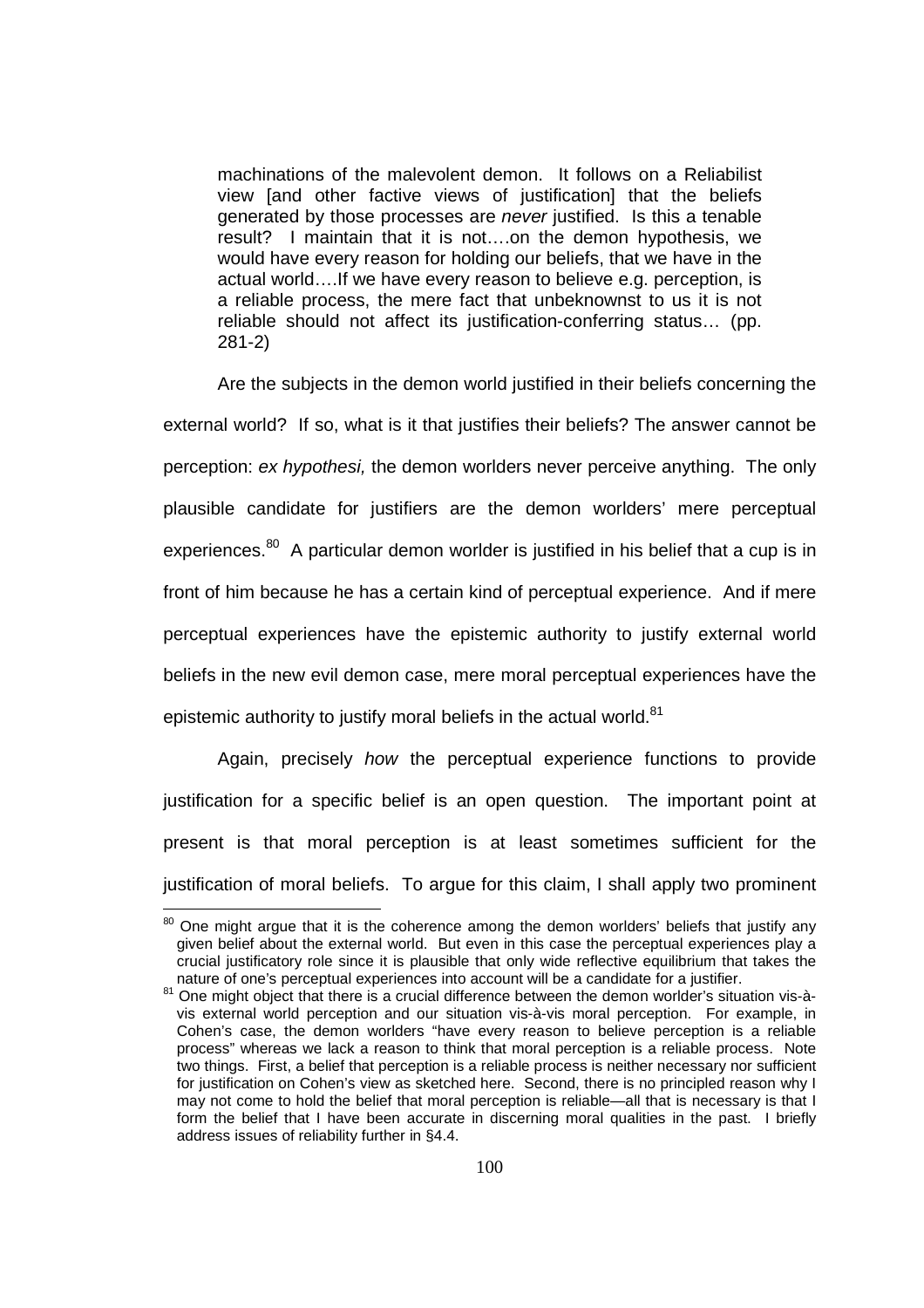accounts of justification to Harman's putative case of moral perception. First, consider the general account of epistemic justification defended by Michael Huemer (2001). Huemer's account relies on the epistemic power of what we might call "seeming states," and thus he grounds the epistemic potency of a perceptual experience in the fact that having a perceptual experience as if  $X$  is  $F$ makes it seem to us that X is  $F$ . From there, the epistemic heavy lifting is accomplished by what he calls the principle of phenomenal conservatism:

(PC) If it seems to S as if P, then S thereby has at least prima facie justification for believing that P. (p. 99)

Since a perceptual experience as if  $X$  is  $F$  makes it seem to the subject as if  $X$  is F, a perceptual experience is capable of generating prima facie justification for the belief that  $X$  is  $F$ . And in a case of moral perceptual experience, it seems to the subject in question as if a particular moral property is instantiated. And thus the subject's belief that a particular moral property is instantiated is prima facie justified for him. Finally, since mere *perceptual experiences* are capable of rendering moral beliefs justified, then a fortiori moral perception is so capable.

Huemer's account of epistemic justification is perfectly general as opposed to an account of perceptual justification, per se. However, consider an account of perceptual justification defended by John Pollock (2005). Pollock endorses a form of direct realism in which perceptual beliefs are justified in virtue of the fact that they are perceptual beliefs. Pollock endorses the following direct realist principle:

<sup>(</sup>DR) For appropriate  $Ps$ , if S believes [that]  $P$  on the basis of being appeared to as if P, S is defeasibly justified in doing so.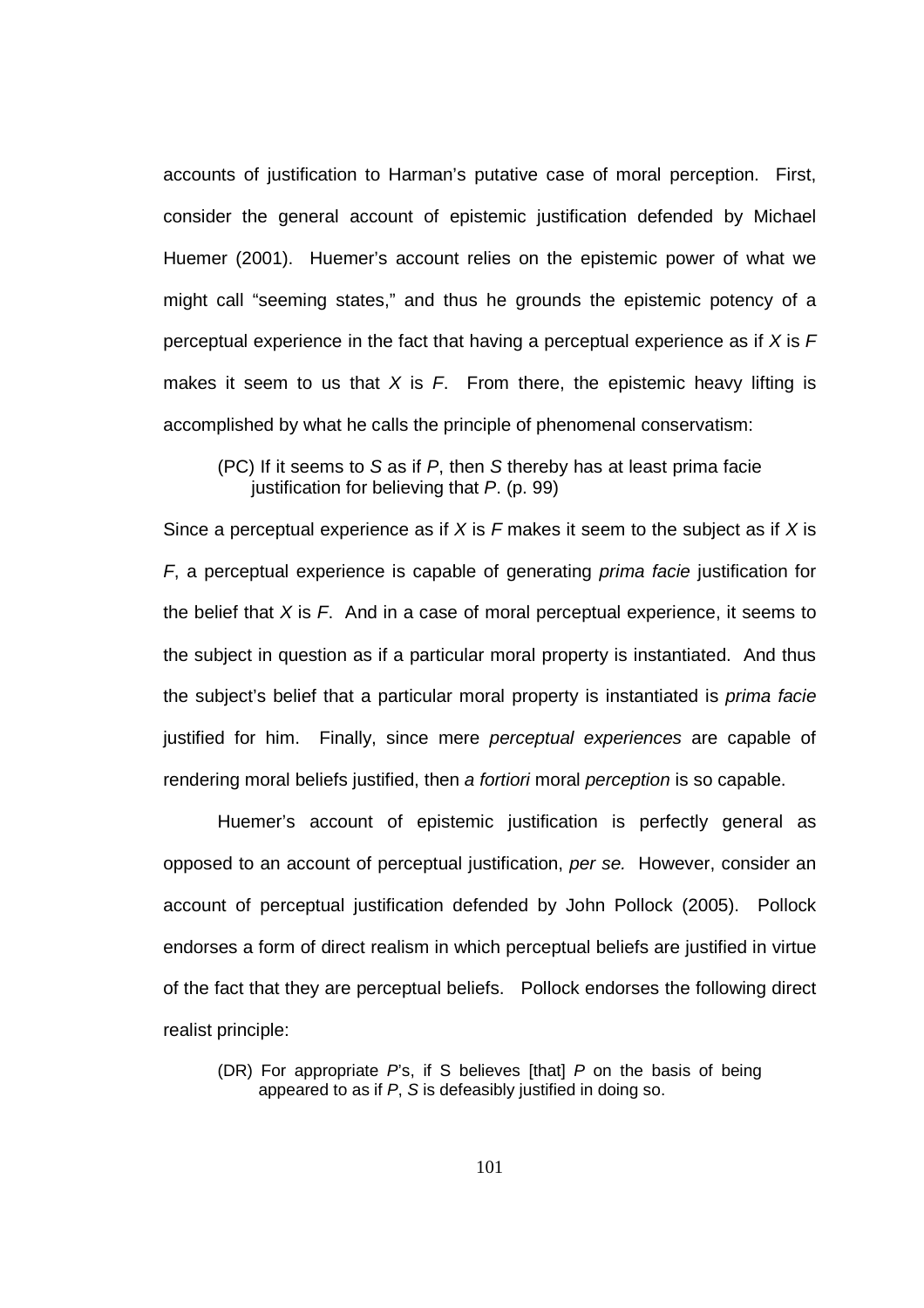Unlike Huemer's phenomenal conservatism in which any kind of seeming state is sufficient to justify a belief, Pollock (A) restricts the scope of "seeming" or "appearing" to cover only literal phenomenal (non-metaphorical) seemings and (B) qualifies the entire scope of the principle to range only over appropriate propositions:

Appropriate  $P$ s are simply those that can either result from a direct encoding or for which the cognizer can learn a P-detector. We will thus understand direct realism as embracing both direct encoding and visual detection. (p. 338)

On Pollock's account, if a belief is formed as a result of either direct encoding or by the subject's learned P-detector, then the belief is defeasibly justified. I shall explain both processes in turn. In the first case, a visual belief, for example, is the result of the subject's apprehending information that is directly encoded in the visual image. Pollock calls this phenomenon 'directly seeingthat'. Directly seeing-that is limited to properties that are representable in the visual field.<sup>82</sup> Call these properties 'perceptible properties'. Among perceptible properties, Pollock lists convexity, concavity, spatial relation, etc. (p. 323). On Pollock's view perceptual experiences represent very little.

Obviously if directly seeing-that is the only source of perceptual justification, most of our perceptual beliefs would be unjustified on Pollock's account. This is because the range of perceptible properties is so narrow. In order to show how perceptual beliefs like 'there is a computer in front of me' are justified, Pollock needs more. This is accomplished with the introduction of the

<sup>&</sup>lt;sup>82</sup> Pollock focuses his account on visual perception, but I imagine that he would endorse a similar view for the other sense modalities. Perhaps a few properties can be represented in an auditory experience, for example, and the remainder of the auditory information that we receive is the result of a learned connection.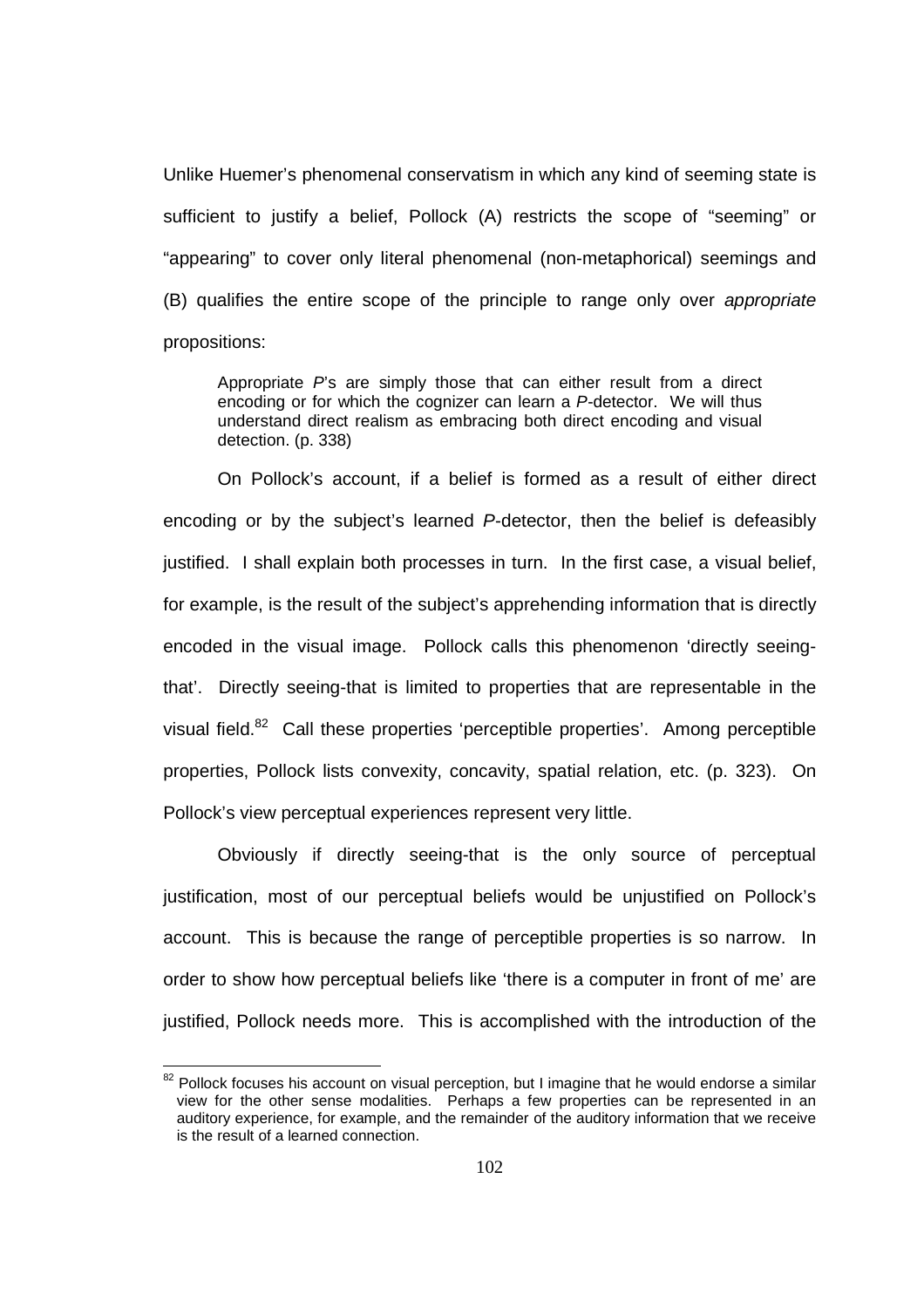second source of perceptual beliefs: beliefs that result from a learned P-detector. Pollock calls this phenomenon 'recognizing-that'. Pollock suggests that humans have cognitive modules called "P-detectors" that are sensitive to data presented in the visual image. For example, a computer-detector "fires" when certain data are present in my visual field producing the belief 'there is a computer.' This connection is both epistemic and causal—there is no inference from what I seem to see to what is there. Instead, a perceptual module yields the thought 'there is a computer' when my visual field is in a certain state. $83$ 

Both directly seeing-that and recognizing-that are direct in the sense that both are processes that start with input from the visual field and end with thoughts without any intervening inferences, etc. The difference between them is twofold. First, directly seeing-that produces beliefs with content that is already encoded in the visual field while in a case of recognizing-that, "the visual system merely provides the evidence on the basis of which we come to ascribe a property that we think about in some other way" (p. 322). Second, the capability to directly see-that is hardwired into our perceptual systems while at least many of the capabilities for recognizing-that are learned (p. 336). The conclusion is that on Pollock's view an agent can have a justified perceptual belief "by directly encoding some of the contents of the image into thoughts" (i.e. directly seeingthat) or "by acquiring visual detectors through learning and using them to

 $83$  I use the term 'thought' here purposefully as Pollock, Lyons, and others writing about perception make a distinction between a thought and a belief where the latter is a thought that is endorsed by the subject. For example, upon having a snake-like experience, I might have the thought 'there's a snake' even though I do not believe this because I know that I am experiencing a drug-induced hallucination.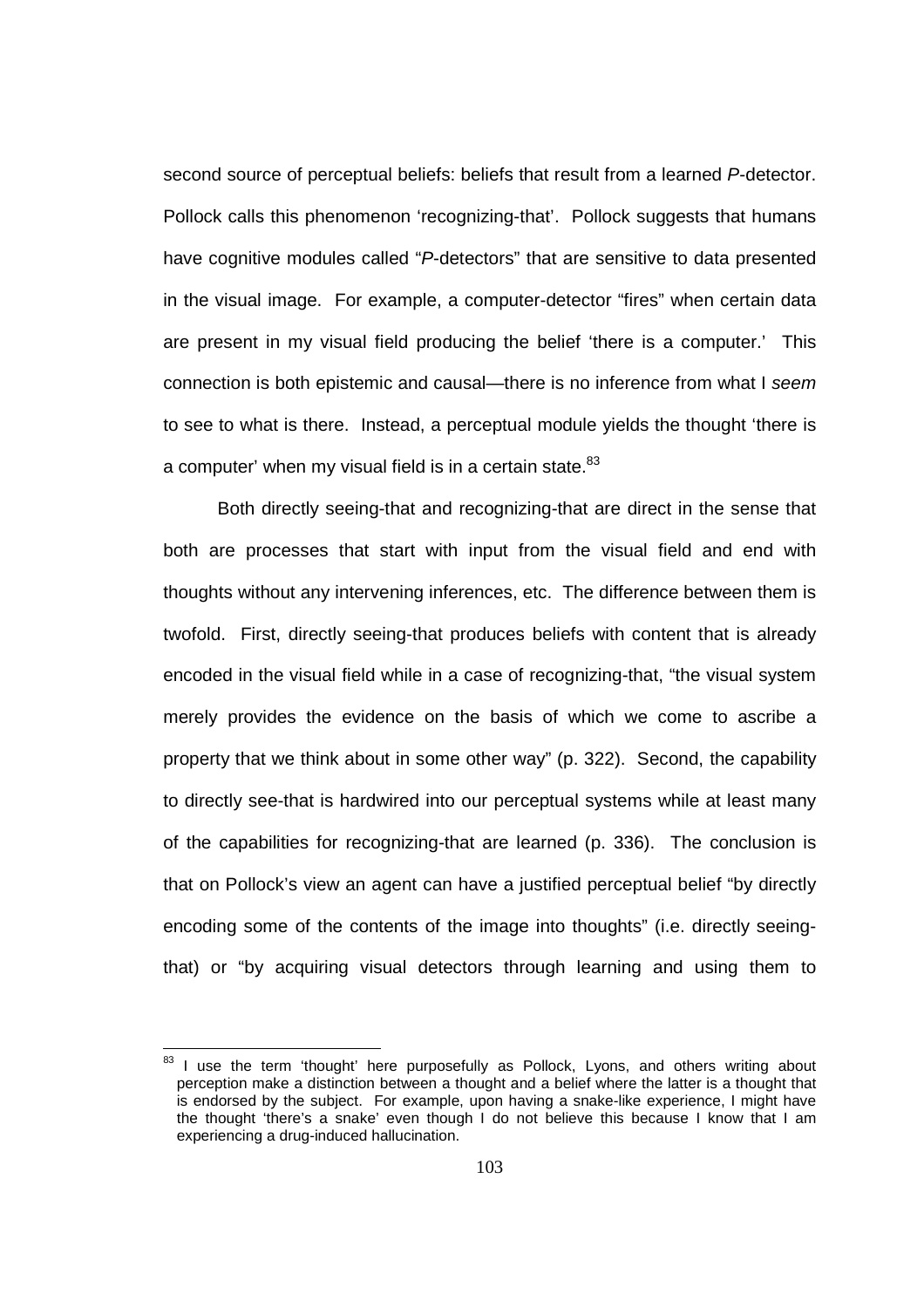attribute non-perceptible properties to the things we see" (i.e. recognizing-that, pp. 336-337).

If Pollock's view of perceptual justification is correct, is it possible to have perceptual justification of moral beliefs? Well, on his view it is not possible to directly see that X is F whenever F is a moral property. Experiences only represent low-level properties like spatial arrangement and convexity. They never represent higher-level properties like moral properties. However, recognizing-that is capable of justifying a much broader range of perceptual beliefs. Recognizing-that is a process that occurs when the visual field triggers a P-detector, and Pollock suggests that it is likely that P-detectors are learned. For example, after having my visual field in state  $\Phi$  many times and coming to believe that a cat was present in each case, my perceptual system creates a catdetector that forms the belief 'there's a cat' in response to input Φ.

 Couldn't this occur for moral beliefs? Even if it is implausible that such moral P-detectors are innate, visual recognition can be a learned process on Pollock's account, and there is no *principled* reason to restrict the range of possible  $P$ -detectors to mere physical objects. $84$  For example, after seeing someone punch another on several occasions and coming to believe that what he did was wrong in each case, my perceptual system might create a

 $84$  And why should it be implausible that such P-detectors are innate? In fact, on some views it might not be all that surprising if humans were hard-wired to have P-detectors for moral qualities. For example, if something like standard theism is true, it would not at all be odd if God designed us with the capacity to form justified beliefs about moral and spiritual matters on the basis of perception. After all, the God of standard theism loves humans and wants them to enjoy fulfilling lives filled with the purpose that results from what is often termed "morally significant" freedom and exercising such freedom requires moral knowledge.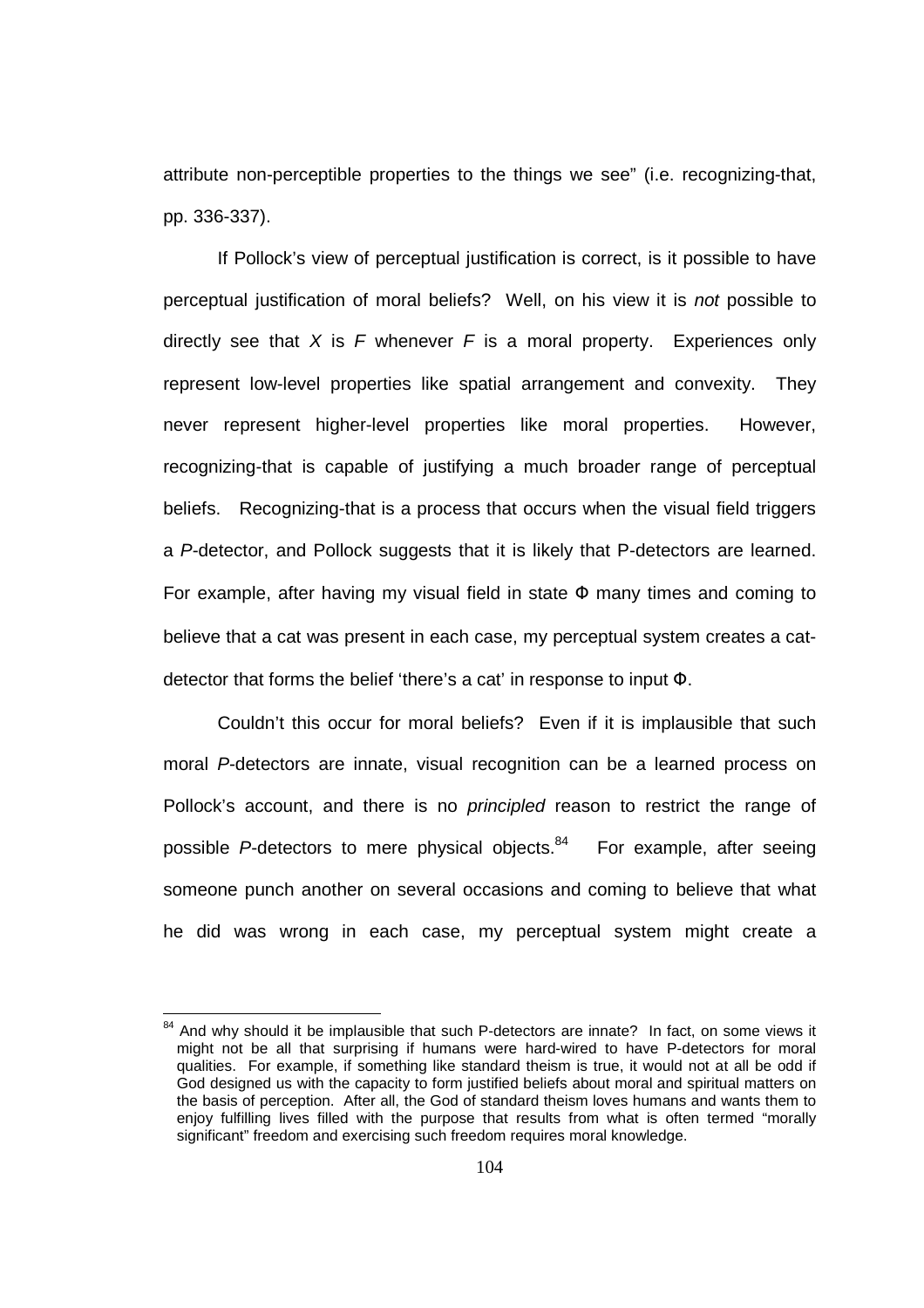wrongness-detector that forms the belief 'that's wrong' when my perceptual field is in a similar state.

One might respond as follows. $85$  For a moral belief to be justified by a perceptual experience, one must have developed a P-detector that correlates a particular perceptual input with a moral content. Doing so requires that one have a justified moral belief before acquiring the P-detector. For example, it appears that having a justified belief that punching others is wrong is a pre-condition for one to form a P-detector that would correlate perceptual input with the content 'that's wrong'.

There are a number of things that can be said in response to this objection. First is an exegetical point: The belief that is associated with the perceptual input need not be initially justified on Pollock's account. All that need happen is that the subject learn to associate some given perceptual data with some given propositional information. One might think, "so much the worse for Pollock's account," but my concern at present is to demonstrate that a prominent account of perceptual justification allows for the justification of moral beliefs by perception.

Second, even if we emend Pollock's account to require a justified moral belief before the learning process can take place, this does not seem to present a principled difficulty for moral perception. For example, one might gain the justified belief that punching others is wrong in any number of ways (e.g. testimony). Think of the child who is told by his mother that what Timmy did on the playground was wrong.

<sup>&</sup>lt;sup>85</sup> Thanks to Peter Markie for raising this objection.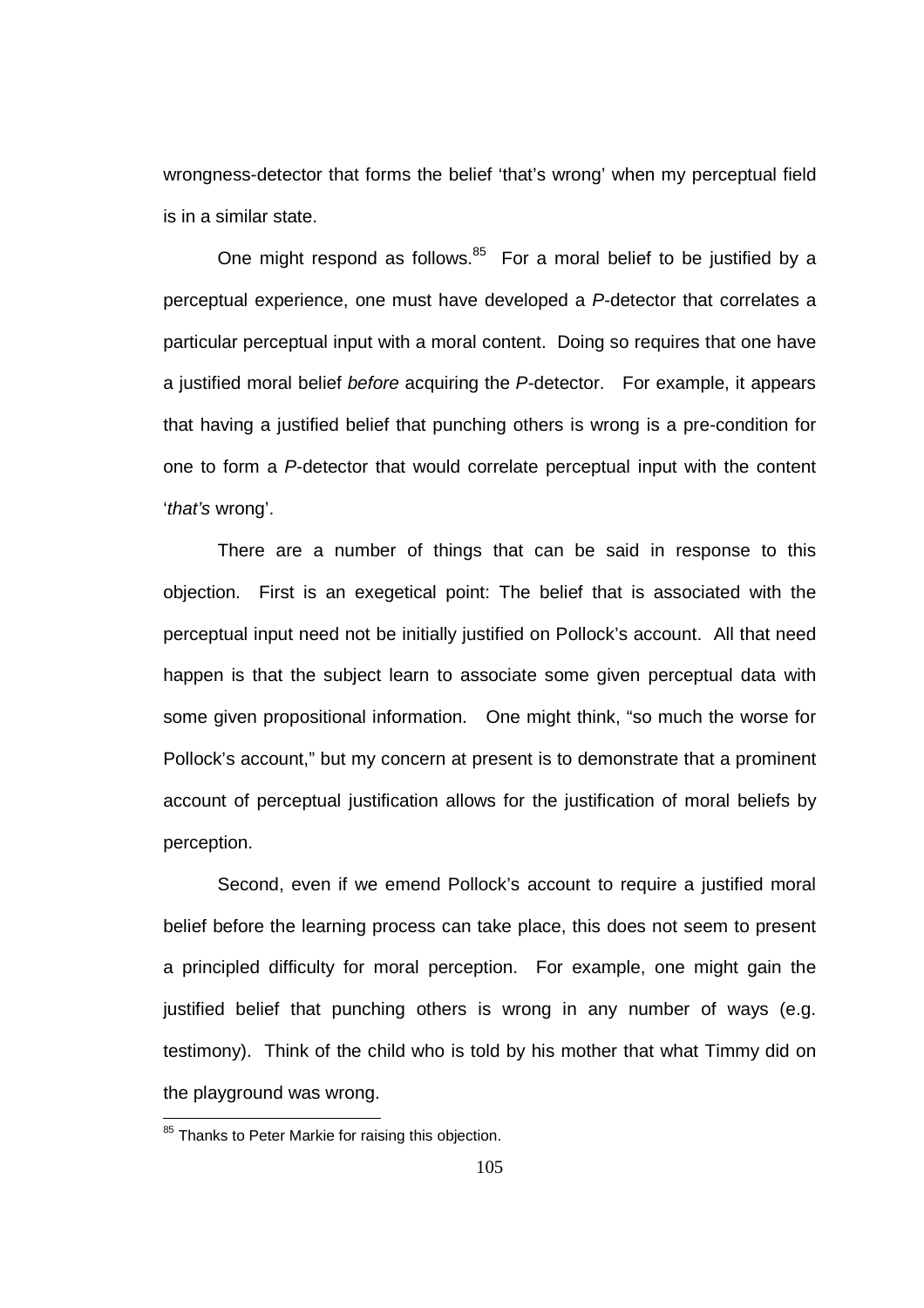However, my extrapolation of Pollock is open to a more serious objection. Since there does not seem to be a principled limitation to the connection between experiences and content that a subject might learn, it seems that Pollock's view allows for any number of crazy beliefs to be justified by perception. For example, if Roy learns to connect the perceptual experience he has when he sees a sunset with the proposition "there goes Rex the wonder horse," then on Pollock's view he can come to have a justified belief about Rex. And if so, then it's no surprise that we can extend his account to cover moral perception. The worry is best expressed as a dilemma: either the Rex belief is epistemically deficient or not. If so, then one wonders whether or not moral beliefs formed on the basis of perception suffer the same defect. If not, then Pollock's view is too liberal surely Roy's belief about Rex the wonder horse is not as epistemically secure as his belief 'there is a cup on the table.'<sup>86</sup>

Two things may be said in response to this worry. On the first horn of the dilemma, even if one grants that there is something amiss with Roy's belief about Rex the Wonder Horse, this is not enough to show that the belief is not justified for him. There are a variety of epistemic merits that a belief may have. For example, a belief might be reliably-produced, virtue-produced, ungettiered, safe, sensitive, justified, rational, etc. So even if we conclude that moral beliefs share the same epistemic deficiency that the Rex the Wonder Horse belief exhibits, this is insufficient to show that the moral belief is not justified, and that is the point of

 $\overline{a}$ 

 $86$  This objection is from Peter Markie, though he did not raise it in the form of a dilemma as I do here.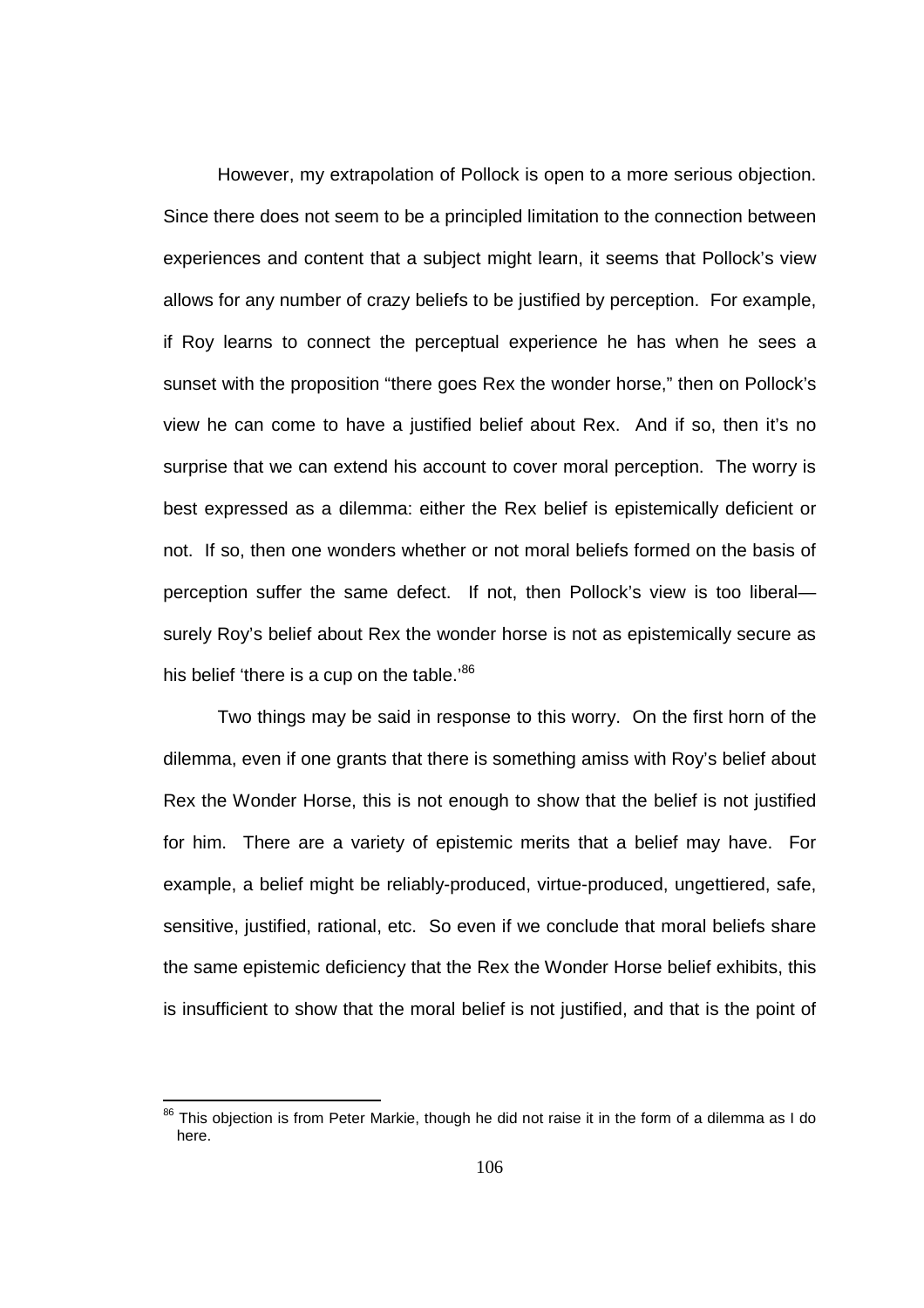the present argument. And on at least some accounts of justification—including Pollock's—the Rex the Wonder Horse belief is justified for Roy.

On the second horn of the dilemma, we may allow that there are a variety of ways for a belief to be epistemically deficient and concede that the Rex belief is deficient in an important way. Intuitively the epistemic deficiency of Roy's belief about Rex the Wonder Horse is due to the fact that the color of the sky is not indicative of the presence of Rex the wonder horse. The two are merely associated in Roy's mind by a coincidence. In other words, Roy's belief forming practice lacks an important external characteristic: the practice is not reliable. While his mental correlation might be sufficient for some weak sort of epistemic merit, surely our everyday perceptual beliefs are justified for us in a way that Roy's wonder horse belief is not.

But on this horn of the dilemma, it's not obvious that the moral beliefs formed in putative cases of moral perception are more like Roy's belief than they are like our everyday perceptual beliefs. The comparison turns on whether or not the belief-forming practice that gives rise to the moral beliefs is sufficiently reliable. In both cases there are learned associations between perceptual experiences and propositional content. But in the Roy case, this epistemic practice is unreliable (i.e. it does not produce mostly true beliefs for the simple reason that Rex the Wonder horse doesn't regularly appear with the sunset). In the moral case, it is at least possible that the learned association gives rise to an epistemic practice that is reliable. Suppose, for instance, that a subject comes to associate the perceptual experience of boys lighting a cat on fire with the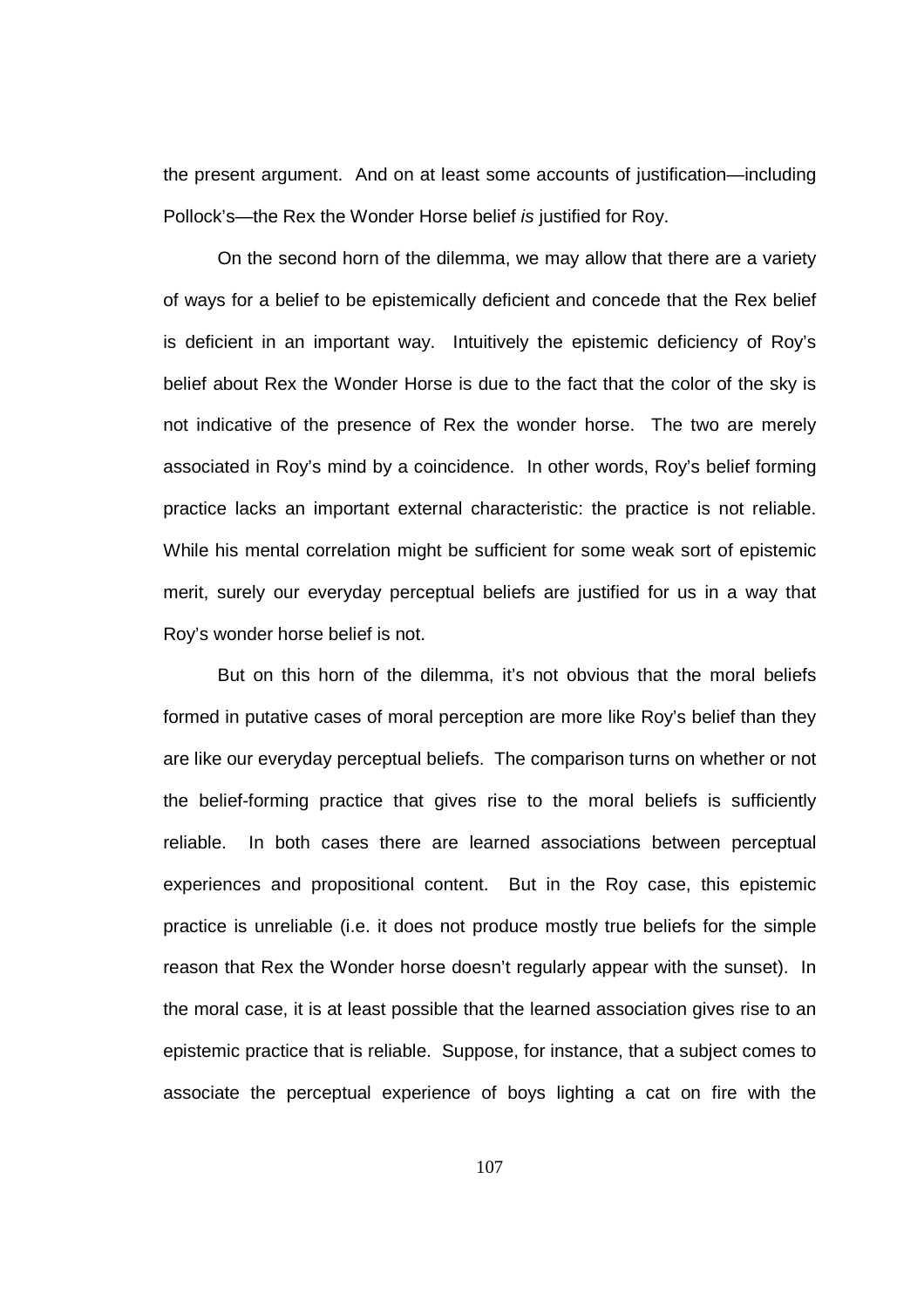proposition 'that's wrong'. In this case, the epistemic practice of forming the belief 'that's wrong' in the face of such perceptual experiences is quite reliable. This is because in relevant nearby worlds in which persons douse a living animal with gasoline and light it on fire, the action is morally wrong. Thus, even if Pollock's account is too weak to demarcate an epistemic difference between the Rex belief in Roy's case and the moral belief in the Harman case, this is not enough to show that the epistemic prize is off limits in the moral case. $87$ 

I conclude that moral perception is sufficient in at least some cases for justified moral belief. While justification is importantly weaker than knowledge, this conclusion is still a noteworthy one. For example, it is justification and not knowledge that is often relevant to whether or not a subject has met his epistemic obligations or is epistemically praiseworthy or blameworthy for holding a belief. It is plausible (though contentious) that justified belief and not knowledge is the norm for assertion: it is proper to assert that  $P$  if and only if  $\mathsf I$ have a justified belief that  $P$ ; that it is justified belief and not knowledge that matters for meeting the epistemic requirements for being morally responsible for some action or outcome; and that it is justified belief and not knowledge that plays a key role in determining whether or not a subject acts rationally in certain scenarios.

#### **4.2 Indirect Realism and Moral Perception**

 $\overline{a}$ 

There are many different accounts of how perception generates knowledge. One of the oldest is known as indirect realism or representationalism. The view has

 $87$  I take up this general issue in more detail in the afterward where I confront the potential limits on moral perception.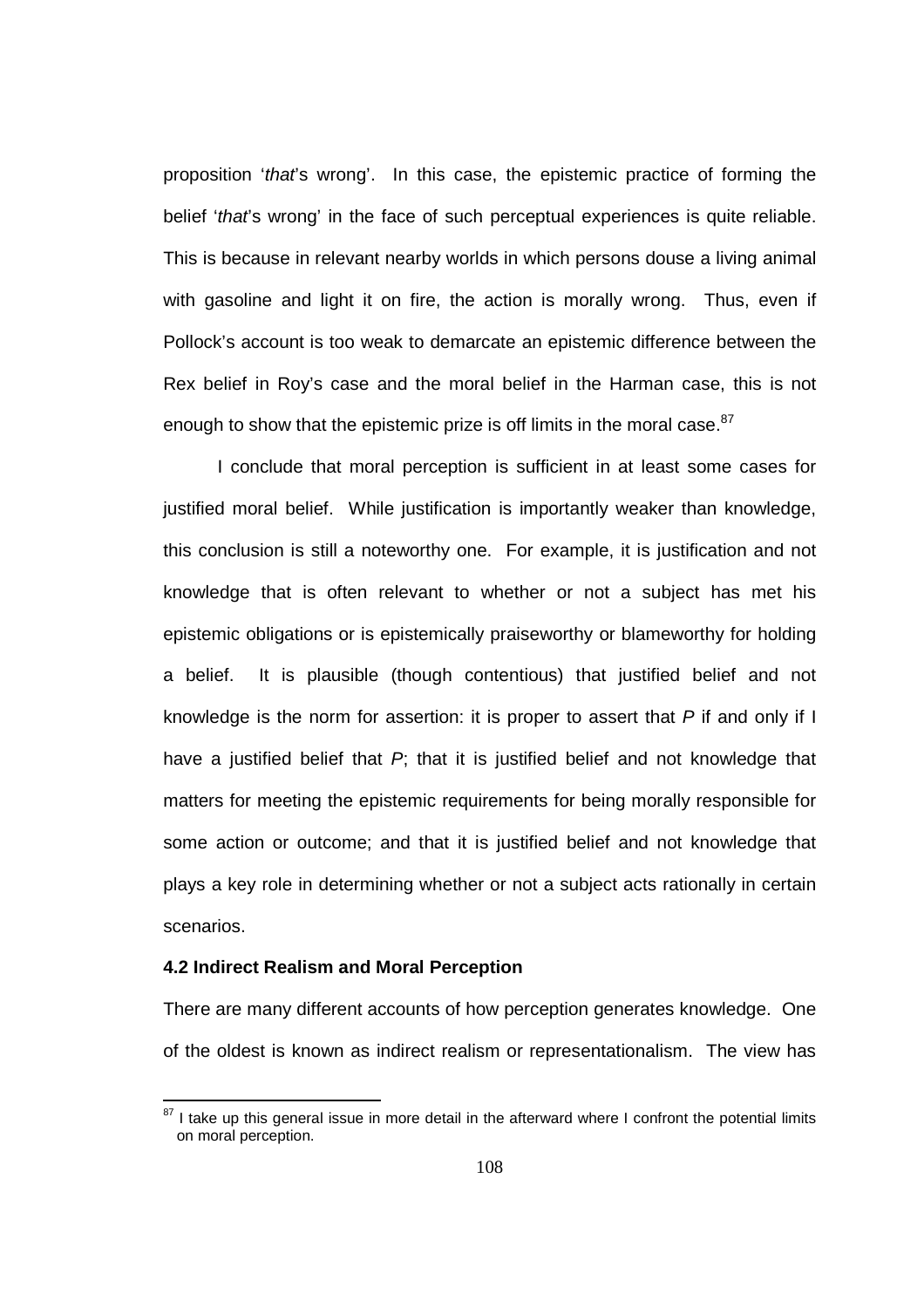its roots in Locke and Russell and has been recently defended by Laurence Bonjour (1999, 2003, 2004). Indirect realism includes both a metaphysical thesis and an epistemological one. The metaphysical claim is that in perception we are only immediately aware of mind-dependent entities called sense-data. On this view, we are not immediately aware of external objects. Instead, we perceive external objects by being aware of sense data. $88$  The epistemological claim of indirect realism is that knowledge of the external world requires an inference usually from beliefs about our sense data (or our perceptual experiences more generally) to beliefs about the external world. $89$ 

 In this section I shall briefly recount Laurence Bonjour's (2003) indirect realist account of perceptual knowledge and then show how moral perception is capable of generating moral knowledge given his account.<sup>90</sup> Bonjour's account of perceptual knowledge is foundational in that it posits a set of basic beliefs. He defines 'basic belief' as follows:

…a foundational or "basic" belief is supposed to be an empirical belief that (a) is adequately justified in the epistemic sense, but (b) whose epistemic justification does not depend on inference from further empirical beliefs that would in turn have to be somehow justified. (1999 p. 230)

On Bonjour's view, the only basic empirical beliefs that we have are those about our sensory appearances, i.e. beliefs about how things seem to us in experience.

<sup>&</sup>lt;sup>88</sup> I shall use the term 'sense data' in the discussion that follows to refer to the mind-dependent entities that indirect realists posit as the only objects of immediate awareness in perception, and I flag here that I am not endorsing the view that such entities actually exist. My own view is a direct realist view: in perception we are immediately aware of external world objects.

Note that the two theses are logically independent. For example, one might be an indirect realist in the metaphysical sense but a direct realist in the epistemic sense.

 $90$  Note that Bonjour often uses 'knowledge' and 'justification' interchangeably, but since he argues that we can have empirical knowledge on the basis described here, it seems fair to ascribe a view of knowledge in which knowing that P amounts to having properly justified (i.e. ungettiered) true belief that P.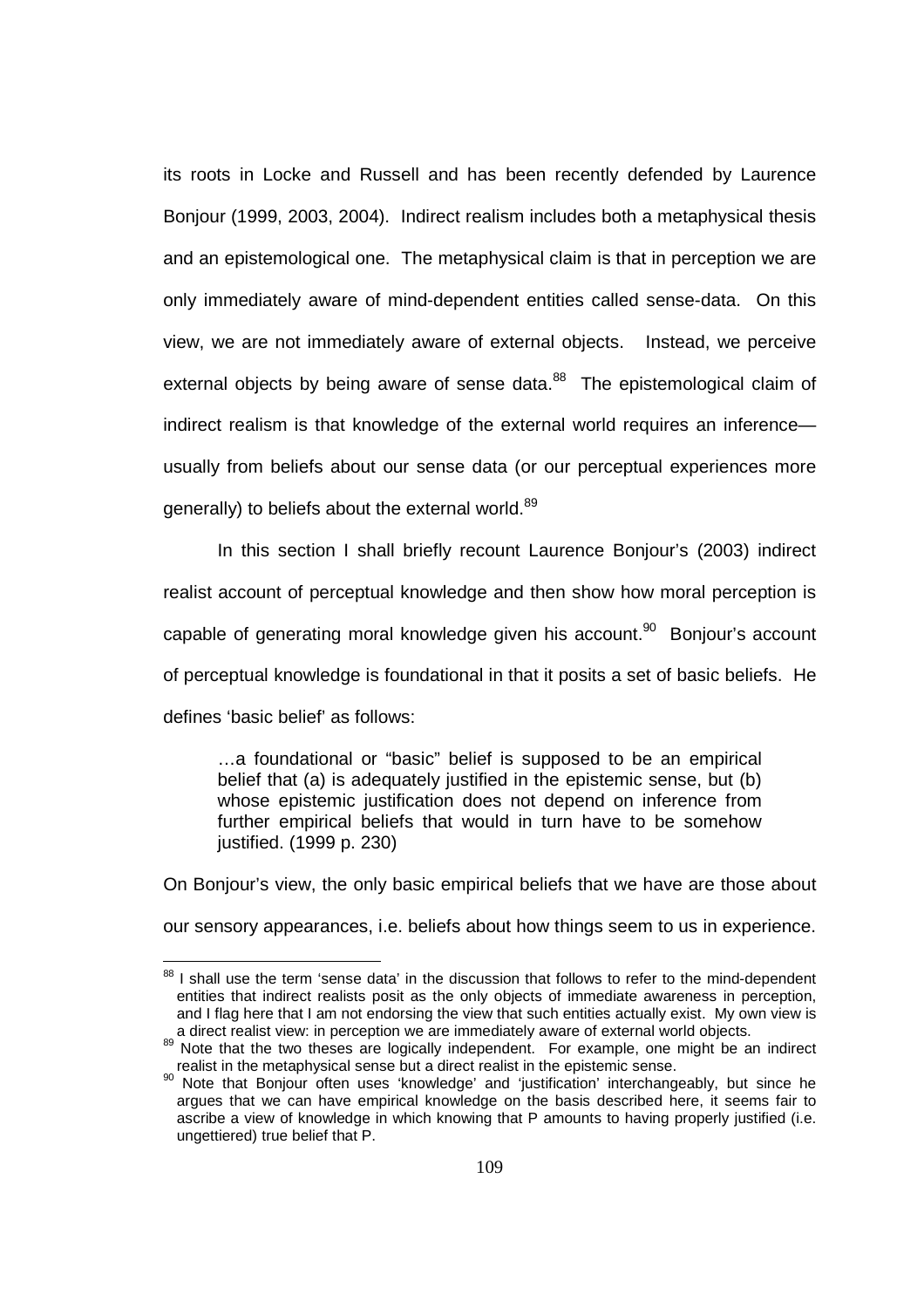Simplified a bit, we might say that on this view we have basic knowledge concerning our sense data but no basic knowledge concerning the external world. Perceiving that  $X$  is  $F$  is sufficient for knowledge concerning the existence and character of related sense data.<sup>91</sup> However, perceiving that X is F is not yet sufficient for external world knowledge.

However, Bonjour is not a skeptic. He thinks that we can come to have

knowledge of the external world, and this knowledge is the result of an inference:

…the specific characteristics of our sense-data, and especially their spatial characteristics, are such as to be easily and naturally explainable by supposing that they are systematically caused by a relatively definite world of mostly solid objects arranged in threedimensional space, and by no other hypothesis that is not…essentially parasitic on that one. (2003 p. 88)

According to Bonjour, we can come to know things about the external world via

an abductive inference from the existence and character of our sense data to the

existence and character of external world objects and states of affairs. The best

explanation for the existence and character of our sense data is what Bonjour

calls the quasi-commonsense hypothesis:

l

[There is] a realm of three-dimensional objects, (1) having at least approximately the shapes corresponding to those reflected in the "nuclear" sense-data, (2) through which I move in such a way as to change my point of view, (3) which are spatially related to each other in the ways reflected in the sequences produced by my apparent movement, and (4) which have causal properties and change over time in the ways corresponding to the relevant further aspects of the experiential patterns. (2003 p. 92)

 $91$  This is not to suggest that on Bonjour's view we actually *perceive* sense data. On his view, we are immediately aware of sense data. This immediate awareness is a source of basic knowledge about the existence and nature of our sense data, but it is not a source of basic knowledge about the external world.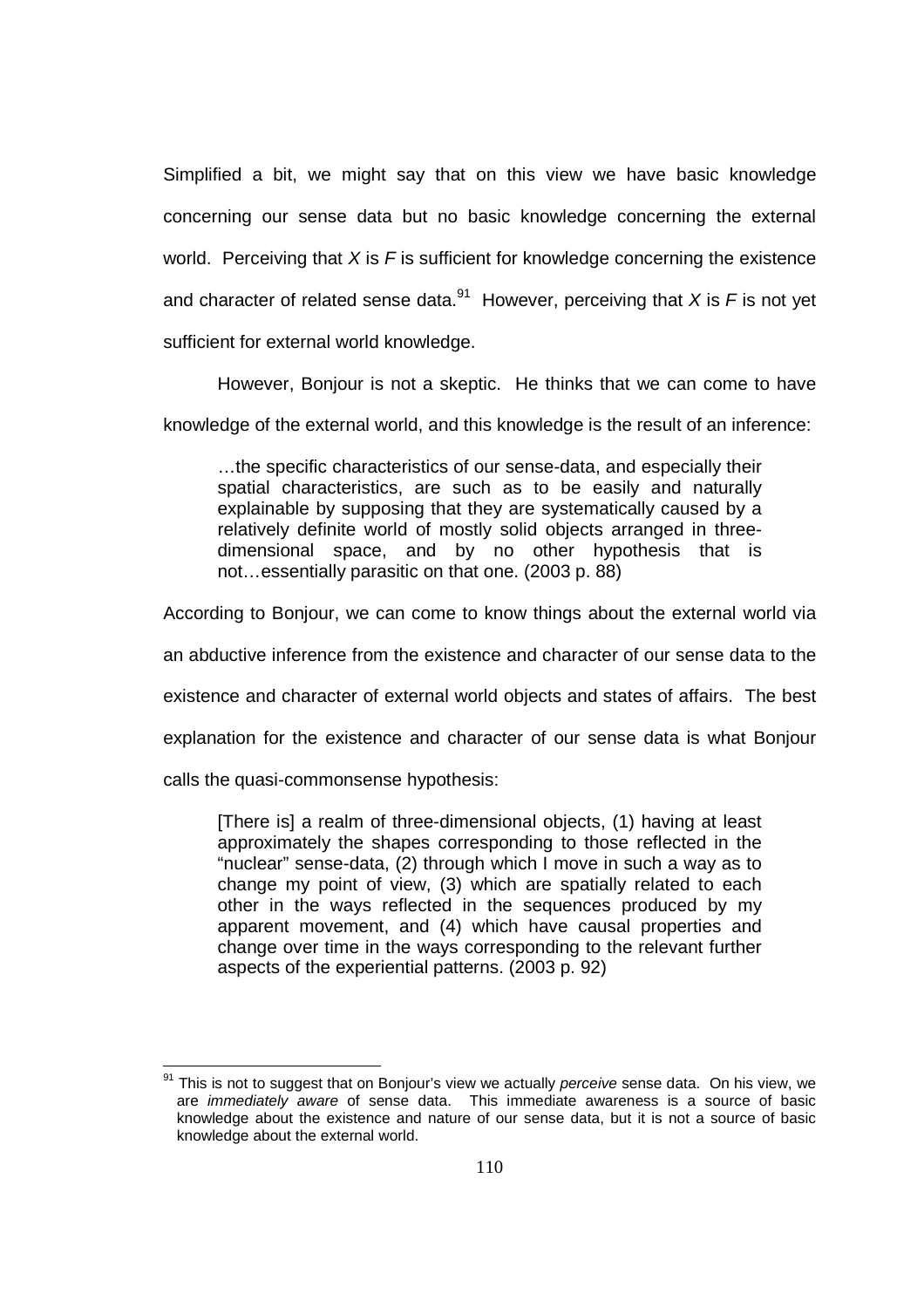Perception provides us with basic knowledge of the existence and character of our sense data. The quasi-commonsense hypothesis is the best explanation of these facts. Therefore, the quasi-commonsense hypothesis is true. And thus we have knowledge of the external world.

There is much to complain about in this picture of empirical knowledge. First, if Bonjour is correct, then very few of us know anything about the external world. This is because (A) most of us don't have beliefs about our sense data and (B) even if we did, none of us actually perform inferences from how things seem to us to how things really are. However, intuitively many of us know things about the external world. So, Bonjour's account is mistaken. Second, it's not clear that the particular abductive inference that Bonjour suggests is a good one. Bonjour's argument for the claim that the quasi-commonsense hypothesis is the best explanation of the data is sketchy at best.<sup>92</sup> Third, as we'll see below, Bonjour's account rules out certain instances of empirical knowledge as a matter of principle (e.g. knowledge about color), and this is a problem because intuitively we know that, for example, the sky is blue. The line between empirical facts that can be known and those that cannot relies on the role those facts play in the abductive inference: If a fact doesn't figure in to the best explanation of our sense data, then it is not the kind of fact that we can come to know perceptually.

 $92$  Bonjour has an argument for this claim that relies on a distinction between analog explanations (those that posit analogs for each of our sense data) and digital explanations (those that do not posit analogs for each of our sense data). The quasi-commonsense hypothesis is an analog explanation. Descartes' evil demon or Berkley's God are digital explanations. Bonjour argues that all analog explanations are better than digital ones in terms of simplicity and that the quasicommonsense hypothesis is the best of the analog explanations. I leave open whether or not this argument ultimately works.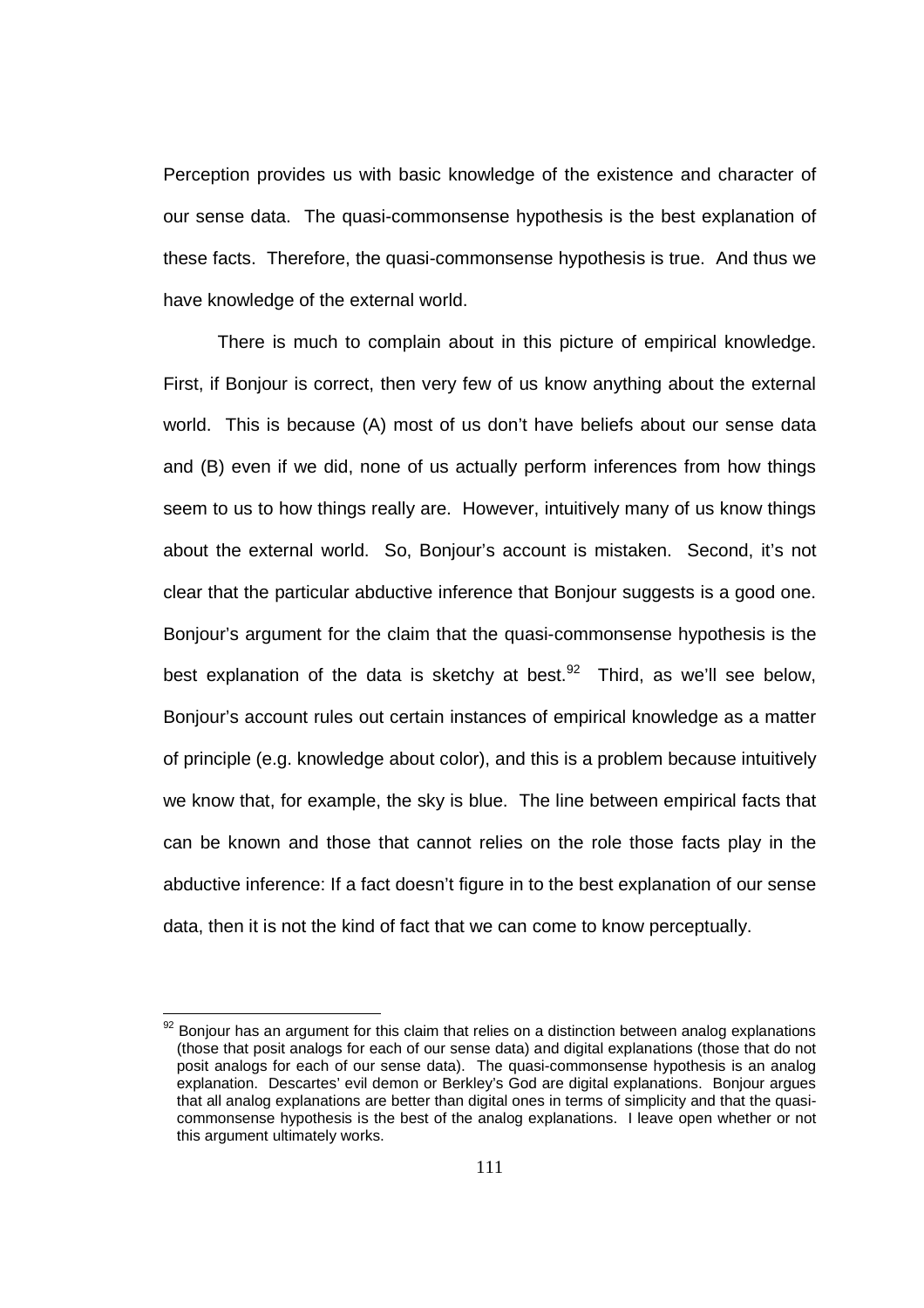However, since the indirect realist approach to perceptual knowledge has a long history in Western philosophy, it's important to be clear about the implications for perceptual moral knowledge if indirect realism is correct. In other words, if we grant that Bonjour's account is accurate, is moral perception ever sufficient for moral knowledge? The answer to this question turns on whether or not moral facts would ever play an essential role in the best explanation of our sense data. As noted above, this conclusion can be generalized for any putative fact, and Bonjour admits that this is a shortcoming of his view:

At best this explanatory argument justifies attributing to physical objects only those features that are clearly required to explain the character of our experience. As already noted, these features will arguably include spatial, temporal, and causal properties. But it is pretty clear that they will not include secondary qualities like color…(2003 p. 96)

The implication is that moral perception is sufficient for moral knowledge if and only if moral facts play essential roles in the best explanation of both the existence and character of our sense data.

 Let's take the issue of explaining the existence of our sense data first. There are deep issues underlying any discussion of the explanatory power of values more generally (and moral properties in particular). For instance, Harman (1977, 1986), Blackburn (1991), and others have argued that moral facts don't explain anything. Others (e.g. Zangwill 2006) allow that moral facts might explain certain non-doxastic data, but that it is illicit to appeal to a moral fact to explain a belief. Others, notably Sturgeon (1985, 1986, 1988, 1991, 2006), argue that moral facts can explain a wide range of phenomena including at least some of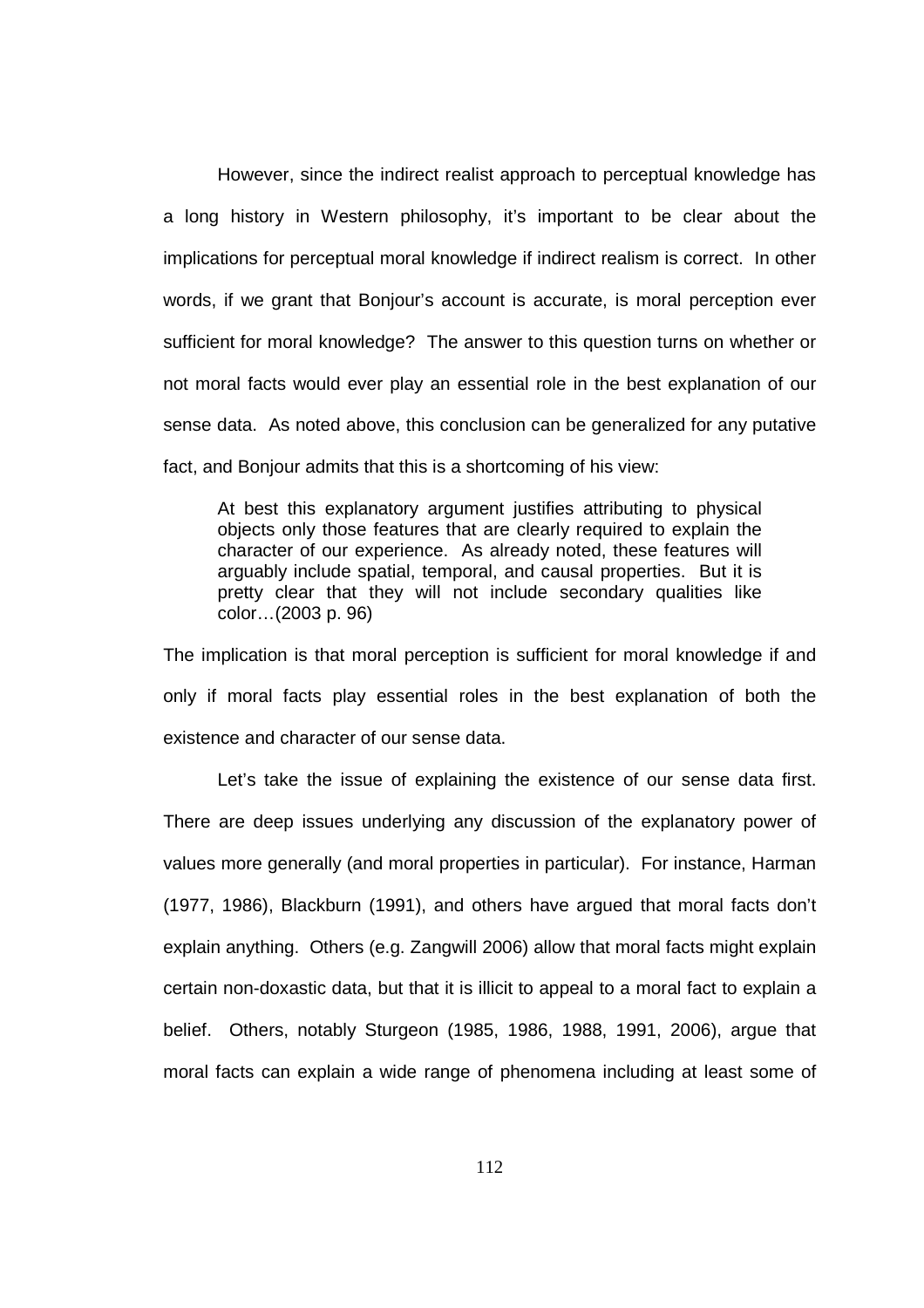our moral beliefs. The kinds of cases that Sturgeon has in mind include the following:

- Hitler's moral depravity helps to explain why we believe that he was morally depraved.
- Midshipman Woodworth, the commander of the rescue operation sent after the Donner Party, was a selfish coward, and thus the mission failed because he was no damned good.
- A judge's fairness and decency explains why he refuses to impose the maximum sentence on a certain offender.
- We can explain why opposition to slavery arose in certain areas of the world instead of others (despite the fact that slavery was practiced worldwide) by noting that the practice of slavery was worse in those areas than in others. (1985 pp. 54-64)

One central question in resolving the matter of the explanatory role of moral facts was covered in chapter 3, viz. the ontology of moral facts. If moral facts are natural facts or are reducible to natural facts, then there seems to be no principled problem with invoking moral facts to explain one's sensory experiences. The more troubling case is one in which moral properties are nonnatural properties that supervene on natural ones. Suppose that A-properties supervene on B-properties, and the B-properties figure in to the best explanation of some further data. An explanation of this data that invokes the A-properties is an A-explanation, and an explanation that invokes the B-properties to explain the data is a B-explanation. Indirect realist views now face the following dilemma: either A-explanations can play a role in the best explanation for the existence of our sense data or they cannot. Suppose that they can. If so, then there is no principled objection to moral properties playing a role in the best explanation of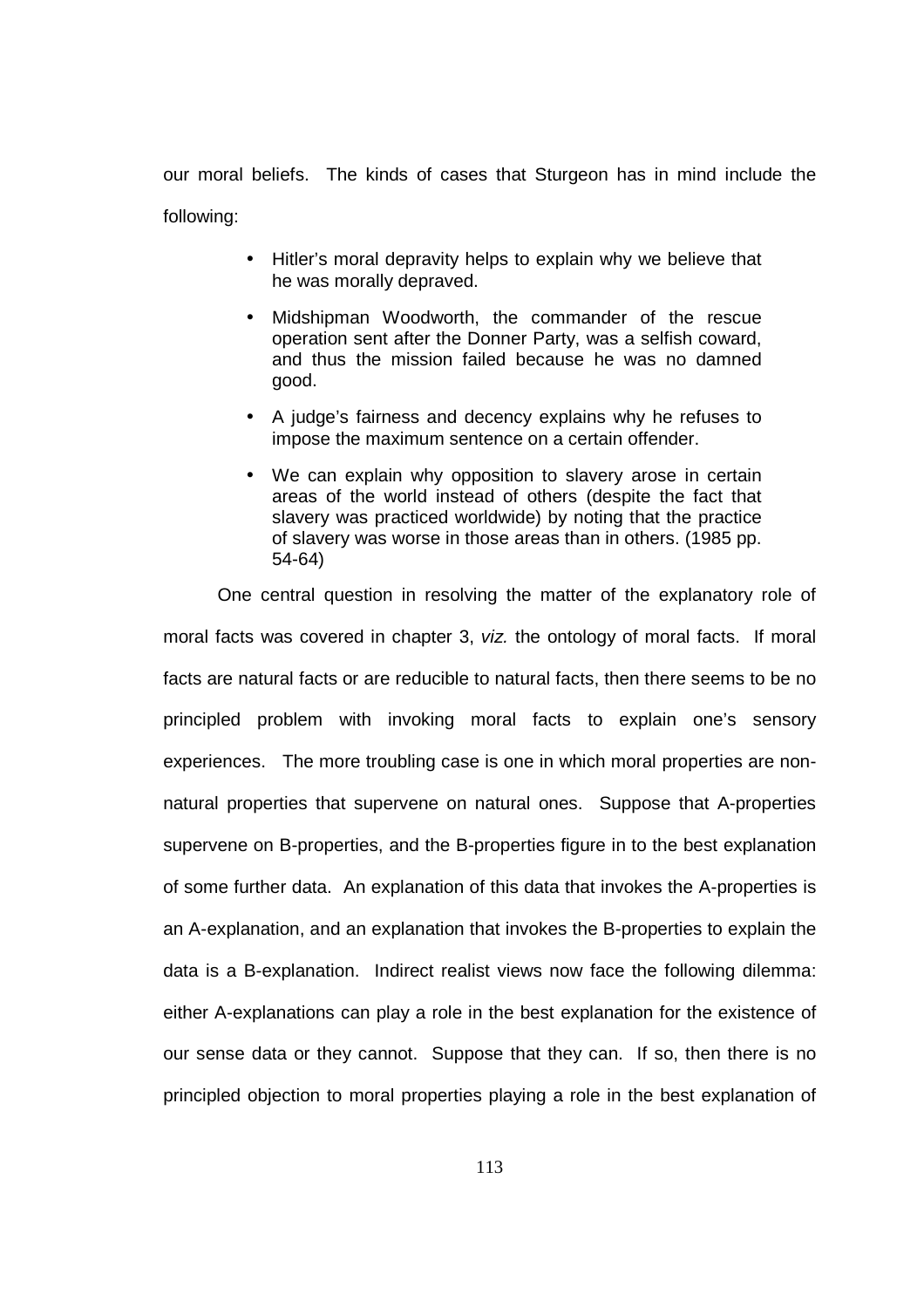the relevant data, and thus in at least some cases perception together with the standard abductive inference is sufficient for moral knowledge. Suppose on the other hand that A-explanations cannot figure into the best explanation of the existence and character of our sense data. Then the indirect realist has to give up any putative empirical knowledge of supervening properties including secondary properties like being colored. And if we can't come to know that the sky is blue by looking at it, then indirect realism is very implausible indeed.

Gilbert Harman (1977) anticipates this sort of worry when he requires that facts that are candidates for perceptual knowledge play explanatory roles in perceptual experiences, and he thinks that color facts are exonerated in the following way:

Even if we come to be able to explain color perception by appeal to the physical characteristics of surfaces, the properties of light, and the neurophysiological psychology of observers, we will still sometimes refer to the actual colors of objects in explaining color perception, if only for the sake of simplicity. For example, we will explain that something looks green because it is yellow and the light is blue. It may be that the reference to the actual color of the object in an explanation of this sort can be replaced with talk about the physical characteristics of the surface. But that would greatly complicate what is a simply and easily understood explanation. (22)

Harman's strategy is to loosen the requirements of explanation so that a strict causal connection is not required. Though the color of an object, per se, does not cause my perceptual experience, it may still play a role in the best explanation for my perceptual experience because of two things: (A) the color of the object is tightly connected to the underlying physical facts that do cause the experience and (B) it is convenient (i.e. more simple) to advert to color facts in explaining a perceptual experience. The response from a defender of moral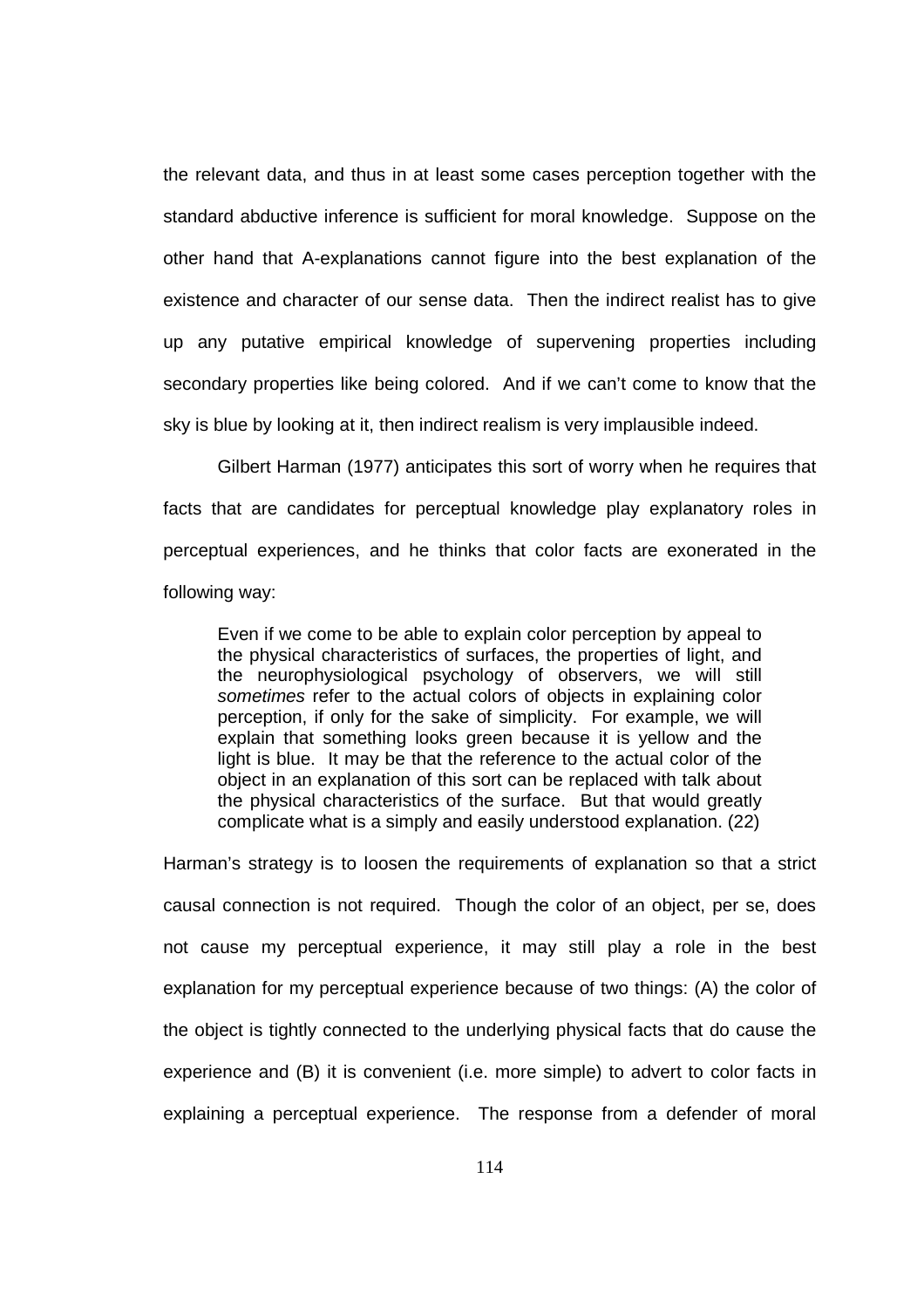perception is by now obvious: moral facts are tightly connected to the underlying physical facts that cause our perceptual experiences and—in at least some cases—it is more convenient (i.e. more simple) to advert to moral facts in explaining a perceptual experience. Why did Harman's subject have the perceptual experience that he did? Because he was faced with an instance of gratuitous cruelty.

Recall that on Bonjour's account, a fact must not simply explain the existence of sense data that we have, but it must also figure into an explanation of the character of the sense data. I think that it is plausible that moral facts can help to explain this as well, although the explanatory route is circuitous. The argument for this conclusion has three steps. Step one: moral facts often play a role in the best explanation of non-doxastic facts. Take one of Sturgeon's classic examples: the fact that Hitler was morally depraved plays a role in the best explanation for the atrocities he orchestrated. $93$  Step two: these non-doxastic

 $93$  Matt McGrath has raised the following worry. While it is perhaps plausible to think that there might be explanatory statements that are both true and contain reference to moral facts, this is not sufficient to show that these are the best explanations for the relevant data. In other words, there is more work to be done in order to demonstrate that moral facts would actually figure in the best explanation for a given set of data. Peter Markie has made a similar objection to the Hitler example: Once we analyze moral depravity, we'll find that it has a non-moral component, for example a disposition to engage in certain sorts of behaviors, and it is that non-moral component (and not some corresponding moral property) that does the explanatory work.

This worry is a serious one, and I am not sure how to meet the challenge. For one thing, it's not clear to me what conditions an explanation must meet to be the best one. Using Harman's criteria in the preceding paragraph, it seems that Hitler's depravity will figure into the best explanation. At any rate, I note here that this unresolved issue is a problem for the current account—if it can be demonstrated that moral facts will never figure into the best explanation for any non-moral data, then perceptual knowledge of moral facts is impossible on the assumption of indirect realism. Note however, that it's not just perceptual moral knowledge that has trouble with Harman's principle. If his claim is that my observation that P (e.g. it seeming to me that  $P$ ) is evidence for  $P$  only if the truth of  $P$  figures into the best explanation of my observation that P, AND if moral facts never play a role in the best explanation for non-moral facts (e.g. facts about what we observe or what seems true to us), then we will have no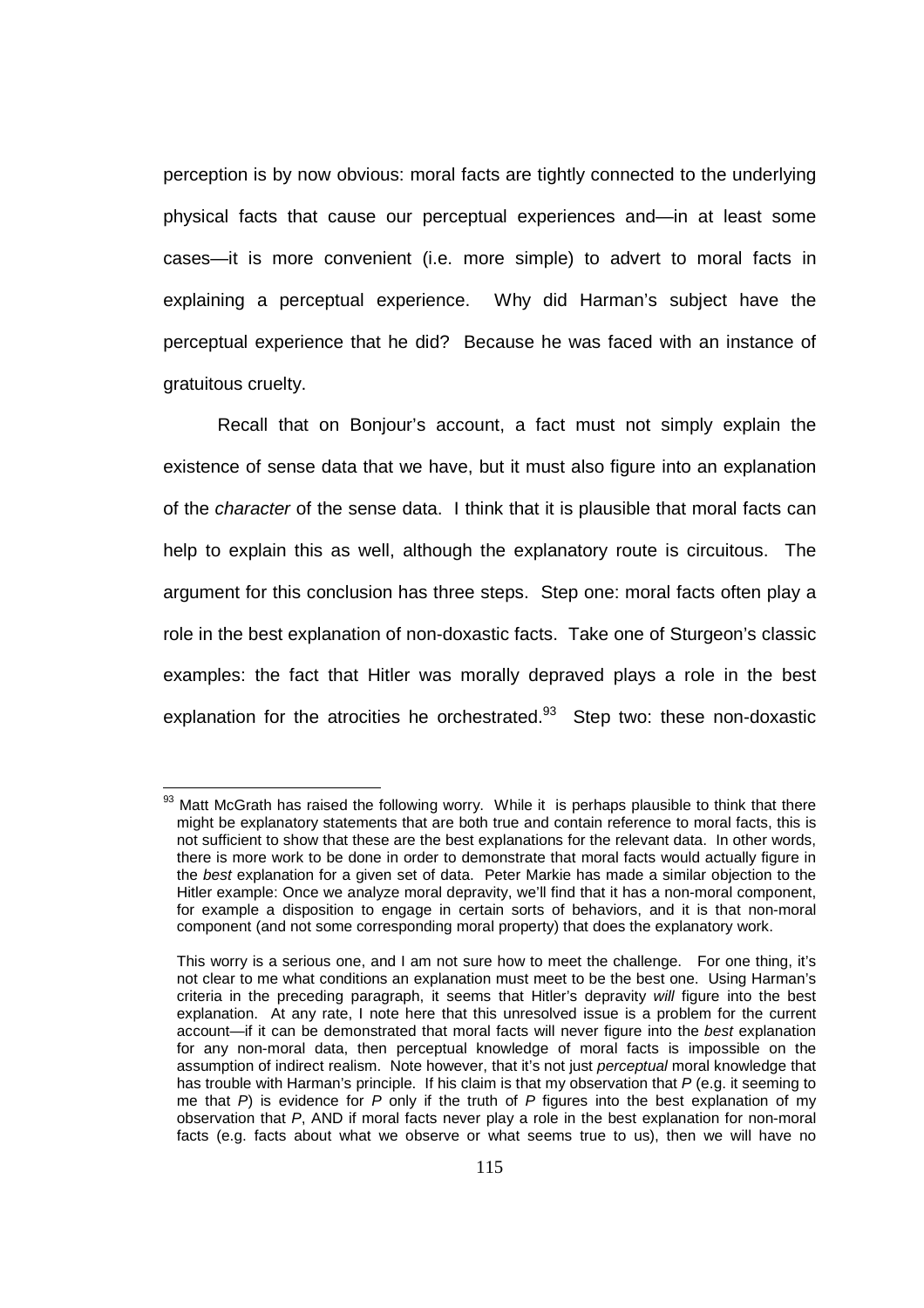facts often play a role in the best explanation for moral beliefs. For example, the fact that Hitler orchestrated the atrocities of the Holocaust plays a role in the best explanation for my belief that he was morally depraved (e.g. I wouldn't have believed he was morally depraved had he not done so). Step three: moral beliefs often play a role in the best explanation for the character of our perceptual experiences.

 My defense of step 3 in the argument took place in chapter 2 where we saw that background conditions like beliefs often affect the character of a perceptual experience (or, in indirect realist terms, the character of one's sense data). Albert's perceptual experience as if his mother is serving ham is relevantly different in its phenomenal character after he gains the background belief that it is wrong to eat meat. The character of the phenomenal experience is different as a result of one's moral belief, and so the moral belief will play a role in explaining why the phenomenal experience is this way rather than that way.<sup>94</sup> So, granting that moral facts can sometimes figure in to the explanations for our moral beliefs, it follows that moral facts can at least sometimes partially explain the character of one's sense data. To escape the force of the argument, one must oppose one or more of the three steps noted above. But explaining why people do what they do by appeal to moral terms seems perfectly appropriate (e.g. he didn't help his

evidence for moral claims whatsoever. And if knowledge requires evidence, then we will have no moral knowledge whatsoever.

<sup>&</sup>lt;sup>94</sup> Brian Kierland has suggested that maybe Bonjour would want to preclude such circuitous explanations in favor of more direct explanations for the character of our perceptual experiences (or, as Bonjour would put it, the character of our sense data). I don't know whether this is so, but—as I noted in chapter 2—it seems that we often rely on psychological facts to explain the character of our perceptual experiences. Why does the wine taste better when it's labeled with a higher price? The best explanation will appeal to my unique psychological set, and if we can explain why I have the psychological set that I do, this latter fact seems a relevant part of the explanation for why the wine tasted better.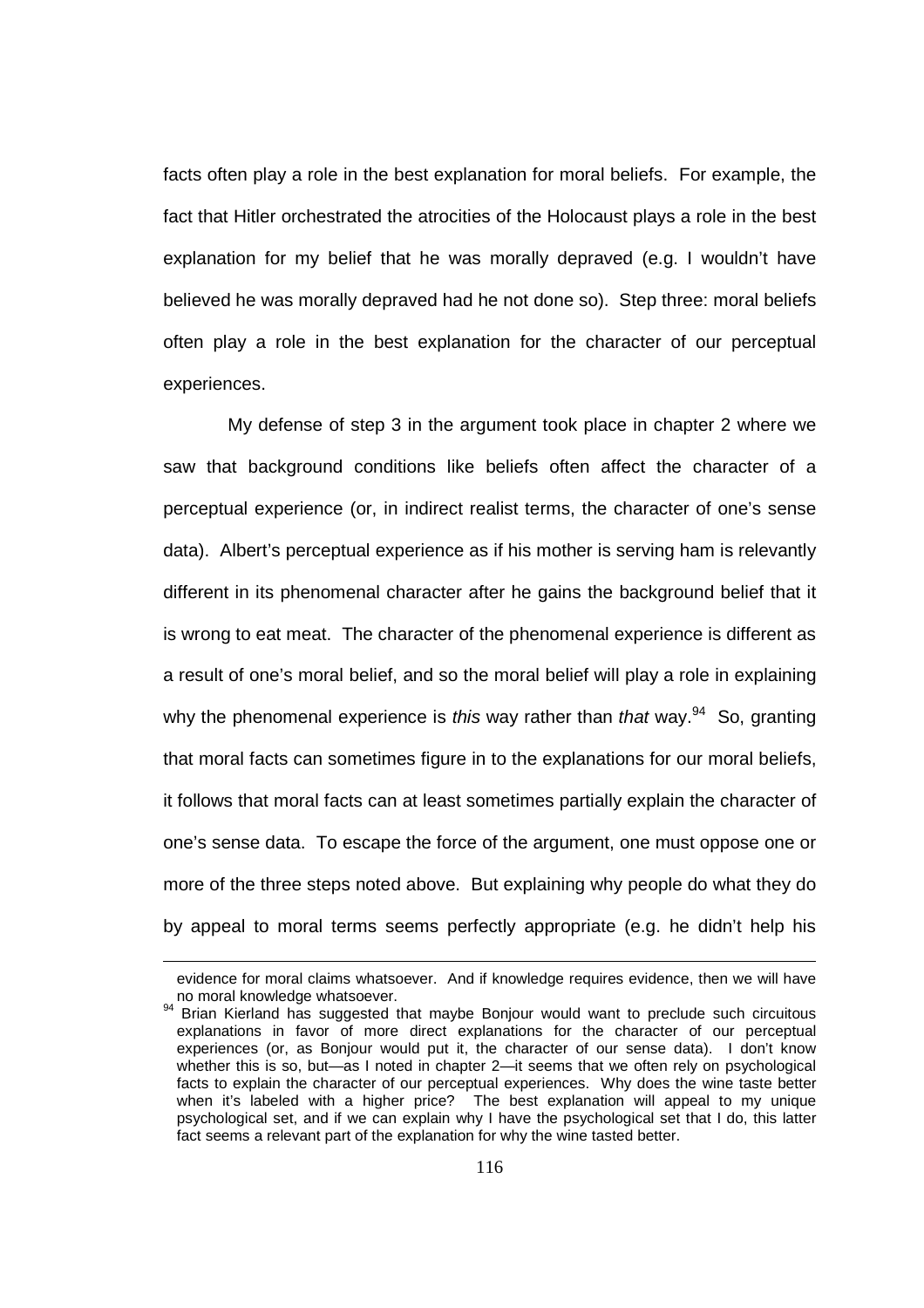sister because he's a lazy ass), and what people do (or fail to do) often plays a role in explaining the moral beliefs that we have about them. And if I'm right about background beliefs affecting phenomenology, then it looks like moral facts can play a role in the best explanation for the character of our sense data.

I don't claim to have given a complete account of moral explanation. That is outside of the scope of the present project. However, I hope to have done enough to show that if we accept indirect realism as an account of perceptual knowledge, we cannot avoid one of the following results: we either construe the explanatory requirement so stringently that facts like color facts fail the test OR relax the requirement enough so that both color facts and moral facts can play roles in the best explanations of our sense data. Once it is obvious that we cannot avoid this conclusion, non-skeptics are left with the conclusion that moral perception is at least sometimes sufficient for moral knowledge on Bonjour's indirect realism.

### **4.3 Direct Realism and Moral Perception**

In contrast with indirect realism, direct realism holds both that in perception we are immediately aware of the commonsense objects of the external world and that knowledge of the external world does not rely on an inference from seeming states. In the remainder of this chapter I consider several versions of direct realism. In this section I recount the direct realist view of Fred Dretske (1969) as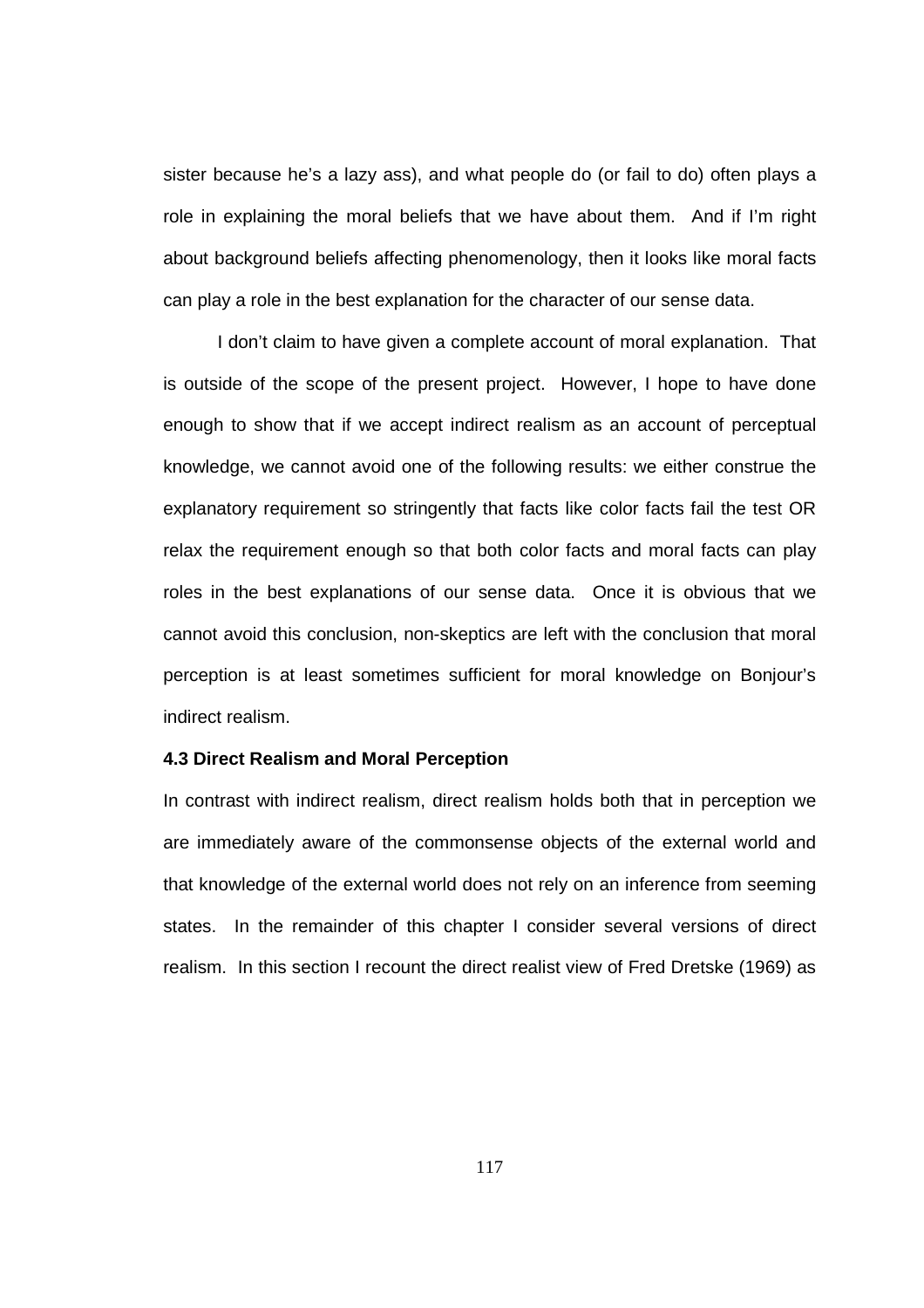defended in his seminal work Seeing and Knowing,  $95$  and I show that in at least some cases moral perception is sufficient for moral knowledge on his account.

 While Dretske focuses on seeing as opposed to other sense modalities, his account can be applied to other forms of perception, *mutatis mutandis*, and thus it forms a nice touchstone for an inquiry into the possibility of moral perceptual knowledge. Seeing often results in knowing, and the condition under which this occurs Dretske calls 'primary epistemic seeing'.<sup>96</sup> Dretske analyzes primary epistemic seeing as follows:

S sees that  $b$  is  $P$  in a primary epistemic way only if:

(i)  $b$  is  $P$ 

l

- (ii) S sees<sub>n</sub>  $b$
- (iii) the conditions under which S sees<sub>n</sub> b are such that b would not look, L, the way it now looks to S unless it was P
- (iv) S, believing the conditions are described in (iii), takes  $b$ to be P.

Conditions (i)-(iv) are severally necessary and jointly sufficient for a case of seeing to count as primary epistemic seeing. $97$  Before explaining the conditions in more detail, it is important to note that primary epistemic seeing is sufficient for perceptual knowledge (p. 124). Concerning the analysis itself, Dretske writes that:

 $95$  Though Dretske 1969 does not use the term 'direct realism', he argues that there are no good reasons to suppose that, "…when we see a coffee pot, this visual achievement is mediated by our direct awareness of something other than a coffee pot" (p. 75).

 $96$  This is compared with secondary epistemic seeing which relies on primary epistemic seeing. The difference is that in primary epistemic seeing, one sees that b is P by seeing<sub>n</sub> b while in secondary epistemic seeing, one sees that b is P by seeing in the primary sense that c is Q (where  $b \neq c$ ). See pp. 153-168.

 $97$  The analysis can be found on pages 78-88. Dretske (1969) claims that the conditions are joinly sufficient on p. 88.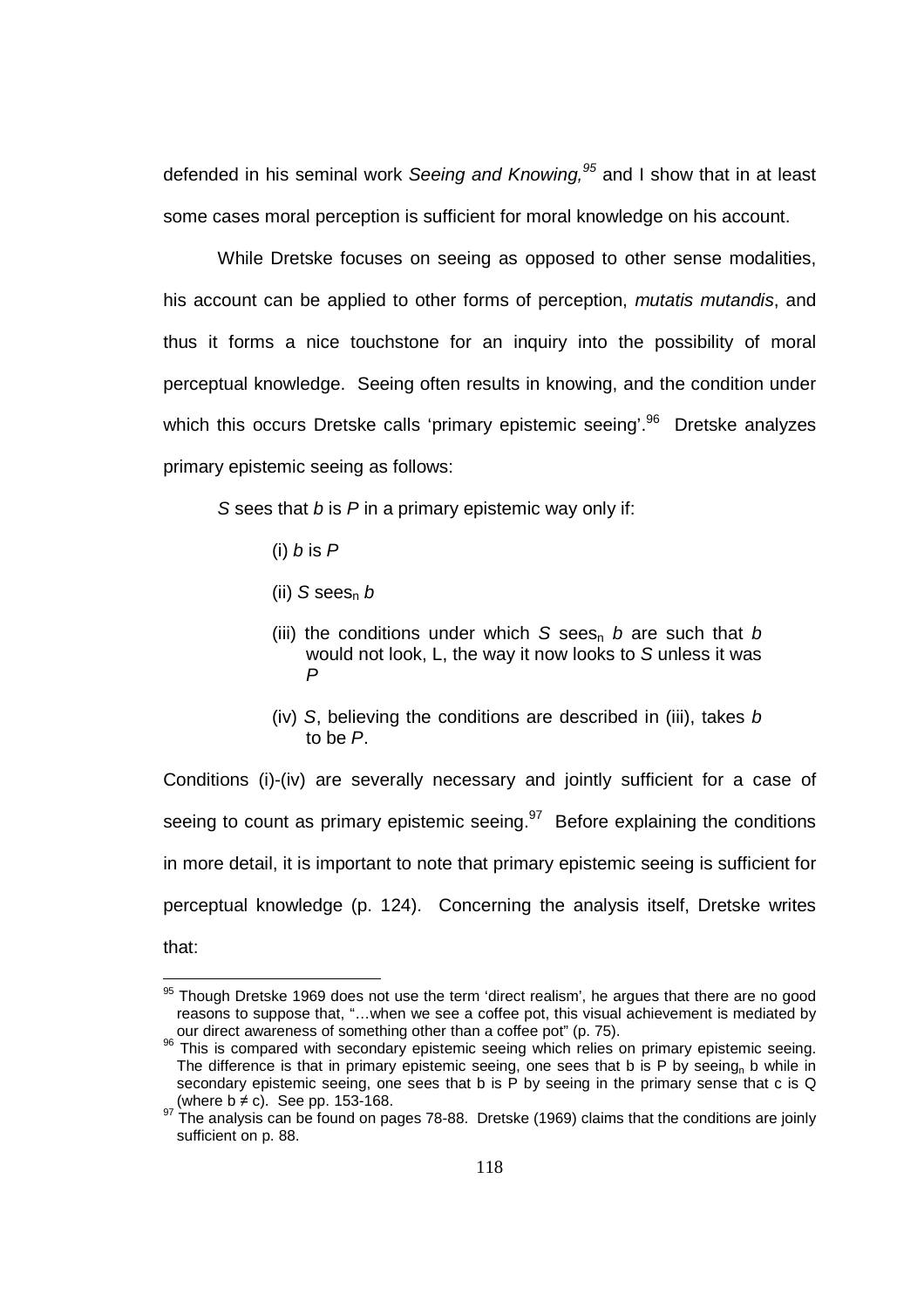The schemata for *primary* epistemic seeing are descriptions of a particular class of situations, a class in which the 'seeing that' locution functions in such a way as to answer the question 'How does S know that  $b$  is  $P$ ?' (p. 142).

In a case of primary epistemic seeing, the way  $b$  looks to  $S$  provides him with a conclusive reason to believe that b is  $P$  (p. 121). So in order to demonstrate that at least some cases of moral perception are sufficient for moral knowledge on Dretske's account, it must be shown that at least some cases of moral perception are cases of primary epistemic seeing.

 Condition (i) is simply the factive restraint on perception. I cannot see that the bush is green unless it's true that the bush is green. Condition (ii) requires that the subject stand in a particular visual relation to the object of perception. Dretske refers to this relation as 'seeing<sub>n</sub>', where the subscript 'n' indicates a nonepistemic way of seeing (p. 30). Seeing<sub>n</sub> is a visual accomplishment that is devoid of positive belief content—when I see<sub>n</sub> b this does not entail that I have any beliefs at all, much less beliefs about  $b$ .  $98$  This is the sort of accomplishment that infants, non-human animals, and adult humans have in common. Dretske argues that this condition is met anytime a subject visually differentiates an object from its immediate environment (p. 20). If a brown piece of paper is attached to a brown wall so that I cannot differentiate the paper from the wall, I am unable to see<sub>n</sub> the paper. However, if two people in a crowd are wearing different color jackets, then (providing I am close enough and looking in the right  $direction)$  I can see<sub>n</sub> both people. Differentiation is a result of objects looking some way or other to the subject (where this sense of 'look' does not entail

 $\overline{a}$ 

<sup>&</sup>lt;sup>98</sup> 'S sees X' has positive belief content iff it entails that S has a particular belief. 'S sees X' has negative belief content iff it entails that S does not have a particular belief (Dretske 1969 p. 5).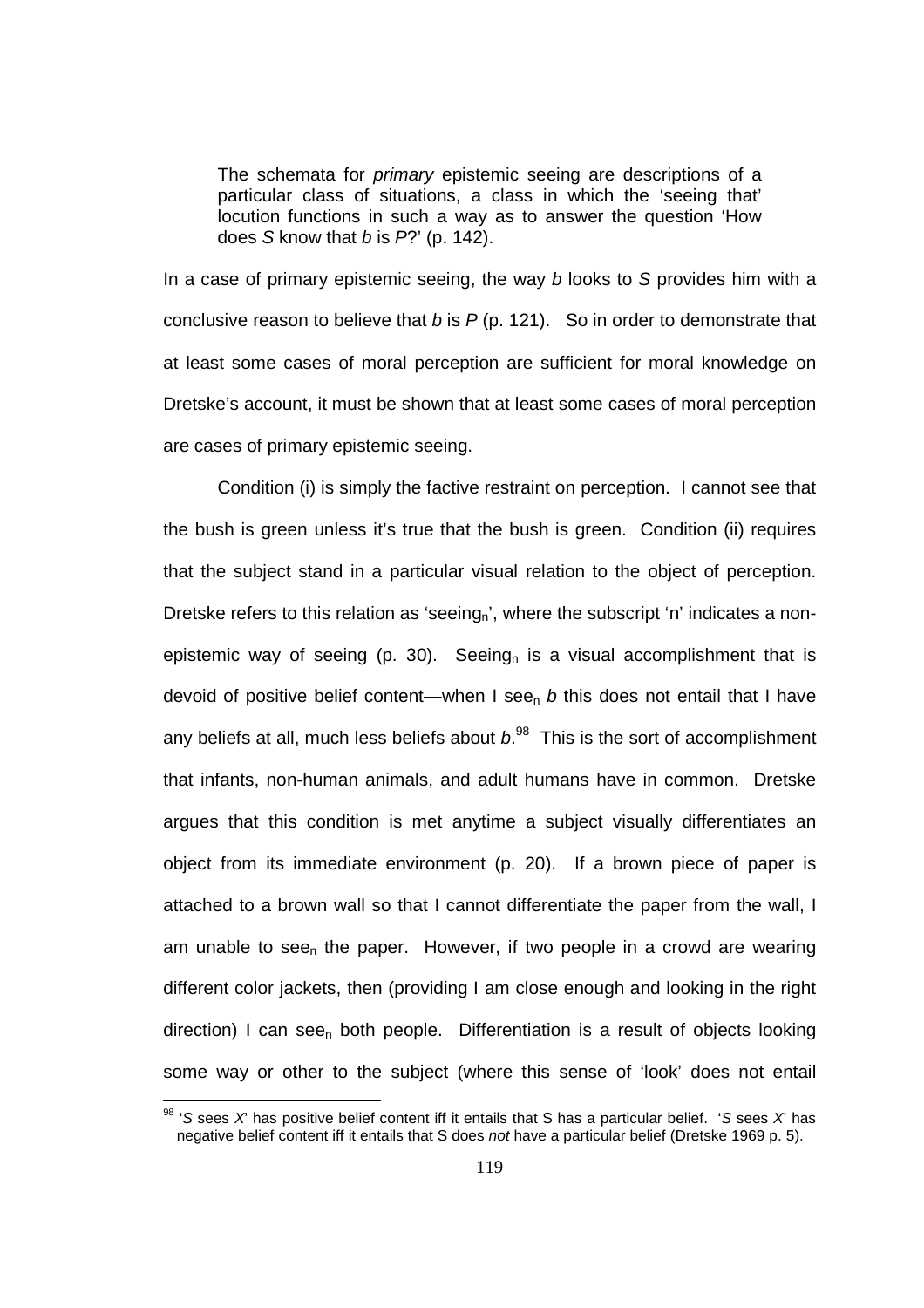belief). So a subject S sees<sub>n</sub> b iff the way b looks allows S to visually differentiate it from the surrounding environment.<sup>99</sup>

However, seeing<sub>n</sub> is not sufficient for knowledge. Recall that seeing<sub>n</sub> is devoid of positive belief content, and thus seeing<sub>n</sub> does not entail that the subject in question believe anything, much less know anything. And while what we know as a result of perception varies widely among adult humans, what we see<sub>n</sub> varies only with our location and the acuity of our vision:

However much we may differ from one another in what we can see to be the case in relation to these [publically observable] objects and events, almost all of us are similarly endowed to see (see<sub>n</sub>) the objects and events themselves. (p. 77)

 Condition (iii) does most of the epistemic work in the analysis. In order for S to see in the primary epistemic sense that  $b$  is  $P$ , the background conditions under which the seeing<sub>n</sub> occurs must be such that b would not look the way it does to S unless it were P. b's looking a certain way must, in these particular circumstances, actually be indicative of its being P. This is an empirical generalization and not a logical claim (p. 83). It might be logically possible for  $b$ to look this way and yet not be  $P$ . All (iii) requires is that normally when  $b$  looks this way, it is P. Notice that the condition does not require that only P-things look this way. I can see in the primary epistemic sense that  $b$  is a zebra despite the fact that a cleverly-disquised mule would have the very same look.<sup>100</sup>

<sup>&</sup>lt;sup>99</sup> Seeing<sub>n</sub> usually, but not always, has a causal implication. Normally, if S sees<sub>n</sub> b, then S is in the general vicinity of b and is looking in the appropriate direction. (Dretske 1969 p. 50, see footnote for exceptions to the causal rule). Also, the objects of seeing<sub>n</sub> are subject to substitution of identicals without loss of truth in the relevant descriptions. If S sees<sub>n</sub> b, and  $b=c$ , then  $S$  sees $_{\textrm{n}}$   $c$ . (Dretske 1969 p. 54)

<sup>&</sup>lt;sup>100</sup> Peter Markie has complained that the Dretske's condition (iii) is ambiguous between a de re reading on which it is trivial and a de dicto reading on which the principle is substantive but contentious. I think that Dretske's condition should be read as a de dicto requirement on the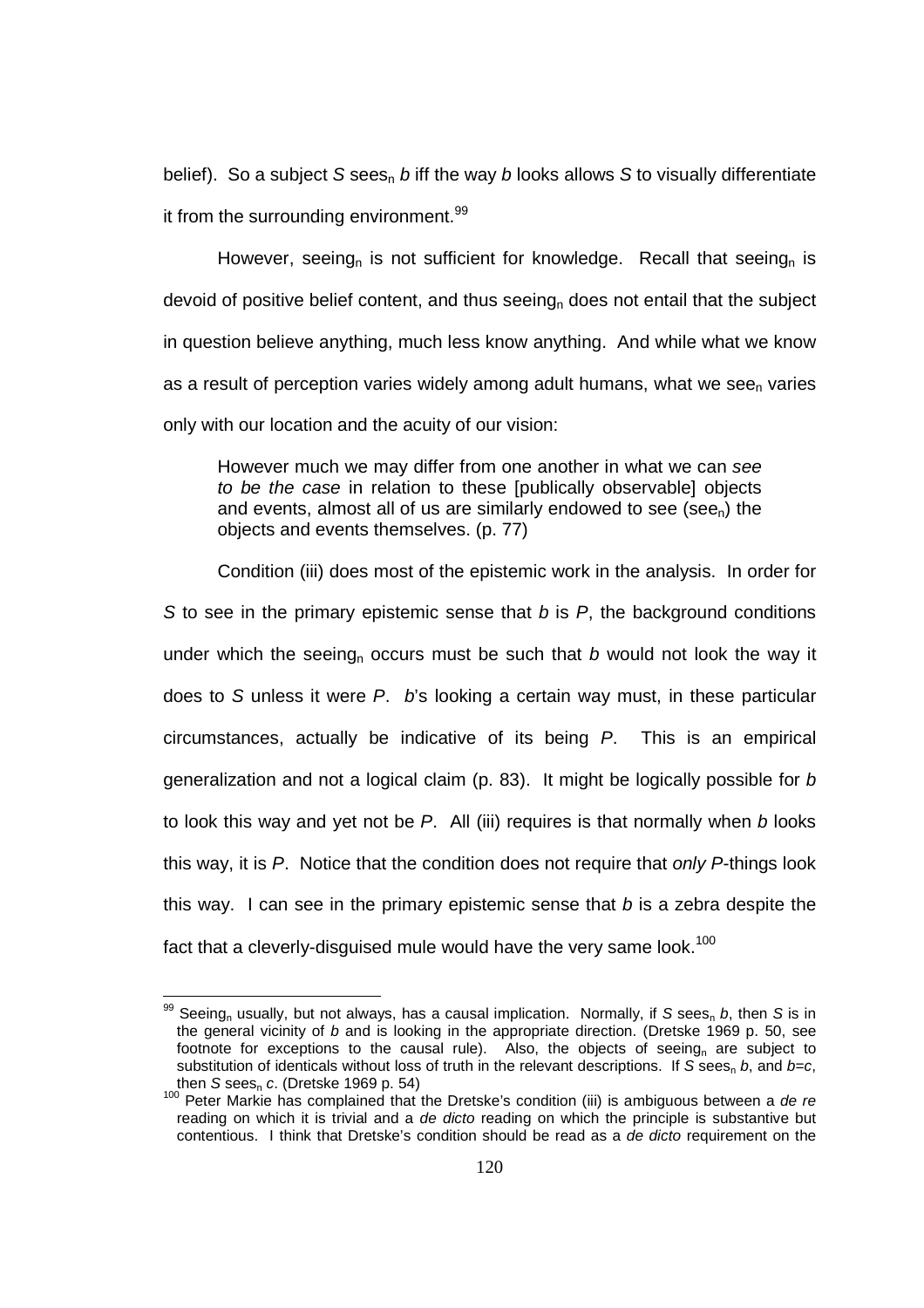Condition (iv) is a belief requirement. In order for a subject S to see in the primary epistemic way that  $b$  is  $P$ , he must believe that background conditions are as specified in condition (iii) and he must believe that  $b$  is  $P^{101}$  To stave off objections that this requirement over-intellectualizes the process, Dretske claims that the beliefs concerning background conditions need only be dispositional (p. 118). For example, upon being questioned about whether or not the way b looks is indicative of whether or not it is  $P$ , the subject must be inclined to think that the answer is yes. And this condition is not meant to require an inference either. The subject simply comes to believe that b is  $P$  on the basis of the way b looks to him when he sees<sub>n</sub> b.

Is moral perception ever sufficient for moral knowledge on Dretske's account? In order to answer this question, we must determine whether or not it is possible for a subject to see in the primary epistemic sense that something bears a moral property. And indeed this is possible. Condition (i) in the analysis is met as long as there are moral properties (and recall that I am assuming moral realism), and condition (ii) is met as long as it is conceded that we can have visual contact with at least some of the kinds of things that bear moral properties: states of affairs, events, actions, people, etc. Anyone who is a non-skeptic about perceptual knowledge should be happy to grant that we see people, actions, etc. As for Dretske, he argues that it is indeed possible to see<sub>n</sub> states of affairs,

perceptual environment. Sure, zebras normally look like zebras, but what's at issue here is whether the environmental conditions are such that this particular zebra would look like one if it were one given the state of the environment under which the seeing<sub>n</sub> occurs.

 $101$  "B is a background condition if and only if (a) B is logically and causally independent of the (non-relational) features and properties of b itself (and, in particular, of b's being  $P$ ), and (b) there are variations in  $B$  which affect the way  $b$  looks to  $S$ ." (p. 82)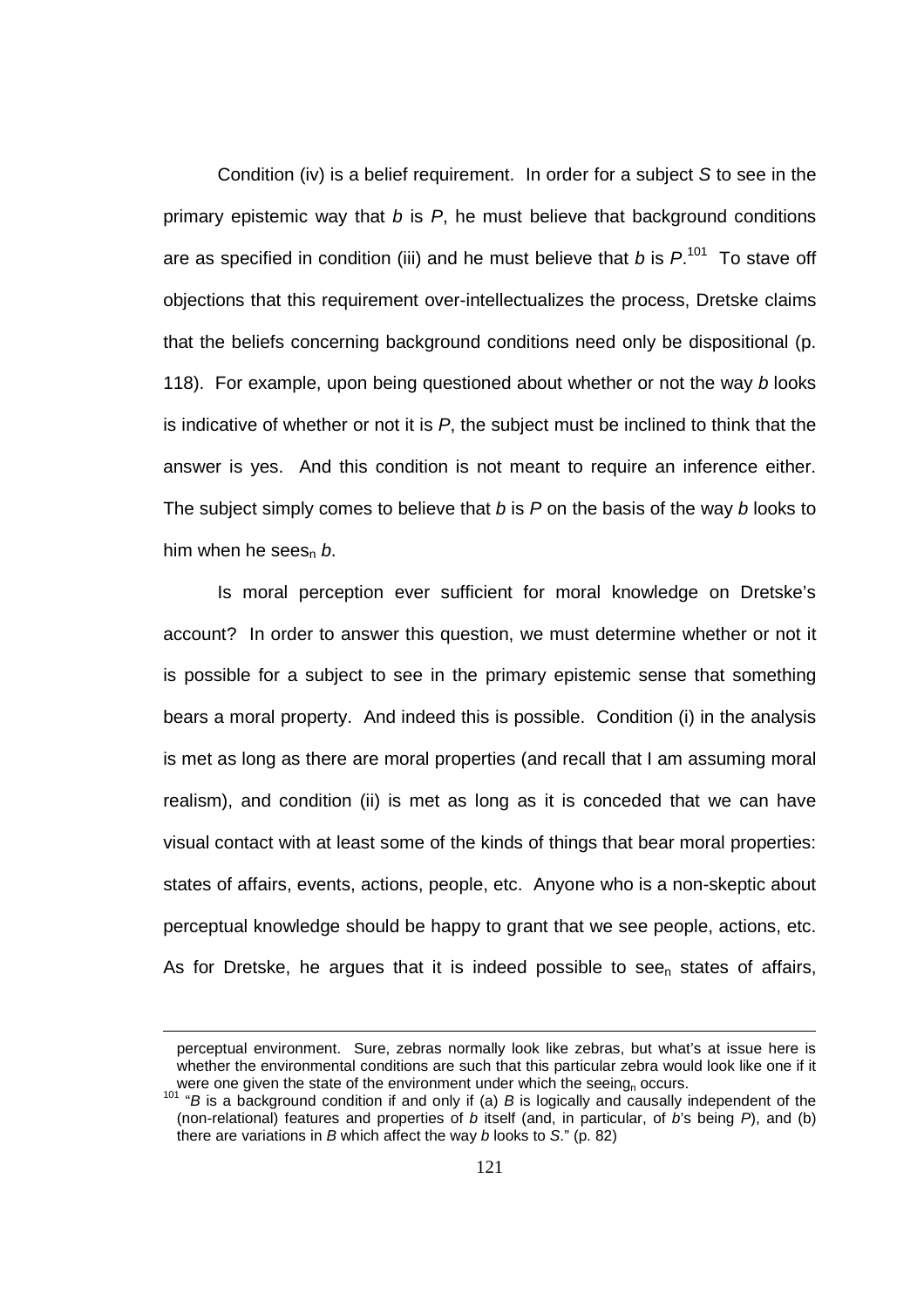events, actions, people, etc. And (iv) is equally obviously met in a putative case of moral perception: it is possible that someone could be disposed to believe that something's looking a certain way was indicative of it bearing a moral property and that someone could come believe that it indeed had this property as a result of his perceptual experience.

Condition (iii) initially looks like the problem for putative cases of moral perception. (iii) requires that the conditions under which  $S$  sees<sub>n</sub> b are such that b would not look the way it now looks to S unless it was P. Recall Harman's example with the torture of the cat: would the situation have looked the very same to the subject if the action had not been wrong? Since (iii) is a subjunctive conditional, it is helpful to translate the requirement into talk of possible worlds. Go to the nearest world in which the background conditions are the same and yet the boys' action is not morally wrong. In that world, would the action still look the same to the subject?

The answer is no. The background conditions must be held constant between these worlds, and that includes any native dispositions, learning experiences, beliefs, learned associations, etc. that the subject brings with him, and Dretske insists that what a subject believes can affect what he can see in the primary epistemic sense. He calls this information 'proto-knowledge' and defines it as follows:

…that totality of information which S possesses about the identity or character of the  $b$  (which he sees to be  $P$ ) at the time he sees that  $b$  is  $P$  minus only that increment in information whose manner of acquisition is described by saying that  $S$  can see that the  $b$  is  $P$ . (p. 96)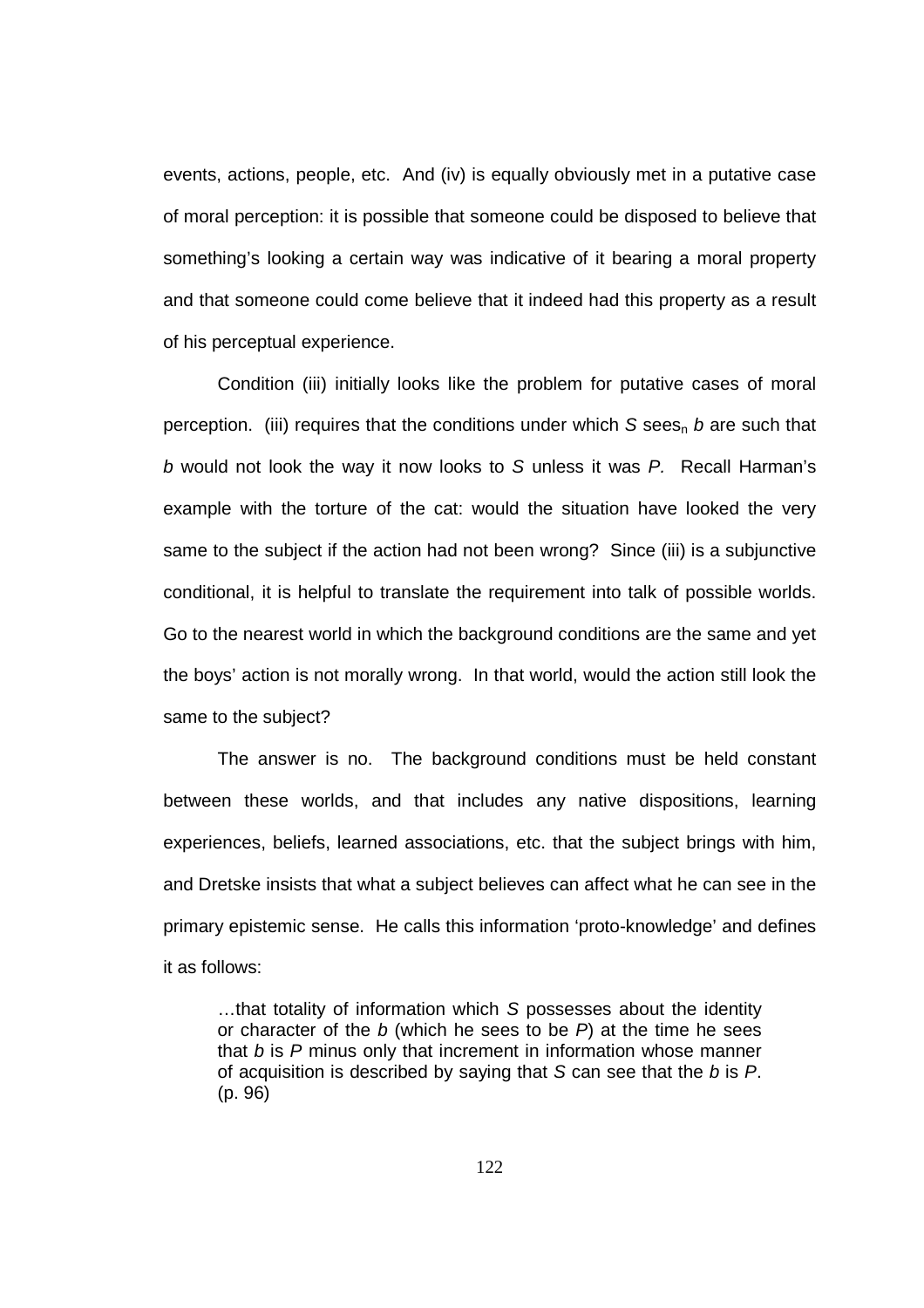For example, in order to see that the water is boiling, one must have the proto-knowledge that it is water in the pot (as opposed to vodka or something else). The result is that differences in proto-knowledge can lead to differences in primary epistemic seeing:

... what we see, in an epistemic way, can be influenced by all those variables that are capable of influencing what we believe. If one's past experience, one's conceptual categories, modes of classification, and habits of association, have any influence on what one believes or what one can, in a given situation, come to believe, then they thereby have a commensurate influence on what one can see in the epistemic way of seeing. (p. 76)

With the concept of proto-knowledge in hand, consider again the subjunctive condition in condition (iii). Holding past experience, conceptual categories, modes of classification, habits of association, etc. constant, what would the action in Harman's case look like if the action had not been wrong? Sturgeon (1985) suggests the following:

…since what makes [the boys'] action wrong, what its wrongness consists in, is presumably something like its being an act of gratuitous cruelty, to imagine them not doing something wrong we are going to have to imagine their action different in this respect. (p. 66).

So in order to evaluate the truth of the subjunctive conditional in condition (iii), we must go to the closest world in which the boys are not engaged in an act of gratuitous cruelty. This means that the natural facts that the moral facts are either reducible to or supervene on will have to change as well. Suppose in that world they are petting the cat or burning a toy cat or something of the like. Would this action still have looked the same to the subject in Harman's case? No. Boys petting a cat looks very different from boys burning a cat. Thus, at least some of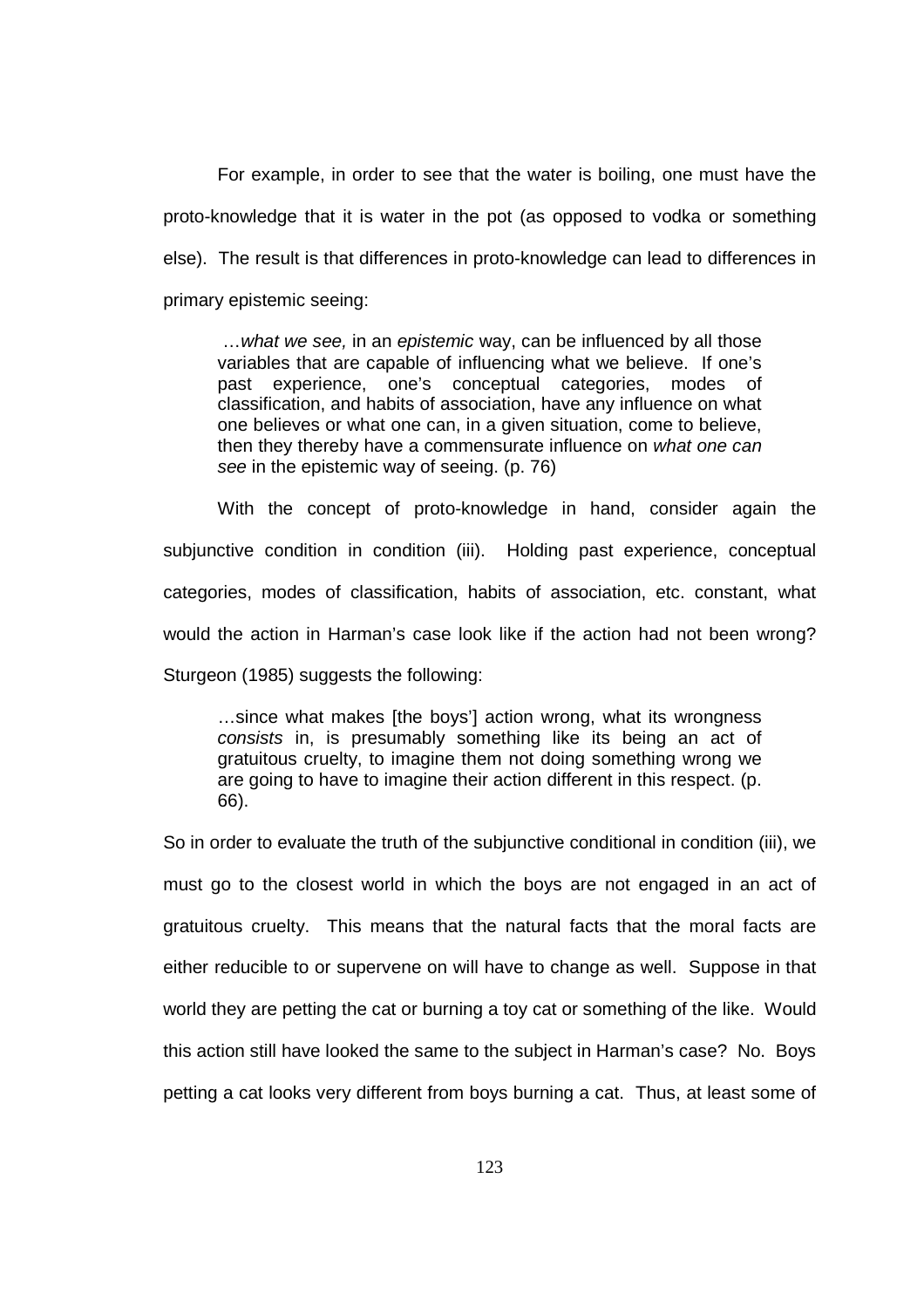the putative cases of moral perception meet condition (iii). And if at least some cases of moral perception are cases of primary epistemic seeing, then, since primary epistemic seeing is, ex hypothesi, sufficient for perceptual knowledge, in at least some cases moral perception is sufficient for perceptual moral knowledge.

There are two initially plausible lines of objection to my argument in this section, the first focused on the satisfaction of condition (iii) and the second on the satisfaction of condition (iv). Concerning (iii), it is logically possible that the action is morally permissible despite the fact that the scene appears the same to the subject. For example, go to the world in which the cat is a cat zombie or a mechanical cat. In that case, the action would look the very same (even holding background conditions constant) and yet the action would be morally right. This objection misunderstands the strength of condition (iii). Condition (iii) does not require that it be a logical necessity that the character of the perceptual experience is indicative of the property (p. 83). The subjunctive conditional is true if and only if the action looks the same in the *closest* possible world, not in all possible worlds.<sup>102</sup> So this objection fails.

The objection can be revised in the following way. Even if we allow that it's only the nearest possible world that is relevant for the satisfaction of (iii), why think that this subjunctive requirement is met in the Harman case? Cashing out

 $102$  Dretske (1969) considers a similar objection to his claim that we can see (in the primary epistemic sense) emotional states, e.g. that your wife is moody:

<sup>...</sup>to see that your wife is moody, on a given occasion, is not to imply that whenever she is moody you can see it; it is not to imply that whenever anyone is moody you can see it; it is not to imply that whenever your wife looks this way she is moody or whenever she is moody she looks this way. What is implied is that under these (background) conditions (not just any conditions) your wife (not just anyone) would not look this way unless she was moody. (p. 186)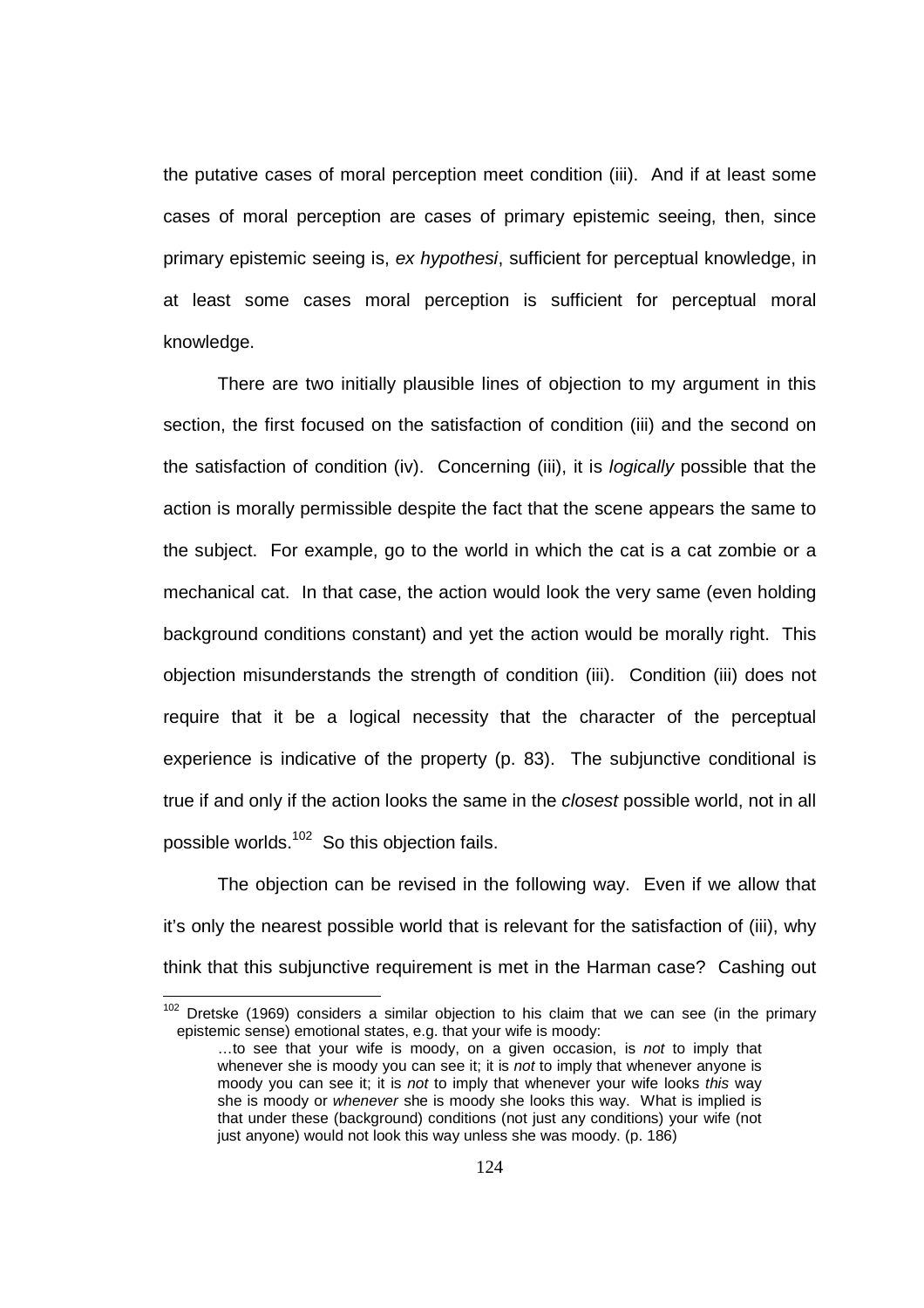the "nearness" relation in a slightly different way yields the result that the action would have looked the very same to the subject despite the fact that it was not wrong. For suppose that the nearest possible world in which the boys' action was not wrong is the world in which they are forced to burn the cat to save the lives of a hundred innocent persons? (Imagine that a certain cat terrorist has captured 100 people and threatened to execute them if someone doesn't burn a cat alive with gasoline. In this world, it would be morally permissible to burn the cat.) If this is really the closest possible world, then condition (iii) is not met, and thus Harman's case is not a candidate for seeing a moral fact in the primary epistemic sense.

This way of pushing the objection raises an interesting suggestion concerning the limits of moral perception that I shall take up in the afterward. Perhaps perceptual knowledge requires sensitivity, where  $X$  is sensitive to Y if an only if were Y different, X would be different.<sup>103</sup> For example, my belief that the milk is not soured is sensitive to this fact just in case in the closest world in which the milk is soured I don't believe that it's good.<sup>104</sup> In this sense, Dretske's condition (iii) is a sensitivity requirement on perception. For present purposes, it is enough to concede this constraint on perceptual knowledge and argue for a nearness relation that shows that condition (iii) is met in at least some putative cases of moral perception. While it is always tricky to argue for modal claims, it seems that a world in which a terrorist takes 100 people hostage and demands

 $103$  Sensitivity constraints on knowledge have been defended by Nozick (1981) and others.

<sup>&</sup>lt;sup>104</sup> The contrapositive of the sensitivity condition is a safety condition. My belief that the milk is good is safe just in case in the closest world in which I believe the milk is good, it really is good. Notice, however, that the sensitivity condition and the safety condition are logically independent as contraposition is not valid for subjunctive conditionals.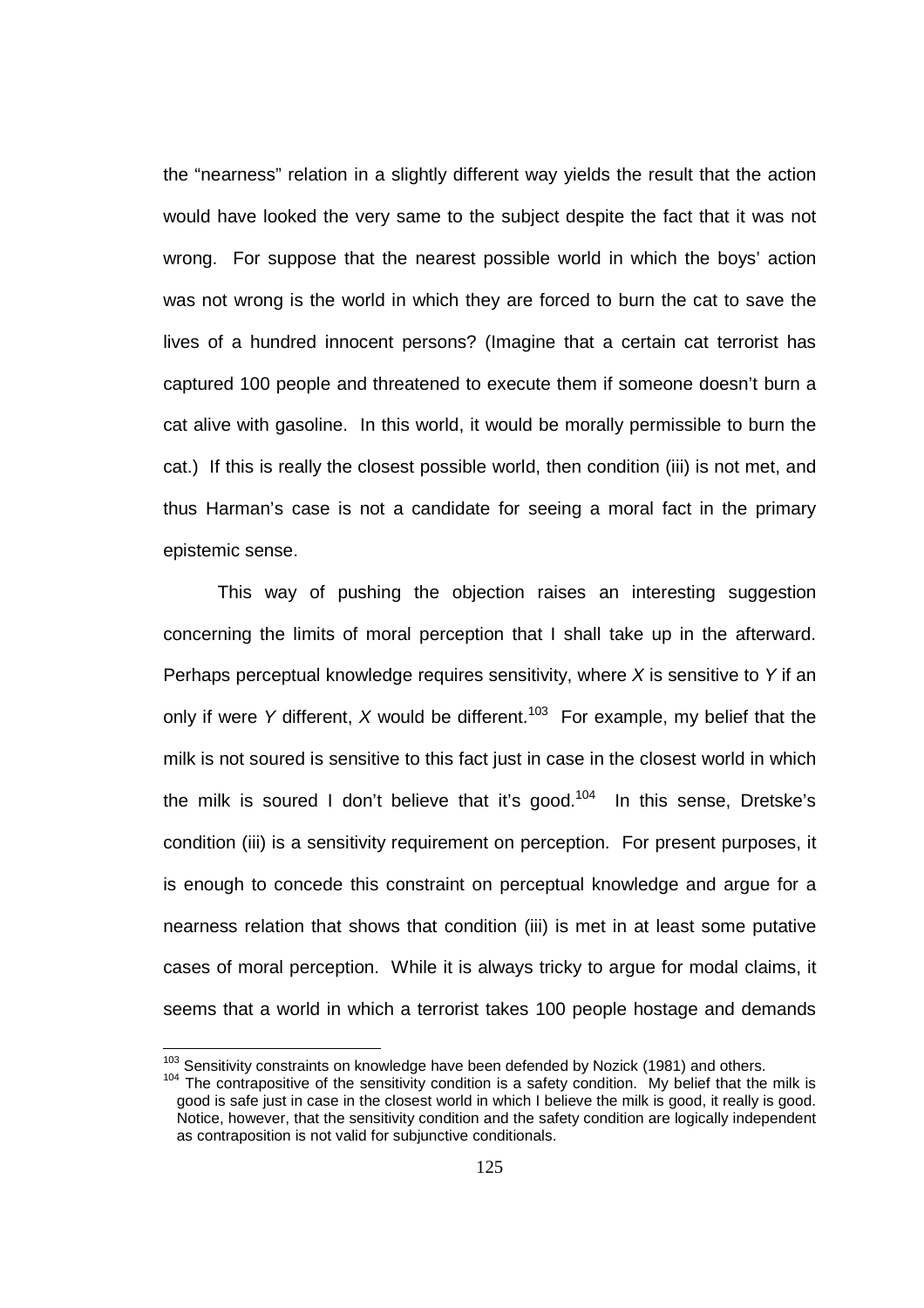the burning of a cat is much further from the world of Harman's subject than the world in which the boys simply opt to leave the cat alone and do something else (e.g. burn a stack of garbage) instead. The latter requires us to posit fewer entities and changes, and is thus more simple. It is also much more likely given the background information that we know about the way the world is. This is not to dismiss the objection wholesale—it might indeed show that we can't get moral knowledge by perception in certain cases (again, I shall handle this matter in the afterward). But it is not powerful enough to show that we can *never* obtain moral knowledge by perception, and it is that thesis that I mean to refute here.<sup>105</sup>

 The second objection targets the satisfaction of condition (iv). Recall that (iv) requires that the subject in question be disposed to believe that conditions are as specified in condition (iii), that is, he must be disposed to believe that the look of the action is a reliable indicator of the wrongness of the action. But what if this belief is the result of wishful thinking or a brainwashed upbringing? If the subject's belief concerning the background conditions is not justified, then he cannot come to know that the boys' action is wrong by seeing it.

<sup>&</sup>lt;sup>105</sup> Brian Kierland suggests yet another way of re-vamping the objection. Suppose that the counterfactual is read in such a way that it requires all of the facts that cause the perceptual experience to remain static while the moral facts differ. Under this reading, condition (iii) is met if and only if the action would not look the same to the subject in the world in which all the nonmoral facts are held constant and yet the action is morally permissible.

Suppose that Kierland's suggestion is the proper way to read condition (iii). In that case the subjunctive conditional is trivially met in the Harman case. This is because—granting the supervenience of the moral on the non-moral—there is no possible world in which the nonmoral facts and the moral facts "come apart" in the way required by the new reading. If it were to be the case that all of the non-moral facts remain static while the moral facts change, then the scene would have looked different to the subject. It is also true that if it were to be the case that all of the non-moral facts remain static while the moral facts change, then the scene would have looked the same to the subject. Both claims are true because each contains a necessarily false antecedent, and thus on standard counterfactual semantics, both are trivially true.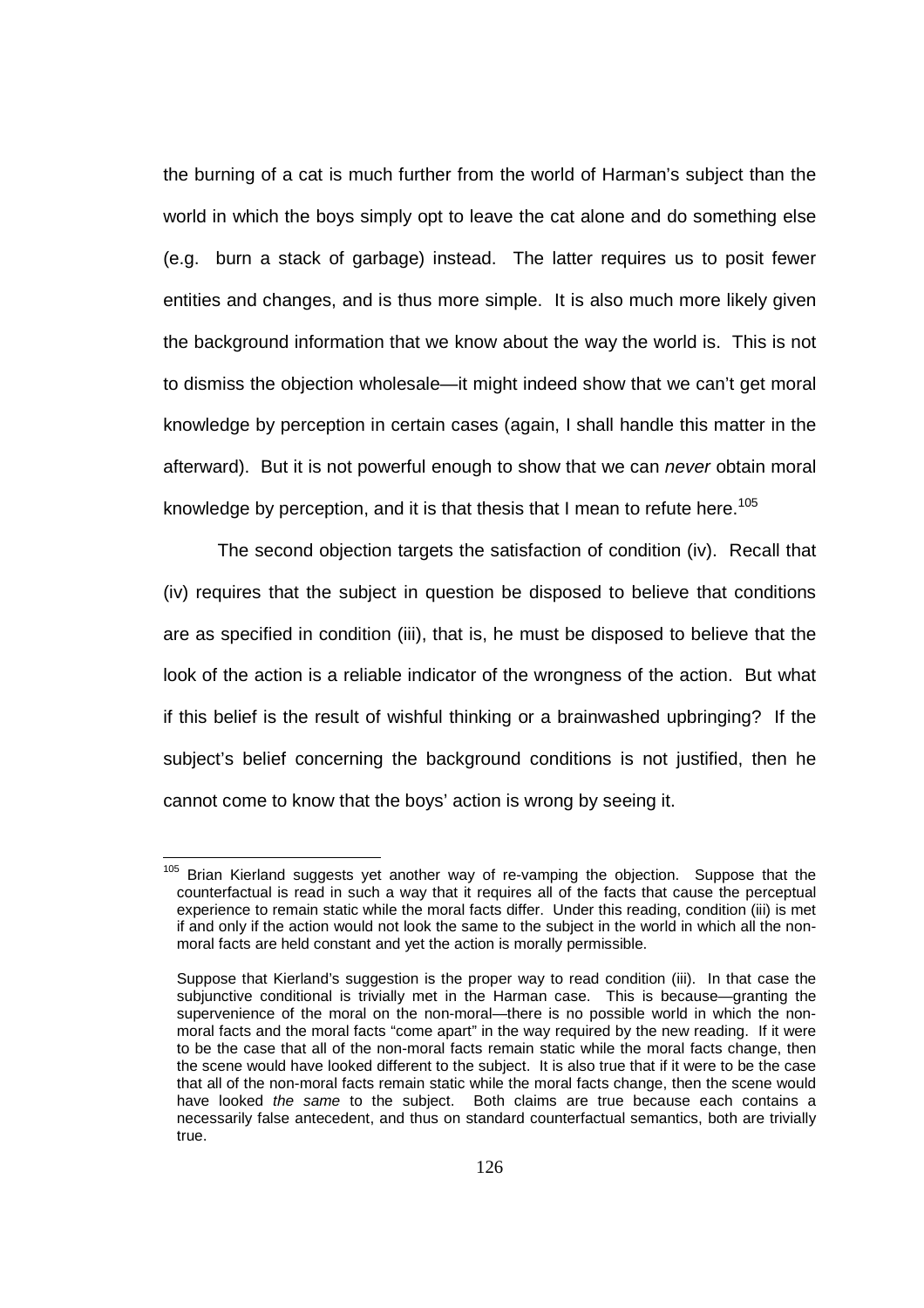This objection commits an exegetical mistake. Notice that condition (iv) says nothing about the justification of the subject's belief concerning the background conditions. Indeed, Dretske is emphatic that the belief need not be justified for the experience to count as a case of primary epistemic seeing:

…what makes a background belief effecting in allowing us to see what is the case is not its justification, or how (antecedently) justified we are in having it, but the fact that it is a belief and the fact that it is true….What I am suggesting is that the degree of justification which the percipient has for his background beliefs is quite irrelevant to the effective operation of these beliefs in transforming S's seeing beige walls into S's seeing that the walls are beige. (pp. 135-6)

And so the objection is misplaced: (iv) can be met even in the absence of justification for a subject's background beliefs. Primary epistemic seeing simply does not require justification of this sort. The attraction to this kind of objection, according to Dretske, is not that justification is necessary for perceptual knowledge but that it is necessary for a kind of immunity from perceptual skepticism: "Justification of one's background beliefs lends durability to the knowledge which one achieves by visual means (and, thereby, relative immunity from skeptical questioning), but it is not a necessary ingredient to that knowledge itself," (p. 138).

"Very well," the objector may concede, "putative cases of moral perception count as primary epistemic seeing on Dretske's account. But so much the worse for his account. The fact that the background belief need not be justified simply shows that primary epistemic seeing is not sufficient for perceptual knowledge after all." Two things can be said in response to this renewed complaint. First, the goal of this section is simply to show that moral perception is sufficient for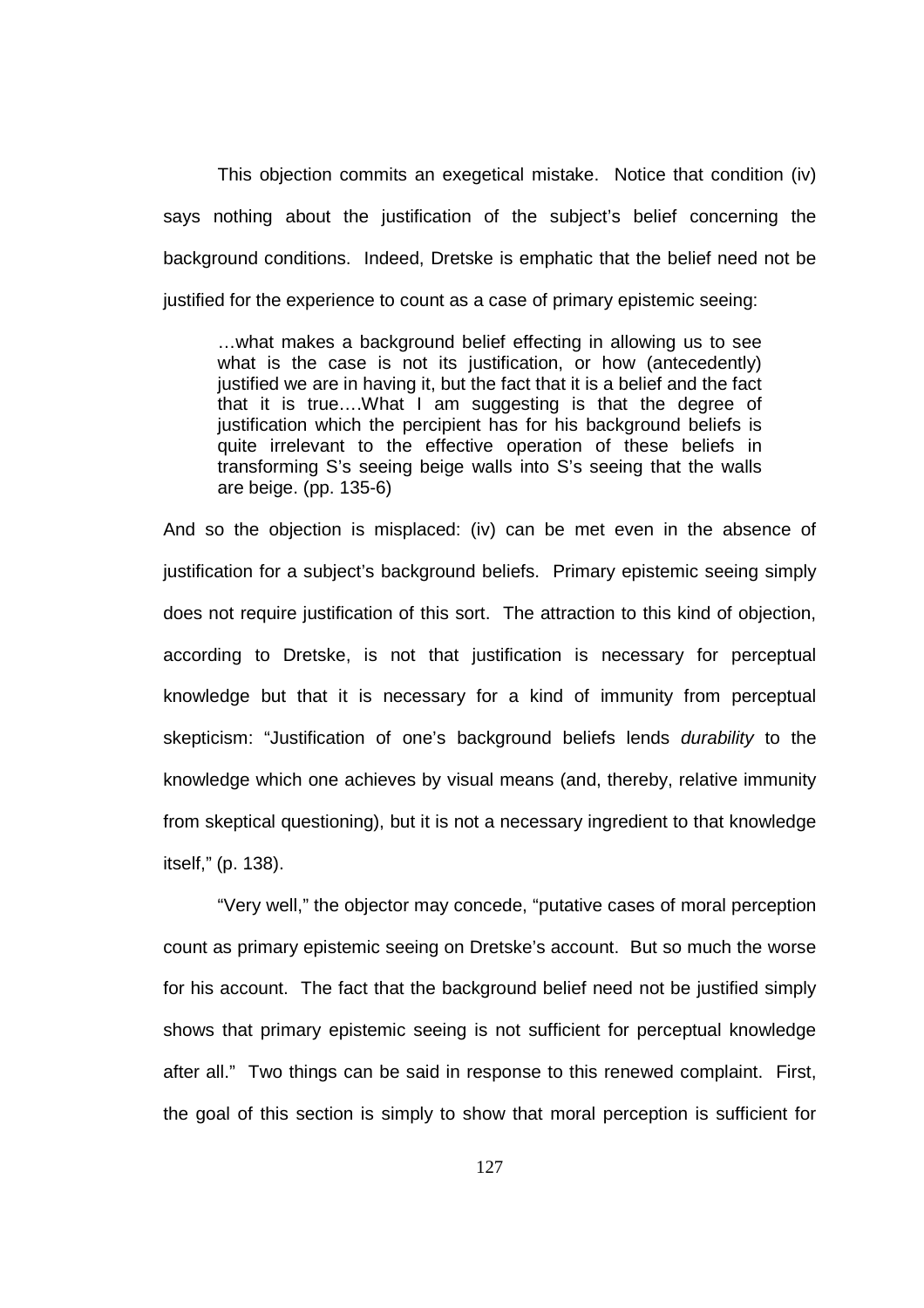perceptual moral knowledge on a major contemporary account of perceptual knowledge. The thesis is that IF Dretske's account is correct, THEN moral perception is at least sometimes sufficient for moral knowledge. This thesis survives the present objection. Second, even if it were true that Dretske's account needs to be modified to require justified background beliefs, this does not create an insurmountable hurdle for moral perception. Dretske himself notes that satisfying conditions (i)-(iv) automatically provides a subject with some level of justification for the crucial background belief:

[A subject] is able to justify [his background belief], not in the sense that he has actually performed any antecedent tests or checks in confirmation of it, but in the sense that any subsequent tests on his accuracy in telling whether  $b$  is  $P$  (on visual grounds alone) will automatically confirm the background belief which he originally manifested in supposing himself to be able to see that b was P. (p.135)

Some might object to this move as an instance of the easy knowledge problem and insist that such self-checking cannot generate justification. However, even if so, there is no principled reason for thinking that a subject could not get justification in some other way (e.g. testimony, inductive reasoning, etc.). I conclude, then, that in at least some cases moral perception is sufficient for moral knowledge on Dretske's view of perceptual knowledge.

## **4.4 Evidentialism and Moral Perception**

A number of philosophers argue that the epistemic relevance of perception comes by way of evidence. Perceiving that  $P$  is a source of knowledge that  $P$ because perceiving that  $P$  (or perhaps having a perceptual experience as if  $P$ ) is evidence for P. This view differs from indirect realism in that indirect realism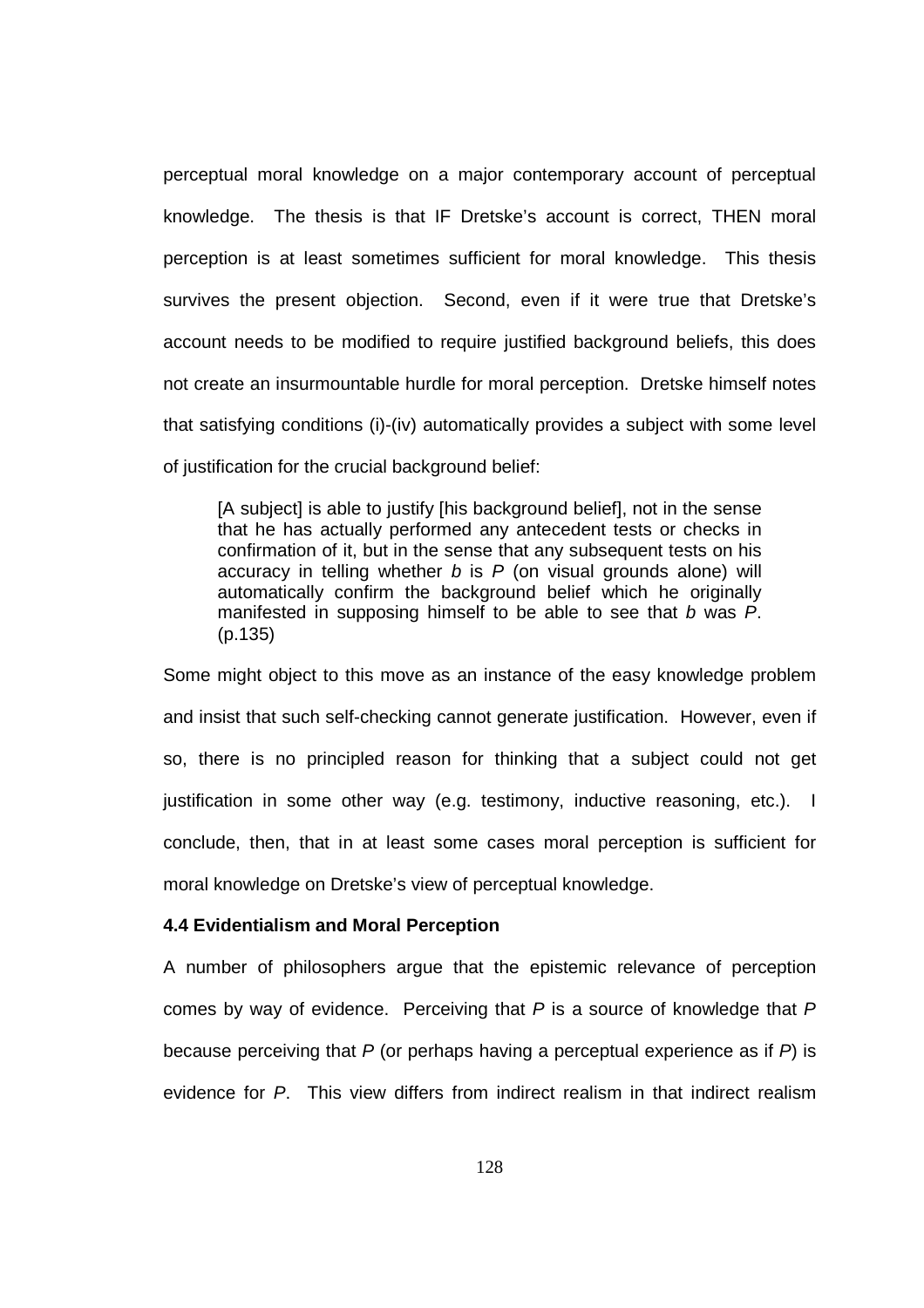allows only that perceiving (or perceptual experiences) provides evidence for claims about the existence and nature of sense data whereas a direct realist, evidentialist view of perception allows that perceiving (or perceptual experiences) provides evidence for claims about the external world. Depending on the particular account, evidentialism will differ from Dretske's account by placing more stringent restrictions on what counts as perceptual evidence.

 However, it should be noted that the major evidentialist views about perception in the contemporary literature focus on epistemic justification rather than knowledge. In order to arrive at an evidentialist account of perceptual knowledge, I shall conjoin an evidentialist view of perceptual justification with a defeasibility view of knowledge on which knowledge is undefeated, properly justified (i.e. ungettiered), true belief. As a paradigm case of evidentialism about perceptual knowledge, I shall consider the view of Matthias Steup (1996) and suggest ways of amending Steup's account to make it more plausible. I shall conclude this section by noting that in at least some cases moral perception is sufficient for moral knowledge on Steup's evidentialist account.

 Steup opens his discussion of perceptual justification by noting the importance that perception plays in foundationalist accounts of justification. An account of epistemic justification is foundational just in case it holds that (a) there are at least some beliefs that do not depend on other beliefs for their justification (i.e. there are at least some basic beliefs) and (b) all other justified beliefs depend on inferences from these basic beliefs. Perception plays a crucial role in foundationalist accounts of justification because, as Steup points out,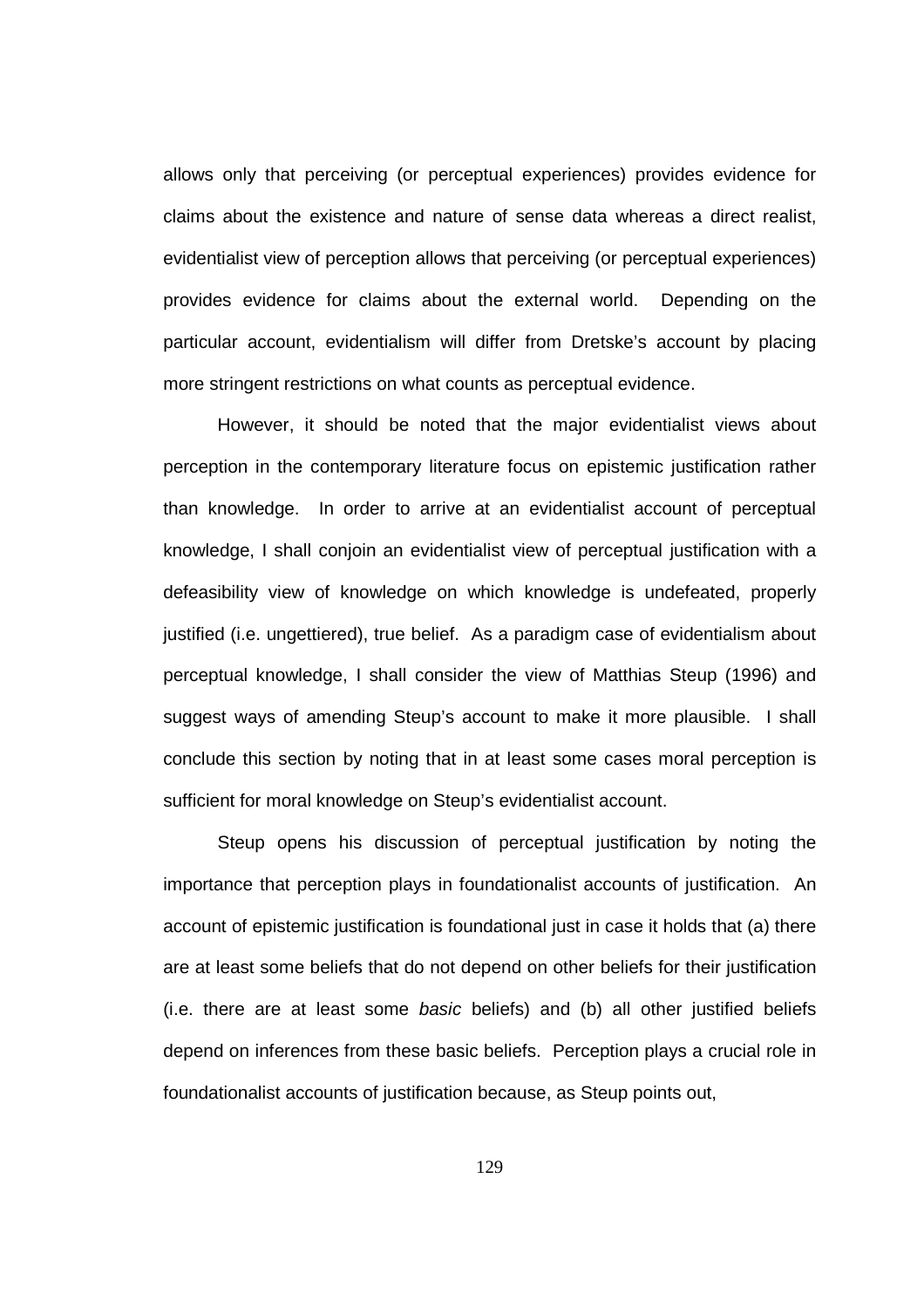…basic beliefs function as regress terminators. In order to perform this function, they must be justified without receiving their justification from other beliefs. One way in which beliefs can thus be justified is through perceptual experience. (p. 101)

 But what are the conditions under which perception is a source of basic beliefs? Steup develops his account of perceptual justification on the assumption that having a perceptual experience as if  $X$  is  $F$  is not sufficient for perceptual justification. For example, if he were appeared to as if a dodecagon were in front of him, this would not justify his belief that a dodecagon were in front of him. Steup explains this fact by claiming that he knows that he is not reliable in recognizing dodecagons.<sup>106</sup> After some Chisholming, he settles on the following analysis for a basic perceptual belief:

 …my belief 'there is an F before me' is basic if the following three conditions are satisfied:

(i) I am appeared to  $F$ -ly:

- (ii) there are no other beliefs of mine justifying my belief 'there is an F before me';
- (iii) I have good evidence for taking myself to be reliable in discerning  $F$ -things. (103-4)<sup>107</sup>

 $106$  I think it's more plausible that his knowledge about his unreliability functions as a defeater for justification rather than a precondition for justification. It seems more accurate to say that being appeared to as if X is F **IS** sufficient for prima facie justification for the claim that X is F, but that this prima facie justification is defeated in Steup's case by his belief (or knowledge) about his unreliability. The crucial issue is whether being appeared to as if  $X$  is  $\overline{F}$  requires the subject to have what some philosophers have called a phenomenal concept of  $X$  and of  $F$ . Consider again the herpetologist case in which a herpetologist and a novice come upon a copperhead. Is it true that the novice is appeared to as if the snake is a copperhead? In one sense of the phrase, he is not, and it is on this sense that I think being appeared to as if X is F is sufficient for prima facie justification that  $X$  is  $F$ . Of course, if you think that the novice is appeared to as if the snake is a copperhead, then you should agree with Steup that being appeared to as if  $X$  is  $F$  is insufficient for *prima facie* justification that  $X$  is  $F$ .

 $107$  I note here that Steup states the conditions as jointly sufficient, but context indicates that he must also think them severally necessary (he just rejected the view that condition (i) is sufficient, so he must think that there are other conditions that are necessary). Also, Steup presents this as an analysis of a basic belief, but context again shows that he thinks that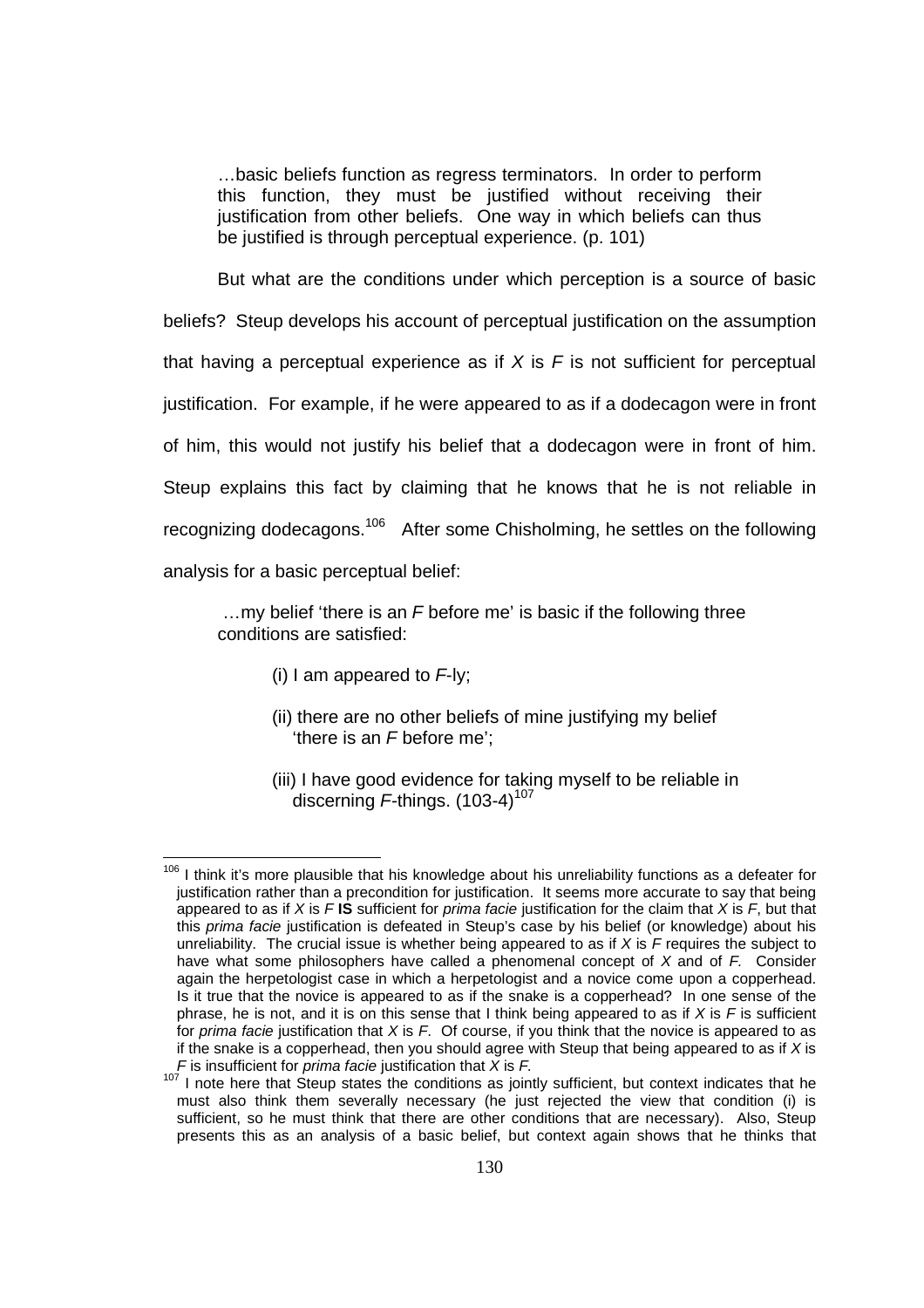The important addendum for present purposes is condition (iii). Steup claims that what matters for justification is "...not that I am reliable in discerning  $F$ things, but rather that I have good evidence for believing myself to be reliable in discerning F-things" (p. 103). He calls this the presumptive reliability condition. Combining this account of perceptual justification with a defeasibility account of knowledge, and we have an evidentialist analysis of perceptual knowledge.

 How does moral perception fare on this view? In chapter 2 I argued that condition (i) can be met for at least some moral properties, and condition (ii) can be stipulated for putative cases of moral perception. The important question is whether or not condition (iii) is ever met in a putative case of moral perception. Can someone have good evidence that they are reliable in discerning moral properties? Unsurprisingly, I think the answer is yes. Below I provide four different ways of reading 'good evidence', and I show either that the reading is too strong to provide us with basic perceptual beliefs or that it is possible to have good evidence of reliability for at least some moral properties in at least some cases.

First, consider an intuitive account of what good evidence for reliability in a non-moral case would look like. I have good evidence that I am reliable in discerning at least some emotional properties. For example, I have good evidence that I am reliable in discerning when my wife is angry. What is my good evidence in this case? Simply this: I have been accurate in the past in determining whether or not she was angry by the way that she looked. Similarly,

 $\overline{a}$ 

perceptual beliefs are basic, and so this account will also show when a perceptual belief is justified.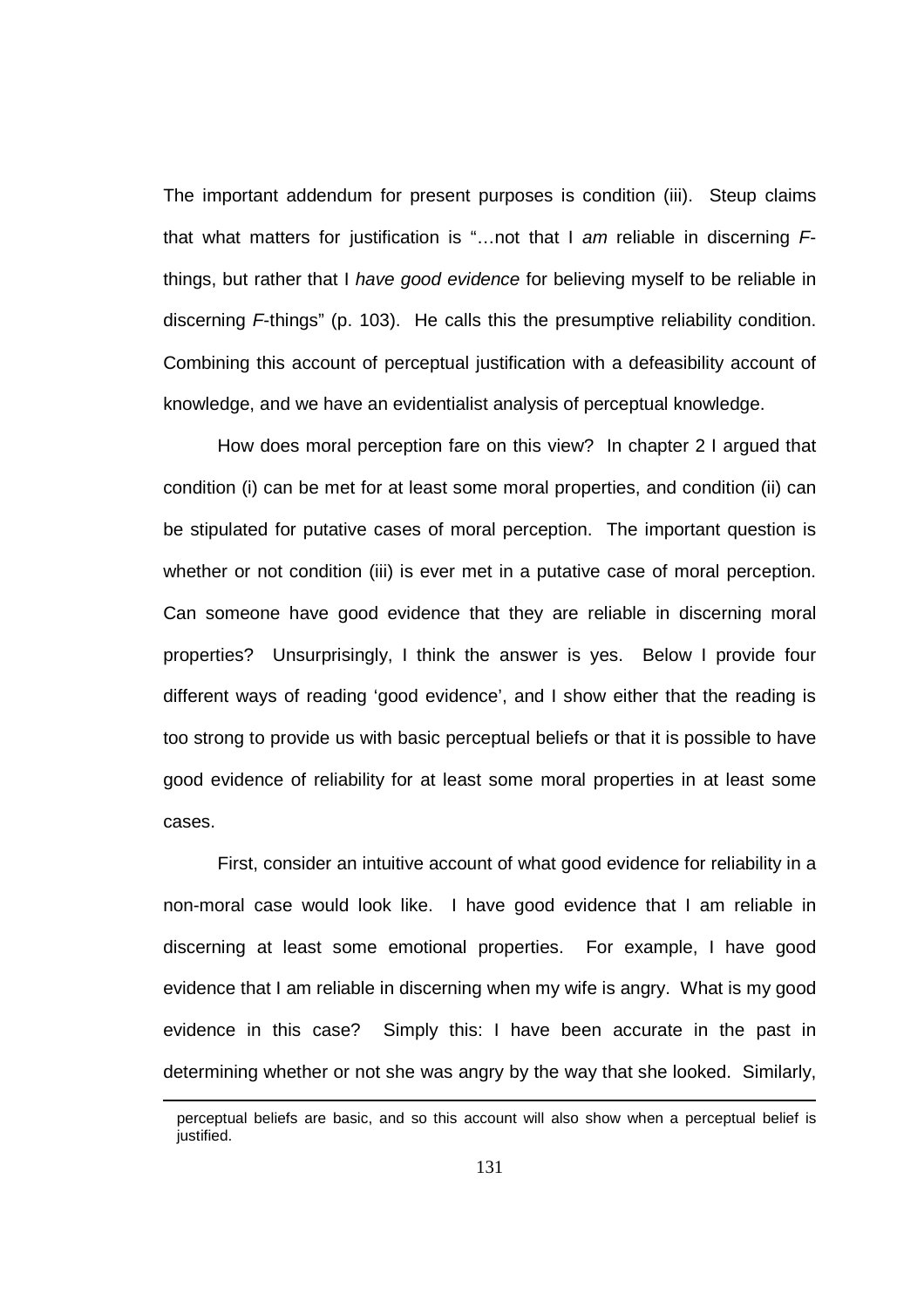it is possible that a subject hold the following belief: I have been accurate in the past in determining whether or not an action was morally wrong by the way that it looked. Note that this is NOT to say that the subject's belief is true—that would be to require de facto reliability (similarly, this is not to say that the subject remembers that he has been accurate in the past where 'to remember' is factive). All we need postulate is that the subject believe that when things looked a certain way in the past, that things were as he suspected. When things looked wrong to him and he checked it out further, it turns out that they were really wrong.<sup>108</sup> In cases like the Harman case, this doesn't seem implausible.

 But even if I am wrong about the Harman case, the present account of good evidence—though plausible as a first pass—won't be acceptable to Steup (or at least it shouldn't be). This is because good evidence in this case amounts to a belief. But if the justification of the perceptual belief depends on my having some further belief, then the perceptual belief is not basic.<sup>109</sup> This is a troubling result for someone like Steup who wants to defend a foundationalist view of

l <sup>108</sup> This reading of evidence might be strengthened further to require that the subject have a justified belief that he is reliable in discerning moral facts. Again, there is no principled reason for thinking that this higher burden cannot be met: the subject might have "easy knowledge" as in the Dretske case mentioned above, he might have testimony concerning his reliability, he may have made an inductive inference about past occasions, etc. Matt McGrath wonders about cases in which the reliability belief is positively irrational for the subject. Would it still count as evidence for the subject's reliability? I think it depends on how we cash out irrationality. If by 'irrational' we mean that the belief is defeated for the subject so that it is no longer justified for him, then I think that irrational beliefs do not constitute evidence. However, as just noted, there is no reason to think that beliefs about one's moral reliability need to be defeated in this way—one might have a memory-like experience, testimony, etc. to substantiate the reliability belief and thus render it rational.

<sup>&</sup>lt;sup>109</sup> Peter Markie suggests that maybe Steup could loosen his account to allow for dispositional beliefs about our reliability. I don't have a counterexample to this view, but even if plausible, I don't think that it affects the central point of the passage as long as we allow that it's possible for humans to have dispositional beliefs about the reliability of their moral perception.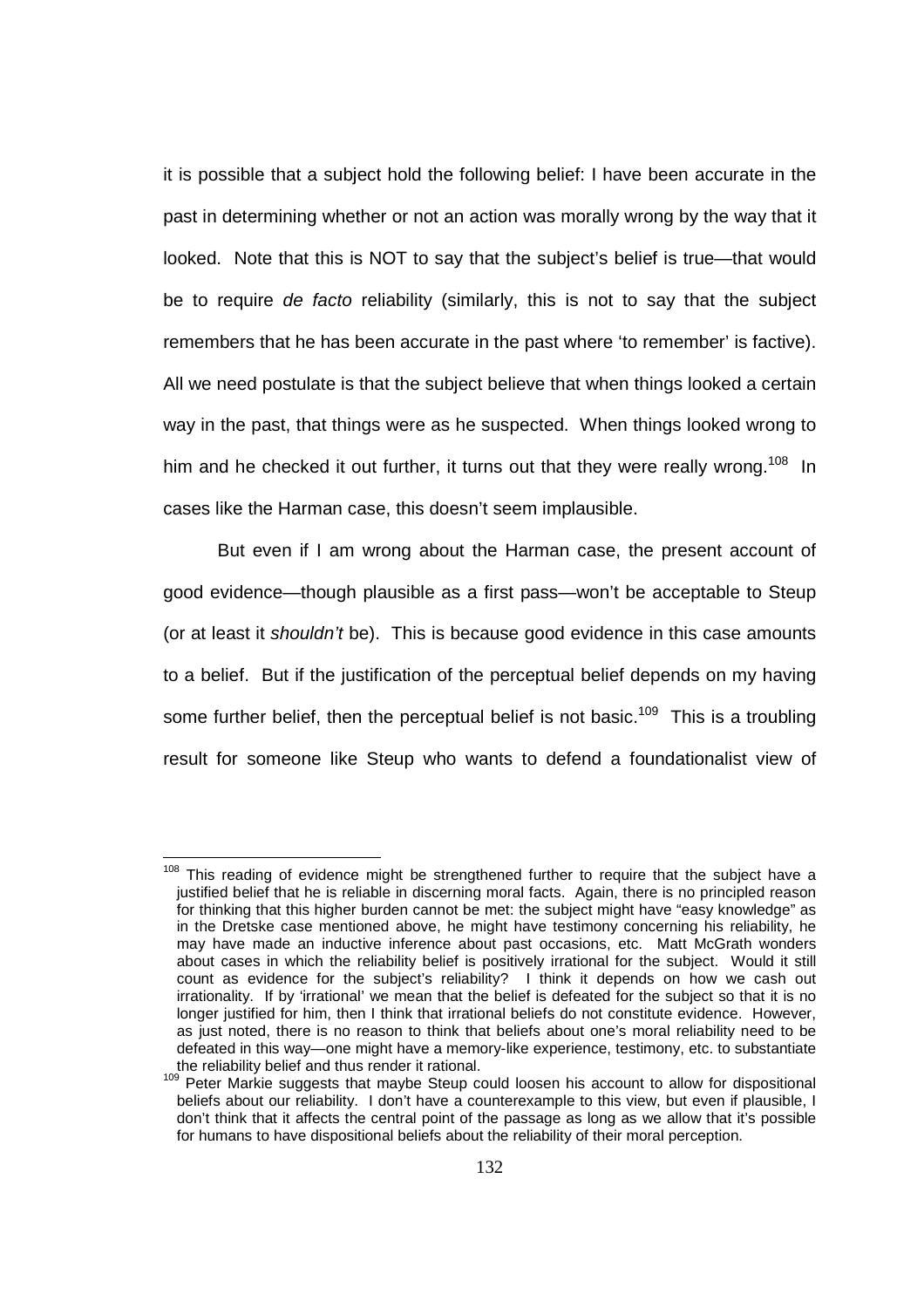justification. If it turns out that even perceptual beliefs depend on other beliefs for justification, it is hard to see how any belief will be basic.

 Second, we might understand 'good evidence' as not merely a belief about past identifications but as an instance of knowledge. In his own example, Steup considers whether or not someone has good evidence for believing that he is reliable in discerning kiwi fruit: "Well, if you know what a kiwi looks like, then your evidence would be a piece of self-knowledge: your knowing that you know what a kiwi looks like" (104). On this reading, 'good evidence' amounts to metaknowledge. I have good evidence that something is an  $F$  just in case I know that I know what F-things look like. On the face of it, this is much too strong. For myself, I can say that I rarely form beliefs about my own knowledge of how things look. I may know what a kiwi looks like, but I hardly ever form beliefs about this knowledge. For example, I may form the belief that I know what a kiwi looks like if you challenge my identification in the grocery store, but other than that, I simply fail to hold that particular belief about my knowledge. In other words, when I look at a kiwi on the table, I come to know that there is a kiwi on the table without relying on any other beliefs about what I know.

 Third, we might loosen Steup's requirement of meta-knowledge to require only that one know what  $F$ -things look like (instead of requiring that one know that one know what…). This seems a much more plausible restriction. In the case of the kiwi, an appearance of a kiwi would justify a perceptual belief about the kiwi only if one knew what kiwis looked like. Here again we find trouble for Steup's foundationalism. If a perceptual belief is justified only if one knows a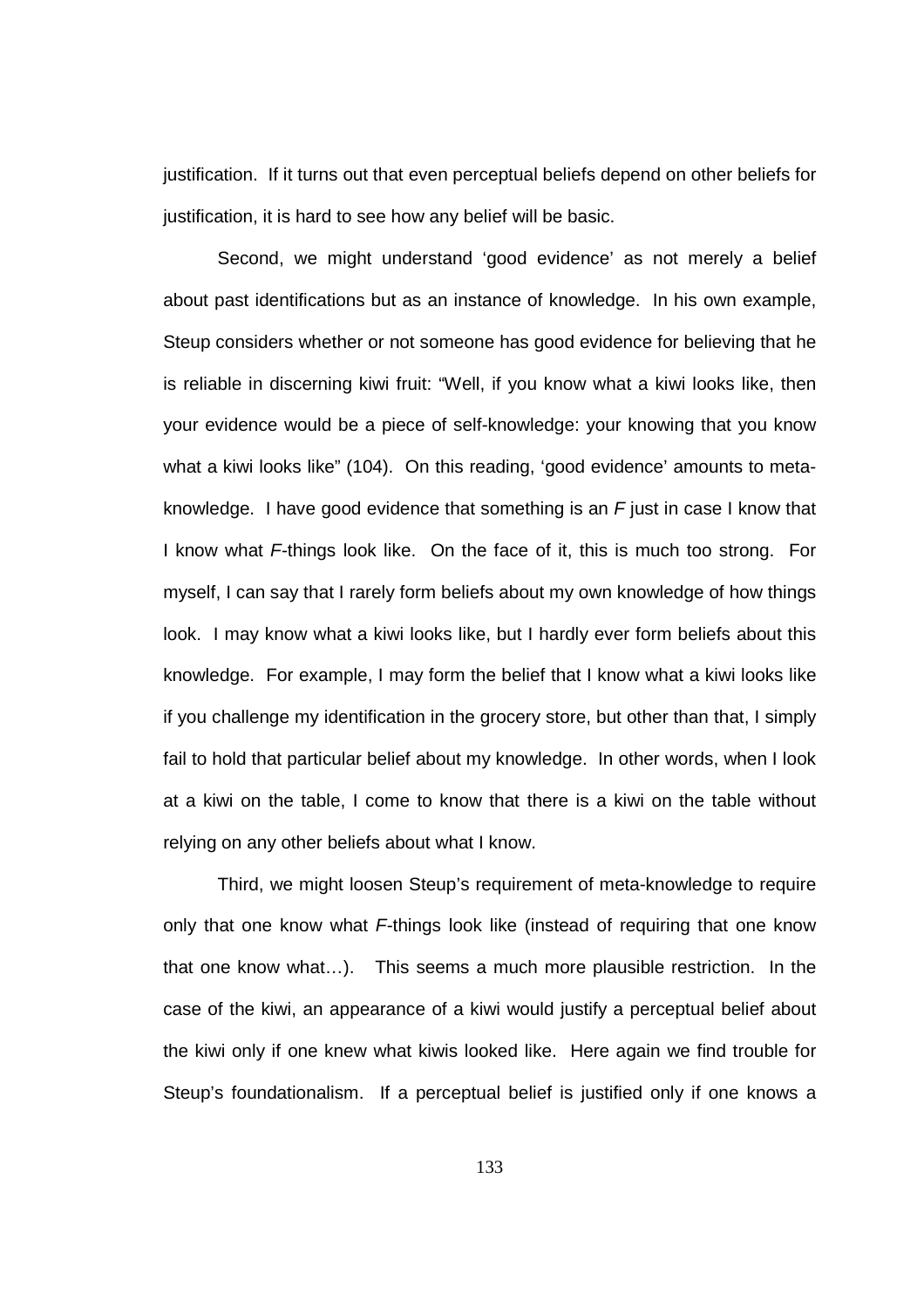certain proposition, then it seems that the justification of the perceptual belief is dependent upon some further belief. If so, perceptual beliefs are not basic. And if perceptual beliefs are not basic, it will be very difficult to account for the fact that many of our external world beliefs are justified.

 Steup might complain that this is not the sort of dependency that's at issue in the analysis of a basic belief. When we define a basic belief as one that does not depend on some other belief for its justification, this dependency relation is meant to rule out cases like that of inferring one belief from some other set of beliefs. In a case of inference, it's clear that the justification of the inferred belief depends on the subject's having some further beliefs. But how is Steup's presumptive reliability condition any different? The justification of the perceptual belief is certainly dependent in some sense on the subject's having other beliefs. For example, the following material conditional is entailed by Steup's account: my belief that my computer is on is justified for me only if I believe that I am reliable at detecting when my computer is on.<sup>110</sup> And if the belief about my reliability is not contributing in some way—at the least as an enabling condition—towards the justification of the perceptual belief, then it's hard to see why it is required for justification.<sup>111</sup>

 $110$  Peter Markie has pointed out that the same sort of dependency also holds for other beliefs that are clearly unrelated to the justificatory status of the perceptual belief. For example, my belief that a computer is on is justified only if I believe that I exist.

 $111$  Suppose you find this entire line of argument too fast. Does that mean that there is no possibility of perceptual moral knowledge on this reading of Steup's account? No. Suppose that perceptual knowledge about Fs requires that one know what F-things look like. How can we interpret this condition in order to ensure that I can come to know that my wife is angry by looking at her? Certainly we don't want to require that I know what all angry people look like. It's better to require the following: I know that when things look like this, then my wife is angry. But on this construal, moral knowledge by perception doesn't look so far-fetched. I suggest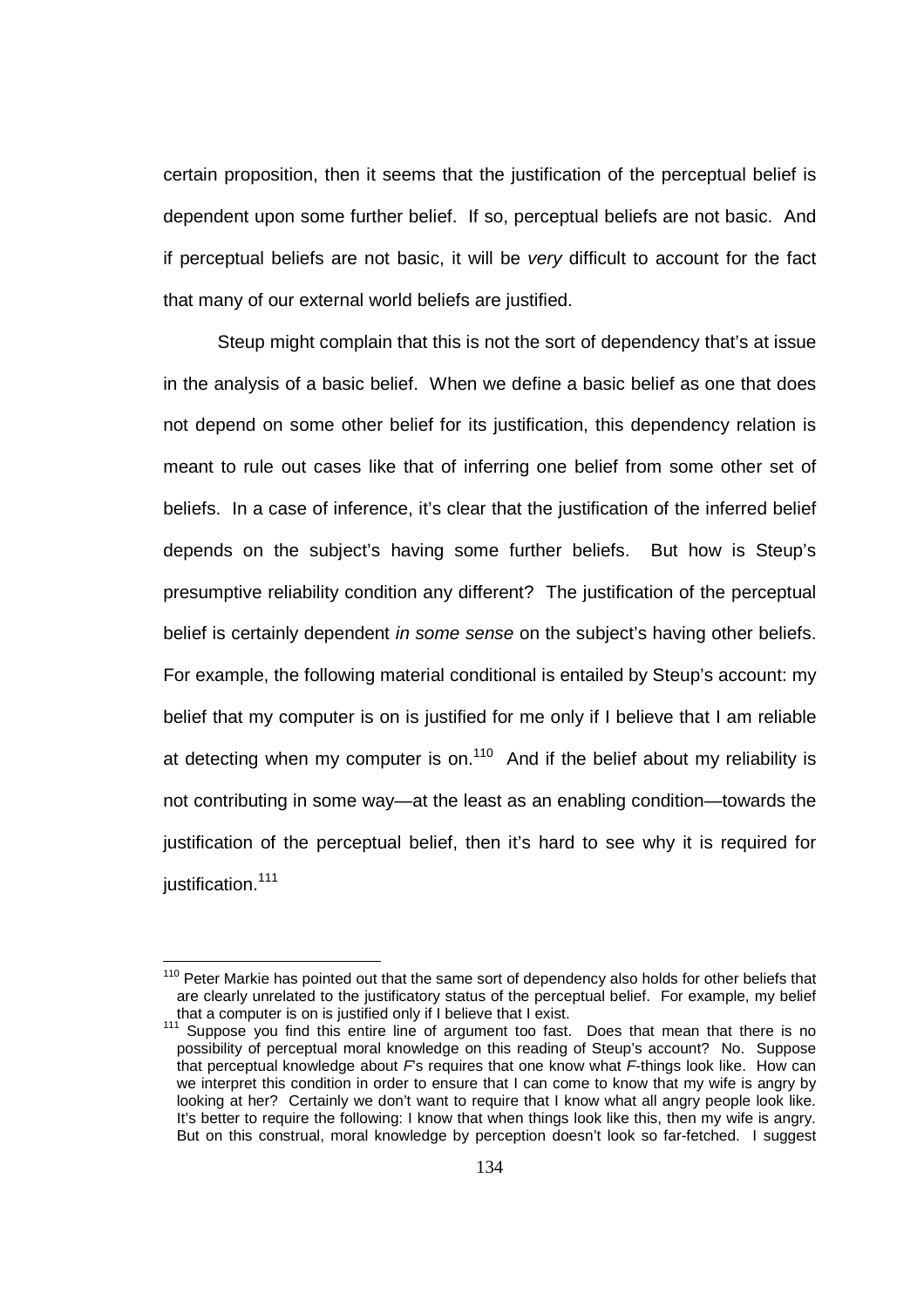Fourth, and finally, in a footnote Steup explains why he thinks that he is reliable in discerning the color red:

Well, there is something like a common framework of reference involving red objects--e.g. tomatoes, Coke cans, Ferraris. My own identifications of red objects cohere with this framework. What other people identify as red, I identify as red, and vice versa. This provides me with a good reason for taking myself to be a reliable discerner of redness. (pp. 112-3)

This final account of 'good evidence' seems to allow for basic perceptual beliefs.<sup>112</sup> My good evidence that I am reliable in discerning kiwis is not a belief that I have but the fact that there is a common framework of reference regarding kiwis where this framework amounts to a coherence between what I identify as a kiwi and what others identify as a kiwi. As long as the identifications of those around me cohere in the right way with my own identifications, then I have evidence that I am reliable in discerning, say, kiwis. On this reading of 'good evidence' it is rather obvious that a subject can have good evidence that he is reliable at discerning, say, morally wrong actions. Take Harman's case. The subject looks at the boys and forms the belief "that's wrong." He turns to his companion and asks whether or not he thinks that what the boys did was wrong. His companion agrees. Enough instances like this (in both directions) would give the subject in Harman's case good evidence that he is reliable in discerning moral wrongness. And so it seems that all three of Steup's conditions can be met in at least some putative cases of moral perception. Given an evidentialist

that anyone reading this dissertation knows the following: when things look as they do to the subject in Harman's case, the boys are doing something wrong.

 $112$  It won't however, be internalist justification since the good evidence amounts to a "framework of reference" where this seems to include externalist elements.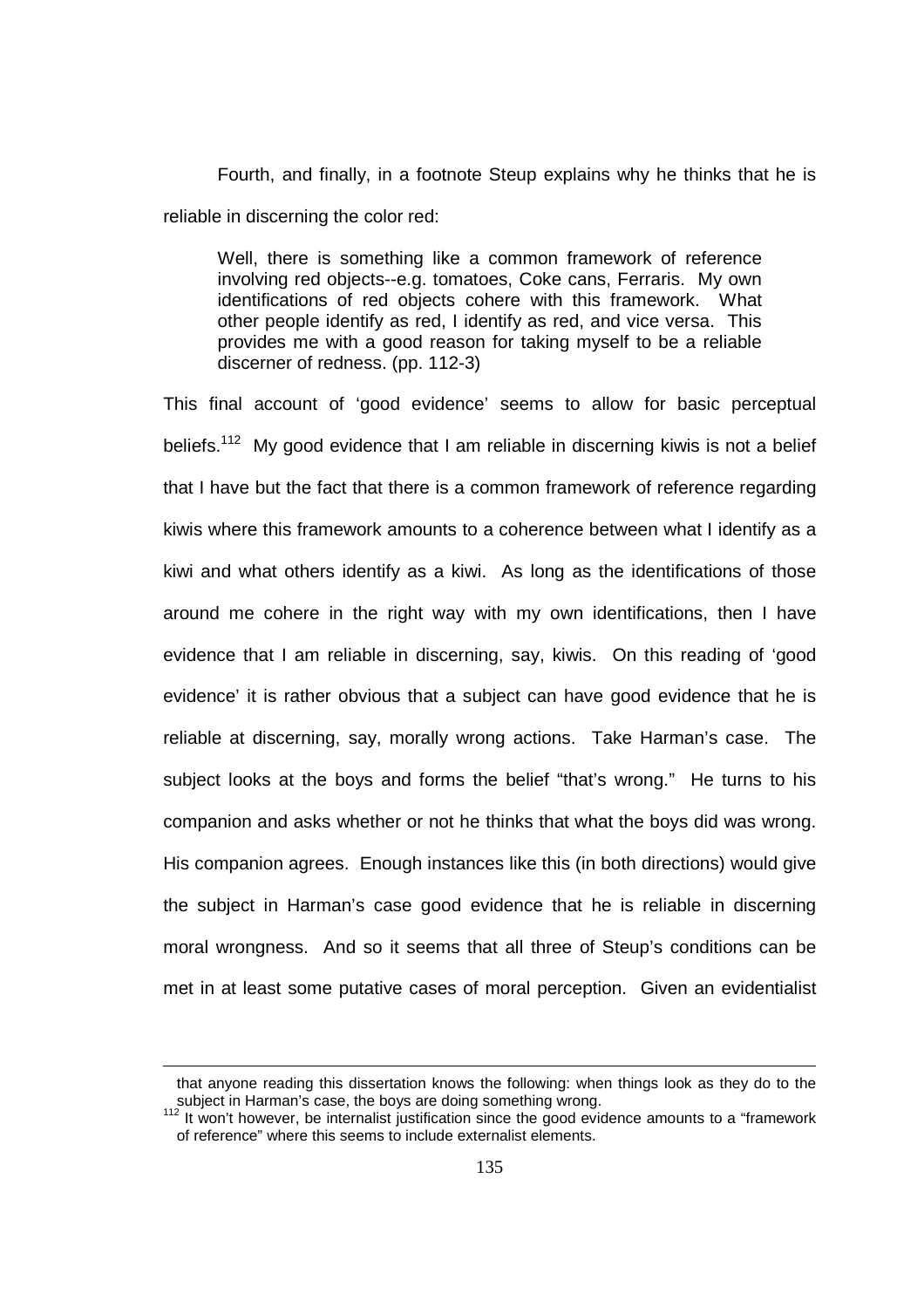framework for perceptual knowledge, and moral perception is at least sometimes sufficient for moral knowledge.

## **4.5 Proper Functionalism and Moral Perception**

Some contemporary accounts of perceptual knowledge appeal not only to factors that are internally accessible to the putative knower but also to factors that are "external" to her in the sense that these facts are not accessible to her upon reflection. Two of the most prominent externalist accounts of perceptual knowledge are reliabilism and proper functionalism. Reliabilist analyses come in two forms, process reliabilism and virtue reliabilism. According to process reliabilism (roughly), a perceptual belief that  $P$  amounts to defeasible knowledge that P when that perceptual belief was reliably formed. William Alston has sketched a process reliabilist account of perceptual knowledge in Perceiving God (1991), and he argues that religious perception is sufficient for religious knowledge on that model. Since I think that his account can be applied mutatis mutandis to putative cases of moral perception to show that moral perception is sufficient for moral knowledge, I shall not treat process reliabilism further here.

According to virtue reliabilism (roughly), a perceptual belief that P amounts to defeasible knowledge that  $P$  when the subject in question exercised an intellectual virtue in the production of the belief that P. John Greco has sketched a virtue reliabilist account of perceptual knowledge in Putting Skeptics in Their Place (2000), and he has explicitly extended this account to show that moral perception is at least sometimes sufficient for moral knowledge.<sup>113</sup> For this reason, I shall not treat virtue reliabilism further here. However, there is not an 

 $113$  See the first half of chapter 9 for the relevant details.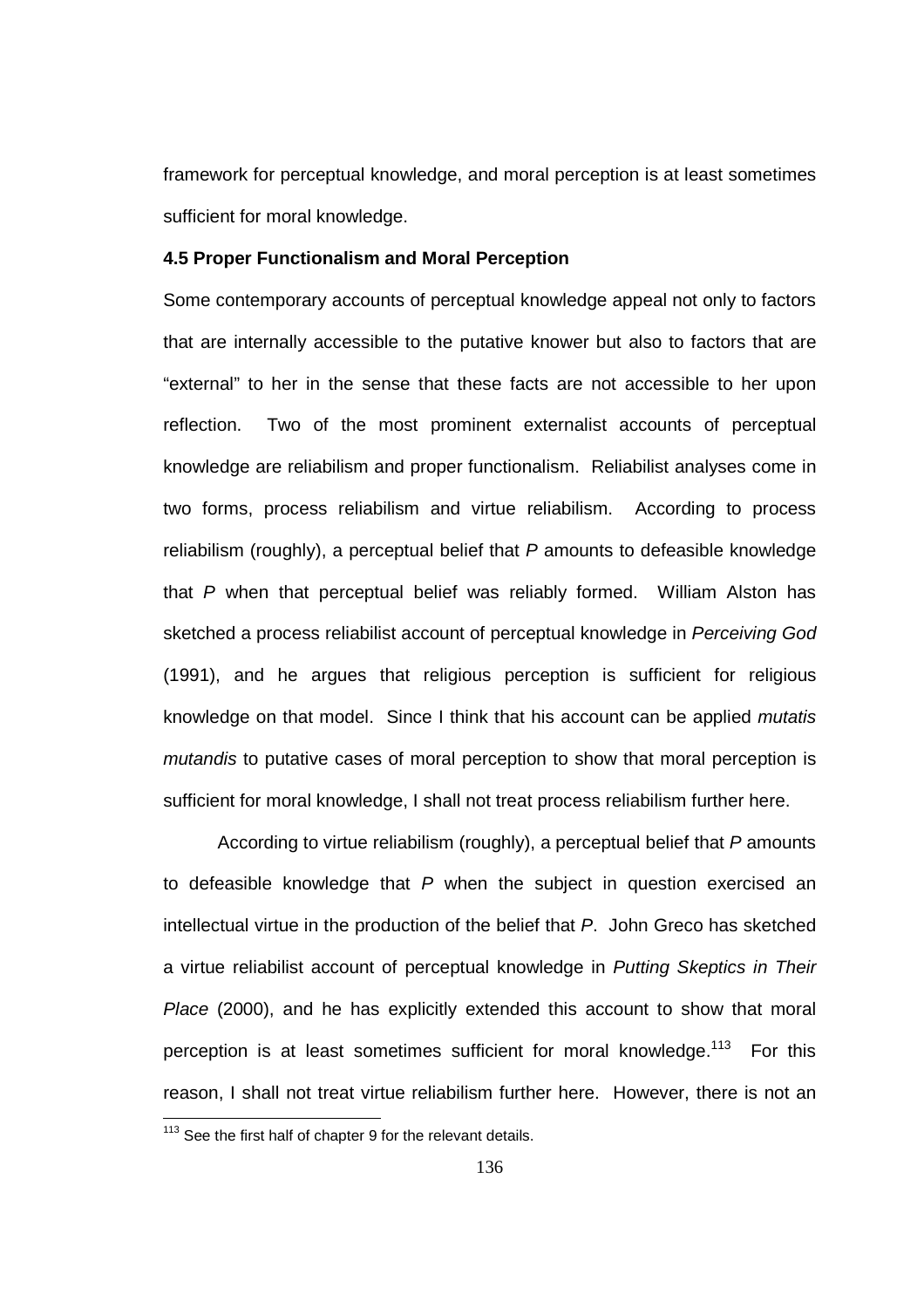explicit defense of the possibility of moral knowledge by perception on the assumption that proper functionalism is the correct account of perceptual knowledge, so in this section I shall sketch a plausible contemporary account of proper functionalism and show that—given the truth of proper functionalism—in at least some cases moral perception is sufficient for moral knowledge.

 The most popular proper functionalist account of knowledge is due to Alvin Plantinga (1993), and it is his version of the view that I shall entertain here.<sup>114</sup> Plantinga focuses his analysis on the concept of warrant, "this elusive quality or quantity enough of which, together with truth and belief, is sufficient for knowledge" (p. v). Since it is obvious that moral perception is sufficient for moral belief (even Harman grants this), and since an independent argument for moral realism is outside of the scope of this work, I shall assume that the truth and belief conditions are met in putative cases of moral perception. The question, then, is whether or not moral perception is ever sufficient for warrant in Plantinga's sense. I shall sketch Plantinga's analysis of warrant and then show that the necessary and sufficient conditions for warrant are met in at least some putative cases of moral perception.

Plantinga offers the following analysis of warrant:

l

 $\ldots$  we may say that a belief  $B$  has warrant for S if and only if the relevant segments (the segments involved in the production of B)

<sup>&</sup>lt;sup>114</sup> Another contemporary proper functionalist account that is worth exploring is that of Michael Bergmann's as detailed in Justification Without Awareness (2006). Bergmann focuses his effort at defending a proper functionalist account of justification rather than knowledge, and for that reason, I set his view aside here. Still, since I think that Bergmann's account shows that moral perception is at least sometimes sufficient for propositional justification, I reproduce his account here:

S's belief B is justified iff (i) S does not take B to be defeated and (ii) the cognitive faculties producing B are (a) functioning properly, (b) truth-aimed and (c) reliable in the environments for which they were "designed." (p. 133)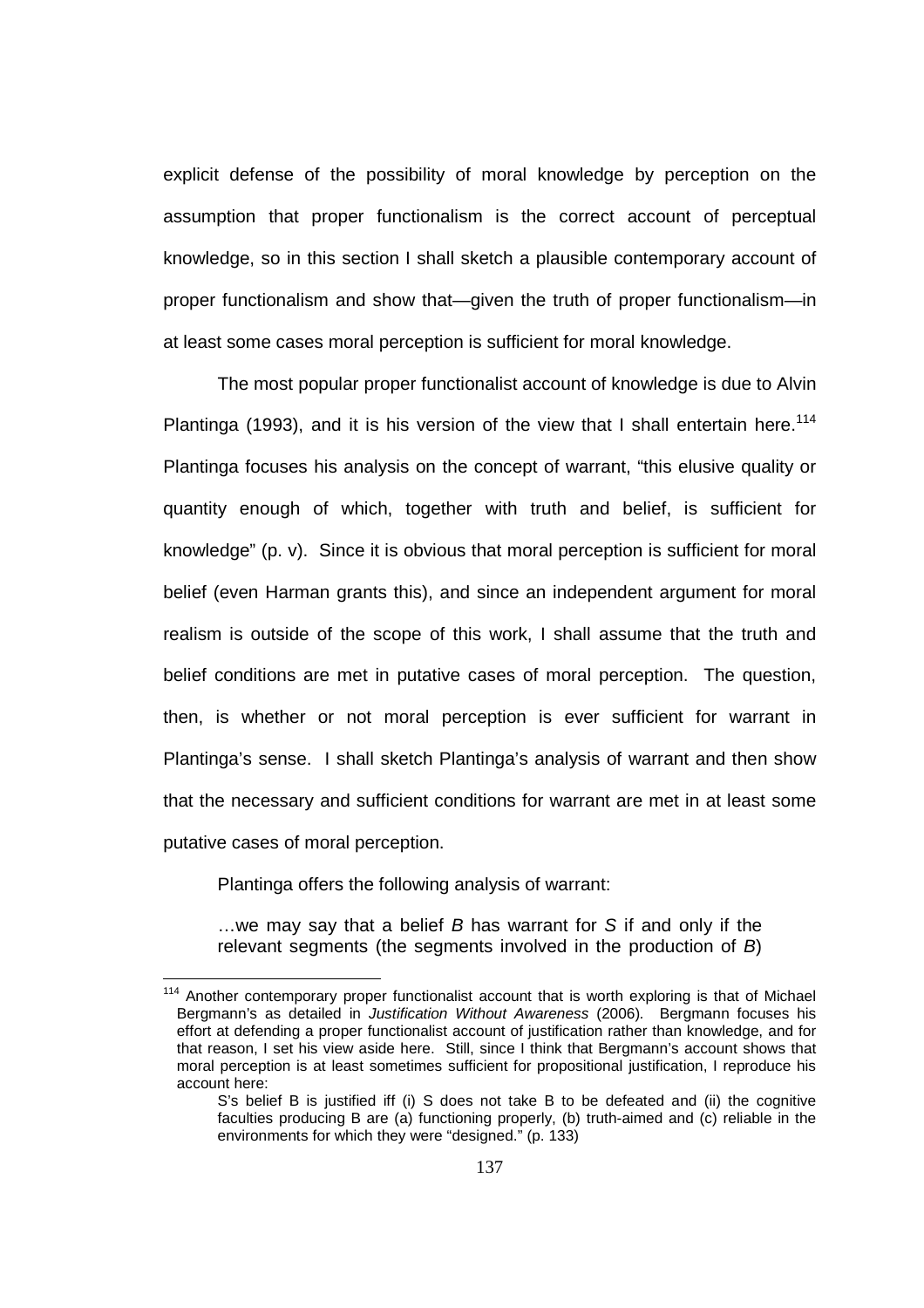are functioning properly in a cognitive environment sufficiently similar to that for which S's faculties are designed; and the modules of the design plan governing the production of B are (1) aimed at truth, and (2) such that there is a high objective probability that a belief formed in accordance with those modules (in that sort of environment) is true;  $(p. 19)^{115}$ 

For ease of reference, we can parse this account into 4 jointly sufficient conditions:

S's belief B is warranted for S if and only if:

- (1) the cognitive faculties that produced  $B$  were functioning properly
- (2) the cognitive environment in which  $B$  is produced is sufficiently similar to the one for which the relevant faculty was designed
- (3) the elements of the design plan for the faculty that produced  $B$ were aimed at producing true belief
- (4) there is a high objective probability that a belief formed in the way specified by the design plan is true

 Condition (1) states merely that the cognitive module that produced the belief in question must have been functioning properly when it did so. In other words, the module must have been operating in the way that it was designed to operate. Condition (2) ensures that the environment in which the module was operating was the kind of environment presupposed by the design plan that governs the module. For example, a human's cognitive system wasn't designed to operate in a demon world, and so beliefs formed in that kind of environment will not meet condition (2). The condition that does the heavy epistemic lifting in the analysis of warrant is condition (3): the faculty that produced the belief must be designed to produce true beliefs. In the lingo of proper functionalism, the

<sup>&</sup>lt;sup>115</sup> Plantinga insists that this analysis is provisional or a first approximation. He later attempts to develop an extra condition to deal with Gettier cases. This addendum is irrelevant for my purposes here as it's implausible that moral perception would fail to generate warrant because moral perception is essentially some kind of Gettier case.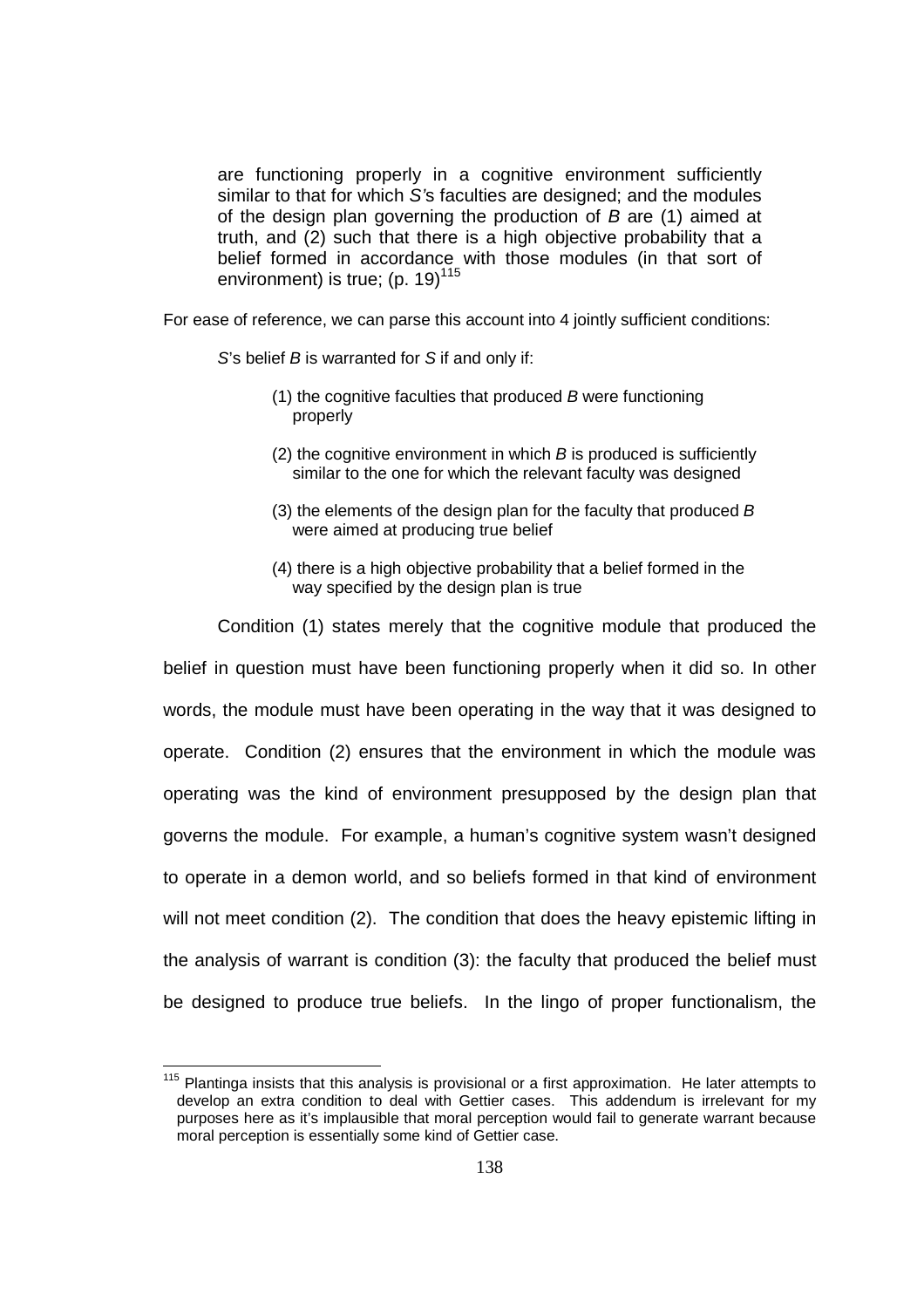cognitive module must have a design plan that is aimed at truth. Arguably, not all of our systems are so aimed. The standard example is that of overly optimistic belief: sometimes humans form overly-optimistic beliefs when doing so aides survival (e.g. when coping with a deadly disease). In these cases, the person's mind is functioning properly, but the goal of the function in these limited cases is not the production of true belief but of survival-enhancing belief.<sup>116</sup> However, it is plausible that at least some cognitive systems have as their goals the production of true belief, and only beliefs produced by these systems are candidates for warrant. Finally, condition (4) requires that the design plan which governs the belief-producing cognitive module is a good one, i.e. it is a reliable producer of true belief. If a system were designed to produce true belief but wasn't very good at doing so (from an objective standpoint), then beliefs produced by this system will not be warranted.

 While the foregoing account is certainly rough, it provides at least a sketch that can be applied to putative cases of moral perception. Consider again Harman's case. When the subject forms the moral belief in the face of the cat's torture, is that belief warranted for him? Unsurprisingly, I think that it is (or, at least there is no principled reason for thinking that it's not). Condition (1) is met just in case the subject in Harman's case is functioning properly (or more carefully, if the cognitive module that produces the belief in this case is functioning properly). Answering this question fully would require a detailed account of the epistemology of proper function. How can we tell when someone

 $\overline{a}$ 

 $116$  It's an open question whether all cognitive systems have this goal instead of the truth goal. Plantinga exploits this fact in what's known as the evolutionary argument against naturalism.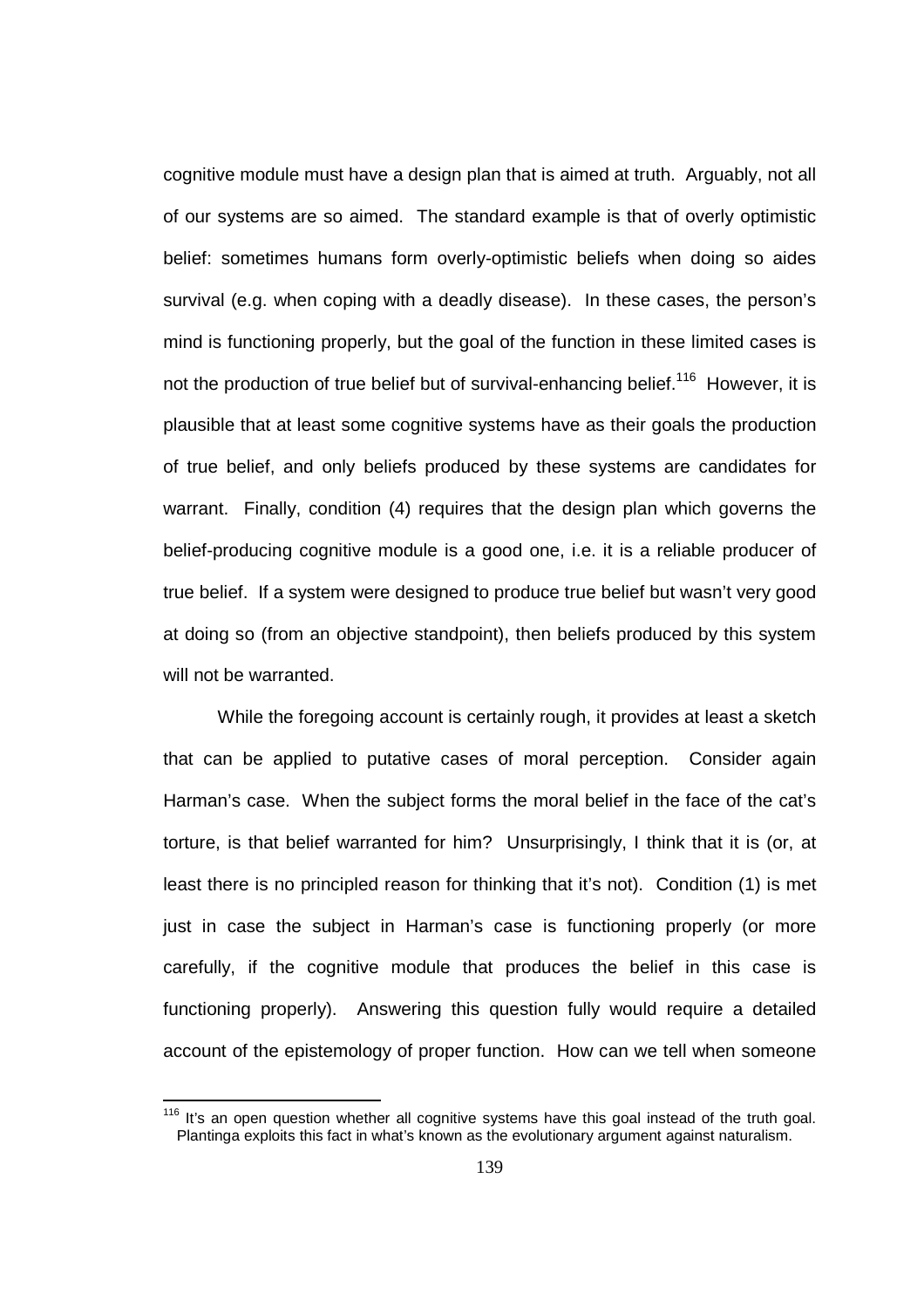or something is functioning properly? When is a claim that someone or something is functioning properly justified? While there is no standard methodology for determining when someone is functioning properly, the usual appeal in the contemporary literature is an argument by cases. Suppose someone comes to believe  $P$  in a certain situation. If we think that normal humans would come to believe the same thing in that environment, then we tend to think that this person was functioning properly.<sup>117</sup> For example, if I fail to form the belief 'that's a spoon' after you wave one in my face and ask me what it is, then it is likely that you would conclude that something's amiss. If this is an appropriate methodology, then the Harman case meets condition (1). It seems perfectly normal to form the belief 'that's wrong' when confronted with the act of torture. In fact, we might go further and say that someone who did not form this belief was dysfunctional in some important respect. Think, for example, of sociopaths who fail to form moral beliefs in certain situations. The fact that we label such people as sociopaths indicates that we think that they are not functioning properly. The same can be said of the subject in Harman's scenario. In short, it seems that forming a moral belief in response to the perceptual stimuli in this case is at best indicative of the fact that the person is functioning properly or at worst neutral between indicating proper function or dysfunction.

 Conditions (2) is also relatively straightforward. (2) is met just in case Harman's subject is in the kind of environment that his cognitive system was designed to operate in. To answer this question, we must get a handle on

 $\overline{a}$ 

 $117$  McGrath rightly notes that this is a highly defeasible test. Still, I think that this is the actual procedure that we use when attempting to figure out whether someone is functioning properly.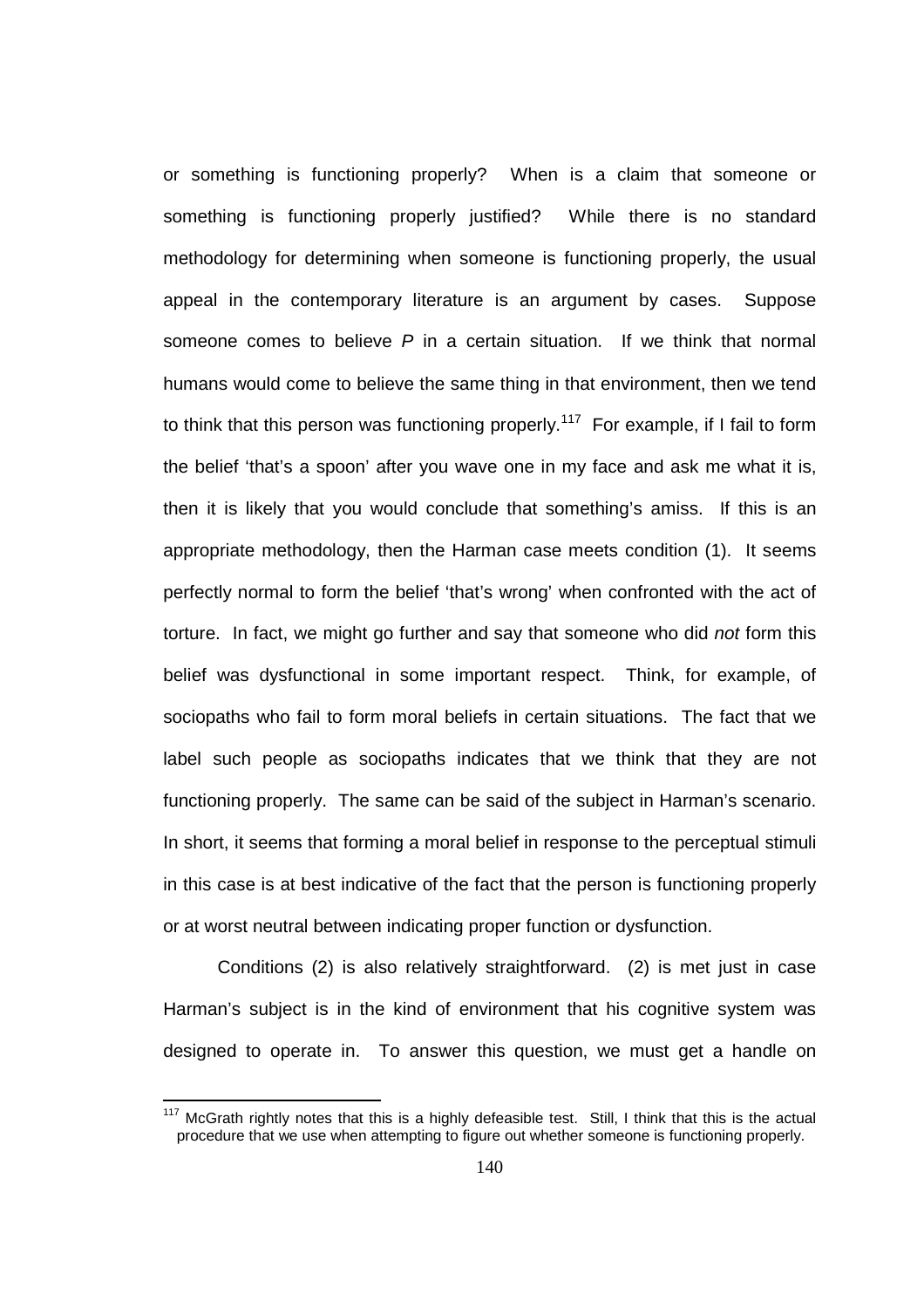precisely which cognitive system is at issue in the case. This, of course, is an instance of the generality problem. Is it the subject's perceptual faculties as a whole that are at issue? His capacity for sight in particular? His capacity to form moral beliefs in response to visual input? Demarcating the system will be particularly important in arguing for condition (3), but for now I suggest that we pick a common-sense demarcation of the system: the subject's perceptual faculties in general. After all, recall that condition (2) was initially intended by Plantinga to rule out demon-world-type counterexamples, and this is certainly not such a case. So our present question is whether or not the Harman subject is in the kind of environment for which his perceptual faculties were designed, and the answer is yes. He is on planet Earth in normal operating conditions (e.g. broad daylight) within easy sight of the hoodlums.

 I shall treat condition (3) last, but consider briefly condition (4). (4) is met just in case the system that produces the moral belief in this case is generally reliable. I obviously can't extrapolate from one single case to show that the subject really is reliable at picking out moral qualities, and a full-length argument for reliability would take me too far afield. However, it's important to note two things. First, this is a difficult point to establish for any system of perception, including everyday sense perception of the external world. An argument for the reliability of external world perception would be blatantly circular because the only way to verify the sensual information from one modality is to check this against the sensual information of another modality and vice-versa. These circular arguments are either sufficient to demonstrate reliability or they are not.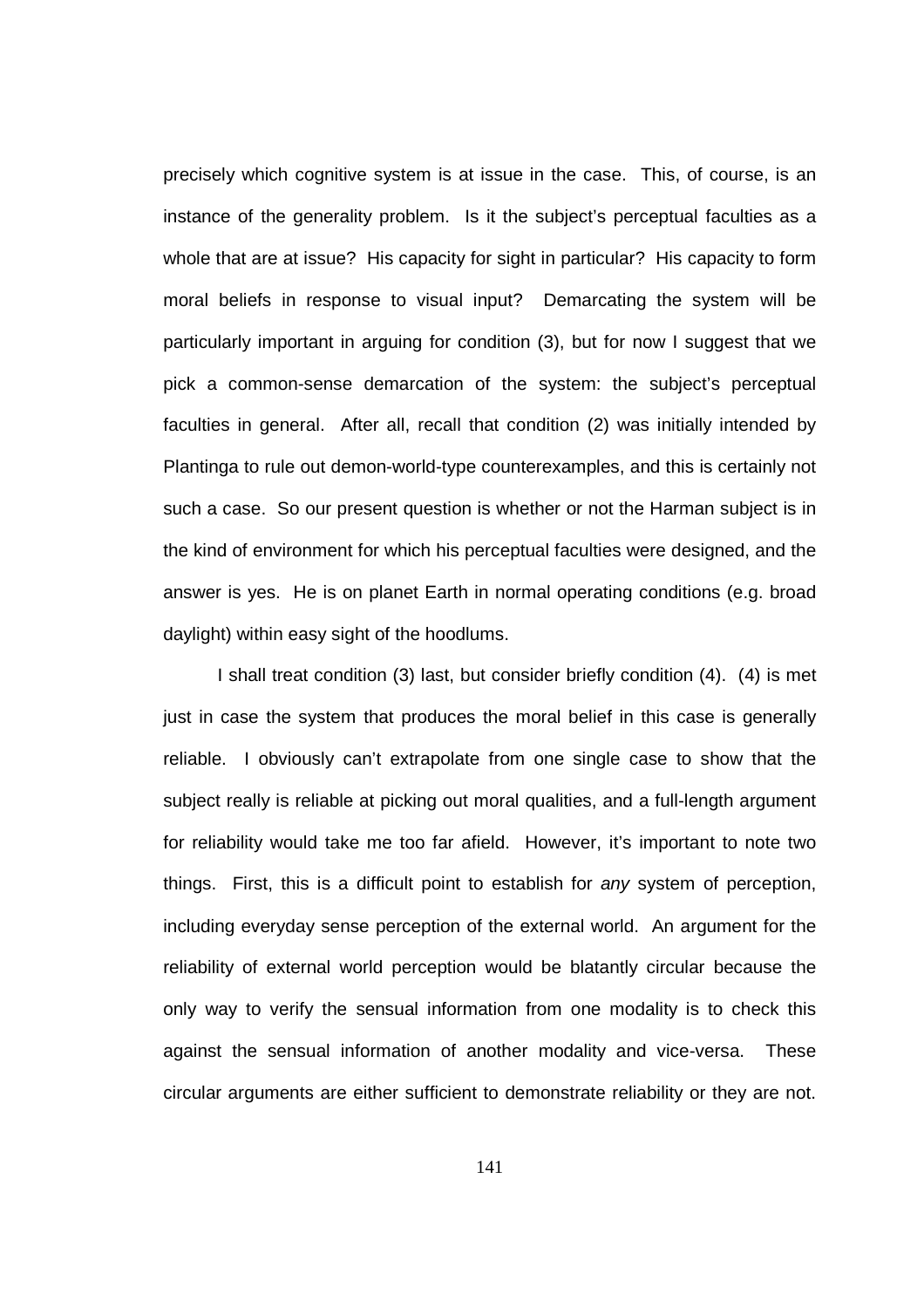If they are, then it is open to the defender of moral perception to offer a similarly circular argument for the reliability of moral perception. If they are not, then external world perception and moral perception are akin in the sense that we have no non-circular arguments for the reliability of either.

Second, there seems no principled reason to think that it is *impossible* for moral perception to be reliable. As long as a subject in fact formed moral beliefs that roughly corresponded to the moral facts, the system that produced such belief would be reliable. For instance, imagine that the subject in Harman's case formed the belief 'that's wrong' in all and only the cases in which he saw a living being lit on fire. Given plausible moral facts (e.g. that gratuitous pain is bad) and facts about our world (e.g. that living beings experience pain), this belief would be true in almost all of the nearby possible worlds in which a living being is set on fire, and thus the system that produced the belief would be reliable.<sup>118</sup> There is no good reason to think that such a thing couldn't be the case.

 Finally, the most difficult portion of the case for perceptual moral knowledge under the assumption of proper functionalism is condition (3). Condition (3) is met in the Harman scenario just in case the cognitive system that produced the belief 'that's wrong' was designed to produce true beliefs. Here we face a particularly pressing instance of the generality problem. If we say simply that the cognitive system at issue is the subject's perceptual faculties, then it seems natural enough to claim that the system was in fact designed to produce

 $118$  Here the proper functionalist account founders on the generality problem: how do we type cognitive modules so that they have more than one instance? I am in general skeptical of solving the generality problem in epistemology, and this provides a pro tanto case against both process reliabilism and any form of proper functionalism that relies on typing cognitive modules. However, I simply assume a solution to the generality problem for my discussion here.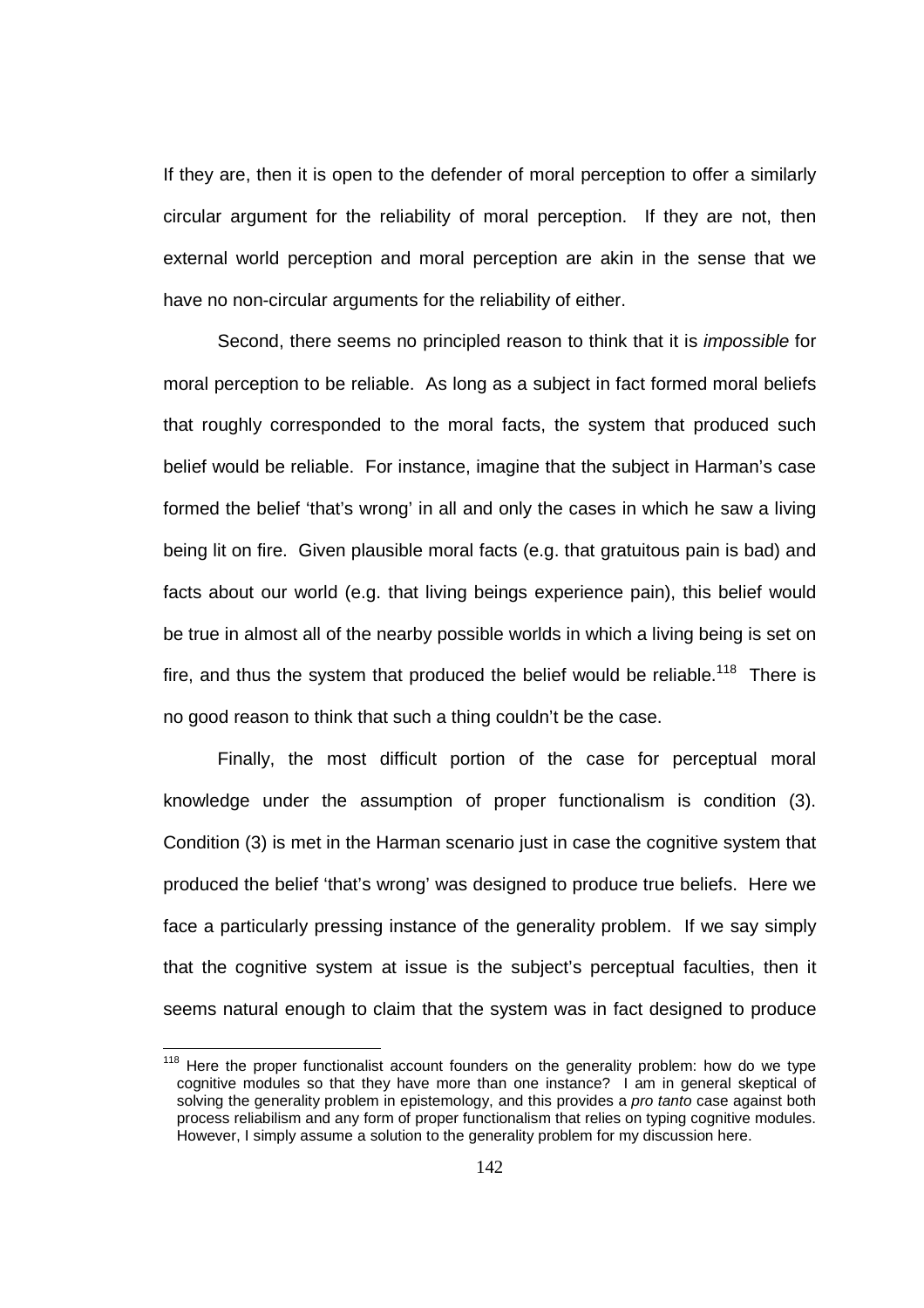true beliefs. But what if we draw the distinction much more narrowly? What if the system at issue is the one that produces only moral beliefs in the face of perceptual input. Is there such a system and might it be designed to produce true beliefs?

In my own view, the generality problem is difficult enough to warrant abandoning proper functionalist accounts of knowledge.<sup>119</sup> However, granting for the moment that the cognitive system at issue can be properly identified, three things might be said on behalf of moral perception meeting condition (3). First, one might respond in the way that Plantinga does with regard to religious belief. It has long been suggested (perhaps initially by Marx, Freud, et alia and most recently by Dennett, Dawkins, et alia) that religious beliefs are the result of either cognitive dysfunction or cognitive systems that were not designed to produce true religious beliefs but by systems that were designed to help us cope with hardships, etc. Plantinga responds in the following way: if theism is true, then it is very likely that human's cognitive systems are designed to produce true religious beliefs. One might defend the Harman case in the same conditional way: if theism is true, then it is probable that our perceptual faculties are designed to produce true moral beliefs when possible. This is because moral facts are important facts that a loving God would want people to be able to discern. I don't claim that this is a particularly promising response, but I note it here as it is one that has been relied on in the contemporary literature by a number of defenders of proper functionalism.

 $119$  Feldman and Conee (1998) argue for a similar point in rejecting reliabilism about knowledge.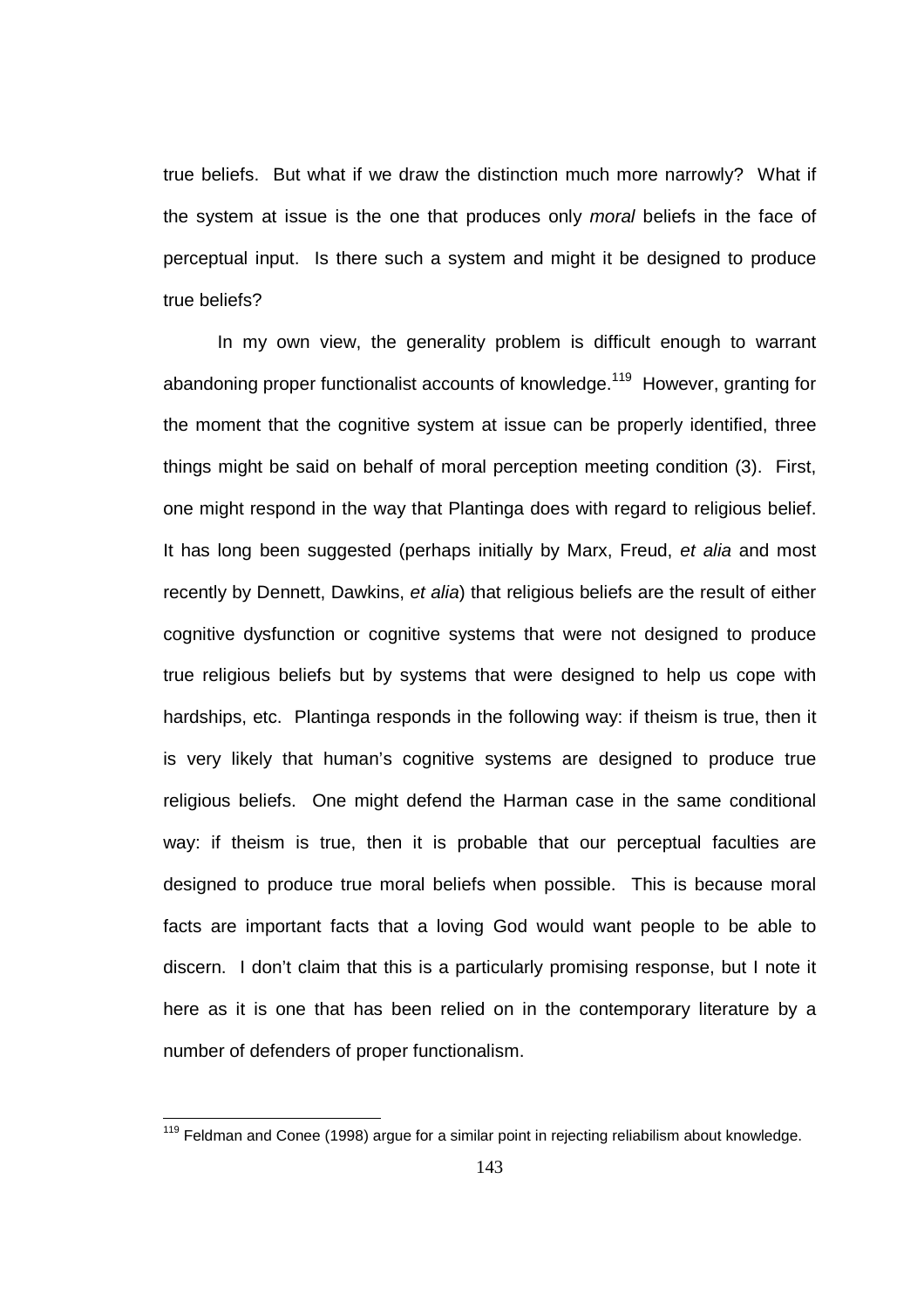Second, the defender of perceptual moral knowledge can respond to challenges of condition (3) with a tu quoque: this same question arises for any moral belief on the proper functionalist picture of knowledge not just perceptual moral beliefs. True enough: a defender of perceptual moral knowledge must show how moral belief produced as the result of perceptual input is the result of a proper functioning cognitive module that has a design plan aimed at true moral belief, but a defender of moral knowledge simpliciter has a similar burden to bear. If we have moral knowledge at all on the proper functionalist view, then there must be some subset of human cognitive faculties that are designed to produce true moral belief. And so while it's true that the defender of perceptual moral knowledge faces this problem on a proper functionalist account, this is a real problem for moral knowledge more generally given a proper functionalist background, and it's not obvious how the more general concern can be answered.

 Third, and perhaps most importantly, it seems that our perceptual cognitive systems are designed to learn. For example, my perceptual system was not designed to tell Mac's from PC's, and yet it's silly to think that my perceptual belief that 'that's a Mac computer' is not warranted for me because I do not have a perceptual cognitive system that was designed to tell Mac's from PC's. One might say, perhaps, that my ability to determine Mac's from PC's is parasitical on my ability to discern other facts such as color, size, etc. In this case, one might say that my perceptual faculties were designed to produce true beliefs about color, size, etc., and since my belief that 'that's a Mac computer' is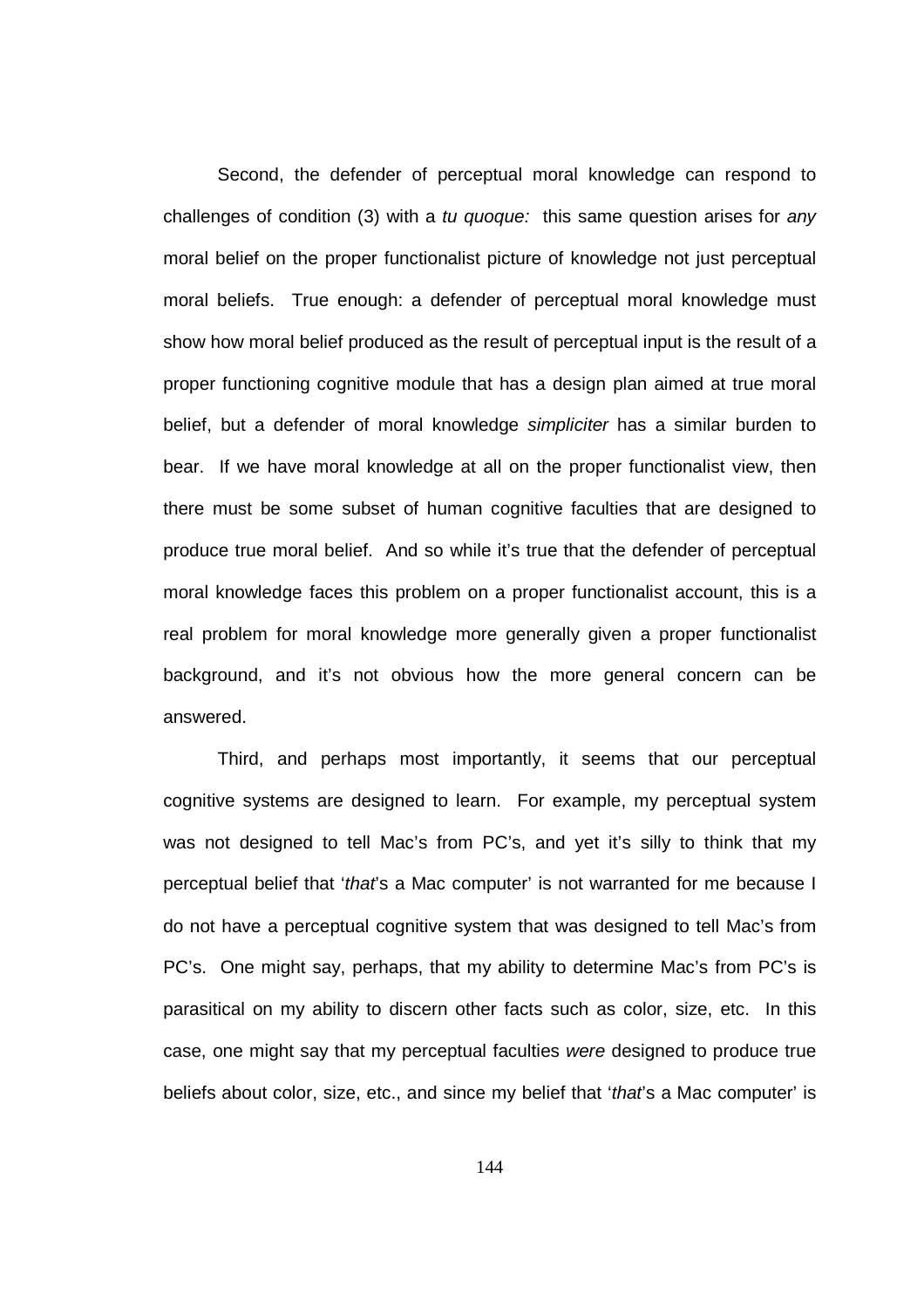the result of perceiving the color, size, etc. of the computer, then it is true that the belief 'that's a Mac computer' was produced by perceptual faculties that were aimed at truth.

If this is an attractive answer in the computer case, it will also serve my purposes in the Harman case. Suppose it's true that none of our perceptual cognitive modules are designed to produce true moral beliefs, per se. Still, the modules are designed to produce true beliefs about color, size, etc., and perceptual moral beliefs are parasitical on these. After all, perception is really just pattern recognition, and if our perceptual systems are (A) designed to recognize certain lower-level patterns and (B) designed to learn to produce beliefs in response to various sequences of lower-level patterns, then there is no principled reason for thinking that our perceptual systems might not be designed (in this parasitical way) to produce true moral beliefs in response to certain perceptual stimuli.<sup>120</sup> Thus, (3) is met in putative cases of moral perception.

This argument for the obtaining of condition (3) completes my case for perceptual moral knowledge on a proper functionalist framework. Like all externalist accounts of knowledge, the best that one can give is a conditional answer to challenges of knowledge: if the external conditions are met, then we

 $120$  One might object to this strategy in the following way. The computer beliefs are really the result of inference, and we know a premise that links what the computer looks like to its being either a Mac or a PC. For example, I know that if it is white with a small apple logo on the front of it, then it is a Mac. There are three things to be said in response to this objection. First, my computer beliefs are not the result of inference, unless one means by 'inference' subconscious inference or something like that. Second, if we grant that the computer belief is a result of an inference, this means that my belief about the computer is not epistemically basic. Third, even if we grant that the computer belief is a result of inference, there is not a non-ad hoc reason for thinking that we cannot have linking premises for moral beliefs as well. Here's one that I know: when a scene looks the way it does to the subject in Harman's example, the boys are doing something morally wrong.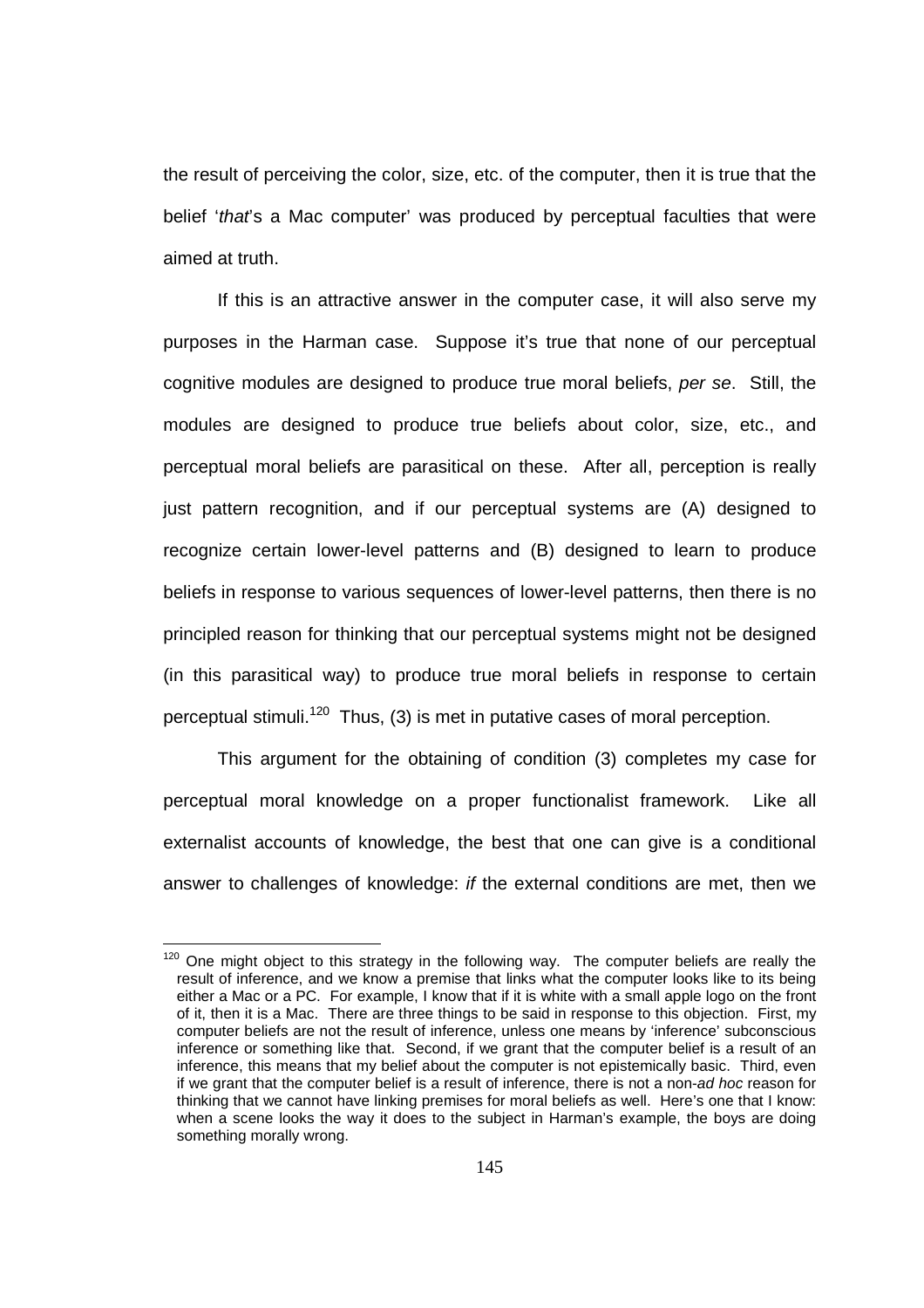have knowledge in such-and-such a case. I have provided a pro tanto case for thinking that the necessary and sufficient conditions for warrant can be met in a case of moral perception, and I have thereby provided a pro tanto case for perceptual moral knowledge on the proper functionalist framework.

## **4.6 The Argument from Disagreement and Perceptual Moral Knowledge**

I have argued that given any of the aforementioned accounts of perceptual knowledge, in at least some cases moral perception is sufficient for moral knowledge. This completes the argument for my central thesis, to wit, the claim that at least some moral knowledge is perceptual. However, it might be objected that this knowledge is immediately defeated by certain defeaters that undermine moral knowledge. As many of the potential defeaters for moral knowledge are alike for any moral epistemology, I shall not treat them further here. However, it might seem that the argument from disagreement is worse given the possibility of perceptual moral knowledge. This is because when two people disagree about a perceptual matter, this oftentimes provides both of them with a reason to withhold belief. And since we disagree a great deal over matters of morality, this fact might serve as a defeater to perceptual moral knowledge. In this final section I shall show why the argument from disagreement is not more potent even given the possibility of perceptual moral knowledge.

The objection from disagreement functions as an undercutting defeater. Take any belief  $P$ . A rebutting defeater is a reason to think that  $P$  is false whereas an undercutting defeater is a reason to think that  $P$  lacks a positive epistemic status (e.g. justification, knowledge, etc.). For example, if I believe that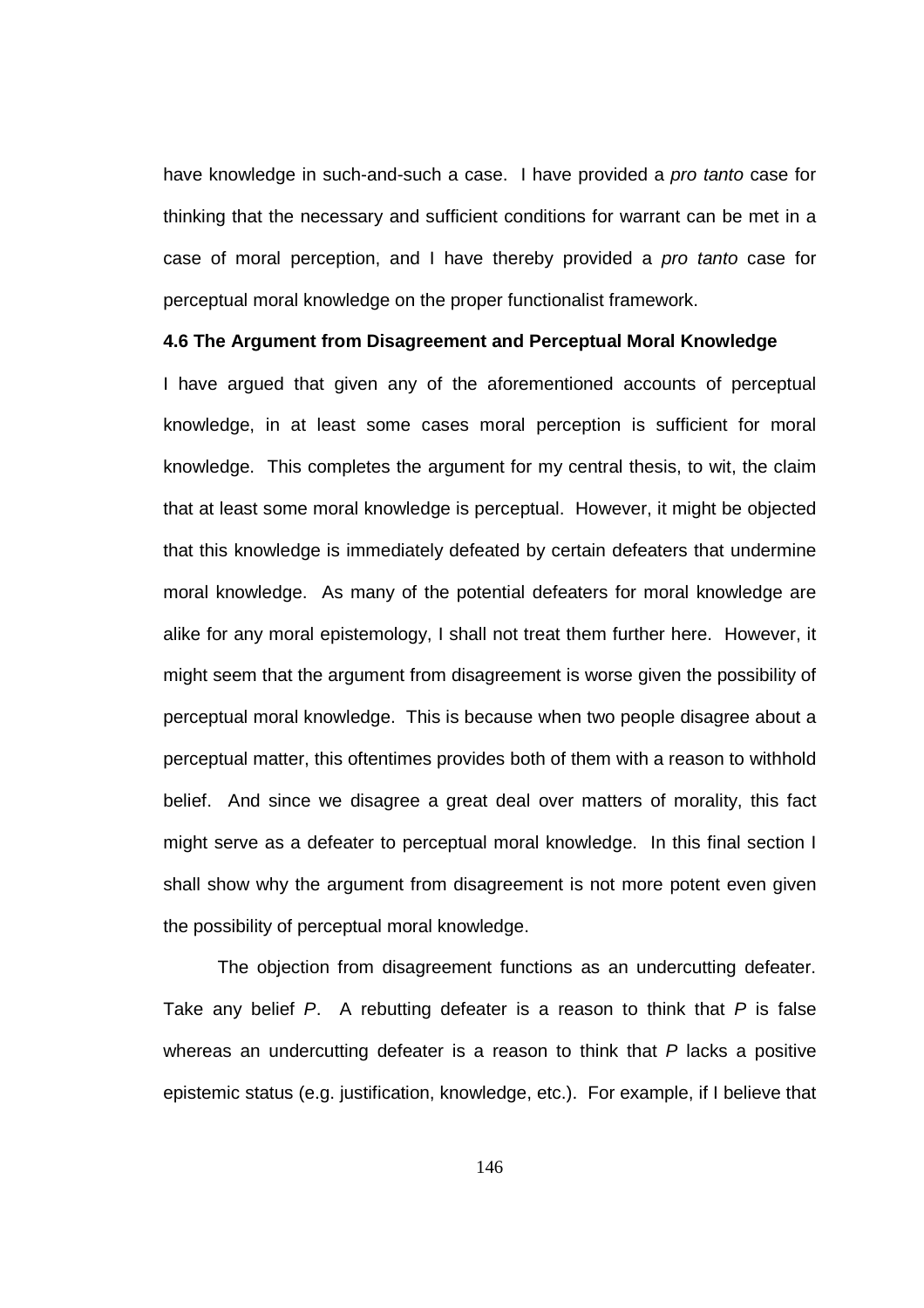God exists because of a religious experience, an argument from evil constitutes a rebutting defeater for my belief, while a criticism of the epistemic value of religious experience in general is an undercutting defeater for that belief. The objection from moral disagreement is an undercutting defeater because it purports to impugn the process by which moral beliefs are formed.<sup>121</sup>

It is obvious why the objection from disagreement appears to have more teeth given the possibility of perceptual moral knowledge. If moral knowledge comes only by way of difficult and abstruse reasoning, then it's not so hard to see why there is a lot of moral disagreement. However, if moral knowledge is perceptual, one would expect there to be very little moral disagreement. After all, we rarely disagree on perceptual matters. We don't find wide disagreement about what color the sky is, how many stripes are on the US flag or whether a wine is sweet or dry.

We should be clear about precisely when disagreement poses an epistemic problem. Consider again the Harman case. If the subject comes to believe that what the boys did was wrong, whereas someone on the other side of town does not, this sort of disagreement doesn't endanger the subject's moral knowledge (even if we grant that he becomes aware of the fact that a stranger on the other side of town lacks the belief about what the boys have done). In this case, the subject and the dissident have different evidence. One had moral perception, and the other did not. The troubling case is one in which the putative knower and the dissident share the same body of evidence. Suppose that the subject in the Harman case comes to believe that what the boys did was wrong 

 $121$  See Paul 1994.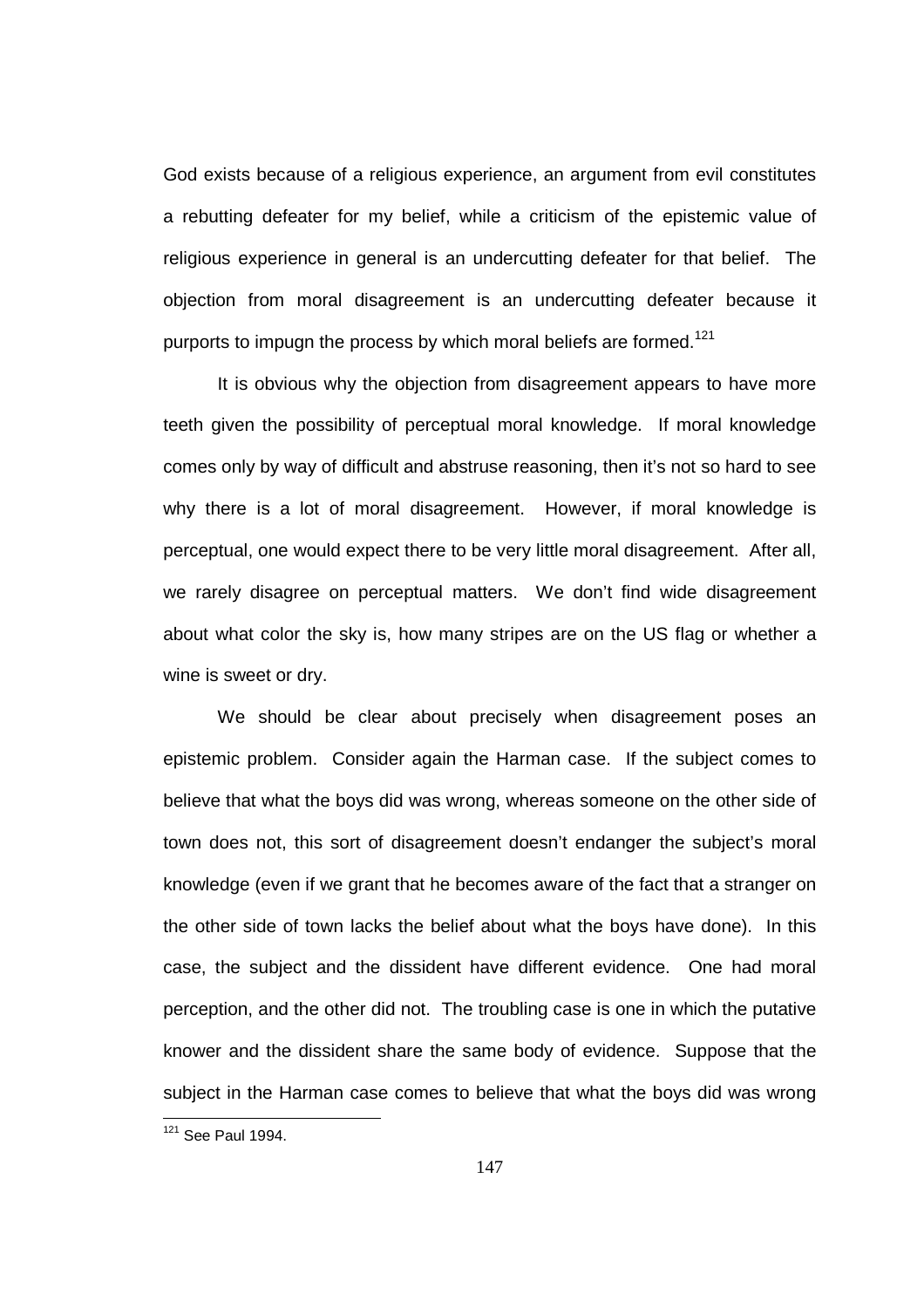whereas his companion does not. When the subject becomes aware of the fact that his companion saw the boys from the same vantage point and yet does not believe that what they did was wrong, does this awareness undercut his moral knowledge?

 The key to answering this question is to determine whether or not disagreement would be surprising given the possibility of perceptual moral knowledge. I think that there are two reasons for thinking that it would not be surprising. First, one might maintain that moral disagreement is the result in a difference of faculties.<sup>122</sup> It is plausible that the high level of agreement in standard cases of perception is the result of humans being "hard-wired" to form certain beliefs in certain circumstances. We are, for example, hard-wired to detect the color of the sky or the sweetness of a wine. On the face of it, if humans were hard-wired to form moral beliefs by perception, then we would expect this same level of overlap. However, note that some humans lack the "hard-wiring" to form perceptual beliefs in areas of inquiry outside of morality. For example, people who are colorblind are unable to discern the color of the sky, and people who are deficient in taste buds are unable to discern the sweetness of a wine. The fact that someone who is colorblind disagrees with us about the color of the sky doesn't give us a defeater for our belief that the sky is blue. Similarly, if some people were "morally-blind," the fact that they disagreed

 $122$  I note that this move is especially appealing to Christians who acknowledge original sin. According to the standard doctrine, humans are cognitively deficient in some important way as a result of original sin, and this might extend to our abilities to detect moral qualities as well.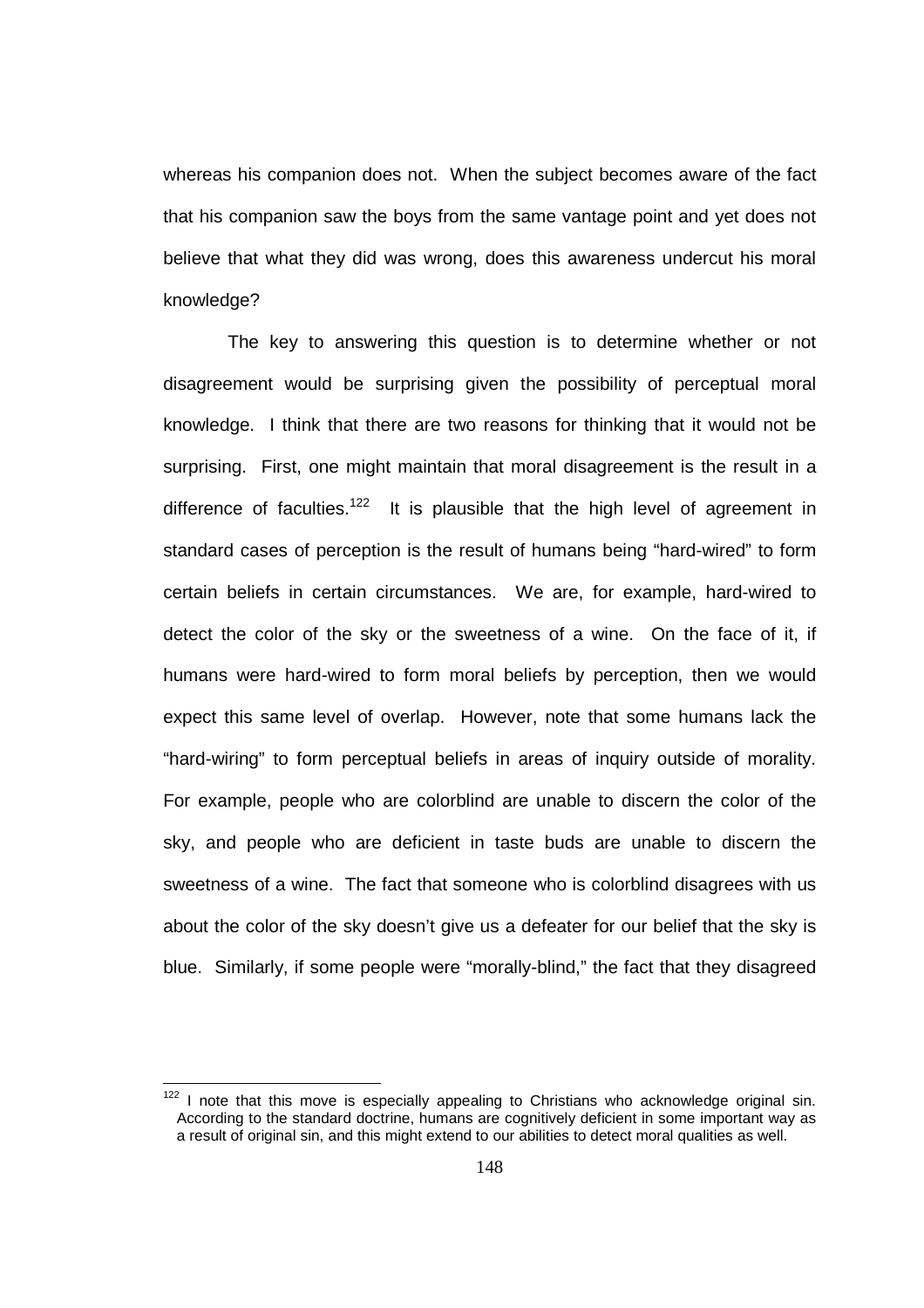with us about the wrongness of an action wouldn't give us a defeater for our belief that the action was wrong.<sup>123</sup>

Second, a more promising response grants that all humans are roughly alike in their hard-wiring but insists that the disagreement in moral cases is the result of learning. For example, doctors are able to see that a wound is infected. Most of us are not able to see this. But the fact that we disagree doesn't give the doctor a reason to give up his belief that the wound is infected. I am able to see that my child is embarrassed. Most other people are not able to see this. But the fact that others would disagree with me about whether or not my child is embarrassed doesn't give me a reason to abandon my belief that he is embarrassed. Perhaps something similar can be said in the moral case: disagreement concerning moral matters is unsurprising because moral perception requires a learning process and not all of us have engaged in the appropriate learning process. In the Harman case, had the subject not had any experience with fire or cats or pain, then perhaps he would not be able to see that what the boys were doing was wrong. It would be nice to say something more substantive about the nature of this learning process and the explanation for a wide-variance of learning among humans, but at this point I am concerned only to show that disagreement need not constitute a defeater for moral knowledge even if we grant that at least some moral knowledge is perceptual.

 $123$  McGrath is worried by the fact that there do not seem to be people who acknowledge their moral blindness in the way that there are individuals who acknowledge their color blindness. Perhaps this difference undermines the analogy, but I leave that an open question here. I do note, however, that there are some folks that we acknowledge as being morally blind in certain ways, e.g. sociopaths.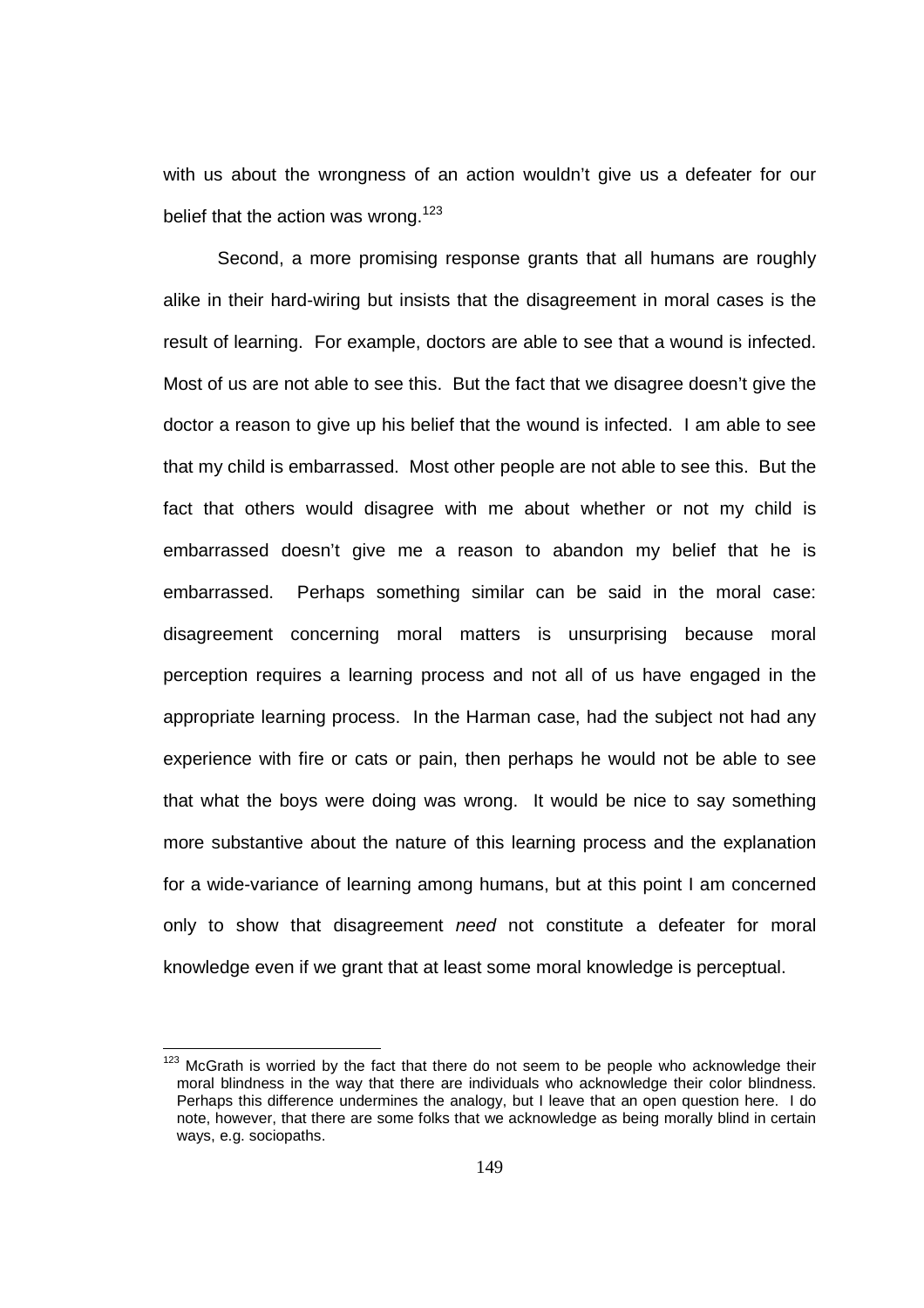One might respond as follows. Awareness of disagreement constitutes a defeater for knowledge unless one has a ready explanation for the variance among believers.<sup>124</sup> In the moral case, we cannot account for the disagreement whereas in the paradigm cases in which disagreement is not a problem, we can. For example, the doctor has a ready explanation for why he can see that the wound is infected whereas the average person cannot—he has received special training. That is why the disagreement doesn't affect the epistemic status of his belief. But since we have no ready explanation in the moral case, our awareness of disagreement undercuts any moral knowledge that perception might provide.

First, even if we grant the epistemic principle that motivates this objection, I have offered two different explanations for the variance in moral cases (i.e. difference in hard-wiring or difference in learning). Second, even if these explanations are deficient, the epistemic principle motivating the objection is false. It's not true that awareness of disagreement undercuts knowledge unless the putative knower has a ready explanation for the disagreement. Take a simple example: you and I are looking out the window, and I see a cardinal in the tree and come to believe 'that's a cardinal'. You disagree and say so. I don't yet have an explanation for our disagreement. Is it true that I don't know that the bird is a cardinal? I don't think so.

In fact, if the epistemic principle at issue were true, there would be very little religious, moral or philosophical knowledge more generally. That is because there is a wide diversity of beliefs in these areas of inquiry, and very few of us are in a position to offer a ready explanation for the disagreement. If the principle is

<sup>&</sup>lt;sup>124</sup> Peter Markie offers just such an objection.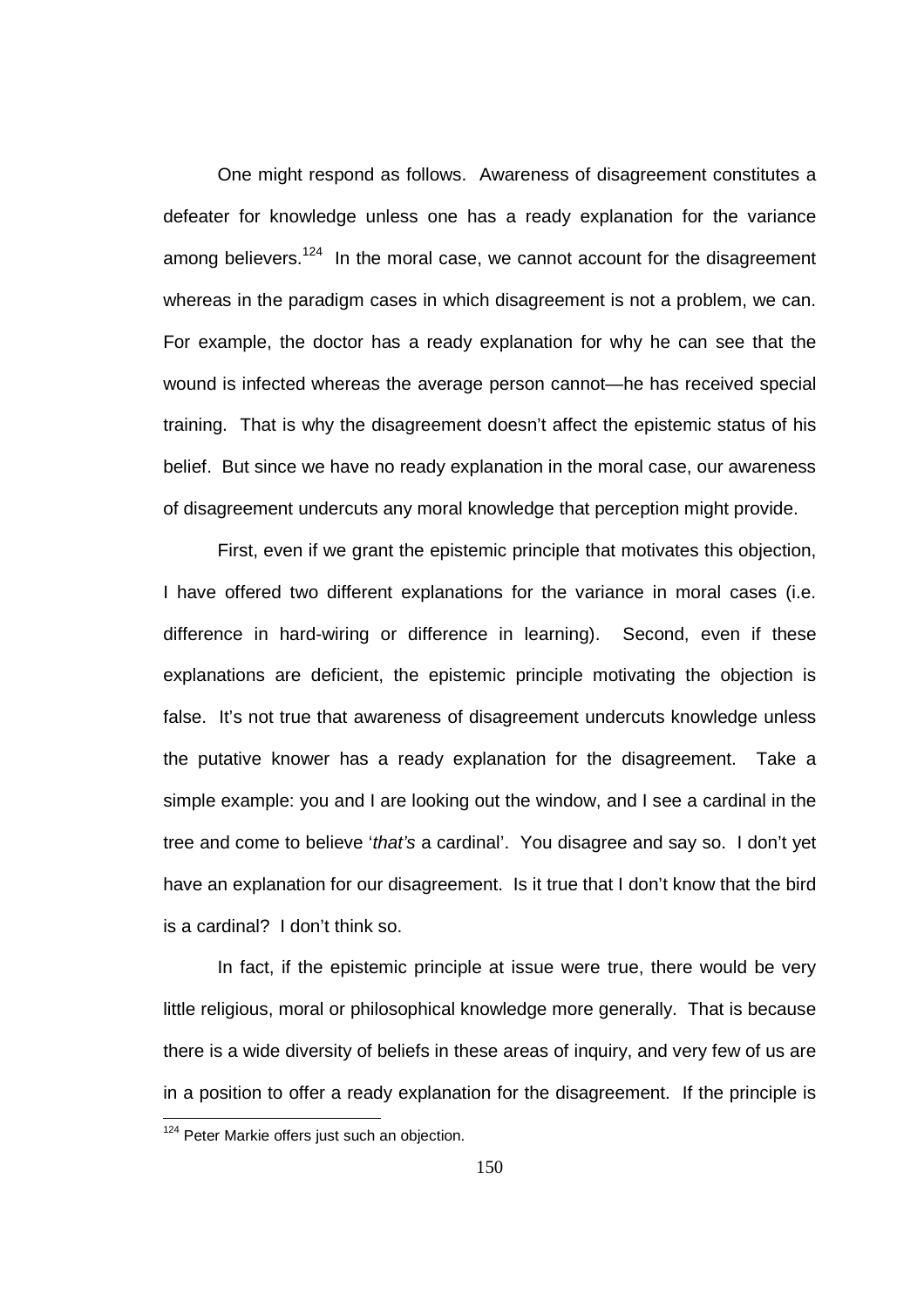true, none of us knows that there is an external world, that we're free, that at least some actions are morally wrong, that at least some of us are morally responsible, etc. $125$  I submit that this is a very high cost.

I conclude that it isn't enough for an objector to point to a wide disagreement concerning moral claims more generally. He also bears the burden of proof of showing that this disagreement poses an epistemic problem for perceptual moral knowledge, and I have provided two plausible explanation for why it need not be a problem. In particular, it is reasonable to think that there would be very little disagreement among people concerning the moral status of the action in the Harman case, and thus it seems that disagreement need not affect all instances of moral belief. My tentative conclusion, then, is that moral disagreement need not defeat moral knowledge on the supposition that at least some moral knowledge is perceptual.

 $125$  In fact, contemporary philosophers disagree among themselves over the epistemic import of disagreement and hence the truth of epistemic principles such as that under consideration here. Thus, if the principle is true, then no one knows that it's true unless he is in a position to explain the present disagreement among contemporary philosophers!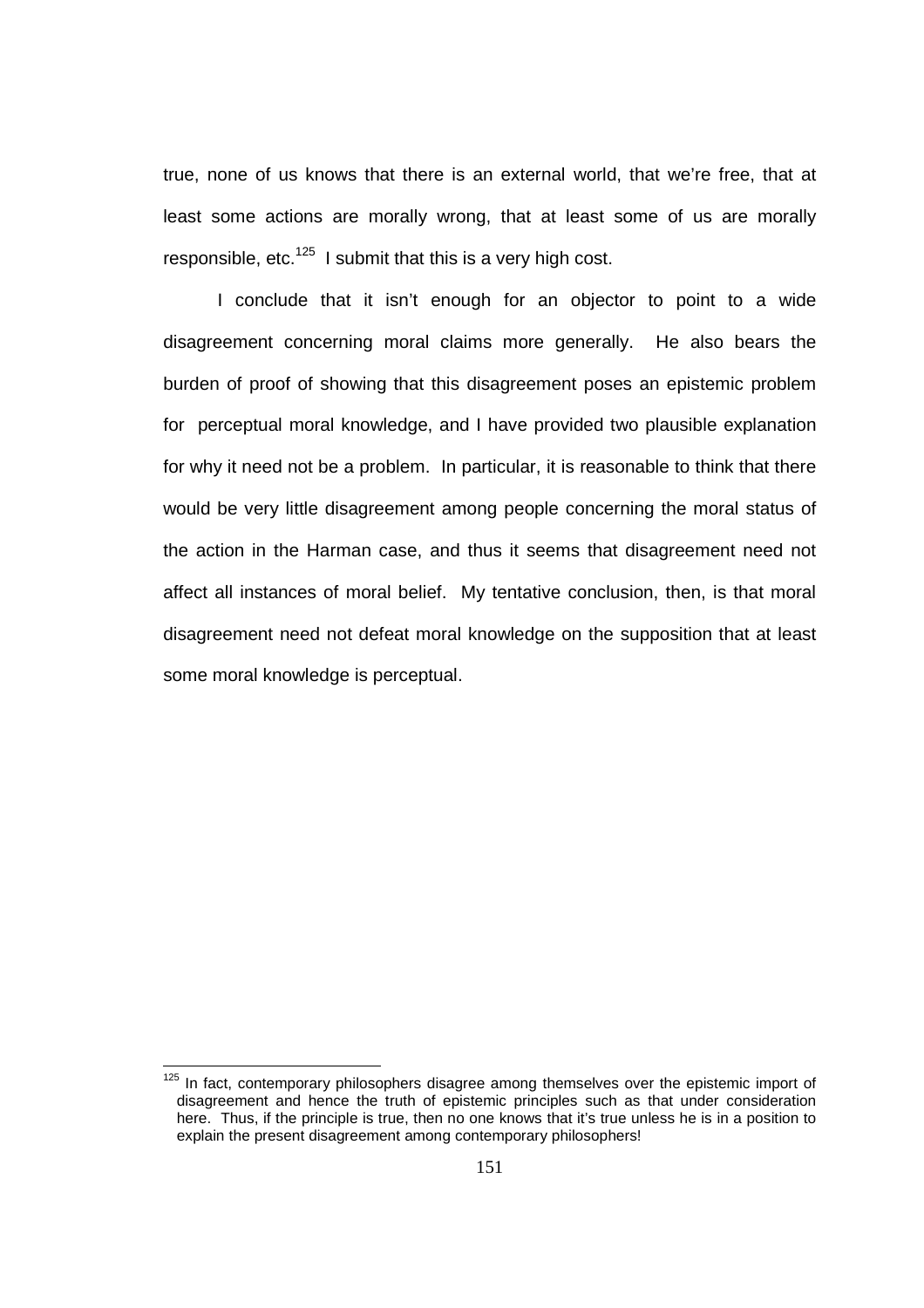## **Afterword**

I have argued that at least some moral knowledge is perceptual. In doing so, I have argued for the possibility of moral perception. My view naturally raises the following question: if we can see moral properties or come to know moral facts on the basis of perception, what else can we perceive or come to know by way of perception? Might we perceive modal facts? religious facts? logical facts? In what follows I briefly consider the limits of perception and argue for a principled line between moral perception and other putative kinds of perception.

 Corresponding to the internal and external constraints on perception, I think that the limits of perception are set by two features. First, the perceiving agent must be able to have a perceptual experience as if the property in question is instantiated. In other words, perception requires representational content. If it is not possible for a perceptual experience to represent, say, a modal property, then modal perception is impossible. I argued in chapter 2 that putative cases of moral perception meet this constraint as it is reasonable to think that moral facts can be represented in the appropriate way.

 I won't rest my case of delimiting moral perception from other types of perception on this first condition as I think that there is not a non-ad hoc reason for thinking that an agent might not (via learning experiences or whatever) come to have perceptual experiences that represent, say, religious properties. If anything like John Pollock's account is correct, then agents can come to associate just about any propositional content with just about any perceptual data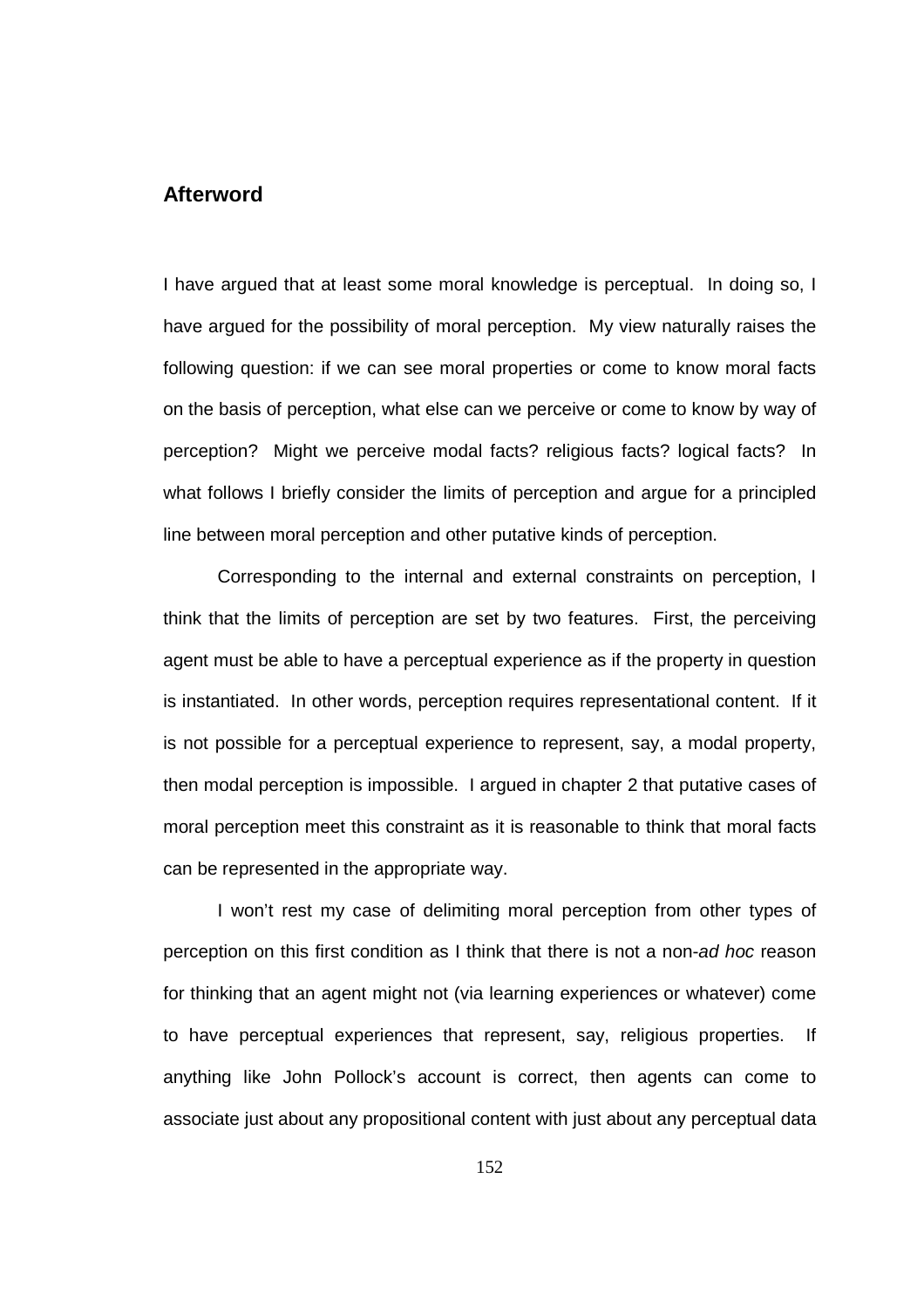in such a way that perceptual experiences that result from that data come to represent the content in question. So I don't hold out much hope for drawing any substantive limitations to perception on this front.

 However, corresponding roughly to the external constraints on perception, I think that certain external facts must hold for perception to be possible. This is a more promising avenue to craft a principled limit to our perceptual abilities. In particular, I think that there must be a tight connection between the physical elements that cause a perceptual experience (call the totality of these elements the 'perceptual environment') and the content of the perceptual experience. Suppose that a perceptual environment E causes a perceptual experience that P. One might cash out the tight connection between  $E$  and  $P$  as a subjunctive conditional: it wouldn't be  $E$  unless it were  $P$ . In other words,  $E$  is indicative of  $P$ . This is the sort of restriction that we saw in Dretske's account of perceptual knowledge. This is also one way of putting the motivation behind the Looks Objection that we encountered in chapter 2: perception requires a way that a physical scene can look that is indicative of the purported property's obtaining.<sup>126</sup>

 The reason that I think something along these lines is a promising approach to delimiting perception is because I think that moral facts meet plausible candidate principles whereas, say, modal facts do not. The fact that one's perceptual environment is such and such is at least sometimes indicative

 $126$  What then about the limits of perceptual justification? Certainly external factors like a causal connection won't be able to draw a principled line between cases of justified perceptual belief and non-justified perceptual belief (e.g. consider evil demon scenarios). My own view is that perceptual justification tracks how an agent has been appeared to. Being appeared to as if X is  $F$  is sufficient for *prima facie* justification for the belief that  $X$  is  $F$ . Then the limits of perceptual justification will be co-extensional with the limits of how an agent can be appeared to.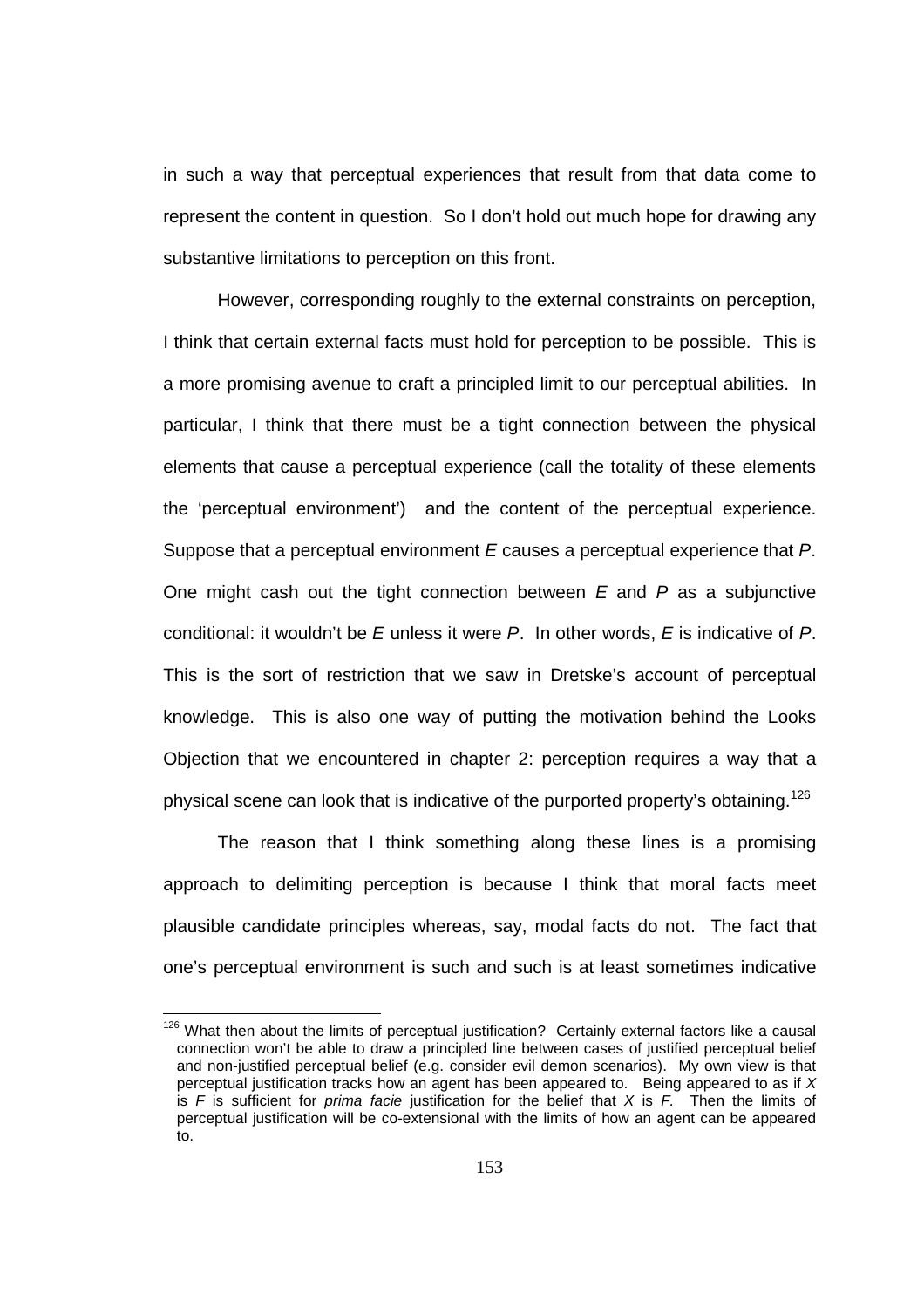of moral facts. For example, in the Harman case, the perceptual environment is tightly connected with the moral facts of the case: had the physical facts been relevantly different, the moral facts would have also been different. In other words, the moral facts in the Harman case are sensitive to the perceptual environment. This is because moral facts are either reducible to or supervene on the natural facts that are (at least partly) responsible for the subject's perceptual experience. And more generally, in at least some cases, moral facts are sensitive to the perceptual environment: change the physical facts in ways that are detectable to the subject, and the moral facts will change as well.

 Notice that the same cannot be said for, say, religious facts. Suppose that it's a fact that God is eternal. This fact is not sensitive to one's perceptual environment, and so it's not the kind of thing that we can come to know by perception. The same, I think , can be said of mathematical facts, logical facts, modal facts, etc.

 Interestingly, this same line of thought illustrates the limits of moral perception as well. If a moral fact is not tightly connected to one's perceptual environment, then it's not the kind of fact that we can come to know via perception. Suppose, for example, that it's wrong to think badly of one's colleague. Suppose further that the perceptual environment that causes me to have a perceptual experience of you doesn't change when you are thinking such thoughts. If this is the case, then, in this case, I am unable to perceive that you are doing something wrong. This is because the moral facts are not tightly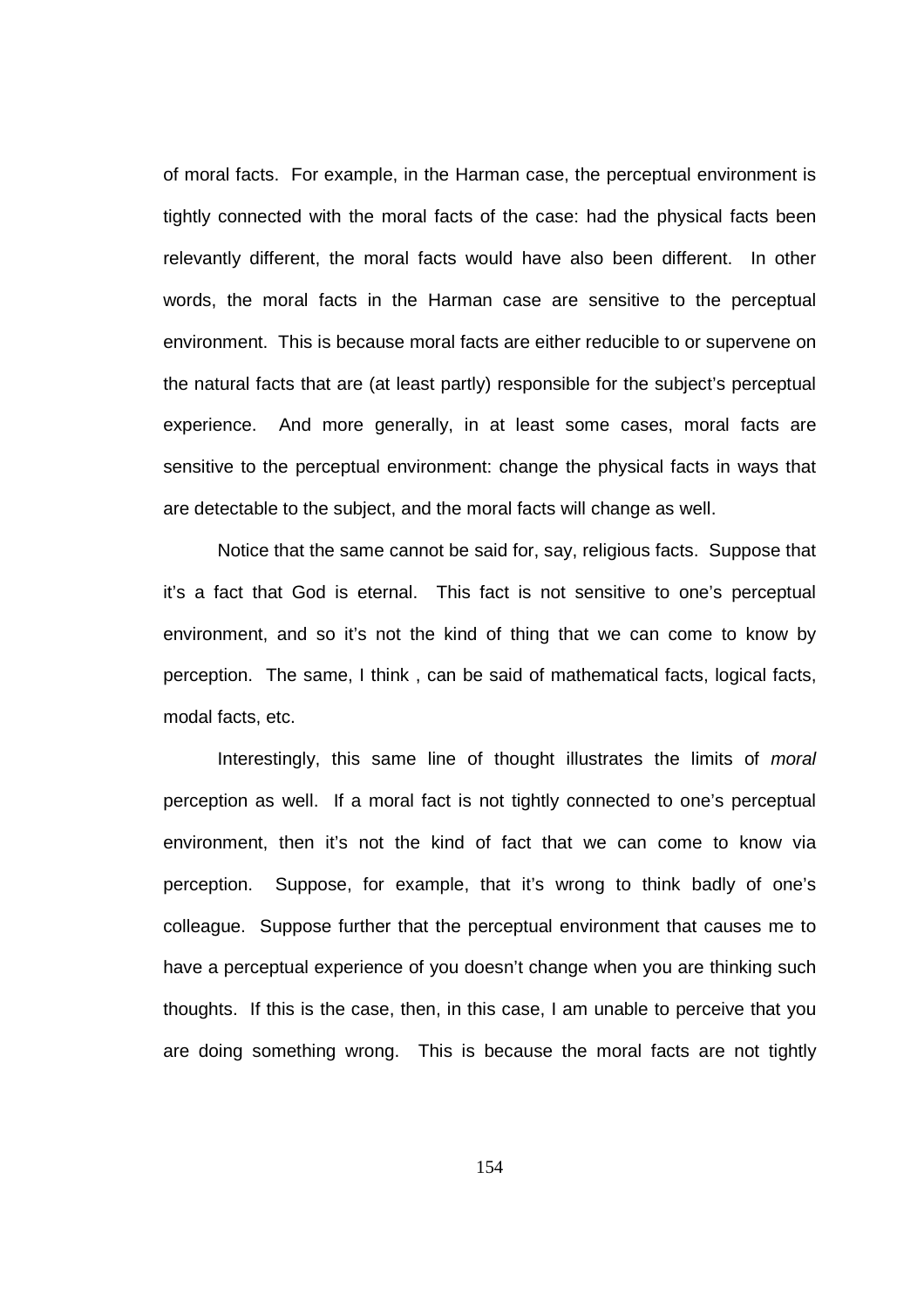connected with the perceptual environment (or, in terms of the Looks Objection, there is no way that you look that is indicative of you're thinking such thoughts).

 While this is admittedly a rough sketch of the limits of perception, I think that it is a promising line worthy of further refinement and defense. And I think that the proposal accurately captures what we intuitively want of an account of perception—in perception we come to know certain facts because of the way that the perceptual environment affects us. Thus, a nice way to limit the facts of which perception can inform us is to attempt to get clear on the connection between the perceptual environment and the relevant facts. If the facts don't depend on the perceptual environment in some direct (though admittedly underdescribed) way, then it's hard to see how the perceptual environment can inform us of anything with regard to those facts. And since I think that in at least some cases (e.g. the Harman case), there is a close connection between the perceptual environment and moral facts, I think that perception is a source of moral information in at least some cases.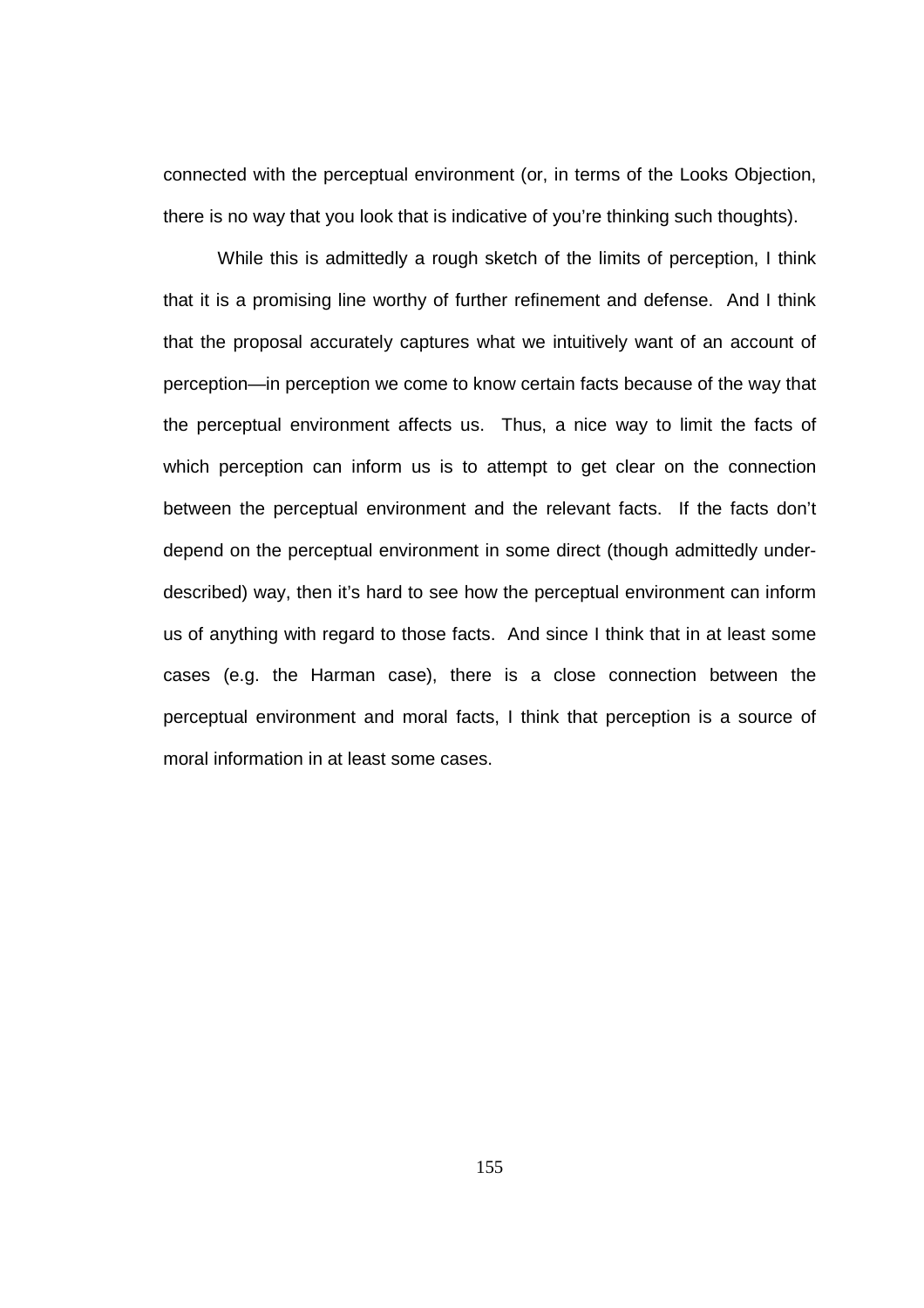## **Bibliography**

- Alston, William P. (1991) Perceiving God: The Epistemology of Religious Experience (Ithaca: Cornell University Press).
- Annas, Julia. (2001) "Moral Knowledge as Practical Knowledge," Social Philosophy and Policy 18:2, 237-256.
- Armstrong, D.M. (1961) Perception and the Physical World.
- Audi, Robert. (2005) The Good in the Right (Princeton University Press).

---------------. (2003) "Experience and Inference in the Grounding of Theoretical and Practical Reasons: Replies to Professors Fumerton, Marras and Sinnott-Armstrong," Philosophy and Phenomenological Research, 67:1, 202-221.

- ---------------. (2002) "Prospects for a Value-Based Intuitionism," in *Ethical* Intuitionism: Re-evaluations, ed. Philip Stratton-Lake (Oxford University Press), 29-55.
- ---------------. (1998a) "Moderate Intuitionism and the Epistemology of Moral Judgment," Ethical Theory and Moral Practice: An International Forum, 1:1, 15-44.
- ---------------. (1998b) "The Axiology of Moral Experience," Journal of Ethics: An International Philosophical Review, 2:4, 355-375.
- ---------------. (1997a) "Moral Judgment and Reasons for Action," in *Ethics* and Practical Reason, ed. Garrett Cullity (New York: Clarendon Press), 125-159.
- ---------------. (1997b) Moral Knowledge and Ethical Character (New York: Oxford University Press).
- ---------------. (1996) ""Intuitionism, Pluralism, and the Foundations of Ethics," in Moral Knowledge?, ed. Walter Sinnott-Armstrong (Oxford University Press).
- ---------------. (1989) "Internalism and Externalism in Moral Epistemology," Logos 10, 13-37.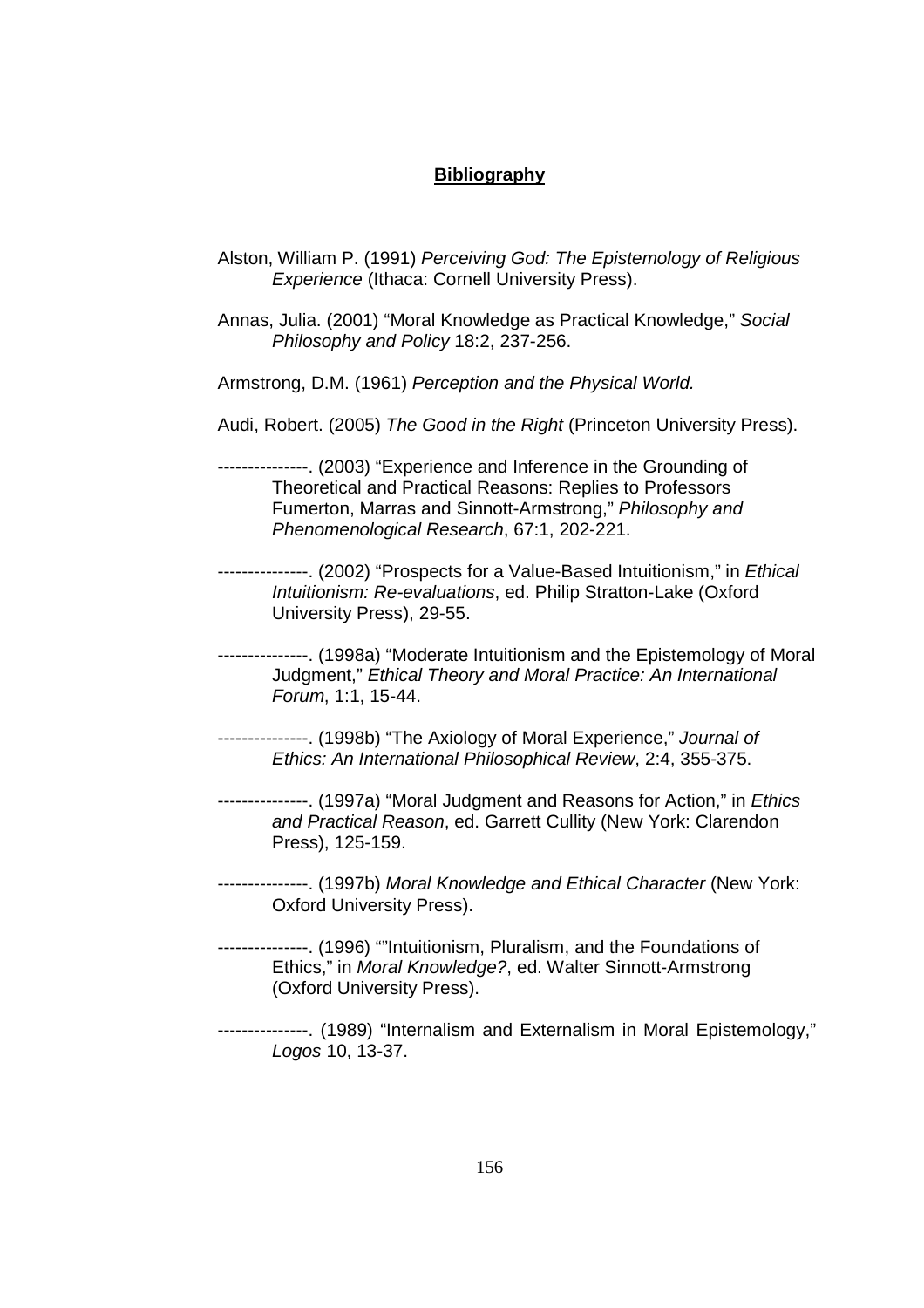Beebee, Helen. (2004) "Causing and Nothingness," in Causation and Counterfactuals, eds. John Collins, Ned Hall and L.A. Paul (Massachusetts: The MIT Press) 291-308.

Blackburn, Simon. (1991) "Just Causes," Philosophical Studies 61:3-17.

- Blum, Lawrence. (1991) "Moral Perception and Particularity," Ethics 101 pp. 701-725.
- Bonjour, Laurence & Sosa, Ernest. (2003) Epistemic Justification (Oxford: Blackwell Publishing).
- Boyd, Richard. (1988) "How to be a Moral Realist," in sayre-mccord 1988 volume; pp. 187-228.
- Brandt, Richard. (1996) "Science as a Basis for Moral Theory," in Moral Knowledge?, ed. Walter Sinnott-Armstrong (Oxford University Press).
- -------------------. (1979) A Theory of the Good and the Right (Prometheus Books).
- Brentano, Franz. (1969) The Origin of Our Knowledge of Right and Wrong, translated by R. Chisholm and E. Schneewind (Evanston, IL: Northwestern University Press).
- Brink, David. (1989) Moral Realism and the Foundations of Ethics (Cambridge University Press).
- Carruthers, Peter. (1992) Human Knowledge and Human Nature (Oxford: Oxford University Press).
- Chisholm, Roderick M. (1966) A Theory of Knowledge, 1<sup>st</sup> Edition (New Jersey: Prentice Hall).

--------------------------. (1957) Perceiving: A Philosophical Study (Ithaca: Cornell University Press).

- Clark, A. (2000) A Theory of Sentience (Oxford: Oxford University Press).
- Cohen, Stewart. (1984) "Justification and Truth," Philosophical Studies 46 pp. 279-295.

---------------. (1990) "Normativity and the Very Idea of Moral Epistemology," The Southern Journal of Philosophy XXIX Spindel Conference Supplement 189-215.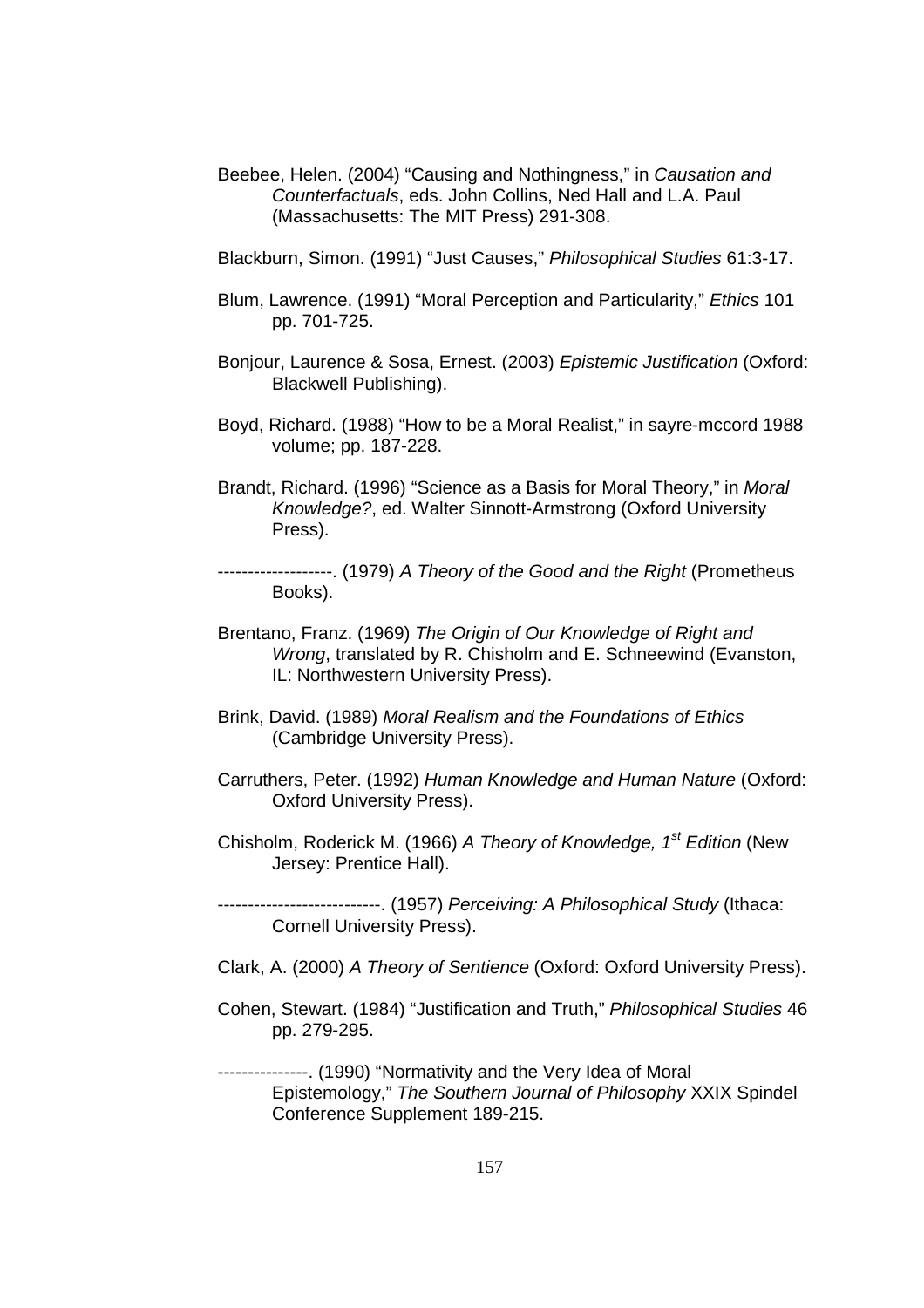---------------. (1990) "Explanation and Justification in Ethics," Ethics 100 pp. 237-258.

- Cohen, Stewart & David Zimmerman, eds. (1985) Morality, Reason, and Truth: New Essays on the Foundations of Ethics (Totowa: Rowan & Allanheld).
- Cuneo, Terence. (2003) "Reidian Moral Perception," Canadian Journal of Philosophy 33:2, pp. 229-258.
- De Paul, Michael. (2006) "Intuitions in Moral Inquiry," in The Oxford Handbook of Ethical Theory, ed. David Copp (Oxford University Press, 2006) 595-623.

---------------------. (2000) Resurrecting Old-Fashioned Foundationalism (Lanham: Rowman & Littlefield, Inc.). ISBN 0847692884

--------------------. (1999) Rethinking Intuition: The Psychology of Intuition and its role in Philosophical Inquiry (Lanham: Rowman and Littlefield).

--------------------. (1993) Balance and Refinement (New York: Routledge).

--------------------. (1990) "The Highest Moral Knowledge and the Truth Behind Moral Internalism," The Southern Journal of Philosophy XXIX Spindel Conference Supplement 137-165.

--------------------. (1988) "The Problem of the Criterion and Coherence Methods in Ethics," Canadian Journal of Philosophy 18, pp. 67-86.

--------------------. (1988) "Naiveté and Corruption in Moral Inquiry," Philosophy and Phenomenological Research 48, pp. 619-635.

--------------------. (1988) "Argument and Perception: The Role of Literature in Moral Inquiry," The Journal of Philosophy 85, pp. 552-565.

--------------------. (1988) "Moral Statuses," Australasian Journal of Philosophy 66, pp. 517-532.

Dretske, Fred I. (1969) Seeing and Knowing (London: Routledge & Kegan Paul).

Dummett, Michael. (1979) "Common Sense and Physics," in Perception and Identity, ed. Graham MacDonald (London: MacMillan).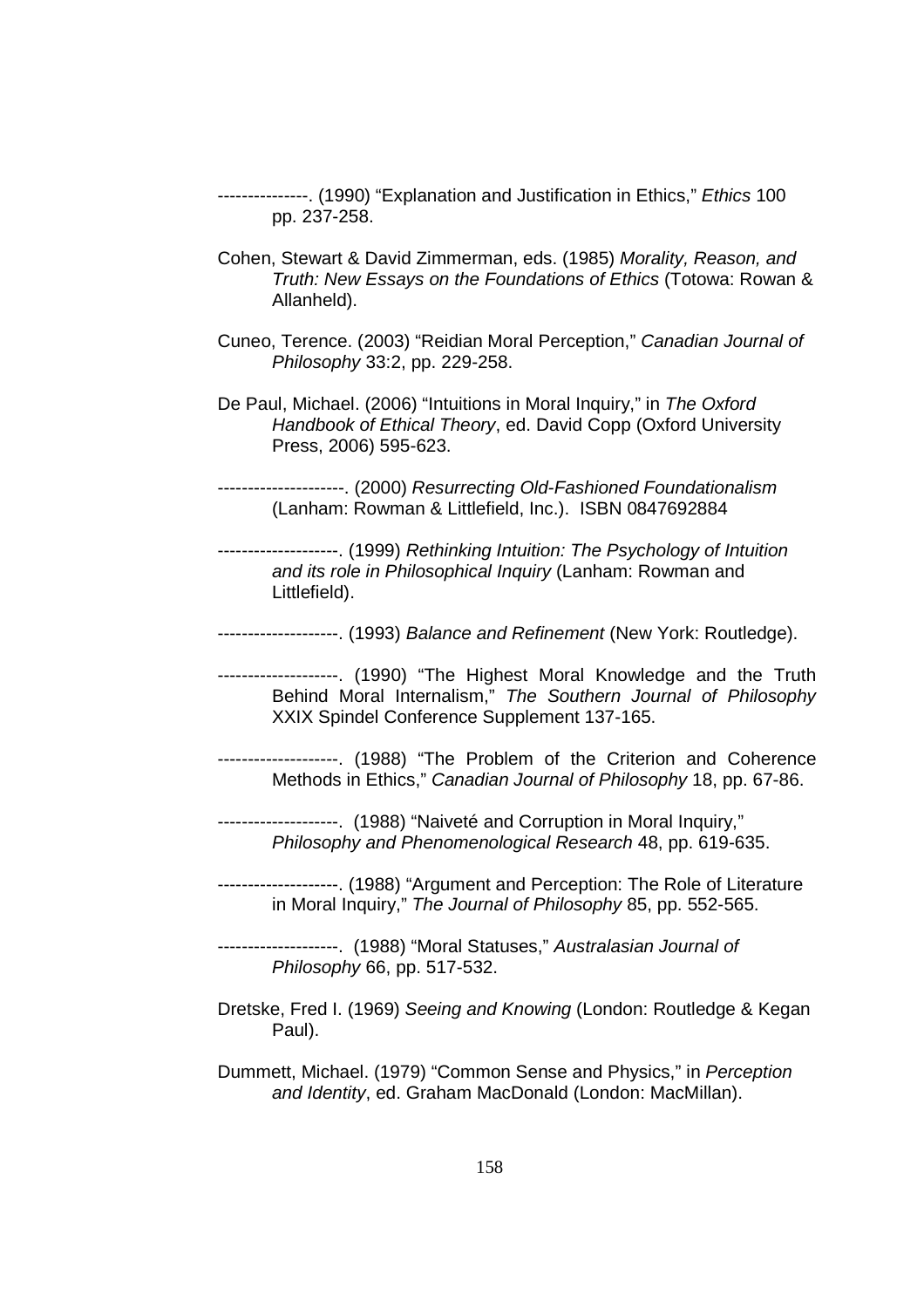- Foley, Richard. (1983) "Epistemic Conservatism," Philosophical Studies 43, pp. 165-182.
- Goad, Candice. (1992) "Liebniz on Innate Knowledge of Moral Truth," Southwest Philosophy Review 1992, 8:1, pp. 109-117.
- Goldman, Alvin. (1977) "Perceptual Objects," Synthese 35, pp. 257-284.
- Greco, John. (2000) Putting Skeptics in Their Place (Cambridge University Press).
- Grice, H.P. (1975) "Logic and Conversation," in Syntax and Semantics, vol. 3 edited by Cole and Morgan (New York: Academic Press).

--------------. (1961) "The Causal Theory of Perception," Proceedings of the Aristotelian Society, Supplement 35, pp. 121-152.

- Griffin, James (1996) Value Judgment: Improving Our Ethical Beliefs (Oxford: Clarendon Press).
- Harman, Gilbert. (2000) Explaining Value (Oxford: Clarendon Press).
- -------------------. (1990) "The Intrinsic Quality of Experience," Philosophical Perspectives 4 pp. 31-52.
- -------------------. "Moral Explanations of Natural Facts," The Southern Journal of Philosophy 24 (supplement) 57-68.
- --------------------. (1977) The Nature of Morality (Oxford University Press).
- Harman, Gilbert and Thomson, J.J. (1996) Moral Relativism and Moral Objectivity (Oxford: Blackwell Publishing).
- Huemer, Michael. (2005) Ethical Intuitionism (Palgrave MacMillan).

---------------------. (2001) Skepticism and the Veil of Perception (Rowman & Littlefield).

- Hume, David. (1740) A Treatise of Human Nature.
- Hyman, John. (1992) "The Causal Theory of Perception," The Philosophical Quarterly 42:168, pp. 277-296.
- Jackson, Frank. (1977) Perception: A Representative Theory (Cambridge: Cambridge University Press).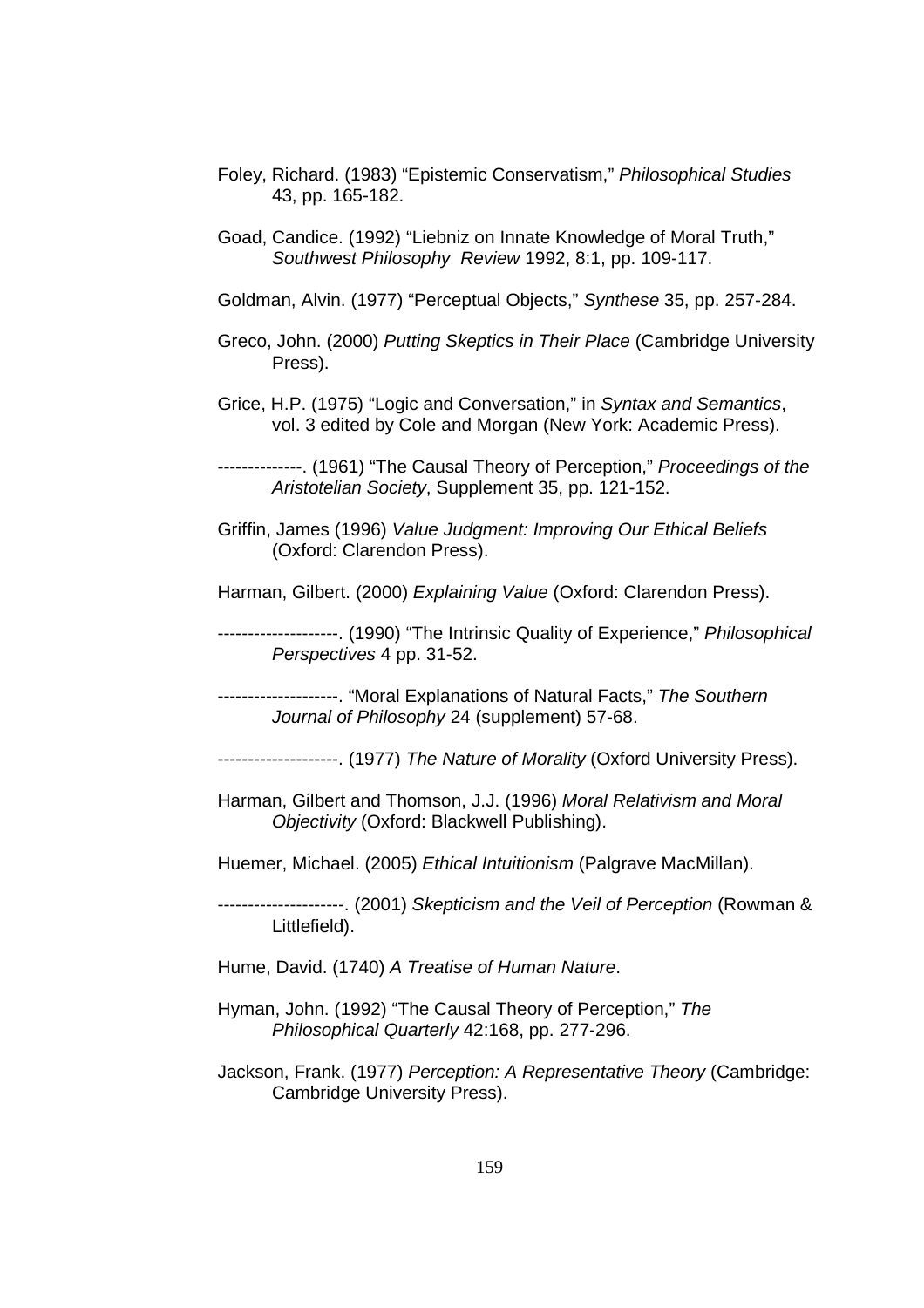- Lemos, Noah. (1989) "Warrant, Emotion, and Value," Philosophical Studies 57, 175-192.
- Lewis, David. (2004) "Void and Object," in Causation and Counterfactuals, eds. John Collins, Ned Hall and L.A. Paul (Massachusetts: The MIT Press) 277-290.
- -----------------. (2000) "Causation as Influence," Journal of Philosophy 97: 182-197.

-----------------. (1980) "Veridical Hallucination and Prosthetic Vision," Australasian Journal of Philosophy 58:3 pp. 239-249.

- Lyons, Jack. (2005) "Perceptual Belief and Nonexperiential Looks," Philosophical Perspectives 19 pp. 237-256.
- Mackie, J.L. (1977) Ethics: Inventing Right and Wrong (New York: Penguin Books).
- Mandelbaum, Maurice. (1955) The Phenomenology of Moral Experience (Glenco, IL: Free Press).
- McDowell, John. (1998a) "Aesthetic Value, Objectivity, and the Fabric of the World," in Mind, Value, and Reality (Cambridge: Harvard University Press).

-------------------. (1998b) "Values and Secondary Qualities," in Mind, Value, and Reality (Cambridge: Harvard University Press).

- McGinn, Colin. (1983) The Subjective View (Oxford: Clarendon Press).
- McGrath, Sarah. (2004) "Moral Knowledge," Philosophical Perspectives 18, 209-228.
- McNaughton, David. (2002) "An Unconnected Heap of Duties?" in Ethical Intuitionism: Re-evaluations, ed. Philip Stratton-Lake (Oxford University Press), 76-91.
- ------------. (2000) "Intuitionism," in The Blackwell Guide to Ethical Theory, ed. Hugh LaFollete (Oxford: Blackwell), 268-87.

-------------------------. (1988) Moral Vision (Oxford: Blackwell).

Menzies, Peter. (1989) "A Unified Theory of Causal Relata," Australasian Journal of Philosophy 67, pp. 59-83.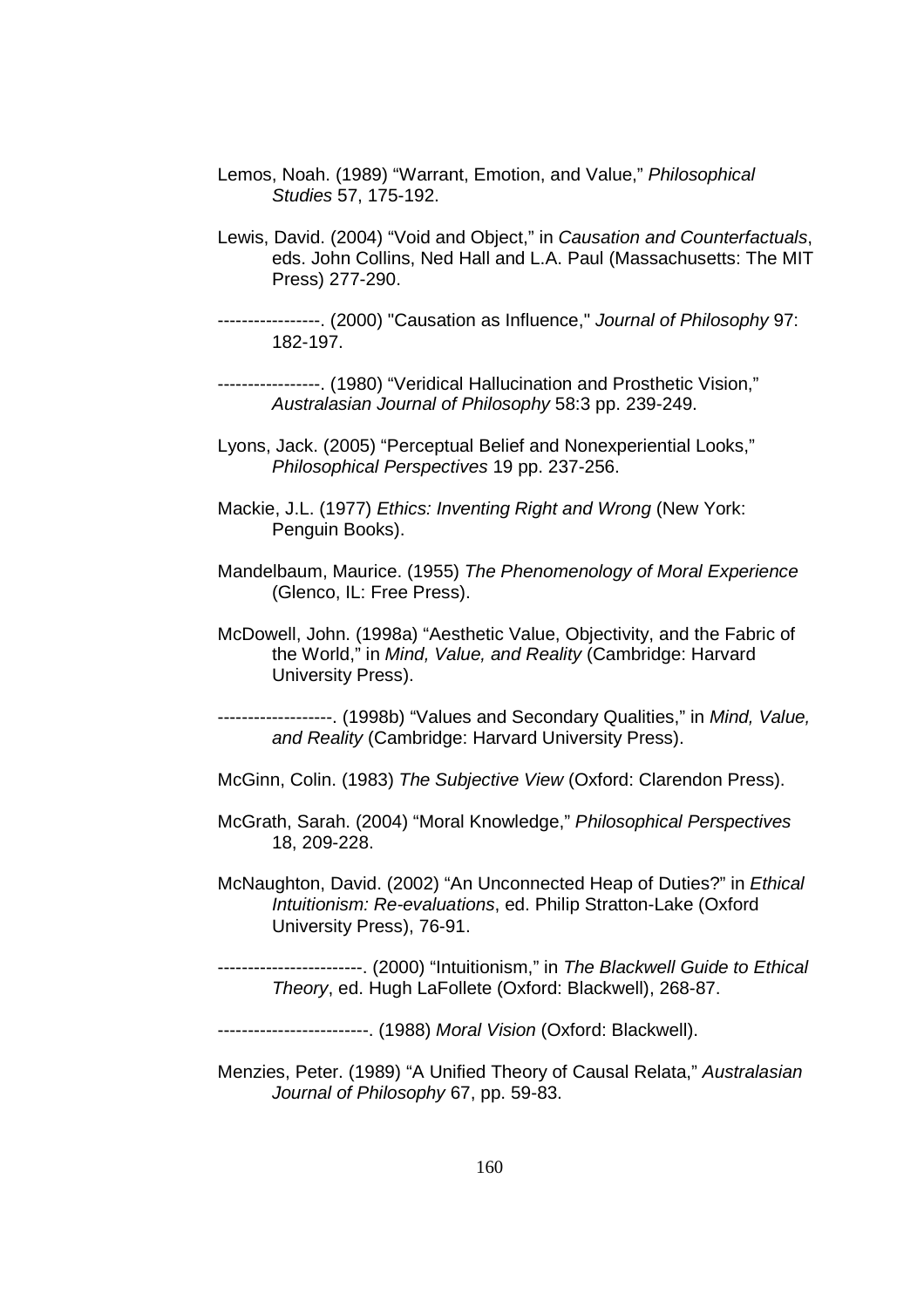Millgram, Elijah. (1999) "Moral Values and Secondary Qualities," American Philosophical Quarterly 36:3, 253-255.

Moore, G. E. (1962) Philosophical Papers (New York: Collier Books).

------------------------. (1903) Principia Ethica (Cambridge University Press).

- Paul, E.F. (1994) Cultural Pluralism and Moral Knowledge (New York: Cambridge University Press).
- Peacocke, Christopher. (2006) The Realm of Reason (Oxford University Press).

---------------. (1983) Sense and Content (Oxford: Oxford University Press).

Pears, D. F. (1976) "The Causal Theory of Perception," Synthese 33.

Pitcher, G. (1971) A Theory of Perception (Princeton).

- Plassmann, Hilke; John O'Doherty; Baba Shiv; Antonio Rangel. (2007) "Marketing Actions can Modulate Neural Representations of Experienced Pleasantness," Division of the Humanities and Social Sciences, California Institute of Technology.
- Platts, Mark. (1997) Ways of Meaning (Cambridge, Massachusetts: Bradford Books).
- Reid, Thomas. (1846) The Works of Thomas Reid, ed. Sir William Hamilton (Edinburgh: MacLachlan & Stewart).
- Ridge, Michael. (2006) The Stanford Encyclopedia of Philosophy (Summer 2006 Edition), Edward N. Zalta (ed.), URL = <http://plato.stanford.edu/archives/sum2006/entries/moral-nonnaturalism/>.

Ross, W.D. (1939) The Foundations of Ethics (Oxford: Clarendon Press).

-------------. (1930) The Right and the Good (Oxford University Press).

Ryle, Gilbert. (1949) The Concept of Mind (London).

Sellars, Wilfred. (1975) "The Adverbial Theory of the Objects of Perception," Metaphilosophy 6, 144-60.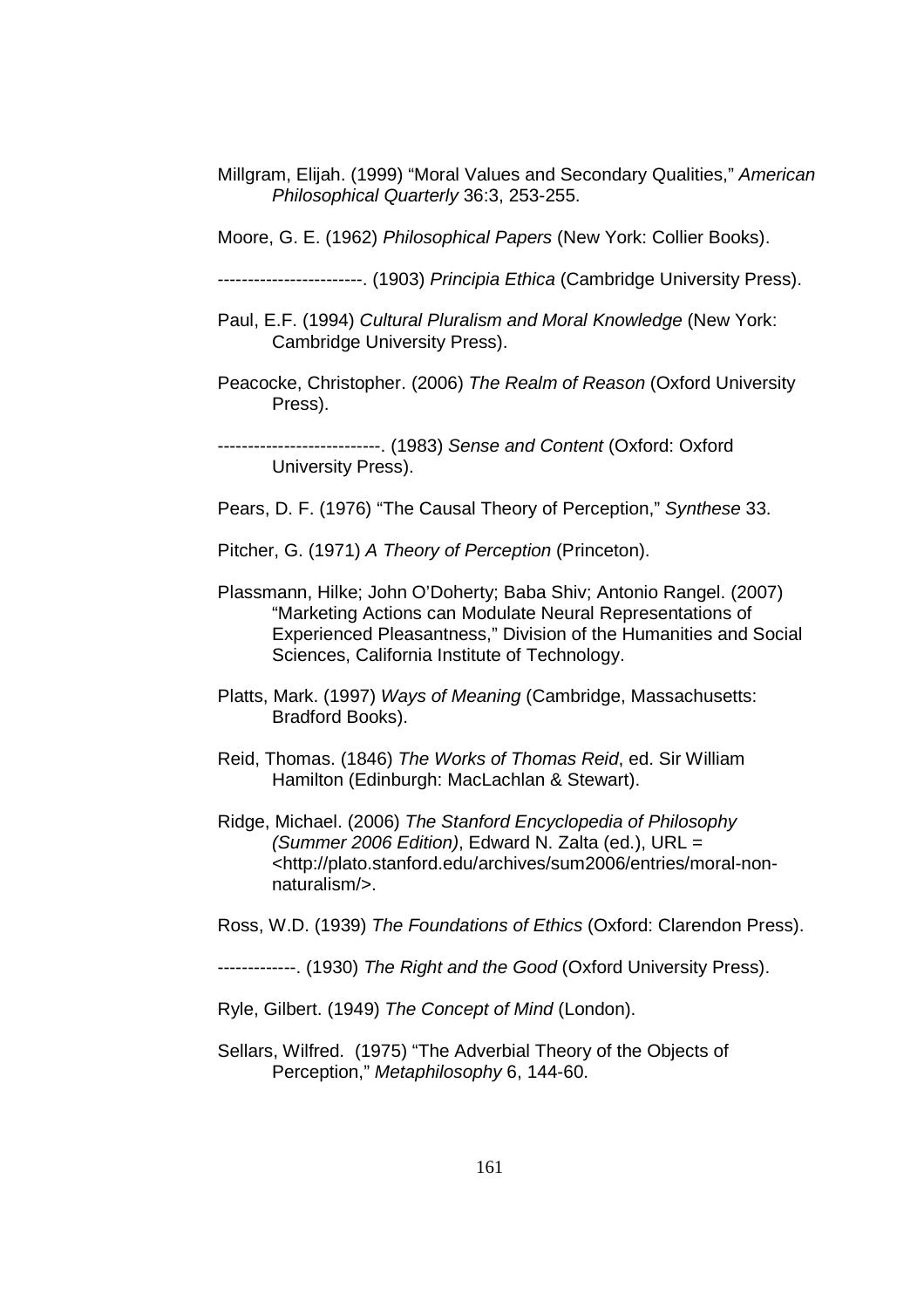- Shafer-Landau, Russ. (2005) Moral Realism: A Defence (Oxford University Press).
- Siegel, Susanna. (forthcoming) "How Can We Discover the Contents of Experience?" Southern Journal of Philosophy.
- -------------------. (2006a) "Which Properties are Represented in Perception?" in Perceptual Experience, ed. Tamar Gendler and John Hawthorne (Oxford: Clarendon Press).
- -------------------. (2006b) "The Contents of Perception", The Stanford Encyclopedia of Philosophy (Spring 2006 Edition), Edward N. Zalta (ed.), URL = <http://plato.stanford.edu/archives/spr2006/ entries/perception-contents/>.
- -------------------. (2006c) "The Visual Experience of Causation" manuscript from website.
- -------------------. (2004) "Indiscriminability and the Phenomenal," Philosophical Studies 120, pp. 90-112.
- Siewart, Charles. (1998) The Significance of Consciousness (Princeton: Princeton University Press).
- Sinnott-Armstrong, Walter. (2006) Moral Skepticisms (Oxford University Press).
- -------------------------------. (2003) "Experience and Foundationalism in Audi's The Architecture of Reason," Philosophy and Phenomenological Research 67:1, 181-187.
- -------------------------------. (2002a) "Moral Relativity and Intuitionism," Philosophical Issues 12, 305-328.
- -------------------------------. (2000) "From 'Is' to 'Ought' in Moral Epistemology," Argumentation 14:2, 159-174.
- -------------------------------. (1996) Moral Knowledge? (Oxford University Press).
- -------------------------------. (1990) "Moral Experience and Justification," The Southern Journal of Philosophy XXIX Spindel Conference Supplement 89-96.
- Snowdon, Paul. (1981) "Perception, Vision and Causation" Aristotelian Society Proceedings New Series 81: 175-192.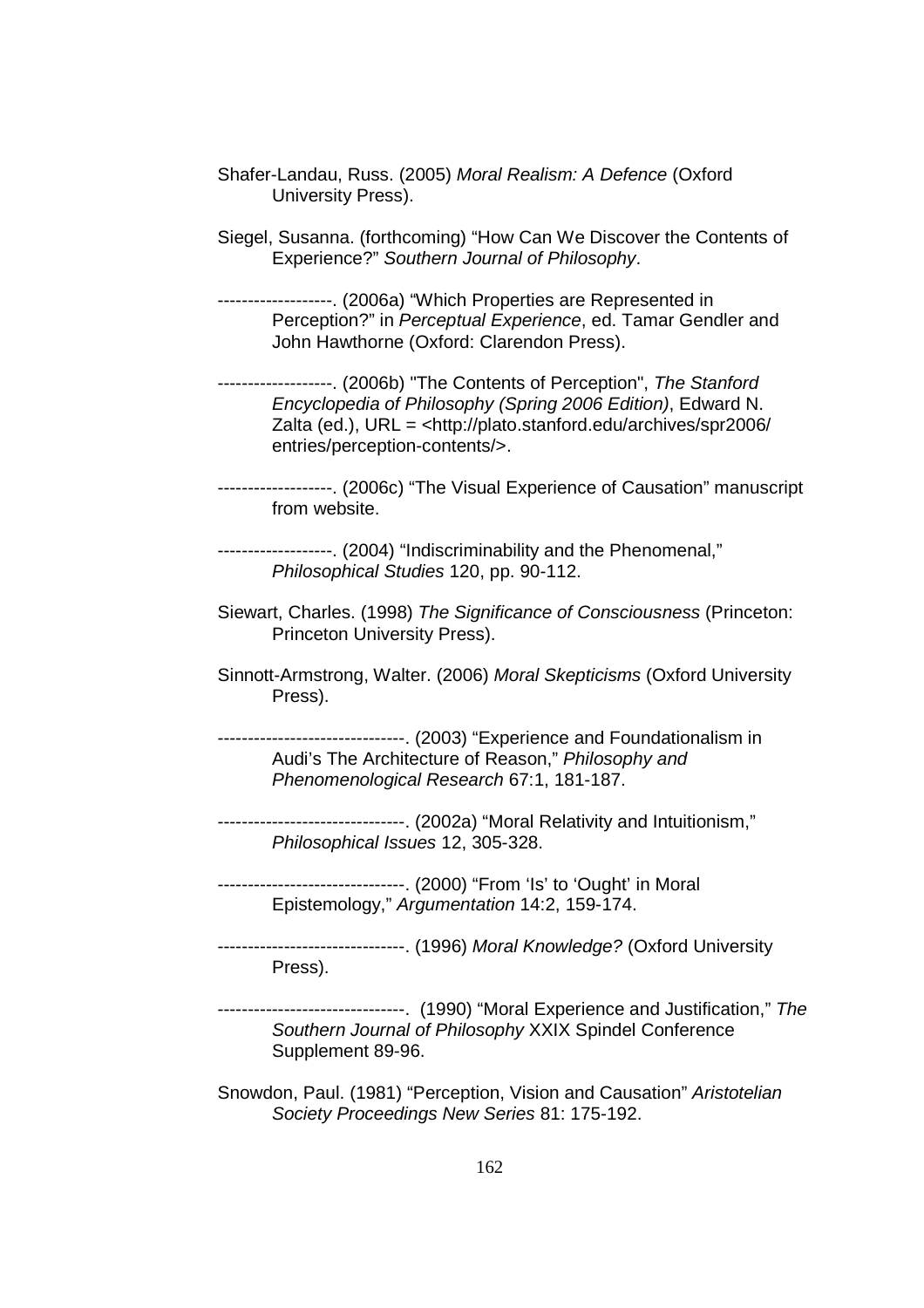- Starkey, Charles. (2006) "On the Category of Moral Perception," Social Theory and Practice 32:1, pp. 75-96.
- Stewart, Todd. (2007) "Topical Epistemologies," Metaphilosophy 38:1, pp. 23-43.
- Strawson, P.F. (1979) "Perception and its Objects," in Perception and Identity, ed. Graham Macdonald (Macmillan), pp. 41-60.
- -----------------. (1974) "Causation in Perception," in Freedom and Resentment (Methuen and Company).
- Sturgeon, Nicholas. (2006) "Moral Explanations Defended," in Contemporary Debates in Moral Theory, ed. Jamie Dreier (Blackwell), pp. 241-262.
- -----------------------. (2002) "Ethical Intuitionism and Ethical Naturalism," in Ethical Intuitionism: Re-evaluations, ed. Philip Stratton-Lake (Oxford University Press) 184-211.
- ----------------------. (1986) "Harman on Moral Explanations of Natural Facts," The Southern Journal of Philosophy 24: 69-78.
- ----------------------. (1985) "Moral Explanations," in Morality, Reason, and Truth, ed. David Copp & David Zimmerman (Totowa, NJ: Rowman & Allanheld) 49-78.
- Thomson, Judith Jarvis (2005) Realm of Rights (Cambridge: Harvard University Press).
- ----------------------------. (2003) "Causation: Omissions," Philosophy and Phenomenological Research 66: 81-103
- Tolhurst, William. (1995) "Moral Experience and the Internalist Argument against Moral Realism," American Philosophical Quarterly 32:2, 187-194.
- ---------------------. (1990) "On the Epistemic Value of Moral Experience," The Southern Journal of Philosophy XXIX Spindel Conference Supplement 67-87.
- --------------. (1987) "The Argument from Moral Disagreement," Ethics 97, 610-621.
- Travis, C. (2004) "The Silence of the Sense," Mind, 113/449.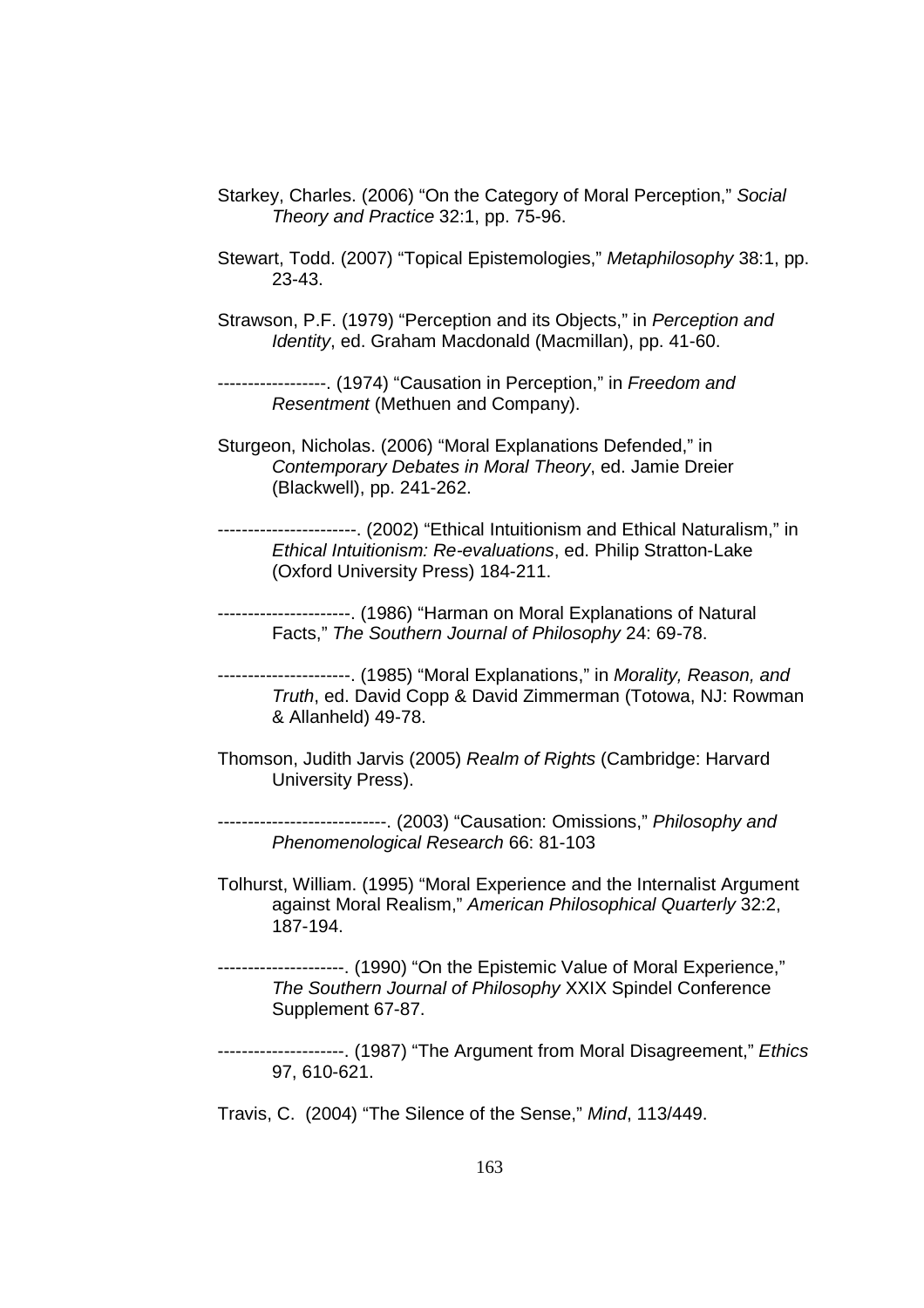- Tye, Michael. (2005a) "Another Look at Representationalism about Pain," in Pain edited by Murat Aydede (Cambridge, MA: Bradford Book) 99-120.
- -----------------. (2005b) "In Defense of Representationalism: Reply to Commentaries," in Pain edited by Murat Aydede (Cambridge, MA: Bradford Book) 163-176.
- -----------------. (1995) Ten Problems of Consciousness (Cambridge: MIT Press).
- van Cleve, James. (2004) "Reid's Theory of Perception," in The Cambridge Companion to Thomas Reid, ed. Terence Cuneo and Rene van Woudenberg (Cambridge: Cambridge University Press).
- Vayrynen, Pekka. (2008) "Some Good and Bad News for Ethical Intuitionism," Philosophical Quarterly.
- Watkins, Michael & Jolley, Kelly Dean. (2002) "Pollyanna Realism: Moral Perception and Moral Properties," Australasian Journal of Philosophy 80:1, 75-85.
- Wiggins, David. (1998) "A Sensible Subjectivism?" in Needs, Values, Truth (Blackwell), pp. 185-211.
- Zangwill, Nick. (2006) "Moral Epistemology and the Because Constraint," in Contemporary Debates in Moral Theory, ed. Jamie Dreier (Blackwell), pp. 263-281.